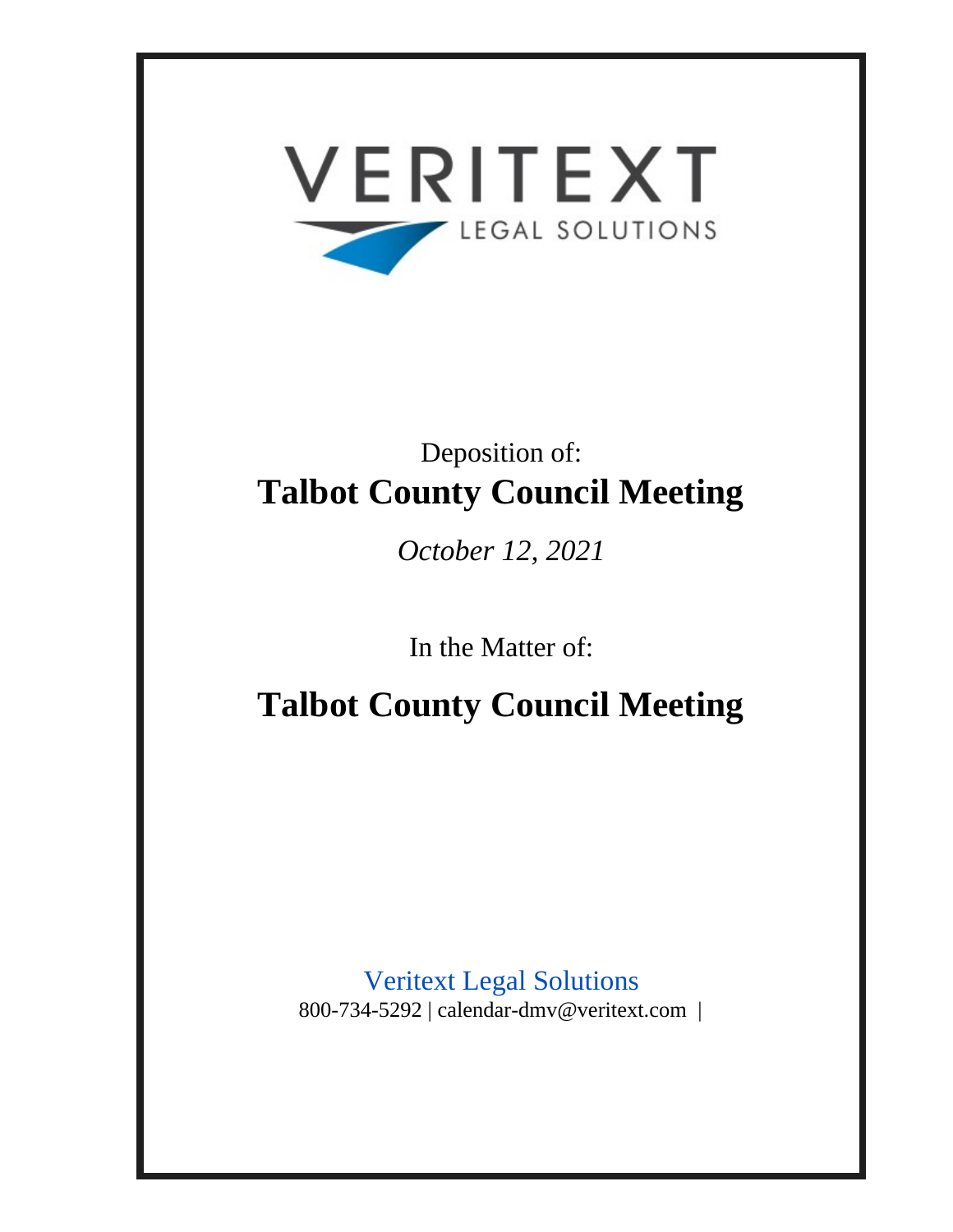|                | Page 1                                    |
|----------------|-------------------------------------------|
| $\mathbf{1}$   | COUNTY COUNCIL OF TALBOT COUNTY, MARYLAND |
| 2              |                                           |
| 3              |                                           |
| 4              | Council Meeting                           |
| 5              |                                           |
| 6              |                                           |
| 7              | October 12, 2021; 6:00 p.m.               |
| 8              |                                           |
| $\mathfrak{g}$ |                                           |
| $10\,$         | Council Chambers, Easton, Maryland        |
| 11             |                                           |
| $12$           |                                           |
| 13             |                                           |
| 14             | COUNCIL MEMBERS:                          |
| $15$           | Chuck F. Callahan                         |
| 16             | Pete Lesher                               |
| 17             | Frank Divilio                             |
| 18             | Corey W. Pack                             |
| 19             | Laura E. Price                            |
| 20             |                                           |
|                | Reported by                               |
| 21             | Diane Houlihan                            |
|                |                                           |
|                |                                           |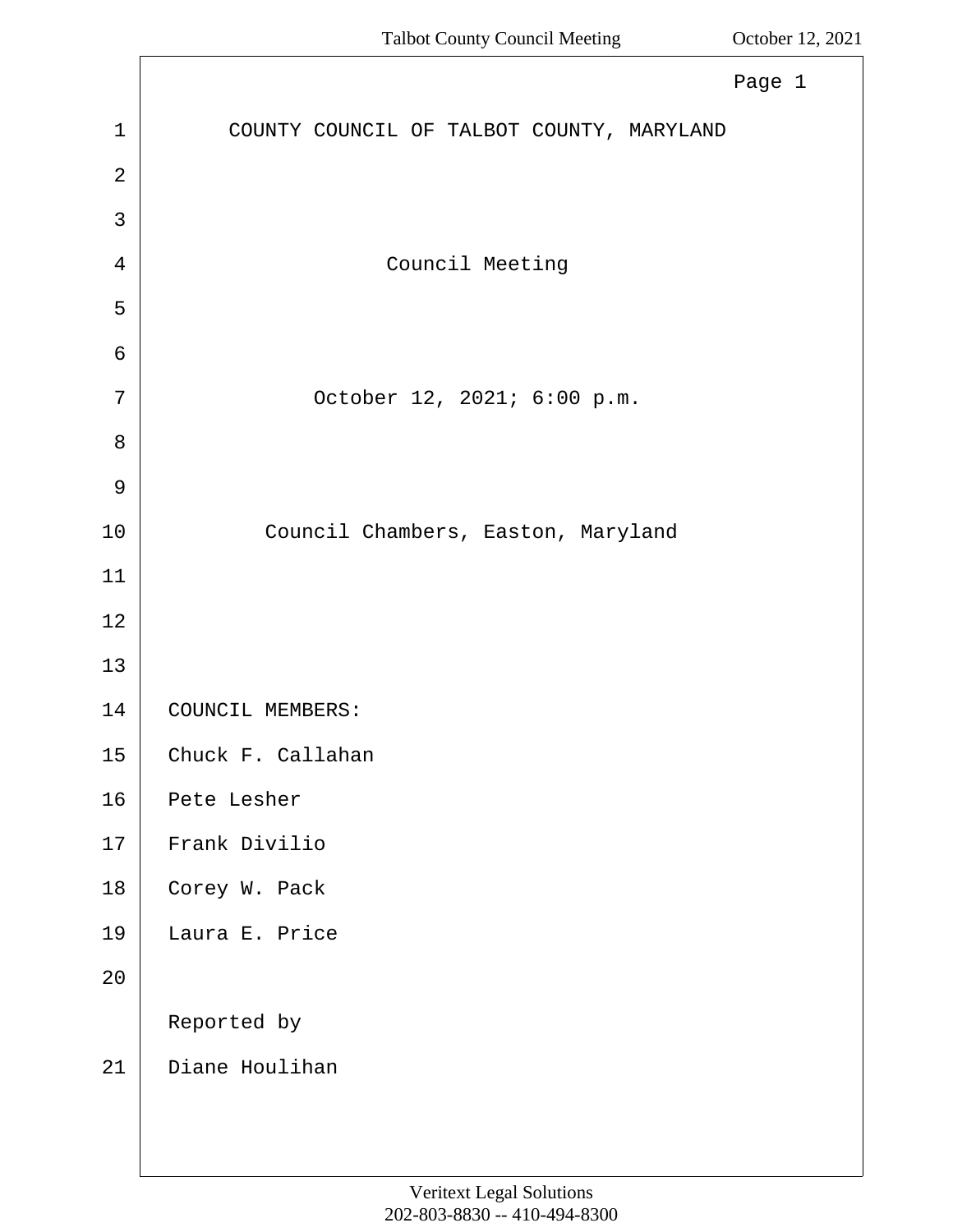|              | Page 2                                          |                | Page 4                                          |
|--------------|-------------------------------------------------|----------------|-------------------------------------------------|
| 1            | TRANSCRIPT OF PROCEEDINGS                       | 1              | was a tool kit for we get a lot of phone calls  |
| $\mathbf{2}$ |                                                 | $\overline{2}$ | at the Sheriff's Office and I personally get    |
| 3            | MR. CALLAHAN: Okay. Good evening. How           | 3              | phone calls from people in the community who    |
| 4            | is everybody tonight? Good?                     | 4              | are still very confused about finding resources |
| 5            | SPEAKER: Fine.                                  | 5              | for those, whether it's their loved ones or     |
| 6            | MR. CALLAHAN: We got good things                | 6              | children or family member or friend, that's     |
| 7            | happening and I'm glad you're here tonight.     | 7              | suffering from substance use disorder.          |
| 8            | And we're going to start off with               | 8              | So what we did this year, we teamed up          |
| 9            | Mr. Divilio with the prayer. And then after     | 9              | with Shore United Bank and we came up with a    |
| 10           | that, we're going to stand for the Pledge of    | 10             | tool kit on our website. So you can basically   |
| 11           | Allegiance of the Flag. We stand now, please.   | 11             | go to that website, go to Talbot Goes Purple    |
| 12           | (Prayer and Pledge of Allegiance.)              | 12             | website. And you don't have to enter any of     |
| 13           | MR. CALLAHAN: Thank you, Mr. Divilio, for       | 13             | your identifiers in here. You would hit I'm an  |
| 14           | that good prayer. Appreciate that. Okay.        | 14             | adult, I'm seeking treatment for a friend, and  |
| 15           | Let's start the agenda tonight. Council         | 15             | go through all the prompts. And it will list    |
| 16           | has agenda for October 12th before us. Are      | 16             | all the resources in the county for you or your |
| 17           | there any additions, deletions, or corrections  | 17             | family or your loved one to go to, with names,  |
| 18           | on the agenda? Okay. If not, hearing none,      | 18             | numbers, contact information in there. Because  |
| 19           | the chair moves that the agenda be accepted by  | 19             | what we're finding is that people are           |
| 20           | unanimous consent. Okay.                        | 20             | embarrassed and they delay in getting help. So  |
| 21           | The disbursements for October 5th and           | 21             | we're hoping that that will help that.          |
|              |                                                 |                |                                                 |
|              | Page 3                                          |                | Page 5                                          |
| 1            | October 12th. Council has had a chance to       | 1              | So that was one of the things that we           |
| 2            | review the disbursements. Are there any         | 2              | teamed with up Shore United Bank.               |
| 3            | additions, deletions, corrections to the        | 3              | And thank you for your support of your          |
| 4            | disbursements? Everybody okay with that?        | 4              | five for Talbot Goes Purple. We had some fun    |
| 5            | Hearing none, the chair moves that the          | 5              | events. We hope that our message continues to   |
| 6            | disbursements be accepted as unanimous consent. | 6              | get out to the community. But it was a good     |
| 7            | Okay.                                           | 7              | year five.                                      |
| 8            | The first thing tonight up is Sheriff Joe       | 8              | We're still kind of hampered in the             |
| 9            | Gamble. Could he come forward, please? That     | 9              | schools not being able to do the typical big    |
| 10           | would be great, him and Scott.                  | 10             | speaker presentation kind of thing because of   |
| 11           | SHERIFF GAMBLE: Good evening,                   | 11             | COVID, but hopefully next year.                 |
| 12           | Mr. President. Thanks for having us.            | 12             | Teen Court kicks off October 27th here in       |
| 13           | MR. CALLAHAN: Good evening, guys.               | 13             | the courthouse upstairs in the Circuit Court.   |
| 14           | Appreciate you being here.                      | 14             | We're exciting about that. It will be the       |
| 15           | SHERIFF GAMBLE: We wanted to give you a         | 15             | first Teen Court. You don't want to call it a   |
| 16           | quarterly update.                               | 16             | trial because it's not really a trial, but it   |
| 17           | First thing, Scott, could you give one of       | 17             | will be the first Teen Court session that we    |
| 18           | the each of the Council please a card.          | 18             | have. So we're excited about that.              |
| 19           | First thing, we'll give you a little            | 19             | Thanks to you for helping with some of          |
| 20           | update on Talbot Goes Purple. Scott is handing  | 20             | that funding and that backup funding in case    |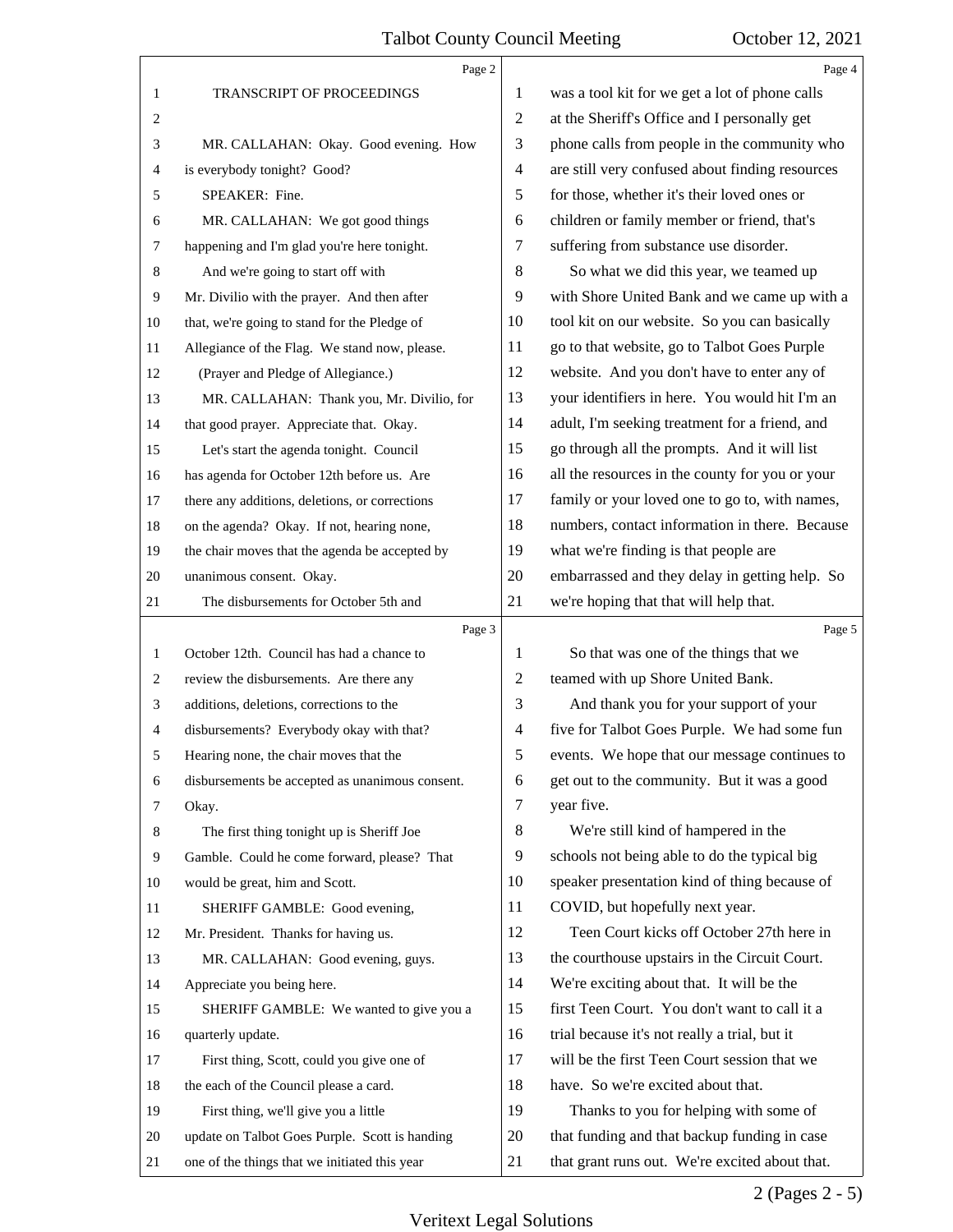|                | Page 6                                            |                | Page 8                                          |
|----------------|---------------------------------------------------|----------------|-------------------------------------------------|
| 1              | So Teen Court basically, just a reminder,         | 1              | typical of drug and violent crime search        |
| 2              | it is for youth, first offense youth under 18     | $\overline{2}$ | warrants. Put some limitations on the judges    |
| 3              | for non-violent acts. Sometimes these little      | 3              | who are signing search warrants. There was      |
| 4              | fights in schools and stuff, they classify        | $\overline{4}$ | already limitations on the judges, but it's     |
| 5              | under that threshold. They admit that they're     | 5              | going to make it very, very difficult. And      |
| 6              | involved in the incident. And then other          | 6              | we're required to report all search warrant     |
| 7              | teenagers are the judge, jury, bailiffs. And      | 7              | data to a State agency.                         |
| 8              | then they will sentence them to typically some    | 8              | We also have to pay as of, well, coming up      |
| 9              | type of community service, which would probably   | 9              | in July, for every canine dog you have, you, or |
| 10             | involve them also becoming a juror in another     | 10             | the citizens of this county, are responsible    |
| 11             | trial. So it kind of gets them involved in the    | 11             | for up to \$10,000 for the life of that dog     |
| 12             | system to understand how a mock system works.     | 12             | after the dog retires. So once a dog retires,   |
| 13             | And then we have some pretty cool stuff           | 13             | typically we give it to the deputy or sell it   |
| 14             | that we can do with community service with the    | 14             | to the deputy for \$1. And in the past, it      |
| 15             | kids, whether they write a book report or         | 15             | became their pet.                               |
| 16             | something like that of how this impacted,         | 16             | Now police agencies, i.e., the citizens,        |
| 17             | whatever, if they smashed a mailbox, this is      | 17             | will have to pay up to \$10,000 for veterinary  |
| 18             | what their crime, how this could have impacted    | 18             | care past the time that it's -- so it's their   |
| 19             | the person that it did, that type of thing. So    | 19             | retirement program. I guess it's their health   |
| 20             | we're excited about that.                         | 20             | insurance program.                              |
| 21             | I wanted to briefly go through some stuff         | 21             | Body work cameras and use of force will         |
|                |                                                   |                |                                                 |
|                | Page 7                                            |                | Page 9                                          |
| 1              | that took place on October 1st with the overall   | 1              | all have to be -- well, we'll be retrained in   |
| 2              | thing that we would call police reform. On        | $\overline{2}$ | use of force. We've created new policies for    |
| 3              | October 1st, Senate Bill 178 took effect, which   | 3              | all of those things to meet with the standards  |
| $\overline{4}$ | will release all personnel disciplinary records   | 4              | of the law.                                     |
| 5              | of all police officers in the State of            | 5              | And then in July, Law Enforcement Officer       |
| 6              | Maryland.                                         | 6              | Bill of Rights disappears.                      |
| 7              | And we got bombarded on the 1st, like             | 7              | I've been in preliminary conversations          |
| 8              | every other police department, Sheriff's Office   | 8              | with Mr. Stamp and setting up a meeting in      |
| 9              | in the State from the Washington Post to the      | 9              | November to start talking about the Police      |
| 10             | University of Maryland. We have them flooding     | 10             | Accountability Board, that it's really unclear  |
| 11             | in, Public Information Act requests coming in     | 11             | right now from the Attorney General's Office    |
| 12             | for every past and present sheriff's deputy.      | 12             | whether it's the whole Council or just the      |
| 13             | And some of them go back many, many years that 13 |                | president of the Council. The legislators       |
| 14             | they want access to personnel records.            | 14             | didn't really spell it out very well.           |
| 15             | So we're working with the Attorney                | 15             | And then you also have to establish, that       |
| 16             | General's Office and got some clarification on    | 16             | Police Accountability Board will then establish |
| 17             | what we must turn over and what we can't turn     | 17             | an Administrative Charging Committee.           |
| 18             | over.                                             | 18             | It's interesting how they set up the            |
| 19             | Some of the other things that went into           | 19             | Administrative Charging Committee. Because in   |
| 20             | effect, that no-knock search warrants are going   | 20             | the past, nobody on that committee was paid.    |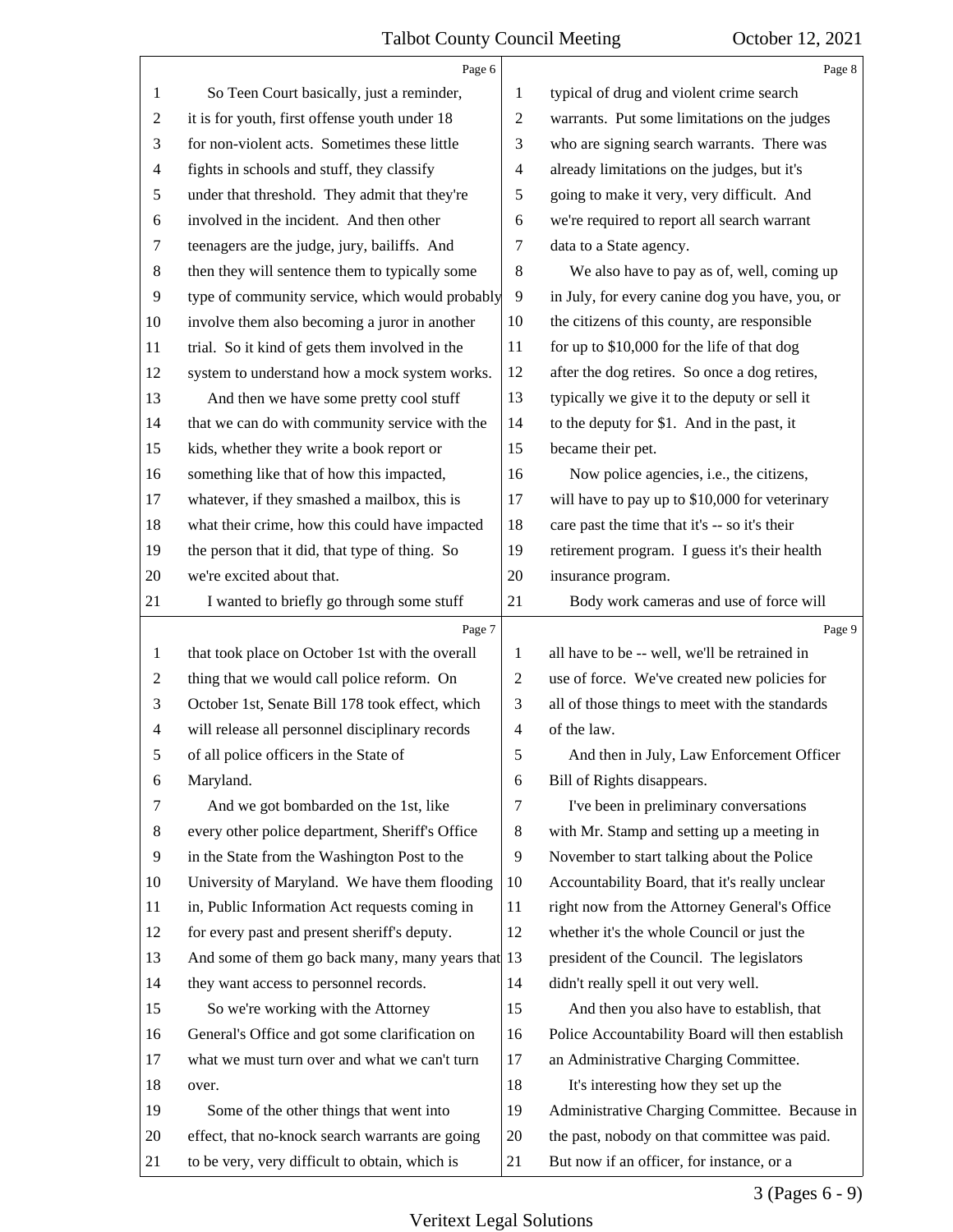|                | Page 10                                          |                | Page 12                                         |
|----------------|--------------------------------------------------|----------------|-------------------------------------------------|
| 1              | deputy is charged with a violation of our        | 1              | requests, as every police department has. And   |
| 2              | policies and procedures, say it could be         | $\overline{c}$ | so we're given, under State law, we can give    |
| 3              | something as simple as he or she didn't get      | 3              | them two hours free on every Public Information |
| 4              | their 5,000 mile service on their police car in  | $\overline{4}$ | Act request. And after that, we charge \$50 an  |
| 5              | time, we could charge them, under current law    | 5              | hour, which is the going rate for the person    |
| 6              | right now, I can charge them, offer them some    | 6              | who actually has to do that.                    |
| 7              | type of punishment. If they don't accept it,     | 7              | If they continue, we'll probably be, in         |
| 8              | then they could get a Hearing Board which would  | 8              | our next budget session, talking about hiring   |
| $\overline{9}$ | convene a Hearing Board, which we would convene  | 9              | an administrative person to do that because     |
| 10             | a Hearing Board and then have that in-house.     | 10             | it's not just PIA requests, but it's also body  |
| 11             | That will no longer be the case. We will         | 11             | camera requests that we have to go in and       |
| 12             | have to hire a judge at \$500 an hour and an     | 12             | redact everybody camera. If any juvenile or     |
| 13             | attorney at \$350 an hour to prosecute the case. | 13             | any innocent person shows up in the background, |
| 14             | So there will be an increase next year, if we    | 14             | we have to go in and redact all that            |
| 15             | just have two disciplinary hearings in a year,   | 15             | information.                                    |
| 16             | it will cost the county about \$56,200 in our    | 16             | So there's a lot coming down. Our plates        |
| 17             | estimation.                                      | 17             | have been full at the Sheriff's Office,         |
| 18             | So the cost of disciplining officers went        | 18             | especially with the administrative staff.       |
| 19             | from minimal to very, very expensive for the     | 19             | Everybody is swamped trying to make sure that   |
| 20             | taxpayer. That will all take place in January.   | 20             | we're there.                                    |
| 21             | We also will have to have every deputy           | 21             | And it's very difficult to get opinions         |
|                | Page 11                                          |                |                                                 |
|                |                                                  |                | Page 13                                         |
| 1              | will have a psychological eval. They already     | 1              | out of the Attorney General's Office right now  |
| $\overline{2}$ | are evaluated when they're hired. And then if    | 2              | on any of this stuff, including the new use of  |
| 3              | we see, as their employer, if we see any issues  | 3              | force requirement that goes on July 1st where   |
| $\overline{4}$ | related to their psychological state, then we    | $\overline{4}$ | they totally changed the use of force. And      |
| 5              | can actually order them to be evaluated by a     | 5              | nobody in the country is using this use of      |
| 6              | psychologist, psychiatrist.                      | 6              | force policy. Use of force is typically set by  |
| 7              | This new law will require every second           | 7              | the Supreme Court through case law.             |
| 8              | year, every other year, for every deputy in the  | 8              | The Maryland legislature went off the map       |
| 9              | office to be seen by a psychiatrist or           | 9              | and created their own standard that hasn't been |
| 10             | psychologist, which will be an added cost of     | 10             | upheld in the courts. So the Attorney           |
| 11             | about \$8,000 a year.                            | 11             | General's Office, the State's Attorney, and the |
| 12             | Body cameras are probably going to go up         | 12             | Office of State Prosecutor have yet to weigh in |
| 13             | to about \$55,000 a year based on the new        | 13             | on what that means for our training. So         |
| 14             | requirements in the body cameras. Some of the    | 14             | everybody will have to be retrained in the use  |
| 15             | body cameras that we have right now won't        | 15             | of force. That's the bad news.                  |
| 16             | fulfill those needs.                             | 16             | Good news is is the men and women of the        |
| 17             | We're estimating the new use of force            | 17             | Sheriff's Office have been working. In the      |
| 18             | training, criminal citation training will cost   | 18             | last -- I just pulled up numbers since the      |
| 19             | about \$16,000 more a year.                      | 19             | pandemic started because, as you know, we       |
| 20             | And we have been, as I stated earlier, we        | 20             | didn't go home. We stayed on our post, and the  |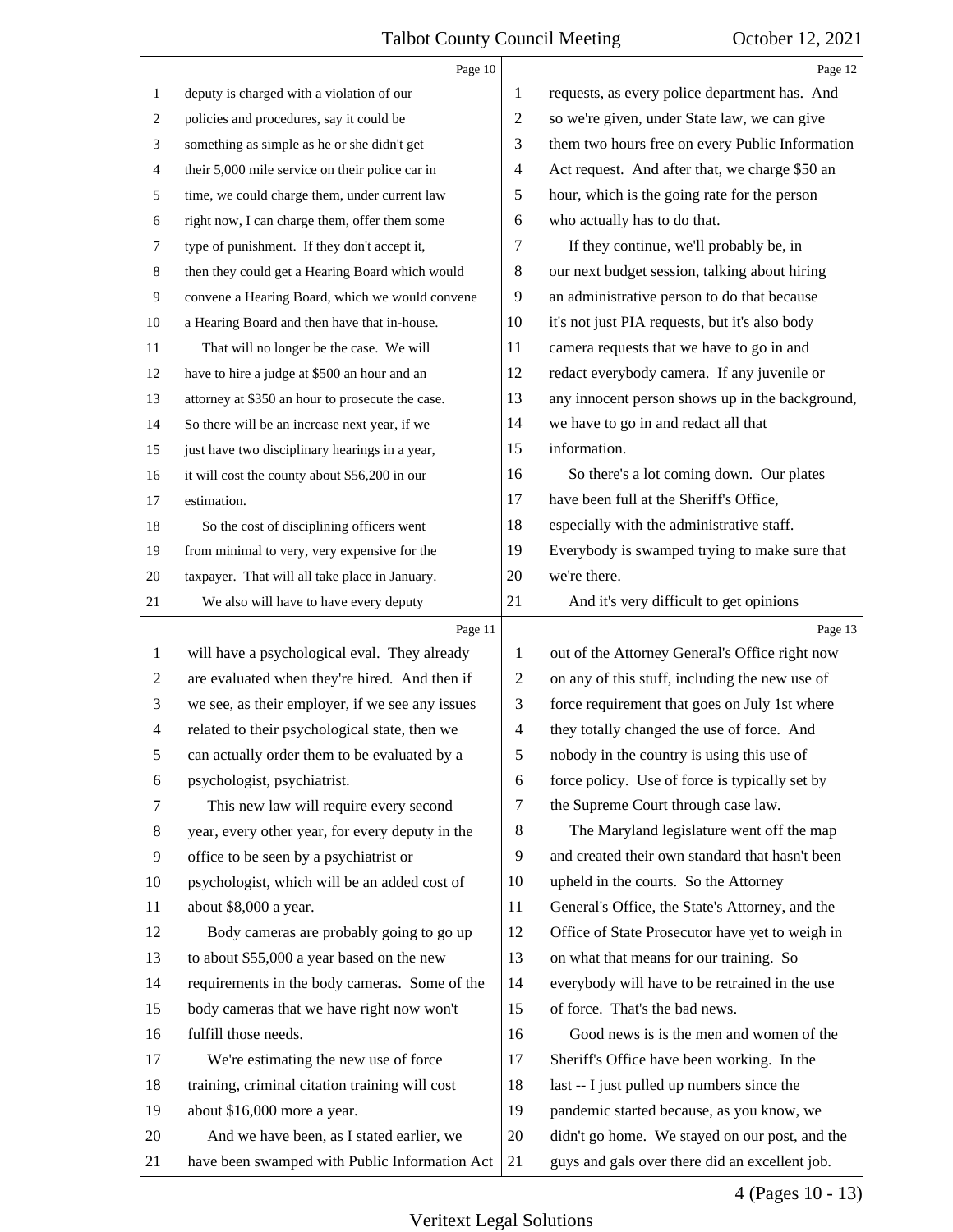|                | Page 14                                         |                | Page 16                                         |
|----------------|-------------------------------------------------|----------------|-------------------------------------------------|
| 1              | Between our criminal division and the task      | 1              | the scene.                                      |
| $\overline{c}$ | force, we did 140 cases, 70 search warrants, 65 | 2              | Forty minutes later, he and Joey Timms,         |
| 3              | arrests with those. Our patrol made 945         | 3              | Sergeant Timms, were dispatched to Trappe for a |
| 4              | criminal arrests and 412 warrant arrests over   | $\overline{4}$ | woman who had attempted suicide by cutting.     |
| 5              | the last 20, 18 months, 20 months, including    | 5              | And they made it there first, assisted in       |
| 6              | 8,000 traffic stops. And we responded to about  | 6              | saving her life and getting EMS there.          |
| 7              | 38,702 calls for service from the beginning of  | 7              | And then about five hours later on the          |
| 8              | the pandemic to date. We also seized about      | $\,8\,$        | same shift, Corporal Willey and Chuck Marsh,    |
| 9              | \$16,000 in drug money.                         | 9              | Corporal Marsh, were dispatched to Trappe for a |
| 10             | And out of 38,702 calls for service and         | 10             | welfare check. They weren't able to get         |
| 11             | 8,223 traffic stops, we had a total of two      | 11             | anybody at the door. They contacted the         |
| 12             | complaints. One was investigated by the         | 12             | landlord and got a key and made entry. And      |
| 13             | Maryland State Police, and it was               | 13             | they found an unresponsive man who was near     |
| 14             | non-sustained. And one was investigated by us,  | 14             | death, notified EMS, and started lifesaving     |
| 15             | and it was non-sustained. And both were based   | 15             | procedures.                                     |
| 16             | off of -- well, one was based off body camera,  | 16             | So in one shift, these deputies helped          |
| 17             | which the person who made the complaint made    | 17             | save two lives and recover the body of a third. |
| 18             | allegations did not happen on the body camera   | 18             | And I'm just very appreciative to be            |
| 19             | or in the conversation.                         | 19             | connected with people that are fearless and     |
| 20             | So we were pretty fortunate that in             | 20             | they serve with selflessness in the middle of   |
| 21             | probably I'm guessing about, I don't know, 50   | 21             | the pandemic, not knowing whether they're going |
|                | Page 15                                         |                | Page 17                                         |
|                |                                                 |                |                                                 |
| 1              | something thousand contacts plus with the       | $\mathbf{1}$   | to take stuff home to their families back when  |
| 2              | public, only two people complained to us about  | $\overline{2}$ | this thing was early on. So I'm very proud of   |
| 3              | any actions of any of deputies.                 | 3              | the work they've done over the last couple of   |
| 4              | We're going to honor just shortly,              | $\overline{4}$ | months.                                         |
| 5              | Mr. President, Cory Willey. But I wanted to     | 5              | With that, I'll answer questions or I'll        |
| 6              | give you like a day during the pandemic. At     | 6              | bring Corporal Willey up here.                  |
| 7              | times, we had people sick, at times we were     | $\overline{7}$ | MR. CALLAHAN: Council, you got anything?        |
| 8              | short staffed because of illness or exposures   | 8              | MR. PACK: Thank you for the report.             |
| 9              | in the family where we couldn't have people     | 9              | MR. CALLAHAN: Thank you for your report.        |
| 10             | come to work because they had been exposed.     | 10             | Great job. I know it's a lot of work for you.   |
| 11             | But I'm going to give you a day that kind of    | 11             | And we really appreciate and the citizens       |
| 12             | stood out in my mind when I read the daily      | 12             | appreciate all the safety and everything you do |
| 13             | brief on June 28, 2021.                         | 13             | for us to protect us. And we appreciate it.     |
| 14             | And this has nothing to do with Cory            | 14             | SHERIFF GAMBLE: Well, thank you. I can          |
| 15             | Willey's award, but Cory Willey of the          | 15             | speak for every person at the Sheriff's Office  |
| 16             | Sheriff's Office responded at 8:40 in the       | 16             | that this Council has been what I would         |
| 17             | morning to Tred Avon Circle for a man in the    | 17             | consider a great public safety Council and that |
| 18             | water, fell in the water while canoeing.        | 18             | you truly have stepped up and made some         |
| 19             | Cory Willey responded, got in a kayak.          | 19             | difficult decisions to make us competitive,     |
| 20             | The man had gone under and sadly the man        | 20             | which we are now with our sheriff's deputies    |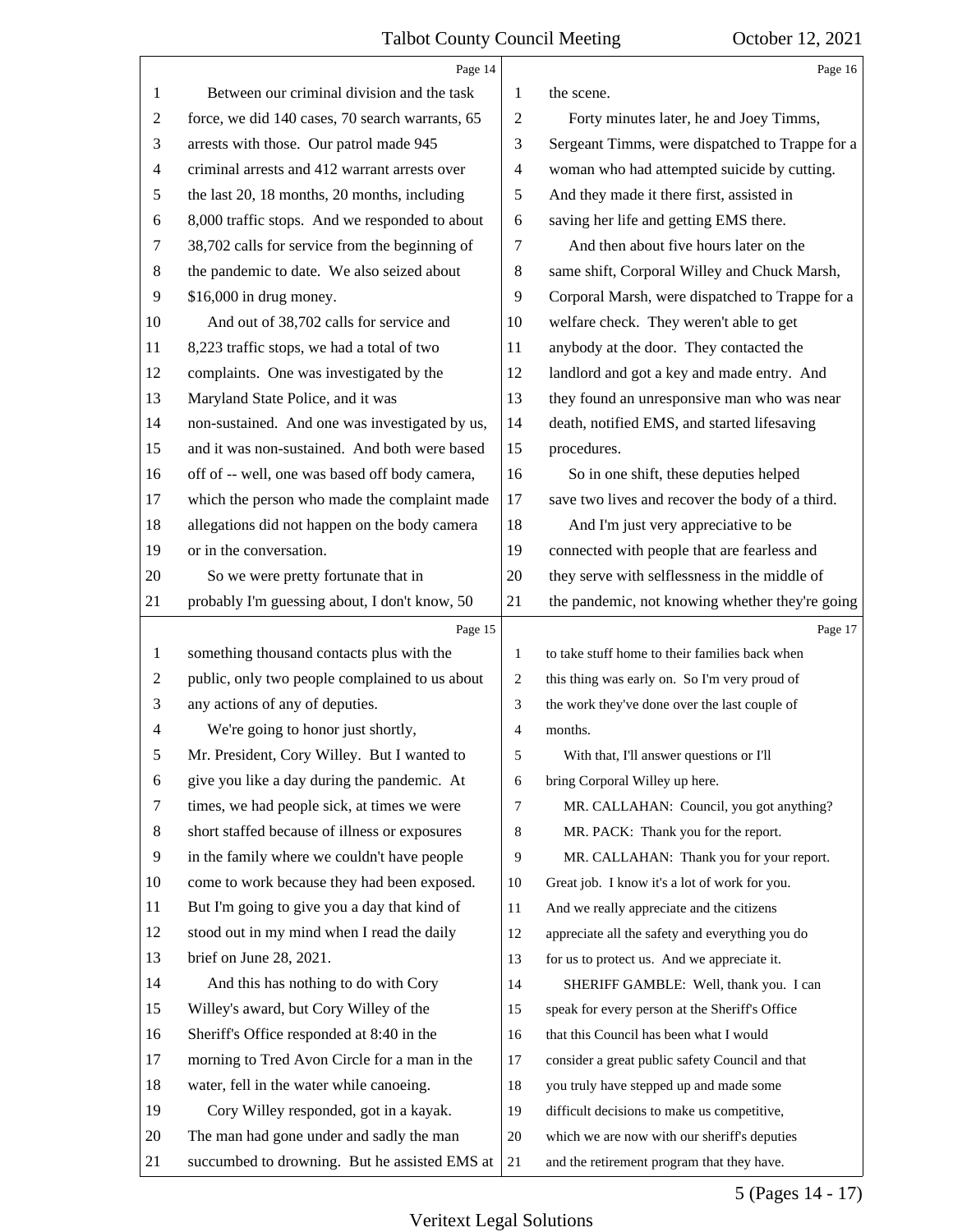|                | Page 18                                         |                | Page 20                                         |
|----------------|-------------------------------------------------|----------------|-------------------------------------------------|
| 1              | And I can tell you that I just had a            | 1              | lane and parked, he noticed an individual       |
| $\overline{c}$ | school resource officer who went back to        | $\overline{2}$ | crouching in front of the vehicle.              |
| 3              | private business. It was no surprise. When he   | 3              | Corporal Willey noticed a nine-millimeter       |
| $\overline{4}$ | came to us as a school resource officer, he had | $\overline{4}$ | handgun secreted underneath the vehicle and     |
| 5              | every intention, once the pandemic lifted, that | 5              | calmly requested backup and placed the          |
| 6              | he would be going, he was probably going back   | 6              | individual under arrest.                        |
| $\tau$         | to the private sector.                          | 7              | A search of the suspect's vehicle               |
| 8              | Other than that, I have one opening. And        | $\,8\,$        | recovered revealed body armor, a 40-caliber --  |
| 9              | I have 17, 18 applicants for that opening,      | 9              | that's a bulletproof vest, a 40-caliber and     |
| 10             | which is unheard of right now. When I tell      | 10             | 300-caliber rounds of ammunition.               |
| 11             | other sheriffs that across the state, their     | 11             | While on scene, Corporal Willey was             |
| 12             | mouths drop open that we have that response     | 12             | approached by a female who stated that the      |
| 13             | from our community and people that want to      | 13             | vehicle belonged to her estranged husband. The  |
| 14             | police here.                                    | 14             | female advised that there was an active         |
| 15             | MR. CALLAHAN: That's great.                     | 15             | protective order in place prohibiting her       |
| 16             | SHERIFF GAMBLE: It speaks well for our          | 16             | husband from any contact and that she had been  |
| 17             | community, as well as the significant measures  | 17             | staying with friends not 25 yards from where    |
| 18             | that you guys have taken. So thank you.         | 18             | her husband was found when Corporal Willey      |
| 19             | MR. CALLAHAN: Thank you. Okay.                  | 19             | found him hiding a gun underneath the car.      |
| 20             | So let's get Corporal Willey in here then.      | 20             | The female stated that she was in the           |
| 21             | SHERIFF GAMBLE: Corporal Willey. This is        | 21             | process of divorcing this man after 25 years of |
|                |                                                 |                |                                                 |
|                | Page 19                                         |                | Page 21                                         |
| 1              | Corporal Willey.                                | 1              | domestic abuse.                                 |
| 2              | How long have you been with us for now?         | 2              | There's no doubt in my mind what his            |
| 3              | CORPORAL WILLEY: Almost seven years.            | 3              | intentions were going there, parking 25 yards   |
| 4              | SHERIFF GAMBLE: He had been just hired          | $\overline{4}$ | from this house where his wife was staying with |
| 5              | when I was elected because when I took office,  | 5              | friends. And the only reason that he secreted   |
| 6              | he had yet to go into the Police Academy. So    | 6              | the handgun down there is because of Corporal   |
| 7              | they had him doing odd jobs around the office   | 7              | Willey seeing him pulling off the side of the   |
| 8              | for a couple of weeks before the Police Academy | $\,8\,$        | road and realizing something was up. There's    |
| 9              | started because we knew if we waited until the  | 9              | no doubt in my mind that he saved at least      |
| 10             | date of the Police Academy to hire him, someone | 10             | somebody from being shot, if not killed.        |
| 11             | else would hire him. So he actually painted my  | 11             | This Meritorious Conduct Award is               |
| 12             | office. He's not getting an award for --        | 12             | presented to Corporal Willey for initiative and |
| 13             | MR. CALLAHAN: I got you.                        | 13             | outstanding performance to successfully defuse  |
| 14             | SHERIFF GAMBLE: -- for painting my office       | 14             | the situation, prevent a loss of life.          |
| 15             | seven years ago.                                | 15             | Corporal Willey's dedication and exemplary      |
| 16             | I'm just going to read this.                    | 16             | work ethic symbolize the highest standard of a  |
| 17             | On August 5, 2021, Corporal Willey              | 17             | Talbot County Sheriff's Deputy.                 |
| 18             | observed a suspicious vehicle traveling on US   | 18             | CORPORAL WILLEY: Thank you, sir.                |
| 19             | Route 50 near Landing Neck Road, Talbot County, | 19             | MR. CALLAHAN: Corporal Willey, we have a        |
| 20             | Maryland. As Corporal Willey approached the     | 20             | certificate for you, too, that Council does.    |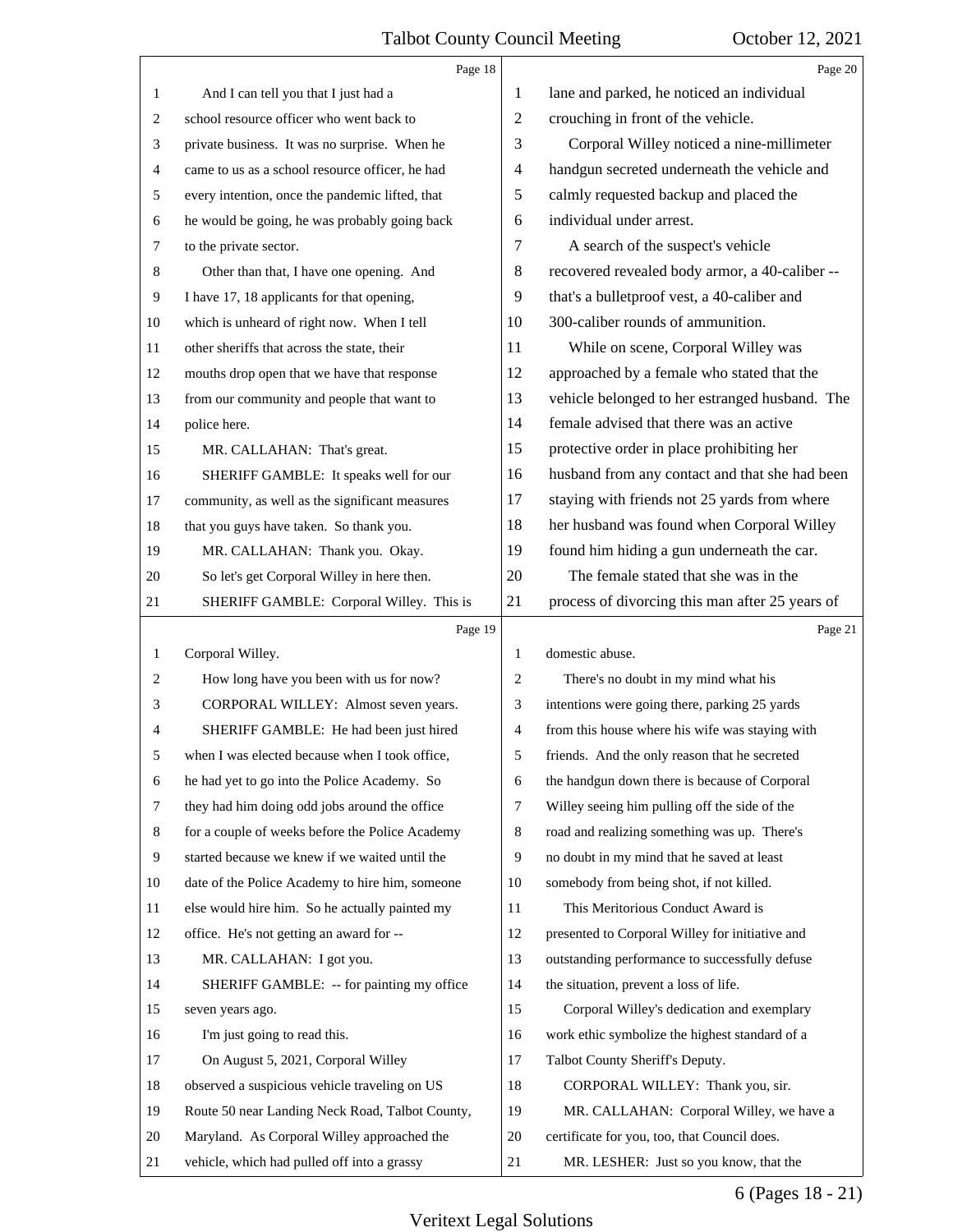|    | Page 22                                      |                | Page 24                                           |
|----|----------------------------------------------|----------------|---------------------------------------------------|
| 1  | Council recognizes your good service here.   | 1              | MR. CALLAHAN: You can call for a vote.            |
| 2  | CORPORAL WILLEY: Thank you very much.        | $\overline{2}$ | I'm sorry.                                        |
| 3  | MR. LESHER: Thank you for your service.      | 3              | SECRETARY: Mr. Callahan.                          |
| 4  | SHERIFF GAMBLE: Thank you, Pete.             | 4              | MR. CALLAHAN: Aye.                                |
| 5  | MR. LESHER: Thank you.                       | 5              | SECRETARY: Mr. Divilio.                           |
| 6  | CORPORAL WILLEY: Thank you very much.        | 6              | MR. DIVILIO: Aye.                                 |
| 7  | Appreciate it.                               | 7              | SECRETARY: Mr. Lesher.                            |
| 8  | MS. PRICE: Thank you very much.              | 8              | MR. LESHER: Aye.                                  |
| 9  | CORPORAL WILLEY: Thank you.                  | 9              | SECRETARY: Ms. Price.                             |
| 10 | SHERIFF GAMBLE: Any questions for me?        | 10             | MS. PRICE: Aye.                                   |
| 11 | Good?                                        | 11             | SECRETARY: Mr. Pack.                              |
| 12 | MR. CALLAHAN: No. You're all good.           | 12             | MR. PACK: Aye.                                    |
| 13 | Appreciate the good job.                     | 13             | MR. CALLAHAN: Okay. Discussion.                   |
| 14 | SHERIFF GAMBLE: Thank you, guys. Thank       | 14             | MS. VANHOOSER: Do you want us to give a           |
| 15 | you so much. Thank you, all.                 | 15             | brief overview of it?                             |
| 16 | MR. CALLAHAN: Yup. Okay. So we're            | 16             | MR. CALLAHAN: That would be great.                |
| 17 | moving on to introduction to administrative  | 17             | MS. VANHOOSER: You want to start.                 |
| 18 | resolution.                                  | 18             | MR. PEPER: So this is part of the                 |
| 19 | Madam Secretary, could you read the          | 19             | Frederick Douglass on the Park Master Plan.       |
| 20 | resolution into the record, please.          | 20             | You remember from that that there was some        |
| 21 | SECRETARY: Do you want me to read the        | 21             | fundraising that was going to be put in order     |
|    |                                              |                |                                                   |
|    | Page 23                                      |                | Page 25                                           |
| 1  | entire resolution or just the title?         | 1              | for this to get this project done.                |
| 2  | MR. CALLAHAN: Just the title. I'm sorry.     | 2              | In that master plan, the consultants              |
| 3  | Just the title is fine.                      | 3              | called for a $501(c)$ (3) nonprofit to be         |
| 4  | SECRETARY: Administrative resolution of      | $\overline{4}$ | established for this project.                     |
|    | the County Council of Talbot County.         | 5              | This project, if it comes to fruition as          |
| 6  | Supporting the establishment of a nonprofit  | 6              | it was designed, is going to be way beyond the    |
| 7  | tax-exempt entity for the development of the | 7              | scope of Parks and Recs and Tourism in my         |
| 8  | Frederick Douglass Park on the Tuckahoe.     | 8              | opinion. So that was the desire to have a         |
| 9  | MR. CALLAHAN: Okay. Thank you. Is there      | 9              | $501(c)(3)$ established in order to be able to do |
| 10 | a motion to introduce the administrative     | 10             | that fundraising. We are not equipped to do       |
| 11 | resolution?                                  | 11             | that type of fundraising.                         |
| 12 | MS. PRICE: We usually raise our hands,       | 12             | MS. VANHOOSER: So we had these park               |
| 13 | right?                                       | 13             | consultants. We presented this to the County      |
| 14 | MR. CALLAHAN: Okay.                          | 14             | Council in a work session on September 14th and   |
| 15 | SECRETARY: I didn't hear what she said.      | 15             | did a thorough presentation with our              |
| 16 | MR. CALLAHAN: Is there -- do we want to      | 16             | consultants. And they did a fantastic job.        |
| 17 | raise our hand to introduce it?              | 17             | We really didn't set any parameters for           |
| 18 | SECRETARY: Yes. Okay.                        | 18             | them. We told them to shoot for the stars, and    |
| 19 | MR. CALLAHAN: Yeah.                          | 19             | they did. And so they gave us a big, big          |
| 20 | SECRETARY: Okay. Or do you want me to        | 20             | vision.                                           |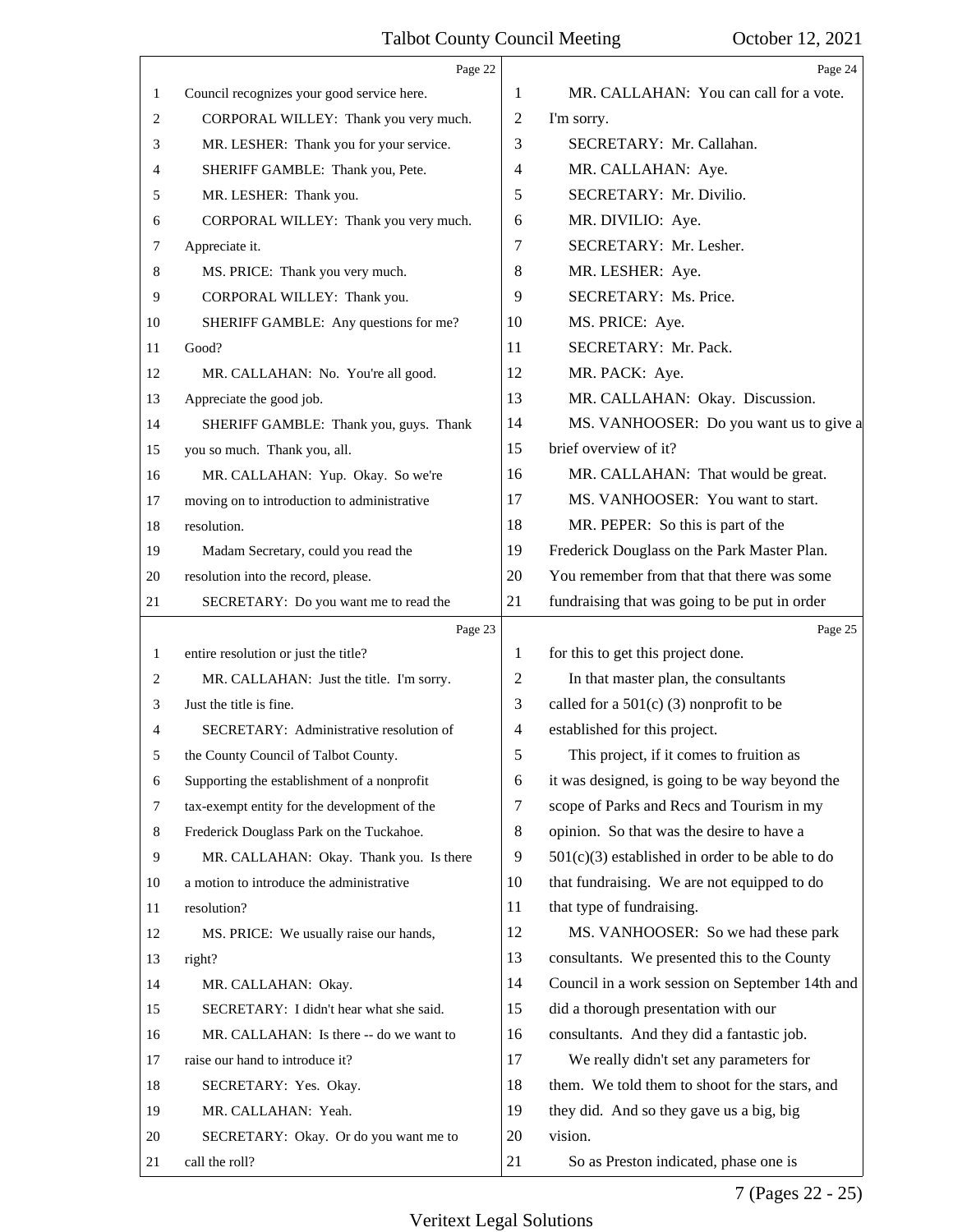|                | Page 26                                         |                | Page 28                                         |
|----------------|-------------------------------------------------|----------------|-------------------------------------------------|
| 1              | underway of the park master plan, but the rest  | 1              | public input. If they've got concerns, we       |
| 2              | of what they have envisioned is outside of our  | $\overline{c}$ | certainty want to hear what they are so we can  |
| 3              | scope of what we're able to do, which is why    | 3              | try to mitigate around some of those.           |
| $\overline{4}$ | we're asking for you to approve the             | 4              | MS. VANHOOSER: And we used that as an           |
| 5              | recommendation by the consultants that we form  | 5              | opportunity to issue an invitation for them to  |
| 6              | a $501(c)(3)$ or nonprofit organization of some | 6              | be part of the process.                         |
| 7              | kind to move this project forward.              | 7              | I know many people have been so far. And        |
| 8              | MR. CALLAHAN: Okay.                             | $\,8\,$        | like Preston said, we've had multiple public    |
| 9              | MS. VANHOOSER: Questions?                       | 9              | meetings interrupted by COVID, but that didn't  |
| 10             | MR. CALLAHAN: Council.                          | 10             | stop us. We continued and had virtual and       |
| 11             | MS. PRICE: Question. It's a grand               | 11             | in-person meetings at the park.                 |
| 12             | vision, and we would raise funds. But over the  | 12             | But this is an open invitation for              |
| 13             | time this happens, maybe some things people     | 13             | everyone in Talbot County, indeed the region,   |
| 14             | will like, some things they won't like.         | 14             | to be part of the process as we move forward.   |
| 15             | Doing this doesn't necessarily say we           | 15             | MR. PACK: And I will say that this              |
| 16             | agree with the entire big huge master vision,   | 16             | planning process has taken several years. So    |
| 17             | which obviously would take years, if not        | 17             | this wasn't something that just came about      |
| 18             | decades, to accomplish anyway. But this is      | 18             | overnight. And there were, to my knowledge, at  |
| 19             | just really to set up the fundraising arm to do | 19             | least two public hearings, if not more. And I   |
| 20             | something out there. Right?                     | 20             | know several virtual meetings because of the    |
| 21             | MS. VANHOOSER: Right. It's a vision. So         | 21             | COVID outbreak.                                 |
|                |                                                 |                |                                                 |
|                | Page 27                                         |                | Page 29                                         |
| 1              | I think it can be scaled up or scaled back, and | 1              | So we certainly gave members of the public      |
| 2              | it's just a concept.                            | $\overline{c}$ | ample, full opportunity to participate in that  |
| 3              | This doesn't mean that it is the concept        | 3              | process.                                        |
| 4              | that will be implemented, but you have to start | 4              | And when you're going after a project of        |
|                | somewhere.                                      | 5              | this type, of this size for a figure such as    |
| 6              | MS. PRICE: Right. And certainly we want         | 6              | Frederick Douglass, you have to have something  |
| 7              | public input from our own citizens on this.     | $\tau$         | to present to those large granting bodies that  |
| 8              | This is a consulting firm that you said         | 8              | you're going in front of. You have to have      |
| 9              | shoot for the stars. But I would think that as  | 9              | something to show them so that they can put a   |
| 10             | this progresses, we would want to have work     | 10             | vision around the price tag.                    |
| 11             | sessions and whatnot so that people that are    | 11             | So what this does is allows this committee      |
| 12             | living here have an opportunity to give input.  | 12             | to do such that, is to take this idea and to go |
| 13             | MS. VANHOOSER: Absolutely.                      | 13             | to those large granting organizations and seek  |
| 14             | MR. PEPER: Right. And we have had work          | 14             | their support.                                  |
| 15             | sessions on this project as we've been going    | 15             | And you have to have an idea. You have to       |
| 16             | along. I think there's been a couple of         | 16             | have something to present to them, and that's   |
| 17             | in-person and then one virtual.                 | 17             | what this does.                                 |
| 18             | So we met with the Town of Queen Anne,          | 18             | So this is great that we've already             |
| 19             | just to keep -- and they had some concerns.     | 19             | approved this through a vote.                   |
| 20             | And we assured them that this is not a project  | 20             | MR. CALLAHAN: Yeah.                             |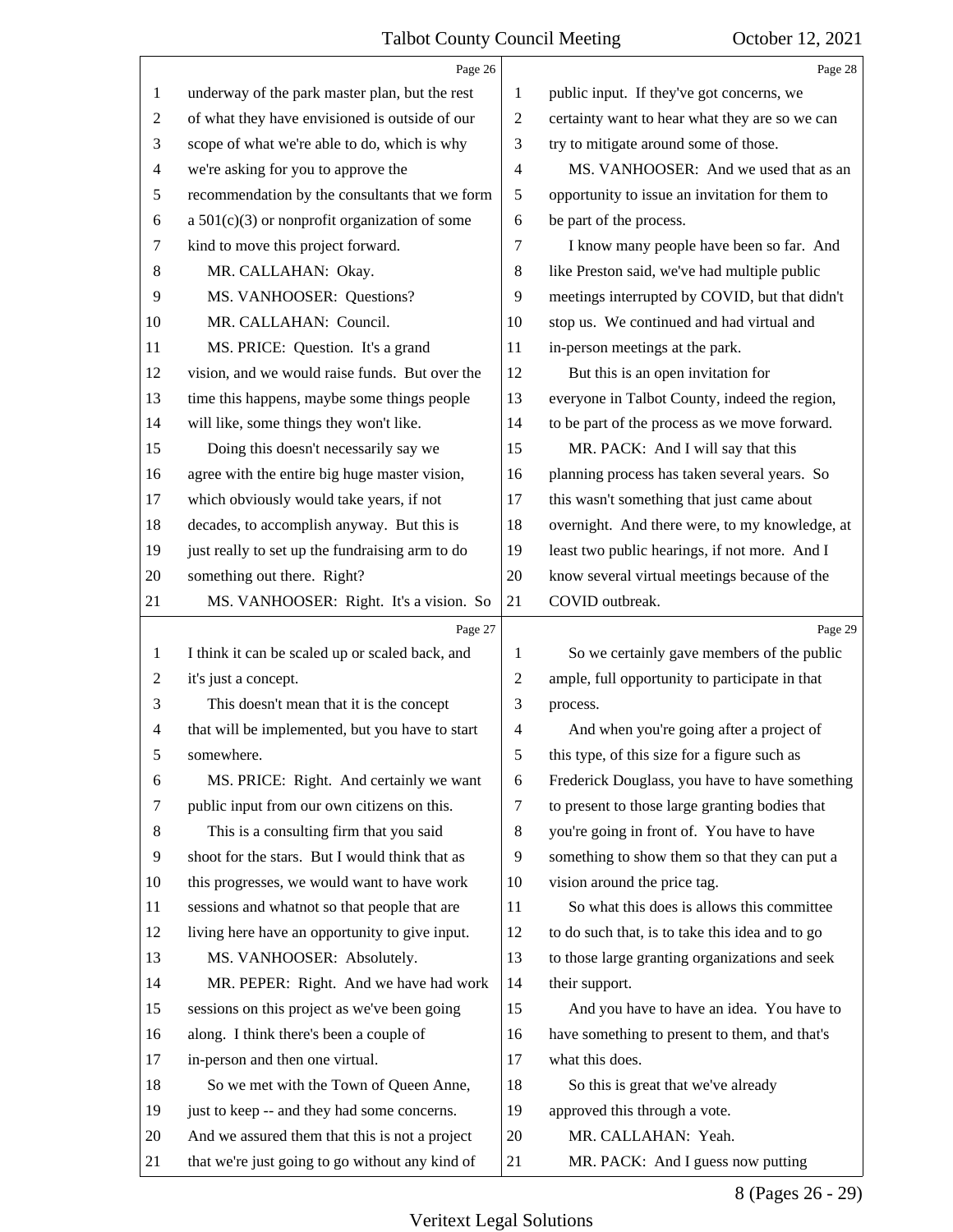|                | Page 30                                         |                          | Page 32                                         |
|----------------|-------------------------------------------------|--------------------------|-------------------------------------------------|
| 1              | together this body so we can go out and do the  | 1                        | infrastructure improvements. What that is is    |
| $\overline{c}$ | work that needs to be done. And I hope it       | $\mathfrak{2}$           | the development of a pollinator meadow, which   |
| 3              | doesn't take decades, to Ms. Price's point. I   | 3                        | is an important thing to the environment.       |
| 4              | hope we get this done in short order. We'll     | $\overline{\mathcal{A}}$ | Also, walking trails and then some scenic       |
| 5              | see.                                            | 5                        | overlooks.                                      |
| 6              | MS. VANHOOSER: All right. Thank you,            | 6                        | Basically both the walking trails and           |
| 7              | Council.                                        | 7                        | scenic overlooks serve as a means to get around |
| 8              | MR. LESHER: Certainly this is, I mean           | 8                        | the property safely. There's some slopes,       |
| 9              | this is a structure that's not unusual. We see  | 9                        | there's some different areas. So these allow    |
| 10             | this type of thing done for national parks, we  | 10                       | all the users of the parks to get to all the    |
| 11             | see it done for some State parks. I presume     | 11                       | parts of the park safely and then to enjoy all  |
| 12             | that there are local jurisdictions that do this | 12                       | those amenities without damage to themselves,   |
| 13             | because they're seeing things that a nonprofit  | 13                       | damage to the property, or damages to the       |
| 14             | can do in terms of fundraising, but also        | 14                       | environment.                                    |
| 15             | probably programming as well and in terms of    | 15                       | MS. VANHOOSER: And there will be some           |
| 16             | earned revenue opportunities for the park that  | 16                       | story telling elements, interpretive panels to  |
| 17             | would be more awkward or difficult to do as an  | 17                       | go along with these infrastructure things that  |
| 18             | entity of county government.                    | 18                       | Preston is talking about to help tell the       |
| 19             | MS. VANHOOSER: Well, there's no idea that       | 19                       | story.                                          |
| 20             | this group would work independently of the      | 20                       | The Tuckahoe was so integral to Douglass        |
| 21             | county. In fact, the resolution is specific     | 21                       | and his story, and we want to help tell that    |
|                | Page 31                                         |                          | Page 33                                         |
| 1              | about that, that they must work with the county | 1                        | story so that people can enjoy the natural      |
| 2              | with any ideas or fundraising that they do.     | $\mathbf{2}$             | resources that are there and appreciate the     |
| 3              | So certainly it's not an arm of the county      | $\mathfrak{Z}$           | environment into which Douglass emerged to      |
| 4              | but would work closely with the land owner, who | $\overline{4}$           | become an international hero.                   |
| C              | happens to be Talbot County.                    | 5                        | MR. PACK: And Preston, while phase one is       |
| 6              |                                                 |                          |                                                 |
| 7              | So you're absolutely right. It's not an         | 6                        | underway, we're still allowing public to come   |
|                | unusual project.                                | $\tau$                   | and enjoy the park.                             |
| 8              | MR. CALLAHAN: Good?                             | $\,8\,$                  | For anyone in the public that has not had       |
| 9              | MR. DIVILIO: I was encouraged when we had 9     |                          | a chance to go out there, I would say to you    |
| 10             | the recent joint meeting with the different     | 10                       | please do so. It is a gorgeous location. The    |
| 11             | municipalities. And Queen Anne was there. And   | 11                       | overlooks, the river beyond the tree line, just |
| 12             | the one thing that they asked for was an        | 12                       | a nice serene place to go and kind of refresh   |
| 13             | improved walking trail to get to it.            | 13                       | yourself.                                       |
| 14             | So when the neighbors are excited for it,       | 14                       | I was out there as recently as last             |
| 15             | then it seems like it's a good quick win. So I  | 15                       | November for Thanksgiving. We all remember it   |
| 16             | was excited for that.                           | 16                       | was about 70 degrees last November. And my      |
| 17             | MR. CALLAHAN: Yeah.                             | 17                       | wife and I and another couple that came down,   |
| 18             | MR. PACK: If I may, did you want to just        | 18                       | it was a very small group, we drove out there   |
| 19             | explain phase one that's going to be going      | 19                       | and spent the day outdoors while the turkey was |
| 20             | underway now?                                   | 20                       | still cooking.                                  |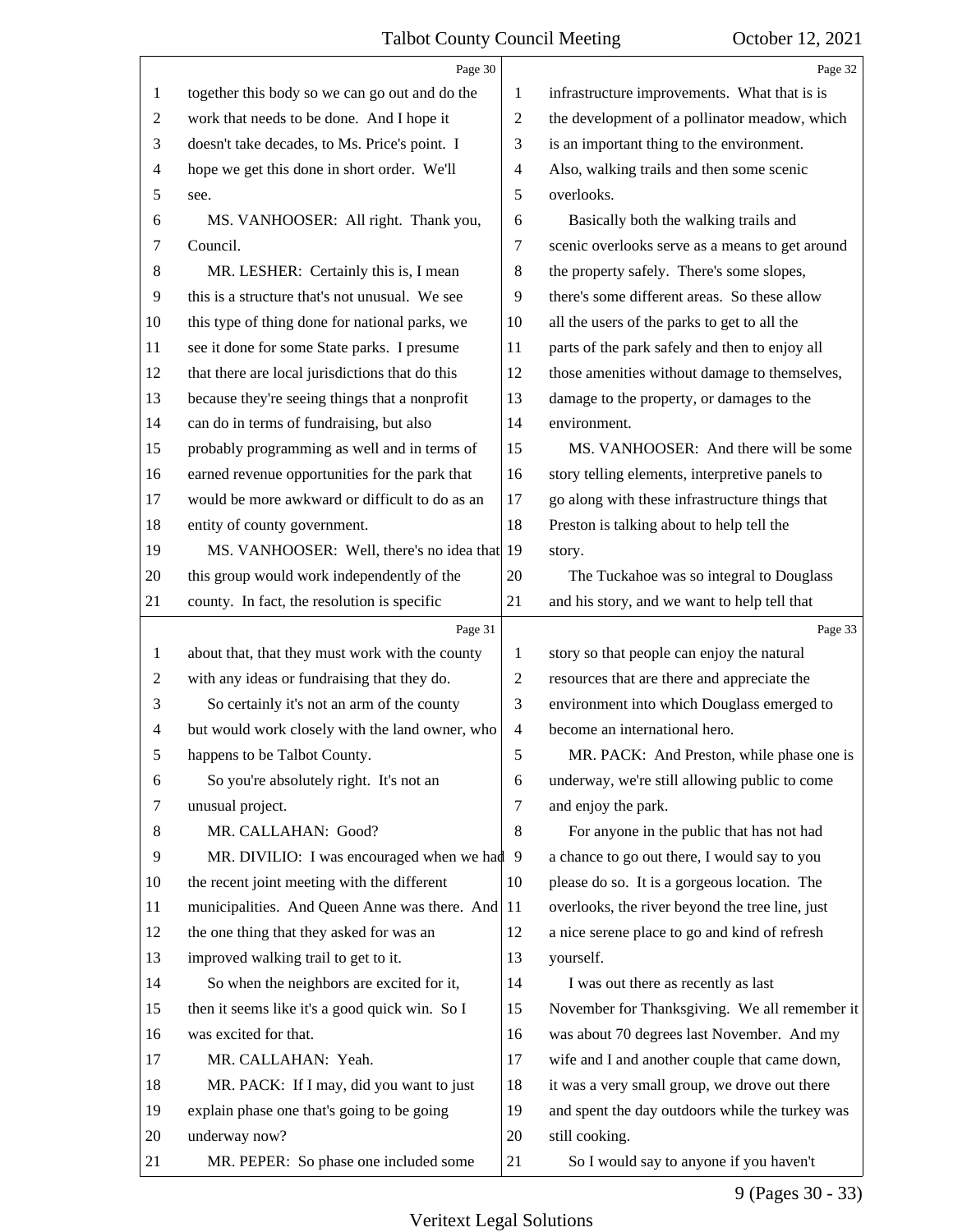Л

|               | Page 34                                         |                | Page 36                                       |
|---------------|-------------------------------------------------|----------------|-----------------------------------------------|
| 1             | gone out there, please go out there and enjoy   | 1              | be in order?                                  |
| 2             | yourself. It's a wonderful location.            | 2              | MR. CALLAHAN: Yes.                            |
| 3             | MR. CALLAHAN: Thank you, Mr. Pack.              | 3              | MR. LESHER: I will move adoption of the       |
| 4             | Cassandra and Preston, really appreciate        | $\overline{4}$ | administrative resolution.                    |
| 5             | your phenomenal work. You worked hard, and the  | 5              | MR. DIVILIO: Second.                          |
| 6             | community and the Council really appreciate it. | 6              | MR. CALLAHAN: Madam Secretary, could you      |
| 7             | MS. VANHOOSER: And thank you to our             | 7              | call the roll, please.                        |
| 8             | committee as well. Corey was on the committee,  | 8              | SECRETARY: Mr. Callahan.                      |
| 9             | Clay was on the committee, Andy Hollis, and     | 9              | MR. CALLAHAN: Aye.                            |
| 10            | many others, including family members.          | 10             | SECRETARY: Mr. Divilio.                       |
| 11            | So this has been a                              | 11             | MR. DIVILIO: Aye.                             |
| 12            | MR. PACK: I'm sorry. Harriet is back            | 12             | SECRETARY: Mr. Lesher.                        |
| 13            | there.                                          | 13             | MR. LESHER: Aye.                              |
| 14            | MS. VANHOOSER: I didn't know she was back       | 14             | SECRETARY: Ms. Price.                         |
| 15            | there. Including Ms. Harriet Lowery and Eric.   | 15             | MS. PRICE: Aye.                               |
| 16            | Eric before her served.                         | 16             | SECRETARY: Mr. Pack.                          |
| 17            | And so that is one of the great things I        | 17             | MR. PACK: Aye.                                |
| 18            | think that the County Council did was appoint a | 18             | MR. PEPER: Thank you.                         |
| 19            | committee to steer this project. So many hands  | 19             | MS. VANHOOSER: Thank you very much.           |
| 20            | make light work.                                | 20             | MR. CALLAHAN: Thank you, guys.                |
| 21            | MR. CALLAHAN: That's good.                      | 21             | Appreciate it. Okay.                          |
|               | Page 35                                         |                | Page 37                                       |
| 1             | Ms. Harriet, would you like to come up?         | 1              | Next on the agenda is the continuation of     |
| 2             | You sure? Okay. Okay. No problem.               | 2              | the public hearing on Resolution 304 and 306. |
| 3             | The other thing I wanted to do is               | 3              | So Madam Secretary, could you go ahead and    |
| 4             | everybody look at this beautiful frames and     | $\overline{4}$ | start on the first one, 304 please.           |
| $\mathfrak s$ | pictures that you've done.                      | 5              | SECRETARY: Resolution Number 304, a           |
| 6             | MS. VANHOOSER: Thank you.                       | 6              | resolution to amend the Talbot County         |
| 7             | MR. CALLAHAN: So we really appreciate           | $\overline{7}$ | comprehensive water and sewer plan to revise  |
| 8             | that. Looks good in here. So we can't thank     | 8              | chapter three, amendment procedures.          |
| 9             | you enough for taking care of that, too.        | 9              | MR. CALLAHAN: Okay.                           |
| 10            | MS. VANHOOSER: So those are from our            | 10             | MR. CLARKE: Mr. Callahan, just to let you     |
| 11            | tourism collection.                             | 11             | know --                                       |
| 12            | MR. CALLAHAN: Yeah.                             | 12             | MR. CALLAHAN: Mr. Clarke, how you doing?      |
| 13            | MS. VANHOOSER: And we wanted to pick some       | 13             | MR. CLARKE: Good, good.                       |
| 14            | of the most beautiful scenes in Talbot County   | 14             | MR. CALLAHAN: Good. It probably would         |
| 15            | so everyone could enjoy them.                   | 15             | help if you get up here.                      |
| 16            | MR. CALLAHAN: That's great. That's              | 16             | MR. CLARKE: That's fine.                      |
| 17            | great.                                          | 17             | MR. CALLAHAN: If you don't mind.              |
| 18            | MR. PACK: They look wonderful. They             | 18             | MR. CLARKE: Nope.                             |
| 19            | really do.                                      | 19             | MR. CALLAHAN: Sorry about that. There         |
| 20            | MR. LESHER: So Mr. President, we've             | 20             | you go. They like to see you on TV.           |
| 21            | introduced this. Would a motion to adopt this   | 21             | MR. CLARKE: No problem.                       |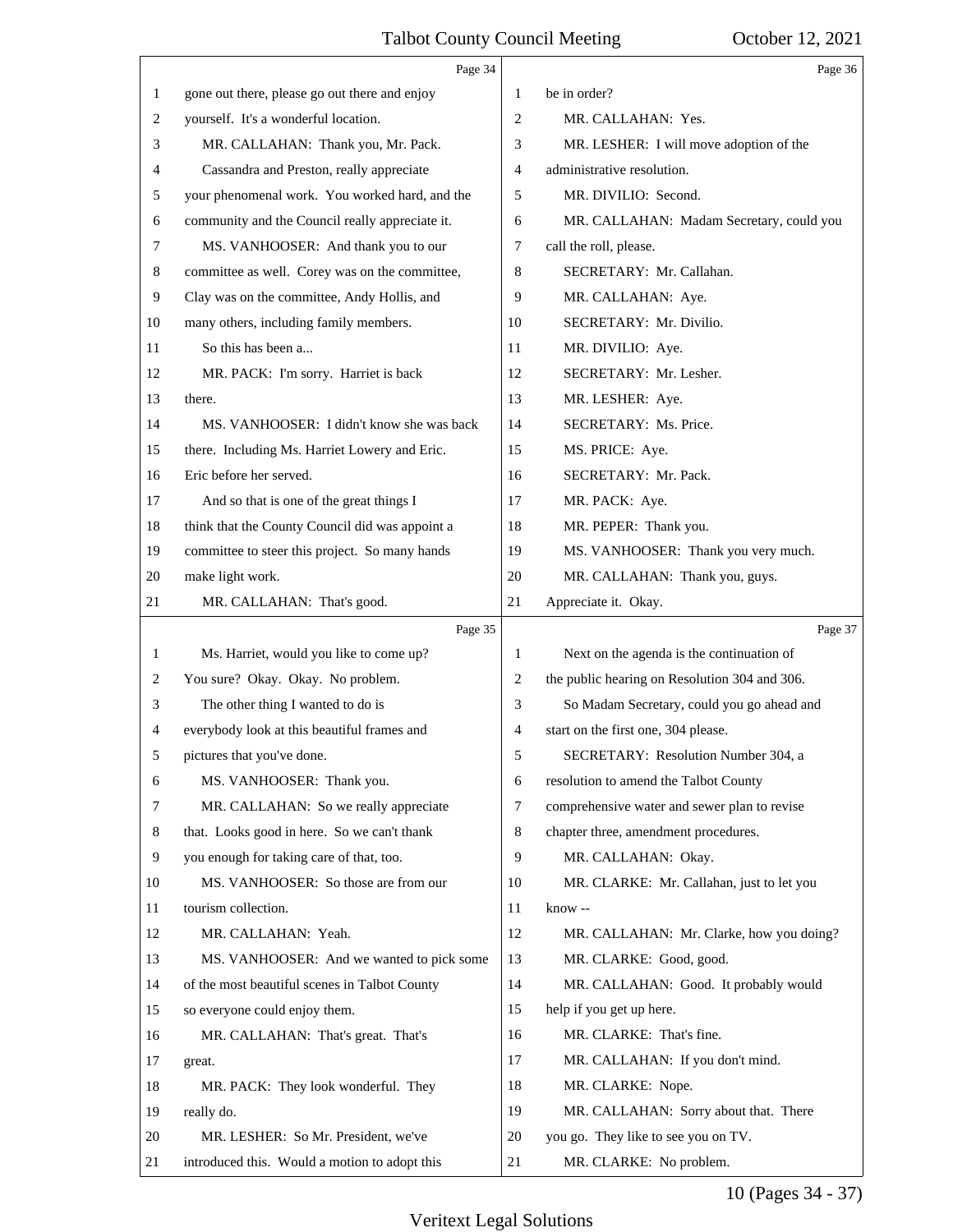|    | Page 38                                         |                | Page 40                                       |
|----|-------------------------------------------------|----------------|-----------------------------------------------|
| 1  | At the September 15th meeting of the            | 1              | MR. YOWELL: Give me paper then.               |
| 2  | Public Works Advisory Board, the Public Works   | $\mathfrak{2}$ | (Inaudible) number.                           |
| 3  | Advisory Board discussed I guess moving their   | 3              | MR. CALLAHAN: Okay.                           |
| 4  | meeting from the third or fourth Wednesday of   | 4              | MR. YOWELL: I am prepared to talk about       |
| 5  | the month in an effort so they can take action  | 5              | 281.                                          |
| 6  | on a comp water and sewer plan resolution prior | 6              | MS. PRICE: That's not on our agenda quite     |
| 7  | to the Planning Commission. The Public Works    | 7              | yet.                                          |
| 8  | Advisory Board then basically put forth a       | $\,8\,$        | MR. CALLAHAN: It's not quite here yet.        |
| 9  | motion recommending that the County Council     | 9              | Just a few more --                            |
| 10 | adopt Resolution 304, and that motion passed    | 10             | MR. YOWELL: Tonight?                          |
| 11 | five to zero.                                   | 11             | MR. CALLAHAN: Yes, sir, yes, sir.             |
| 12 | At the October 6th Planning Commission          | 12             | MR. YOWELL: Excuse me.                        |
| 13 | meeting, the Planning Commission voted five to  | 13             | MR. CALLAHAN: No problem, no problem.         |
| 14 | zero on a motion finding Resolution 304         | 14             | We'll have you back up here. Okay.            |
| 15 | consistent with the Comp Plan.                  | 15             | So anybody in the next row on 304? Okay.      |
| 16 | MR. CALLAHAN: Okay. Sounds great,               | 16             | The next row? Anybody on this side about 304? |
| 17 | Mr. Clarke. Okay then.                          | 17             | Okay.                                         |
| 18 | So at this time, I'm going to go ahead and      | 18             | On this side, anybody wanting to come up      |
| 19 | open the public hearing on 304. If you wish to  | 19             | about 304? Okay.                              |
| 20 | comment, please provide your name and your      | 20             | At this time, Madam Secretary, we're going    |
| 21 | address. We'll give you three minutes if        | 21             | to close the public hearing on this, on 304.  |
|    |                                                 |                |                                               |
|    | Page 39                                         |                | Page 41                                       |
| 1  | you're willing to speak about 304. And if       | 1              | The Council will -- is there a motion and     |
| 2  | you're representing an organization, I'll let   | 2              | a second being the Resolution 304 to vote?    |
| 3  | you have five minutes. Okay.                    | 3              | MR. LESHER: I'll so move.                     |
| 4  | So let's start over here to my left, your       | $\overline{4}$ | MR. DIVILIO: And I'll second.                 |
| 5  | right. So the first row? Would you like to      | 5              | MR. CALLAHAN: We got a motion and a           |
| 6  | speak on 304?                                   | 6              | second. Madam Secretary, could you call the   |
| 7  | MR. YOWELL: Yes.                                | 7              | roll, please.                                 |
| 8  | MR. CALLAHAN: Resolution 304. Okay.             | 8              | SECRETARY: Mr. Callahan.                      |
| 9  | MR. YOWELL: My name is Calvin Yowell.           | 9              | MR. CALLAHAN: Aye.                            |
| 10 | I'm affiliated with Isaac Walton League         | 10             | SECRETARY: Mr. Divilio.                       |
| 11 | Midshore Chapter. We have property in Trappe    | 11             | MR. DIVILIO: Aye.                             |
| 12 | on Money Make Road.                             | 12             | SECRETARY: Mr. Lesher.                        |
| 13 | And we are --                                   | 13             | MR. LESHER: Aye.                              |
| 14 | MR. CALLAHAN: Yeah, yeah. So sir, you           | 14             | SECRETARY: Ms. Price.                         |
| 15 | might be thinking about 308. This is            | 15             | MS. PRICE: Aye.                               |
| 16 | Resolution 304.                                 | 16             | SECRETARY: Mr. Pack.                          |
| 17 | MR. YOWELL: 304 is to rescind --                | 17             | MR. PACK: Aye.                                |
| 18 | MS. PRICE: No.                                  | 18             | MR. CALLAHAN: Okay. All right. So now         |
| 19 | MR. CALLAHAN: No.                               | 19             | we're ready for Resolution 306. Mr. Clarke,   |
| 20 | MR. YOWELL: Excuse me.                          | 20             | could you come up and explain that, please.   |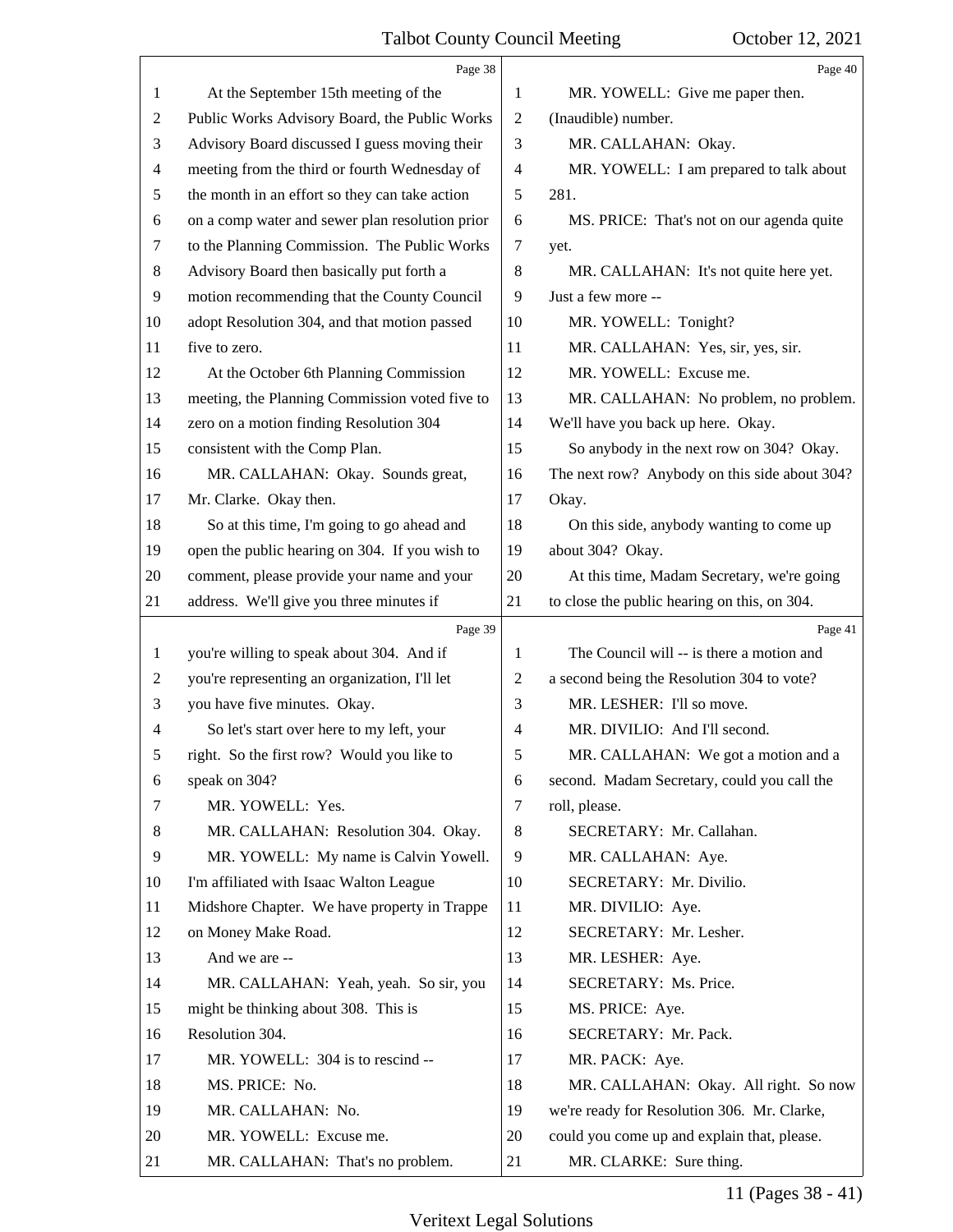|              | Page 42                                         |                | Page 44                                         |
|--------------|-------------------------------------------------|----------------|-------------------------------------------------|
| 1            | MR. CALLAHAN: That would be great.              | 1              | Does she?                                       |
| 2            | MR. LESHER: You need to read it.                | 2              | MR. STAMP: No.                                  |
| 3            | MR. CALLAHAN: Oh, I'm sorry. Madam              | 3              | MR. CALLAHAN: Okay. So we'll go ahead           |
| 4            | Secretary, could you read the title, please.    | $\overline{4}$ | and close that public hearing on that. And is   |
| 5            | SECRETARY: Resolution Number 306, a             | 5              | there a motion and a second it on Resolution    |
| 6            | resolution to amend the Talbot County           | 6              | 306 for a vote?                                 |
| 7            | comprehensive water and sewer plan to           | 7              | MR. LESHER: I'll move for adoption of           |
| 8            | reclassify and remap certain real properties    | 8              | Resolution 306.                                 |
| 9            | located at 1004 South Talbot Street, Maryland   | 9              | MS. PRICE: Second.                              |
| 10           | Route 33, St. Michaels, Maryland 21663 and      | 10             | MR. CALLAHAN: Okay. We got a motion and         |
| 11           | shown on tax map 32 as parcel 148. And located  | 11             | a second. Madam Secretary, could you call the   |
| 12           | at 1006 South Talbot Street, Maryland Route 33, | 12             | vote, please.                                   |
| 13           | St. Michaels, Maryland 21663 and shown on tax   | 13             | SECRETARY: Mr. Callahan.                        |
| 14           | map 32 as parcel 75. From S-3, future planned   | 14             | MR. CALLAHAN: Aye.                              |
| 15           | area for sewer service, a period six to ten     | 15             | SECRETARY: Mr. Divilio.                         |
| 16           | years, to S-1, immediate priority status.       | 16             | MR. DIVILIO: Aye.                               |
| 17           | MR. CALLAHAN: Thank you, Madam Secretary.       | 17             | SECRETARY: Mr. Lesher.                          |
| 18           | Mr. Clarke.                                     | 18             | MR. LESHER: Aye.                                |
| 19           | MR. CLARKE: Mr. Callahan, the Public            | 19             | SECRETARY: Ms. Price.                           |
| 20           | Works Advisory Board at their September 5th     | 20             | MS. PRICE: Aye.                                 |
| 21           | meeting ultimately put forth a motion           | 21             | SECRETARY: Mr. Pack.                            |
|              | Page 43                                         |                | Page 45                                         |
| $\mathbf{1}$ | recommending that the County Council adopt      | 1              | MR. PACK: Aye.                                  |
| 2            | Resolution 306. That motion passed via a five   | $\overline{2}$ | MR. CALLAHAN: Okay. That's good. All            |
| 3            | to zero vote.                                   | 3              | right.                                          |
| 4            | On the October 6th at Planning Commission       | $\overline{4}$ | Now, Madam Secretary, we're still having        |
| 5            | meeting, the Planning Commission put forth a    | 5              | the public hearing. And this will be on 308.    |
| 6            | motion finding that Resolution 306 was          | 6              | Okay. So Madam Secretary, could you please      |
| 7            | consistent with the Comp Plan. And that vote    | 7              | read the title in the record, please.           |
| $\,8\,$      | passed five to zero as well.                    | $8\,$          | SECRETARY: Resolution Number 308, a             |
| 9            | MR. PACK: Okay. Thank you, Mr. Clarke.          | 9              | resolution to rescind adoption of Resolution    |
| 10           | Okay. At this time, we'll go ahead and          | 10             | Number 281, a resolution to amend the Talbot    |
| 11           | open the public hearing on 306. And if you      | 11             | County comprehensive water and sewer plan, the  |
| 12           | want to come forward, I'll allow you three      | 12             | plan, to reclassify and remap portions of       |
| 13           | minutes for an individual. Your name and your   | 13             | certain real property in the Town of Trappe,    |
| 14           | address. And if you're representing an          | 14             | Maryland, associated with the Lakeside planned  |
| 15           | organization, you can speak for five minutes.   | 15             | unit development, the Lakeside project.         |
| 16           | So at this time, does nobody over here on       | 16             | Formerly known as Trappe East. Further          |
| 17           | my left here want to come up and talk about     | 17             | described as tax map 54, parcel 304, tax map    |
| 18           | 306? 306?                                       | 18             | 55, parcels 14, 15, 17, 19, 44, 65, 83, and 85, |
| 19           | Anybody here on my right want to come up        | 19             | and tax map 59, parcel four. The total area     |
| 20           | and talk about 306?                             | 20             | consisting of 865 acres, more or less, the      |
| 21           | I think the Madam wants to talk about it.       | 21             | property. From S-2 and W-2, areas where         |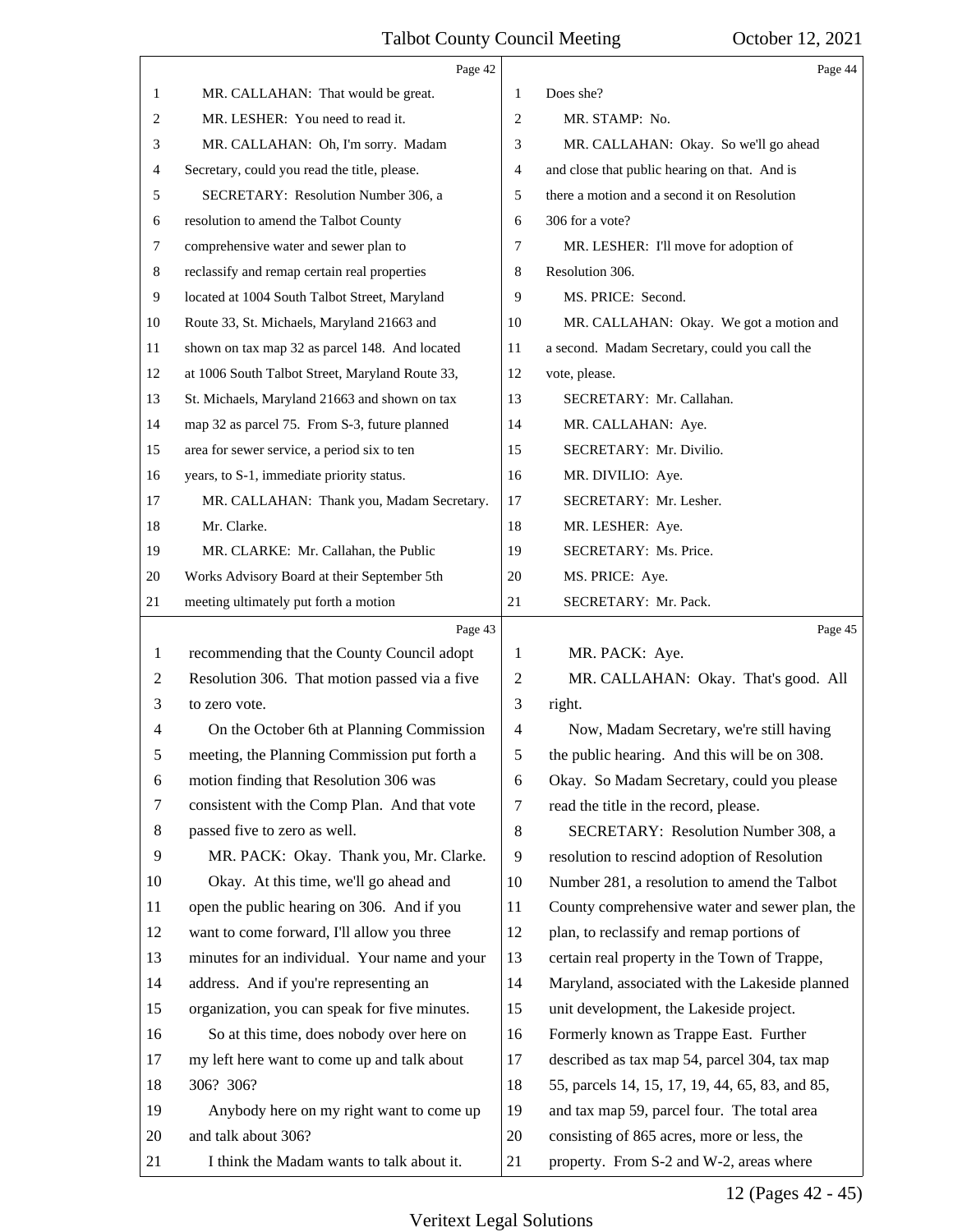|    | Page 46                                         |                | Page 48                                         |
|----|-------------------------------------------------|----------------|-------------------------------------------------|
| 1  | improvements or extensions to existing or       | 1              | MR. CALLAHAN: Mr. Watson, I'm going to be       |
| 2  | construction of new community multi-use or      | 2              | very, very lenient on the time. So I give       |
| 3  | shared sanitary facilities are programmed for   | 3              | everybody five minutes representing somebody.   |
| 4  | progress within three to five years, to S-1 and | $\overline{4}$ | So I want you to have enough time to explain    |
| 5  | W-1, areas served or to be served by community, | 5              | what you're doing and everything, but I want    |
| 6  | multi-use, or shared sanitary facilities which  | 6              | you to be cognizant of the time you're          |
| 7  | are existing, under construction, or have       | 7              | spending, please.                               |
| 8  | immediate priority status, to amend the plan to | 8              | SECRETARY: Do you want me to put your           |
| 9  | add certain water and sewer capital projects    | 9              | presentation on the screen?                     |
| 10 | related to the Lakeside project and existing    | 10             | MR. WATSON: Would you put up slide one          |
| 11 | systems for the fiscal years 2020 through 2030. | 11             | for me?                                         |
| 12 | And to amend the plan to update the narrative   | 12             | If you would -- does that not work over at      |
| 13 | description in the plan relative to the         | 13             | the desk as well?                               |
| 14 | Lakeside project and existing systems, as       | 14             | SECRETARY: I don't know.                        |
| 15 | amended, without prejudice.                     | 15             | MR. STAMP: It should.                           |
| 16 | MR. CALLAHAN: Thank you, Madam Secretary.       | 16             | SECRETARY: It should.                           |
| 17 | So I'm going to turn it to you,                 | 17             | MR. CALLAHAN: Mr. Watson, before you get        |
| 18 | Mr. Thomas.                                     | 18             | ready to get starred. Mr. Watson, when you get  |
| 19 | MR. THOMAS: Yeah. So this resolution            | 19             | started, can you kind of indicate how long      |
| 20 | arises from Petition Number 21-01 filed by Dan  | 20             | you're going to take?                           |
| 21 | Watson. Therefore, under the Council's rules    | 21             | MR. WATSON: Yes. In my remarks, I will          |
|    |                                                 |                |                                                 |
|    | Page 47                                         |                | Page 49                                         |
| 1  | of procedure, Mr. Watson shall now have the     | 1              | be dealing with that upfront. We have quite a   |
| 2  | opportunity to state his case by presenting     | 2              | bit to say.                                     |
| 3  | witnesses, exhibits, and other evidence that he | 3              | MR. CALLAHAN: So is there a time with           |
| 4  | wishes to present.                              | $\overline{4}$ | that?                                           |
| 5  | MR. CALLAHAN: Okay. That sounds great           | 5              | MR. WATSON: Good evening. My name is Dan        |
| 6  | MR. WATSON: Excuse me. We'll take a             | 6              | Watson. And for 24 years, I've lived at 8404    |
| 7  | moment to get set up.                           | $\tau$         | Aveley Manor Lane in Easton, which is very far  |
| 8  | MR. CALLAHAN: Yup.                              | 8              | from Trappe.                                    |
| 9  | MR. WATSON: Ms. Moran, is that for              | 9              | Behind me you should see a legion of 349        |
| 10 | witnesses? Is the microphone for witnesses?     | 10             | other citizens, more really, for whom I am      |
| 11 | SECRETARY: Yes. You can just use that,          | 11             | speaking also. And more seem to be coming       |
| 12 | unless there's going to be three people or just | 12             | every day. This is not a sole individual        |
| 13 | two people total?                               | 13             | advocating this position.                       |
| 14 | MR. WATSON: It will be three total.             | 14             | I'm here tonight because on May 7th, I          |
| 15 | SECRETARY: Three total.                         | 15             | filed a petition designated 21-01 asking that   |
| 16 | MR. WATSON: Actually we can probably just 16    |                | Resolution 281 be rescinded without prejudice.  |
| 17 | use two mikes.                                  | 17             | And you finally recognized my right to state my |
| 18 | MS. OTTE: Yeah.                                 | 18             | case.                                           |
| 19 | MR. WATSON: Actually we'll be three here,       | 19             | I own no property in Talbot County other        |
| 20 | but only two microphones.                       | $20\,$         | than my home, and I have no ox to getting       |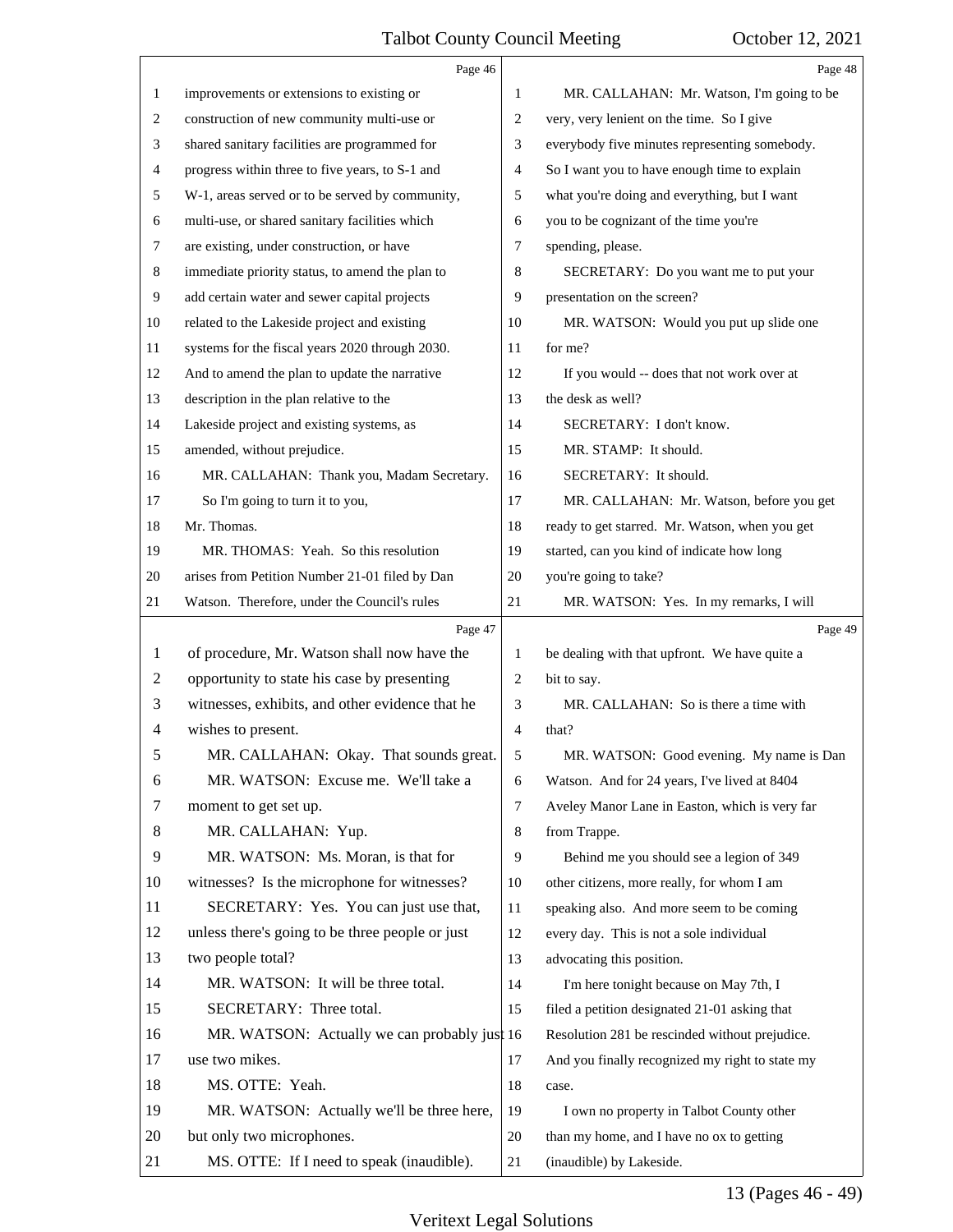|                | Page 50                                         |                | Page 52                                         |
|----------------|-------------------------------------------------|----------------|-------------------------------------------------|
| 1              | I have a minor disability called benign         | 1              | won't be anywhere near that long. We have a     |
| 2              | essential tremor. And when I'm really focused   | $\overline{2}$ | lot to say.                                     |
| 3              | and intent on something, it happens that my     | 3              | The 349 petitioners, by the way, are            |
| 4              | right hand will inadvertently tremble. So if    | $\overline{4}$ | constituents of yours. They're not from         |
| 5              | you see that happening tonight, I'm not losing  | 5              | Trappe, not from Trappe alone, but from all     |
| 6              | it. I'm just concentrating intently on what     | 6              | over Talbot County who have written formally to |
| 7              | I'm doing.                                      | 7              | the county to join in petitioning the Council   |
| 8              | Bear with me one moment, please. Okay.          | 8              | for the rescission of 281.                      |
| 9              | As some know, I'm a retired developer,          | 9              | I know that they were writing not only in       |
| 10             | having started in real estate finance out of    | 10             | disgust about the pictures of the little        |
| 11             | the Wharton Graduate School the year before     | 11             | tributary feeding into La Trappe Creek, but     |
| 12             | Donald Trump. But in my career, I was much      | 12             | also because of the picture we all see from the |
| 13             | more frequently a troubleshooter engaged by     | 13             | history of the Lakeside approval process. Many  |
| 14             | institutions with real estate headings.         | 14             | voters see Talbot County's development controls |
| 15             | For example, by the State of Maryland as a      | 15             | and land use review procedures as much as a     |
| 16             | conservator of the State's second largest       | 16             | cesspool as that little creek.                  |
| 17             | savings and loan that collapsed back in 1985.   | 17             | The first amendment to the US Constitution      |
| 18             | It was in that 45-year career that I            | 18             | speaks of the people's right to petition the    |
| 19             | learned lawyer speak, I learned how deals work, | 19             | government for redress of grievances. And       |
| 20             | and I learned why it's important to follow the  | 20             | that's what 349 of us are doing here tonight.   |
| 21             | little red bouncing ball.                       | 21             | This is how our powerful rights established 250 |
|                |                                                 |                |                                                 |
|                | Page 51                                         |                | Page 53                                         |
| 1              | Mr. Thomas sent me an e-mail about              | 1              | years ago are made manifest down here in Talbot |
| $\overline{2}$ | 11 o'clock on Friday morning inviting me to     | $\overline{2}$ | County today.                                   |
| 3              | speak tonight under Article 13 of the county's  | 3              | Tonight is pretty unusual. And though           |
| $\overline{4}$ | rules of procedure, which expressly provides    | $\overline{4}$ | witnesses are going to be called and questions  |
| 5              | that I have the right, which since May 11th has | 5              | asked, this is not a court proceeding. And the  |
| 6              | been denied to me, to state my case, providing  | 6              | normal rules involved in a trial or a court     |
| 7              | witnesses, exhibits, and other evidence.        | 7              | hearing don't pertain.                          |
| 8              | I'm speaking for myself tonight and also        | 8              | Evidence rules like hearsay do not              |
| 9              | for 349 other Talbot citizens who were on the   | 9              | pertain. And for example, I can read            |
| 10             | petition roster three weeks ago. As Ms. Moran   | 10             | information into the record giving testimony    |
| 11             | could tell you, there's more than that on the   | 11             | and asking both. There will be no cross         |
| 12             | petition roster today.                          | 12             | examination. Mr. Callahan is not a judge, nor   |
| 13             | I have that roster right here, if anybody       | 13             | is Mr. Thomas the judge.                        |
| 14             | needs to see the names of the 349 citizens and  | 14             | And while I do have counsel with me, it is      |
| 15             | voters.                                         | 15             | not a lawyer doing the speaking. It's me.       |
| 16             | I know if these 349 citizens took their         | 16             | I'd like to introduce Monica Otte to my         |
| 17             | allotted three minutes, the public comment,     | 17             | right. She is a co-petitioner of the 349.       |
| 18             | that would be 17 hours and three quarters.      | 18             | Lives in Rio Vista, far from Trappe, is         |
| 19             | Under Article 13 of the rules, there is no      | 19             | concerned about the integrity of our processes. |
| 20             | limitation on my time to present a wealth of    | 20             | She is actually a lawyer, but suffered the      |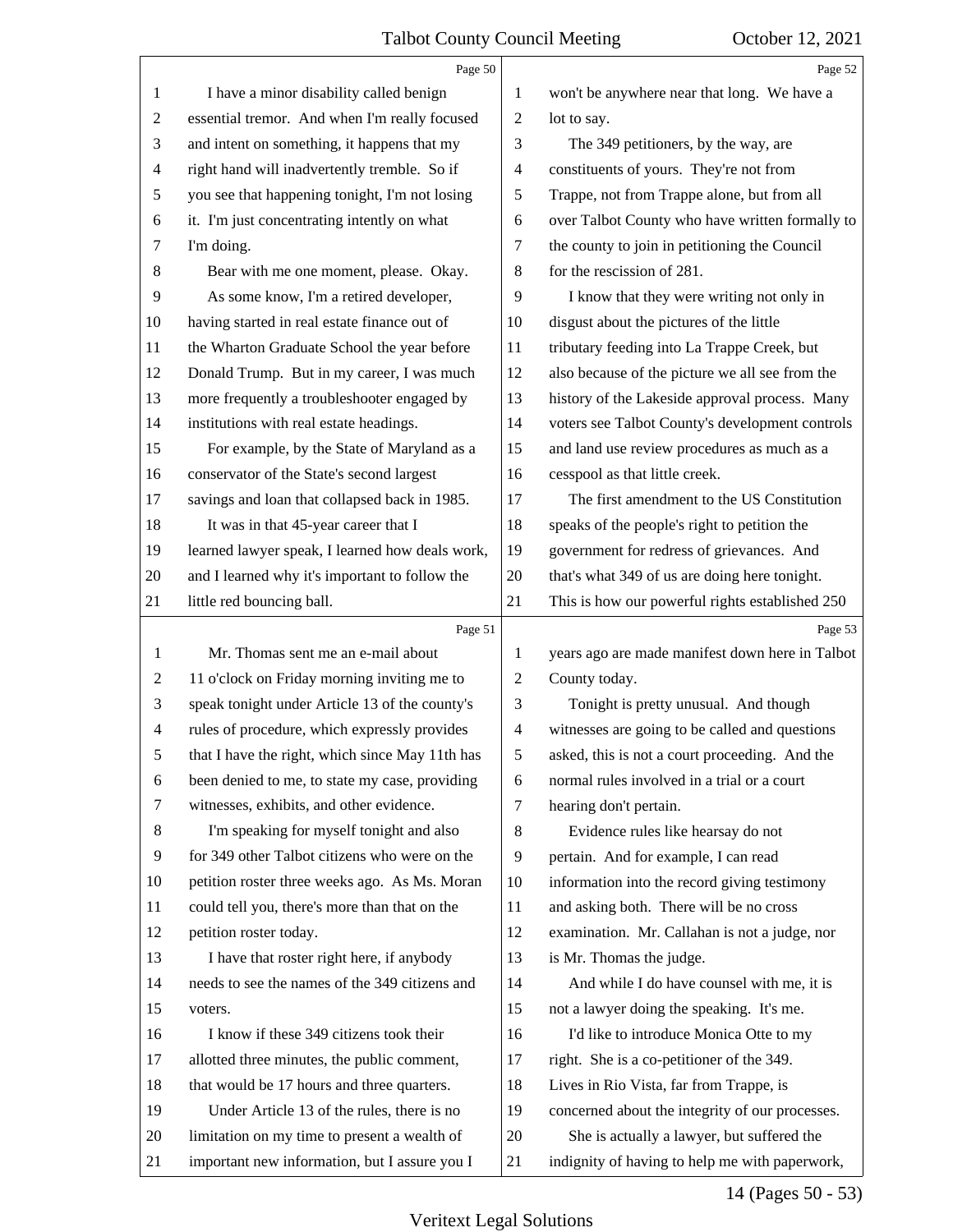|                | Page 54                                         |                          | Page 56                                         |
|----------------|-------------------------------------------------|--------------------------|-------------------------------------------------|
| 1              | which has been --                               | 1                        | Worse, no one seemed really to know much        |
| $\overline{c}$ | MS. OTTE: And just to be clear, Dan. I          | $\overline{c}$           | about the history of the project, and what was  |
| 3              | am retired attorney. I am not appearing as      | 3                        | conveyed seemed to be a little off. Only        |
| $\overline{4}$ | your counsel, when you say counsel. I just      | $\overline{\mathcal{A}}$ | citizens and citizens groups seemed to          |
| 5              | want to make that clear.                        | 5                        | challenge anything the developer or the Town of |
| 6              | But in the interest of what you said,           | 6                        | Trappe said, frequently in three-minute bites.  |
| 7              | Mr. Callahan, one of the things I'm going to    | 7                        | No one is under oath in any of these            |
| 8              | try to do is facilitate flow of all these       | $\,8\,$                  | meetings, which leads to a lot of lose phrasing |
| 9              | papers.                                         | 9                        | and truths that are only partial truths. And    |
| 10             | MR. CALLAHAN: Appreciate. Thank you. I          | 10                       | so many questions just are not asked. And so    |
| 11             | appreciate that.                                | 11                       | they're not answered.                           |
| 12             | MS. OTTE: Certainly.                            | 12                       | To me, it seems problems are primarily          |
| 13             | MR. WATSON: -- flying off the end here.         | 13                       | matters of omission. Little was asked and it    |
| 14             | MS. OTTE: Okay. And make sure they don't        | 14                       | seemed any old answer was accepted no matter    |
| 15             | fall off.                                       | 15                       | how curious or rambling.                        |
| 16             | MR. WATSON: As to these papers, in fact,        | 16                       | What I just said is my opinion. And so is       |
| 17             | I would ask that the record be left open in     | 17                       | this next statement my opinion. I think staff   |
| 18             | this matter for at least 72 hours because I'll  | 18                       | took their lead from what everyone in the       |
| 19             | be making references to the documents here.     | 19                       | county also knows, that for some reason, this   |
| 20             | And in case they didn't get formally labeled as | 20                       | is a pet project the majority of the County     |
| 21             | exhibits, I would like the record to be full.   | 21                       | Council really wants. Whatever.                 |
|                | Page 55                                         |                          |                                                 |
|                |                                                 |                          | Page 57                                         |
| $\mathbf{1}$   | So we would only be putting in subsequently as  | 1                        | What I saw was the key people were in           |
| 2              | documents in the record matters that are        | $\overline{c}$           | effect apologists or supporters of applicant's  |
| 3              | referred to here, if that's satisfactory with   | 3                        | efforts, not disinterested overseers working    |
| $\overline{4}$ | the Council. Makes sense. Okay.                 | $\overline{4}$           | for the citizenry to ensure that all the tough  |
| 5              | None of the proceedings -- let me make          | 5 <sup>1</sup>           | questions were asked and demanding evidence to  |
| 6              | sure -- none of the proceedings on Resolution   | 6                        | back up (inaudible). The Lakeside developer     |
| 7              | 281, such as presentations to the Planning      | 7                        | received from Talbot County the very best of    |
| 8              | Commission, have ever been under oath. And      | 8                        | what some call customer service and ours would  |
| 9              | that's unfortunate. But tonight I do hereby     | 9                        | call greased skids.                             |
| 10             | swear that everything I say here is true to the | 10                       | I want everyone to know that I do not know      |
| 11             | best of my knowledge and belief.                | 11                       | the developer of Lakeside, Mr. Nicholas Rocks   |
| 12             | The information I've gathered about             | 12                       | from Vienna, Virginia. And he's doing business  |
| 13             | Lakeside began as I watched many of the         | 13                       | here as Trappe East Business Holdings Trust.    |
| 14             | Planning Commission hearings on 281 last year.  | 14                       | I've never met him. In fact, in the 20 years    |
| 15             | And that was when I first became weary that the | 15                       | this project has been in the works, I'm not     |
| 16             | Commission might be getting led astray. Way     | 16                       | aware of anyone who has ever seen him at a      |
| 17             | too many questions were not answered fully or   | 17                       | public meeting.                                 |
| 18             | answers were ambiguous or people were left to   | 18                       | I also have never met an official from the      |
| 19             | draw inferences that were very seldom           | 19                       | Town of Trappe. They seem only to send their    |
| 20             | challenged by county staff or anyone in         | 20                       | lawyer.                                         |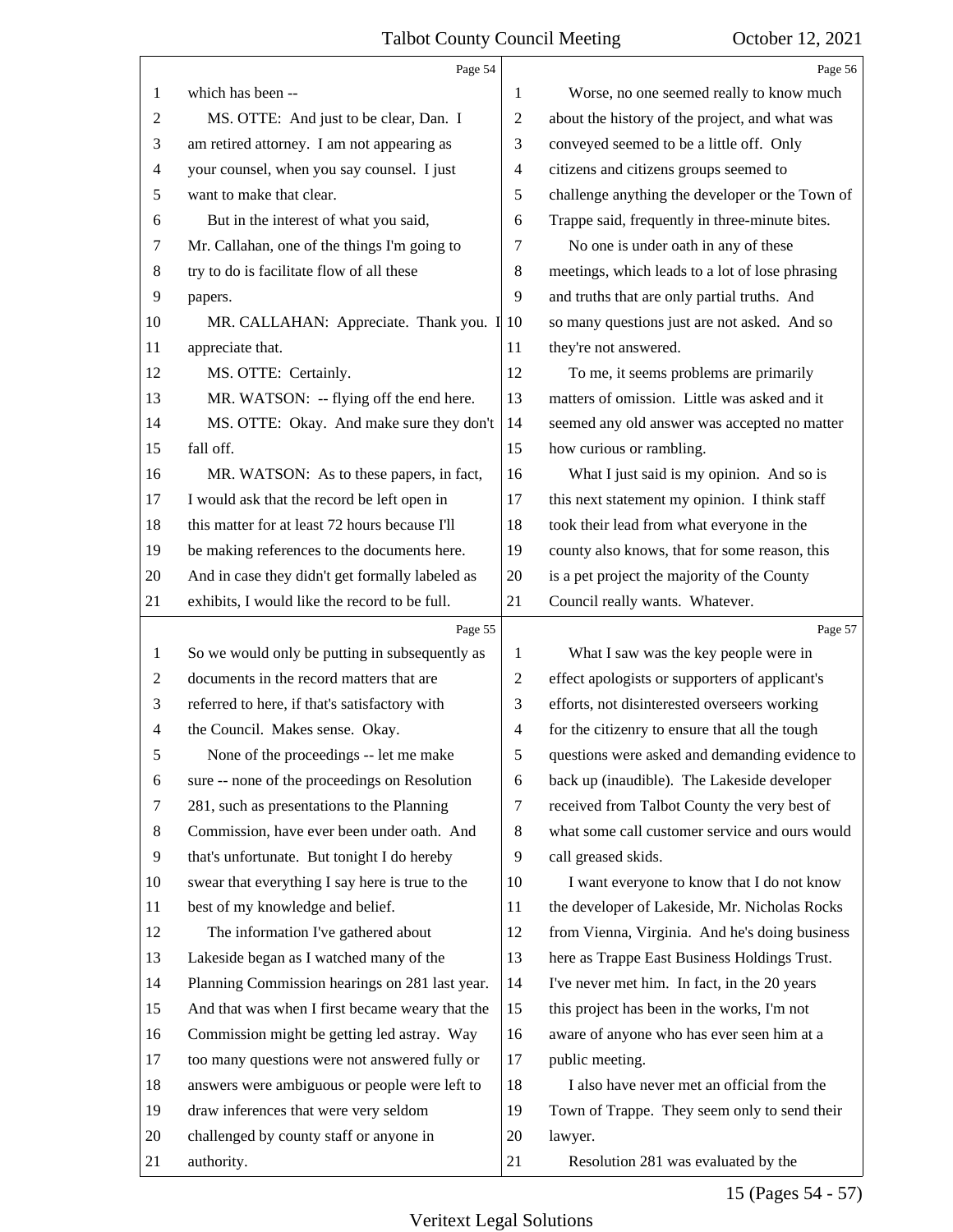|                | Page 58                                              |                          | Page 60                                           |
|----------------|------------------------------------------------------|--------------------------|---------------------------------------------------|
| 1              | Planning Commission and adopted by the county        | 1                        | since 1953 when a major oil company was going     |
| $\overline{c}$ | based on an evaluation of a draft discharge          | $\overline{c}$           | to build an oil refinery in Wittman, which a      |
| 3              | permit that was tentatively determined for           | 3                        | predecessor County Council had the good sense     |
| $\overline{4}$ | approval by MDE to spray treated sewage,             | $\overline{\mathcal{A}}$ | to reject.                                        |
| 5              | treated sewage, and discharge into groundwater.      | 5                        | I trust you will be patient with what             |
| 6              | When I learned in the spring that the                | 6                        | needs to be told, because it's going to take a    |
| 7              | final permit had come out with what Shore            | 7                        | while.                                            |
| $\,8\,$        | Rivers identified as relaxed environmental           | $\,8\,$                  | Regarding time, I would ask the Council, I        |
| 9              | controls, which means cheaper for the                | 9                        | would the Council this quite seriously. And       |
| 10             | developer, and Judge Kehoe had remanded that         | 10                       | I'm serious about this. That if and when the      |
| 11             | permit back to MDE, that caught my attention.        | 11                       | Council realizes that it has seen and heard all   |
| 12             | It was the straw that broke this camel's back.       | 12                       | it needs to see and hear in order to move         |
| 13             | That is when I started looking closely at            | 13                       | forward with a rescission of 281, for example, at |
| 14             | everything I could find out about the Lakeside       | 14                       | the conclusion of my first section concerning     |
| 15             | project, especially its wastewater system that       | 15                       | the existing Trappe plant, please let me know     |
| 16             | is the key to everything.                            | 16                       | and I'll stop talking. This isn't all that        |
| 17             | The Council's authority to rescind a past            | 17                       | much fun for any of us.                           |
| 18             | action is unconstrained, but I am going to           | 18                       | The citizens have listened to every one of        |
| 19             | focus exclusively on new information in the          | 19                       | you on the Council say how deeply committed you   |
| 20             | first section of my remarks concerning               | 20                       | are to just getting this right, we just need to   |
| 21             | wastewater. That is information that was             | 21                       | be sure we get this right. So let's go through    |
|                | Page 59                                              |                          | Page 61                                           |
| $\mathbf{1}$   | unknown to the Council or to the public back in      | 1                        | the information methodically so that you can      |
| $\overline{2}$ | August of 2020 when you all adopted Resolution       | $\overline{c}$           | show that these are not just empty words.         |
| 3              | 281.                                                 | 3                        |                                                   |
|                |                                                      |                          | I believe new information will lead you to        |
| $\overline{4}$ | In the latter section of my presentation             | $\overline{\mathcal{A}}$ | decide to rescind 281 without prejudice because   |
|                | tonight dealing with legal issues, I will bring      | 5                        | that's what's necessary to buy the time that      |
| 6              | to your attention facts that actually go way         | 6                        | Talbot County needs to get it right.              |
| 7              | back. But these are facts that are not               | 7                        | This deals with the power to rescind.             |
| 8              | revealed and were unknown to the Council or to       | 8                        | What our petition, the 349 citizens who are       |
| 9              | the public, including historical information         | 9                        | standing right there behind me, you see them,     |
| 10             | forgotten or overlooked but of great interest        | 10                       | what our petition and Mr. Lesher's resolution     |
| 11             | and of fundamental importance to Talbot County.      | 11                       | seeks to accomplish is the rescission without     |
| 12             | Tonight the public is going to hear many             | 12                       | prejudice of 281.                                 |
| 13             | new terms and acronyms, the meaning of which         | 13                       | That was the legislation, 281, to amend           |
| 14             | are not necessarily obvious. I believe that          | 14                       | the Talbot County comprehensive water and sewer   |
| 15             | the meaning is understood by the County Council   15 |                          | plan so that Lakeside could proceed.              |
| 16             | and the players in the room and the people           | 16                       | People need to grasp that because Lakeside        |
| 17             | involved in Lakeside. I'm sorry that there's         | 17                       | was annexed years ago into the little Town of     |
| 18             | not time for explanation of every term.              | 18                       | Trappe, Resolution 281 is the one, the only,      |
| 19             | And given that this project will have by             | 19                       | and the last place of influence Talbot County     |
| 20             | far the greatest impact of any project to come       | 20                       | is likely ever to have on Lakeside. If you do     |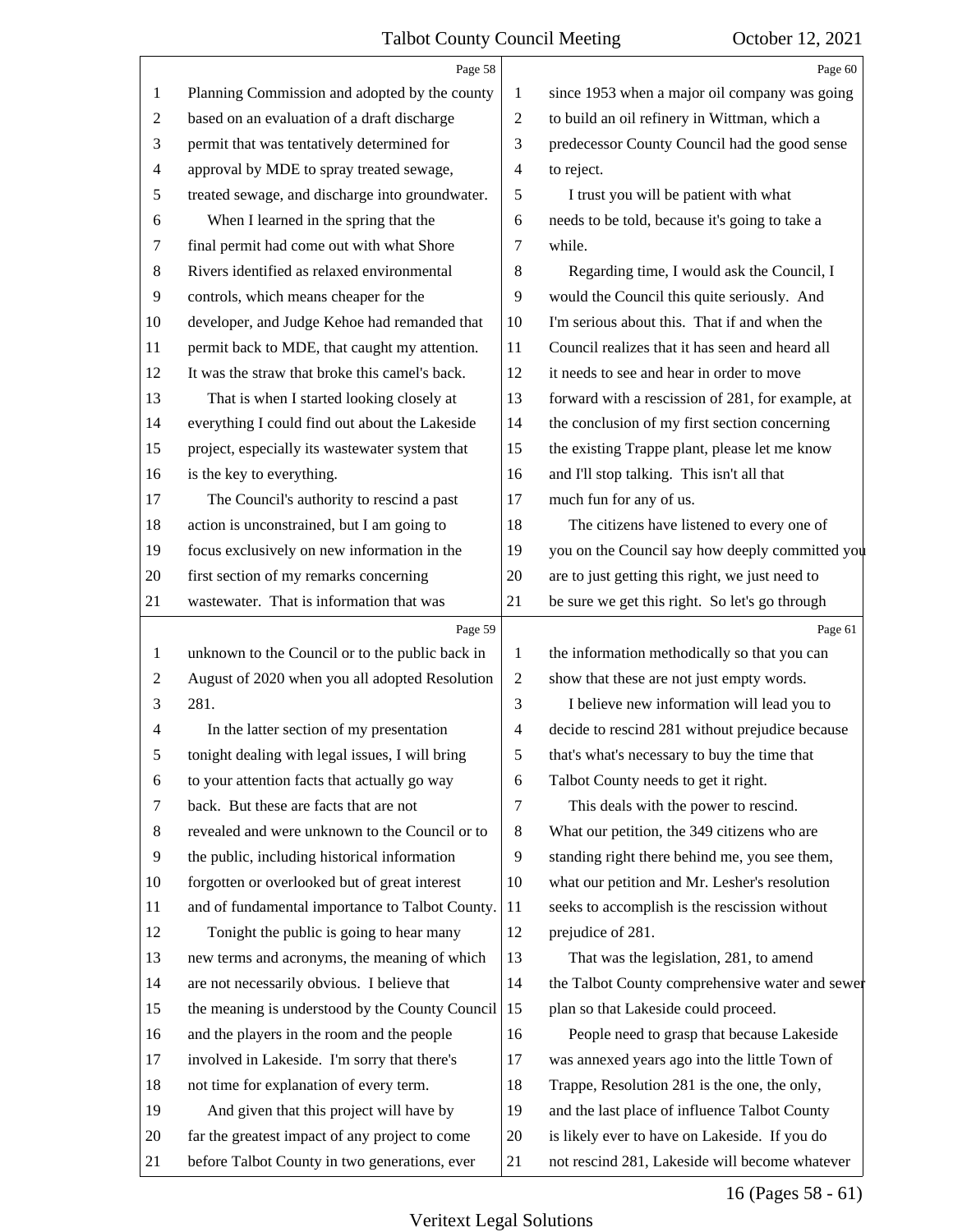|              | Page 62                                         |    | Page 64                                         |
|--------------|-------------------------------------------------|----|-------------------------------------------------|
| 1            | Mr. Rocks, the developer, and the Town of       | 1  | MR. WATSON: I had asked that we have a          |
| 2            | Trappe he influences so greatly decide it will  | 2  | second table and second chair and a setup like  |
| 3            | become.                                         | 3  | this is what I had expected, but I think this   |
| 4            | As an example, for 20 years we've been          | 4  | is what we have. I know what.                   |
| 5            | hearing that Lakeside, through all kinds of     | 5  | SECRETARY: I can give you another               |
| 6            | market changes, for 20 years we've been hearing | 6  | microphone.                                     |
| 7            | that Lakeside will be exactly 2,501 homes. And  | 7  | MS. OTTE: So he can be seen (inaudible).        |
| 8            | that number has not changed at all no matter    | 8  | MR. WATSON: Maybe he can fit right on           |
| 9            | what.                                           | 9  | here.                                           |
| 10           | But to make up an example. Once                 | 10 | MR. McCONNELL: Thank you.                       |
| 11           | Resolution 281 is done, the developer could     | 11 | SECRETARY: Okay.                                |
| 12           | suddenly find there's a market for anything,    | 12 | MR. WATSON: Pardon us, ladies and               |
| 13           | say big box stores. And the Town might just     | 13 | gentlemen.                                      |
| 14           | change its zoning permit. And if so, there you  | 14 | SECRETARY: Just speak directly into it.         |
| 15           | are. Absent rescission, Talbot County, and      | 15 | MR. McCONNELL: Okay.                            |
| 16           | everyone needs to understand, absent            | 16 | MR. WATSON: Mr. McConnell, please               |
| 17           | rescission, Talbot County would have nothing to | 17 | introduce yourself.                             |
| 18           | say about it. People just need to grasp that.   | 18 | MR. McCONNELL: My name is what you said.        |
| 19           | The rescission is without prejudice. What       | 19 | I live in Royal Oak. I've been a resident of    |
| 20           | does that mean? This is an important point to   | 20 | Easton for 24 years. Retired partner of a law   |
| 21           | understand. Rescission does not stop Lakeside.  | 21 | firm in Philadelphia.                           |
|              |                                                 |    |                                                 |
|              | Page 63                                         |    | Page 65                                         |
| $\mathbf{1}$ | It does not kill it. Rather, it means that the  | 1  | And what else would you like to know?           |
| 2            | approval process is on pause. It's put on hold  | 2  | MR. WATSON: I think that's sufficient.          |
| 3            | so that all the critical questions you'll hear  | 3  | Is it correct that you and two friends got      |
| 4            | about tonight can be answered in the proper     | 4  | a legal opinion from Gallagher, Evelius & Jones |
|              | manner by the county.                           | 5  | in Baltimore?                                   |
| 6            | And then once the county and its citizens       | 6  | MR. McCONNELL: We did.                          |
| 7            | really know what's going on, the developer can  | 7  | MR. WATSON: And why did you and your            |
| 8            | come back in and Lakeside can proceed, built on | 8  | colleagues get that opinion?                    |
| 9            | a solid framework that works for the citizens   | 9  | MR. McCONNELL: We were concerned by the         |
| 10           | of Talbot County, for our Comp Plan, and not    | 10 | publicity that was being given to Lakeside that |
| 11           | just for the developer and the Town of Trappe.  | 11 | seemed to indicate that there were wastewater   |
| 12           | I'd like to read our Comprehensive Plan.        | 12 | issues not addressed by the plant in the        |
| 13           | Actually I think I'll get to that later.        | 13 | wastewater plant in Trappe. And we wanted to    |
| 14           | I'd like to call a first witness as is our      | 14 | know whether or not the Council had the         |
| 15           | right. Would Mr. Mike McConnell come forward?   | 15 | latitude to take these developments into        |
| 16           | Not too fast, too slow. I'm going --            | 16 | account and potentially reconsider or rescind   |
| 17           | Mr. McConnell, I'm sorry.                       | 17 | its earlier approval of the Lakeside Resolution |
| 18           | MR. McCONNELL: Here?                            | 18 | 281.                                            |
| 19           | MR. WATSON: Ms. Moran, is the intention         | 19 | My compatriot here, John Briggs, still is       |
| 20           | that witnesses sit here?                        | 20 | practicing, but he's not an attorney licensed   |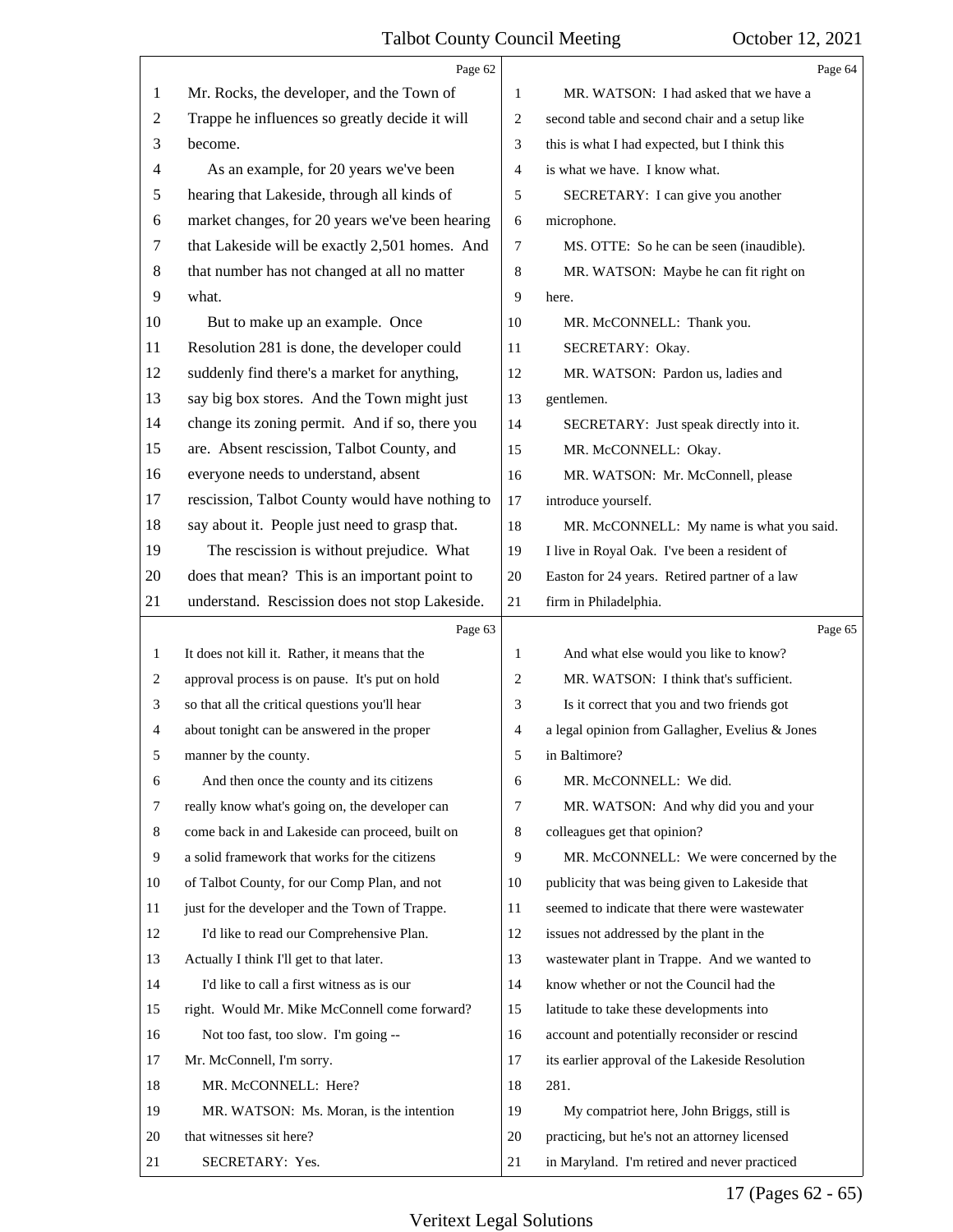|                | Page 66                                        |                | Page 68                                         |
|----------------|------------------------------------------------|----------------|-------------------------------------------------|
| 1              | in Maryland. And JT Smith, who was a partner   | 1              | MR. WATSON: It seemed to use the word           |
| $\overline{c}$ | of a law firm in Washington, D.C., is not      | 2              | unquestionably a number of times and pretty     |
| 3              | active in Maryland.                            | 3              | forceful from my reading.                       |
| 4              | So the three of us hired a firm in             | 4              | Did you get any response from Talbot            |
| 5              | Baltimore to answer some basic questions. And  | 5              | County, to whom you distributed it, or          |
| 6              | they issued a letter that was dated            | 6              | disagreeing with that opinion? Any pushback?    |
| 7              | September 28th, copies of which have been      | 7              | MR. McCONNELL: No.                              |
| 8              | circulated and speak for themselves.           | 8              | MR. WATSON: Did you hear from anybody           |
| 9              | MR. WATSON: Right. And so you were             | 9              | else in Talbot County, which has a large legal  |
| 10             | concerned to clarify whether or not the County | 10             | community, pushing back in any way suggesting   |
| 11             | Council, if I understand you correctly, is     | 11             | this is not correct?                            |
| 12             | empowered to rescind Resolution 281.           | 12             | MR. McCONNELL: No.                              |
| 13             | And what did the legal opinion at              | 13             | MR. WATSON: Last Thursday, to the               |
| 14             | Gallagher, Evelius & Jones conclude? Can you   | 14             | considerable surprise of many in the community, |
| 15             | read the first and third conclusions on that   | 15             | the Talbot County Planning Commission found     |
| 16             | last page of that letter you have?             | 16             | that Resolution 281 remains consistent with the |
| 17             | Are people able to hear adequately?            | 17             | Comprehensive Plan. That decision was by a      |
| 18             | SPEAKER: Yes, sir.                             | 18             | narrow three to two margin.                     |
| 19             | SPEAKER: Barely.                               | 19             | Does the opinion from Gallagher, Evelius &      |
| 20             | MS. PRICE: His microphone needs to be          | 20             | Jones say or suggest that if the county         |
| 21             | closer to his mouth, please. Thank you.        | 21             | Planning Commission has found it's consistent,  |
|                |                                                |                |                                                 |
|                | Page 67                                        |                | Page 69                                         |
| 1              | MR. McCONNELL: The letter concluded that       | 1              | that means that the County Council has to       |
| 2              | the County Council is authorized to rescind    | $\overline{2}$ | follow suit and also find it consistent or is   |
| 3              | Resolution 281 and would do so by enacting     | 3              | the county free to have a different view?       |
| 4              | Resolution 308.                                | $\overline{4}$ | MR. McCONNELL: The county is free to have       |
| 5              | Second conclusion was the Planning             | 5              | a different view. The letter addresses the      |
| 6              | Commission has the authority to reverse or     | 6              | possibility that the Planning Commission        |
| 7              | rescind its certification of Resolution 281.   | $\tau$         | certification would not be rescinded and states |
| 8              | MR. WATSON: Have you had occasion to read      | 8              | that rescission by the Planning Commission is   |
| 9              | and review a lot of other legal opinions from  | 9              | not necessary because, and I quote, for the     |
| 10             | major firms in your career?                    | 10             | county to rescind 281 is a Council power in     |
| 11             | MR. McCONNELL: Not recently.                   | 11             | this regard is unconditional.                   |
| 12             | MR. WATSON: But in your earlier career?        | 12             | I'd just like to explain something here         |
| 13             | MR. McCONNELL: Yes, sir.                       | 13             | quickly. There's also a Maryland Court of       |
| 14             | MR. WATSON: Okay. And how does this one        | 14             | Appeals --                                      |
| 15             | stack up? Was there a lot of iffiness in it?   | 15             | MR. DIVILIO: Excuse me. I'm sorry. You          |
| 16             | MR. McCONNELL: No. It seems to be fairly       | 16             | really need to speak into the microphone.       |
| 17             | unambiguous. It's footnoted with references to | 17             | MR. McCONNELL: There's also a Maryland          |
| 18             | the Maryland Supreme Court Court of Appeals.   | 18             | Court of Appeals decision that speaks to the    |
| 19             | And on its face, although I have looked at the | 19             | Planning Commission's authority to reconsider   |
| 20             | citations that the letter refers to, but I     | 20             | and rescind earlier determinations. And it      |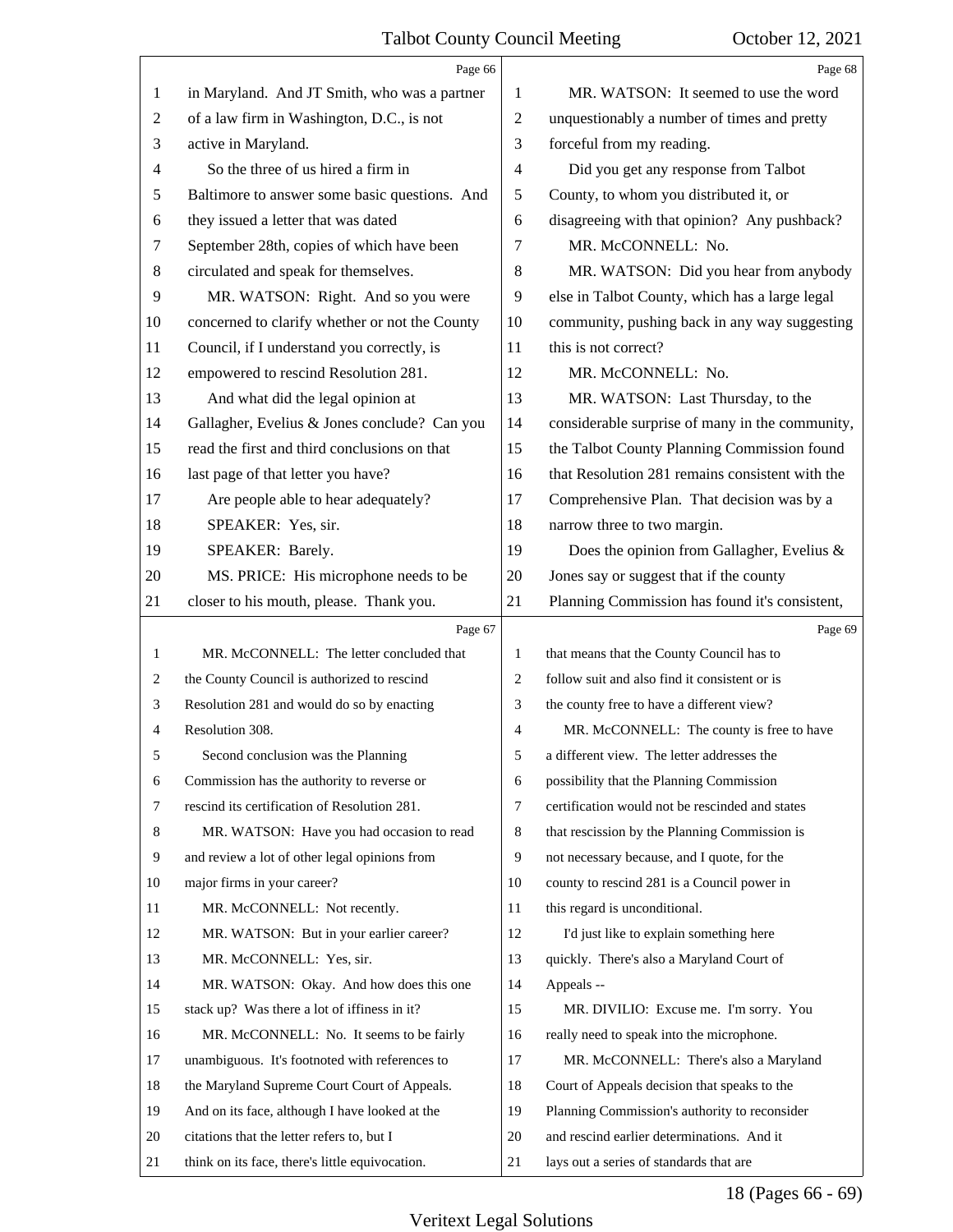|                | Page 70                                         |         | Page 72                                         |
|----------------|-------------------------------------------------|---------|-------------------------------------------------|
| 1              | available to the Planning Commission, any       | 1       | primary reasons for rescission of 281, all      |
| $\mathbf{2}$   | Planning Commission in Maryland, to do that.    | 2       | based on new information not known to you last  |
| 3              | And then it ends, this is not in the            | 3       | August, in considerable detail.                 |
| 4              | letter, but the court reference discussion ends | 4       | No question the one that is most                |
| 5              | with the sentence what is not permitted is      | 5       | prominently in the public mind as you'll see,   |
| 6              | simply to have a change of mind, referring now  | 6       | you'll see a lot of information on has to do    |
| 7              | to the Planning Commission's potential decision | 7       | with the first item, which is the environmental |
| 8              | to reconsider and rescind its certification.    | $\,8\,$ | issues and the problems created by connecting   |
| 9              | That type of approach does not apply,           | 9       | to the existing Trappe plant.                   |
| 10             | according to this letter, to the Council. The   | 10      | Other issues have to do primarily with          |
| 11             | Council has unconditional authority to change   | 11      | legal problems in Resolution 281 that I'm sure  |
| 12             | its mind if it wants to without referring to    | 12      | you were unaware of.                            |
| 13             | any justification necessarily.                  | 13      | So please then proceed. We're going to          |
| 14             | I'm not saying that that's appropriate,         | 14      | move on to talking about the Trappe.            |
| 15             | but I am saying their authority to do is quite  | 15      | The first, the biggest, and the most            |
| 16             | different than the Planning Commission's.       | 16      | obvious problem with Lakeside is that           |
| 17             | MR. WATSON: Mr. McConnell, thank you very       | 17      | Resolution 281 provides that a lot of houses    |
| 18             | much. I think that's clear that the County      | 18      | built in Lakeside can connect to the existing   |
| 19             | Council actually has the unbound authority to   | 19      | Trappe plant, even though, as you will hear,    |
| 20             | rescind.                                        | 20      | serious problems with the plant and its         |
| 21             | But fortunately, this evening the County        | 21      | discharge exist right now. Council, you'll      |
|                | Page 71                                         |         | Page 73                                         |
| 1              | Council will be hearing an enormous pile of new | 1       | hear a lot of new information shortly that was  |
| $\overline{c}$ | information, not only on environmental and      | 2       | never revealed to you in the past.              |
| 3              | public health matters, but on other issues as   | 3       | First, I would like to call a                   |
| 4              | well. So thank you. You're excused.             | 4       | representative as my second witness, a          |
| 5              | So this County Council represents about         | 5       | representative of the Town of Trappe. I         |
| 6              | 15,000 families throughout Talbot County. You   | 6       | presume that's Ms. Ryan or is there a           |
| 7              | do have the absolute power and authority to     | 7       | representative of the Town of Trappe here?      |
| 8              | rescind for any reason if you have the will to  | 8       | MR. DIVILIO: Did you ask one?                   |
| 9              | do so. You are the legislative body of Talbot   | 9       | MR. WATSON: I beg your pardon?                  |
| 10             | County charged with land use decisions, not the | 10      | MR. DIVILIO: Was there one invited?             |
| 11             | Maryland Department of Environment.             | 11      | MR. WATSON: I was not -- I don't have           |
| 12             | The fact that MDE approved your action          | 12      | subpoena power. And I did not reach out to      |
| 13             | does not diminish your power. It is your        | 13      | specifically invite a member.                   |
| 14             | action. You are the legislative body here.      | 14      | So the answer is there's no one from the        |
| 15             | Slide three, please.                            | 15      | Town of Trappe here? I can't see behind me.     |
| 16             | I now want to talk about La Trappe Creek,       | 16      | MS. OTTE: Many people out in the hall.          |
| 17             | the existing Trappe plant, and so forth.        | 17      | MR. WATSON: Well, if Ms. Ryan is not here       |
| 18             | Could you back up to the prior slide,           | 18      | or a Council person, then I would think not.    |
| 19             | please?                                         | 19      | Give me one second, please.                     |
|                |                                                 |         |                                                 |
| 20             | I should have mentioned that tonight we're      | 20      | MR. ANDERSON: Mr. Watson?                       |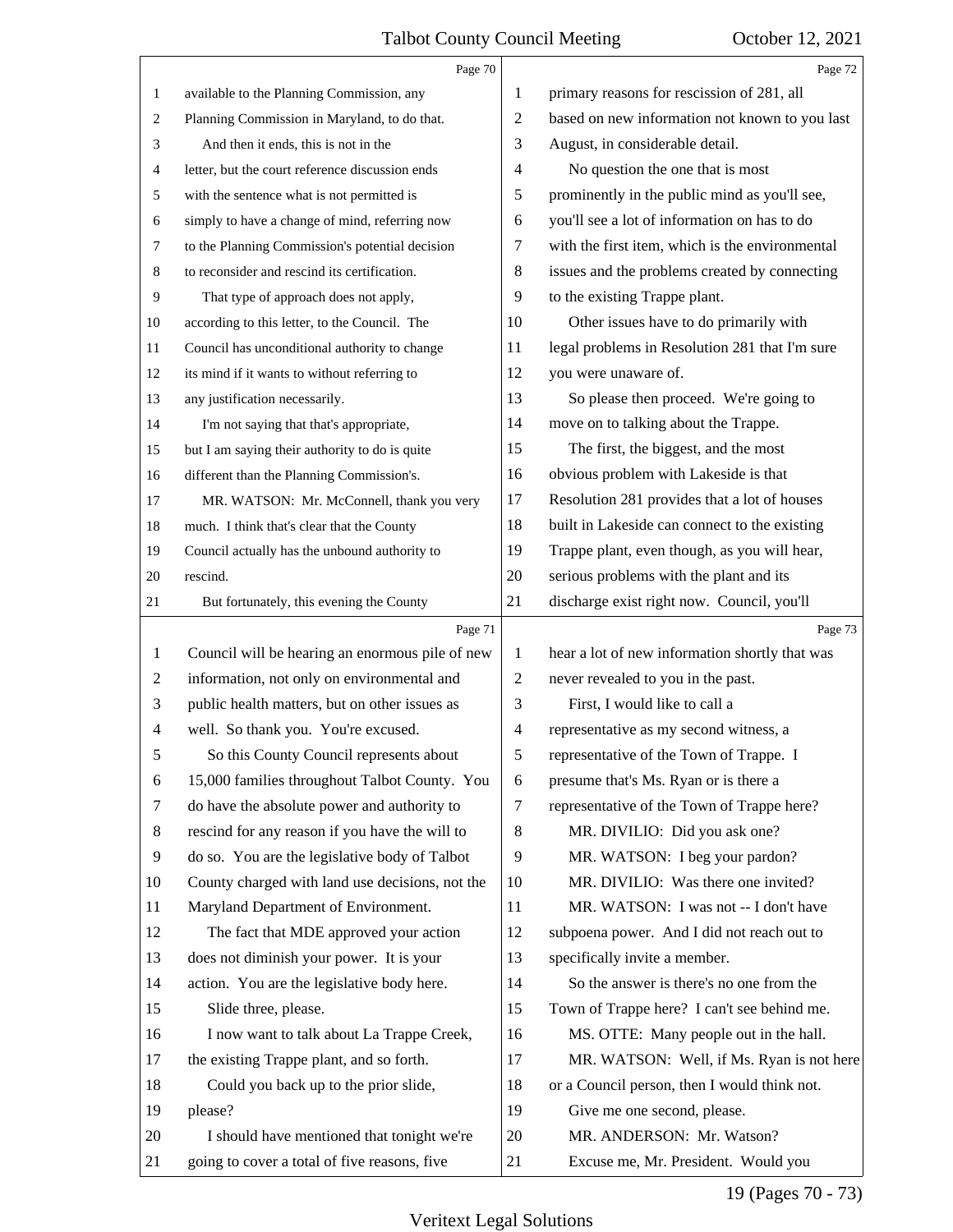|              | Page 74                                         |    | Page 76                                         |
|--------------|-------------------------------------------------|----|-------------------------------------------------|
| $\mathbf{1}$ | please ask Mr. Watson if he would be kind       | 1  | Ms. Ryan was not there.                         |
| 2            | enough to read his five reasons? We cannot see  | 2  | MS. RYAN: I'm here, but I wasn't asked to       |
| 3            | his slide from this side of the room.           | 3  | testify.                                        |
| 4            | MR. CALLAHAN: Did you hear that,                | 4  | I will save my comments for the public          |
| 5            | Mr. Watson?                                     | 5  | comment portion.                                |
| 6            | MR. WATSON: Yes, I did.                         | 6  | MR. WATSON: Ms. Ryan, I'm sorry. Let me         |
| 7            | MR. CALLAHAN: Okay.                             | 7  | turn around so I don't have my back to you.     |
| 8            | MR. WATSON: I'd be happy.                       | 8  | We have never met in a formal way. And          |
| 9            | MR. CALLAHAN: Yeah. Go ahead and read           | 9  | I'm sure I would have recognized you. You are   |
| 10           | that, please.                                   | 10 | the attorney for the Town of Trappe?            |
| 11           | MR. WATSON: And bear with me one second.        | 11 | MS. RYAN: Yes, sir.                             |
| 12           | I think I have access to that.                  | 12 | MR. WATSON: Well, I have some questions         |
| 13           | SECRETARY: There they are.                      | 13 | for the Town of Trappe. So I'm calling you      |
| 14           | MR. WATSON: Okay. They're back up here.         | 14 | forward as a witness.                           |
| 15           | The five reasons. Reason number one has         | 15 | I'm sure you have your own things to say.       |
| 16           | to do with Resolution 281. Connects Lakeside    | 16 | And speaking here as a witness to answer        |
| 17           | to the existing Trappe plant, which is          | 17 | questions for me would not preempt your ability |
| 18           | inappropriate. And there are four subparts to   | 18 | to make public comment.                         |
| 19           | that you'll hear about.                         | 19 | MS. RYAN: I will listen to your questions       |
| 20           | Resolution 281 assumes that the new plant       | 20 | on the record and I'll hear the other public    |
| 21           | is fine. When, in fact, that is not knowable    | 21 | comments from everyone else. And then I will    |
|              |                                                 |    |                                                 |
|              | Page 75                                         |    | Page 77                                         |
| 1            | at this time.                                   | 1  | address them in my public comment.              |
| 2            | Point number three is that Resolution 281       | 2  | MR. WATSON: That's not suitable to myself       |
| 3            | is flawed because it reclassified properties    | 3  | and the 349 I represent.                        |
| 4            | erroneously.                                    | 4  | We need you to answer --                        |
| 5            | Four, Resolution 281 misrepresented the         | 5  | MR. CALLAHAN: Mr. Watson, before you get        |
| 6            | change being made to the sewer priority         | 6  | started, we need to change your mike.           |
| 7            | classification.                                 | 7  | MR. WATSON: I'm happy to do that.               |
| 8            | And point number five is that Resolution        | 8  | MR. CALLAHAN: Okay.                             |
| 9            | 281 must be rescinded because it was            | 9  | MS. PRICE: Mr. Thomas, can you compel           |
| 10           | predicated, its underlying foundation is based  | 10 | somebody to speak in this proceeding without    |
| 11           | upon some gross misunderstandings, all of which | 11 | their consistent?                               |
| 12           | have come out in a lengthy review of the        | 12 | MR. THOMAS: No.                                 |
| 13           | history of Lakeside.                            | 13 | MR. WATSON: I have a solution.                  |
| 14           | Has it been determined there's no one from      | 14 | MS. PRICE: Did you hear that, Mr. Watson?       |
| 15           | the town?                                       | 15 | MR. WATSON: I'm sorry. I didn't.                |
| 16           | MR. DIVILIO: You've never met anyone from 16    |    | MR. CALLAHAN: Did you hear that,                |
| 17           | the Town of Trappe. I have that in my notes as  | 17 | Mr. Watson?                                     |
| 18           | well. So looking back --                        | 18 | MS. PRICE: I asked Mr. Thomas if you can        |
| 19           | MR. WATSON: An official from the Town of 19     |    | compel someone to speak who doesn't want to.    |
| 20           | Trappe. I know people --                        | 20 | You can't. So don't --                          |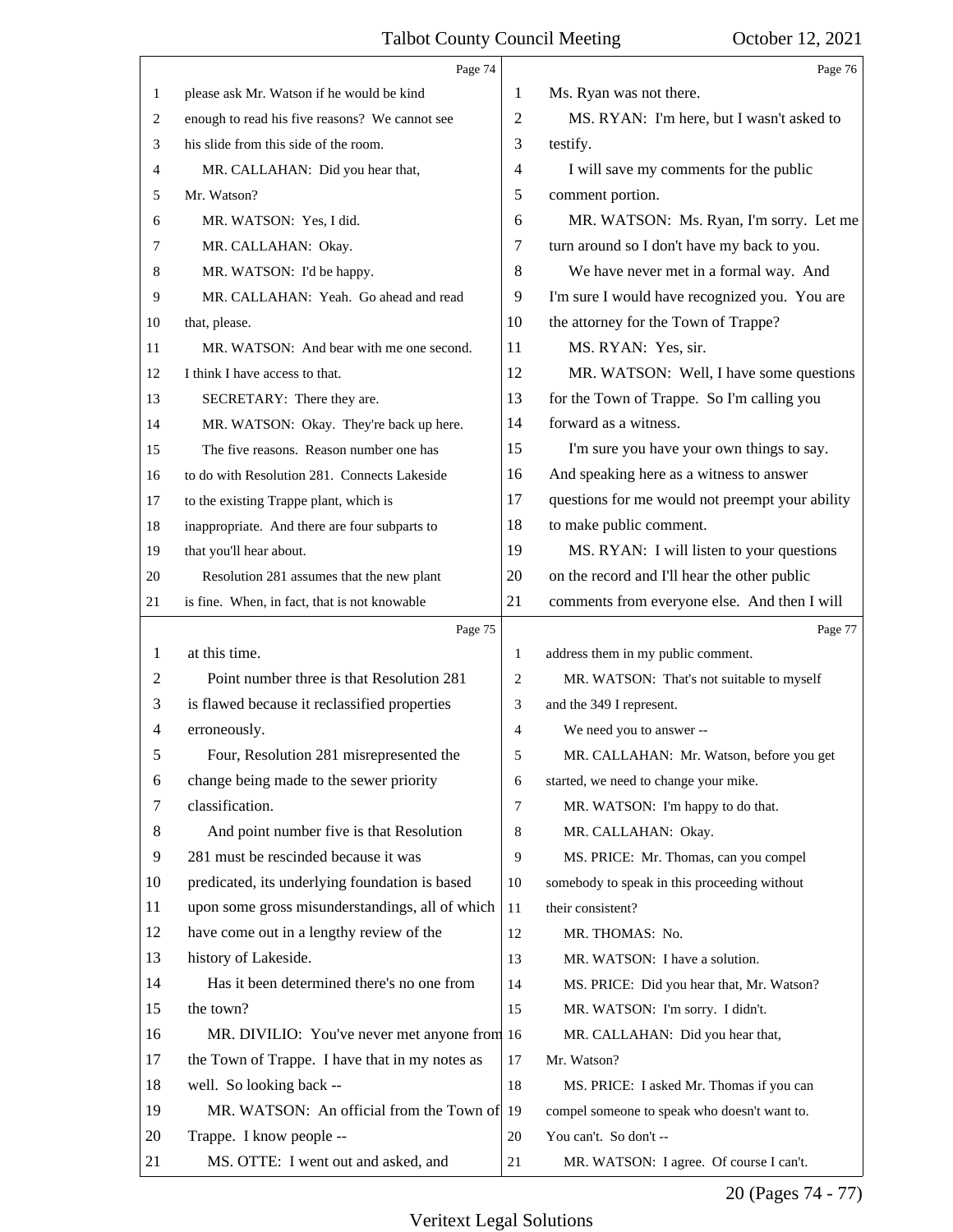|    | Page 78                                         |                | Page 80                                         |
|----|-------------------------------------------------|----------------|-------------------------------------------------|
| 1  | I never contemplated that anybody, that I had   | 1              | MR. WATSON: This is the venue,                  |
| 2  | the right to compel.                            | $\mathfrak{2}$ | Mr. Divilio.                                    |
| 3  | I did expect that the representative of         | 3              | So let's -- so the first question is            |
| 4  | Trappe being here would respond to questions.   | $\overline{4}$ | whether or not the Town of Trappe had two --    |
| 5  | So what I'm going to do is ask the              | 5              | the Town of Trappe and/or the developer had two |
| 6  | questions. And given the nonjudicial nature of  | 6              | construction permits for water and sewer        |
| 7  | that, I'm going to tell you the answers that I  | 7              | infrastructure back in 2007. And the answer is  |
| 8  | think are the answers that I believe on the     | 8              | they did have two permits. And I don't know     |
| 9  | basis of what I know are would be forthcoming.  | 9              | for certain if it was the developer or the Town |
| 10 | So the first question is --                     | 10             | of Trappe that got those permits, but I believe |
| 11 | MR. CALLAHAN: So you're going to say the        | 11             | it was the developer. I mean it was the Town    |
| 12 | question and then you're going to answer it?    | 12             | of Trappe.                                      |
| 13 | MR. WATSON: Yes, I am, sir.                     | 13             | And I believe they were not conditioned on      |
| 14 | MR. CALLAHAN: Okay. That's good.                | 14             | anything, that they were MDE construction       |
| 15 | MR. WATSON: And in each instance, I'm           | 15             | permits.                                        |
| 16 | going to explain why because the answer is in   | 16             | That the issuance of the permits implies        |
| 17 | reference --                                    | 17             | the project is ready to go. And the developer   |
| 18 | MR. CALLAHAN: That's fine, that's fine.         | 18             | represented often in the Planning Commission    |
| 19 | You keep going.                                 | 19             | meetings in 2020 and before the Council that    |
| 20 | It would have been really nice if you two       | 20             | the project was ready to go, had MDE permits    |
| 21 | would have called each other in the last couple | 21             | back in the 2008 and nine period.               |
|    | Page 79                                         |                | Page 81                                         |
| 1  | of months, too, and talked.                     | 1              | I also would like to bring up a letter,         |
| 2  | MR. WATSON: You're right. It would have.        | $\overline{c}$ | three letters actually. Can you give me those   |
| 3  | It would have been an interesting conversation. | 3              | three letters? And this is in respect of the    |
| 4  | No point in spending time conjecturing about    | $\overline{4}$ | permits that were outstanding in 2008 and nine. |
|    |                                                 |                |                                                 |
| 5  | that.                                           | 5              | There are three letters here that were --       |
| 6  | MR. CALLAHAN: Yup.                              | 6              | two were written by the Town of Trappe to       |
| 7  | MS. PRICE: So why don't you actually call       | 7              | Mr. Harrison, president of the Talbot County    |
| 8  | witnesses who are willing to speak? And maybe   | 8              | Council, by Robert Coswell. Enclosed -- this    |
| 9  | you come back to this because this would just   | 9              | is February 3rd.                                |
| 10 | be conjecture what you think her answer would   | 10             | Enclosed please find a letter we've             |
| 11 | be.                                             | 11             | delivered to Secretary Wilson of the Maryland   |
| 12 | MR. WATSON: Because the points we need to       | 12             | Department of the Environment concerning the    |
| 13 | make are in documents that are germane from the | 13             | Town of Trappe's construction permit. As set    |
| 14 | Town of Trappe that rightly the Town of Trappe  | 14             | forth in that letter, the town no longer        |
| 15 | should explain themselves, but I think it's     | 15             | intends to construct a separate wastewater      |
| 16 | pretty obvious. So I'm going to show you the    | 16             | treatment plant to serve the development.       |
| 17 | documents and explain to you what they are.     | 17             | And it goes onto to describe February 3,        |
| 18 | MR. DIVILIO: Did you ask the Town of            | 18             | 2010, how it's going to connect the entire new  |
| 19 | Trappe those questions and get a response back? | 19             | Lakeside project to the existing plant.         |
| 20 | MR. WATSON: I did not.                          | 20             | The town also sent a letter to -- got two       |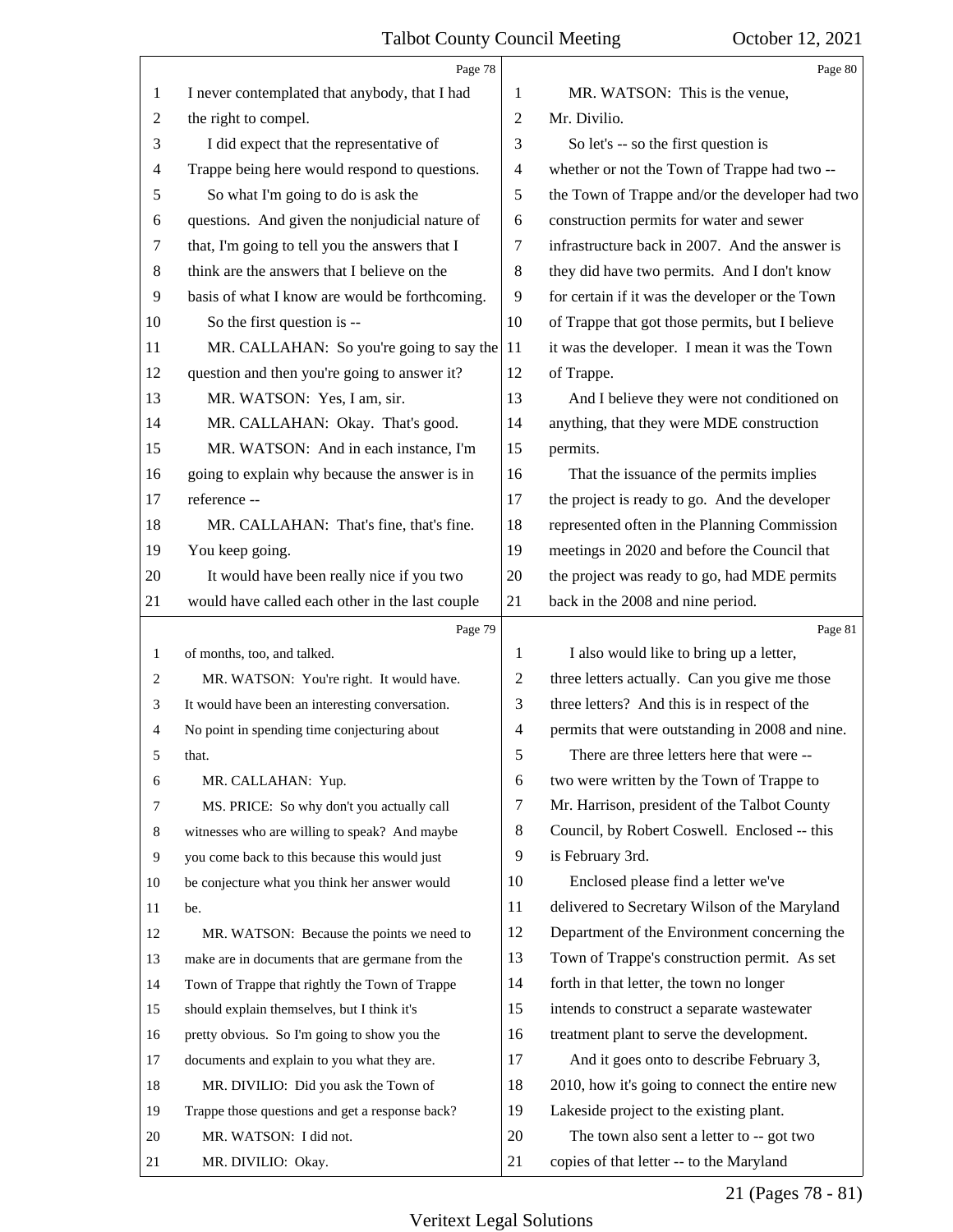|                | Page 82                                         |         | Page 84                                         |
|----------------|-------------------------------------------------|---------|-------------------------------------------------|
| 1              | Department of the Environment advising them     | 1       | as had Talbot Preservation Alliance. We'll      |
| 2              | similarly that they were abandoning the         | 2       | hear more about that much later tonight.        |
| 3              | construction permits they had because they were | 3       | I will skip other questions that would          |
| 4              | abandoning the project.                         | 4       | have been germane.                              |
| 5              | And then on behalf of the secretary of          | 5       | MR. CALLAHAN: I'd appreciate that.              |
| 6              | MDE, the Maryland Department of the Environment | 6       | MR. WATSON: And which the Council would         |
| 7              | sent a letter to Mr. Thomas Alspach and to      | 7       | have found particularly interesting I believe.  |
| 8              | Talbot County advising that MDE was dropping    | 8       | I will have to think about how those will get   |
| 9              | their investigation of the issuance of those    | 9       | on the record.                                  |
| 10             | permits. And the reason they were dropping the  | 10      | So let's, then, move on to the                  |
| 11             | investigation into that was because the Town of | 11      | environmental issues and the proposal of the    |
| 12             | Trappe had abandoned their permits and had      | 12      | developer to connect to the existing wastewater |
| 13             | decided not to build the new wastewater         | 13      | treatment plant.                                |
| 14             | treatment plant, but rather to just put it all  | 14      | I'd like to call up Mr. Gene Lopez,             |
| 15             | over in the other plant.                        | 15      | please.                                         |
| 16             | MR. CALLAHAN: What year was this? 2010?         | 16      | Let's see. Do we have a real mike now?          |
| 17             | MR. WATSON: 2010. What was the date?            | 17      | MS. OTTE: (Inaudible.)                          |
| 18             | MS. OTTE: February 3 --                         | 18      | MR. WATSON: Yeah.                               |
| 19             | MR. WATSON: February 3, 2010, MDE dropped       | 19      | MS. OTTE: Why don't I just do that. That        |
| 20             | its investigation into those permits.           | 20      | will work better.                               |
| 21             | MS. PRICE: So you're saying the developer       | 21      | MR. WATSON: I'll move here.                     |
|                |                                                 |         |                                                 |
|                | Page 83                                         |         | Page 85                                         |
| $\mathbf{1}$   | was not going to build its own individual       | 1       | MR. DIVILIO: Commission on Aging meeting        |
| $\overline{2}$ | wastewater treatment plant but to connect to    | 2       | at 8:30 tomorrow morning. I want to make sure   |
| 3              | the Trappe plant, that they had abandoned       | 3       | I make it.                                      |
| $\overline{4}$ | building their own in 2010?                     | 4       | MR. CALLAHAN: Got you. I'll call them.          |
| 5              | MR. WATSON: That's correct. That is             | 5       | MR. YOWELL: Mr. Callahan.                       |
| 6              | according to the Town of Trappe, not the        | 6       | MR. CALLAHAN: Yes, sir.                         |
| 7              | developer.                                      | $\tau$  | MR. YOWELL: May I raise a question,             |
| 8              | The Town of Trappe dropped their                | $\,8\,$ | please, or make a statement?                    |
| 9              | construction permits in 2010, advising not only | 9       | MR. CALLAHAN: Yes, sir. Go ahead.               |
| 10             | the MDE but also sending a letter to Talbot     | 10      | MR. YOWELL: I was told I could have five        |
| 11             | County advising they were dropping those        | 11      | minutes.                                        |
| 12             | permits.                                        | 12      | He's had 25.                                    |
| 13             | I would ask well, why would they have sent      | 13      | MR. CALLAHAN: This is a whole different         |
| 14             | the letter to Talbot County? There was nothing  | 14      | situation, sir.                                 |
| 15             | going on at that time between Talbot County and | 15      | MR. YOWELL: No. It's part of it.                |
| 16             | the Town of Trappe in the way of process.       | 16      | MR. CALLAHAN: Yeah, it is. It is. And           |
| 17             | There was no application for a permit revision  | 17      | we're going to allow him enough time to get his |
| 18             | or anything of that sort.                       | 18      | thing.                                          |
| 19             | And the answer is that Talbot County had        | 19      | MR. YOWELL: Why do I get five and he gets       |
| 20             | contacted MDE requesting an investigation       | 20      | 25?                                             |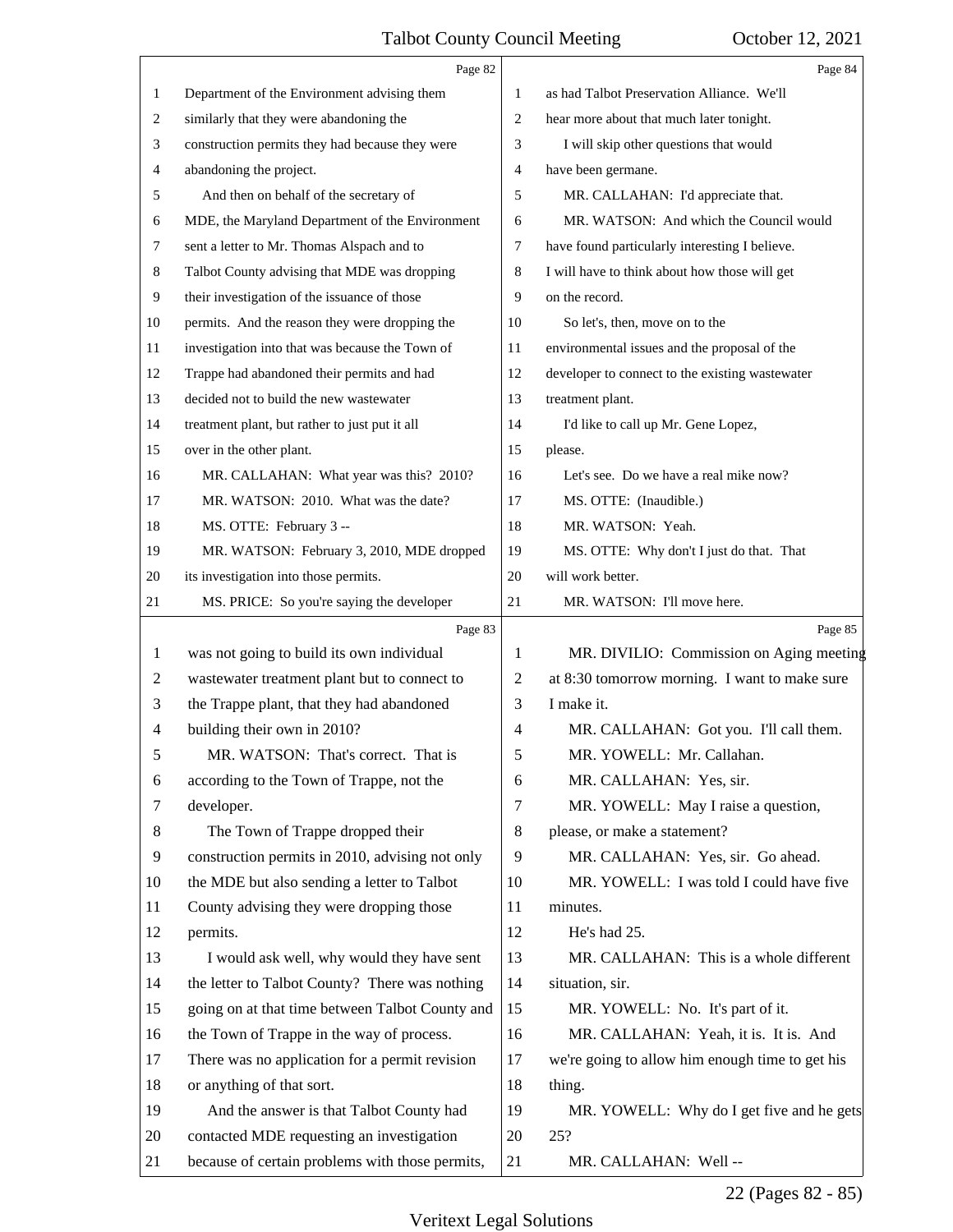|    | Page 86                                         |                          | Page 88                                         |
|----|-------------------------------------------------|--------------------------|-------------------------------------------------|
| 1  | MR. YOWELL: -- pontificating. He hasn't         | 1                        | MR. DIVILIO: No.                                |
| 2  | produced one good bit of evidence or            | $\overline{c}$           | MS. OTTE: Okay.                                 |
| 3  | information.                                    | 3                        | MR. LOPEZ: So this is the Town of Trappe        |
| 4  | MR. CALLAHAN: Well, we're going to give         | $\overline{\mathcal{A}}$ | and its wastewater treatment plant. This is     |
| 5  | him his time that we've been working on this    | 5                        | Trappe Landing down here where we launch our    |
| 6  | petition stuff for the last about four months.  | 6                        | kayaks. And we're going to show pictures of     |
| 7  | And we're going to allow him and respect him of | 7                        | the little feeder creek that comes out of the   |
| 8  | the position he's in. And we're going to give   | $\,8\,$                  | Trappe plant.                                   |
| 9  | him enough time.                                | 9                        | MR. WATSON: Can you point to the arrow          |
| 10 | And I'd appreciate if you would hold tight      | 10                       | that shows where those photos were taken and    |
| 11 | to you have time. And I'll give you enough      | 11                       | how close that arrow, that pin where --         |
| 12 | time. You can have your time up here then.      | 12                       | MR. LOPEZ: Sure. So here is the landing         |
| 13 | Okay?                                           | 13                       | right over here. And then La Trappe Creek       |
| 14 | MR. WATSON: Is this mike working?               | 14                       | runs down this way to the Choptank.             |
| 15 | I wish to apologize to everyone who is          | 15                       | The photos are taken here, and here is          |
| 16 | inconvenienced by this. It wasn't Watson who    | 16                       | where the discharge pipe is. And it runs, the   |
| 17 | devised the sequence and putting together both  | 17                       | effluent from the discharge pipe runs down this |
| 18 | and putting this matter out in this fashion.    | 18                       | little creek and then it feeds into La Trappe   |
| 19 | And I understand the frustration.               | 19                       | Creek.                                          |
| 20 | And I apologize, but this is the only           | 20                       | MR. WATSON: And that's less than half a         |
| 21 | opportunity petitioners will have to put on the | 21                       | mile from the landing?                          |
|    |                                                 |                          |                                                 |
|    | Page 87                                         |                          | Page 89                                         |
| 1  | record and in front of the public and other     | 1                        | MR. LOPEZ: Correct.                             |
| 2  | authorities this wealth of information. So      | 2                        | MR. WATSON: There are kids over in that         |
| 3  | there really is not a choice.                   | 3                        | water at that landing?                          |
| 4  | Mr. Lopez, can you introduce yourself,          | $\overline{4}$           | MR. LOPEZ: Yeah. Sure. There's loads of         |
|    | please?                                         | 5                        | people, including retired people, too.          |
| 6  | MR. LOPEZ: Hi, Gene Lopez from                  | 6                        | MR. WATSON: Would you please show the           |
| 7  | St. Michaels, Maryland. I've lived here for     | 7                        | rest of the photos around? There's no           |
| 8  | about 16 years.                                 | 8                        | particular sequence to these.                   |
| 9  | MR. WATSON: Do you have some photographs        | 9                        | MR. LOPEZ: Sure. It's sort of -- I've           |
| 10 | you'd like to show us?                          | 10                       | kayaked there multiple times. And I had no      |
| 11 | MR. LOPEZ: I do. So just to give you            | 11                       | clue actually that this was where the effluent  |
| 12 | some context. My friends and I, we're all       | 12                       | from the Trappe wastewater treatment plant was  |
| 13 | retired. We love living here in Talbot County.  | 13                       | flowing. And I certainly didn't have any sense  |
| 14 | And we do a bunch of things, including          | 14                       | of the amount of stuff that's coming out of the |
| 15 | kayaking.                                       | 15                       | pipe into the creek that is, it looks to me     |
| 16 | And one of the things that we do is we          | 16                       | like it's barely processed.                     |
| 17 | have kayaked in La Trappe Creek itself. And     | 17                       | SPEAKER: Can we see back here?                  |
| 18 | I'm going to show you some photos. And just to  | 18                       | MR. LOPEZ: Sure.                                |
| 19 | give you -- I don't know if you can see this    | 19                       | MR. WATSON: Let's pass these around, if         |
| 20 | very well, but --                               | 20                       | you like. And then just be sure they're passed  |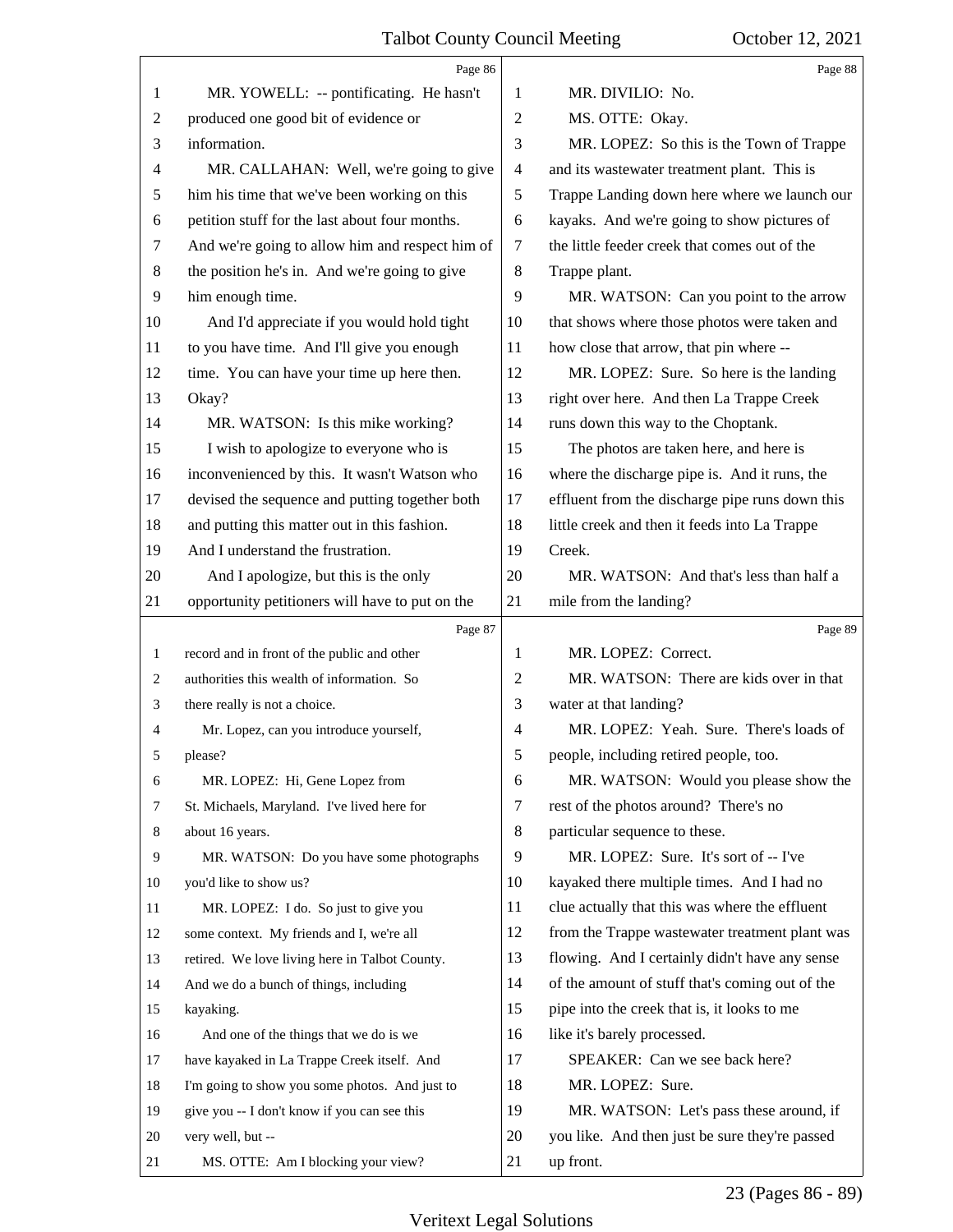|                | Page 90                                         |                          | Page 92                                         |
|----------------|-------------------------------------------------|--------------------------|-------------------------------------------------|
| 1              | MR. LOPEZ: You can see it's taken from a        | 1                        | eventually runs down and stops or then it goes  |
| $\overline{c}$ | kayak sitting in the creek. There's all sorts   | $\overline{2}$           | off.                                            |
| 3              | of discharge, discoloration, something brownish | 3                        | And then right outside that sand bar is a       |
| 4              | that's floating on the water that's running     | $\overline{\mathcal{A}}$ | oyster sanctuary.                               |
| 5              | down.                                           | 5                        | MR. WATSON: Are there any working oyster        |
| 6              | And this eventually feeds all the way down      | 6                        | bars in the vicinity in that part of the        |
| 7              | to actually a very beautiful part of La Trappe  | 7                        | Choptank?                                       |
| 8              | Creek.                                          | $\,8\,$                  | MR. LOPEZ: There are bars there. But            |
| 9              | MR. WATSON: Is there a spit of land, sand       | 9                        | according to MDE, the water is restricted       |
| 10             | at the end of La Trappe Creek as it meets the   | 10                       | because it is polluted with E. coli and I don't |
| 11             | Choptank that boaters and kayakers and kids,    | 11                       | know what else. But so you can't actually       |
| 12             | people use for recreation?                      | 12                       | harvest the oysters in part of it. And in       |
| 13             | MR. LOPEZ: Sure. There's a really neat          | 13                       | another part, it's restricted.                  |
| 14             | beach as you take out from the landing, go all  | 14                       | MR. WATSON: Mr. Lopez, thank you for            |
| 15             | the way down to La Trappe Creek to the mouth    | 15                       | introducing these photographs. I think          |
| 16             | where it joins up with the Choptank, there's a  | 16                       | everyone has had an opportunity to see them.    |
| 17             | big long spit of sand that comes out from one   | 17                       | MR. DIVILIO: Did you take any samples           |
| 18             | of the properties almost halfway across the     | 18                       | that day?                                       |
| 19             | mouth of La Trappe Creek there.                 | 19                       | MR. LOPEZ: I did not.                           |
| 20             | And it's enticing because it is a sandy         | 20                       | This was, by the way, these photos were         |
| 21             | beach, and it's known in various sailing        | 21                       | taken on September 11th. So it's pretty         |
|                |                                                 |                          |                                                 |
|                | Page 91                                         |                          | Page 93                                         |
| 1              | magazines, boating magazines as a place where   | 1                        | recent.                                         |
| $\overline{c}$ | you can pull in. It's a safe harbor in there.   | 2                        | MR. WATSON: We have water samples coming        |
| 3              | The waters are pretty calm and you can swim.    | 3                        | up with Mr. Pluta, who is the next witness. So  |
| 4              | Of course --                                    | 4                        | thank you.                                      |
| 5              | MR. WATSON: It's promoted by Talbot             | 5                        | MR. DIVILIO: Did he take those that day?        |
| 6              | County as part of our tourist effort; is that   | 6                        | MR. WATSON: Those photos --                     |
| 7              | correct?                                        | 7                        | MR. DIVILIO: The samples.                       |
| 8              | MR. LOPEZ: Correct.                             | 8                        | MR. WATSON: No. Mr. Pluta will be               |
| 9              | MR. DIVILIO: Which beach is that?               | 9                        | reporting, Mr. Divilio. This is my --           |
| 10             | MR. LOPEZ: It's a big spit of land --           | 10                       | MR. DIVILIO: So we have no idea what that       |
| 11             | MS. PRICE: The sand bar? You're talking         | 11                       | is.                                             |
| 12             | about the sand bar?                             | 12                       | MR. WATSON: Yes. What we do know is             |
| 13             | MR. LOPEZ: The sand bar, yeah, yeah.            | 13                       | there are photographs of, there are photographs |
| 14             | MS. PRICE: The sand bar.                        | 14                       | of the water conditions.                        |
| 15             | MR. LOPEZ: Everybody goes to the sand           | 15                       | At the Planning Commission meeting on           |
| 16             | bar, right?                                     | 16                       | Thursday, the same point was made by the        |
| 17             | MR. WATSON: And that sand bar is at the         | 17                       | developer's attorney that we don't know what    |
| 18             | very end of La Trappe Creek that we're --       | 18                       | we're looking at there, that could be, in fact, |
| 19             | MR. LOPEZ: Where --                             | 19                       | it was suggested that that could be tree pollen |
| 20             | MR. WATSON: -- photos.                          | 20                       | that's blown onto the water. But that's --      |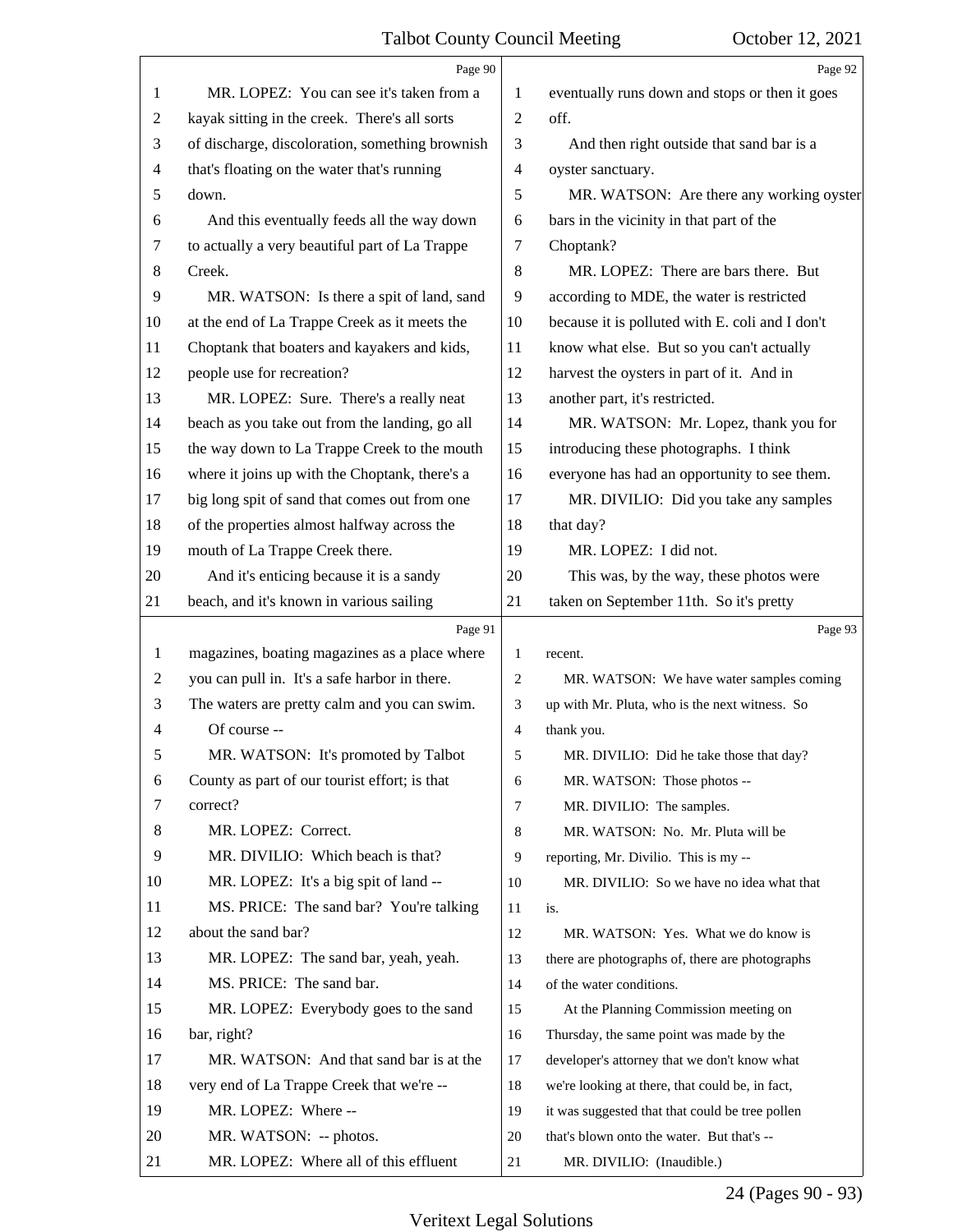|    | Page 94                                         |                | Page 96                                           |
|----|-------------------------------------------------|----------------|---------------------------------------------------|
| 1  | MR. WATSON: The photographs speak for           | 1              | capture a sample before these photos were taken   |
| 2  | themselves.                                     | $\overline{2}$ | and then several samples were collected after     |
| 3  | You're excused, Mr. --                          | 3              | that as well.                                     |
| 4  | MR. LOPEZ: Thank you.                           | 4              | MR. WATSON: When you took the samples,            |
| 5  | MR. WATSON: -- Lopez.                           | 5              | you sent them up to a lab.                        |
| 6  | And may I have Matt Pluta come up?              | 6              | Does that lab operate according to the EPA        |
| 7  | Thanks, Mr. Pluta. Please introduce             | 7              | standards and handling and so forth?              |
| 8  | yourself.                                       | 8              | MR. PLUTA: Absolutely. That was a                 |
| 9  | MR. PLUTA: Sure. Council President,             | 9              | requirement for any samples that we collect,      |
| 10 | Mr. Callahan, thanks for having me. Council     | 10             | that we use an EPA certified lab.                 |
| 11 | Members. Matt Pluta. I work as the Choptank     | 11             | MR. WATSON: And what were the nitrogen            |
| 12 | river keeper with Shore Rivers, local water     | 12             | levels that you found in that little stream       |
| 13 | protection organization here based out of       | 13             | according to the lab reports, not Shore Rivers,   |
| 14 | Easton.                                         | 14             | but the lab reports?                              |
| 15 | MR. WATSON: You saw the photos of the           | 15             | MR. PLUTA: Sure. So to put into context           |
| 16 | La Trappe Creek here?                           | 16             | the area that I was sampling at, the effluent     |
| 17 | MR. PLUTA: Yup, I did.                          | 17             | pipe that comes out of the wastewater treatment   |
| 18 | MR. WATSON: Where is the existing Trappe        | 18             | plant travels down to Maple Avenue in Trappe.     |
| 19 | sewage plant in relation to the little stream   | 19             | And then it goes under Maple Avenue, where the    |
| 20 | you just saw those photos of?                   | 20             | pipe surfaces.                                    |
| 21 | MR. PLUTA: Directly upstream from the           | 21             | And at that location, you can access the          |
|    | Page 95                                         |                | Page 97                                           |
| 1  | area where the photos are. So no more than a    | 1              | stream all on public property in the right of     |
| 2  | couple hundred feet the way the crow flies.     | 2              | way. And you actually have the ability to         |
| 3  | MR. WATSON: The plant is a couple of            | 3              | collect a sample from the wastewater treatment    |
| 4  | hundred feet from where you took the water      | $\overline{4}$ | plant effluent pipe itself, in addition to the    |
| 5  | samples. It's a little farther than that.       | 5              | La Trappe Creek itself before the two mix. So you |
| 6  | This is further downstream as to where those    | 6              | can get a really good understanding of what the   |
| 7  | photos were taken.                              | $\overline{7}$ | background conditions are of La Trappe Creek      |
| 8  | Would you tell the County Council,              | 8              | and then how that effluent is impacting the       |
| 9  | Mr. Divilio was just asking, about what water   | 9              | conditions there.                                 |
| 10 | sample testing you've done in the area, where   | 10             | So I was very intentional in making sure          |
| 11 | exactly you took the --                         | 11             | that these samples were isolated. So we know      |
| 12 | MR. DIVILIO: To put the pictures in             | 12             | exactly what the influences were there.           |
| 13 | perspective so I can understand what the --     | 13             | MR. WATSON: And what did you find out             |
| 14 | MR. PLUTA: Certainly. Yeah. So the              | 14             | about the nitrogen levels? Can you share that?    |
| 15 | photos were taken on September 11th.            | 15             | MR. PLUTA: So the total nitrogen levels.          |
| 16 | I conducted water quality testing in the        | 16             | As you all know, total nitrogen is one of the     |
| 17 | area just upstream from there where the         | 17             | three main pollutants that we are working day     |
| 18 | effluent pipe is that comes out from the        | 18             | in and day out across the entire Chesapeake Bay   |
| 19 |                                                 |                |                                                   |
|    | treatment plant on September 10th,              | 19             | watershed to address. So it is a very             |
| 20 | September 14th, September 15th, September 16th, | 20             | important nutrient of concern.                    |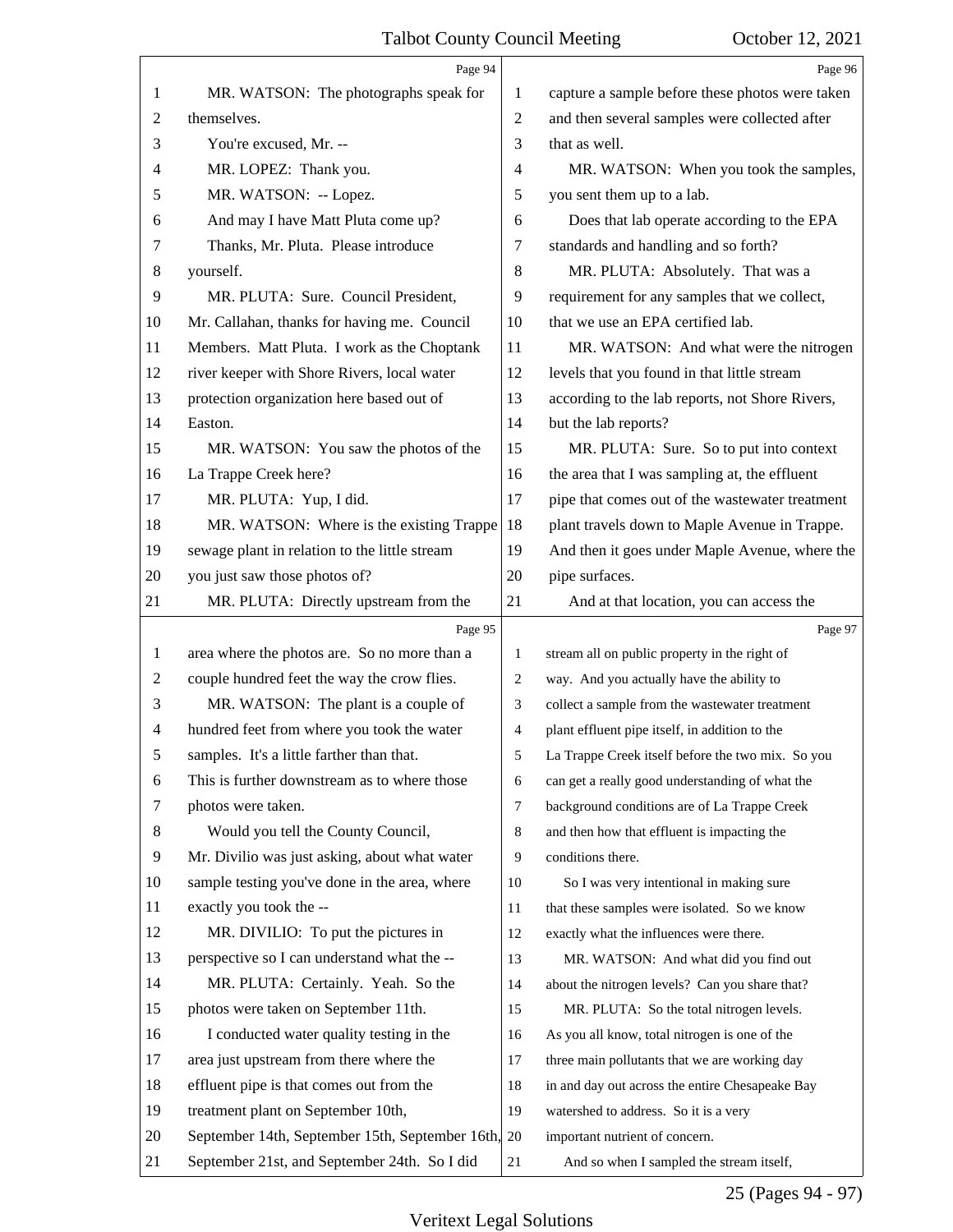|                | Page 98                                           |                | Page 100                                         |
|----------------|---------------------------------------------------|----------------|--------------------------------------------------|
| 1              | it had a rather low total nitrogen                | 1              | doesn't flush, doesn't have a lot of current.    |
| 2              | concentration, ranging from 4.26 milligrams per   | $\overline{c}$ | It's tidal, but hardly at those upper levels.    |
| 3              | liter to 6.11 milligrams per liter. Let's         | 3              | We're putting in concentrations over 13 times    |
| $\overline{4}$ | average that out to about 5.48 milligrams per     | 4              | an ENR plant.                                    |
| 5              | liter.                                            | 5              | This information certainly wasn't known.         |
| 6              | MR. WATSON: That was in the stream                | 6              | And that is a shocking level of nitrogen         |
| 7              | itself.                                           | 7              | discharge.                                       |
| $\,8\,$        | What about the outfall from the wastewater        | 8              | Do you have any idea how much per pound          |
| 9              | treatment plant?                                  | 9              | the taxpayers of the State of Maryland pay to    |
| 10             | MR. PLUTA: When I collected the samples           | 10             | remove nitrogen once it's in the water?          |
| 11             | from the wastewater treatment plant outfall,      | 11             | MR. PLUTA: So interesting question. As           |
| 12             | and those were processed, we saw a very           | 12             | an organization who does a lot of restoration    |
| 13             | different story.                                  | 13             | work around the Eastern Shore and Talbot County  |
| 14             | The samples ranged from 37.5 milligrams           | 14             | and elsewhere, we have over 200 projects that    |
| 15             | per liter to 38.6 milligrams per liter. So an     | 15             | we've installed.                                 |
| 16             | average of about 38 milligrams per liter. So      | 16             | So we're able to bring modern cost prices        |
| 17             | almost about seven times the total nitrogen       | 17             | to the work that we're doing and the             |
| 18             | load that was in the stream before the effluent   | 18             | efficiencies of how much nitrogen is removed.    |
| 19             | was discharged in there.                          | 19             | And it's estimated that in an urban setting,     |
| 20             | MR. WATSON: What is the nitrogen load in          | 20             | which you would consider Trappe urban, that      |
| 21             | the effluent in a well-treated, modern ENR,       | 21             | it's \$1,000 a pound of nitrogen that it takes   |
|                | Page 99                                           |                | Page 101                                         |
|                |                                                   |                |                                                  |
| 1              | coming out of an ENR plant? For example, in       | 1              | to remove that when you're putting in simple     |
| $\overline{c}$ | St. Michaels.                                     | $\overline{2}$ | storm water management practices (inaudible).    |
| 3              | MR. PLUTA: So the total nitrogen standard         | 3              | About 1,000, we'll say over \$1,000 per pound of |
| 4              | for an ENR, enhanced nutrient removal,            | 4              | total nitrogen.                                  |
| 5              | wastewater treatment plant is three milligrams    | 5              | MR. WATSON: Agricultural removal can be          |
| 6              | per liter. Compared to what we're seeing come     | 6              | much less expensive.                             |
| 7              | out of the wastewater treatment plant here,       | 7              | But the point of the matter is that              |
| 8              | which is 38 milligrams per liter.                 | $8\,$          | nitrogen in the water is one thing. Getting it   |
| 9              | MR. WATSON: So that's 12, 13 times as             | 9              | out, which is what everybody in Maryland is      |
| 10             | much as that of an ENR plant.                     | 10             | interested in, costs a fortune and it costs the  |
| 11             | MS. PRICE: Quick question. BNR, which is          | 11             | taxpayers a fortune.                             |
| 12             | not as good as ENR, what would an average --      | 12             | What did you learn from the outflows?            |
| 13             | MR. PLUTA: The standard for that is eight         | 13             | What did the lab tell us, the EPA-standard lab   |
| 14             | milligrams per liter.                             | 14             | tell us about other aspects of the discharge?    |
| 15             | MS. PRICE: Eight.                                 | 15             | MR. PLUTA: So good question. So total            |
| 16             | MR. WATSON: So four times a properly              | 16             | nitrogen is, of course, important as a nutrient  |
| 17             | operating BNR standard. And BNR standard is an 17 |                | of concern.                                      |
| 18             | antiquated standard.                              | 18             | I am also interested when I look at              |
| 19             | The notion that we're putting into the            | 19             | wastewater treatment plants for the E. coli      |
| 20             | little La Trappe Creek, which is shallow, unlike  | 20             | level, the bacteria level that's coming out of   |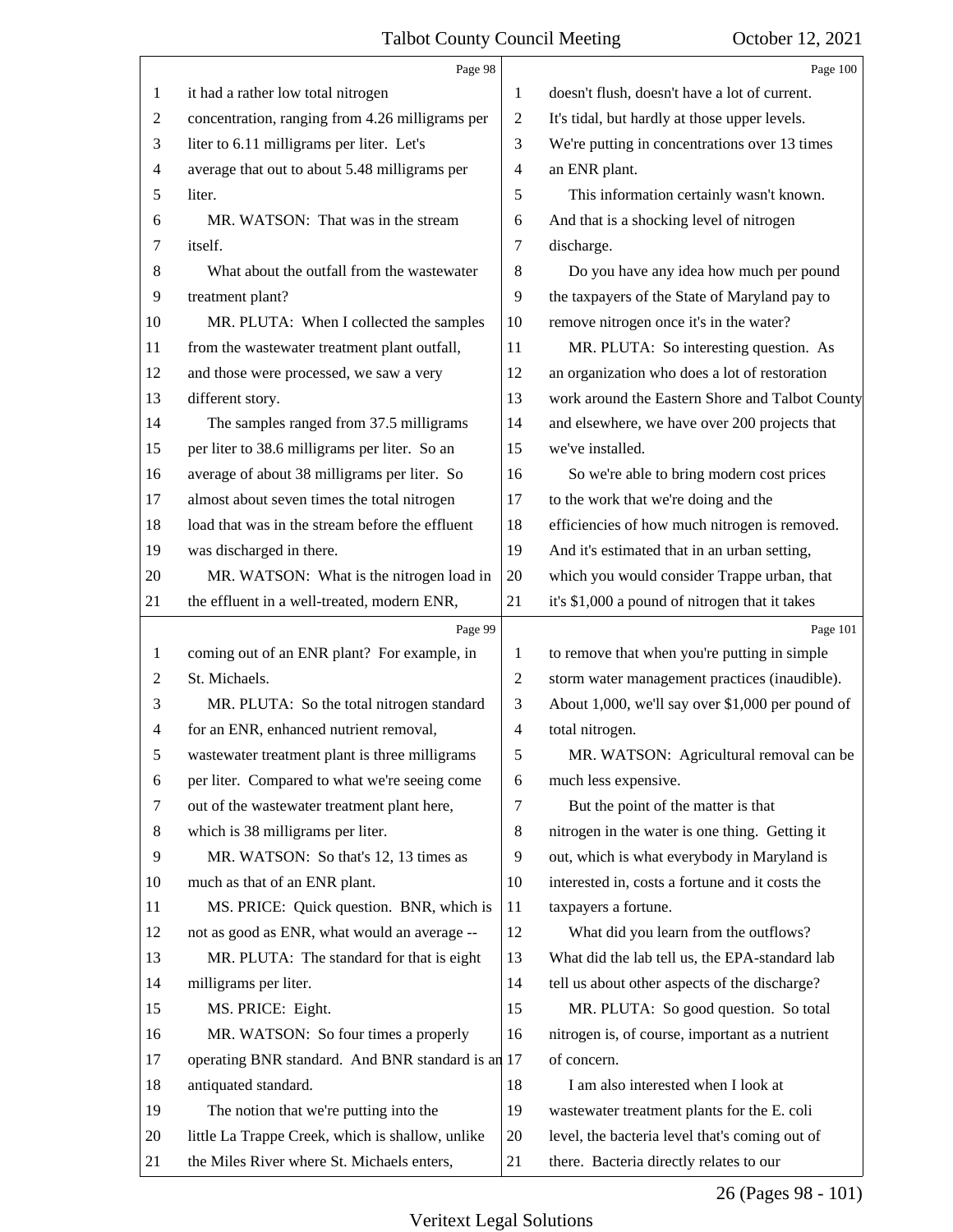|                | Page 102                                        |                | Page 104                                        |
|----------------|-------------------------------------------------|----------------|-------------------------------------------------|
| $\mathbf{1}$   | ability to recreate in these waterways, which   | 1              | stream was 780. So still well above that 126    |
| $\overline{c}$ | is something Talbot County promotes as a high   | $\mathfrak{2}$ | recreational water quality standard.            |
| 3              | standard in local rivers here.                  | 3              | But the reason I decided to do both, of         |
| 4              | So I collected E. coli samples, about six       | $\overline{4}$ | course, fecal coliform would directly reflect   |
| 5              | samples on different dates here. And what I     | 5              | to the conditions that the Trappe wastewater    |
| 6              | saw here, that the E. coli levels in the stream | 6              | treatment plant are held to. Whereas, the       |
| 7              | itself, so again isolated sources were          | 7              | State of Maryland has recently adopted E. coli  |
| 8              | collected, the results show that the levels     | 8              | as their water quality standard parameter.      |
| $\overline{9}$ | were 976 coliform forming units, 1,732 coliform | 9              | So I wanted to make sure to both look at        |
| 10             | forming units, 1,986, greater than 2,419.       | 10             | what the treatment plant was being held to and  |
| 11             | That's above the detection limit of the lab at  | 11             | then also what the rest of the State of         |
| 12             | that rate. 1,299, and then again greater than   | 12             | Maryland sees as the standard for water quality |
| 13             | 2,419.                                          | 13             | conditions.                                     |
| 14             | Now, those numbers, when they're looked at      | 14             | MR. WATSON: Mr. Pluta, is Shore Rivers          |
| 15             | in terms of compliance with the wastewater      | 15             | saying or are you saying that Shore Rivers has  |
| 16             | treatment plant permit, those numbers are       | 16             | absolute proof that these high levels of        |
| 17             | calculated in terms of the geometric mean.      | 17             | bacteria which are in the stream are coming     |
| 18             | It's not your average, where you're just        | 18             | directly from the wastewater treatment plant?   |
| 19             | averaging all of it, but it's more of a         | 19             | MR. PLUTA: No. We're not saying that at         |
| 20             | calculation of the geometric mean of it.        | 20             | all.                                            |
| 21             | And the recreational water quality              | 21             | The samples, the results that I shared          |
|                | Page 103                                        |                | Page 105                                        |
|                |                                                 |                |                                                 |
| $\mathbf{1}$   | standard in Maryland is a geometric mean of 126 | 1              | with you were from the stream outfall. So that  |
| 2              | coliform forming units.                         | $\mathfrak 2$  | was the background condition of the stream in   |
| 3              | The geometric mean here out of those            | 3              | terms of E. coli limits.                        |
| 4              | samples that I collected was 1,443.             | $\overline{4}$ | So the wastewater treatment plant is 200        |
| 5              | MR. WATSON: That's about 11, 12 times           | 5              | yards from this sampling point upstream. And    |
| 6              | higher E. coli concentration than is a standard | 6              | so there's -- when we do these analysis, you    |
| 7              | that's recognized in Maryland coming, again,    | 7              | want to make sure to consider all this          |
| 8              | out of the little tributary into the headwaters | 8              | potential sources of inputs of pollution. And   |
| 9              | of La Trappe Creek where the kids play at the   | 9              | I think anybody looking at a map or anybody     |
| 10             | landing. Not often. I mean it's not a common    | 10             | doing this source tracking would raise a big    |
| 11             | place, but there's certainly people in the      | 11             | flag when they see a wastewater treatment plan  |
| 12             | water there and down at the end of La Trappe    | 12             | so close to this point of discharge.            |
| 13             | Creek.                                          | 13             | So while we don't have the definitive           |
| 14             | Why did you check for E. coli and not           | 14             | information to say whether it is coming         |
| 15             | fecal coliform, which we always hear about?     | 15             | directly out of that treatment plant, the plant |
| 16             | MR. PLUTA: Well, in fact, I did both.           | 16             | is close enough to be a culprit of where that   |
| 17             | So fecal coliform is what the Trappe            | 17             | bacteria is being generated.                    |
| 18             | wastewater treatment plant is permitted to      | 18             | MR. WATSON: Yeah. A large wastewater            |
| 19             | control.                                        | 19             | treatment plant. I mean there's farm fields     |
| 20             | I'll tell you the story is the exact same.      | 20             | right beside it that could also be a source,    |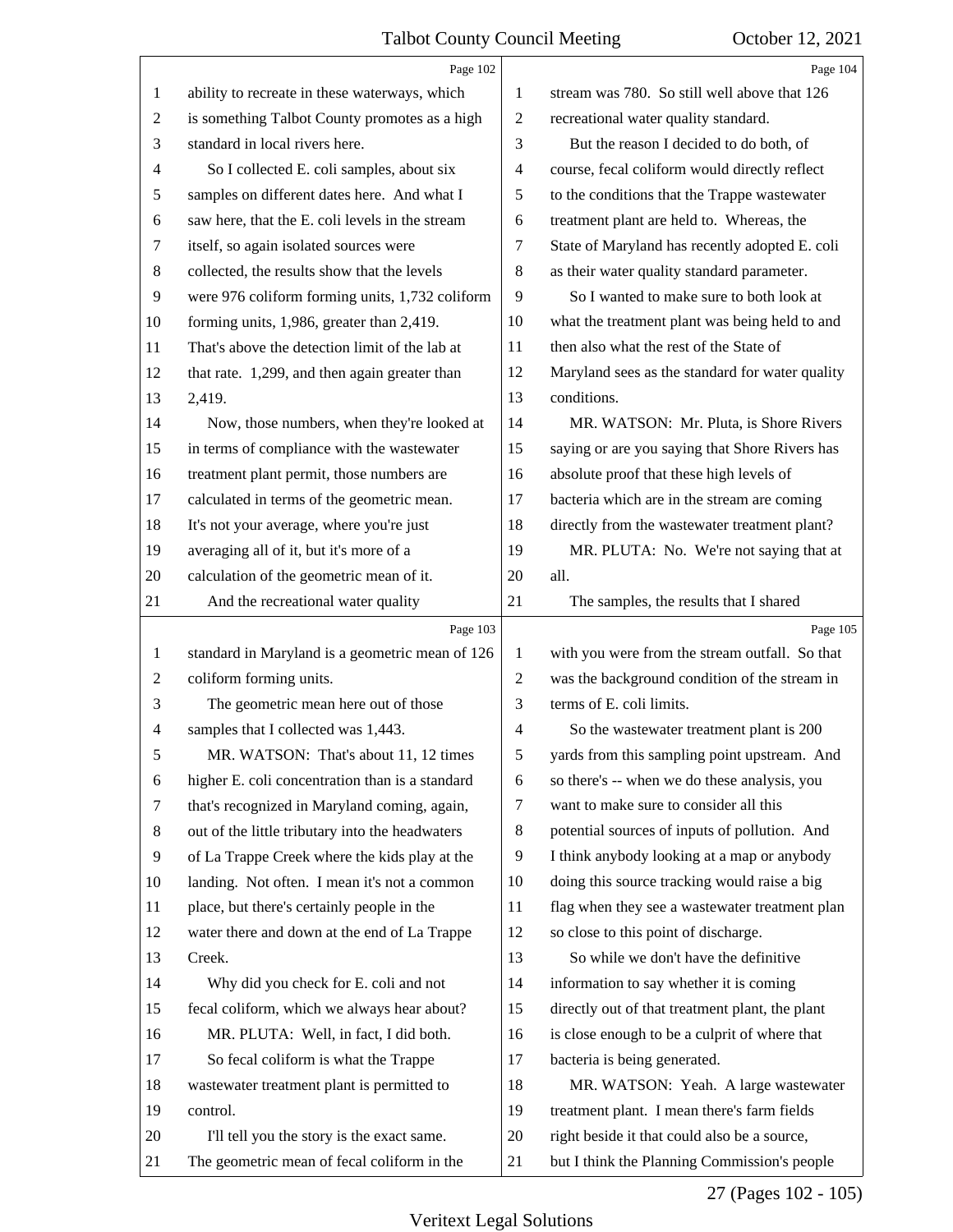|                | Page 106                                        |                | Page 108                                        |
|----------------|-------------------------------------------------|----------------|-------------------------------------------------|
| 1              | there wouldn't suspect that the fertilizer from | 1              | Trappe who called you about a problem that they |
| $\overline{c}$ | the farm fields is causing E. coli at those     | $\overline{2}$ | observed at the wastewater plant?               |
| 3              | kinds of level when you have a wastewater       | 3              | MR. PLUTA: Sure. So in June, while I was        |
| 4              | treatment plant right at the stream, which      | $\overline{4}$ | on vacation, I received a voice mail from       |
| 5              | essentially ends at the stream.                 | 5              | Robert Croswell, former Town Council president  |
| 6              | I also want to ask you about this. Did          | 6              | for the Town of Trappe and also the             |
| 7              | you look at the question of how MDE, I think    | 7              | superintendent of the wastewater treatment      |
| 8              | this is MDE, categorizes La Trappe Creek for    | 8              | plant. And he voiced his concerns in the voice  |
| 9              | shellfish?                                      | 9              | mail to me that the sludge handling on the      |
| 10             | MR. PLUTA: So about oysters?                    | 10             | facility is inadequate, resulting in a large    |
| 11             | MR. WATSON: Yes.                                | 11             | stench in the area. He goes on to say that the  |
| 12             | MR. PLUTA: So La Trappe Creek is an             | 12             | sludge is not part of the treatment process,    |
| 13             | oyster sanctuary. I think that was mentioned    | 13             | but rather part of the storing and handling     |
| 14             | by Mr. Lopez.                                   | 14             | process on the facility.                        |
| 15             | The sanctuary is a low salinity area.           | 15             | Apparently some 25 years ago, when the          |
| 16             | It's very important for growing oysters in low  | 16             | treatment plant was upgraded to some degree,    |
| 17             | salinity areas to fight off diseases. Where we  | 17             | one of the lagoons that they had on site there  |
| 18             | get diseases, they're usually out in higher     | 18             | was turned into a storage pond. And that        |
| 19             | salinity areas.                                 | 19             | storage lagoon has not been emptied for 25      |
| 20             | La Trappe Creek is designated by MDE as a       | 20             | years and continues to accumulate human sludge. |
| 21             | shellfish closure area for the high level of E. | 21             | MR. WATSON: This is the transcript of           |
|                |                                                 |                |                                                 |
|                | Page 107                                        |                | Page 109                                        |
| $\mathbf{1}$   | coli that they've tested in this stream as      | 1              | that voice mail. We've got the voice            |
| $\overline{2}$ | well.                                           | $\overline{2}$ | recording, but I don't think that mechanically  |
| 3              | MR. WATSON: You want to read the last two       | 3              | I can get that played. It's pretty dramatic.    |
| $\overline{4}$ | sentences?                                      | $\overline{4}$ | But he says it really should be taken into      |
| 5              | MR. PLUTA: So this is straight off of           | 5              | consideration that with MDE reviewing the       |
| 6              | DNR's website I believe.                        | 6              | Lakeside permit. And there really shouldn't     |
| 7              | Due to high fecal coliform counts and the       | 7              | be. There should be a moratorium placed on      |
| 8              | potential for bacterial contamination of        | 8              | connections until they have corrected the       |
| 9              | shellfish, Maryland Department of the           | 9              | sludge stench problem in the current wastewater |
| 10             | Environment has classified a portion of the     | 10             | treatment plant.                                |
| 11             | sanctuary as restricted, meaning no shellfish   | 11             | It doesn't stem from the treatment              |
| 12             | harvest is permitted. The rest of the           | 12             | process. It stems from the lack of sludge       |
| 13             | sanctuary is classified as conditionally        | 13             | handling facility at this plant. And they've    |
| 14             | closed, meaning that shellfish cannot be        | 14             | just constantly been storing the sludge for     |
| 15             | harvested for three days following a rain event | 15             | years in the pond out there, and it's just      |
| 16             | of one inch or greater over 24 hours.           | 16             | grossly overloaded and they've done nothing     |
| 17             | MR. WATSON: So this is our local stream         | 17             | about it. It's really a bad problem for the     |
| 18             | into which this material is flowing.            | 18             | people of the Town of Trappe. I'd be willing    |
| 19             | Let's see. We have -- what am I looking         | 19             | to talk with you. Blah, blah, blah.             |
| 20             | for?                                            | 20             | This is, again, Mr. Robert Croswell from        |

#### Veritext Legal Solutions

28 (Pages 106 - 109)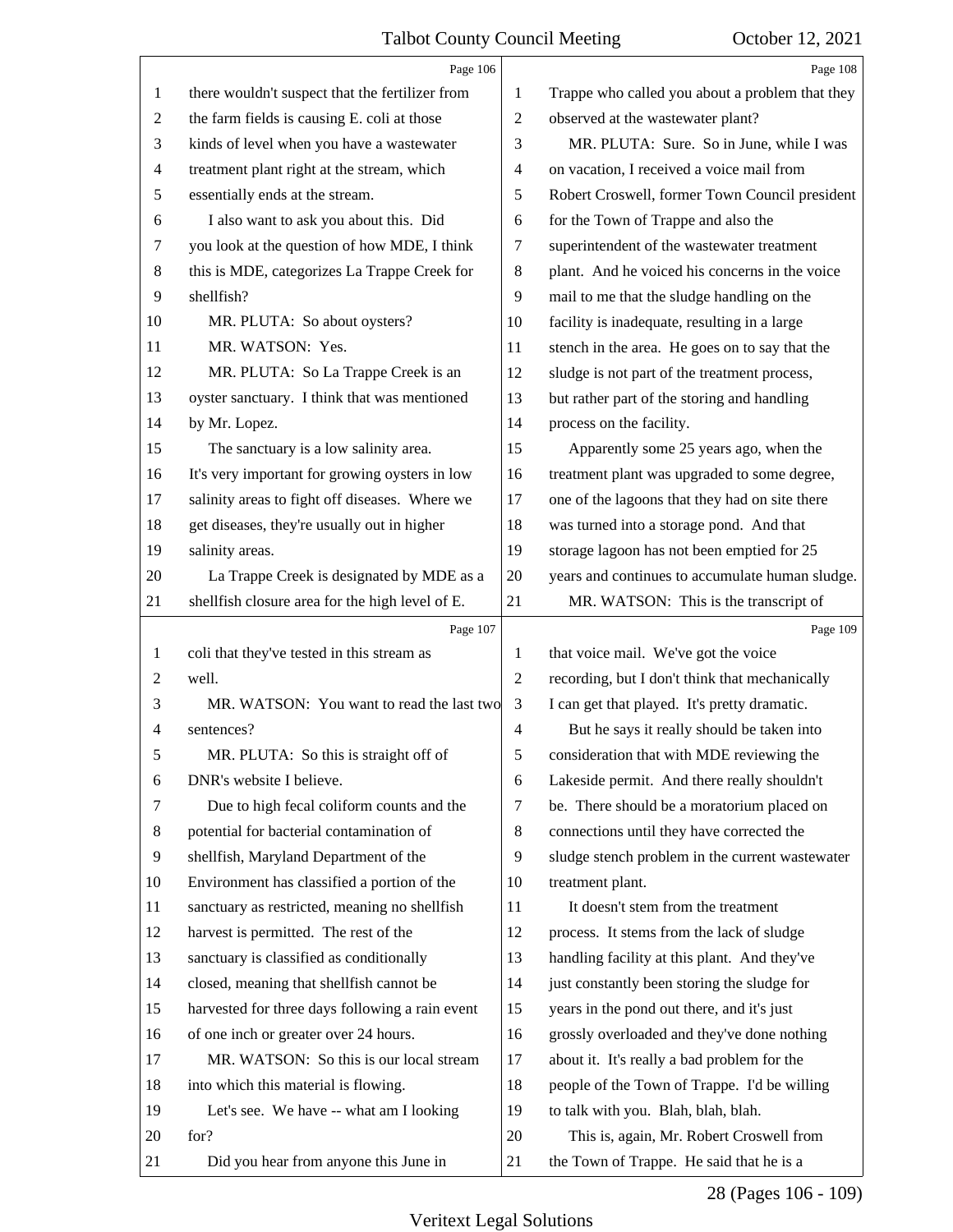|    | Page 110                                        |                | Page 112                                        |
|----|-------------------------------------------------|----------------|-------------------------------------------------|
| 1  | former president of the Town Council and the    | 1              | recently tests of this?                         |
| 2  | former operator of this wastewater treatment    | $\overline{c}$ | MR. PLUTA: Correct. So at this exact            |
| 3  | plant some years ago.                           | 3              | location, I will say that throughout my normal  |
| 4  | I am not associated with the town any           | 4              | monitoring regime, which I monitor the entire   |
| 5  | longer, and I don't have a dog in the fight     | 5              | Choptank River twice a month. I have three      |
| 6  | about Lakeside. But this is an issue you        | 6              | stations on La Trappe Creek that I've been      |
| 7  | should really be aware of.                      | 7              | monitoring for several years.                   |
| 8  | Let's see.                                      | $\,8\,$        | And the trend that we've seen for the           |
| 9  | MR. CALLAHAN: Mr. Pluta, I got a question       | 9              | eight years of monitoring that we've done on    |
| 10 | for you. So I'm assuming you have been in       | 10             | La Trappe Creek is that the water quality       |
| 11 | contact with Trappe and going over this for the | 11             | conditions in terms of total nitrogen and total |
| 12 | last several years?                             | 12             | phosphorus and chlorophyll get worse the        |
| 13 | MR. PLUTA: No. I wouldn't make that             | 13             | further upriver you go in that stream.          |
| 14 | assumption.                                     | 14             | MR. WATSON: Is it an impaired stream?           |
| 15 | MR. CALLAHAN: Okay.                             | 15             | MR. PLUTA: It is an impaired stream.            |
| 16 | MR. PLUTA: This is --                           | 16             | MR. WATSON: What does that mean?                |
| 17 | MR. CALLAHAN: Because it seems like             | 17             | MR. PLUTA: That means it's impaired             |
| 18 | you're concerned about it. And I'm trying to    | 18             | for -- it's recognized as having too many       |
| 19 | really put some thought together that I was     | 19             | nutrients in it to meet the water quality       |
| 20 | assuming that you would voice your concerns     | 20             | standards.                                      |
| 21 | with Trappe.                                    | 21             | MR. WATSON: And that's before adding 120        |
|    | Page 111                                        |                | Page 113                                        |
| 1  | MR. PLUTA: Well, so this all came to            | 1              | additional homes, which a 27 percent load.      |
| 2  | light when the hookups of the 120 homes was     | $\overline{c}$ | $Mr -$                                          |
| 3  | determined to go to the Trappe wastewater       | 3              | MR. PACK: May I ask what body of water in       |
|    |                                                 |                |                                                 |
| 4  | treatment plant.                                | $\overline{4}$ | Talbot County is not impaired?                  |
| 5  | At that point, as the river keeper, we          | 5              | MR. PLUTA: Good question. So the entire         |
| 6  | have the tools of water quality monitoring as   | 6              | Choptank River is impaired.                     |
| 7  | one of our tools that we use.                   | 7              | MR. WATSON: Which is the worst --               |
| 8  | And so the best thing that I thought I          | 8              | MR. PACK: Mr. Callahan, I would ask.            |
| 9  | could do was go out and understand the          | 9              | We've spent an hour now since we've been        |
| 10 | conditions of La Trappe Creek to help inform    | 10             | hearing this presentation.                      |
| 11 | any policy or decisions based around how that   | 11             | MR. CALLAHAN: Sure.                             |
| 12 | creek is protected, restored, mismanaged,       | 12             | MR. PACK: This public hearing is actually       |
| 13 | managed, you name it.                           | 13             | on Resolution 308 and not on Resolution 21-01.  |
| 14 | But without this big background water           | 14             | I would ask that we open it up and hear         |
| 15 | quality condition report, we really don't know  | 15             | from other citizens who are here to speak.      |
| 16 | what we're dealing with.                        | 16             | MR. CALLAHAN: Okay.                             |
| 17 | So now we have a better sense of the            | 17             | MR. PACK: On Resolution 308.                    |
| 18 | background conditions there, and we can decide  | 18             | We do thank Mr. Watson for his                  |
| 19 | whether we move forward in a productive way or  | 19             | presentation. But since this is not a hearing   |
| 20 | not.                                            | 20             | on 21-01, I think it's only fair that we hear   |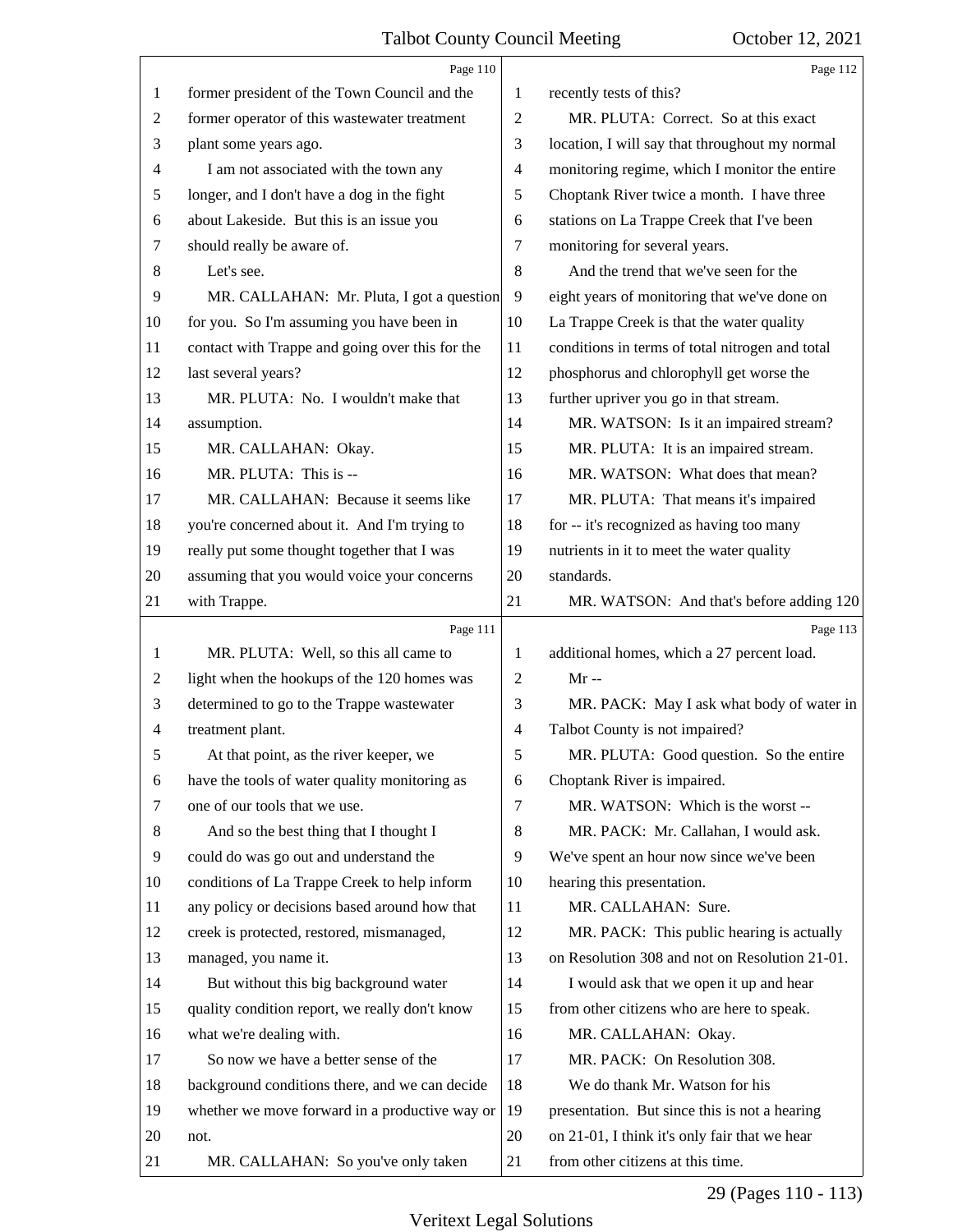|    | Page 114                                        |                | Page 116                                        |
|----|-------------------------------------------------|----------------|-------------------------------------------------|
| 1  | MR. WATSON: 21-01, I don't know the             | 1              | Mr. Thomas' e-mail to me, which I was invited   |
| 2  | reference.                                      | $\mathfrak{2}$ | here to respond not as -- with respect to my    |
| 3  | MS. PRICE: 281 I'm sure is what he means.       | 3              | petition.                                       |
| 4  | MR. CALLAHAN: You meant 281 I'm assuming?       | 4              | MR. CALLAHAN: Yeah. I got you.                  |
| 5  | Mr. Pack, you meant 281?                        | 5              | MR. WATSON: And I do wish to apologize to       |
| 6  | MS. PRICE: The one we voted on last             | 6              | everyone. I understand how difficult this is.   |
| 7  | August.                                         | 7              | But the essential problem is that there is      |
| 8  | MR. PACK: Yes.                                  | 8              | an enormous amount of information on so many    |
| 9  | MR. CALLAHAN: Yeah.                             | 9              | important topics that the Council did not know  |
| 10 | MR. WATSON: The substance of the --             | 10             | about. On May the 11th is when we began this.   |
| 11 | MR. CALLAHAN: Excuse me, Mr. Watson.            | 11             | And on Friday morning at 11 o'clock is the      |
| 12 | MR. PACK: Yes. I would ask that we hear         | 12             | first time I was advised that this was going to |
| 13 | from the public.                                | 13             | happen at all at the same time as the public    |
| 14 | This is a public hearing on 308. And I          | 14             | hearing is scheduled.                           |
| 15 | think we should hear from the rest of the       | 15             | But of course, you all knew when you            |
| 16 | public.                                         | 16             | scheduled me to sit here that you would be      |
| 17 | MS. PRICE: Can we take like a three or          | 17             | inconveniencing all those other people because  |
| 18 | four-minute break?                              | 18             | we have a wealth of information to put before   |
| 19 | MR. CALLAHAN: Absolutely. We're going to        | 19             | the public and before you.                      |
| 20 | take a break. Okay. Let her hands relax a       | 20             | And the enormity of this is the essential       |
| 21 | little bit.                                     | 21             | problem. And you know, it just can't be         |
|    |                                                 |                |                                                 |
|    | Page 115                                        |                | Page 117                                        |
| 1  | (Recess taken.)                                 | 1              | conveyed that swiftly. And yet it's so          |
| 2  | MR. CALLAHAN: So let me speak first, if         | 2              | important.                                      |
| 3  | you don't mind.                                 | 3              | So Mr. Thomas' e-mail to me on Friday           |
| 4  | So you've been roughly about an hour and        | 4              | morning was that you will have the opportunity  |
| 5  | ten minutes. We gave you a little -- and you    | 5              | to present witnesses, exhibits, and other       |
| 6  | presented your case.                            | 6              | evidence pursuant to Article 13. And not        |
| 7  | I think it's only fair that we give you         | $\overline{7}$ | limited to three minutes. Well --               |
| 8  | until another half hour, to about 8:30, to get  | 8              | MR. CALLAHAN: We gave you more than three       |
| 9  | through what you need to get through. Okay.     | 9              | minutes.                                        |
| 10 | And then we're going to open it up to the       | 10             | MR. WATSON: The point isn't that you gave       |
| 11 | public comment on the other stuff.              | 11             | me more than three minutes.                     |
| 12 | And then what we're going to do is you'll       | 12             | The point is that the petitioners, for          |
| 13 | be able to end the night on your public comment | 13             | whom I'm speaking and supported by hundreds of  |
| 14 | and say your views because you'll hear          | 14             | people, want you to understand the information  |
| 15 | everybody. So we'll give you another five or    | 15             | that is in here. And the circumstances          |
| 16 | ten minutes at the very end.                    | 16             | surrounding it, I recognize are a terrible      |
| 17 | So you got to 8:30.                             | 17             | inconvenience to everyone. But --               |
| 18 | MR. WATSON: Mr. Callahan.                       | 18             | MR. CALLAHAN: I don't think it's an             |
| 19 | MR. CALLAHAN: Yes, sir.                         | 19             | inconvenience. I'm listening to you. I'm        |
| 20 | MR. WATSON: First of all, I was reminded        | 20             | listening to you and I'm supporting what you're |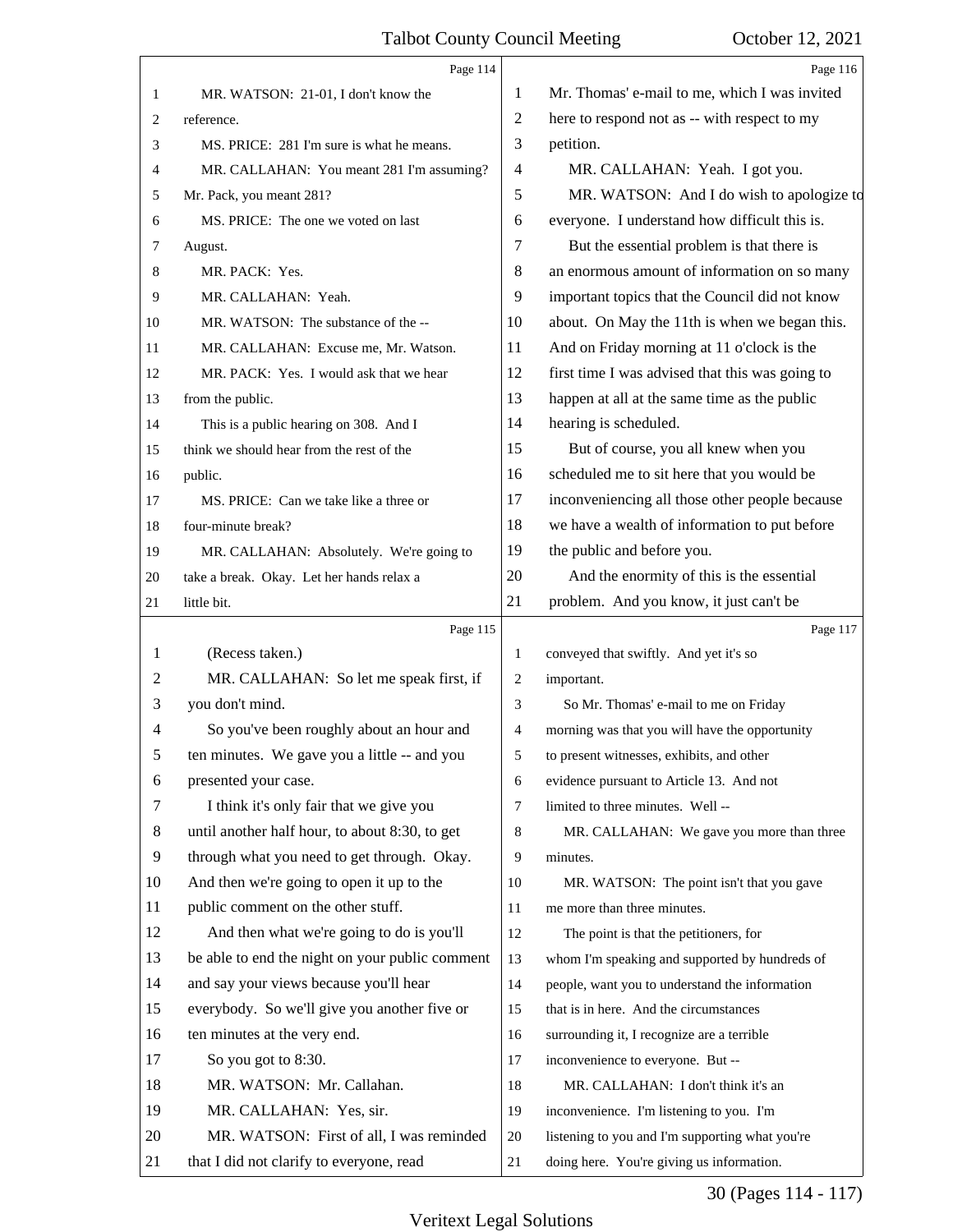|                | Page 118                                        |                | Page 120                                       |
|----------------|-------------------------------------------------|----------------|------------------------------------------------|
| 1              | Okay. I'm supporting.                           | 1              | have me come back at a later date to complete  |
| 2              | I'm just saying wrap it up at 8:30.             | 2              | this without inconveniencing everyone else at  |
| 3              | That's all I'm saying.                          | 3              | the next meeting or something to that effect,  |
| $\overline{4}$ | MR. WATSON: Mr. Callahan, that's not -- I       | $\overline{4}$ | that would be suitable to me.                  |
| 5              | don't know the answer to this, but that is not  | 5              | MR. DIVILIO: How much time do you need?        |
| 6              | a suitable answer.                              | 6              | MR. WATSON: I'm not going to commit to         |
| 7              | What would -- I need, before this Council       | 7              | that, Mr. Divilio.                             |
| 8              | as petitioner, who has the right to present a   | 8              | MR. DIVILIO: We are a Council with other       |
| 9              | petition for a redress of grievances, and under | 9              | duties to do.                                  |
| 10             | your rules, that I didn't write, I have the     | 10             | MR. WATSON: I understand.                      |
| 11             | opportunity, without limitation of time, to     | 11             | MR. DIVILIO: So tell me. How much time,        |
| 12             | present witnesses and evidence and exhibits.    | 12             | how many meetings do you think we should have? |
| 13             | And to draw out the, I've used the word         | 13             | How many hearings? How long should we do this? |
| 14             | misunderstandings, but the story of the history | 14             | You've just spent seven minutes explaining     |
| 15             | of Lakeside and how the approval granted here   | 15             | that you should have more time.                |
| 16             | in 2019 and the timeline from 2002, the 2019    | 16             | Help me understand real quick. Are we          |
| 17             | grant was predicated on the false               | $17\,$         | going to be done tonight or not?               |
| 18             | misunderstandings that in 2006 and seven, this  | 18             | MR. WATSON: No, we're not going to be          |
| 19             | property already was permitted, was ready to    | 19             | done tonight --                                |
| 20             | go, and was totally legitimately green lighted. | 20             | MR. DIVILIO: Okay.                             |
| 21             | And those positions were reached on a           | 21             | MR. WATSON: -- as this is happening.           |
|                | Page 119                                        |                | Page 121                                       |
|                |                                                 |                |                                                |
| 1              | misunderstanding that the property was S-2.     | 1              | MR. DIVILIO: Can I call for a vote at any      |
| $\overline{c}$ | Now, I believe there are people in this         | $\overline{c}$ | time?                                          |
| 3              | room who know exactly what I'm talking about.   | 3              | MR. THOMAS: Well, you've scheduled a           |
| $\overline{4}$ | Not many, but some.                             | $\overline{4}$ | public hearing.                                |
| 5              | And it will take, it would take a long          | 5              | MR. DIVILIO: So we can close the public        |
| 6              | period of time, and the data is here to draw    | 6              | hearing once we decide?                        |
| 7              | that out.                                       | 7              | MR. THOMAS: I would take the public            |
| 8              | We also have a great quantity of                | 8              | comment.                                       |
| 9              | information that I'd like to get to from        | 9              | MR. PACK: Mr. Chairman.                        |
| 10             | Mr. Smullens (sic.), Dr. Smullens, an expert in | 10             | MR. CALLAHAN: Yes.                             |
| 11             | wastewater treatment and other information      | 11             | MR. PACK: If you don't mind, I share some      |
| 12             | bearing on the environmental problems, such as  | 12             | of Mr. Divilio's frustration.                  |
| 13             | what you just heard from Mr. Pluta, all of      | 13             | MR. CALLAHAN: Go ahead, Mr. Pack.              |
| 14             | which alone would be the basis for rescission   | 14             | MR. PACK: If we could perhaps not take         |
| 15             | of 281.                                         | 15             | this matter for vote this evening.             |
| 16             | But so I don't know the answer here, but        | 16             | And then perhaps there was some                |
| 17             | all this information has to be on the record    | 17             | misunderstanding. I don't know. I wasn't       |
| 18             | before you vote.                                | 18             | involved in the e-mail exchange.               |
| 19             | Now, if you decide that you're going to         | 19             | MR. CALLAHAN: Right.                           |
| 20             | defer voting and not vote it tonight and want   | 20             | MR. PACK: With the Office of Law and           |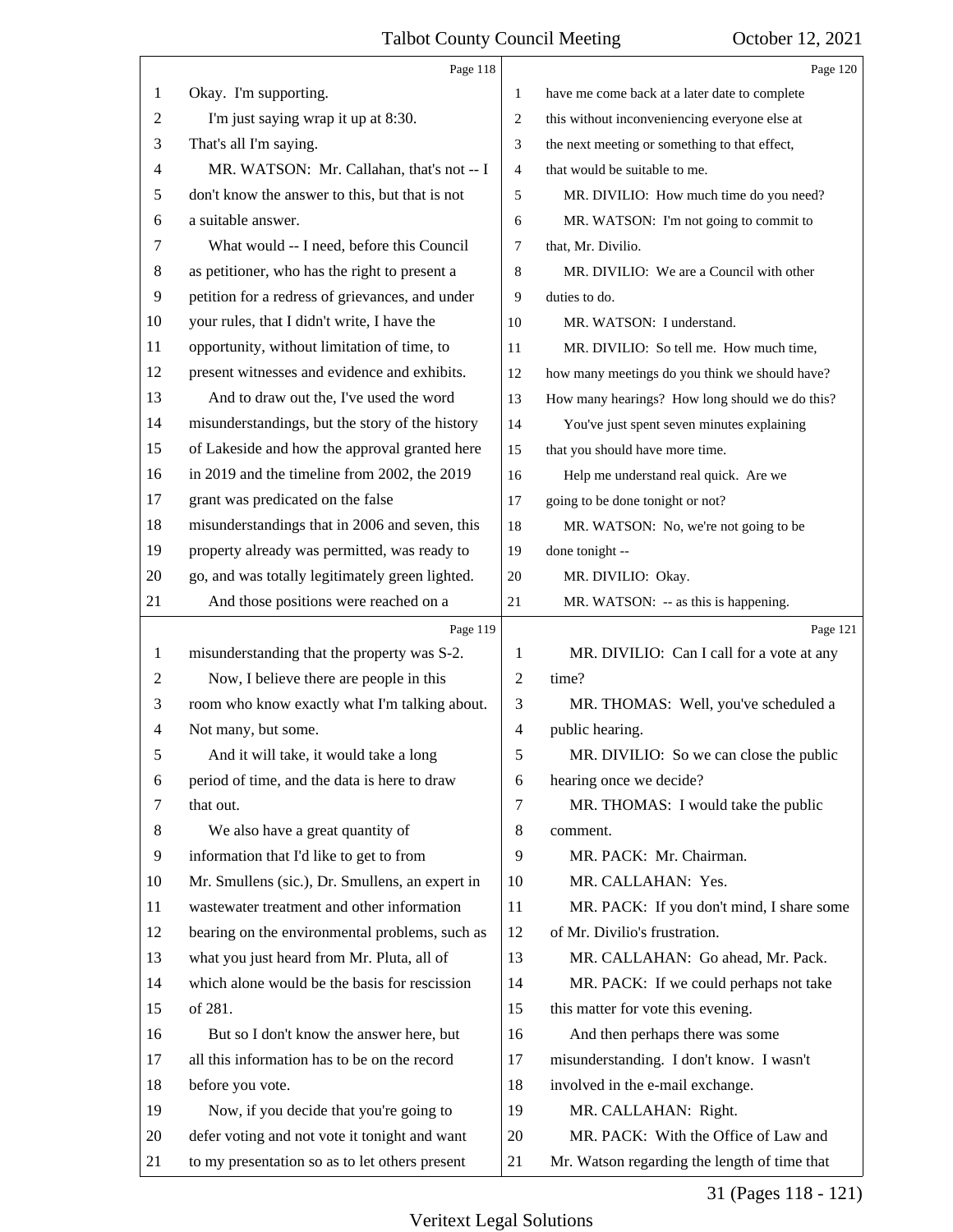|                          | Page 122                                           |                          | Page 124                                        |
|--------------------------|----------------------------------------------------|--------------------------|-------------------------------------------------|
| 1                        | this would take.                                   | 1                        | communication and lateness of communication     |
| $\overline{c}$           | That we don't take the matter up for vote          | $\overline{2}$           | contributed to this.                            |
| 3                        | this evening. That we suspend at 8:30. And         | 3                        | What I would like to suggest, and this I        |
| $\overline{\mathcal{A}}$ | then at a later date, at a later date and a        | 4                        | think works, Mr. Pack, to your end, I believe   |
| 5                        | later time, whether it's at a Council meeting      | 5                        | by 8:30 -- and I appreciate that chunk of time  |
| 6                        | or another meeting of Council, allow the other     | 6                        | because Dr. Smullens is here, whose testimony I |
| 7                        | portion of this presentation to go forward so      | 7                        | think you'll find very interesting in           |
| 8                        | we can hear from the rest of the people because    | 8                        | connection as it follows onto Mr. Pluta's       |
| 9                        | you have people standing out in the hallway,       | 9                        | testimony.                                      |
| 10                       | too.                                               | 10                       | MR. PACK: Okay.                                 |
| 11                       | MR. CALLAHAN: I know.                              | 11                       | MR. WATSON: And Mr. Alspach will follow         |
| 12                       | MR. WATSON: I feel --                              | 12                       | that.                                           |
| 13                       | MR. PACK: I think it's only fair.                  | 13                       | MR. PACK: Call your witness.                    |
| 14                       | MR. CALLAHAN: And that's what we're                | 14                       | MR. CALLAHAN: Yeah. Exactly. Come on            |
| 15                       | trying to achieve. That's what we're trying to     | 15                       | up.                                             |
| 16                       | achieve. And that's --                             | 16                       | MR. WATSON: Dr. Smullens.                       |
| 17                       | MR. PACK: We can't take this into                  | 17                       | DR. SMULLEN: Do I sit here?                     |
| 18                       | perpetuity. It has to come to an end at some       | 18                       | MR. WATSON: Yes, please. And we need a          |
| 19                       | point.                                             | 19                       | microphone. I don't know where those are.       |
| 20                       | MR. CALLAHAN: Right.                               | 20                       | Dr. Smullens, introduce yourself, please.       |
| 21                       | MR. WATSON: I share your point --                  | 21                       | DR. SMULLEN: My name is Jim Smullen. For        |
|                          |                                                    |                          |                                                 |
|                          | Page 123                                           |                          | Page 125                                        |
| 1                        | MR. PACK: -- 8:30, finish up his                   | 1                        | the past ten years, my wife and I have owned a  |
| 2                        | presentation or suspend. We won't take the         | $\overline{c}$           | home in Talbot County in a Trappe mailing       |
| 3                        | matter for vote.                                   | 3                        | address located in the Island Creek Watershed   |
| 4                        | That's my request of the chair.                    | $\overline{\mathcal{A}}$ | directly adjacent to La Trappe Creek            |
|                          | MR. CALLAHAN: I'm with you. Yup.                   | 5                        | watershed.                                      |
| 6                        | MR. PACK: And then allow the rest of the           | 6                        | MR. WATSON: Can you tell us a little bit        |
| 7                        | people to speak.                                   | 7                        | about your credentials?                         |
| 8                        | MR. CALLAHAN: Excuse me, Mr. Pack.                 | 8                        | DR. SMULLEN: Well, I've been in the field       |
| 9                        | MR. THOMAS: So I just want to maybe offer          | 9                        | of water resources since 1972. Worked for a     |
| 10                       | a suggestion as well.                              | 10                       | number of years in public agencies.             |
| 11                       | MR. CALLAHAN: Go ahead, Mr. Thomas.                | 11                       | For the last 32 years, I've spent the last      |
| 12                       | MR. THOMAS: -- table this. If you could            | 12                       | 32 years as a wastewater professional           |
| 13                       | possibly stipulate to the amount of time so        | 13                       | representing the interests of municipal         |
| 14                       | Mr. Watson will know when he comes back. That 14   |                          | wastewater dischargers with the goal of making  |
| 15                       | may give him some time to focus on --              | 15                       | sure that repair dollars are spent wisely in    |
| 16                       | MR. CALLAHAN: Right. Bullet points.                | 16                       | the application of the requirements of the      |
| 17                       | MR. THOMAS: And have an idea so that he            | 17                       | Federal Clean Water Act and related State laws. |
| 18                       | knows when he comes back that I'm going to have 18 |                          | MR. WATSON: And what is your academic           |
| 19                       | this long. It might help him focus.                | 19                       | background --                                   |
| 20                       | MR. CALLAHAN: Okay. Yup.                           | 20                       | DR. SMULLEN: I'll be very quick --              |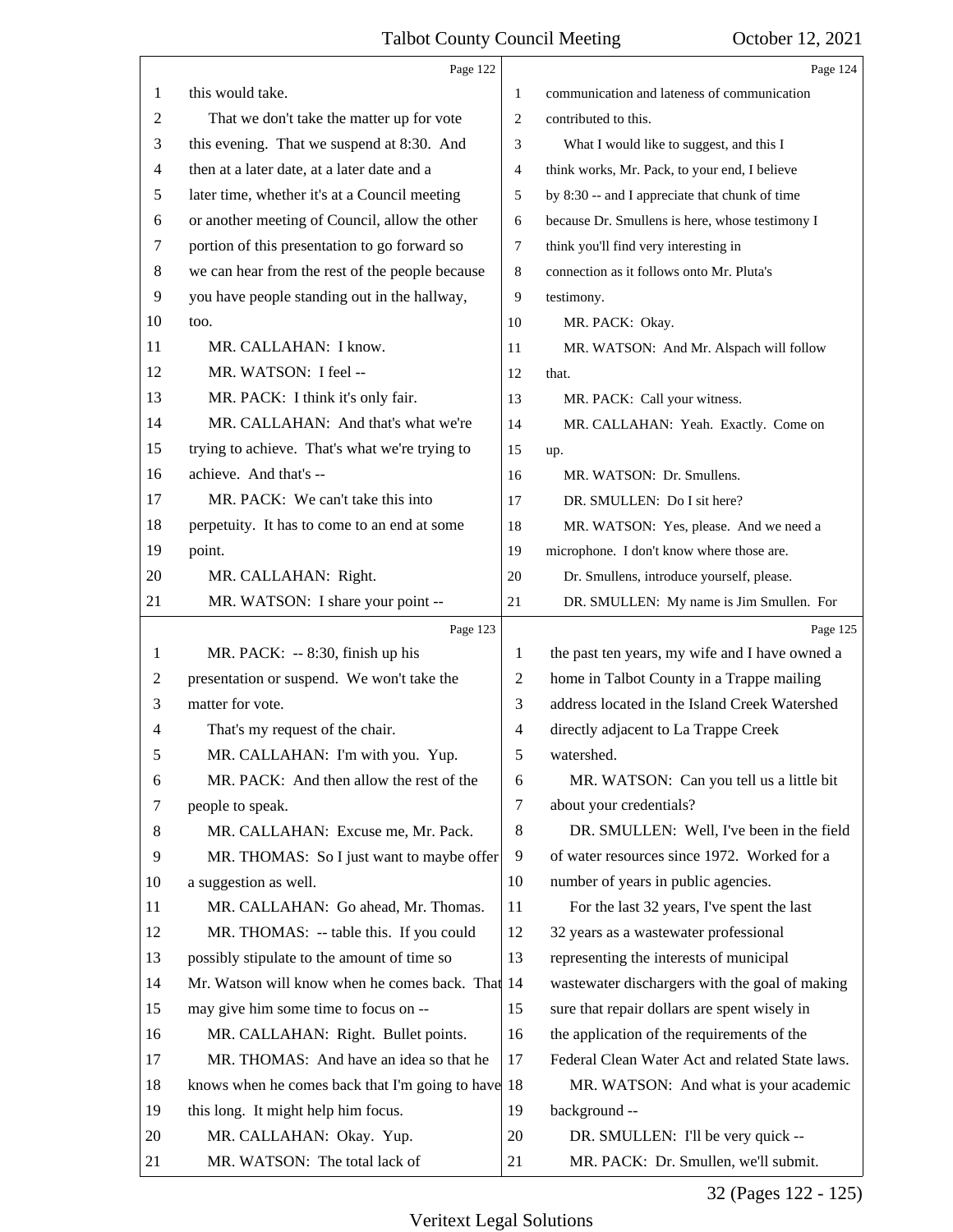|                | Page 126                                         |                | Page 128                                        |
|----------------|--------------------------------------------------|----------------|-------------------------------------------------|
| 1              | We'll submit you're well qualified.              | 1              | a day. And this is .2.                          |
| $\overline{c}$ | DR. SMULLEN: I think a document was              | $\overline{2}$ | But the users of the waterways downstream       |
| 3              | submitted to you that has my qualifications.     | 3              | of dischargers of huge wastewater facilities in |
| 4              | MR. PACK: Yes, sir.                              | $\overline{4}$ | this state are no more deserving of protection  |
| 5              | DR. SMULLEN: I don't really need to              | 5              | than those of us who use the smaller waterways  |
| 6              | (inaudible).                                     | 6              | subject to the operational problems of smaller  |
| 7              | MR. CALLAHAN: Yeah. Exactly.                     | 7              | dischargers.                                    |
| 8              | MR. WATSON: So did Shore Rivers hire you         | 8              | We have big wastewater plants on the            |
| 9              | to do a study here?                              | 9              | Eastern Shore going into big waters. This is a  |
| 10             | DR. SMULLEN: Yes. I got -- I was                 | 10             | small wastewater plant going into an even       |
| 11             | approaching retirement thinking I was going to   | 11             | smaller water.                                  |
| 12             | be a woodworker and a fisherman, but it turns    | 12             | I am -- first of all, I used to work in         |
| 13             | out I'm going to be doing the same thing I've    | 13             | Colorado where in the semi-arid west. And what  |
| 14             | been doing for the last four decades.            | 14             | this plant would be called would be called a    |
| 15             | MR. PACK: (Inaudible.)                           | 15             | plant discharging to an effluent dominated      |
| 16             | MR. WATSON: Serendipitously living right         | 16             | stream.                                         |
| 17             | next to La Trappe Creek and able to help out     | 17             | There's a pipe here and a drip comes out        |
| 18             | your fellow --                                   | 18             | and then .2 MGD comes out of a pipe here. And   |
| 19             | DR. SMULLEN: I'd just like to make a             | 19             | the entire stream is wastewater. The industry   |
| 20             | quick statement.                                 | 20             | calls that effluent dominated stream.           |
| 21             | MR. WATSON: Please tell us.                      | 21             | I'm just saying that the size almost            |
|                |                                                  |                |                                                 |
|                | Page 127                                         |                | Page 129                                        |
| 1              | DR. SMULLEN: I am primarily interested --        | 1              | doesn't matter. It's the relative size that     |
| 2              | I am not a politician or I don't involve myself  | $\overline{c}$ | matters.                                        |
| 3              | in politics.                                     | 3              | And you know, I don't recreate any more in      |
| 4              | I'm primarily interested in restoring and        | $\overline{4}$ | Back River or the Patuxent, but I do recreate   |
|                | preserving the quality of the environmental      | 5              | in this creek and in the other creeks and       |
| 6              | integrity of Talbot County's waterways. That     | 6              | tributaries of the Choptank.                    |
| 7              | has become my goal in my last six months as I    | 7              | And these systems are under the influence       |
| 8              | approach full retirement.                        | 8              | of these small plants, especially when these    |
| 9              | In this case, I've been focused on La Trappe     | 9              | plants don't meet the requirements that are put |
| 10             | Creek for almost two months and 200 hours? worth | 10             | to them by the regulatory agencies.             |
| 11             | of work.                                         | 11             | So yes. I came here because I let my            |
| 12             | But secondarily, after three decades of          | 12             | professional experience be known, and I was     |
| 13             | experiencing firsthand how regulatory agencies   | 13             | requested by the Choptank river keeper to       |
| 14             | can and do painstaking perform their fiduciary   | 14             | render a report and opinion, which I believe    |
| 15             | duties to protect our nation's waterways, I am   | 15             | has been turned over to you.                    |
| 16             | astounded at the lack of regulatory oversight    | 16             | The Planning Commission had it last week.       |
| 17             | and enforcement action in the case of the        | 17             | I think you probably got it tonight.            |
| 18             | Trappe system.                                   | 18             | I'm in a position to give a brief summary       |
| 19             | I've never seen anything like it in my           | 19             | of my findings. I understand that the time      |
| 20             | career. And admittedly, to me a small            | 20             | frame here and I do not want to enrage anybody. |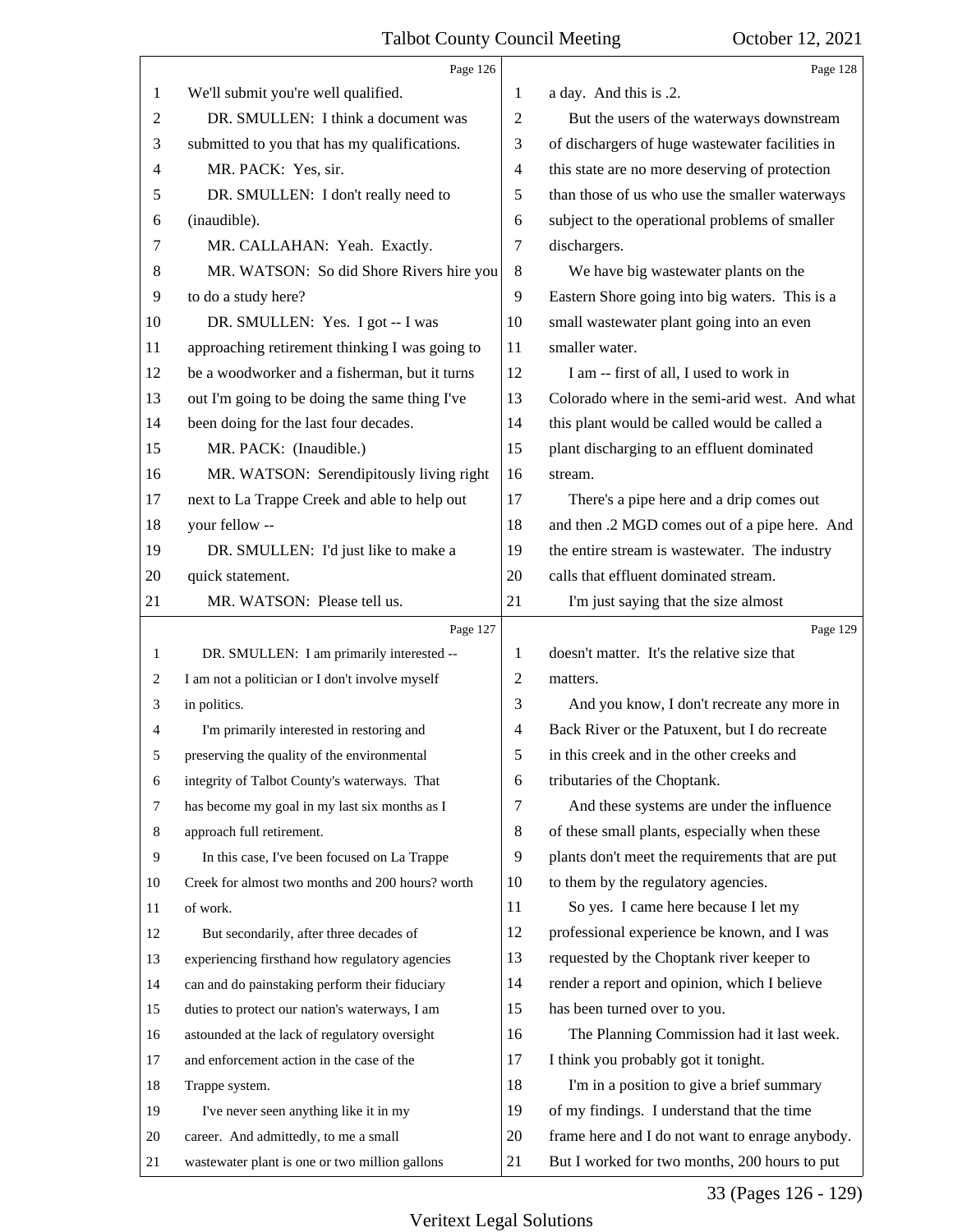|    | Page 130                                        |                | Page 132                                        |
|----|-------------------------------------------------|----------------|-------------------------------------------------|
| 1  | this report together. And I had to deliver      | 1              | with 50 to 60 percent rainwater and             |
| 2  | that report in three minutes in front of the    | $\overline{c}$ | groundwater. That puts an enormous amount of    |
| 3  | Planning Commission.                            | 3              | strain on a plant that's dependent on physical  |
| 4  | And no offense to anyone, but then I had        | 4              | and biological treatment processes.             |
| 5  | to sit back and listen to two local attorneys   | 5              | We remove nutrients. We remove phosphorus       |
| 6  | tell people, tell citizens who have no          | 6              | with a physical process. We remove nitrogen     |
| 7  | experience in wastewater, for almost an hour    | 7              | from a biological process.                      |
| 8  | how wastewater plants work and what's the best  | $\,8\,$        | The water's got to go in the plant. It          |
| 9  | way to do it.                                   | 9              | has to stay there long enough for nitrogenous   |
| 10 | And if you want to be in my position and        | 10             | bacteria to do what they do. And if that        |
| 11 | have your head explode in the back row, that's  | 11             | doesn't happen or the effluent is too dilute,   |
| 12 | how it happens.                                 | 12             | it doesn't work.                                |
| 13 | So I'm just saying this may be long and         | 13             | This did not start in February of 2021.         |
| 14 | drawn out, but there's a lot here.              | 14             | This started in September right after the 14    |
| 15 | And I can come back. I have thoroughly          | 15             | inches of rainfall that fell in August of 2020. |
| 16 | reviewed letters from the Town of Trappe to the | 16             | MR. WATSON: When you say this, what do          |
| 17 | Planning Commission. And I can tell you that    | 17             | you mean this?                                  |
| 18 | the truth needs to be known and they weren't in | 18             | DR. SMULLEN: The problems of the Trappe         |
| 19 | those letters.                                  | 19             | plant, which really got me going, were          |
| 20 | MR. WATSON: Thank you. Can you make a           | 20             | characterized by the Trappe attorney as higher  |
| 21 | comment or two about the infiltration aspects   | 21             | than normal.                                    |
|    |                                                 |                |                                                 |
|    | Page 131                                        |                | Page 133                                        |
| 1  | of this and how that feeds into Trappe?         | 1              | There are three months, one-quarter of a        |
| 2  | DR. SMULLEN: So the overriding message          | 2              | year, of violations of their ammonia permit,    |
| 3  | from my report is that conditions of extreme    | 3              | one-quarter of a year of violations of the US   |
| 4  | infiltration and inflow.                        | $\overline{4}$ | EPA TMDL wastewater allocation for the unnamed  |
| 5  | By the way, extreme infiltration and            | 5              | tributary to La Trappe Creek. That led to       |
| 6  | inflow is a term of usage in federal            | 6              | one-quarter of a year of higher than permitted  |
| 7  | regulatory. I was kind of shocked when I saw a  | 7              | levels of dissolved oxygen-demanding substances |
| 8  | lawyer put that in the letter.                  | 8              | into La Trappe Creek, which doesn't have a lot  |
| 9  | But extreme infiltration and inflow,            | 9              | of oxygen to begin with. It's listed on 303D    |
| 10 | Trappe claims that as a response to extreme     | 10             | as an impaired water.                           |
| 11 | precipitation.                                  | 11             | I'm sorry.                                      |
| 12 | I looked at this very carefully and did a       | 12             | MS. PRICE: No. Just quick question. You         |
| 13 | lot of analysis. Trappe is exposed to extreme   | 13             | said it didn't start until or started in        |
| 14 | infiltration and inflow on just more or         | 14             | September of 2020.                              |
| 15 | slightly more than average wet weather          | 15             | You don't think that this has been a            |
| 16 | conditions.                                     | 16             | problem in this plant for years? You think      |
| 17 | Results of analyses of the information          | 17             | $it's -$                                        |
| 18 | include that the plant, after a monumentally    | 18             | DR. SMULLEN: Here is what I think. So           |
| 19 | large month of rainfall in August of 2020,      | 19             | Trappe. I've only looked at the records back    |
| 20 | began to deliver, the collection system began   | 20             | to the beginning of 2018. The new permit        |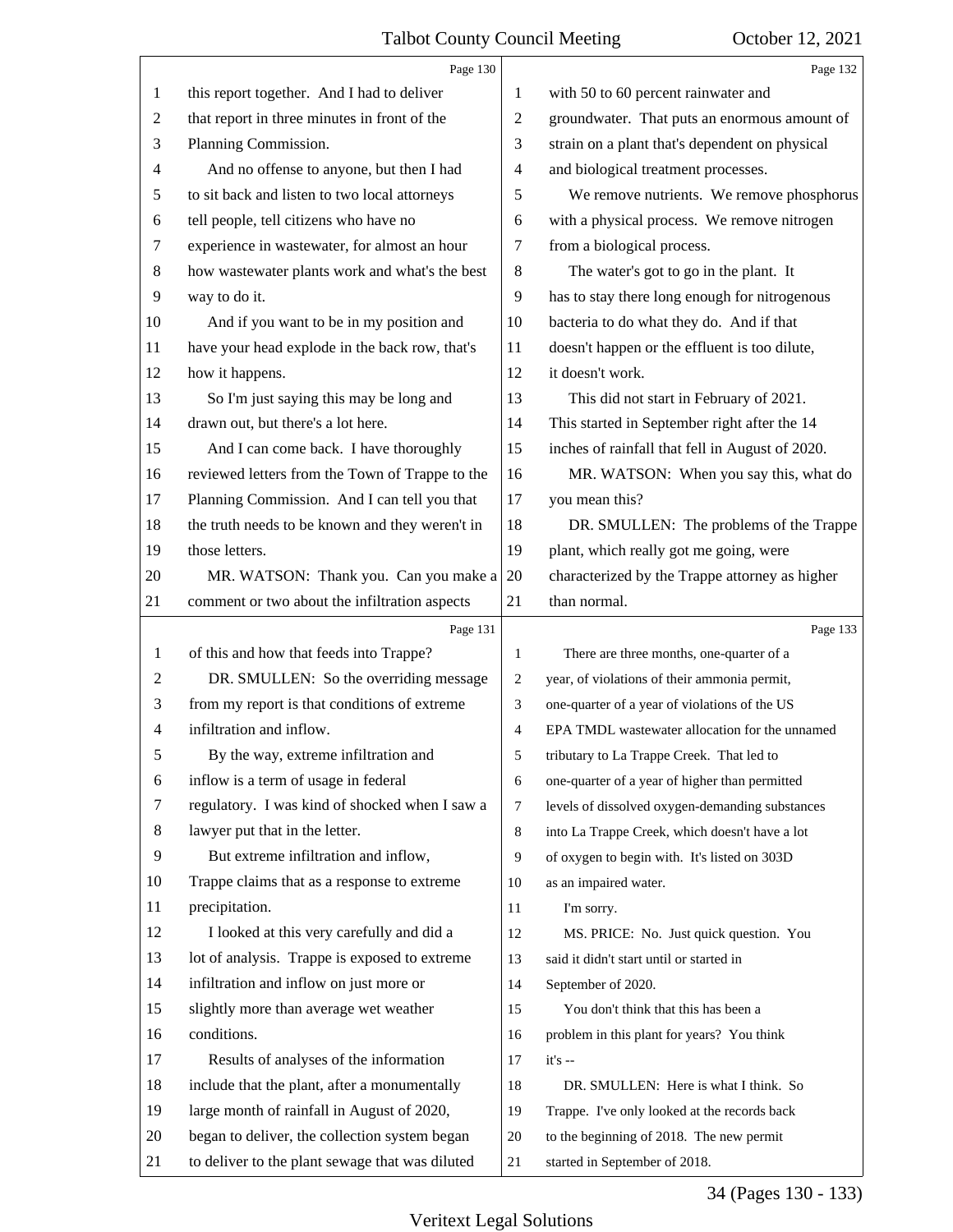|                | Page 134                                        |                | Page 136                                        |
|----------------|-------------------------------------------------|----------------|-------------------------------------------------|
| 1              | Trappe had very rigorous responses to           | 1              | The reason for that is because the guys         |
| $\overline{c}$ | rainfall in terms of INI prior to August of     | 2              | that do the drainage design for the new         |
| 3              | 2020.                                           | 3              | systems, the new development, they're not       |
| 4              | But 14 inches of rainfall did, I'm not          | 4              | geniuses. They do the best they can. But what   |
| 5              | going to say devastate it, it dramatically      | 5              | happens when it rains a lot, all of a sudden    |
| 6              | accelerated the aging of the system.            | 6              | brand new homeowners find out they got a soggy  |
| 7              | Now, there's so much. But look, here is         | 7              | yard, put in a yard drain, connect it to the    |
| 8              | how INI happens, right. Fifty percent of the    | $\,8\,$        | sanitary sewer service. They got a problem at   |
| 9              | INI problem is typically on the homeowner's     | 9              | their downspout, they connect the downspout.    |
| 10             | side or the commercial user's side of the line. | 10             | They have a problem in the basement or the      |
| 11             | Normally, everyone thinks, as the lawyer        | 11             | crawl space, they connect sump pumps. So --     |
| 12             | said last week, well, the pipes maybe could     | 12             | MS. PRICE: Can I ask another question?          |
| 13             | leak but we could fix those. And you can. And   | 13             | Okay.                                           |
| 14             | I'm sure the public pipes to some extent do     | 14             | So one of the things that this permit is        |
| 15             | leak.                                           | 15             | supposed to have is that the Trappe plant is    |
| 16             | But what happens when you get big               | 16             | supposed to be operated to ENR. It's supposed   |
| 17             | rainfalls, the homeowner finds that their       | 17             | to be required of the MDE permit that it gets   |
| 18             | basement is getting water. They hook up a sump  | 18             | upgraded to ENR.                                |
| 19             | pump. They got no place to put it. It goes      | 19             | How does the infiltration affect I guess        |
| 20             | into the sanitary system.                       | 20             | the biological methods?                         |
| 21             | Their crawl space is getting water. No          | 21             | I mean yes, ENR is better than BNR, but         |
|                | Page 135                                        |                | Page 137                                        |
| $\mathbf{1}$   | place to put it. They hook it up to the         | 1              | don't you still have the same problems of INI   |
| $\overline{c}$ | sanitary system.                                | $\overline{2}$ | in a better plant or not?                       |
| 3              | The downspout at that end of the house is       | 3              | DR. SMULLEN: I can't believe you just           |
| 4              | flooding out where they keep their car. That    | 4              | said that. I thought I was going to have to     |
| 5              | gets connected to the sanitary sewer system.    | 5              | convince people of that. Yes.                   |
| 6              | The yard is wet. So they put in a yard          | 6              | MS. PRICE: We've been hearing about this        |
| 7              | drain connected to the sanitary sewer system.   | 7              | for years.                                      |
| 8              | That's the nature of infiltration and           | 8              | DR. SMULLEN: Let me put this in                 |
| 9              | inflow on the private side of the line.         | 9              | perspective.                                    |
| 10             | The public side of the line is much more        | 10             | Last week, the latest item on the menu was      |
| 11             | about pipes settle, joints open. In fact, the   | 11             | maybe what we're going to do is take all of the |
| 12             | lawyers made a big case. Well, all the new      | 12             | existing flow to the Trappe plant and take it   |
| 13             | development will all be, you know, chemically   | 13             | all over to the spray irrigation facility       |
| 14             | welded PVC piping. Sure it will.                |                | north -- east of 50, right. Run it through      |
| 15             |                                                 | 14             |                                                 |
| 16             | But our experience in this country is that      | 15             | that and then bring it back for final           |
|                | within a year, what starts out as almost no INI | 16             | discharge.                                      |
| 17             | becomes, and I hate to use these terms, but     | 17             | My point is this. Yes, the biological           |
| 18             | they get to about 5,000 gallons per acre a      | 18             | processes that we're talking about that removes |
| 19             | year. And within ten years, it's 20,000         | 19             | nitrogen -- Trappe doesn't remove nitrogen      |
| 20             | gallons per acre a year of infiltration and     | 20             | right now, by the way. You all know that?       |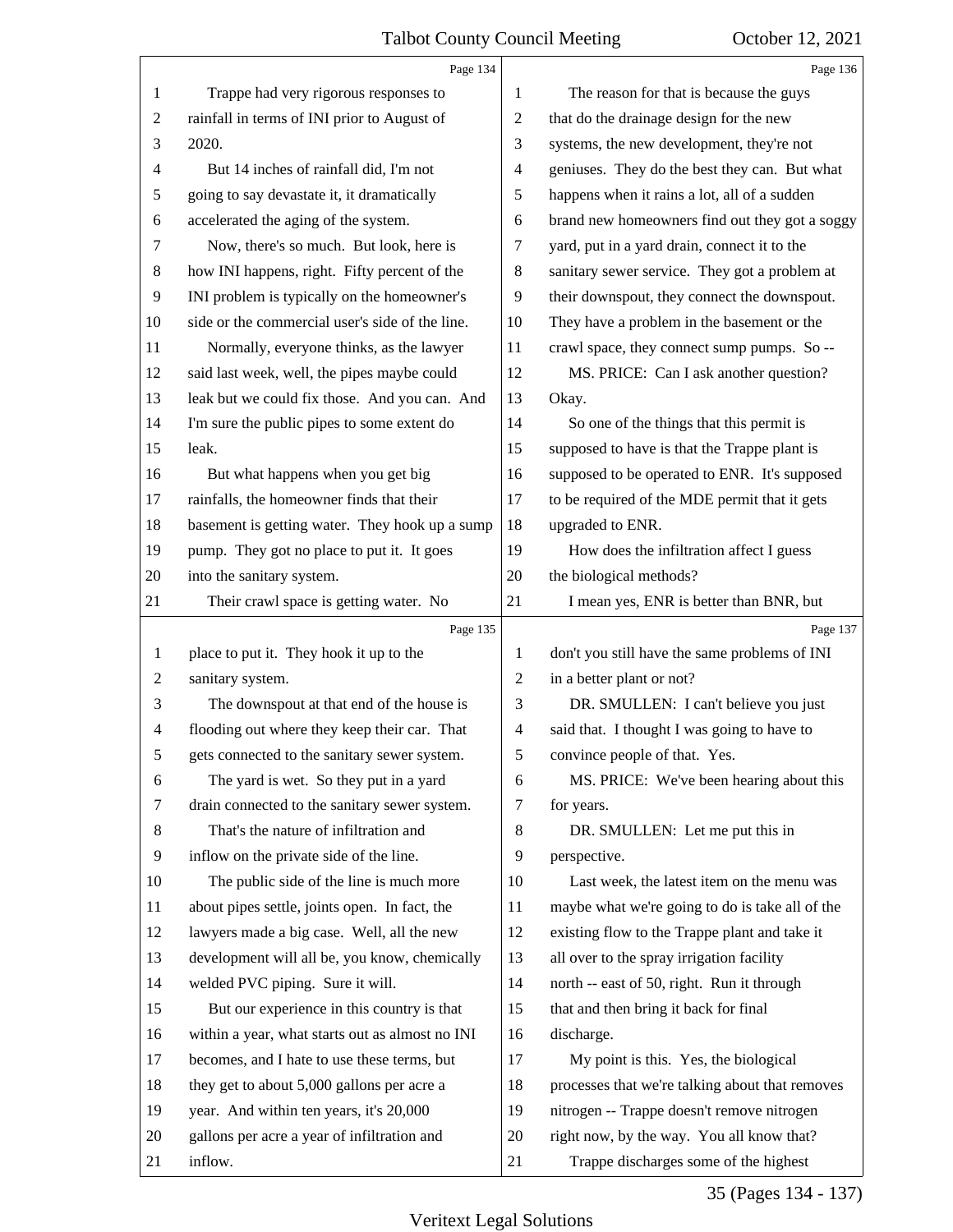|    | Page 138                                        |                          | Page 140                                        |
|----|-------------------------------------------------|--------------------------|-------------------------------------------------|
| 1  | nitrogen levels I've seen in wastewater plants. | 1                        | 50 to 60 percent rainwater. Those -- you've     |
| 2  | Now, admittedly there's probably a lot          | $\overline{c}$           | heard that this new plant on the other side of  |
| 3  | worse. I don't know them.                       | 3                        | 50 can't open up until the sewage strengths     |
| 4  | But I work at plants in Philadelphia that       | $\overline{\mathcal{A}}$ | have gotten to a level where the plant can      |
| 5  | are 200, 250 and 350 million gallons a day.     | 5                        | work. That means the processes are working.     |
| 6  | And they average 20 milligrams per liter of     | 6                        | But until they do that, they want to send it to |
| 7  | nitrogen.                                       | 7                        | the existing plant.                             |
| 8  | This plant has months where it hits 40.         | 8                        | MS. PRICE: The existing plant is supposed       |
| 9  | There's no nitrogen removal whatsoever in this  | 9                        | to get upgraded to ENR.                         |
| 10 | plant. So the TMDL that EPA did through the     | 10                       | DR. SMULLEN: It is. But those -- the            |
| 11 | unnamed trib said oxygen is a problem. And the  | 11                       | biological processes for nitrogen, they are not |
| 12 | oxygen problem and phosphorus is a problem.     | 12                       | going to be any more resilient at that time if  |
| 13 | And by the way, the plant does fine with        | 13                       | this kind of INI is still going on as they are  |
| 14 | phosphorus. It's a physical process. They use   | 14                       | now.                                            |
| 15 | an upflow system for filtering and it works     | 15                       | MS. PRICE: So it's been suggested, it's         |
| 16 | fine.                                           | 16                       | been suggested that maybe not allowing the      |
| 17 | But the oxygen problem and the TMDL is the      | 17                       | development to hook up to the existing Trappe   |
| 18 | following. What they call BOD, carbonaceous     | 18                       | wastewater treatment plant until it is upgraded |
| 19 | BOD, which is in the permit, that robs oxygen.  | 19                       | to ENR is going to solve the problem.           |
| 20 | So they limited that.                           | 20                       | But from this part of the testimony, it         |
| 21 | But the other side of the oxygen demand         | 21                       | doesn't sound like that's going to really help. |
|    |                                                 |                          |                                                 |
|    | Page 139                                        |                          | Page 141                                        |
| 1  | that they limited in the TMDL is the fact that  | 1                        | DR. SMULLEN: Look, this system works at         |
| 2  | ammonia, when you discharge it, becomes nitrate | $\overline{2}$           | the whim of the weather. You could build a new  |
| 3  | in a process called nitrification. And for      | 3                        | plant, and it might not rain a lot for five or  |
| 4  | every unit of ammonia that's converted, one and | $\overline{4}$           | six months. It will be fine.                    |
| 5  | a half units of oxygen are taken out of the     | 5                        | But if you get the kind of weather that we      |
| 6  | water. So they're required to do that in the    | 6                        | had last winter, it's going to happen again.    |
| 7  | plant. It's called nitrification.               | $\tau$                   | MS. PRICE: So in your opinion, how do we        |
| 8  | So all Trappe does, they don't remove           | 8                        | add any existing capacity, let alone what we've |
| 9  | nitrogen, but they convert the ammonia to       | 9                        | got now? How do we treat it and not have        |
| 10 | nitrate so when it goes in the river, it        | 10                       | this --                                         |
| 11 | doesn't suck the oxygen.                        | 11                       | DR. SMULLEN: Well, first of all --              |
| 12 | MS. PRICE: That wasn't my question.             | 12                       | MS. PRICE: -- fix?                              |
| 13 | I want to know if it's better if you take       | 13                       | DR. SMULLEN: -- before you make the             |
| 14 | care of INI --                                  | 14                       | connections, do what EPA said you're supposed   |
| 15 | DR. SMULLEN: Right.                             | 15                       | to do.                                          |
| 16 | MS. PRICE: -- BNR.                              | 16                       | MS. PRICE: Which is?                            |
| 17 | DR. SMULLEN: All of that is by biological       | 17                       | MR. CALLAHAN: Fix the INI problem. Do           |
| 18 | processes.                                      | 18                       | the testing to find out where the problems are. |
| 19 | MS. PRICE: Right.                               | 19                       | And then do the remedial actions, the           |
| 20 | DR. SMULLEN: Right. If you have                 | 20                       | structural stuff, to fix it.                    |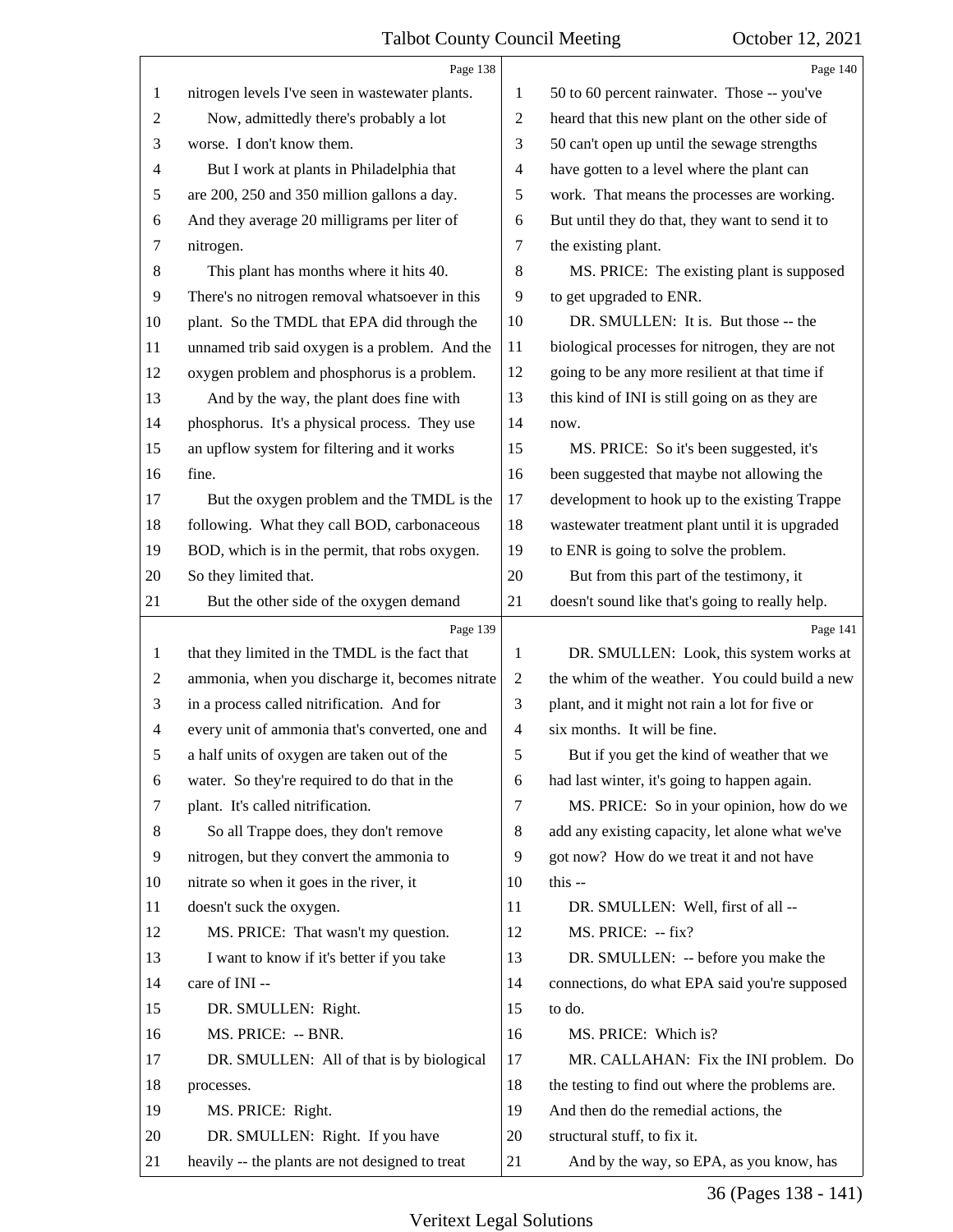|              | Page 142                                        |                | Page 144                                        |
|--------------|-------------------------------------------------|----------------|-------------------------------------------------|
| $\mathbf{1}$ | construction grants program, a revolving fund   | 1              | said.                                           |
| 2            | program where they fund.                        | $\overline{2}$ | Trappe made an affirmative defense that         |
| 3            | EPA has a term of use called extreme INI,       | 3              | said that INI was directly related to excessive |
| 4            | and that's set at 275 gallons per person per    | 4              | rainfall. It wasn't.                            |
| 5            | day. That's regarded as the upper limit beyond  | 5              | The MDE didn't check the affirmative            |
| 6            | which EPA will not fund the plant until you     | 6              | defense.                                        |
| 7            | bring that number down.                         | 7              | The affirmative defense is not that             |
| 8            | For six straight months, the peak days at       | 8              | there's excessive INI. It's that there was      |
| 9            | that plant were above that number peaking at    | 9              | excessive rainfall that caused excessive INI.   |
| 10           | 411 gallons per day.                            | 10             | If you have excessive INI and you don't         |
| 11           | The system leaks like a sieve.                  | 11             | have excessive rainfall, that doesn't count.    |
| 12           | MS. PRICE: Is MDE aware of that?                | 12             | You have to solve the INI problem before you're |
| 13           | MR. WATSON: Can I ask two questions? I'm        | 13             | going to get these plants to work right,        |
| 14           | sorry.                                          | 14             | especially these biological nutrient removal    |
| 15           | DR. SMULLEN: I can answer that question.        | 15             | plants, the ENR plants, which are going to be   |
| 16           | MS. PRICE: Is MDE aware of the INI              | 16             | highly dependent on things like residents' time |
| 17           | problem?                                        | 17             | and high strength sewages to build high         |
| 18           | DR. SMULLEN: So the day after we had the        | 18             | strength concentrations --                      |
| 19           | hearing at the Planning Commission, a letter    | 19             | MS. PRICE: Whose job is it to enforce           |
| 20           | arrived from MDE answering a bunch of questions | 20             | fixing INI problems?                            |
| 21           | the Planning Commission asked.                  | 21             | DR. SMULLEN: MDE. You know what, that           |
|              |                                                 |                |                                                 |
|              | Page 143                                        |                | Page 145                                        |
| 1            | MS. PRICE: That letter arrived actually         | 1              | particular issue --                             |
| 2            | on September 4th or 9th.                        | 2              | MS. PRICE: -- public comment in front of        |
| 3            | DR. SMULLEN: Oh, it did. I didn't --            | 3              | MDE in two weeks. So this is what we need to    |
| 4            | MS. PRICE: That letter is a month old.          | 4              | tell them.                                      |
| 5            | DR. SMULLEN: Oh, really?                        | 5              | DR. SMULLEN: Honest to God. whatever            |
| 6            | MS. PRICE: Yes. Unless there's another          | 6              | anybody else thinks, whatever all of this is    |
| 7            | letter.                                         | 7              | about, I can tell you that everywhere else in   |
| 8            | DR. SMULLEN: I never saw that letter            | 8              | the world, MDE and EPA do this. Not county      |
| 9            | until the other day.                            | 9              | government.                                     |
| 10           | MR. WATSON: That letter was the subject         | 10             | MS. PRICE: That's right. This is not the        |
| 11           | of the request to the Planning Department or    | 11             | right format. It's good information to have.    |
| 12           | one of the PIAs and it didn't come in.          | 12             | DR. SMULLEN: I don't know --                    |
| 13           | DR. SMULLEN: So that letter says --             | 13             | MR. WATSON: Excuse me, Ms. Price. This          |
| 14           | MR. WATSON: I got two questions.                | 14             | gentleman is my witness on my time. I got --    |
| 15           | DR. SMULLEN: I was going to answer.             | 15             | MS. PRICE: Okay. Fine. Give him an              |
| 16           | MR. WATSON: Answer hers --                      | 16             | extra five minutes because I got to the meat    |
| 17           | DR. SMULLEN: The letter says well,              | 17             | and potatoes to some questions that need to be  |
| 18           | essentially the plant was out of compliance     | 18             | answered instead of you spending two hours      |
| 19           | with the permit for a quarter of a year. Three  | 19             | questioning him. The information that we want   |
| 20           | whole months. But Trappe said it was because    | 20             | to have --                                      |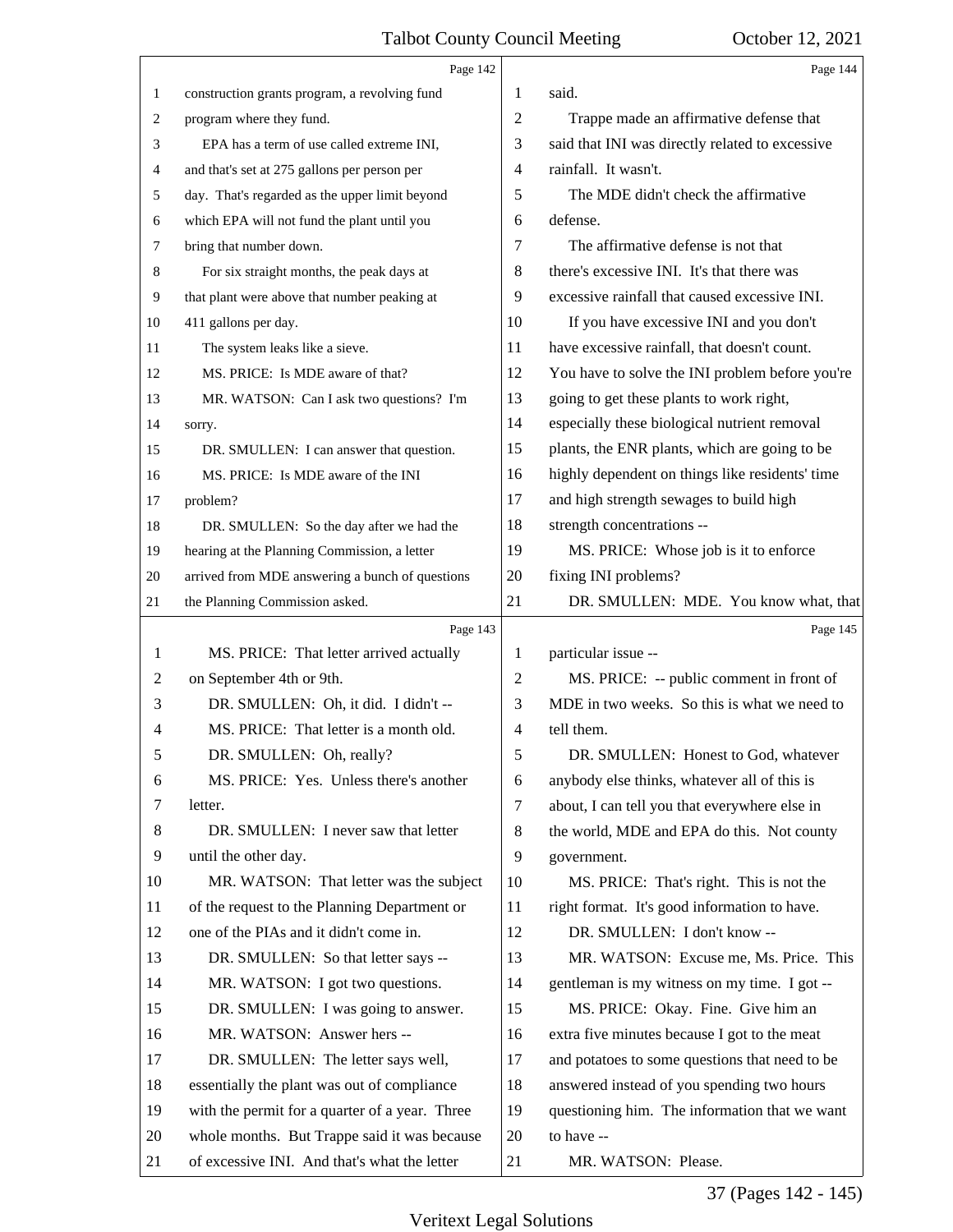|    | Page 146                                        |                | Page 148                                        |
|----|-------------------------------------------------|----------------|-------------------------------------------------|
| 1  | MS. PRICE: -- we've gotten to it.               | 1              | nutrient related limit. It's making sure they   |
| 2  | So give him an extra five minutes if you        | 2              | don't discharge ammonium, which will rob the    |
| 3  | don't mind because I got a lot of information   | 3              | oxygen.                                         |
| 4  | from that little exchange, if you don't mind.   | 4              | So they convert the ammonium to nitrates.       |
| 5  | DR. SMULLEN: I am determined to do what I       | 5              | Total nitrogen doesn't change. Whether it's     |
| 6  | can do to assist in bringing about a change in  | 6              | ammonium, whether it's nitrate. What total      |
| 7  | the apparent regulatory agency disregard for    | 7              | nitrogen is is ammonium, sub (inaudible)        |
| 8  | the quality and protection of our county's      | 8              | nitrogen, and (inaudible).                      |
| 9  | waterways. I'm going to make it my goal to get  | 9              | So you may convert from one to the other        |
| 10 | EPA to make MDE do their job. And if I have to  | 10             | so the oxygen depletion doesn't happen in the   |
| 11 | do it with letters or lawyers or work with the  | 11             | estuary. But that doesn't stop the load of      |
| 12 | NGO, that's what I'm going to do instead of     | 12             | nitrogen going in.                              |
| 13 | woodworking and fishing for the next couple of  | 13             | And the reason they don't want the              |
| 14 | years.                                          | 14             | nitrogen is beyond the ammonium nitrogen        |
| 15 | MR. WATSON: Two quick questions. First          | 15             | demand, the very next thing that happens when   |
| 16 | of all, thank you very much. Two quick          | 16             | the nitrogen go in is the algae grow it, the    |
| 17 | questions.                                      | 17             | algae die, they rot, and the oxygen is gone.    |
| 18 | This Council was told last year, believed       | 18             | Hence, the deep water (inaudible) in the        |
| 19 | last year when they approved this, that the     | 19             | Chesapeake Bay.                                 |
| 20 | Trappe plant was not in violation of its        | 20             | The problem that has changed our entire         |
| 21 | permits.                                        | 21             | world as a state for the last 40 years.         |
|    | Page 147                                        |                | Page 149                                        |
|    |                                                 |                |                                                 |
| 1  | How could it be not in violation of its         | 1              | MR. WATSON: Dr. Smullens, should Talbot         |
| 2  | nitrogen permit if it's spewing out nitrogen at | 2              | County permit additional 120 or more additional |
| 3  | 38 milliliters?                                 | 3              | homes to connect to this existing wastewater    |
| 4  | DR. SMULLEN: Nitrogen is not in their           | $\overline{4}$ | treatment plant?                                |
|    | permit. They have no requirement to remove      | 5              | DR. SMULLEN: Not until they solve the INI       |
| 6  | nitrogen.                                       | 6              | problem.                                        |
| 7  | MR. WATSON: So they don't violate their         | 7              | I mean why not solve the INI problem            |
| 8  | nitrogen discharge element, which in an ENR     | 8              | first? I mean this thing has been going on for  |
| 9  | plant it might be three, in a BNR plant eight,  | 9              | 20 years. What is another year or two to do     |
| 10 | because there is no requirement in the Trappe   | 10             | the investigations and do the work?             |
| 11 | permit to limit nitrogen at all. So of course,  | 11             | And by the way, Crisfield just got a grant      |
| 12 | they are not in violation.                      | 12             | to solve their INI problems. Their grant from   |
| 13 | DR. SMULLEN: In the --                          | 13             | the Maryland Restoration Fund, Bay Restoration  |
| 14 | MR. WATSON: I believe you all didn't know       | 14             | Fund is to stop the INI because they have a     |
| 15 | that.                                           | 15             | different problem. They're so flat that they    |
| 16 | DR. SMULLEN: In the three years that I          | 16             | can't get all flow to the plant. Sometimes its  |
| 17 | looked at their data, the peak month average,   | 17             | pump station can't get pumped, overflows, comes |
| 18 | the whole month, was 40 milligrams per liter of | 18             | into the sanitary sewer. It's the same thing.   |
| 19 | nitrogen as opposed to four for an ENR plant.   | 19             | So Trappe could have asked for money as         |
| 20 | So it's quite high.                             | 20             | part of this \$7 million grant. They could have |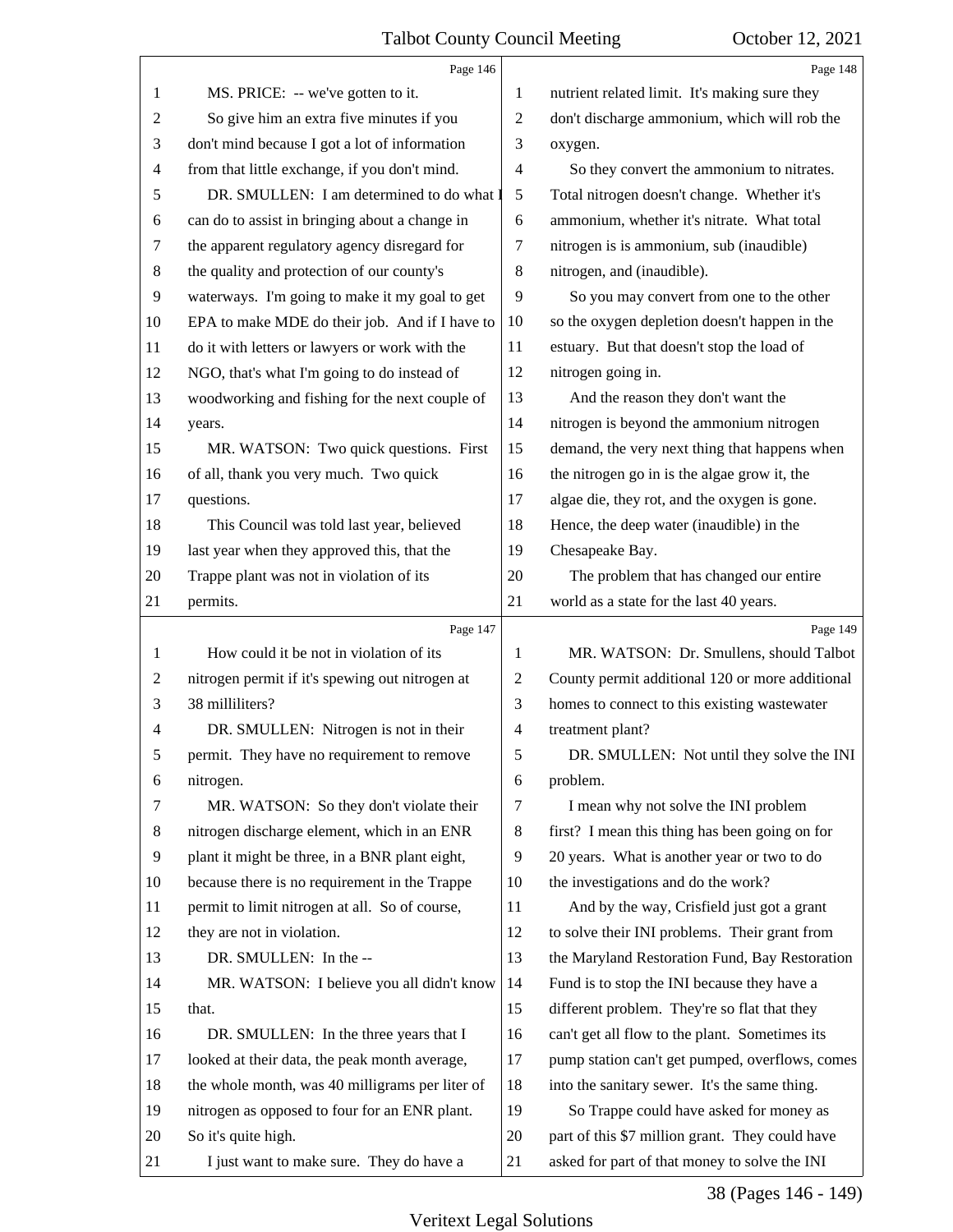|                | Page 150                                        |                | Page 152                                        |
|----------------|-------------------------------------------------|----------------|-------------------------------------------------|
| 1              | problem.                                        | 1              | MS. PRICE: Can I just say something to          |
| 2              | MR. WATSON: We're at 8:30.                      | 2              | that real quick?                                |
| 3              | Dr. Smullens, I hope that we'll have an         | 3              | MR. WATSON: Of course.                          |
| 4              | opportunity to get our questions together and   | 4              | MS. PRICE: I've felt that if we do              |
| 5              | get more information yet from you.              | 5              | something, it really needed to be an amendment  |
| 6              | DR. SMULLEN: I would just ask. I'm kind         | 6              | to the comp water and sewer plan because there  |
| 7              | of working for free for the river keeper. But   | 7              | are two different legal opinions right now.     |
| 8              | if you have questions about the report, it's    | 8              | And so rescinding 281 may or may not do         |
| 9              | fine to ask Trappe and their attorneys what     | 9              | anything.                                       |
| 10             | they think. But please ask us. Allow us a       | 10             | Amending our comp water and sewer plan          |
| 11             | chance to explain. And if nothing else, rebut.  | 11             | with basically the same action that you're      |
| 12             | Just you are so correct. Whether this           | 12             | asking for, taking in all this information, may |
| 13             | highly diluted flow goes to the existing plant, | 13             | actually be the better way to go, to amend the  |
| 14             | goes to the new plant, nitrogen removal         | 14             | comp water and sewer plan because I think the   |
| 15             | facilities are not made to (inaudible) like     | 15             | horse has left the barn on 281.                 |
| 16             | this.                                           | 16             | And so doing what you want to do with your      |
| 17             | Thank you very much for your time.              | 17             | amendment to the comp water and sewer plan may  |
| 18             | MR. CALLAHAN: Thank you.                        | 18             | be the better way to address the concerns and   |
| 19             | MR. WATSON: Two very quick points. And          | 19             | fix the problem, along with talking to MDE and  |
| 20             | then I will depart after we confirm what my     | 20             | making sure they understand this.               |
| 21             | understanding to be.                            | 21             | MR. WATSON: Can I answer that question          |
|                |                                                 |                |                                                 |
|                | Page 151                                        |                | Page 153                                        |
| 1              | One is, Ms. Price, I think you're               | $\mathbf{1}$   | very briefly?                                   |
| 2              | suggesting that MDE is the issue here, so       | 2              | MS. PRICE: Please do.                           |
| 3              | Dr. Smullens and all of us ought to be talking  | 3              | MR. WATSON: Mr. Thomas was not wrong when       |
| $\overline{4}$ | to MDE.                                         | $\overline{4}$ | he said a few weeks ago that one could deal     |
| 5              | The essential point is that it is you on        | 5              | with this by amending the comprehensive water   |
| 6              | the County Council who have the power, not us,  | 6              | and sewer plan yet again.                       |
| 7              | not MDE, you on the County Council have the     | $\tau$         | But if that were to happen, and we're all       |
| 8              | power. And this Resolution 308 is the last      | 8              | adults in this room, we know what is going on   |
| 9              | opportunity to make a decision to stop. Talbot  | $\overline{9}$ | at Lakeside, what the project is about. And at  |
| 10             | County can stop the connection of the Lakeside  | 10             | Lakeside, construction began in July.           |
| 11             | homes to this plant.                            | 11             | And with respect to a new amendment, a new      |
| 12             | And by rescinding it without prejudice          | 12             | amendment of the comprehensive water and sewer  |
| 13             | means it all goes on hold until you get the     | 13             | plan, with all due respect, I believe, and I    |
| 14             | answers. Okay. Because if you don't rescind     | 14             | was in the real estate development finance      |
| 15             | it, then Talbot County never has another thing  | 15             | business for 50 years, I believe the argument   |
| 16             | to say about it and it's between MDE and the    | 16             | of the Lakeside developer is as to new          |
| 17             | Town of Trappe. And you are abdicating your     | 17             | amendments, he is vested and vested in good     |
| 18             | duty. And you sit as the Board of Health to     | 18             | faith because there was never anything being    |
| 19             | put this on hold.                               | 19             | discussed as respects a new amendment when he   |
| 20             | Second point I want to make very                | 20             | began construction.                             |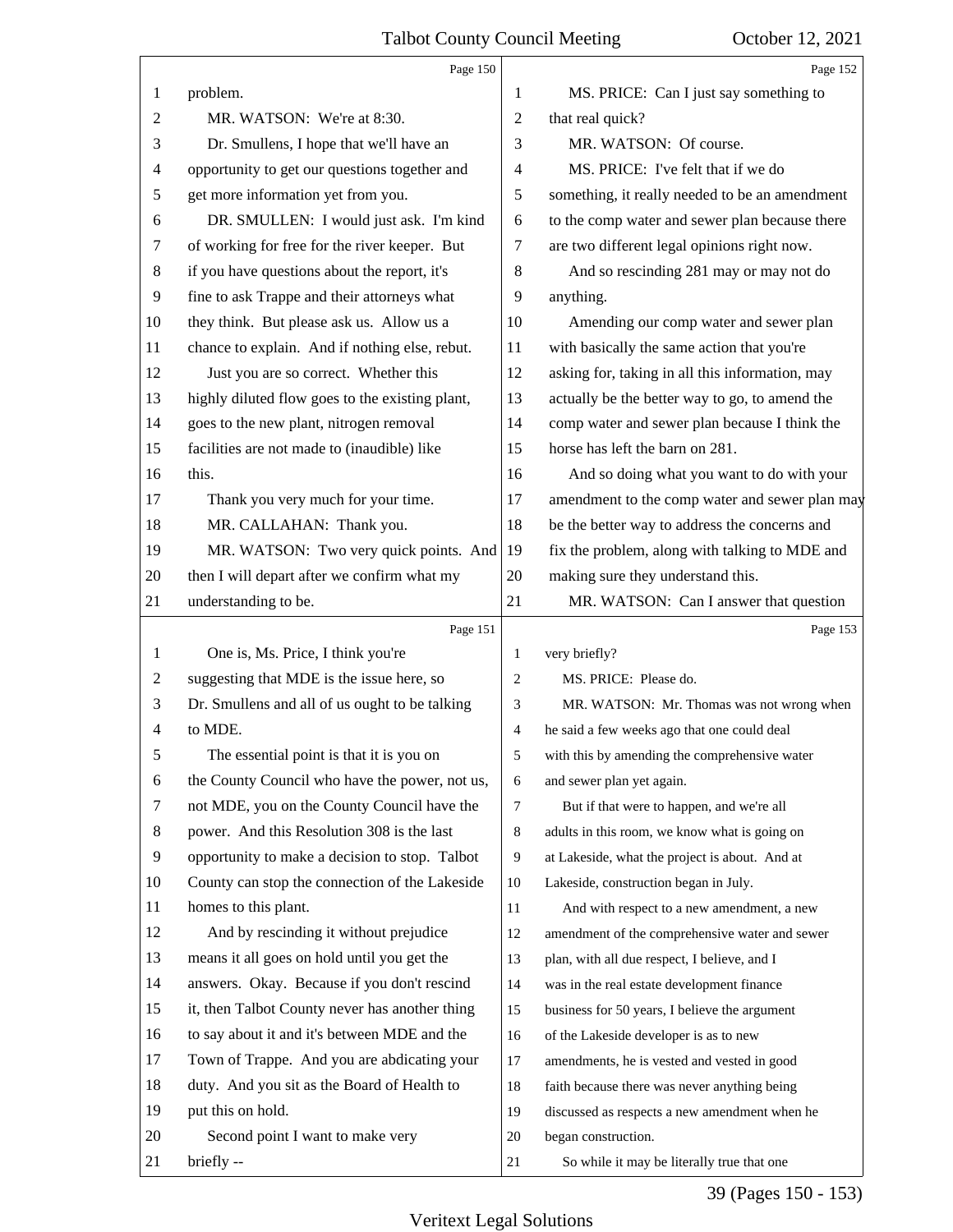|                | Page 154                                        |                | Page 156                                        |
|----------------|-------------------------------------------------|----------------|-------------------------------------------------|
| 1              | could amend the comprehensive water and sewer   | 1              | So the same phenomena you saw with respect      |
| $\overline{c}$ | plan and it would have impact, it wouldn't have | $\overline{2}$ | to Dr. Smullens and his frustration of having   |
| 3              | any impact whatsoever on Lakeside --            | 3              | this information that he's unable to convey in  |
| 4              | MS. PRICE: -- rescinding --                     | $\overline{4}$ | such a short order of time, is a similar        |
| 5              | MR. WATSON: I understand.                       | 5              | phenomena you're seeing with regard to all      |
| 6              | MS. PRICE: -- either. So I just don't           | 6              | these other points, Mr. Alspach and all the     |
| 7              | know.                                           | 7              | others.                                         |
| $\,8\,$        | MR. WATSON: I'm responding, though, to          | 8              | And but for the ability to call them up as      |
| 9              | your articulation that an amendment is the      | 9              | witnesses so they can speak without the clock   |
| 10             | better way to go.                               | 10             | banging them dead, you would never get the      |
| 11             | Rescission is the only way to go if you         | 11             | information. We would have all form and no      |
| 12             | actually don't want to give this lip service,   | 12             | substance in this session.                      |
| 13             | but actually wish to do something, not to kill  | 13             | So with that, if I understand -- actually       |
| 14             | Lakeside, not to put it out of business, but to | 14             | why don't I ask Mr. Thomas to explain what the  |
| 15             | stop the presses while all these questions that | 15             | understanding is here with regard to the        |
| 16             | Dr. Smullens, his head is exploding, and others | 16             | suspension of my remarks and the deferral of a  |
| 17             | of us have because it needs to be stopped while | 17             | vote on 308.                                    |
| 18             | these really important questions, I mean we're  | 18             | MR. PACK: Well, I made the request,             |
| 19             | not making this stuff up, get answered.         | 19             | Mr. Watson, to the chair that we suspend this   |
| 20             | And then when you really know what is           | 20             | at this time and pick it up at a later date.    |
| 21             | going on, it can come, the matter can come      | 21             | And I'm asking that the Council not take a vote |
|                |                                                 |                |                                                 |
|                | Page 155                                        |                | Page 157                                        |
| 1              | back. And that's the difference.                | 1              | on the matter this evening.                     |
| 2              | The other point that I wanted to make, if       | $\overline{2}$ | MS. PRICE: Well, I was always going to          |
| 3              | you remember, there were two, is that God bless | 3              | suggest that we don't take a vote because there |
| $\overline{4}$ | Dr. Smullens because he expressed exactly why   | 4              | is public comment to MDE in a couple of weeks.  |
| 5              | this session, which is such an awful session,   | 5              | MR. PACK: Okay. That's --                       |
| 6              | everybody is frustrated, I feel rotten for      | 6              | MS. PRICE: I'm not too sure I want to           |
| 7              | everybody else out there, why this has to       | $\tau$         | shut everything down. But if there are some     |
| 8              | happen. Because if you remember, what you just  | 8              | very key points.                                |
| 9              | heard from Dr. Smullens, but for the            | 9              | I mean I would also like to hear from           |
| 10             | petitioners, Dan Watson and 349 other people,   | 10             | Mr. Councell from the Planning Commission and   |
| 11             | forcing this into hearing our petition,         | 11             | maybe any other Planning Commission members who |
| 12             | Dr. Smullens would have, once again, needed to  | 12             | got information from you. I would ask that at   |
| 13             | address you in three minutes. His head --       | 13             | least we hear from our Planning Commission      |
| 14             | I mean these issues, all of these issues        | 14             | before we --                                    |
| 15             | are very complicated. They really are. And      | 15             | MR. PACK: Well, we have a public hearing.       |
| 16             | they need -- you saw my frustration in having,  | 16             | So why don't we allow Mr. Watson time to        |
| 17             | because of notice Friday morning at 11 that I'm | 17             | collect his things together.                    |
| 18             | supposed to have all -- to tell you everything  | 18             | MR. CALLAHAN: Right.                            |
| 19             | I need to tell you, I've got all that           | 19             | MR. PACK: And then we'll do our public          |
| 20             | information in here. But you can't do it in a   | 20             | hearing.                                        |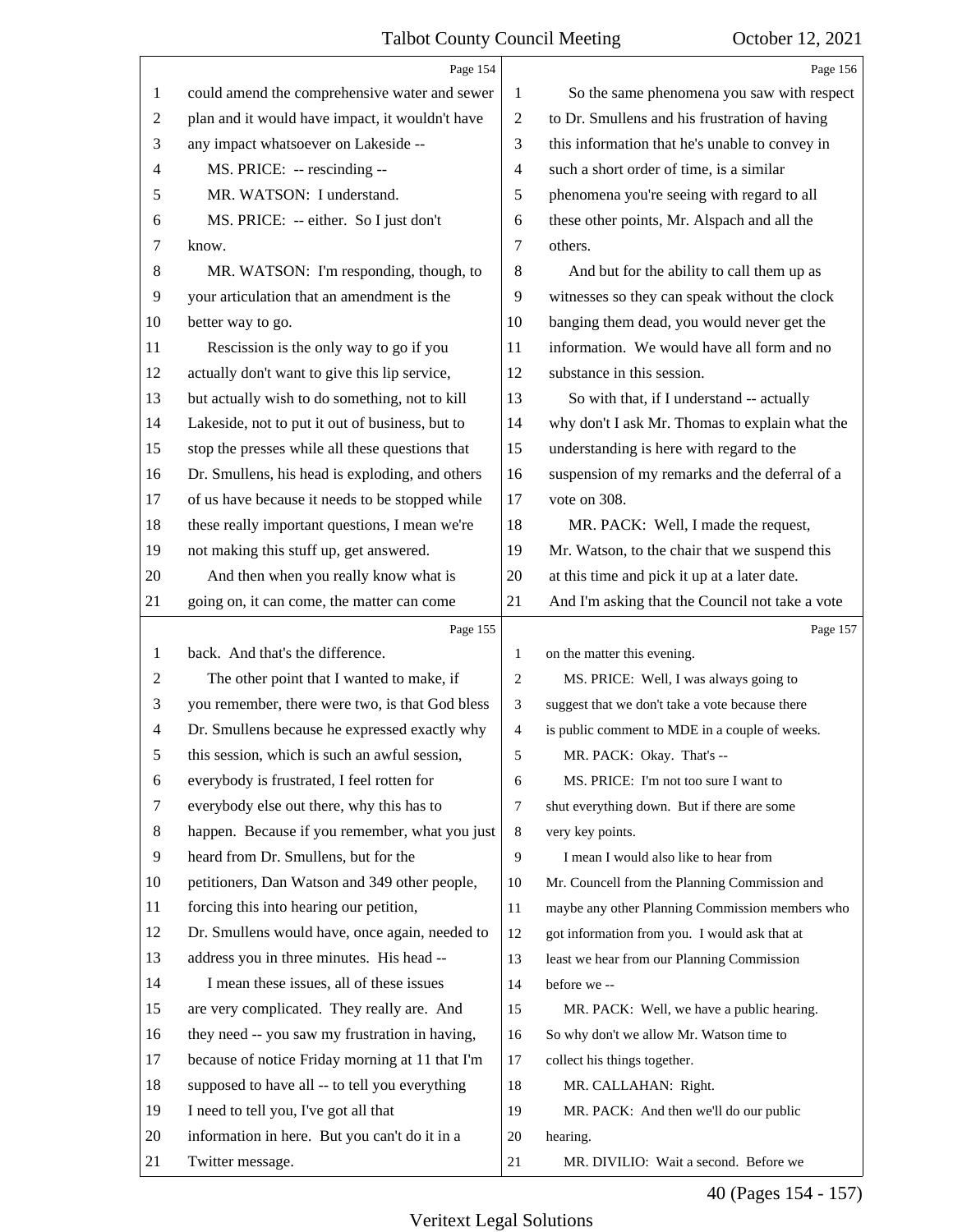|         | Page 158                                        |                          | Page 160                                        |
|---------|-------------------------------------------------|--------------------------|-------------------------------------------------|
| 1       | get to that, you just said that if it was not   | 1                        | Commission on Wednesday his point of view on    |
| 2       | for this petition, we would never have received | $\overline{2}$           | all these complex issues.                       |
| 3       | this information.                               | 3                        | He had submitted in advance of that             |
| 4       | I want to make sure that we leave public        | $\overline{\mathcal{A}}$ | meeting, I believe it was in advance, his       |
| 5       | record open so that we can continue receiving   | 5                        | 36-page report with a 21-page appendix. Okay.   |
| 6       | this information, just as we have been          | 6                        | He had submitted it to Mr. Strannahan, he had   |
| 7       | receiving this information.                     | 7                        | submitted it to Mr. Spies, he had submitted it  |
| $\,8\,$ | MR. WATSON: With due respect, I infer you       | $8\,$                    | to the other members.                           |
| 9       | are saying that the submittal of written        | 9                        | And it is absolutely correct that each of       |
| 10      | information is the equivalent of hearing        | 10                       | those individuals could have read all 54 pages  |
| 11      | Dr. Smullens?                                   | 11                       | of it, thought about it, analyzed it on their   |
| 12      | MR. DIVILIO: Yes. If he submits his             | 12                       | own, and reached their conclusions and never    |
| 13      | information to me and gives me an e-mail,       | 13                       | even had heard from Dr. Smullens for three      |
| 14      | that's just the same as if I sit here and       | 14                       | minutes theoretically.                          |
| 15      | listen to him speak.                            | 15                       | But as a practical matter, with all due         |
| 16      | MR. WATSON: Actually I addressed this           | 16                       | respect, I think, and I will say this out loud, |
| 17      | recently.                                       | 17                       | that I think the decision and the performance   |
| 18      | The communication -- well, I respectfully       | 18                       | of the Planning Commission in achieving the     |
| 19      | disagree as to its effectiveness because one    | 19                       | decision they achieved reflects, reflects the   |
| 20      | doesn't know what is consumed.                  | 20                       | failure of process because conveying the kind   |
| 21      | MS. PRICE: Right. And the public doesn't        | 21                       | of intricate indicate information that we have  |
|         |                                                 |                          |                                                 |
|         | Page 159                                        |                          | Page 161                                        |
| 1       | hear it and questions can't be asked. So I      | 1                        | here on really important points in three        |
| 2       | disagree. E-mail is not the same thing as       | $\overline{2}$           | minutes, which but for this petition business,  |
| 3       | public comment.                                 | 3                        | is where the Council would be, is demonstrably  |
| 4       | And that's part of transparency in              | $\overline{\mathcal{A}}$ | ineffective on complicated matters.             |
|         | government, Mr. Divilio. We need to hear it     | 5                        | This, Ms. Price and gentleman, this             |
| 6       | and we need the ability to ask questions.       | 6                        | Lakeside matter, I mean it's not a joke about   |
| 7       | MR. DIVILIO: The transparency comes from        | 7                        | the size and impact of this. We are             |
| 8       | public information. They can request all of     | $\,8\,$                  | essentially building a new town that is going   |
| 9       | this. It all goes into the record.              | 9                        | to straddle Route 50. Until Lakeside showed     |
| 10      | And yes --                                      | 10                       | up, Mr. Councell is exactly right, that long,   |
| 11      | MS. PRICE: It's not the same as this.           | 11                       | long ago, Trappe was identified on the          |
| 12      | MR. DIVILIO: When I make the decision,          | 12                       | Comprehensive Plan as the likely area of growth |
| 13      | the decision is made publicly. And that's very  | 13                       | next to developed area and it's down in the     |
| 14      | transparent.                                    | 14                       | south part.                                     |
| 15      | So yes. I would like to receive                 | 15                       | Until Lakeside showed up as a project in        |
| 16      | information and have been receiving             | 16                       | 2002, and jumping ahead preview item number     |
| 17      | information.                                    | 17                       | five and four, it was never designated as       |
| 18      | MR. WATSON: With due respect, the               | 18                       | anything but unprogrammed. Until that time,     |
| 19      | Planning Commission -- Dr. Smullens' comment is | 19                       | all of the development that was in the          |
| 20      | exactly on point. Dr. Smullens had three        | 20                       | Comprehensive Plan was on the west side of      |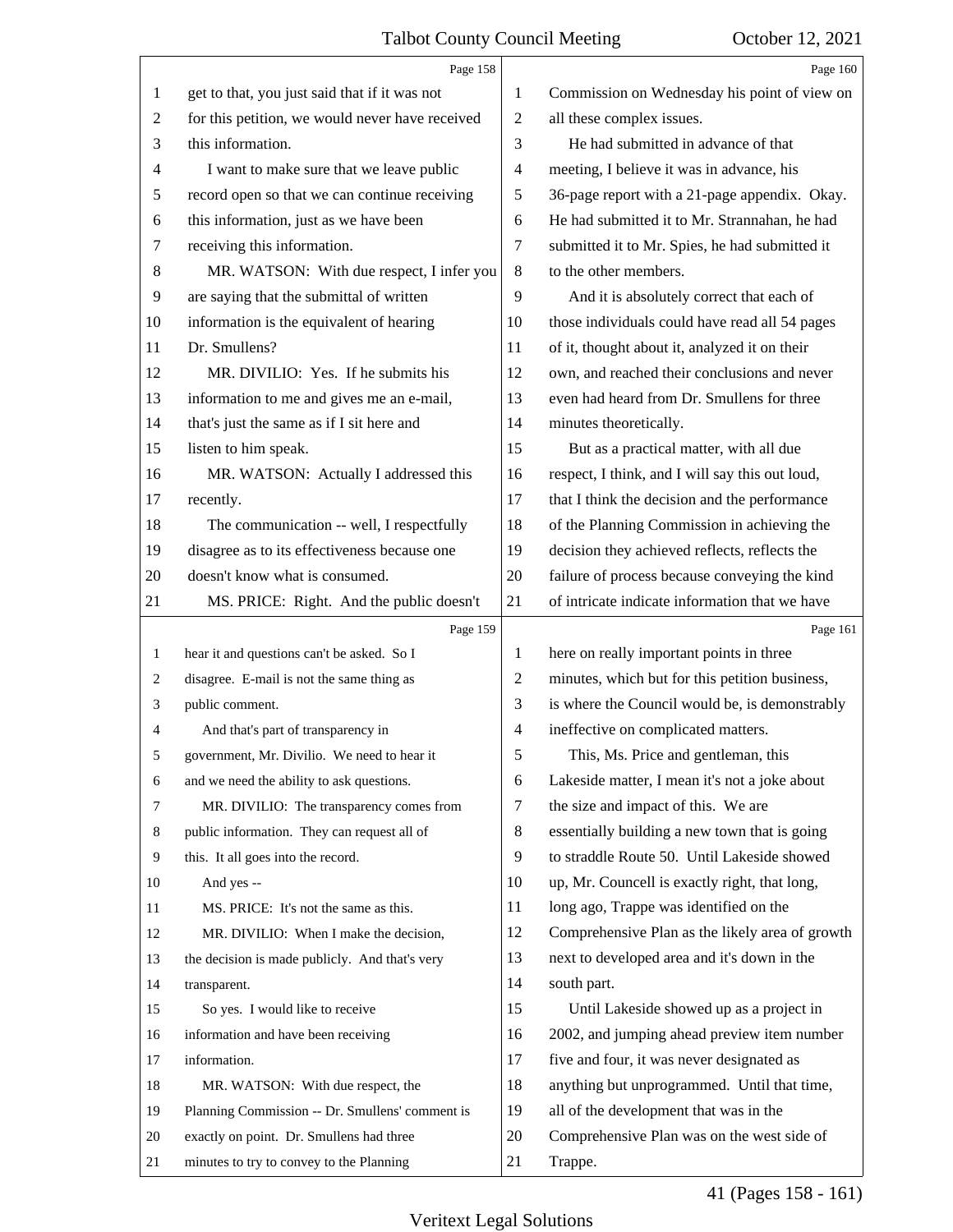|                | Page 162                                        |                          | Page 164                                        |
|----------------|-------------------------------------------------|--------------------------|-------------------------------------------------|
| 1              | So there was growth there. Nobody is            | 1                        | satisfied with the notion that somebody is just |
| 2              | denying the idea that Trappe has for decades    | $\overline{c}$           | going to tell me how much time I've got.        |
| 3              | been identified as the growth spot. But in      | 3                        | I would like to have that discussion            |
| 4              | those days, and there was nobody on the Council | $\overline{\mathcal{A}}$ | because, again, under -- if anybody is          |
| 5              | today who was there then and in terms of our    | 5                        | concerned about that, under the rules of        |
| 6              | staff, the county staff, very, very few         | 6                        | procedures that are your rules of procedure,    |
| 7              | individuals have been around here and know what | 7                        | this is a petition with the ability to do the   |
| 8              | that story is. Whereas, on the development      | 8                        | things we've cited and without that time        |
| $\overline{9}$ | team, there seems to be some continuity.        | 9                        | limitation. So --                               |
| 10             | Anyway, it's a complex story, but the           | 10                       | MS. PRICE: But I also think it's fair for       |
| 11             | decisions about this are going to change Talbot | 11                       | you to give some idea and not just say it's     |
| 12             | County. An oil refinery in Wittman would have   | 12                       | going to take however long I want.              |
| 13             | changed Talbot County forever. And it's why it  | 13                       | Tell us. Three hours? Six hours? Just           |
| 14             | is such a colossally serious matter that all    | 14                       | some idea.                                      |
| 15             | the frustrations that we're going through, and  | 15                       | MR. WATSON: I couldn't agree with you           |
| 16             | I'm in the doghouse with 300 people now, it     | 16                       | more. This is why I'm saying.                   |
| 17             | just has to get on the record. And it is        | 17                       | MR. PACK: Mr. Watson, we'll --                  |
| 18             | Dr. Smullens' information that you all need to  | 18                       | MR. WATSON: -- that we can sit down and         |
| 19             | grasp. But it isn't just Dr. Smullens'          | 19                       | talk.                                           |
| 20             | information.                                    | 20                       | MR. PACK: Let's work that out at a later        |
| 21             | MR. CALLAHAN: So Mr --                          | 21                       | date.                                           |
|                |                                                 |                          |                                                 |
|                | Page 163                                        |                          | Page 165                                        |
| 1              | MR. WATSON: I've beat that horse to             | 1                        | Why don't we let you gather your things         |
| 2              | death.                                          | 2                        | together.                                       |
| 3              | MR. CALLAHAN: Yup. Okay. So your                | 3                        | MR. CALLAHAN: Right.                            |
| 4              | question is with Mr. Thomas where we proceed    | $\overline{4}$           | MR. PACK: Because we have other people          |
| 5              | with suspending this until possibly after the   | 5                        | that we need to hear from.                      |
| 6              | MDE meeting. So we need to set up another       | 6                        | So we'll work through the timing at a           |
| 7              | meeting so he can end his --                    | 7                        | later date. Okay. We will certainly do that.    |
| 8              | MR. THOMAS: So we would set up another          | 8                        | MR. WATSON: Thank you very much. I              |
| 9              | hearing to continue this. And I think it would  | 9                        | agree.                                          |
| 10             | be appropriate to agree on a timeframe so       | 10                       | MR. CALLAHAN: Okay. All right. Let's            |
| 11             | that --                                         | 11                       | just take five minutes while he gets things     |
| 12             | MR. CALLAHAN: Right.                            | 12                       | cleaned up here.                                |
| 13             | MR. THOMAS: -- so that Mr. Watson has           | 13                       | And we'll go ahead and we'll keep on with       |
| 14             | time to prepare and knows how much time he's    | 14                       | the public hearing.                             |
| 15             | going to have to wrap this up.                  | 15                       | (Recess taken.)                                 |
| 16             | MR. CALLAHAN: Okay.                             | 16                       | MR. CALLAHAN: Okay. Like I said, we'll          |
| 17             | MR. WATSON: Well, I would be happy to           | 17                       | go ahead and keep on with the public hearing.   |
| 18             | discuss it with you in a bona fide way. I mean  | 18                       | And this gentleman right up here, I'm           |
| 19             | I'm not making -- this isn't all that much fun  | 19                       | going to put him up here first. He's been very  |
| 20             | actually.                                       | 20                       | patient and I appreciate it.                    |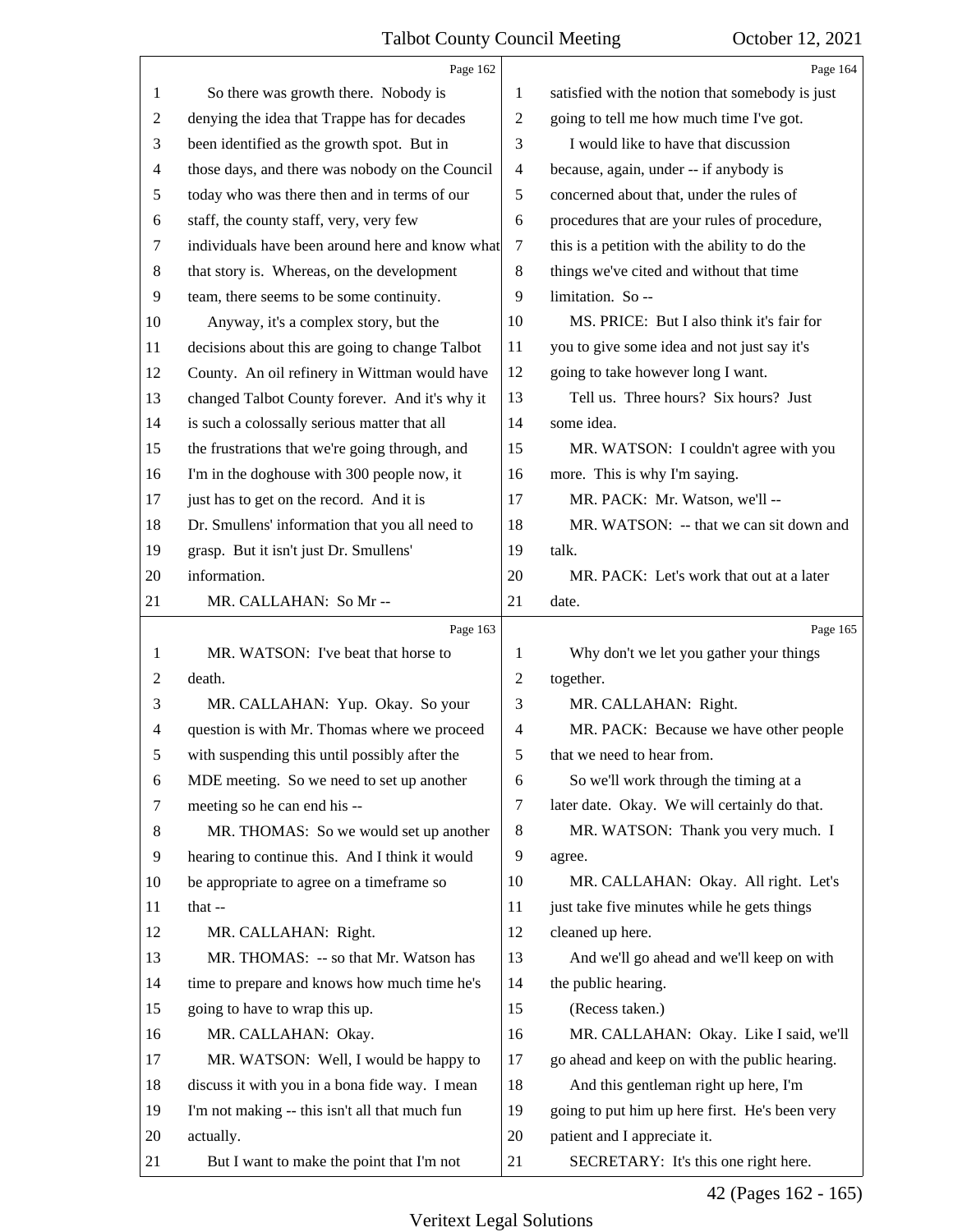|                | Page 166                                        |                | Page 168                                        |
|----------------|-------------------------------------------------|----------------|-------------------------------------------------|
| 1              | MR. CALLAHAN: And I'm going to do my            | 1              | resurrected, they've had public hearings, and   |
| $\overline{2}$ | best. Obviously we've got three minutes, five   | $\overline{2}$ | we're still having more public hearings.        |
| 3              | minutes. I'm not going to be a big stickler on  | 3              | It seems like everybody has a contentious       |
| $\overline{4}$ | it, but please don't get too long winded.       | $\overline{4}$ | attitude, and I think this can be done          |
| 5              | MR. YOWELL: Oh, I'm not. I can assure I         | 5              | differently. And I want to go over a few major  |
| 6              | will not.                                       | 6              | points about 281. Okay.                         |
| $\tau$         | MR. CALLAHAN: Okay. Thank you. I                | 7              | The MDE has made a final ruling. In that        |
| 8              | appreciate it.                                  | $\,8\,$        | ruling, the first roughly 120 properties,       |
| 9              | MR. YOWELL: I'm not sure why I'm here           | 9              | homes, their effluent or sewage flow would be   |
| 10             | anymore. It's been so long ago that I came in.  | 10             | into the existing Trappe system. And this       |
| 11             | MR. CALLAHAN: Well, could you state your 11     |                | seems to be the point of contention.            |
| 12             | name and your address?                          | 12             | I think we can do it differently because        |
| 13             | MR. YOWELL: My name is Calvin Yowell,           | 13             | Trappe's system has already been compromised.   |
| 14             | Y-O-W-E-L-L. I've been here in Talbot County    | 14             | It's not meeting its own requirements. And      |
| 15             | for about 25, 26 years.                         | 15             | some of the requirements are even missing, like |
| 16             | I am involved with the Isaac Walton League      | 16             | for nitrogen, as we heard earlier this evening. |
| 17             | of America Midshore Chapter. We have property   | 17             | The long-term question I think some people      |
| 18             | in Trappe, Moneymake Road, bordering on         | 18             | may have is spraying. It seems to be a big      |
| 19             | Bolingbroke Creek.                              | 19             | issue. I have come to understand that very      |
| 20             | I have spent the last month conducting a        | 20             | important in making the decision to spray is    |
| 21             | series of interviews and done a lot of reading. | 21             | the type of soils that you have and the ability |
|                |                                                 |                |                                                 |
|                | Page 167                                        |                | Page 169                                        |
| 1              | Interviews with both Council member, members of | 1              | of those soils to take up the effluent when     |
| 2              | the County engineering office, trying to get a  | $\overline{c}$ | it's sprayed.                                   |
| 3              | better handle on what is going on and why there | 3              | We hear of war stories about Wye Mills,         |
| $\overline{4}$ | is so much opposition.                          | $\overline{4}$ | about Martingham. And in both of those cases,   |
| 5              | Basically, there is a certain population        | 5              | one was poorly designed, the other one had a    |
| 6              | or subset of the population that does not like  | 6              | water table that was very high. So it had no    |
| 7              | to see growth, especially the magnitude that    | 7              | opportunity to absorb the flow.                 |
| 8              | has been proposed for Trappe.                   | 8              | Then we look at other systems here in the       |
| 9              | I think, however, there are ways of             | 9              | county. We have Easton's and we have            |
| 10             | addressing the issues, especially the one that  | 10             | St. Michaels?. And all of those border onto     |
| 11             | we heard about this evening. And I'd like to    | 11             | major waterways. And they're able to pipe it    |
| 12             | spend a few minutes, if I may, to share my      | 12             | down and out. Okay.                             |
| 13             | ideas with you. Figure out how to do this.      | 13             | Trappe is different because it's inland, a      |
| 14             | SECRETARY: Just double click.                   | 14             | little higher ground. So whether or not that    |
| 15             | MR. YOWELL: I did. I think it's time to         | 15             | soil is the right type, who knows.              |
| 16             | move ahead. I think that 308 should just be     | 16             | Now, the whole project has been laid out        |
| 17             | canceled, terminated, put in the trash can.     | 17             | and it's been told to me that it's a 20-year    |
| 18             | It's time to get something done. Okay.          | 18             | project, maybe even a 25-year project. It's     |
| 19             | This project has been on the books since        | 19             | not going to happen overnight, and that its     |
| 20             | the early 2000s. It was put on hold due to the  | 20             | development is going to be market driven.       |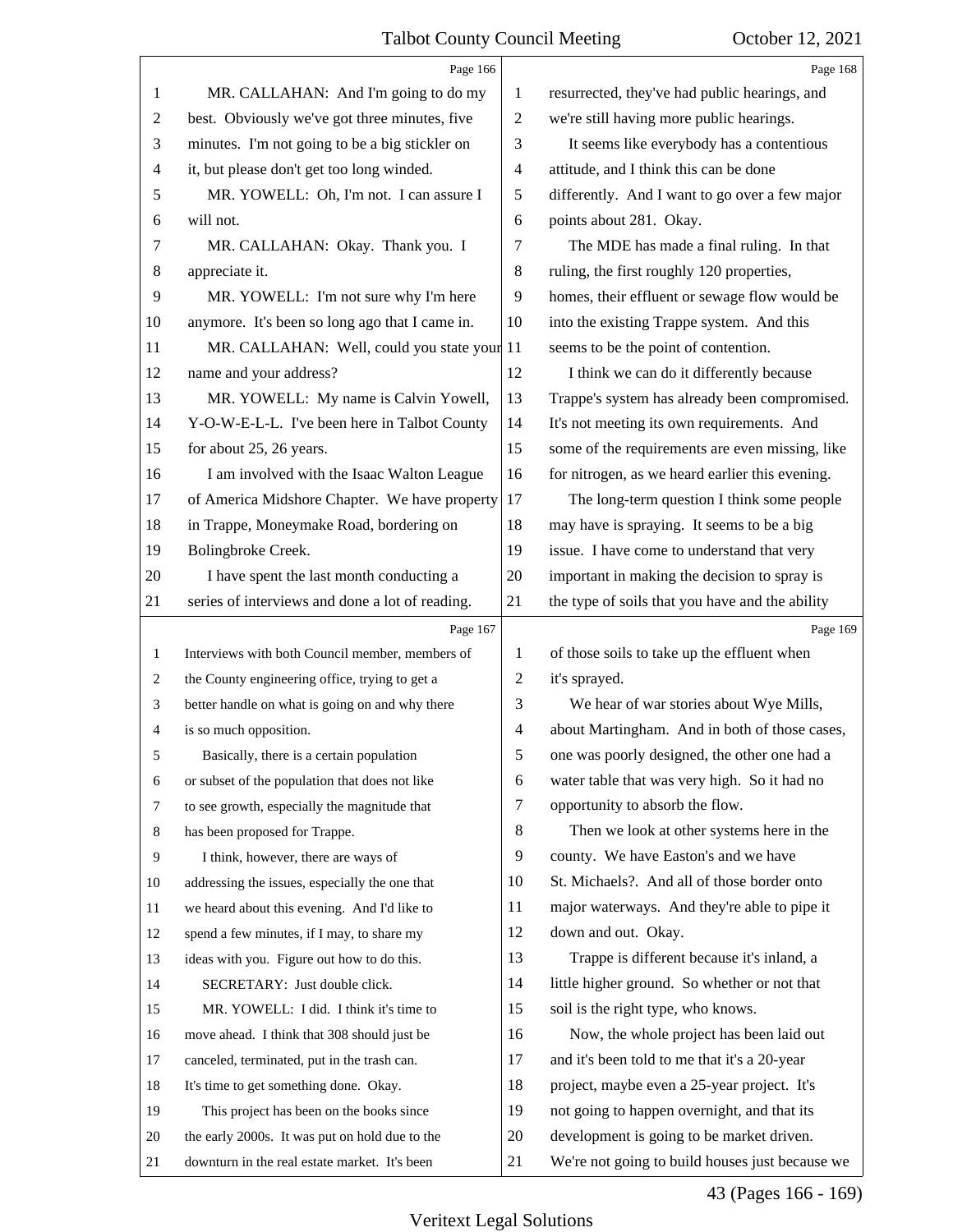|                | Page 170                                        |                | Page 172                                        |
|----------------|-------------------------------------------------|----------------|-------------------------------------------------|
| 1              | can do it. We have to have people who want to   | 1              | situation, look at the Trappe conditions, and   |
| $\overline{c}$ | live there who are willing to put out the       | $\overline{c}$ | say there is a reasonable alternative that I    |
| 3              | money.                                          | 3              | believe the developer and the county and the    |
| 4              | So the thing is, it's built in phases.          | $\overline{4}$ | Town of Trappe can come together and agree      |
| 5              | Each phase is going to have sub-phases in it.   | 5              | upon. And that is to not send the flow from     |
| 6              | And as they go along, there are some check      | 6              | the 120 first homes over to Trappe, but to send |
| 7              | points, whether you choose to recognize them or | 7              | that to, send the flow from Trappe over to      |
| 8              | not, in the MDE agreement.                      | 8              | Lakeside where they can do the reduction in     |
| 9              | At a point where they are reaching              | 9              | phosphorus and nitrogen load. And then either   |
| 10             | capacity of 80 percent within a particular      | 10             | spray it locally or send it back for the pipe   |
| 11             | phase, then they're going to look at do we go   | 11             | going into La Trappe Creek.                     |
| 12             | forward with the next phase. And if that being  | 12             | There's been some of these conversations        |
| 13             | the case, there are ways in which one can       | 13             | ongoing as I sit here tonight. And I think      |
| 14             | manage the growth if it's necessary to do so.   | 14             | there should be an opportunity for those        |
| 15             | Another thing that I learned in                 | 15             | conversations to potentially come to fruition   |
| 16             | interviewing various people is that MDE's       | 16             | before one were to vote on 308. Okay.           |
| 17             | numbers are ultra conservative. And when        | 17             | Now, if you look at the report out of 281,      |
| 18             | compared with what's historically been the case | 18             | about the expenses associated with the          |
| 19             | with the outflows from Easton plant and the     | 19             | upgrading of the Trappe facilities and its      |
| 20             | St. Michaels plant, they're saying their        | 20             | maintenance and also the outstanding debt that  |
| 21             | average, daily average per household is         | 21             | they have to service on that plant, becomes     |
|                |                                                 |                |                                                 |
|                | Page 171                                        |                | Page 173                                        |
| 1              | 114 gallons. Well, that's a heck of a           | 1              | questionable, I think, as to whether or not     |
| 2              | difference when MDE says you get 250 per        | 2              | that plant should even be upgraded. I think     |
| 3              | household.                                      | 3              | there are systems problems that they can        |
| $\overline{4}$ | So I don't think the flows are going to be      | $\overline{4}$ | address and must address, especially            |
| 5              | as radicle or as high as MDE is providing for,  | 5              | infiltration of the system.                     |
| 6              | which might suggest the amount of land set      | 6              | But beyond that, I think the parties            |
| 7              | aside for the spray field could be more than    | $\tau$         | should sit together and see if there's a better |
| 8              | adequate, but we don't know, not until we start | 8              | way. Possibly then to have two pipes going to   |
| 9              | spraying.                                       | 9              | Lakeside, one to send it over, one bring back   |
| 10             | We look at Trappe. And we've heard a lot        | 10             | the cleaned effluent.                           |
| 11             | about the Trappe plant tonight, how poor        | 11             | There's also a number of issues that go         |
| 12             | condition it is, the fact that it's back level, | 12             | beyond the sewage system. And I have not heard  |
| 13             | that it's supposed to be meeting certain        | 13             | or read much information regarding any of       |
| 14             | criteria and it doesn't.                        | 14             | these. And I'd be interested to know to what    |
| 15             | Then if we look at Lakeside, and they plan      | 15             | extent they're being addressed or have been     |
| 16             | on having, if you will, a modular system. And   | 16             | addressed just for my own education.            |
| 17             | as each phase goes in, another modular system   | 17             | There is an extension survey report called      |
| 18             | will be added. And supposedly, they'll meet     | 18             | the Hines report that was done. I'm not         |
| 19             | the requirements of MDE of three milligrams     | 19             | qualified to assess its quality. I don't know   |
| 20             | liter and .3, as illustrated here.              | 20             | of any of us in here are, as a matter of fact.  |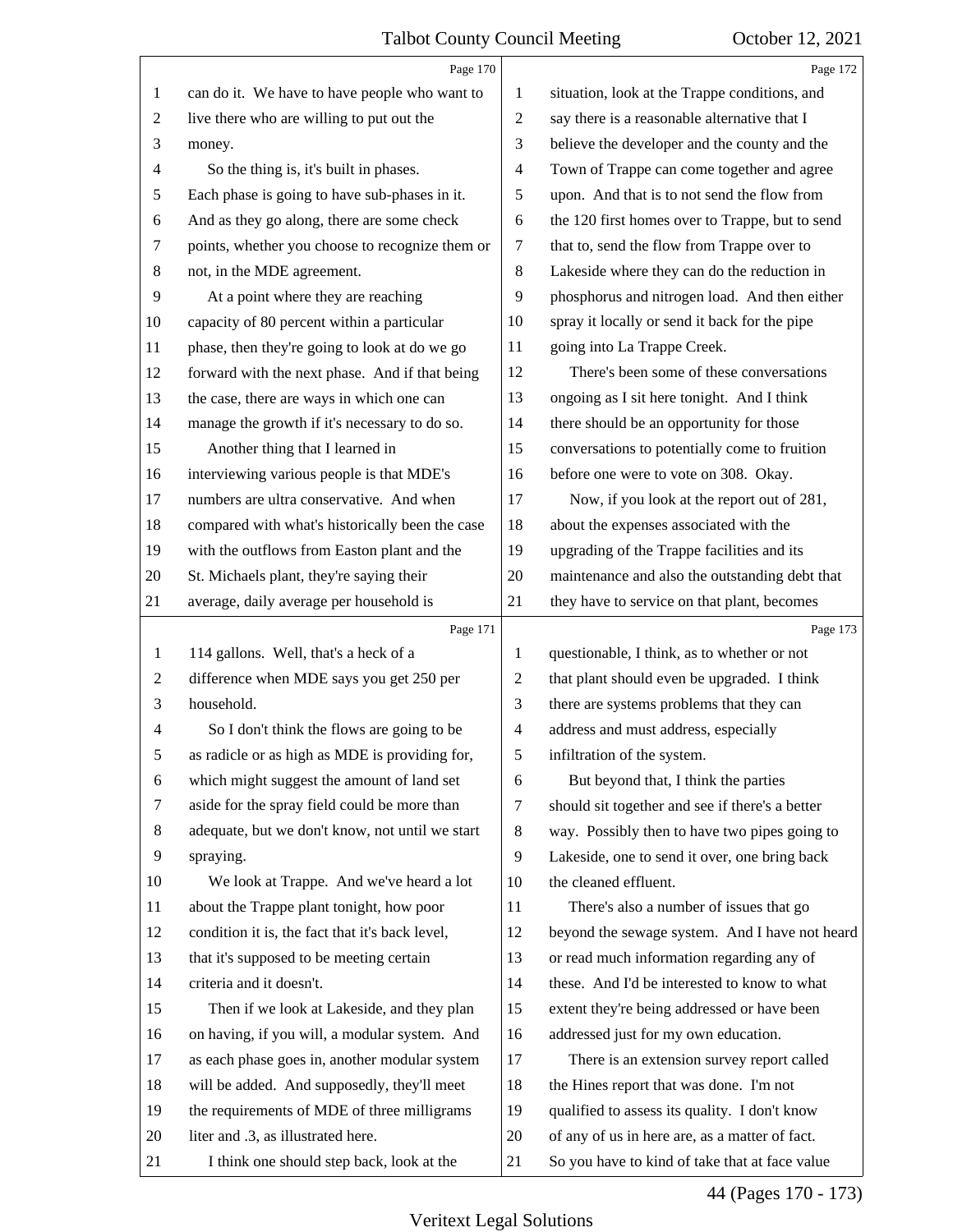|                | Page 174                                        |                | Page 176                                        |
|----------------|-------------------------------------------------|----------------|-------------------------------------------------|
| 1              | and say okay, the proper people did the study.  | 1              | that could look at the technical side of        |
| $\overline{c}$ | They say the soils are proper and can handle    | $\overline{c}$ | things. Maybe the county engineer know because  |
| 3              | the flows. We have to accept that or get the    | 3              | whatever is done must conform for what's done   |
| 4              | right person.                                   | 4              | in public works and public health county wide.  |
| 5              | MS. PRICE: Can I ask you a quick                | 5              | Developer has to play a role.                   |
| 6              | question?                                       | 6              | And I think there should be a lawyer to do      |
| 7              | MR. YOWELL: Certainly.                          | 7              | pro bono work on a particular subject at hand.  |
| 8              | MS. PRICE: You said as far as the first         | 8              | So this could be a small working group,         |
| 9              | 120 homes and not to send to the current plant. | 9              | each member having to speak in behalf of like   |
| 10             | But they have not yet built that first pond or  | 10             | agencies. And let's keep the ball moving.       |
| 11             | whatever of this spray irrigation.              | 11             | Now to answer Ms. Price's question, I           |
| 12             | MR. YOWELL: Okay.                               | 12             | always call her Laura when I go in the shop,    |
| 13             | MS. PRICE: So the homes that are under          | 13             | the developer would have to step up and         |
| 14             | construction now, my question is where would    | 14             | concurrently build and install the first        |
| 15             | that effluent go if Lakeside has not yet built  | 15             | module. That's the only way it would work.      |
| 16             | their first pond?                               | 16             | Now, whether or not they would, I don't         |
| 17             | MR. YOWELL: Good question. You're about 17      |                | know. But if you could put together a small     |
| 18             | a half a page ahead of me.                      | 18             | group of committed persons, I think some of     |
| 19             | MS. PRICE: I'm sorry.                           | 19             | this progress could be made.                    |
| 20             | MR. YOWELL: It's all right. And these           | 20             | MS. PRICE: But you have to get them to          |
| 21             | are a whole lot of questions I have.            | 21             | agree not to keep building right now. And I     |
|                |                                                 |                |                                                 |
|                | Page 175                                        |                | Page 177                                        |
| 1              | Also, municipal services, has all that          | 1              | don't know if they're going to do that.         |
| $\overline{c}$ | been addressed? Fire, police.                   | 2              | They're already constructing things.            |
| 3              | MS. PRICE: Schools?                             | 3              | MR. YOWELL: They're not -- we won't even        |
| 4              | MR. YOWELL: Huh?                                | 4              | get, to my knowledge, they won't even get the   |
| 5              | MS. PRICE: Schools?                             | 5              | first building permit until after the first of  |
| 6              | MR. YOWELL: Schools, yes. Internet              | 6              | the year.                                       |
| 7              | service, what have you. Has all that been       | $\overline{7}$ | MS. PRICE: But MDE has told them they can       |
| 8              | addressed? I don't know, but it needs to be if  | 8              | build. It's already happened.                   |
| 9              | it isn't I think.                               | 9              | MR. YOWELL: But you got to have a               |
| 10             | Now, I think there should be a different        | 10             | building permit to put up a house.              |
| 11             | approach as to how you solve the problem. And   | 11             | MS. PRICE: That's true.                         |
| 12             | that is there should be some kind of a council  | 12             | MR. YOWELL: Right. You can't get that           |
| 13             | formulated. Not with 100 people on it, not      | 13             | until you've done a certain amount of           |
| 14             | with 20 people. I came up with saying we have   | 14             | infrastructure work. You've got to have roads   |
| 15             | one voice for conservation issues, one for      | 15             | in, right, you got to have piping put in        |
| 16             | environmental. And I just put ideas here of     | 16             | underground as you go along.                    |
| 17             | who might be in that category.                  | 17             | MS. PRICE: Right. But they have it              |
| 18             | Environmental, Shore Rivers and Chesapeake      | 18             | because they've already been told they can      |
| 19             | Bay Foundation.                                 | 19             | connect to the existing plant. They already     |
| 20             | The Town of Trappe, can you put somebody        | 20             | have that infrastructure in place at this time, |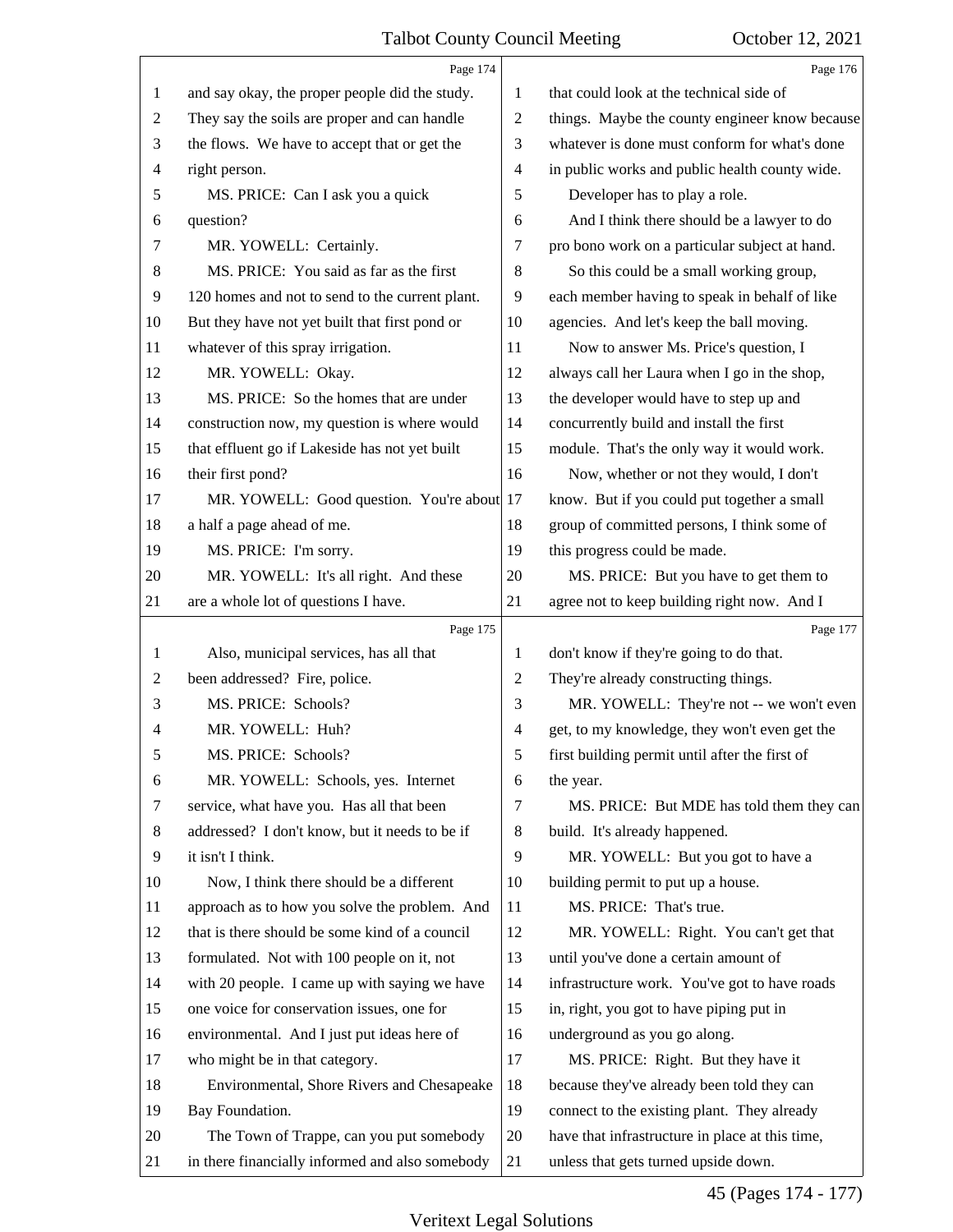|                | Page 178                                        |                | Page 180                                        |
|----------------|-------------------------------------------------|----------------|-------------------------------------------------|
| 1              | MR. YOWELL: I'm suggesting to you, if I         | 1              | MR. CALLAHAN: No problem. Thank you.            |
| $\overline{2}$ | can go back. How do I go backwards?             | $\mathbf{2}$   | Okay.                                           |
| 3              | SECRETARY: The right side. The right,           | 3              | So I'll start here, would you like to           |
| 4              | yeah, previous, up at the top.                  | 4              | speak?                                          |
| 5              | MR. DIVILIO: Click on the left.                 | 5              | SPEAKER: I'll tell you what, I think we         |
| 6              | SECRETARY: Yeah, just click there.              | 6              | probably should go with the sheet, the sign-up  |
| 7              | MR. YOWELL: Sorry. Yeah. All I'm saying         | 7              | sheet.                                          |
| 8              | is it has to be done concurrent.                | 8              | MR. CALLAHAN: Oh, is there a sign-up            |
| 9              | Now, if you could convince the developer        | 9              | sheet out there?                                |
| 10             | that rather than sending it over to the Trappe  | 10             | SPEAKER: There is.                              |
| 11             | facility, which is in terrible condition, as we | 11             | MR. CALLAHAN: Oh, it is. Okay.                  |
| 12             | heard, then you could put all the effluent      | 12             | MS. PRICE: Mr. Callahan.                        |
| 13             | going through the Lakeside units, return the    | 13             | MR. STAMP: No. That's for public                |
| 14             | cleaned effluent back into Trappe. Or           | 14             | comment.                                        |
| 15             | negotiate with them to spray it.                | 15             | MR. PACK: That's for public hearing.            |
| 16             | I think there's too much politics and too       | 16             | SPEAKER: I'm sorry.                             |
| 17             | much contention between the parties.            | 17             | MS. PRICE: Could we hear from the               |
| 18             | MS. PRICE: How do we incentivize them to        | 18             | Planning Commission members first?              |
| 19             | agree to that?                                  | 19             | MR. PACK: That's the public comment;            |
| 20             | MR. YOWELL: You hire me. No. I think            | 20             | isn't it?                                       |
| 21             | there's some members of government agencies     | 21             | MR. CALLAHAN: Oh, is that the public            |
|                |                                                 |                |                                                 |
|                | Page 179                                        |                | Page 181                                        |
| $\mathbf{1}$   | that could begin to facilitate that             | 1              | comment?                                        |
| 2              | conversation. I would be willing to address     | 2              | SPEAKER: No. They were going to call            |
| 3              | certain items as well.                          | 3              | people because they couldn't come into this     |
| 4              | But I think we need to move ahead. I            | $\overline{4}$ | room.                                           |
| 5              | don't think this going at each other is solving | 5              | MR. DIVILIO: And there's some people are        |
| 6              | any problems. It's going to happen. Let's       | 6              | outside.                                        |
| 7              | make it happen the best way possible. Let's     | 7              | SPEAKER: They were going to use that            |
| 8              | keep moving. Let's not, as I say, be            | 8              | sheet to call people in for comments.           |
| 9              | contentious.                                    | 9              | MR. PACK: They signed the wrong sheet.          |
| 10             | That's all I have to say. I'll answer any       | 10             | MR. CALLAHAN: Okay.                             |
| 11             | questions. I got a notebook that thick of the   | 11             | MS. PRICE: The only thing --                    |
| 12             | reading I've done, interview notes, etc.        | 12             | SPEAKER: A lot of them have already left.       |
| 13             | MR. CALLAHAN: I appreciate your --              | 13             | MR. CALLAHAN: I got you.                        |
| 14             | MR. YOWELL: Simple enough.                      | 14             | MS. PRICE: What I would ask is that we          |
| 15             | MR. CALLAHAN: Right. And I appreciate           | 15             | hear from our Planning Commission and/or Public |
| 16             | you waiting around for us. And I gave you 16    | 16             | Works Advisory Committee members first and      |
| 17             | minutes.                                        | 17             | then                                            |
| 18             | MR. YOWELL: Thank you very much.                | 18             | MR. PACK: This is a public hearing.             |
| 19             | MR. CALLAHAN: You're welcome.                   | 19             | MS. PRICE: I know, but they just got all        |
| 20             | MR. YOWELL: And why you give him any more       | 20             | the information last week. And it might be      |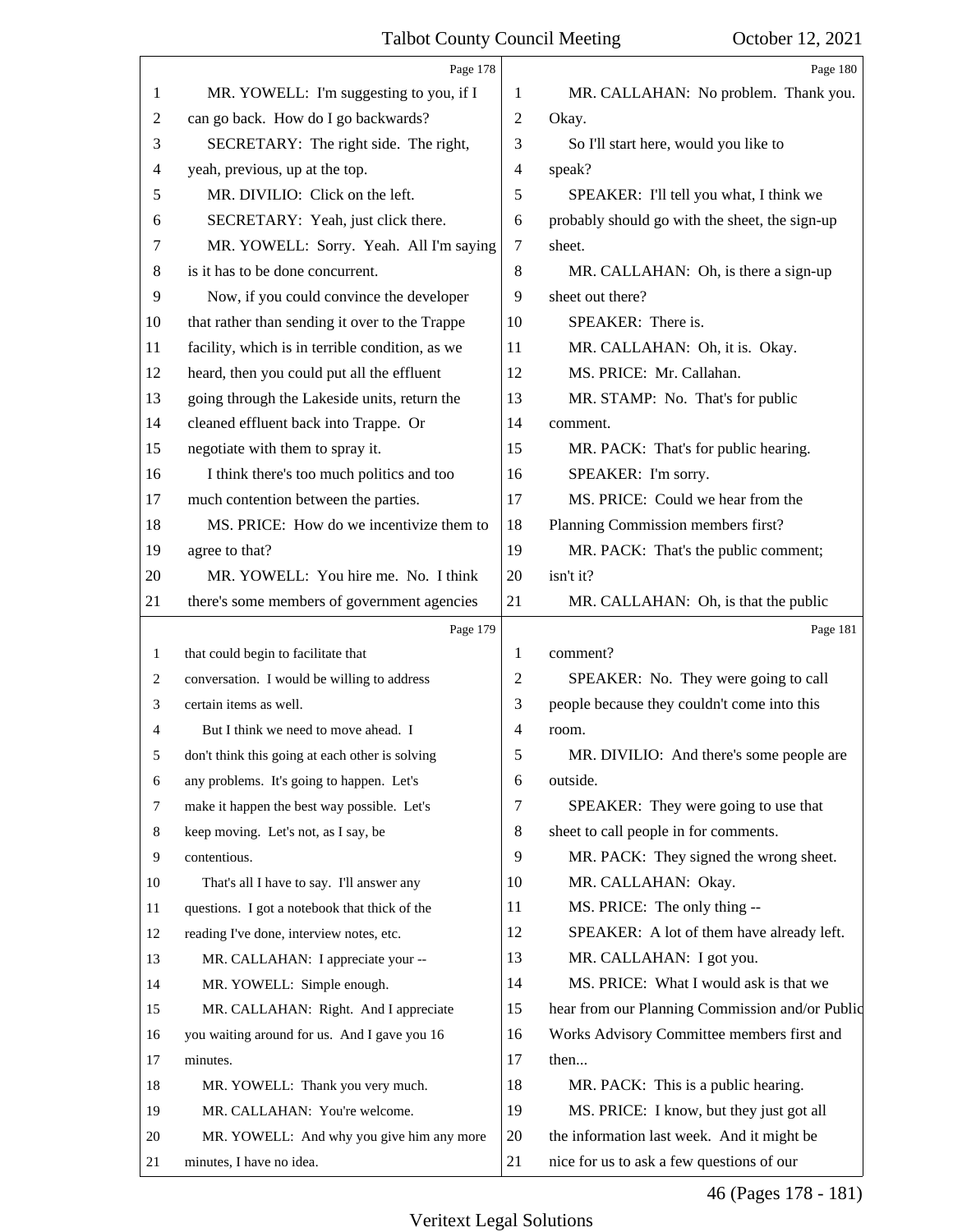|                | Page 182                                        |                          | Page 184                                        |
|----------------|-------------------------------------------------|--------------------------|-------------------------------------------------|
| 1              | official boards and committees first is my      | 1                        | think they summed up my comments very well.     |
| $\overline{c}$ | preference.                                     | $\overline{c}$           | Mr. Smullens, I know we gave him three          |
| 3              | MR. PACK: (Inaudible.)                          | 3                        | minutes. I read his entire report. I knew how   |
| 4              | MS. PRICE: I know, but (inaudible).             | $\overline{\mathcal{A}}$ | I stood on it when I read his report.           |
| 5              | MR. CALLAHAN: So what we'll do. There is        | 5                        | There is concern for La Trappe Creek. The       |
| 6              | people out here that signed up to come here and | 6                        | Planning Commission is committed to that.       |
| 7              | talk about 308. So we're going to go ahead and  | 7                        | We're willing to do whatever it takes to get    |
| 8              | do public hearing now. And then we're going to  | 8                        | there.                                          |
| 9              | open it up to them once we get done in here.    | 9                        | The problem with La Trappe Creek exists         |
| 10             | Okay.                                           | 10                       | today. My personal concern is what is the       |
| 11             | So Chip, would you like to come up?             | 11                       | fastest way to fix that. That's happening with  |
| 12             | MR. COUNCELL: Sure. Good evening. My            | 12                       | or without the Lakeside development. We've all  |
| 13             | name is Chip Councell. I serve as chairman of   | 13                       | got to sit down and work together.              |
| 14             | the Talbot County Planning Commission.          | 14                       | I made the comment last week, it's Talbot       |
| 15             | I'd like to give you a little update about      | 15                       | County's problem, it's not Trappe's problem,    |
| 16             | what happened, what we've been doing.           | 16                       | it's Talbot County's problem.                   |
| 17             | MR. CALLAHAN: Sure.                             | 17                       | So at the end of our vote, there was a          |
| 18             | MR. COUNCELL: Obviously there's no              | 18                       | suggestion that there should be further         |
| 19             | official action before the Planning Commission. | 19                       | recommendations or possible amendments, either  |
| 20             | We took it upon ourselves to find the facts.    | 20                       | to the sewer and water plan or Resolution 281.  |
| 21             | So over the last several months, the            | 21                       | We felt that at this point it comes back to you |
|                | Page 183                                        |                          | Page 185                                        |
| $\mathbf{1}$   | Planning Commission has had three workshops.    | 1                        | and then we will address it.                    |
| $\overline{c}$ | We developed a list of questions for the Talbot | 2                        | In my opinion, and this is my opinion,          |
| 3              | County Public Works, Ray Clarke, the Town of    | 3                        | that 281 is a good resolution. It provides for  |
| $\overline{4}$ | Trappe, the Maryland Department of the          | $\overline{\mathcal{A}}$ | capital improvements that I think are much      |
| 5              | Environment. That letter was signed on          | 5                        | needed. We heard from Ray Clarke about that.    |
| 6              | September the 3rd or written on September the   | 6                        | And also in the language of 281, it does talk   |
| 7              | 3rd, signed by Lee Curry on September the 24th. | 7                        | about the initial hookups of the homes at       |
| 8              | I received it four o'clock yesterday.           | 8                        | Lakeside, and it talks about the possibility of |
| 9              | MR. CALLAHAN: Got you.                          | 9                        | either an ENR module for those first homes or,  |
| 10             | MR. COUNCELL: We also asked questions of 10     |                          | and I stress the word or, hook up to the        |
| 11             | the developer, Lakeside, through Ryan           | 11                       | existing Trappe wastewater treatment plant.     |
| 12             | Showalter. We accepted written comments and     | 12                       | So I think 281 addresses what we need to        |
| 13             | held our meeting last Wednesday and Thursday    | 13                       | do. And at the end of the day, we need to do    |
| 14             | evening.                                        | 14                       | whatever we can as fast as we can to work with  |
| 15             | At the conclusion of our hearing, a motion      | 15                       | MDE, Trappe, whoever, but we've got to do       |
| 16             | was made to rescind Resolution 281. That        | 16                       | something about La Trappe Creek.                |
| 17             | motion failed by a three to two vote.           | 17                       | MR. CALLAHAN: Thank you. You good?              |
| 18             | There was unanimous consensus for the           | 18                       | MR. PACK: Thank you.                            |
| 19             |                                                 | 19                       | MR. CALLAHAN: Thank you, Mr. Councell.          |
|                | concerns of La Trappe Creek. Make no mistake    |                          |                                                 |
| 20             | about it. If you haven't had time to look at    | 20                       | MR. COUNCELL: Yup.                              |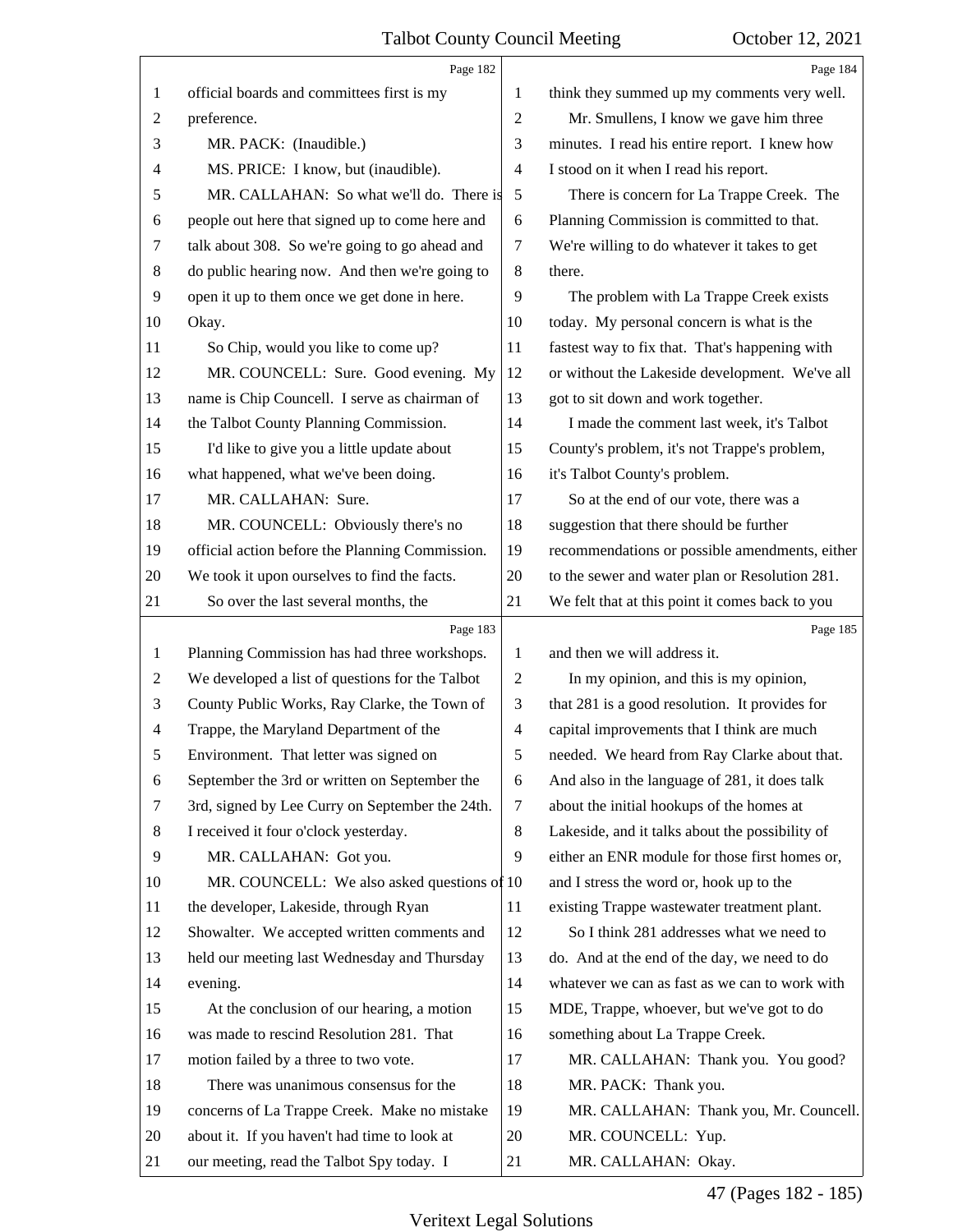|                | Page 186                                        |                          | Page 188                                        |
|----------------|-------------------------------------------------|--------------------------|-------------------------------------------------|
| 1              | MR. ANDERSON: President Callahan, Members       | 1                        | Second, even when that plant is in              |
| 2              | of the Council, my name is Bill Anderson. I'm   | 2                        | compliance with its permit limits, the Trappe   |
| 3              | chair of the Public Works Advisory Board.       | 3                        | wastewater treatment plant discharges a total   |
| 4              | The Public Works Advisory Board prepared        | $\overline{\mathcal{A}}$ | nitrogen concentration that averages            |
| 5              | and adopted five to nothing a three-page        | 5                        | 23.87 milligrams per liter, according to        |
| 6              | statement of 12 points that we presented to the | 6                        | Trappe's town counsel, Ms. Ryan.                |
| 7              | Planning Commission. I'd like to ask that a     | 7                        | That compares to a region two total             |
| 8              | copy of that be received into the record.       | 8                        | nitrogen limit of four milligrams per liter.    |
| 9              | MR. CALLAHAN: Sure.                             | 9                        | Mr. Pluta referred to three milligrams per      |
| 10             | MR. ANDERSON: Of this proceeding as well.       | 10                       | liter, which is actually the limit on ammonia   |
| 11             | MS. PRICE: Ms. Moran, is that in Granicus       | 11                       | nitrogen from the region two plant. But the     |
| 12             | for us or not?                                  | 12                       | region two plant routinely operates and         |
| 13             | SECRETARY: No.                                  | 13                       | discharges at less than half of its limit of    |
| 14             | MS. PRICE: Thank you.                           | 14                       | four. So something under two milligrams per     |
| 15             | SECRETARY: I've never seen it.                  | 15                       | liter.                                          |
| 16             | MR. ANDERSON: Rather than go through            | 16                       | The Trappe discharge results in an annual       |
| 17             | that, I also prepared a summary recap of my     | 17                       | loading to La Trappe Creek, according to        |
| 18             | three pages in ten points that I would like to  | 18                       | Ms. Ryan, of 6,336 pounds per year of total     |
| 19             | have in your hands, if I could pass that out    | 19                       | nitrogen.                                       |
| 20             | and ask that a copy of that be included in the  | 20                       | Now, if you take the \$1,000 a pound cost       |
| 21             | record as well. Thank you.                      | 21                       | to remove it that you heard from Mr. Pluta this |
|                |                                                 |                          |                                                 |
|                | Page 187                                        |                          | Page 189                                        |
| 1              | I had occasion to look at the map the           | 1                        | evening, that means that in a year, Trappe is   |
| $\overline{2}$ | other day. And it dawned on me probably for     | $\mathbf{2}$             | putting into that little, La Trappe Creek,      |
| 3              | the first time that all of the Choptank River   | 3                        | \$6.3 million worth of nitrogen at the cost of  |
| $\overline{4}$ | is in Talbot County. Maybe you knew that all    | $\overline{4}$           | removal every year.                             |
| 5              | along. But I didn't. I always assumed that      | 5                        | Third, the existing Trappe wastewater           |
| 6              | the midpoint of the river would be the          | 6                        | treatment plant is stockpiling sludge without a |
| 7              | dividing line.                                  | 7                        | sludge utilization permit. And according to     |
| 8              | But you have custody, control and care of       | 8                        | what you heard from Mr. Robert Croswell,        |
| 9              | the entire river. The borderline actually is    | 9                        | causing a stench in the Town of Trappe.         |
| 10             | the Dorchester side of the river over on the    | 10                       | Fourth, MDE has taken no enforcement            |
| 11             | Cambridge side. I thought that was              | 11                       | action in response to permit violations by the  |
| 12             | interesting.                                    | 12                       | existing Trappe wastewater treatment plant.     |
| 13             | So here is my recap of our 12-point             | 13                       | I today received a copy of the MDE letter       |
| 14             | summary.                                        | 14                       | to the Planning Commission, saw it for the      |
| 15             | First, the early 2021 permit violations,        | 15                       | first time, read it today. And I was surprised  |
| 16             | which Dr. Smullen referred to as a whole        | 16                       | to find that MDE also referred to violations    |
| 17             | quarter, show that the existing Trappe          | 17                       | for May through June or, excuse me, through     |
| 18             | wastewater treatment plant is susceptible to    | 18                       | July. And that was the first we had heard       |
| 19             | uncontrolled washout of treatment media and,    | 19                       | about additional violations in May through      |
| 20             | therefore, subject to future uncontrolled       | 20                       | July. We don't know what they were, what they   |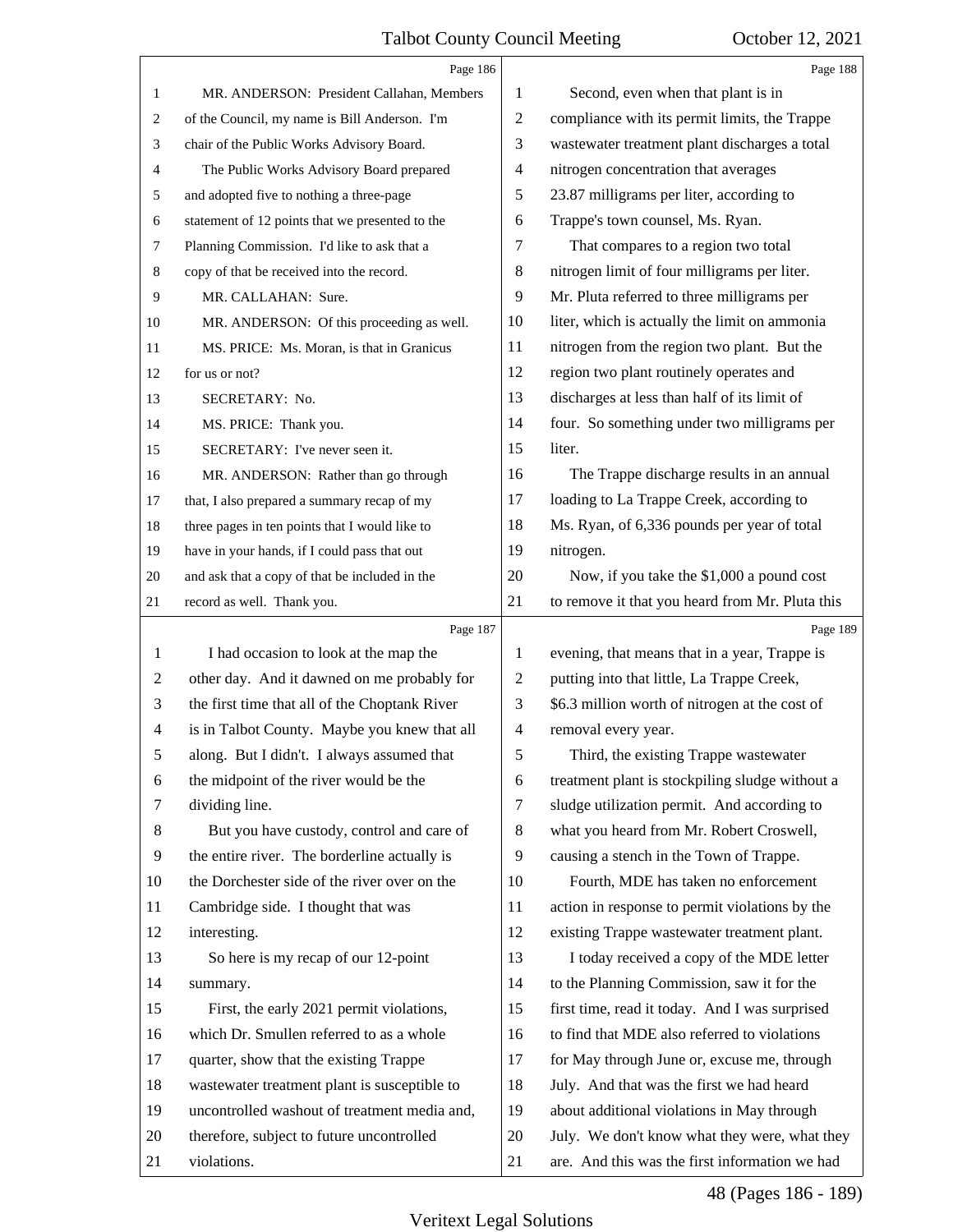|                | Page 190                                        |                | Page 192                                        |
|----------------|-------------------------------------------------|----------------|-------------------------------------------------|
| 1              | that there were actually violations then.       | 1              | maximum of 540,000 gallons per day.             |
| 2              | Number five, hookup of the first batch of       | $\mathfrak{2}$ | Why did I say supposed maximum? Because         |
| 3              | Lakeside homes, which is now identified as 120  | 3              | the 540,000 gallons per day that we're all      |
| 4              | EDUs, to the existing Trappe wastewater         | 4              | fixated on is actually an average, the annual   |
| 5              | treatment plant is crucial to the successful    | 5              | average.                                        |
| 6              | startup of the proposed new Lakeside wastewater | 6              | This is the permit application that Trappe      |
| 7              | treatment plant. There are no offsets           | 7              | filed with the Maryland Department of           |
| 8              | provided.                                       | 8              | Environment dated, signed January 2019,         |
| 9              | Six, the hookup is designed for two-way         | 9              | January 21, 2019. And in this document,         |
| 10             | operation pursuant to the development rights    | 10             | they're asking for a maximum flow, not of       |
| 11             | and responsibilities agreement. And therefore,  | 11             | 540,000 gallons, not of 650,000 gallons, no.    |
| 12             | the two wastewater treatment plants really need | 12             | 1.51 million gallons per day to be spray        |
| 13             | to be considered part of a single sewer system. | 13             | irrigated onto 87.6 acres. That's the maximum.  |
| 14             | And by the way, the new cost estimate that      | 14             | And no one has ever done any analysis of what   |
| 15             | we heard at the Planning Commission hearing for | 15             | that would entail.                              |
| 16             | the upgrade of the existing plant, Trappe       | 16             | Ninth, there were major discrepancies           |
| 17             | plant, is now I believe we were informed        | 17             | between the parcels identified in the title and |
| 18             | \$10 million, not \$7 million.                  | 18             | text of Resolution 281, on the one hand, and    |
| 19             | And according to MDE's table of scheduled       | 19             | the sewer service map that the resolution       |
| 20             | upgrades, that upgrade to the ENR in Trappe is  | 20             | adopted, on the other. The result was that      |
| 21             | not scheduled to occur until July 1, 2025.      | 21             | Resolution 281 unwittingly reclassified         |
|                |                                                 |                |                                                 |
|                | Page 191                                        |                | Page 193                                        |
| 1              | Seventh, the developer has acquired             | 1              | approximately 18 parcels that were not called   |
| $\overline{c}$ | exclusive rights, exclusive rights to 120 EDUs  | $\overline{c}$ | out in the text or in the title or ever         |
| 3              | of the Trappe wastewater treatment capacity     | 3              | actually reviewed for consistency with the      |
| 4              | pursuant to the January 2021 agreement. And     | 4              | Comprehensive Plan.                             |
| 5              | those rights, once acquired, will be permanent. | 5              | Tenth, finally, plans change. In 2004,          |
| 6              | There may, in fact, be no end to the additional | 6              | the predecessor of this Council unanimously     |
| 7              | discharge into the existing Trappe wastewater   | 7              | rejected reclassification of Trappe East to     |
| 8              | treatment plant.                                | $\,8\,$        | $S-1$ .                                         |
| 9              | MDE's November 4, 2020, letter approving        | 9              | In 2010, the town told MDE, this County         |
| 10             | Resolution 281, amendment one, even implies     | 10             | Council that no wastewater treatment plant      |
| 11             | that the 120 EDUs might actually become 500     | 11             | would be built in Trappe East for Lakeside. So  |
| 12             | EDUs. Again, with no offsets.                   | 12             | the 120 EDUs, the 540,000 gallons per day, the  |
| 13             | Eighth, if you apply the 250-gallon per         | 13             | possible switchover of first homes to the       |
| 14             | day per EDU planning figure, that's not only in | 14             | Lakeside wastewater treatment plant may or may  |
| 15             | MDE's requirements, but also in the wastewater  | 15             | not occur. And the permit for the proposed new  |
| 16             | capacity allocation agreement that was entered  | 16             | Lakeside wastewater treatment plant continues   |
| 17             | into in January and in a document entitled      | 17             | to be a moving target.                          |
| 18             | Trappe wastewater flow allocations that         | 18             | Thank you.                                      |
| 19             | Ms. Ryan provided on August 11, 2021, the       | 19             | MR. CALLAHAN: Thank you. You can come           |
| 20             | Lakeside project represents 185,250,000 gallons | 20             | up, Tom.                                        |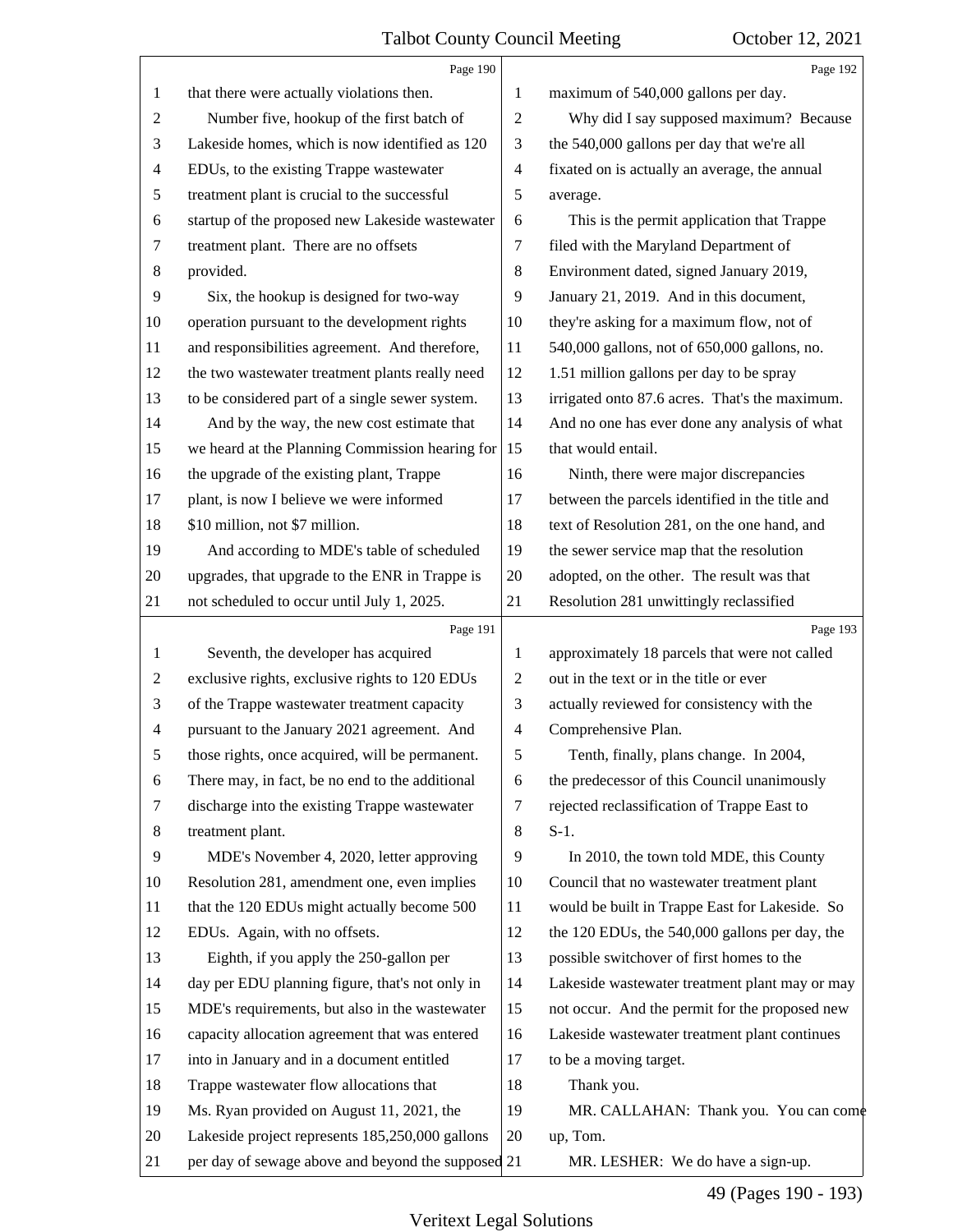|                | Page 194                                                                                        |                | Page 196                                                                                |
|----------------|-------------------------------------------------------------------------------------------------|----------------|-----------------------------------------------------------------------------------------|
| 1              | MR. CALLAHAN: Oh, we do?                                                                        | 1              | property essentially of the developer that will                                         |
| $\overline{2}$ | MR. LESHER: That pertains to (inaudible).                                                       | $\overline{c}$ | be used indefinitely forever as long as the                                             |
| 3              | MR. CALLAHAN: Okay. You want to start                                                           | 3              | developer wants to use them with respect to                                             |
| 4              | with this now?                                                                                  | $\overline{4}$ | residences in Trappe East.                                                              |
| 5              | MR. LESHER: Sure.                                                                               | 5              | And that number, 120, is entirely or can                                                |
| 6              | MR. CALLAHAN: Okay. Go ahead, Tom.                                                              | 6              | be entirely a moving target. You've just heard                                          |
| 7              | MR. ALSPACH: Tom Alspach speaking on                                                            | $\tau$         | testimony about how the capacity of the plant                                           |
| $\,8\,$        | behalf of Talbot Preservation Alliance.                                                         | 8              | might be increased. There is nothing at all in                                          |
| 9              | I believe I was to be one of Mr. Watson's                                                       | 9              | 281 that would prevent the developer and the                                            |
| 10             | witnesses. And I hope he'll excuse me for                                                       | 10             | town next month, six months from now, two years                                         |
| 11             | coming and speaking now because what I want to                                                  | 11             | from now from saying well, guess what, we're                                            |
| 12             | impart to you, I think I can do fairly                                                          | 12             | going to increase 120 units to 250 units and                                            |
| 13             | efficiently. And I think it might fit into the                                                  | 13             | let them put 250 units worth of effluent into                                           |
| 14             | context of some of what you've heard but coming                                                 | 14             | the town system.                                                                        |
| 15             | from a slightly different angle that I think                                                    | 15             | And by the way, I was around at the start                                               |
| 16             | should be a cause of concern for all of you.                                                    | 16             | of this thing. I've been on this project for                                            |
| 17             | I agree with Chip Councell that there are                                                       | 17             | 20 years. And I remember very well in its                                               |
| 18             | some aspects of 281 that are good having to do                                                  | 18             | initial rendition, it was the first 250 houses                                          |
| 19             | with budget for capital improvements, having to                                                 | 19             | that were supposed to go to Town of Trappe                                              |
| 20             | do with the water system. There are others                                                      | 20             | plant. That was a proposal that your                                                    |
| 21             | that are benign. But there are others that are                                                  | 21             | predecessors rejected back in 2004.                                                     |
|                |                                                                                                 |                |                                                                                         |
|                | Page 195                                                                                        |                | Page 197                                                                                |
| $\mathbf{1}$   |                                                                                                 | 1              | So one, the initial problem is that the                                                 |
| $\overline{2}$ | just too loosey-goosey because they essentially<br>emasculate the County Council with regard to | $\overline{2}$ | number of EDUs that ultimately could be sent                                            |
| 3              | any future control over what happens with                                                       | 3              | from Trappe East to the existing Trappe plant                                           |
| $\overline{4}$ | wastewater that is discharged into county                                                       | 4              | is essentially unlimited based entirely upon                                            |
| 5              |                                                                                                 | 5              | what the developer and the town might agree at                                          |
| 6              | waters and La Trappe Creek.                                                                     | 6              | any point in the future.                                                                |
| 7              | And the way this has happened is that                                                           | 7              |                                                                                         |
| 8              | since you approved 281, the Town of Trappe and<br>the developer have entered into two new       | $\,8\,$        | Even more critical in my opinion is the<br>second document that I believe I've been     |
| 9              |                                                                                                 | 9              |                                                                                         |
| 10             | agreements that are going to define how much                                                    | 10             | provided that I think represents another<br>amendment to the developer's rights and     |
| 11             | effluent is sent from Trappe East to the                                                        | 11             |                                                                                         |
| 12             | existing plant and for how long. Or I should                                                    | 12             | responsibility agreement, the DRRA, which I                                             |
| 13             | more correctly say they don't define that.                                                      | 13             | think you're familiar with, that governs all                                            |
|                | They leave both those things open ended.                                                        |                | aspects of the project. And it runs between,                                            |
| 14             | For starters, the wastewater capacity                                                           | 14<br>15       | again, the Town of Trappe and the developer.                                            |
| 15             | allocation agreement of January 21st between                                                    |                | The county has no say in it.                                                            |
| 16             | the Town of Trappe and the developer does                                                       | 16<br>17       | The DRRA was I believe amended again, or                                                |
| 17<br>18       | specify that the developer will have the 120                                                    | 18             | is proposed to be amended very soon, having to                                          |
| 19             | EDUs, that is 120 residences, that can be                                                       | 19             | do with when exactly the developer is to start                                          |
| 20             | connected. The developer has five years to<br>acquire them.                                     | 20             | building the new wastewater plant for Trappe<br>East so that the effluent can go there. |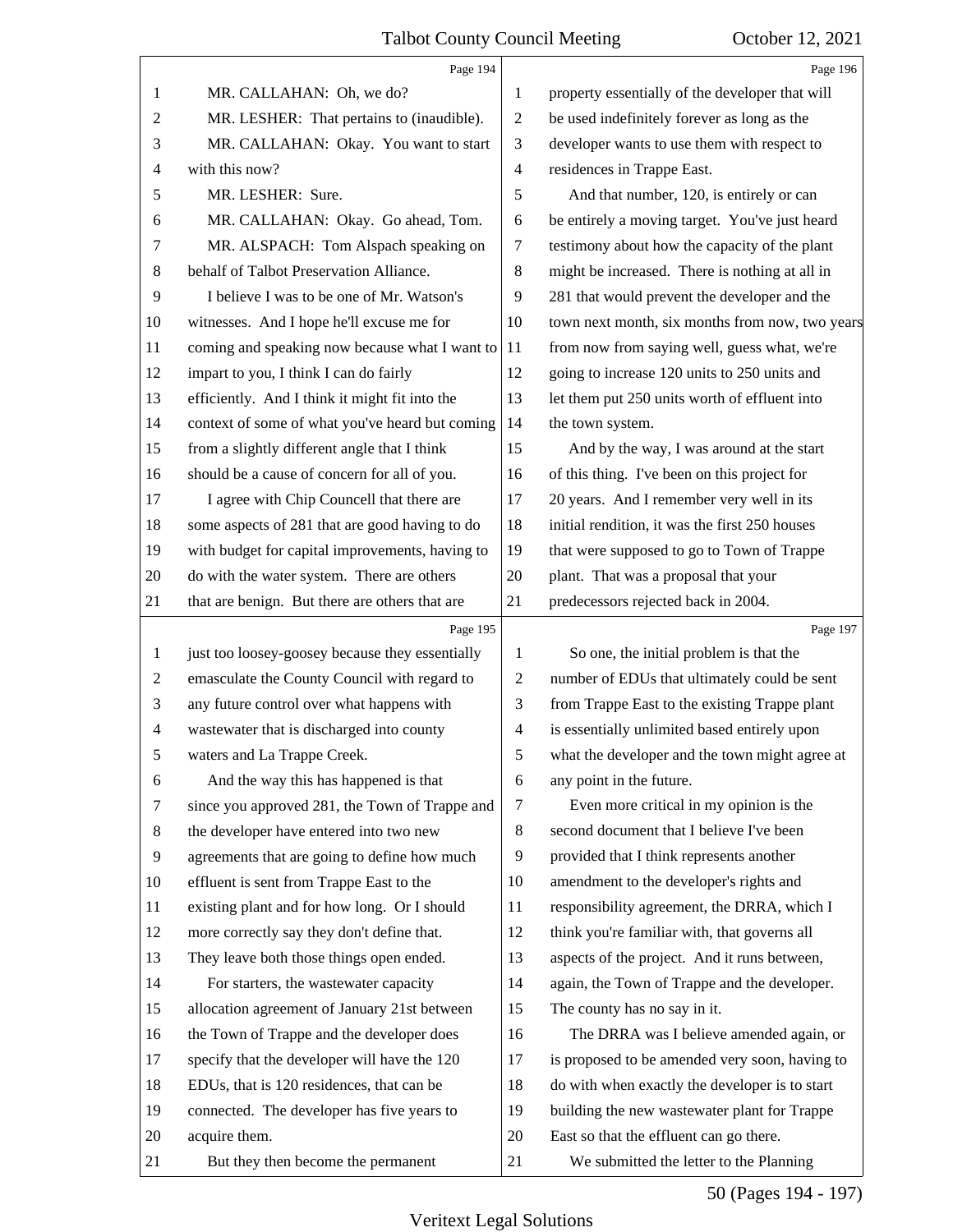|                | Page 198                                        |                          | Page 200                                        |
|----------------|-------------------------------------------------|--------------------------|-------------------------------------------------|
| $\mathbf{1}$   | Commission critical of the DRRA as it was first | 1                        | developed from the sale of a lot of individual  |
| 2              | proposed to be amended because it basically     | $\mathbf{2}$             | startup units to get the income flowing to get  |
| 3              | left that decision of when to begin up to some  | 3                        | some projections of how much they're going to   |
| 4              | kind of loose arrangement between the Town of   | $\overline{\mathcal{A}}$ | be able to expect they're going to be able to   |
| 5              | Trappe and the developer.                       | 5                        | count on coming into the coffers in order to    |
| 6              | They have changed that language. And as I       | 6                        | underwrite the cost of the new wastewater       |
| 7              | understand it, what now provides is that the    | 7                        | plant.                                          |
| 8              | petitioner, which is the developer, shall       | 8                        | It's cheaper to just pay for the                |
| $\overline{9}$ | redirect the wastewater flow of the initial 120 | 9                        | connection to the Trappe existing plant, pass   |
| 10             | units to the project's wastewater plant, that   | 10                       | that cost along to the initial homebuyers, and  |
| 11             | is will be redirected to the Trappe East plant  | 11                       | deal with it that way. And my prediction is     |
| 12             | when such new wastewater plant is constructed   | 12                       | going to be that that is what's going to        |
| 13             | and ready for operation.                        | 13                       | happen. And they're not going to be in any      |
| 14             | That is a meaningless standard,                 | 14                       | hurry to get that plant underway if they can    |
| 15             | especially --                                   | 15                       | connect to the town's existing plant and keep   |
| 16             | MS. PRICE: Did you say should?                  | 16                       | the costs down while they see how many homes    |
| 17             | MR. ALSPACH: Shall.                             | 17                       | they sell how fast.                             |
| 18             | MS. PRICE: It does say shall.                   | 18                       | How fast will they sell? Excuse me. How         |
| 19             | MR. ALSPACH: They shall redirect it to --       | 19                       | many houses are they selling annually in Trappe |
| 20             | the shall sounds good at the beginning. But     | 20                       | now or in the past ten years? It's not 120. I   |
| 21             | you got to read the end of the sentence. They   | 21                       | can tell you that.                              |
|                |                                                 |                          |                                                 |
|                | Page 199                                        |                          | Page 201                                        |
| $\mathbf{1}$   | shall redirect it when the plant has been       | 1                        | So that, to me, suggests that it may be         |
| 2              | constructed and is ready for operation.         | $\overline{c}$           | quite a long time. And it's something you no    |
| 3              | Who determines when it's ready for              | 3                        | longer have control over if you leave 281 the   |
| 4              | operation? Well, the developer determines when  | $\overline{\mathcal{A}}$ | way it is in terms of when the developer has to |
| 5              | it's ready for operation. It could be ready     | 5                        | redirect from the existing plant to the new     |
| 6              | for operation probably in 18 months, but it     | 6                        | plant. You have no control over that under 281  |
| 7              | also could be developed and be ready for        | 7                        | now unless you change that provision.           |
| 8              | operation in three years, five years, or ten    | 8                        | Now, it would not and it should not be          |
| $\overline{9}$ | years. We don't know how long it's going to     | 9                        | conceived as any roadblock to the Trappe East   |
| 10             | take for them to sell those 120 units or        | 10                       | developer, Lakeside developer to proceed with   |
| 11             | whether they will be able to get more than that | 11                       | its development even if you were to conclude    |
| 12             | number of EDUs by further negotiations from the | 12                       | that 281 should be changed to prevent any       |
| 13             | town.                                           | 13                       | connection to the existing Trappe, Town of      |
| 14             | And I think you need to look at this from       | 14                       | Trappe plant at least until it was upgraded to  |
| 15             | the perspective of the developer, who they're   | 15                       | ENR and its INI was fixed. That shouldn't stop  |
| 16             | in business to make money. They're going to do  | 16                       | the development going forward because one of    |
| 17             | what's most cost effective for them. They're    | 17                       | the good things in 281, it was drafted with the |
| 18             | not going to want to start putting the millions | 18                       | developer's consent, says very clearly on page  |
| 19             | of dollars into this new multimillion dollar    | 19                       | 45 of Exhibit F that they now have the          |
| 20             | wastewater plant until they're sure they've got | 20                       | technology to begin use of the new wastewater   |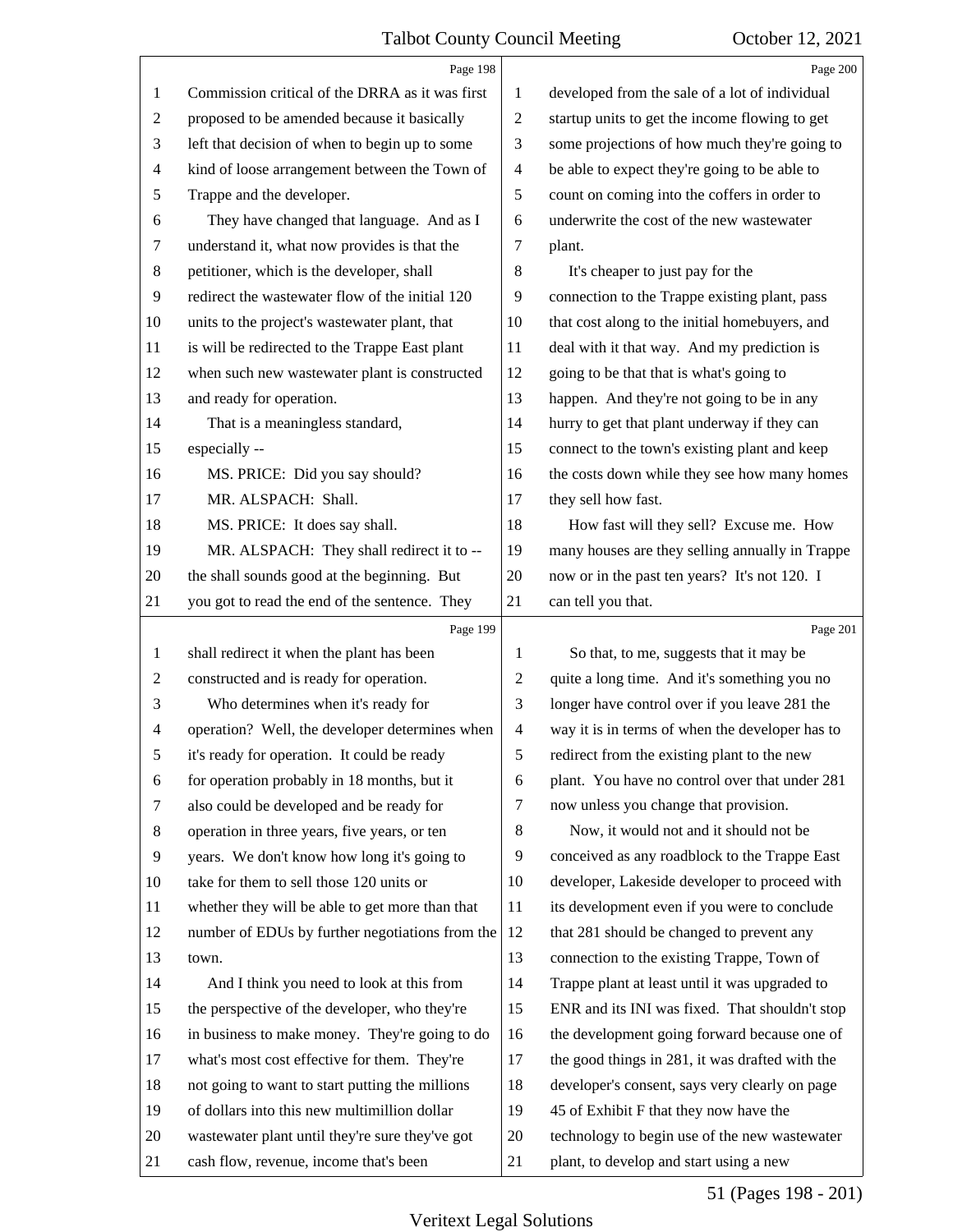|    | Page 202                                        |                | Page 204                                        |
|----|-------------------------------------------------|----------------|-------------------------------------------------|
| 1  | wastewater plant right away and it will operate | 1              | up by just servicing it directly and            |
| 2  | properly at the initial low flows.              | 2              | immediately through the initial houses with     |
| 3  | In the past we've been hearing and for 20       | 3              | their own spray field program, the first module |
| 4  | years we were hearing they have to connect to   | $\overline{4}$ | thereof.                                        |
| 5  | the Trappe existing plant for a period of time  | 5              | So those are a couple of things that I          |
| 6  | because until there are a certain number of     | 6              | would like you to think about, particularly the |
| 7  | houses that have been built, they won't have    | 7              | county's current lack of control over so much   |
| 8  | enough effluent coming into the plant to make   | $\,8\,$        | of what is going to happen unless we do         |
| 9  | it operate.                                     | 9              | something about the current verbiage that I     |
| 10 | Well, read Exhibit F on page 45. And it         | 10             | have now just described in 281.                 |
| 11 | very clearly says that is no longer the case    | 11             | So I hope you'll think about a way to           |
| 12 | because of developments in technology. And      | 12             | address that to retain some county control.     |
| 13 | they now have the ability to operate properly   | 13             | MS. PRICE: Quick question for him and a         |
| 14 | at the initial low flows. And that's why        | 14             | comment, if that's all right.                   |
| 15 | further down it says that startup of the        | 15             | My question to you is when you said that        |
| 16 | wastewater treatment plant for Lakeside project | 16             | the developer could just pay the Trappe plant   |
| 17 | can been provided by, one, the modular ENR MBR  | 17             | however much while they are connected to the    |
| 18 | treatment, people who are operating at the      | 18             | existing Trappe wastewater treatment plant,     |
| 19 | initial development low flows or by a direct    | 19             | would you say that there's a financial benefit  |
| 20 | connection to the existing Trappe wastewater    | 20             | to the Town of Trappe to have that developer    |
| 21 | plant.                                          | 21             | pay them for that connection?                   |
|    |                                                 |                |                                                 |
|    | Page 203                                        |                | Page 205                                        |
| 1  | So they very clearly have the option to         | 1              | MR. ALSPACH: I won't just say it. I             |
| 2  | connect -- to start the new plant up, develop   | $\overline{c}$ | won't say it. Well, I'll say it because that's  |
| 3  | the new plant, and make it work with the        | 3              | in their agreement. That's why Trappe wants to  |
| 4  | initial houses they construct there based on    | 4              | do this.                                        |
| 5  | what 281 says already.                          | 5              | MS. PRICE: -- Trappe probably needs             |
| 6  | So in our view, the main part of 281 that       | 6              | users.                                          |
| 7  | needs to be fixed is you got to get more        | $\tau$         | I mean we talk about that all the time in       |
| 8  | control over the timing of when this            | 8              | our, Mr. Clarke, all the sanitary districts.    |
| 9  | connection, if it is allowed, will be           | 9              | Thank you. All the sanitary districts that      |
| 10 | discontinued.                                   | 10             | we're concerned about having enough users. So   |
| 11 | But more to the point, it should not be         | 11             | I mean that makes sense. Nothing wrong with     |
| 12 | allowed at all until at least the existing      | 12             | that, that Trappe would have a benefit to       |
| 13 | Trappe plant solves this INI problem and gets   | 13             | having those users on their plant financially.  |
| 14 | upgraded to ENR to address all the things       | 14             | MR. ALSPACH: They would definitely get a        |
| 15 | you've heard about tonight regarding outflow    | 15             | financial advantage by having these connection  |
| 16 | into existing La Trappe Creek.                  | 16             | fees paid.                                      |
| 17 | And that should not be a burden or an           | 17             | Is that financial advantage to Trappe           |
| 18 | impediment to the developer since they very     | 18             | worth what it does to the waters of La Trappe   |
| 19 | clearly said and it says in 281 that they can   | 19             | Creek? Maybe that's a judgment call that you    |
| 20 | get along without relying upon the existing     | 20             | have to make.                                   |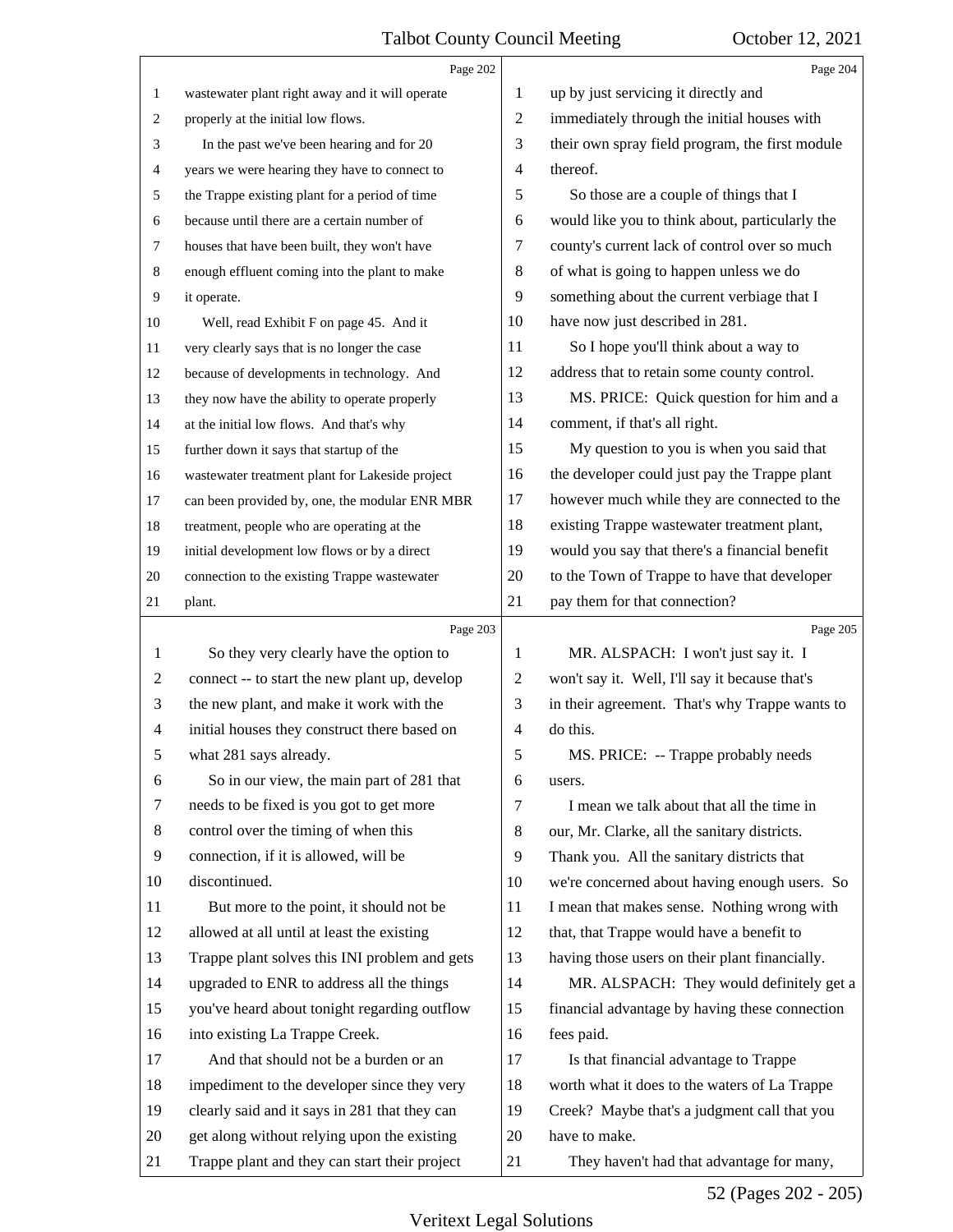|                | Page 206                                        |                          | Page 208                                           |
|----------------|-------------------------------------------------|--------------------------|----------------------------------------------------|
| 1              | many years now. They now are on the verge,      | 1                        | clarity to that answer because or stayed in        |
| $\overline{c}$ | according to another letter they put into the   | $\overline{c}$           | there and it probably wasn't the right thing.      |
| 3              | record, of qualifying for some \$7 million in   | 3                        | So it's just funny that you said that and          |
| $\overline{4}$ | State funding grants and programs to improve    | $\overline{\mathcal{A}}$ | I have this transcript with my quotes. I'm         |
| 5              | the plant. So it's not as if they're dependent  | 5                        | like oh.                                           |
| 6              | upon these connections in order to do the ENR   | 6                        | MR. ALSPACH: Well, there is. Certainly             |
| 7              | upgrade that is in the capital budget that is   | 7                        | agree with Ms. Price of a year ago.                |
| 8              | already in Resolution 281.                      | 8                        | MS. PRICE: Thank you.                              |
| 9              | That's what they're supposed to be doing,       | 9                        | MR. ALSPACH: Thank you, Mr. Callahan.              |
| 10             | using this money that's in the capital budget   | 10                       | MR. CALLAHAN: No problem. Thank you.               |
| 11             | under -- I forget the exhibit number but you    | 11                       | Okay. I think Mr. Vice President, we're            |
| 12             | probably have seen it. Here it is. It's         | 12                       | going to start --                                  |
| 13             | \$4.3 million to upgrade the plant and another  | 13                       | MR. LESHER: -- sign-up sheet.                      |
| 14             | 2 million for the pumping stations.             | 14                       | MR. CALLAHAN: Yes. The sign-up sheet.              |
| 15             | Right now, it's scheduled for '21. I            | 15                       | MR. LESHER: First is Lilian Stevens.               |
| 16             | expect that's going to be pushed back.          | 16                       | MS. STEPHANO: Hi. It's actually Lily               |
| 17             | But my only point is, Ms. Price, that they      | 17                       | Stephano.                                          |
| 18             | have the ability to generate the revenue that   | 18                       | MR. LESHER: I'm sorry.                             |
| 19             | they need through these programs to upgrade the | 19                       | MS. STEPHANO: I'm going to switch gears a          |
| 20             | plant to the point that it possibly could take  | 20                       | little bit. Everybody has covered the              |
| 21             | more connections if the INI was fixed and it    | 21                       | logistics of La Trappe Creek. And I'm here to      |
|                |                                                 |                          |                                                    |
|                | Page 207                                        |                          | Page 209                                           |
| 1              | was upgraded to ENR.                            | 1                        | support all the people of Trappe.                  |
| $\overline{2}$ | But right now, it would be disastrous, for      | $\overline{c}$           | But most of the focus has been on                  |
| 3              | the reasons you've heard tonight, to have       | 3                        | La Trappe Creek. I want to bring your attention    |
| $\overline{4}$ | another 120 houses dumping their wastewater     | $\overline{\mathcal{A}}$ | to the next potential disaster, which is the       |
| 5              | into the plant as it exists at the present      | 5                        | Miles Creek. That's where all the spraying and     |
| 6              | time. And I submit the Council should not       | 6                        | all this will go into of this proposed waste       |
| 7              | allow that to happen.                           | 7                        | treatment facility that the developer may or       |
| 8              | MS. PRICE: Well, the quick comment was          | 8                        | may not do, whatever time you're talking about.    |
| 9              | something that you reminded me of saying, or.   | 9                        | And I watched the meeting of the Planning          |
| 10             | And I have the transcript from last year's      | 10                       | Commission. And I hear all of you talking          |
| 11             | public hearing, and I asked that question.      | 11                       | about you all agree that this La Trappe Creek is a |
| 12             | I said I'm not comfortable bringing 120         | 12                       | mess. And they all agree, but they're not          |
| 13             | homes into a plant that's not operating at BNR. | 13                       | willing to stop and say hey, let's just put the    |
| 14             | I mean you've got an or in here, and I think it | 14                       | brakes on, let's just see how we can make this     |
| 15             | need to be specific. You need to say one way    | 15                       | work, just stop for a minute, let's do it          |
| 16             | or the other is it going to be a wastewater     | 16                       | right.                                             |
| 17             | treatment plant or is it going to be the        | 17                       | And that's what I'm begging you to do, is          |
| 18             | (inaudible) or the spray irrigation. And I      | 18                       | to just kind of put on the brakes. I'm not         |
| 19             | said I'm not going to have a multiple choice in | 19                       | saying don't do this development, but I don't      |
| 20             | legislation that I'm going to vote on.          | 20                       | know what's the rush in this.                      |

53 (Pages 206 - 209)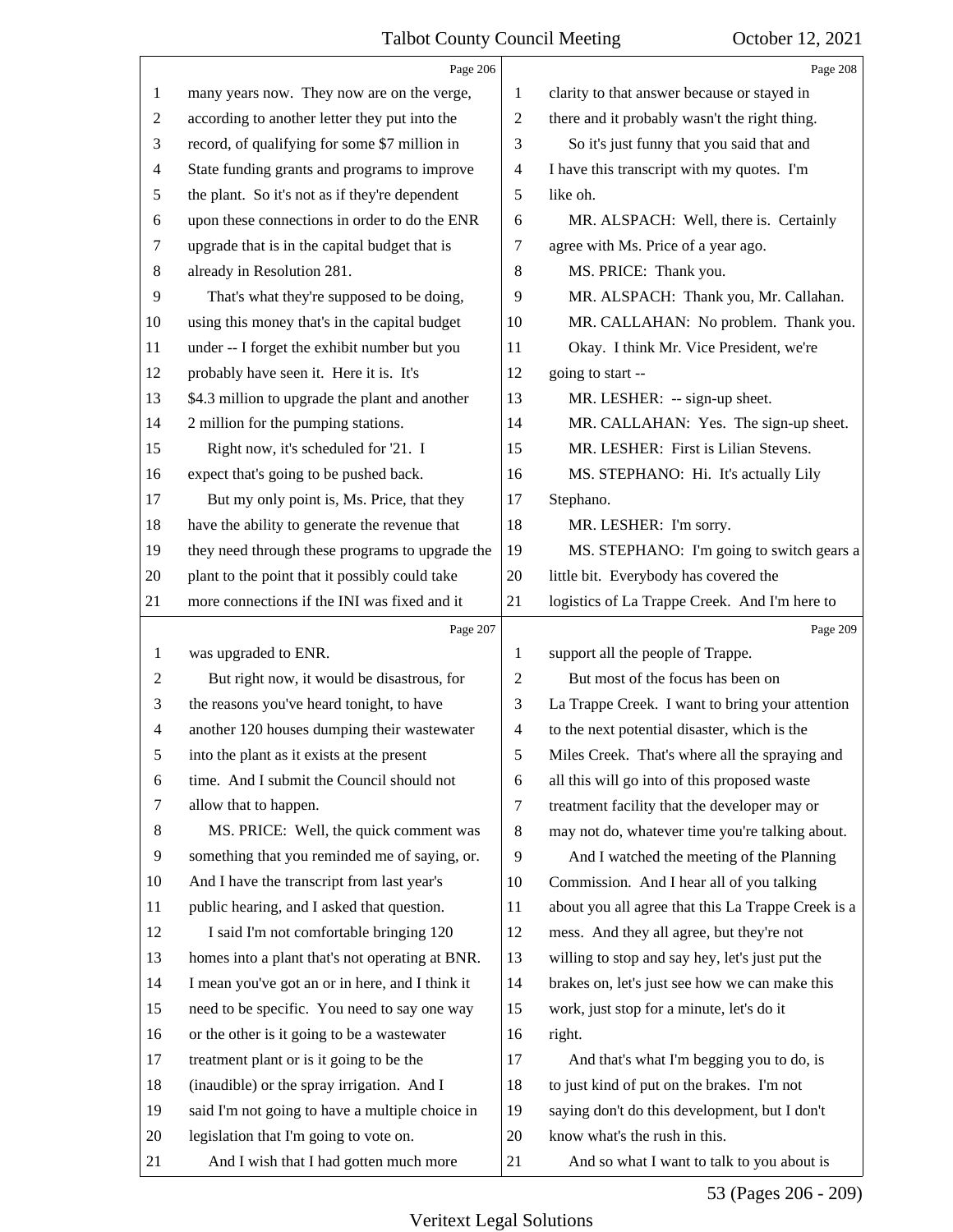|                | Page 210                                        |                | Page 212                                        |
|----------------|-------------------------------------------------|----------------|-------------------------------------------------|
| 1              | the other side of this. Like so say you get     | 1              | all know the dire result of contaminated water  |
| 2              | the Trappe piece worked out. Well, then you've  | $\overline{2}$ | on public health and economics.                 |
| 3              | got the Miles Creek piece to think about. And   | 3              | And if you have ridden around that area of      |
| $\overline{4}$ | I just want to talk to you a little bit about   | 4              | Bruceville Road, you know these people have     |
| 5              | the Miles Creek.                                | 5              | been left behind. They have not been benefited  |
| 6              | My husband and I bought 65 acres on the         | 6              | by economic boom of the Eastern Shore.          |
| 7              | Miles Creek six years ago, 165 acres. We were   | 7              | Allowing this waste management plant to         |
| 8              | allowed to build one three-bedroom house on     | 8              | move forward as it is is a direct devaluing and |
| 9              | 165 acres outside of the critical area in order | 9              | destruction of a way of life, of natural        |
| 10             | to preserve the waterway. Okay. We did it.      | 10             | habitats that we have tried to preserve of past |
| 11             | We love it.                                     | 11             | regulations that were put into place because of |
| 12             | Lakeside has been granted the right to          | 12             | past destruction.                               |
| 13             | build 2,500 homes outside of the critical area  | 13             | And you are allowing one entity, one            |
| 14             | that will spray the waste onto 88 acres that is | 14             | entity to undo all of that, all of that. And    |
| 15             | at the headwater of the already distressed      | 15             | for what?                                       |
| 16             | Miles Creek. Okay.                              | 16             | I agree in economic improvement for the         |
| 17             | I'm baffled. I'm baffled how that's             | 17             | community of Trappe. But this can be done       |
| 18             | possible. None of this is consistent with the   | 18             | responsibly and it can be done right. It's      |
| 19             | environmental requirements that we found six    | 19             | just being pushed for some reason now, pushed   |
| 20             | years ago.                                      | 20             | during this pandemic when no one was looking.   |
| 21             | And the proposed waste system has multiple      | 21             | Not responsible.                                |
|                |                                                 |                |                                                 |
|                | Page 211                                        |                | Page 213                                        |
| 1              | examples of failures throughout this country    | 1              | But under the current plan, this                |
| 2              | that is just not even being discussed.          | 2              | dispossession and ruin of natural resources for |
| 3              | The guy today talking about well, maybe if      | 3              | people who have been here for generations and   |
| 4              | it's the right soil, it might work. Well, do    | $\overline{4}$ | for those of us who have invested in            |
|                | we know that it's the right soil? It might      | 5              | conservation of nature to preserve the          |
| 6              | work, it might not work.                        | 6              | integrity of that area is all for naught. You   |
| 7              | I beg all of you just to slow down on           | 7              | are ruining more than you are saving.           |
| 8              | this. This damage is everlasting. Think past    | 8              | Please stop and get it right.                   |
| 9              | today.                                          | 9              | MR. CALLAHAN: Thank you.                        |
| 10             | Now, let's talk about the damage, the           | 10             | MR. LESHER: Next is John Thacker.               |
| 11             | personal damage. If you've ever driven down     | 11             | MR. THACKER: Good evening, Council. My          |
| 12             | Bruceville Road and gone over Miles Creek       | 12             | name is John Thacker, and I live in the Packard |
| 13             | Bridge, you've seen multi-generational families | 13             | Plan subdivision of Talbot County, about three  |
| 14             | that fish on that bridge and eat that fish.     | 14             | miles from the proposed Lakeside Trappe housing |
| 15             | And if you go farther, you see                  | 15             | development.                                    |
| 16             | multi-generational homes with crab traps and    | 16             | I've been a part-time resident of Talbot        |
| 17             | John boats that rely on that water for          | 17             | County since 2010 and a full-time resident      |
| 18             | sustainability.                                 | 18             | since last year. I chose to make Talbot County  |
| 19             | If you go farther down to the landing, you      | 19             | my home in significant part due to its abundant |
| 20             | see young moms, moms-to-be swimming with their  | 20             | and beautiful natural resources.                |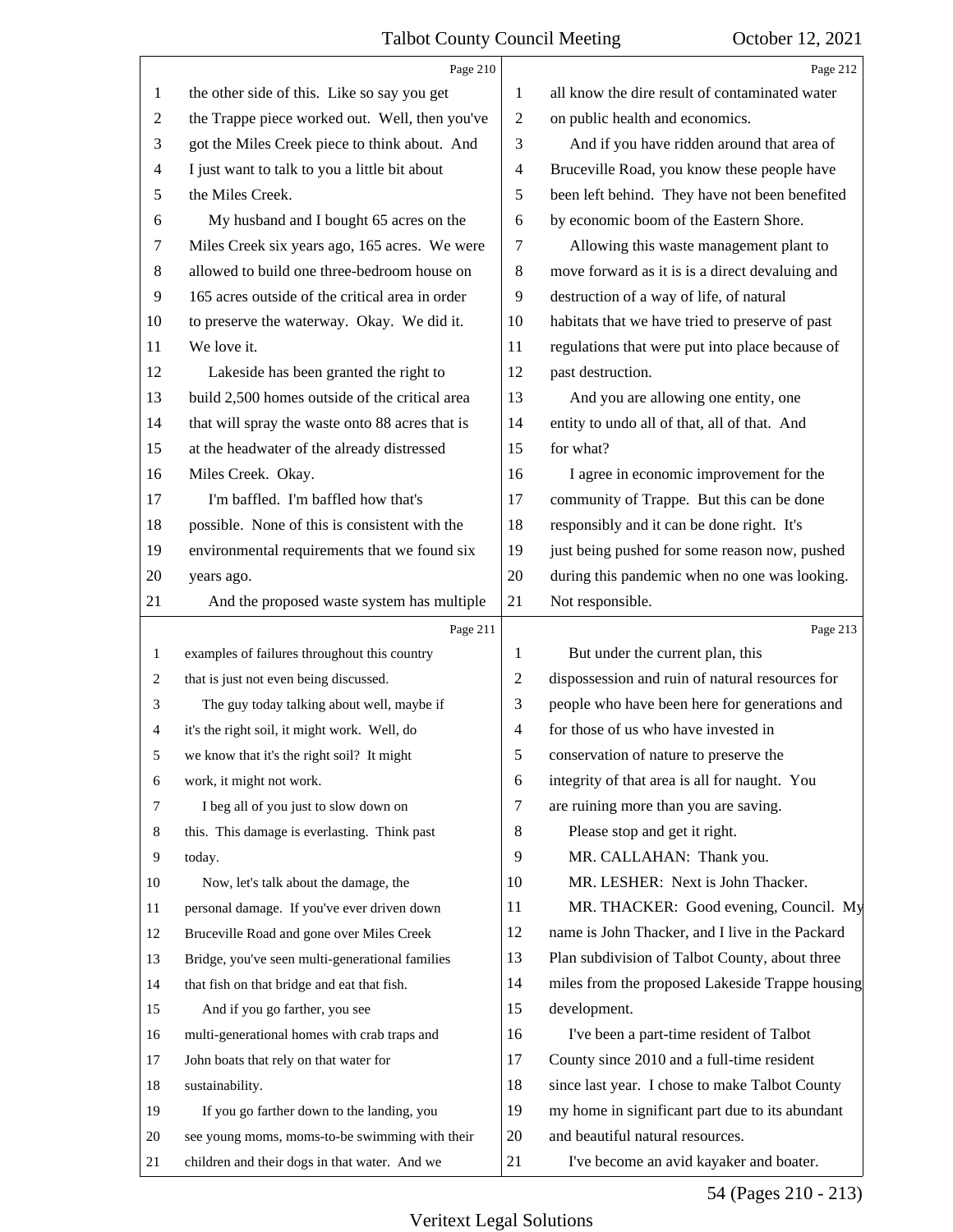|              | Page 214                                        |                | Page 216                                        |
|--------------|-------------------------------------------------|----------------|-------------------------------------------------|
| 1            | I've kayaked to the headwater marshes of my     | 1              | Talbot County. And its effluent into            |
| 2            | home creek, Island Creek, as well as Mill Creek | $\overline{2}$ | La Trappe Creek affects other Talbot County     |
| 3            | and Skipton Creek and the Wye River Watershed,  | 3              | residents downstream on La Trappe Creek and     |
| 4            | Town Creek and the Tred Avon and Miles Creek    | $\overline{4}$ | onward to the Choptank and all its other        |
| 5            | near Trappe.                                    | 5              | tributary creeks and rivers.                    |
| 6            | I enjoy paddling into these marshes to          | 6              | This Council is the steward of these wider      |
| 7            | experience the abundance of life. You usually   | 7              | county interests. And it is incumbent upon you  |
| 8            | find schools of fish jumping and larger fishes  | $\,8\,$        | to use any means at your disposal to induce     |
| 9            | rising to feed, birds like egrets and heron and | 9              | Trappe to bring its wastewater treatment plant  |
| 10           | osprey hunting, and occasionally muskrat        | 10             | into environmental compliance and to forbid any |
| 11           | scurrying in the reeds.                         | 11             | new additions to its load until it does so.     |
| 12           | In early August of this year, I paddled to      | 12             | Given Trappe's track record, and I do not       |
| 13           | the headwaters of La Trappe Creek and was       | 13             | think you can take it at its word that it will  |
| 14           | struck by how different it is. The water was    | 14             | do so.                                          |
| 15           | still and lifeless. I saw no large birds        | 15             | Given MDE's track record in this case, and      |
| 16           | wading in its banks. But I smelled the          | 16             | as recently disclosed in other Maryland         |
| 17           | unmistakable stench of untreated sewage.        | 17             | treatment plant deficiencies, you cannot rely   |
| 18           | I have since learned that the Trappe            | 18             | on it to defend the environmental integrity of  |
| 19           | wastewater treatment plant is often and         | 19             | Talbot County.                                  |
| 20           | chronically in non-compliance with wastewater   | 20             | That falls to you, this Council. If the         |
| 21           | treatment standards, that its existing          | 21             | only means at your disposal to protect these    |
|              |                                                 |                |                                                 |
|              | Page 215                                        |                | Page 217                                        |
| $\mathbf{1}$ | treatment plant is inadequate for its existing  | 1              | interests is to rescind 281, then I recommend   |
| 2            | load, and that there is no definitive plan to   | $\overline{2}$ | that you do that. And then work with the Town   |
| 3            | remedy this situation.                          | 3              | of Trappe, the Lakeside developer, and MDE on a |
| 4            | Now comes the Lakeside Trappe developer,        | $\overline{4}$ | properly sequenced wastewater treatment         |
|              | who wants to hook up 120 new homes to an        | 5              | solution that does not make a bad situation     |
| 6            | already failing treatment plant so that it can  | 6              | worse and that holds the Town of Trappe and the |
| 7            | profit from the ensuing development of another  | 7              | developer accountable for ongoing compliance as |
| 8            | 2,380 new homes, an astonishingly large number  | 8              | the Lakeside Trappe development ensues.         |
| 9            | in relation to the Town of Trappe's existing    | 9              | Thank you for your attention.                   |
| 10           | size.                                           | 10             | MR. CALLAHAN: Thank you, Mr. Thacker.           |
| 11           | This Council's Resolution 281, adopted          | 11             | MR. LESHER: Thank you. Next on the list         |
| 12           | before the findings of non-compliance of the    | 12             | is Mike McConnell, but he has spoke already and |
| 13           | Trappe plant, was a key enabling ordinance that | 13             | appears to have left the room.                  |
| 14           | allows the town and the developer to proceed.   | 14             | Then we have Dan Stephano.                      |
| 15           | I heard in a recent meeting this Council        | 15             | Not seeing him, next we have Chuck Powers.      |
| 16           | state, "that it is not the Town of Trappe's     | 16             | MR. POWERS: Thank you for seeing me. I          |
| 17           | parent" so you cannot hold it accountable for   | 17             | was really pleased that it's tonight and not    |
| 18           | its wastewater violations and that once you     | 18             | last night when the Ravens had a great game     |
| 19           | forwarded the plan to MDE, the matter is now    | 19             | because I wouldn't be here.                     |
| 20           | out of your hands.                              | 20             | My name is Chuck Powers. I'm an engineer,       |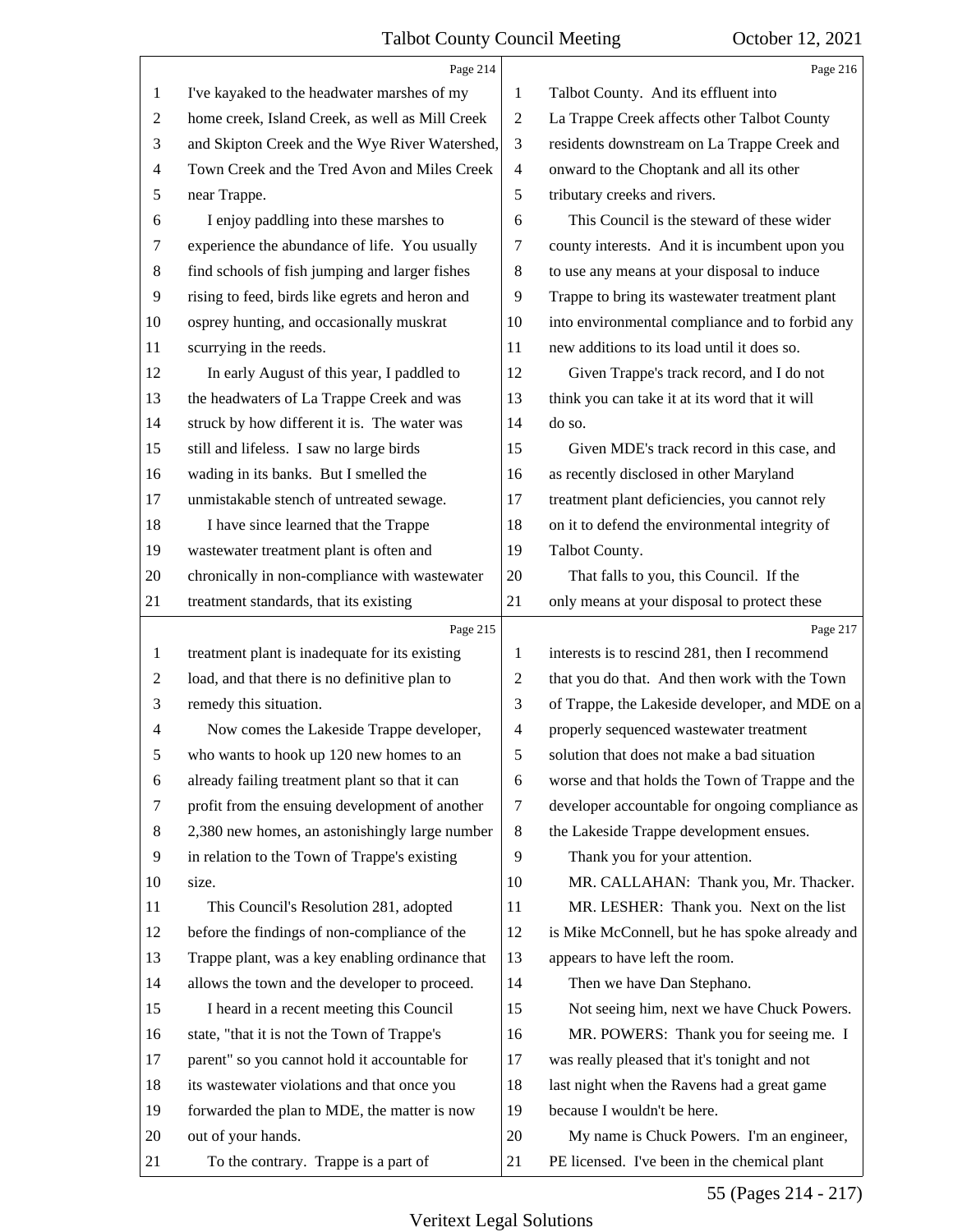|                | Page 218                                        |                | Page 220                                        |
|----------------|-------------------------------------------------|----------------|-------------------------------------------------|
| 1              | process flow control design, wastewater flow    | 1              | rivers on the western shore, as we so call it,  |
| 2              | control design for 45 years. I retired a few    | $\overline{c}$ | that are almost dead. Okay. They call them      |
| 3              | years ago, but I still consult quite a bit with | 3              | red. They're not doing better, they're doing    |
| 4              | a lot of chemical companies, water wastewater   | 4              | worse.                                          |
| 5              | companies.                                      | 5              | The Choptank has a rating of a C minus          |
| 6              | I'm not going to elaborate on what Calvin       | 6              | according to the Chesapeake Bay Foundation.     |
| 7              | and Bill and Tom and Chip, they did a great     | 7              | It's getting worse, it's not getting better.    |
| 8              | job. There's a lot of things that have come to  | $\,8\,$        | There is a hole outside of La Trappe Creek      |
| 9              | the surface here tonight.                       | 9              | that's 89 feet. It's an unusual spot. They      |
| 10             | I own property in Talbot County over by         | 10             | don't know if it's an underwater aquifer coming |
| 11             | Sherwood. I have farms, various farms and       | 11             | up that just keeps (inaudible) and all, but     |
| 12             | different properties. I love the Eastern        | 12             | there's been research done on that by CHB and   |
| 13             | Shore. I grew up on the Eastern Shore and then  | 13             | many others. There's a lot of pollution that    |
| 14             | moved away and been all over the world doing    | 14             | gets stuck in there and stays. And it's right   |
| 15             | different things.                               | 15             | off La Trappe Creek. So it's going to go to     |
| 16             | But this is your legacy. The issues             | 16             | the holes in some spots.                        |
| 17             | you're hearing about, what people are saying    | 17             | There's reports that I read. This one is        |
| 18             | tonight is going to carry on for years. You     | 18             | by the DNREC, which is through Delaware, about  |
| 19             | may get letters ten years from now saying boy,  | 19             | the Chester and the Choptank watershed. And in  |
| 20             | was that a mistake or a great job. This is      | 20             | here it says in the final assessment, it's      |
| 21             | your legacy.                                    | 21             | estimated that by 2007, more than ten years     |
|                |                                                 |                |                                                 |
|                | Page 219                                        |                | Page 221                                        |
| 1              | Secondly, what's important here is you          | 1              | ago, 39 percent of the historic wetland acreage |
| 2              | might set a precedent that other developers in  | 2              | watershed on the Choptank is gone.              |
| 3              | time to say oh, this is -- we're going to build | 3              | We're talking about 80 some acres that          |
| $\overline{4}$ | because you made the decision on this one for   | 4              | absorbs this effluent that you're going to be   |
|                | this reason and it might hamper and hurt Talbot | 5              | pumping out. Well, it's going to have runoff.   |
| 6              | County.                                         | 6              | Now, there was another report by the DNR        |
| 7              | Talbot County is unique in that it is           | 7              | that you can go Google and check all these      |
| 8              | probably one of the richest, richer counties on | 8              | things out. I can share them with you later if  |
| 9              | the Eastern Shore. It probably has more         | 9              | you'd like. And the Chesapeake Bay Foundation   |
| 10             | saltwater or surface shorelines than most other | 10             | that says their study on the entire Chesapeake  |
| 11             | counties. So there's a lot of issues with the   | 11             | Bay pollution comes from five sources. This is  |
| 12             | environment you all are seeing. It's a tough    | 12             | very important to listen to this.               |
| 13             | decision.                                       | 13             | Forty-five percent ag runoff.                   |
| 14             | The bay is dying overall. Okay. You             | 14             | What are we doing with this effluent?           |
| 15             | heard from, I forget the gentleman's name with  | 15             | It's ag runoff. Sixteen percent wastewater      |
| 16             | the shore. And he studies. He sees this all     | 16             | plants. Seventeen percent urban runoff.         |
| 17             | the time. It doesn't take much just to turn on  | 17             | I heard I believe it was a young man, I         |
| 18             | your phone and go read all the reports of       | 18             | forget his name, Calvin, he did a nice talk     |
| 19             | everybody that's out there that studies and     | 19             | about what are all these others (inaudible) to  |
| 20             | does work. Okay.                                | 20             | deal with, not just the Trappe plant.           |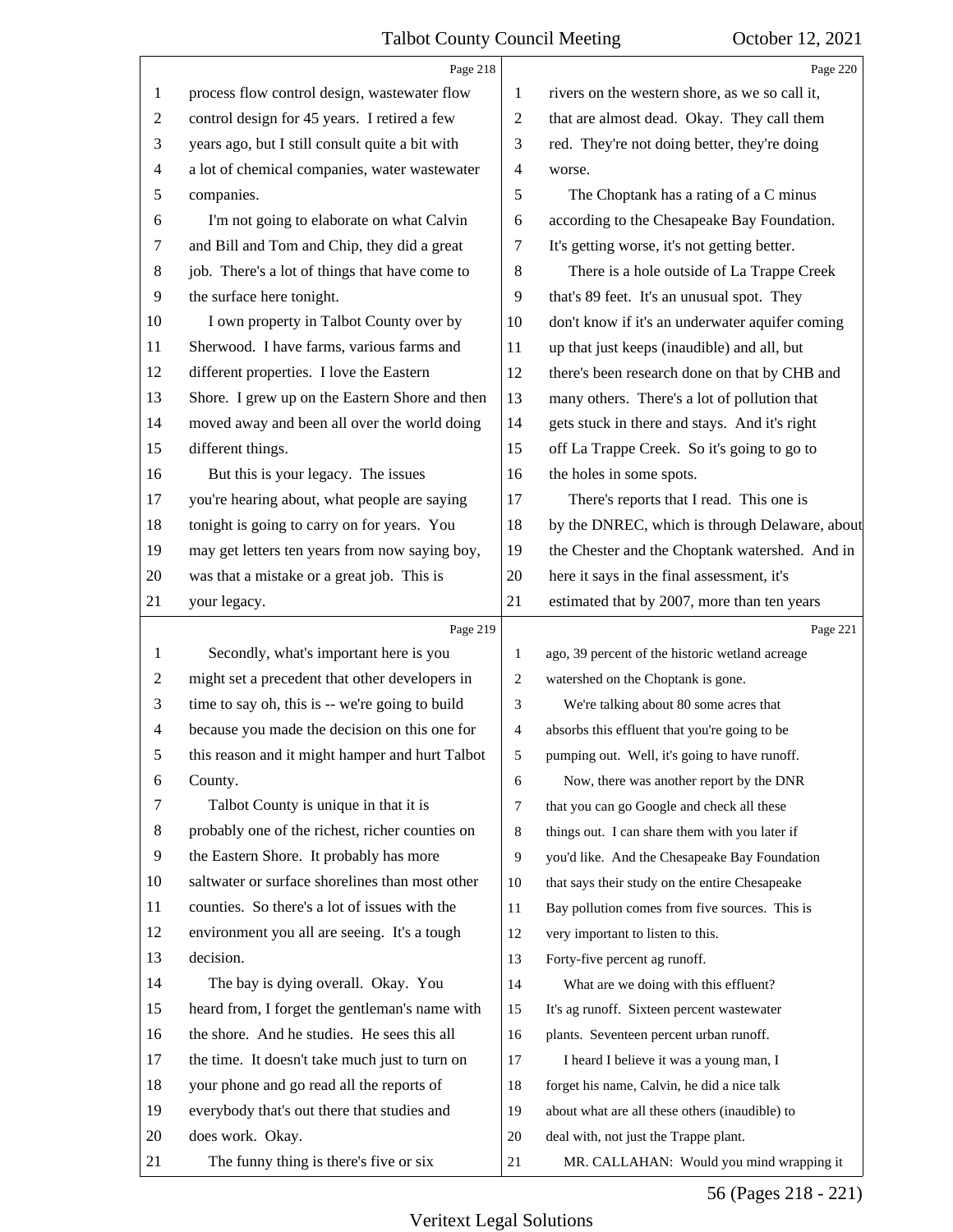|    | Page 222                                        |                | Page 224                                        |
|----|-------------------------------------------------|----------------|-------------------------------------------------|
| 1  | up here? I appreciate it.                       | 1              | most of the people in that town.                |
| 2  | MR. POWERS: Okay. The issue is there's          | $\overline{c}$ | I grew up charmed with the notion that we       |
| 3  | another environmental issue, and that is it was | 3              | had two-headed fish in the river. I grew up     |
| 4  | a study done in the Everglades. The phosphates  | 4              | charmed, absolutely charmed with it.            |
| 5  | and nitrates soften up eggs so the birds can't  | 5              | Watched several members of my family go         |
| 6  | reproduce. It kills the eagles, kills the       | 6              | belly up to cancer of one sort or another, but  |
| 7  | osprey, kills the turtles. That's another       | 7              | it wasn't the mill that did it. Can't prove     |
| 8  | thing we have to think about from this runoff.  | 8              | that.                                           |
| 9  | So there's a lot of factors that go into        | 9              | Anyway, I grew up with some idea that           |
| 10 | several of the items here. We have to have,     | 10             | maybe things that you choose to do have an      |
| 11 | and I've heard it said many times, some type of | 11             | impact on the land around you.                  |
| 12 | sustainable system, some type of sustainable    | 12             | Heard a lot tonight about people wanting        |
| 13 | process that you all will make decisions on     | 13             | to keep the ball rolling and that there are     |
| 14 | that will help our longer term.                 | 14             | judgment calls you sort of have to make to keep |
| 15 | And then what is being done about the           | 15             | the ball rolling.                               |
| 16 | solids and the other products that come out of  | 16             | Well, that's true. I was in the Army. We        |
| 17 | this?                                           | 17             | kept the ball rolling there, too. I was the     |
| 18 | MR. CALLAHAN: We're going to have to wrap       | 18             | king of people who lived by the adage a poor    |
| 19 | it up.                                          | 19             | plan violently executed often has a chance of   |
| 20 | MR. POWERS: Thank you very much.                | 20             | success. Works out, sometimes.                  |
| 21 | MR. CALLAHAN: Thank you. Appreciate it.         | 21             | So anyway, the idea of keeping the ball         |
|    |                                                 |                |                                                 |
|    | Page 223                                        |                | Page 225                                        |
| 1  | We've got a long list tonight. So we're         | 1              | rolling you can say makes a lot of sense. In    |
| 2  | going to start doing a little bit more time     | 2              | this case, though, given the apparently highly  |
| 3  | keeping here. So just to let everybody know.    | 3              | questionable process to date in approving the   |
| 4  | MR. LESHER: Next on the list is Glen            | $\overline{4}$ | Resolution 281, the current problems with       |
|    | Foxwell, but he does not appear to be in the    | 5              | Trappe's sanitation system that we've discussed |
| 6  | room any longer.                                | 6              | for a long time tonight, and the level of past  |
| 7  | Following Glen is Eric Clogue.                  | $\tau$         | and present concern about the project's impact  |
| 8  | If he's not here, next on the list is Bob       | 8              | on Miles Creek, La Trappe Creek, the Choptank   |
| 9  | Flower. I think he may have left.               | 9              | River watershed, and eventually the Chesapeake  |
| 10 | Dan Watson is on the list. Tom Alspach is       | 10             | as a whole, and particularly on Talbot County,  |
| 11 | on the list.                                    | 11             | I really want to ask you to really think about  |
| 12 | Bruce Holly.                                    | 12             | what you're doing in not rescinding 281.        |
| 13 | MR. HOLLY: My name is Bruce Holly. And          | 13             | You have time to make this make some            |
| 14 | I'm a come-hither. I've only been here six      | 14             | sense. At this point to an awful lot of us,     |
| 15 | years, but I have some background.              | 15             | doesn't make any sense at all.                  |
| 16 | I grew up in a place in northern New            | 16             | Thank you.                                      |
| 17 | Hampshire that is a lot different from the      | 17             | MR. CALLAHAN: Thank you.                        |
| 18 | Eastern Shore, but I think it's equal in its    | 18             | MR. LESHER: And next is Jane Bulman. I          |
| 19 | beauty and equal in its vulnerability. I grew   | 19             | do not see her in the room at the present.      |
| 20 | up on the French side of the river across from  | 20             | SPEAKER: She was outside. She was               |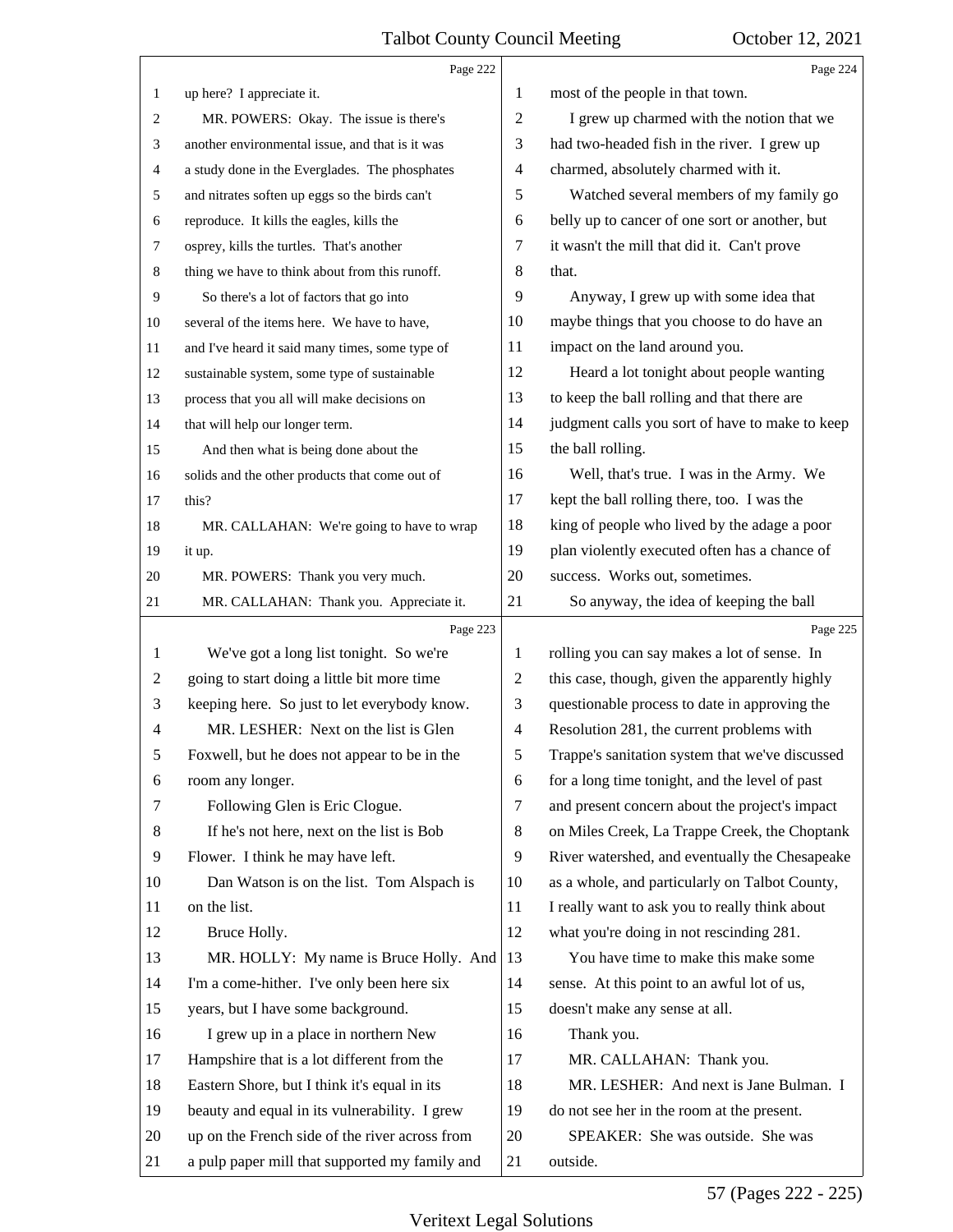|                | Page 226                                                                                          |                | Page 228                                       |
|----------------|---------------------------------------------------------------------------------------------------|----------------|------------------------------------------------|
| 1              | MR. LESHER: She was outside. Jane                                                                 | 1              | house and into the water there, I think is     |
| 2              | Bulman.                                                                                           | $\overline{2}$ | going to affect my health and my family's as   |
| 3              | MS. PRICE: Someone should call out there.                                                         | 3              | well health.                                   |
| 4              | SPEAKER: I think she left.                                                                        | $\overline{4}$ | And also, so they've minimized the number      |
| 5              | MR. LESHER: If not, next is Woody                                                                 | 5              | of monitoring wells. There's no monitoring     |
| 6              | Lambert.                                                                                          | 6              | well even before that to the east of the       |
| $\tau$         | MR. LAMBERT: Good evening, Council                                                                | 7              | facility between my home and the spray fields  |
| 8              | members. Thanks for listening to me again.                                                        | 8              | lagoons and the treatment facility. So in      |
| 9              | I just came before you to speak about that                                                        | 9              | essence, there's no way for them to tell if my |
| 10             | rescinding 281 by passing 308 would be the best                                                   | 10             | well water is endangering my family that we    |
| 11             | action for the future of Trappe and Talbot                                                        | 11             | drink and we bathe in.                         |
| 12             | County.                                                                                           | 12             | So then that's one key thing, is spray, is     |
| 13             | My main concern that I've come before you                                                         | 13             | the other thing itself and being subject to -- |
| 14             | and I've come before the Town of Trappe, the                                                      | 14             | I've talked about the pathogenic aerosols      |
| 15             | Council meetings there, the Town Council                                                          | 15             | before. And I know that this can drift onto my |
| 16             | meetings, I have serious concerns about the                                                       | 16             | property.                                      |
| 17             | health and welfare of my family. I live 200,                                                      | 17             | And I know there's also been literature,       |
| 18             | let's see, 2,000 feet east of the proposed                                                        | 18             | namely the health and hygiene aspects of spray |
| 19             | wastewater treatment facility.                                                                    | 19             | irrigation.                                    |
| 20             | And the first concern I have is with the                                                          | 20             | And I think there needs to be more             |
| 21             | groundwater. So we're talking about                                                               | 21             | research done, even with pathogenic aerosols   |
|                |                                                                                                   |                |                                                |
|                | Page 227                                                                                          |                | Page 229                                       |
| 1              | 540,000 gallons of water pumped daily, which is                                                   | 1              | and COVID as we start spraying this all over   |
| 2              | 197,100,000 gallons per year, that's going to                                                     | $\overline{2}$ | the land. And as the gentleman spoke, we're    |
| 3              | be pumped out onto the land with the things                                                       | 3              | not even sure how effective it's going to be   |
| $\overline{4}$ | that are used to treat the wastewater. So                                                         | $\overline{4}$ | absorbed until it's done, which doesn't seem   |
| 5              | there's chlorides and nitrates.                                                                   | 5              | like a smart way to approach it.               |
| 6              | And I've shared articles before, both                                                             | 6              | I'll wrap up really quickly.                   |
| 7              | before the Council and in the Town of Trappe,                                                     | 7              | MR. CALLAHAN: Thank you.                       |
| 8              | which talk about the increase of nitrates and                                                     | 8              | MR. LAMBERT: I just think if we did back       |
| 9              | chlorides in the water. And I have concerns                                                       | 9              | up and we looked at the long-range plan, this  |
| 10             | about my family's welfare with that.                                                              | 10             | area really, it could be done well. I think    |
| 11             | And one of the articles, I can share the                                                          | 11             | saving money by doing this the way it's        |
| 12             | articles with you, but the effects of spray                                                       | 12             | proposed is shortsighted, and I think the land |
| 13             | irrigation on municipal wastewater and small                                                      | 13             | along Miles Creek especially could be a future |
| 14             | watershed. That was one article that I found                                                      | 14             | area that's used as an educator for the        |
| 15             | that talked about that.                                                                           | 15             | children of Trappe and Talbot County and       |
| 16             | The other thing is the increase in                                                                | 16             | maintaining Miles Creek and the safety and the |
| 17             | pharmaceuticals and PCPs in the water, which                                                      | 17             | health of our community in that immediate area |
| 18             | there's also documentation and literature that                                                    | 18             | there, I think would be a wise decision.       |
| 19             | supports a lot of the development and the water                                                   | 19             | So I really support you rescinding 281,        |
| 20             | that's going to be moving through that facility<br>that's going to be sprayed on the land near my | 20             | please.                                        |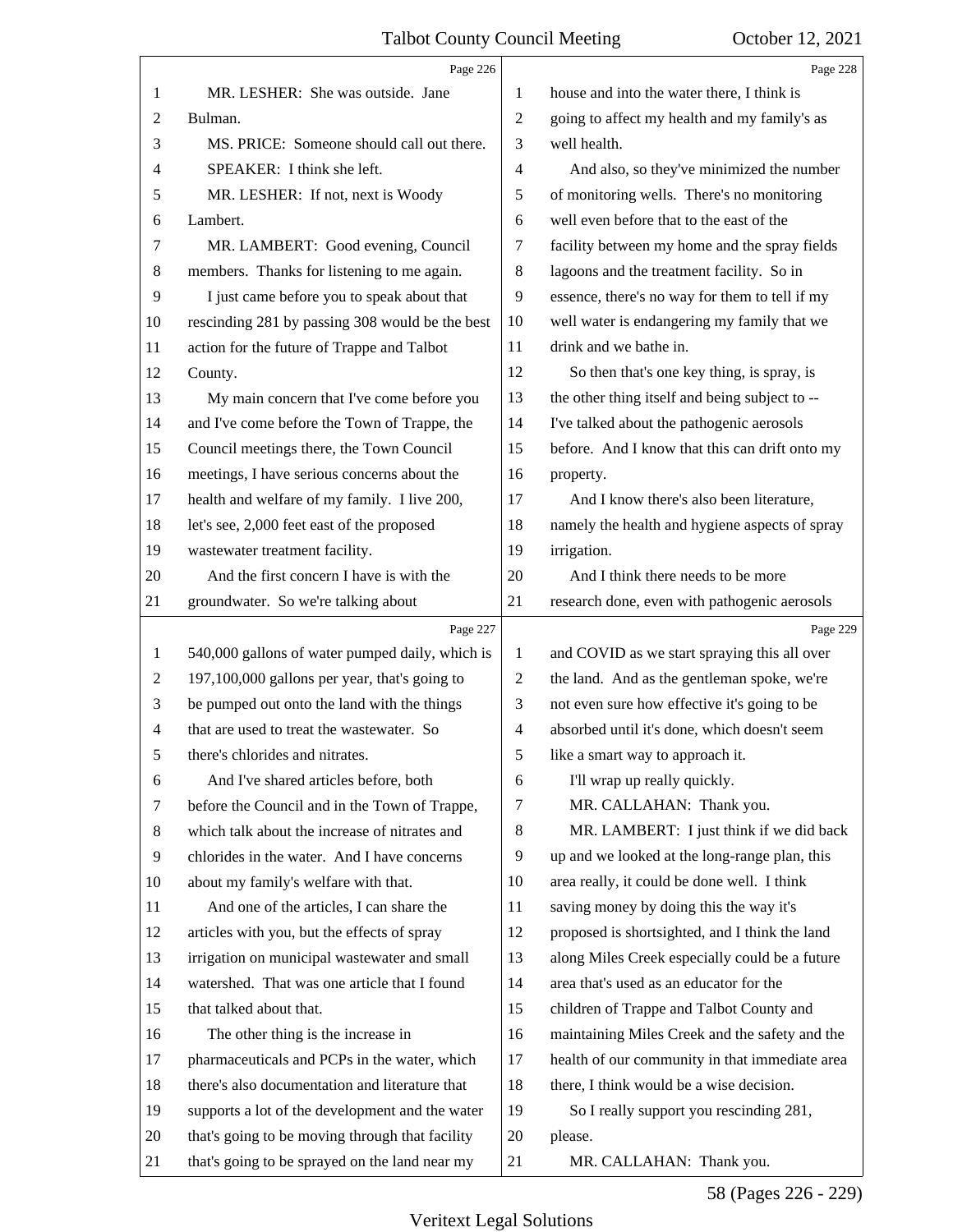|    | Page 230                                       |                | Page 232                                        |
|----|------------------------------------------------|----------------|-------------------------------------------------|
| 1  | MR. LESHER: Next is Steve Shimko.              | 1              | Armistead.                                      |
| 2  | Queuing up after him is Nicholas Fidus.        | $\mathfrak{2}$ | Queuing up after Bruce will be Lisa             |
| 3  | Steve Shimko and Nicholas Fidus will be        | 3              | Ghezzi.                                         |
| 4  | next.                                          | $\overline{4}$ | MR. ARMISTEAD: Good evening.                    |
| 5  | MR. SHIMKO: Good evening. My name is           | 5              | MR. CALLAHAN: Good evening.                     |
| 6  | Steve Shimko. I live in St. Michaels,          | 6              | MR. ARMISTEAD: Quick comment perhaps off        |
| 7  | Maryland.                                      | $\overline{7}$ | the record for Clay. For some reason, those of  |
| 8  | I'm here basically to express my thought       | 8              | us in the peanut gallery could hear much better |
| 9  | that I think that hooking up the first 120     | 9              | from this mike than this mike.                  |
| 10 | homes of Trappe East or Lakeside Trappe to the | 10             | MR. STAMP: Okay. Thank you.                     |
| 11 | existing failing wastewater treatment plant in | 11             | MR. ARMISTEAD: I don't know why.                |
| 12 | Trappe is a mistake.                           | 12             | Mr. Callahan and Members of the Council,        |
| 13 | The plant has been failing for a long          | 13             | good evening. My name is Bruce Armistead, 114   |
| 14 | time. Trappe seems to not be capable of        | 14             | Bay Street in Easton.                           |
| 15 | operating the plant in a way to manage its     | 15             | I'm going to be very careful to try to          |
| 16 | discharge, is exceeding its discharge permits. | 16             | avoid being redundant because I know it's been  |
| 17 | Also, we cannot count on MDE to do the         | 17             | a long evening for you.                         |
| 18 | enforcement for us. We have seen in other      | 18             | You may recall that I was here a year or        |
| 19 | cases, such as The Preserves at Wye Mills, at  | 19             | so ago on behalf of Dr. and Mrs. Stephen        |
| 20 | the Prettyman Mobile Home Park in Caroline     | 20             | Harris. The Harrises are the landowner          |
| 21 | County, and that the Valley Protein plant in   | 21             | adjacent to the proposed spray field, even      |
|    | Page 231                                       |                | Page 233                                        |
| 1  | Linkwood, all of those facilities have been    | 1              | closer to the spray field than Mr. Lambert, who |
| 2  | operating or have operated outside of their    | $\overline{2}$ | you heard from just a few minutes ago. And as   |
| 3  | discharge permits for many years, and MDE has  | 3              | such, they're perhaps the most affected in an   |
| 4  | taken little or no enforcement action against  | $\overline{4}$ | adverse manner by this proposal.                |
| 5  | them.                                          | 5              | I was engaged by Dr. and Mrs. Harris not        |
| 6  | So we cannot count on MDE to do the work       | 6              | to oppose Lakeside, but to express their        |
| 7  | for us. We can't count on MDE to keep our      | 7              | concerns about the proposed spray effluent      |
| 8  | waters clean. I think MDE is not in compliance | 8              | system, its location, and to encourage the      |
| 9  | with their dictate from the Environmental      | 9              | relocation of that system or even the           |
| 10 | Protection Agency to protect the waters of the | 10             | substitution of a new plan in lieu of that      |
| 11 |                                                |                |                                                 |
| 12 | Chesapeake Bay, and therefore, I think that    | 11             | particular type of system.                      |
| 13 | hooking up 120 homes to an existing failing    | 12             | Now, last week the Planning Commission          |
|    | wastewater treatment plant is a mistake.       | 13             | heard a lot of testimony, which I won't repeat, |
| 14 | Thank you.                                     | 14             | you've heard some of it tonight, but there      |
| 15 | MR. CALLAHAN: Thank you.                       | 15             | seems to be a lot of new information that might |
| 16 | MR. LESHER: So next is Nicholas Fidus.         | 16             | not have been available to you when you made    |
| 17 | And queuing up after him will be Bruce         | 17             | your decision last year.                        |
| 18 | Armistead.                                     | 18             | There was also an awful lot of criticism,       |
| 19 | Nicholas Fidus.                                | 19             | and I would say scathing criticism, of MDE and  |
| 20 | MR. CALLAHAN: I see Bruce out there.           | 20             | its woeful mismanagement of the Trappe plant.   |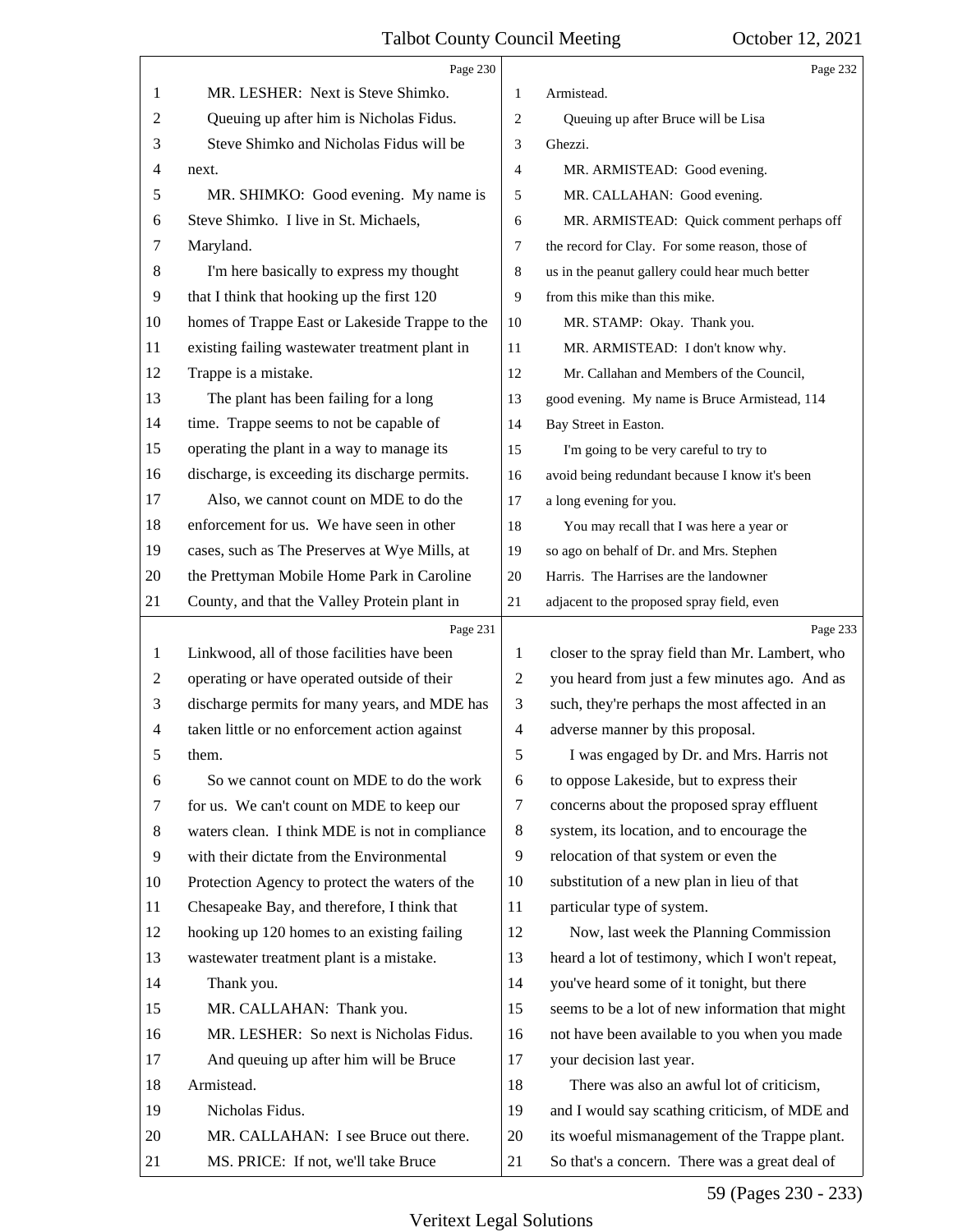|                | Page 234                                        |                | Page 236                                        |
|----------------|-------------------------------------------------|----------------|-------------------------------------------------|
| 1              | concern over placing our faith and trust in MDE | 1              | First of all, the development has, no           |
| 2              | to properly operate a system like the proposed  | $\mathbf{2}$   | doubt, budgeted a substantial sum to build the  |
| 3              | Lakeside system.                                | 3              | plant in Lakeside. It seems entirely fair to    |
| 4              | Nevertheless, the Planning Commission did       | $\overline{4}$ | ask the developer to reallocate those funds     |
| 5              | vote three to two. I concede that is a          | 5              | towards a new plant in Trappe, in return for    |
| 6              | majority. But I submit to you that that is not  | 6              | which the developer would get the same amount   |
| 7              | exactly a resounding affirmation of the         | 7              | of capacity that has already been promised.     |
| $\,8\,$        | environmental, of consistency with the          | 8              | Secondly, you probably all heard last week      |
| 9              | environmental component of our Comp Plan,       | 9              | that the State of Maryland has declared a       |
| 10             | certainty one of the most important components  | 10             | surplus of \$2.5 billion. That's billion with a |
| 11             | of our Comprehensive Plan.                      | 11             | B. I don't know where that's going to go, but   |
| 12             | So Dr. Harris and I find ourselves in the       | 12             | I certainly hope some of it will trickle down   |
| 13             | middle of what seems to be a much larger        | 13             | to MDE and that MDE could see its way to        |
| 14             | problem. And I personally am not capable of     | 14             | allocate a portion of that towards what's known |
| 15             | understanding or assembling even all of the     | 15             | to be a significant problem.                    |
| 16             | technical data and options of a biological and  | 16             | Thirdly, Congress is plodding along, and        |
| 17             | engineering nature that have been thrown        | 17             | we don't know what they're going to do. But I   |
| 18             | around.                                         | 18             | think it's reasonable to assume that at some    |
| 19             | But I will ask you to step back for a           | 19             | point there's going to be an infrastructure     |
| 20             | moment and just take a look at the bigger       | 20             | bill. I suggest to you that I see no better     |
| 21             | picture. Why are we making a bad situation in   | 21             | definition of infrastructure than a public      |
|                |                                                 |                |                                                 |
|                | Page 235                                        |                | Page 237                                        |
| 1              | Trappe worse? Why are we risking degradation    | 1              | sewer plant treating and solving an existing    |
| 2              | of one of the most pristine areas in our        | $\overline{c}$ | problem.                                        |
| 3              | county, namely Miles Creek? And what is the     | 3              | And lastly, I say to you that I think           |
| $\overline{4}$ | logic behind not considering other alternatives | $\overline{4}$ | Talbot County should contribute to this. As     |
| 5              | that might possibly solve both the problems and | 5              | Chip Councell mentioned a while ago, the        |
| 6              | needs of Lakeside and the Town of Trappe?       | 6              | discussion last week at the Planning Commission |
| 7              | Now, to that point, counsel for the             | 7              | is that this is not a Trappe problem, this is   |
| 8              | developer last week mentioned an ongoing        | 8              | not a Lakeside problem alone. It is a Talbot    |
| 9              | process that I believe was referred to as a     | 9              | County problem. This may be a situation of pay  |
| 10             | PER. I think that may stand for something like  | 10             | me now or pay me later.                         |
| 11             | Project Evaluation Review. It was also my       | 11             | As was mentioned just a few minutes ago,        |
| 12             | understanding that that is an ongoing process   | 12             | the County has already had to assume            |
| 13             | that is looking at up to three options, one of  | 13             | responsibility for the other spray systems in   |
| 14             | which is the possibility of upgrading the       | 14             | our county, namely Martingham and The Preserve  |
| 15             | existing plant in Trappe perhaps to provide for | 15             | at Wye Mills. It's realistic to assume that     |
| 16             | service for both Trappe and Lakeside. So why    | 16             | the county may have to take over this system in |
| 17             | are we not looking at that option?              | 17             | the not-too-distant future. So that I think     |
| 18             | I'm sure that the first answer that you're      | 18             | alone justifies some contribution by Talbot     |
| 19             | going to hear is that Trappe cannot afford a    | 19             | County to solving this problem.                 |
| 20             | new plant. I suspect that's true. But let's     | 20             | MR. CALLAHAN: If you could wrap it up,          |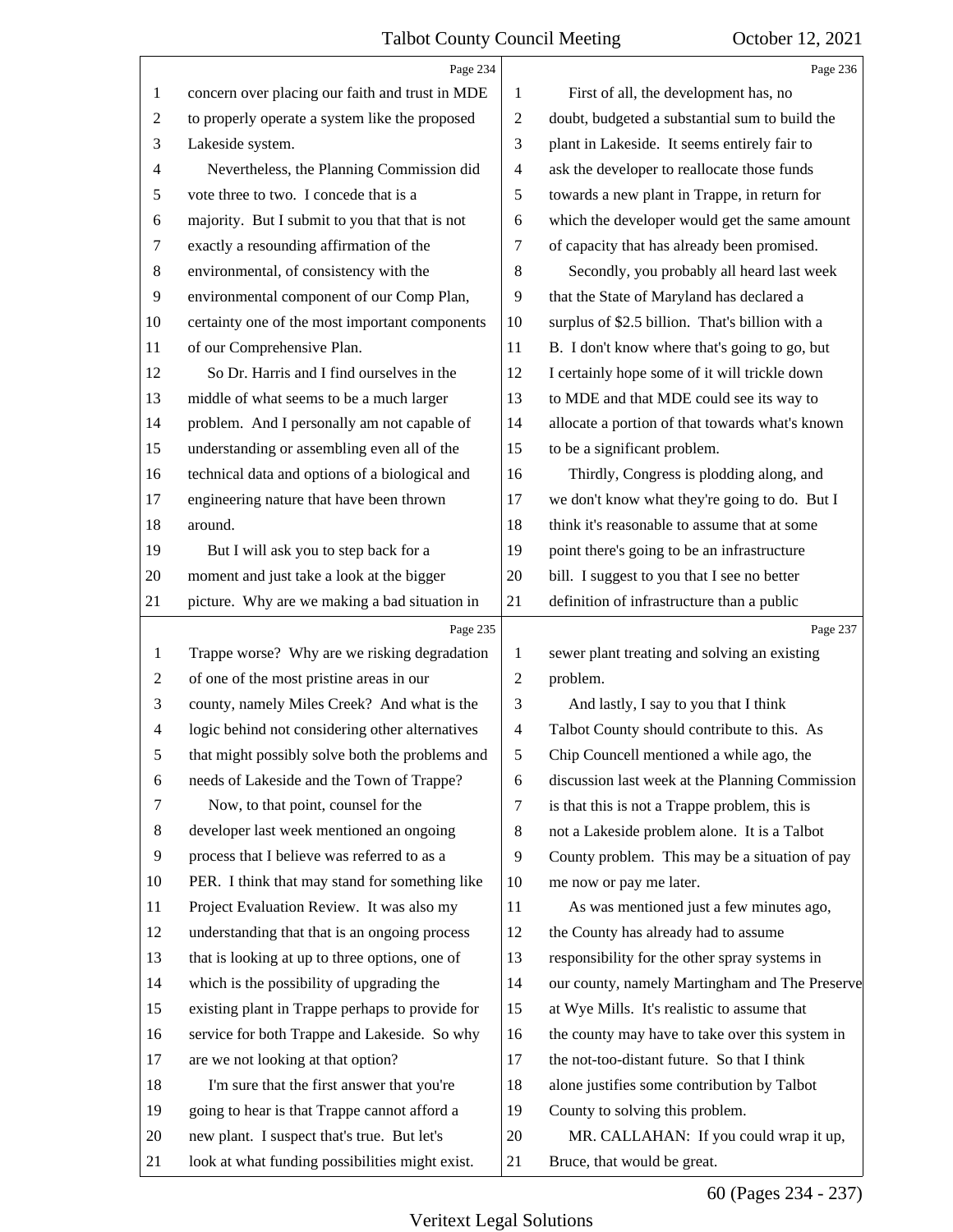|                | Page 238                                        |                          | Page 240                                        |
|----------------|-------------------------------------------------|--------------------------|-------------------------------------------------|
| 1              | MR. ARMISTEAD: Yes.                             | 1                        | Last week the Planning Commission heard         |
| 2              | MR. CALLAHAN: Appreciate it.                    | $\overline{c}$           | new information concerning the Lakeside         |
| 3              | MR. ARMISTEAD: Just about finished.             | 3                        | project. I was one of the two commissioners     |
| 4              | MR. CALLAHAN: Yup.                              | $\overline{\mathcal{A}}$ | who voted in the minority for the rescission of |
| 5              | MR. ARMISTEAD: My last comment is that          | 5                        | 281 as amended. For those of you who have the   |
| 6              | last week, two members of your Planning         | 6                        | time to review the video stream of our meeting, |
| 7              | Commission had the courage to stand up and say  | 7                        | you know my reasons for doing so and you heard  |
| $\,8\,$        | enough is enough and we need to send a strong   | 8                        | from each of the members.                       |
| $\overline{9}$ | and unequivocal message to MDE to solve this    | 9                        | Given the complexity of this matter, I saw      |
| 10             | problem by rescinding 281.                      | 10                       | no alternative of addressing the important      |
| 11             | I submit to you and ask you which of the        | 11                       | concerns except for rescission. I will not      |
| 12             | members of this Council, in addition to         | 12                       | take the time now to go over each of those      |
| 13             | presumably Mr. Lesher, have the courage to do   | 13                       | tonight. All of my thoughts have been           |
| 14             | the same thing? As I said before, we only have  | 14                       | expressed.                                      |
| 15             | one shot at getting this right. And it's up to  | 15                       | Mr. Anderson from the Public Works              |
| 16             | you as the elected officials of this county to  | 16                       | Advisory Board made extremely important points. |
| 17             | make that happen.                               | 17                       | I agree with what Mr. Councell has said. In     |
| 18             | Thank you.                                      | 18                       | fact, the Planning Commission members respect   |
| 19             | MR. CALLAHAN: Thank you.                        | 19                       | one another a great deal. But like you, we      |
| 20             | MR. PACK: And just as a point of                | 20                       | don't all agree.                                |
| 21             | correction. This Council has not taken over     | 21                       | I can't tell you that we're all happy with      |
|                |                                                 |                          |                                                 |
|                | Page 239                                        |                          | Page 241                                        |
| $\mathbf{1}$   | The Preserve at Why Mills' system.              | $\mathbf{1}$             | the final vote, but nonetheless, we do respect  |
| $\overline{c}$ | MR. ARMISTEAD: Fine. Ray is involved in         | $\overline{c}$           | one another's decisions.                        |
| 3              | some manner I know.                             | 3                        | We all agree, as Mr. Councell pointed out,      |
| 4              | MR. PACK: We have not taken over that           | 4                        | that the existing Trappe plant has failed and   |
|                | system.                                         | 5                        | that La Trappe Creek is being polluted, per     |
| 6              | MS. PRICE: But the intention is to do so.       | 6                        | all the reasons that Dr. Smullen has pointed    |
| 7              | MR. PACK: We have not taken that over.          | 7                        | out.                                            |
| 8              | Just a point of correction.                     | 8                        | One thing that has more recently in the         |
| 9              | MS. PRICE: That's fine.                         | 9                        | last three or four testimonies been emphasized, |
| 10             | MR. PACK: Just a point of correction.           | 10                       | another concern we had. And that was that MDE   |
| 11             | That's all.                                     | 11                       | was not carrying out its enforcement rule. How  |
| 12             | MS. PRICE: It's coming.                         | 12                       | can we be sure at the county level that our     |
| 13             | MR. ARMISTEAD: Thank you, Mr. Pack.             | 13                       | decisions will be carried out consistently when |
| 14             | MR. LESHER: Next is Lisa Ghezzi.                | 14                       | one of the major partners in this is either     |
| 15             | And following her will be Rodney Nelson.        | 15                       | unable or not doing its job?                    |
| 16             | MS. GHEZZI: President Callahan, Members         | 16                       | The role each party plays is essential to       |
| 17             | of the Council. Thank you for permitting        | 17                       | the effective rollout of the Trappe East sewer  |
| 18             | additional comments to be heard this evening on | 18                       | systems to properly manage flow and treat       |
| 19             | this very important matter. I come before you   | 19                       | effluent. We depend upon MDE.                   |
| 20             | as a member of the Planning Commission. You     | 20                       | To my disappointment, just last night, as       |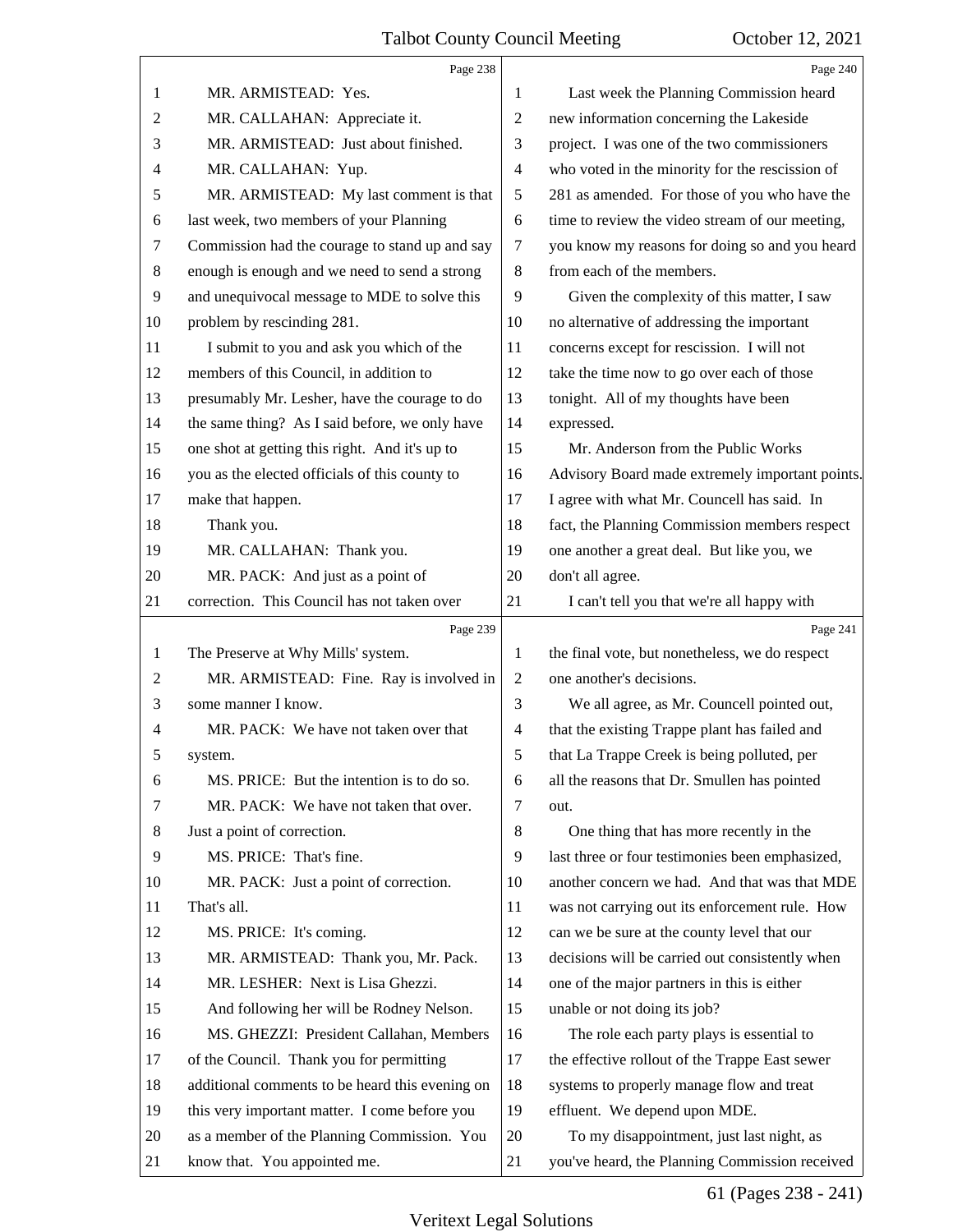|    | Page 242                                        |                | Page 244                                         |
|----|-------------------------------------------------|----------------|--------------------------------------------------|
| 1  | MDE's response dated September 3rd to our       | 1              | matters before you all today. But you do.        |
| 2  | August 2nd request. Why we did not receive      | $\overline{c}$ | And I appreciate Mr. Armistead's                 |
| 3  | this letter earlier, we really have no idea.    | 3              | challenge. And what the other engineer           |
| 4  | It will be interesting to see what happens      | 4              | gentleman said, this is your legacy. And I       |
| 5  | there.                                          | 5              | really hope that you reconsider.                 |
| 6  | Though the contents of the letter would         | 6              | And as I remain committed to the                 |
| 7  | have changed my approach last week as I         | 7              | rescission of 281 as amended, I hope that you    |
| 8  | considered information and as I gave my final   | 8              | will consider the same after tonight's           |
| 9  | comments, which again, you can hear on the      | 9              | discussion.                                      |
| 10 | recording, which has been nice to have that to  | 10             | Thank you for your time.                         |
| 11 | go back to, it would not have changed my vote.  | 11             | MR. CALLAHAN: Thank you.                         |
| 12 | The MDE letter addressed only one of my         | 12             | MR. LESHER: Next is Rodney Nelson.               |
| 13 | concerns.                                       | 13             | And following Rodney Nelson will be Iris         |
| 14 | Furthermore, none of the responses by the       | 14             | Robertson.                                       |
| 15 | three parties who rebutted the arguments placed | 15             | MR. NELSON: Hello. I'm Rodney Nelson,            |
| 16 | before us by concerned citizens, including the  | 16             | and thank you for the chance to speak tonight.   |
| 17 | county engineer, Trappe's legal counsel, and    | 17             | Our roots go way back at the Trappe              |
| 18 | the applicant's legal counsel, I repeat none of | 18             | (inaudible). We've had businesses there          |
| 19 | their responses to the new information          | 19             | throughout our generations, 75 years. And        |
| 20 | presented by the citizens or other concerned    | 20             | we've seen a decline in the waterways over that  |
| 21 | parties were compelling or did they satisfy my  | 21             | time.                                            |
|    |                                                 |                |                                                  |
|    | Page 243                                        |                | Page 245                                         |
| 1  | concerns.                                       | 1              | I remember hearing stories from my               |
| 2  | As I listened tonight to new information,       | 2              | grandmother seeing crabs six and eight feet      |
| 3  | I am fascinated by Mr. Pluta's cost amount,     | 3              | deep in La Trappe Creek. Those days are long     |
| 4  | \$1,000 per pound of nitrogen to remove. If you | 4              | since gone.                                      |
| 5  | think about that, that is a tremendous amount   | 5              | We all know La Trappe Creek is in bad shape.     |
| 6  | on an annualized basis, \$6.3 million.          | 6              | And I think everybody is in agreeance (sic.)     |
| 7  | What I find is that if we were to move          | 7              | with that.                                       |
| 8  | forward, an area that I do disagree with        | 8              | My concern now is to not make that worse         |
| 9  | Mr. Councell, in the capital improvements,      | 9              | and also look at the new problem that I see      |
| 10 | those are really a short-term fix to a          | 10             | existing is on Miles Creek. When I was ten       |
| 11 | long-term problem. The longer and the deeper    | 11             | years old, I went for a canoe ride down Miles    |
| 12 | we've dug into this, the more we've entertained | 12             | Creek and saw some of the prettiest -- it was    |
| 13 | comments, the more we've brought on persons     | 13             | like a wilderness area you don't see any more in |
| 14 | like Dr. Smullens, and I'm pleased to have      | 14             | Talbot County. It's not developed, no houses.    |
| 15 | heard the other engineer, the chemical          | 15             | Just a big straight marshland and wooded area.   |
| 16 | engineer, thank you, for bringing new           | 16             | Took me 37 years, but I finally bought the       |
| 17 | information, more new information to the table. | 17             | piece I was looking at. So I live there now,     |
| 18 | The deeper we dig, the more we find.            | 18             | and I have a vested interest in keeping it       |
| 19 | When it really comes down to it, the            | 19             | clean. It's home to a lot of migrating           |
| 20 | Planning Commission did not have the authority  | 20             | waterfowl. There's a lot of spring fish go up    |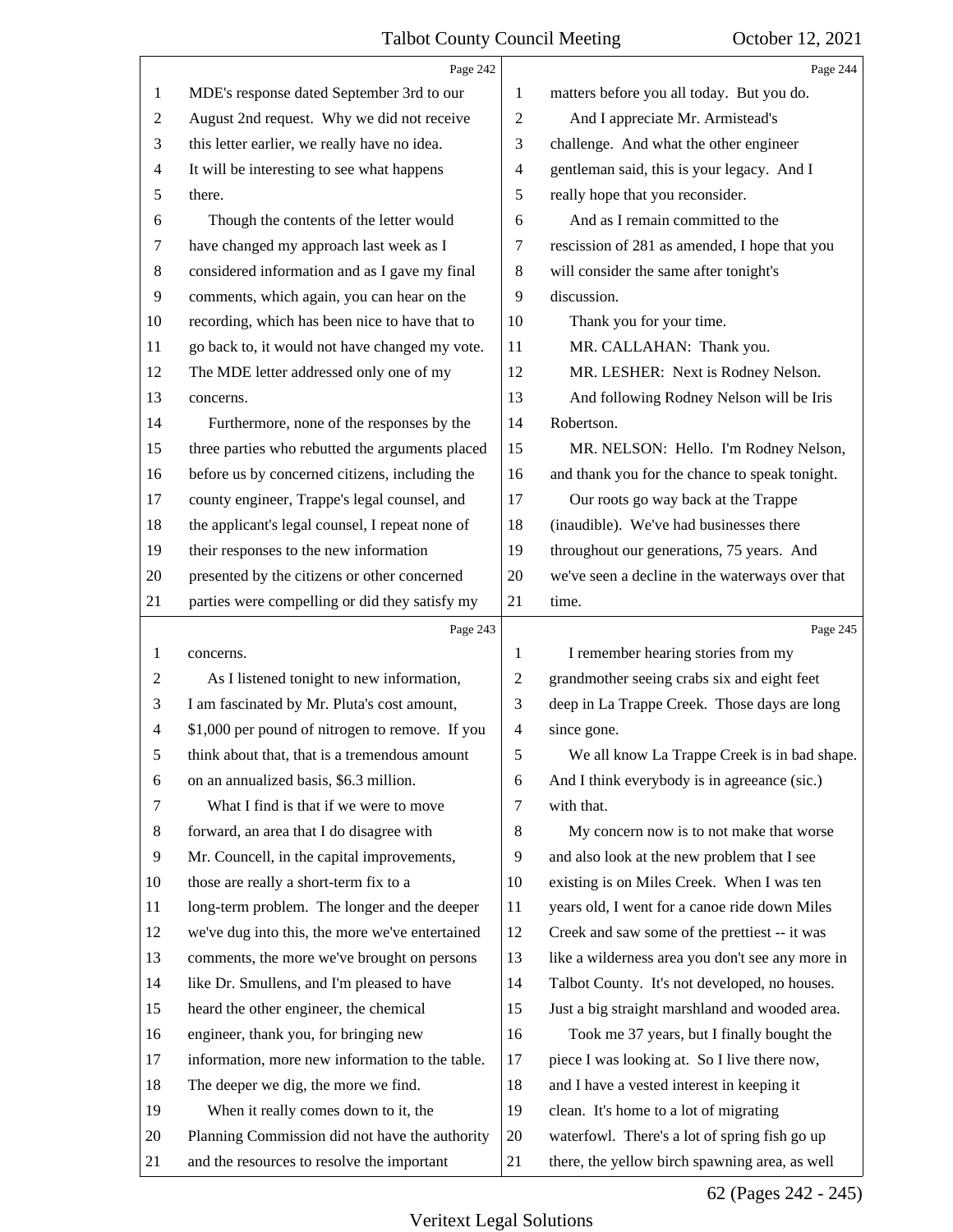|                | Page 246                                       |                | Page 248                                         |
|----------------|------------------------------------------------|----------------|--------------------------------------------------|
| 1              | as there's beavers up there, there's otters.   | 1              | currently safe for recreation? How much worse    |
| 2              | There's things you don't usually see in most   | $\overline{2}$ | will it be when 120 units are added to this      |
| 3              | creek around here because it's left alone.     | 3              | already failing system?                          |
| $\overline{4}$ | Part of that reason is access to it by         | $\overline{4}$ | You, the County Council, are responsible         |
| 5              | other people by boat. There's a little bridge  | 5              | for public health. Clearly, what will be done    |
| 6              | on Miles Creek that a larger boat or even a    | 6              | to La Trappe Creek is a threat to public health. |
| 7              | John boat can't get under in high tide. At low | 7              | The data that the river keepers and Dr. Smullen  |
| $\,8\,$        | tide you can get under it, but there's not     | 8              | presented show that this threat to our health    |
| 9              | enough water to navigate up to the headwaters  | 9              | is very real. And the threat to the health of    |
| 10             | of it.                                         | 10             | the water downstream and the threat to the       |
| 11             | So what I'm trying to paint a picture of       | 11             | economic engine currently supports commercial    |
| 12             | is this is a pristine, left-alone area. And    | 12             | fisheries like oystering, crabbing, and          |
| 13             | we'd like to protect that.                     | 13             | fishing, a threat to the economic engine that    |
| 14             | And this new runoff from the plant, the        | 14             | generates millions of dollars in recreational    |
| 15             | aerosols that we don't know what's happening,  | 15             | boating, fishing, and water-born sports, the     |
| 16             | the impact that's going to have and all that   | 16             | economic engine of tourism that is very close    |
| 17             | other nutrient deposit is hopefully not going  | 17             | to home for me. All of this depends on clean     |
| 18             | to cause another La Trappe Creek.              | 18             | water.                                           |
| 19             | So I would like to rescind 281.                | 19             | I be<br>seech you to do the right thing and      |
| 20             | MR. CALLAHAN: Thank you, Mr. Nelson.           | 20             | make that clean water your number one priority   |
| 21             | Appreciate it.                                 | 21             | for La Trappe Creek, for Talbot County, for my   |
|                |                                                |                |                                                  |
|                | Page 247                                       |                | Page 249                                         |
| 1              | MR. LESHER: Next is Iris Robertson.            | 1              | friends and neighbors who live here.             |
| 2              | And following her will be Alan Gerard.         | $\overline{2}$ | Please rescind 281. Thank you.                   |
| 3              | MS. ROBERTSON: Good evening, Council.          | 3              | MR. CALLAHAN: Thank you, Ms. Robertson.          |
| 4              | Thanks for the opportunity for letting me      | 4              | MR. LESHER: Next, Alan Gerard.                   |
| 5              | speak. My name is Captain Iris Robertson. You  | $\sqrt{5}$     | He will be followed by Steve Harris.             |
| 6              | guys have seen me before, you know who I am. I | 6              | MR. GERARD: Mr. President, Members of the        |
| 7              | make my living by running my grandfather's     | $\overline{7}$ | Council, my name is Alan Girard. I live at 311   |
| 8              | historic yacht, the Salina II, as a sailing    | 8              | August Street, Easton, Maryland. Today I'm       |
| 9              | charter boat in St. Michaels harbor. Water     | 9              | representing the Chesapeake Bay Foundation.      |
| 10             | quality is critical to my life.                | 10             | Thank you all for your public service. I         |
| 11             | I thank you for reconsidering the proposed     | 11             | know this is not the only late night hearing     |
| 12             | wastewater management for the Lakeside         | 12             | that you do on many issues around the county.    |
| 13             | development. This water pollution is an        | 13             | This is probably the largest land use            |
| 14             | extremely important issue. The Talbot County   | 14             | change that this county has ever seen through a  |
| 15             | government has stated that you're committed to | 15             | single action. So I truly appreciate, on         |
| 16             | providing the best possible service to the     | 16             | behalf of all the people here and the folks      |
| 17             | citizens who have given us their public trust, | 17             | that have left that haven't had a chance to      |
| 18             | that you strive to protect the environment and | 18             | speak, your interest in hearing the public and   |
| 19             | the natural resources so that the special      | 19             | having a robust public discourse on this issue.  |
| 20             | quality of life we enjoy remains intact.       | 20             | I think that's what's needed. I think that's     |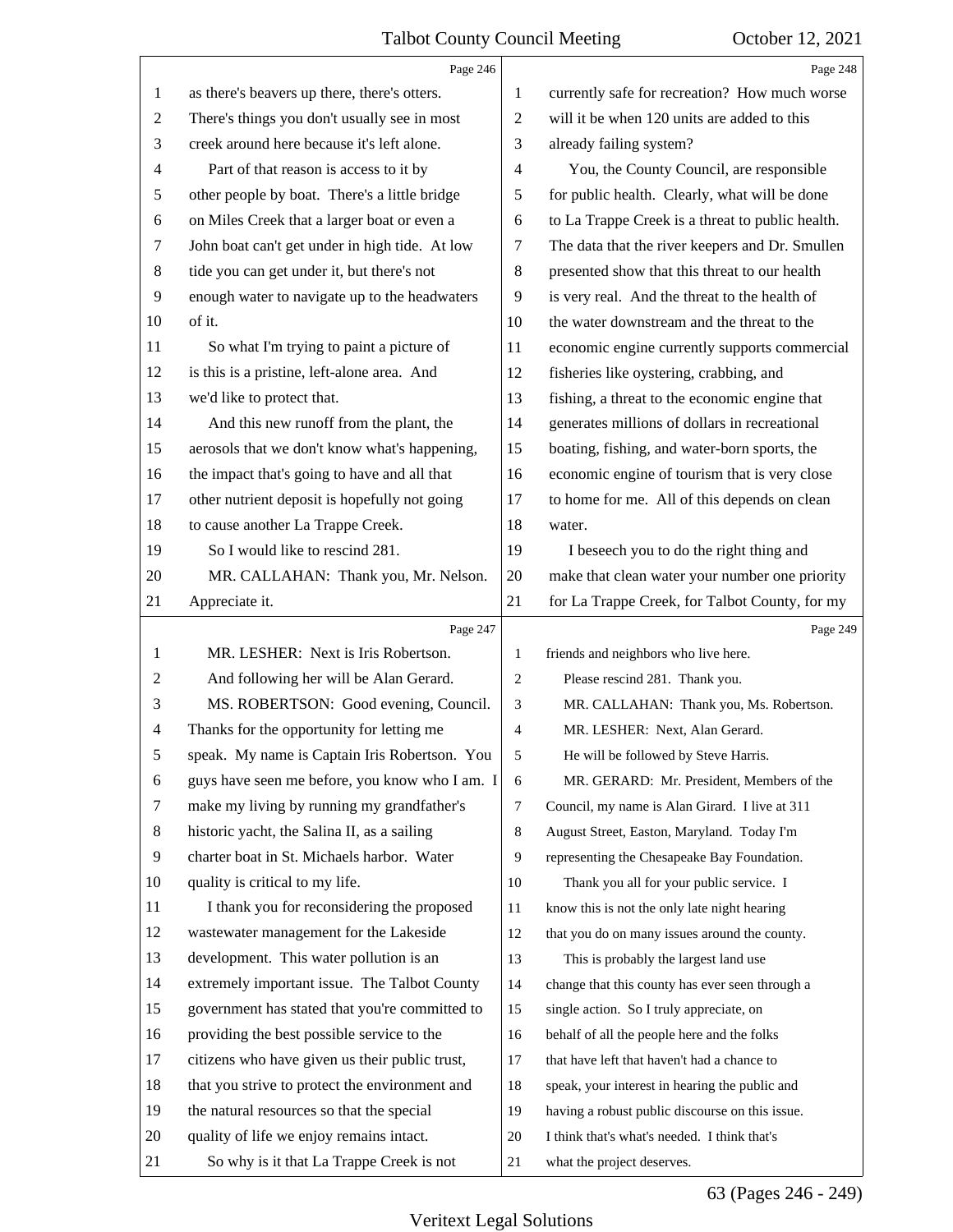|                | Page 250                                        |                         | Page 252                                        |
|----------------|-------------------------------------------------|-------------------------|-------------------------------------------------|
| 1              | Recent proposals and actions by the town,       | 1                       | existing plant. Now, 281 calls for upgrading    |
| $\overline{c}$ | the developer, and the Maryland Department of   | $\boldsymbol{2}$        | the existing plant. Now, we heard earlier that  |
| 3              | Environment significantly alter how, when, and  | 3                       | there's preliminary engineering that the town   |
| $\overline{4}$ | where the wastewater treatment plant would      | $\overline{\mathbf{4}}$ | and the developer have been negotiating. We     |
| 5              | occur with this project. And with that new      | $\sqrt{5}$              | understand now that the town is evaluating      |
| 6              | information, that has come up literally within  | 6                       | options to shut down the existing plant. And    |
| $\tau$         | the last couple of weeks, I urge you to rescind | 7                       | the options to deal with the 200,000 gallons of |
| $8\,$          | Resolution 281.                                 | $\,8\,$                 | wastewater that flow to the existing plant are  |
| 9              | Two points. One related to the wastewater       | 9                       | connect to the Lakeside plant and spray         |
| 10             | treatment and the first phase, the 120 units    | 10                      | irrigate the full effluent, connect to the      |
| 11             | that are planned for connection.                | 11                      | Lakeside plant and partially spray irrigate and |
| 12             | 281 includes provisions for a startup           | 12                      | use the existing discharge permit to direct     |
| 13             | treatment for either the new or the existing    | 13                      | discharge to La Trappe Creek, or have all of    |
| 14             | plant. Meanwhile we hear Mr. Alspach            | 14                      | the 200,000 gallons direct discharged to        |
| 15             | referencing the developer rights and            | 15                      | La Trappe Creek.                                |
| 16             | responsibilities agreement recently being       | 16                      | This is the way the developer's attorney        |
| 17             | amended to include no flows from the Lakeside   | 17                      | had characterized this preliminary engineering  |
| 18             | plant going to the existing plant unless and    | 18                      | work, again, that the town and the developer    |
| 19             | until it is upgraded to ENR levels. That's how  | 19                      | are considering, without County Council         |
| 20             | the developer's attorney characterizes the      | 20                      | involvement.                                    |
| 21             | recently-adopted amendment to this DRRA.        | 21                      | Now, I'll say that the county does need to      |
|                |                                                 |                         |                                                 |
|                | Page 251                                        |                         | Page 253                                        |
| 1              | Now, 281 contemplates an upgrade to the         | 1                       | be involved in these issues. It is the          |
| $\overline{c}$ | existing plant at Trappe, but it is silent on   | $\overline{c}$          | county's obligation to program service in the   |
| 3              | this staging contingency. And moreover, this    | 3                       | county water and sewer plan. The county is      |
| $\overline{4}$ | contingency is in an agreement between a        | $\overline{4}$          | required to involve the public in these         |
| 5              | municipal corporation and the developer.        | 5                       | decisions about the water and sewer plan, and   |
| 6              | Talbot County is out of that agreement.         | 6                       | State laws requires both of these actions.      |
| 7              | Now, the developer said before the              | $\tau$                  | And just for the record, I want to state        |
| 8              | Planning Commission well, we could, if the      | 8                       | that section 9-505 of the Environment Article   |
| 9              | Council is interested, enter into a third party | 9                       | in the Annotated Code of Maryland requires      |
| 10             | agreement relative to this position, these      | 10                      | county and water and sewer plans to include     |
| 11             | provisions in the agreement. I don't know if    | 11                      | provisions around the sizing, staging, and      |
| 12             | the developer has approach you with this.       | 12                      | adequacy of sewer service. This is the          |
| 13             | It certainly is not in the county water         | 13                      | county's obligation under State law, and I urge |
| 14             | and sewer plan now. It is not in Resolution     | 14                      | you to take it seriously.                       |
| 15             | 281. There is no written documentation that     | 15                      | Thank you.                                      |
| 16             | the county has relative to this new provision   | 16                      | MR. CALLAHAN: Thank you.                        |
| 17             | of we are not going to connect these homes to   | 17                      | MR. LESHER: Next is Steve Harris.               |
| 18             | the existing plant unless and until ENR         | 18                      | And following Mr. Harris, we have Monica        |
| 19             | technology in place. County has a               | 19                      | Otte.                                           |
| 20             | responsibility to play a role here.             | 20                      | DR. HARRIS: Steve Harrison, 2720 Wrights        |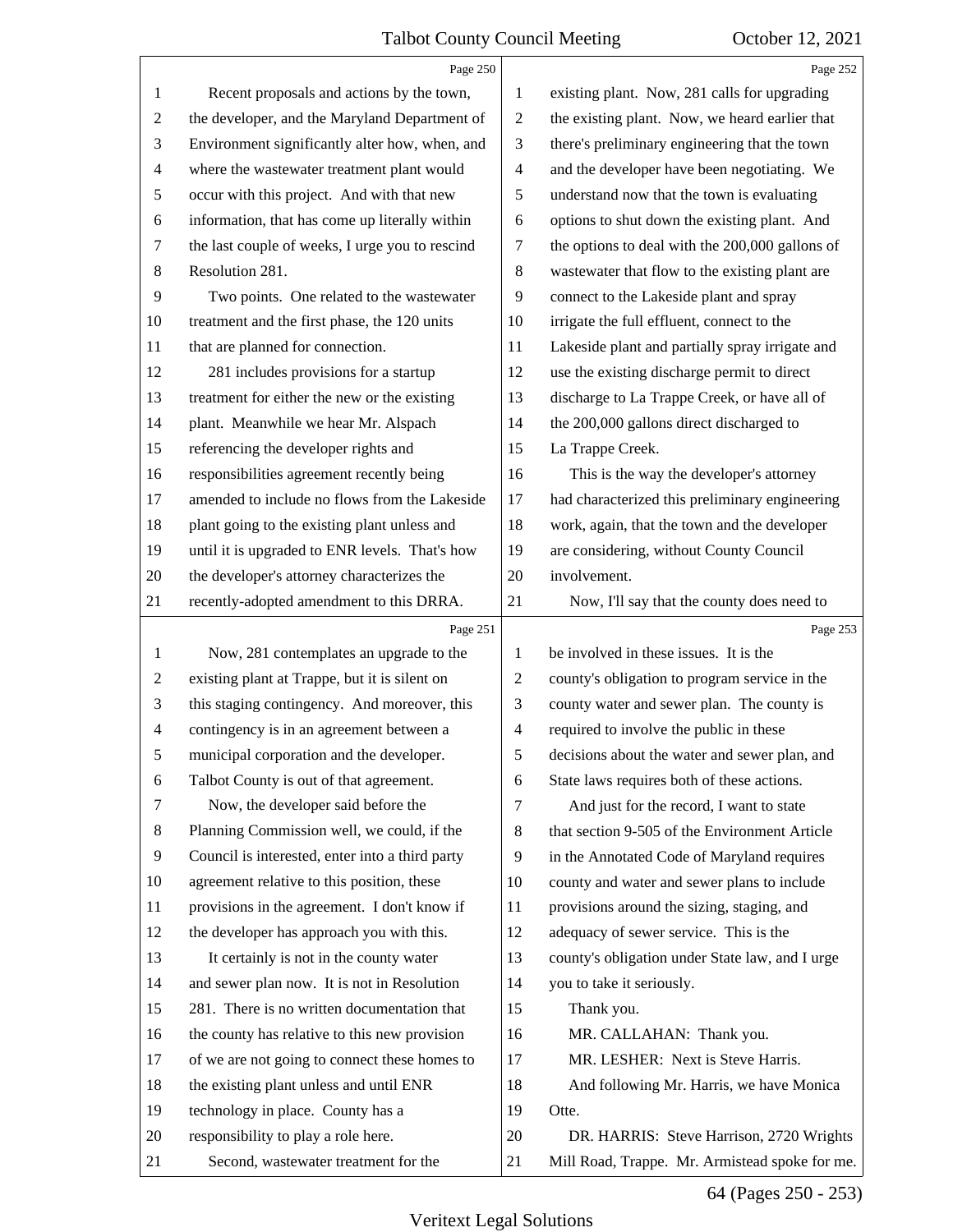|              | Page 254                                        |                | Page 256                                        |
|--------------|-------------------------------------------------|----------------|-------------------------------------------------|
| 1            | I appreciate that.                              | 1              | MR. CALLAHAN: After Dan.                        |
| 2            | Only thing that -- lots has been said           | $\overline{c}$ | MR. LESHER: After Dan is the question.          |
| 3            | tonight. The only thing I haven't heard is in   | 3              | MR. CALLAHAN: Yes, yes.                         |
| 4            | the new plans from MDE, the spray fields spray  | 4              | MS. PRICE: I would think there would have       |
| 5            | beyond the surface water monitoring stations.   | 5              | to be.                                          |
| 6            | So there was no monitoring of a significant     | 6              | MR. CALLAHAN: Yes, yes, yes. Okay.              |
| 7            | portion of the spray fields downstream from the | 7              | Is there anybody on this side that would        |
| 8            | spray fields. They're all upstream. Important   | $\,8\,$        | like to come up and speak? Okay.                |
| 9            | to know what's going in, but we don't know      | 9              | MS. PRICE: You mean that gentleman that         |
| 10           | what's going out.                               | 10             | we don't know in the last row doesn't want to   |
| 11           | I want to thank you all for being here          | 11             | speak tonight?                                  |
| 12           | tonight and for listening to us. Please hear    | 12             | MR. BARTLETT: I would hate to be the last       |
| 13           | us and do the right thing. Please rescind 281.  | 13             | one speaking.                                   |
| 14           | Thank you.                                      | 14             | MR. CALLAHAN: Come on. Come on now.             |
| 15           | MR. CALLAHAN: Thank you, Dr. Harris.            | 15             | Okay.                                           |
| 16           | MR. LESHER: Thank you. And then Monica          | 16             | MS. PRICE: Or is there anybody out in the       |
| 17           | Otte, who was here earlier. She may have        | 17             | hallway? Make sure they can hear us if there's  |
| 18           | already left.                                   | 18             | anybody still out there.                        |
| 19           | I believe that's it on our list signed up       | 19             | MR. STAMP: Do you want me to ask in the         |
| 20           | in advance.                                     | 20             | hallway?                                        |
| 21           | MR. CALLAHAN: Okay.                             | 21             | MR. CALLAHAN: Yeah. It wouldn't hurt.           |
|              |                                                 |                |                                                 |
|              | Page 255                                        |                | Page 257                                        |
| $\mathbf{1}$ | MR. LESHER: For this hearing.                   | 1              | MR. STAMP: Good.                                |
| 2            | MR. CALLAHAN: Okay. So I'm going to             | 2              | MR. CALLAHAN: Thank you. We're good. So         |
| 3            | start here. Is there anybody on this side that  | 3              | at this time, at this time, we're going to hold |
| 4            | would like to come up and speak, on this side?  | 4              | it open, right. We're going to suspend it, and  |
| 5            | MR. SHOWALTER: Mr. Callahan, you're             | 5              | we're going to come up with another meeting     |
| 6            | leaving the record open for comments after      | 6              | date, correct?                                  |
| 7            | Mr. Watson finishes his presentation; is that   | 7              | MR. THOMAS: Yes.                                |
| 8            | correct?                                        | 8              | MR. CALLAHAN: Did you want to do that now       |
| 9            | MR. CALLAHAN: After? After Dan?                 | 9              | or are we going to wait?                        |
| 10           | MR. SHOWALTER: Yes.                             | 10             | MR. THOMAS: I would suggest we wait.            |
| 11           | MR. CALLAHAN: I was just going to let him       | 11             | MR. CALLAHAN: All right. That sounds            |
| 12           | speak on public comment for five minutes.       | 12             | good. Okay.                                     |
| 13           | MR. STAMP: He means when Dan comes back         | 13             | So let's move on. Okay. And we're not           |
| 14           | and finishes his.                               | 14             | going to take a vote on that tonight.           |
| 15           | MR. CALLAHAN: Oh, yeah, yeah. I'm sorry.        | 15             | MR. PACK: No.                                   |
| 16           | MR. STAMP: There will be an opportunity         | 16             | MR. CALLAHAN: Yup. So everybody                 |
| 17           | for $-$                                         | 17             | understands.                                    |
| 18           | MR. CALLAHAN: Yeah. I'm sorry. Yes.             | 18             | MS. PRICE: So if the MDE public comment         |
| 19           | MR. LESHER: So would we offer the               | 19             | is still after our next meeting. So our next    |
| 20           | opportunity after -- is that the last word or   | 20             | meeting in the 26th. That meeting is the 28th.  |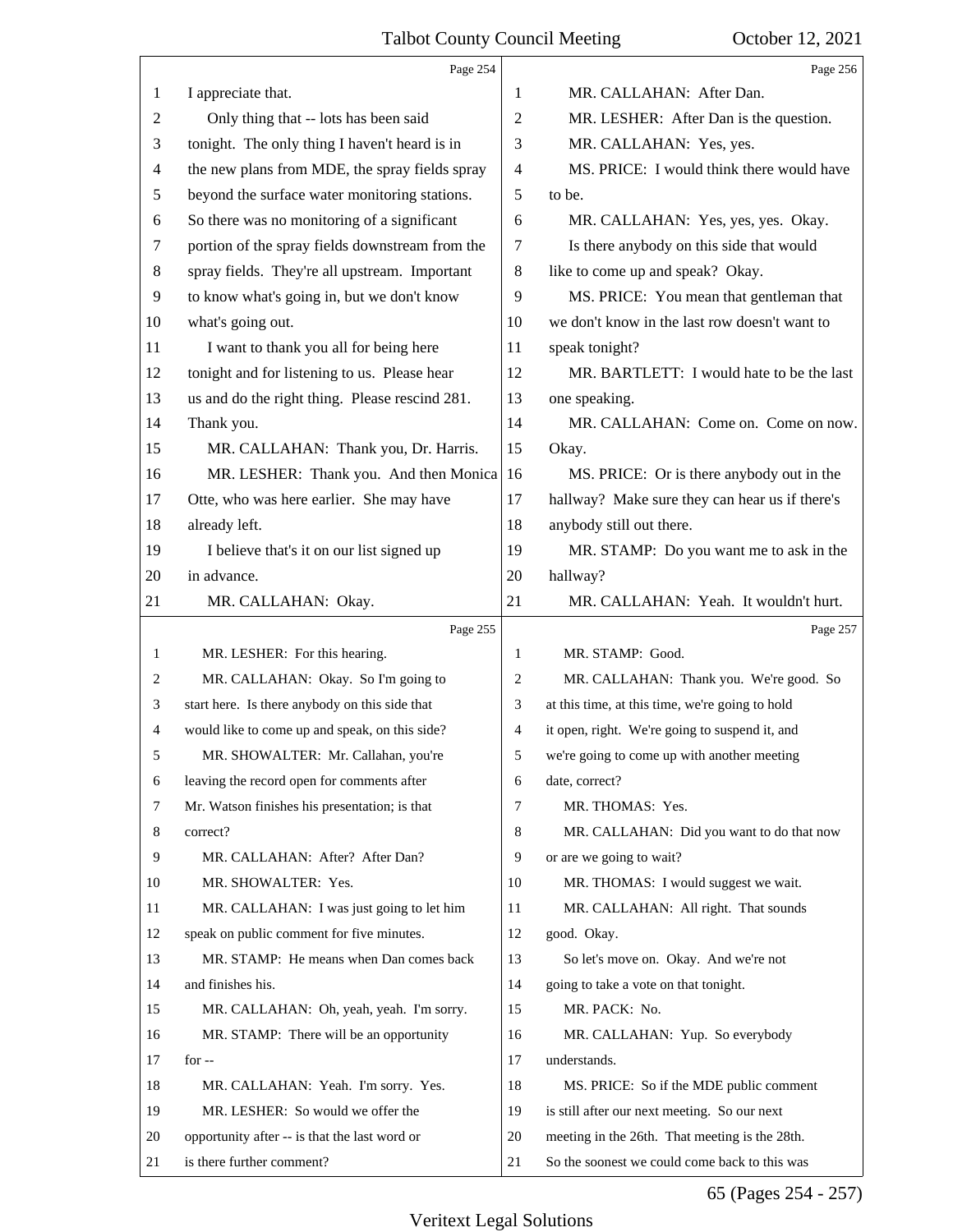|                | Page 258                                        |                | Page 260                                        |
|----------------|-------------------------------------------------|----------------|-------------------------------------------------|
| 1              | going to be what, November like 9th, right?     | 1              | kind of get a handle on is dealing with         |
| 2              | SECRETARY: November 9th. I believe              | $\mathbf{2}$   | numbered resolutions and how the public hearing |
| 3              | Mr. Callahan is out that day, out for that      | 3              | part of that is handled. It came up a couple    |
| 4              | meeting.                                        | $\overline{4}$ | of meetings ago. I think Ms. Price, at the      |
| 5              | MR. CALLAHAN: What date?                        | 5              | meeting I wasn't here, I was home listening to  |
| 6              | SECRETARY: November 9th. We have you            | 6              | it, and she brought that point up.              |
| 7              | as                                              | 7              | And I think it's something that we need to      |
| 8              | MR. CALLAHAN: Right.                            | 8              | get more concise on how those numbered          |
| 9              | SECRETARY: Won't be here for that               | 9              | resolutions are handled regarding public        |
| 10             | meeting.                                        | 10             | hearing, whether or not it's done by a majority |
| 11             | MR. CALLAHAN: Right. I'd like to do that        | 11             | vote, whether or not it's done based on if      |
| 12             | after, after that.                              | 12             | there is a county appropriation of funds        |
| 13             | SECRETARY: Okay.                                | 13             | attached to those.                              |
| 14             | MR. CALLAHAN: The next one. That would 14       |                | And under article eight, I believe it kind      |
| 15             | be fine.                                        | 15             | of remains -- it's silent actually. It's        |
| 16             | MS. PRICE: That's Thanksgiving week. So         | 16             | silent on how that process is actually done.    |
| 17             | we might have to think about our County Council | 17             | So I think that's something that I would        |
| 18             | schedule. We can take care of that another      | 18             | like to see the county attorney draft for       |
| 19             | day.                                            | 19             | Council's consideration on how the public       |
| 20             | MR. CALLAHAN: Right. Okay. All right.           | 20             | hearing part of a numbered resolution is        |
| 21             | So we'll work on that date.                     | 21             | actually handled because right now there is     |
|                |                                                 |                |                                                 |
|                | Page 259                                        |                | Page 261                                        |
| 1              | So can we say that date one more time so        | 1              | no                                              |
| 2              | everybody knows about the MDE date? It's the    | $\overline{c}$ | MR. CALLAHAN: Okay.                             |
| 3              | 28th, correct?                                  | 3              | MR. PACK: There is no language in there         |
| $\overline{4}$ | And where is it going to be held?               | 4              | that weighs that out.                           |
| 5              | SECRETARY: The Community Center.                | 5              | MR. CALLAHAN: Okay. Thank you.                  |
| 6              | MR. CALLAHAN: Okay. At the Community            | 6              | Council, want to comment on that?               |
| 7              | Center.                                         | 7              | MS. PRICE: Sure.                                |
| 8              | MS. PRICE: What time?                           | $\,8\,$        | MR. CALLAHAN: Yeah.                             |
| 9              | SECRETARY: Five o'clock.                        | 9              | MS. PRICE: I think we should always have        |
| 10             | MR. CALLAHAN: Five o'clock. Okay. I             | 10             | a public hearing. If it's silent, then we need  |
| 11             | just want to make sure everybody knew that.     | 11             | to make sure that it is clear that we have one. |
| 12             | Okay. Let's move on. Council discussion         | 12             | I don't think it matters whether there's        |
| 13             | on a public hearing for numbered resolutions.   | 13             | an appropriation of funds or not. As we've      |
| 14             | I think, Mr. Pack, you wanted to put that       | 14             | seen this process play out when people don't    |
| 15             | on the agenda.                                  | 15             | get an opportunity to, even though they can     |
| 16             | MR. PACK: Yeah. Almost forgot that.             | 16             | comment at the end of our meetings or whatever. |
| 17             | MR. CALLAHAN: Yup, yup.                         | 17             | It's a forum. It's important. There's no        |
| 18             | MR. PACK: This was something that I spoke       | 18             | reason to not include the public.               |
| 19             | about several times in the past regarding rules | 19             | In my 11 years on the Council, I cannot         |
| 20             | of procedures at certain points.                | 20             | remember a numbered resolution that didn't have |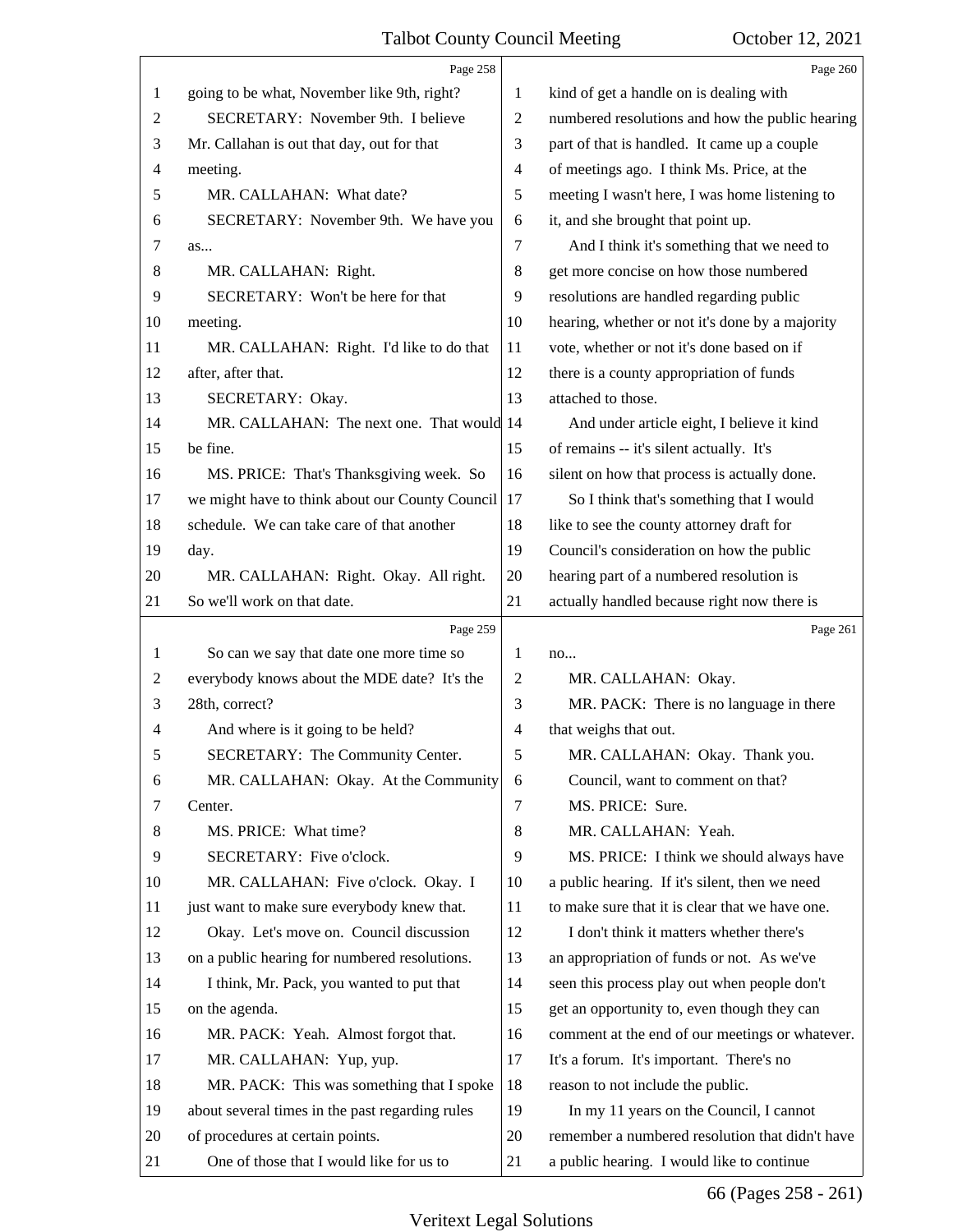|                | Page 262                                       |                | Page 264                                        |
|----------------|------------------------------------------------|----------------|-------------------------------------------------|
| 1              | with that the way we've been doing it. And if  | 1              | system replacement rehabilitation and Grace     |
| 2              | we need actual verbiage to ensure that that    | $\overline{c}$ | Street pump station replace engineering         |
| 3              | happens, I think that that's really important  | 3              | services, amendment number 17.                  |
| $\overline{4}$ | that we need to hear from the public always.   | 4              | He will explain in detail, but you'll see       |
| 5              | MR. CALLAHAN: Thank you, Ms. Price.            | 5              | in your packet the Department of Public Works   |
| 6              | Okay.                                          | 6              | is requesting Council approve an increase       |
| 7              | So Mr. Thomas, could you go ahead and          | 7              | engineering services agreement with Rauch,      |
| $\,8\,$        | start working with Council on some of those    | 8              | Incorporated, \$183,353 for additional design,  |
| 9              | procedures? That would be great.               | 9              | inspection and construction of administrative   |
| 10             | MR. THOMAS: Yes, absolutely.                   | 10             | services required to oversee construction of    |
| 11             | MR. CALLAHAN: That would be great.             | 11             | recently identified sewer system repairs and    |
| 12             | So the next up is county manager report.       | 12             | pump station replacement within St. Michaels    |
| 13             | MR. STAMP: Good evening, Council. Thank        | 13             | sanitary sewer system.                          |
| 14             | you.                                           | 14             | So I'll hand it off to Ray at this point.       |
| 15             | So under county manager report, I have         | 15             | He can provide more details.                    |
| 16             | several items, the first being board and       | 16             | MR. CLARKE: Council, the only point I'll        |
| 17             | committee appointments.                        | 17             | make is that this is actually, we're working    |
| 18             | I have a request regarding Upper Shore         | 18             | with Rural Development. This is a continuation  |
| 19             | Aging Board of Directors. We're requesting the | 19             | of the work that we have been doing in the      |
| 20             | reappointment of Mr. Bill Shrieves.            | 20             | sewer collection for St. Michaels.              |
| 21             | MR. PACK: So moved.                            | 21             | At the same time, what we're requesting is      |
|                |                                                |                |                                                 |
|                | Page 263                                       |                | Page 265                                        |
| 1              | MR. DIVILIO: Second.                           | 1              | the approval of this change order contingent    |
| 2              | MR. CALLAHAN: Madam Secretary, could you       | $\overline{c}$ | upon receiving the funding from Rural           |
| 3              | call the vote, please.                         | 3              | Development. So we've been working with Rural   |
| 4              | SECRETARY: Mr. Callahan.                       | $\overline{4}$ | Development. They've asked us to go ahead and   |
| 5              | MR. CALLAHAN: Aye.                             | 5              | try and work with you all to approve the change |
| 6              | SECRETARY: Mr. Divilio.                        | 6              | orders.                                         |
| 7              | MR. DIVILIO: Aye.                              | 7              | Once we have those change orders, then we       |
| 8              | SECRETARY: Mr. Lesher.                         | $\,8\,$        | can work with Rural Development to start the    |
| 9              | MR. LESHER: Aye.                               | 9              | process of securing funding. And once we have   |
| 10             | SECRETARY: Ms. Price.                          | 10             | that funding, we'll probably then work to go    |
| 11             | MS. PRICE: Aye.                                | 11             | ahead and execute the contracts. But that's     |
| 12             | SECRETARY: Mr. Pack.                           | 12             | only once we have the funding available to us.  |
| 13             | MR. PACK: Aye.                                 | 13             | And the other point, too, to make is that       |
| 14             | MR. STAMP: Did I have an effect on the         | 14             | the work that we're talking about here is to do |
| 15             | audience?                                      | 15             | the design work. Actually the construction      |
| 16             | MR. CALLAHAN: You really did. Okay.            | 16             | work will actually be the next request. The     |
| 17             | MR. STAMP: So the next item I have, I          | 17             | design work is with Rauch, Incorporated.        |
| 18             | would ask Ray Clarke to come forward. Ray has  | 18             | Schumer, Incorporated will actually be doing    |
| 19             | actually three items for you tonight.          | 19             | the sewer collection system and pump station    |
| 20             | The first one is a recommendation on Bid       | 20             | work. As part of the construction, it would     |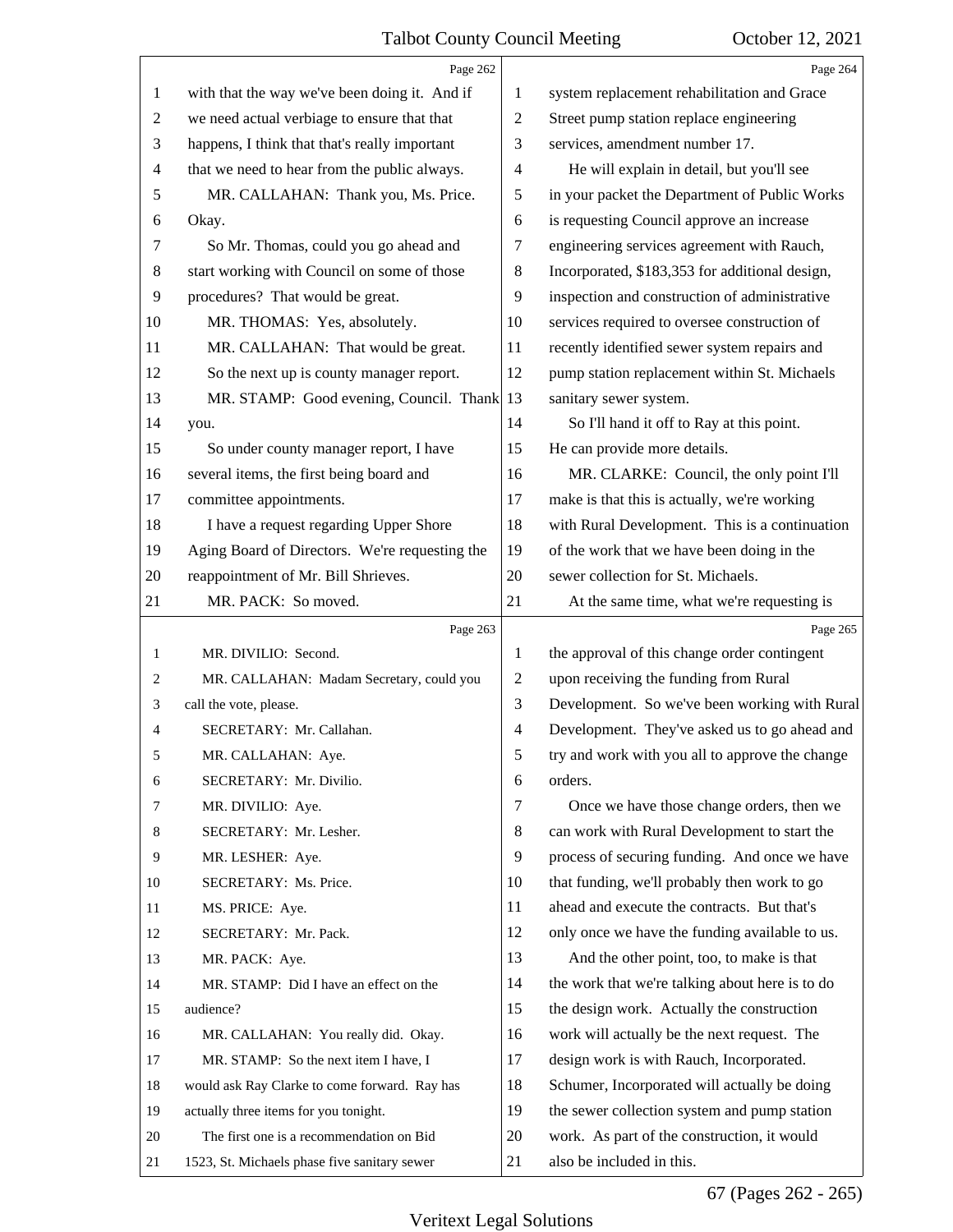|    | Page 266                                        |                | Page 268                                       |
|----|-------------------------------------------------|----------------|------------------------------------------------|
| 1  | MR. PACK: Ray, is it Rural Development or       | 1              | MR. CLARKE: And again, I think as we           |
| 2  | USDA?                                           | 2              | highlighted, this is actually a lot of pump    |
| 3  | MR. CLARKE: Actually it's Rural                 | 3              | station work. We definitely need work at the   |
| 4  | Development. It's through part of the USDA.     | 4              | Madison Avenue pump station.                   |
| 5  | MR. PACK: Part of USDA?                         | 5              | At the same time, we had done smoke            |
| 6  | MR. CLARKE: Yes, it is. Rural                   | 6              | testing back in March. We found some problems  |
| 7  | Development under the rural utility service     | 7              | within the sewer collection system, private    |
| 8  | agreement.                                      | 8              | property as well as within the trunk lines of  |
| 9  | MR. PACK: I'll make a motion that we go         | 9              | the county. And this is going to correct a lot |
| 10 | ahead and approve Bid 1523.                     | 10             | of the problems that we found, as well as      |
| 11 | MR. CALLAHAN: Do I have a second?               | 11             | dealing with the situation over at the         |
| 12 | MR. DIVILIO: Second.                            | 12             | St. Michaels Crab House, Steak and Crab House  |
| 13 | MR. CALLAHAN: Okay. I got a motion and a        | 13             | on Mulberry Road.                              |
| 14 | second. Madam Secretary, could you call the     | 14             | MR. CALLAHAN: Okay.                            |
| 15 | roll, please.                                   | 15             | MR. PACK: Mr. Callahan, I make a motion        |
| 16 | SECRETARY: Mr. Callahan.                        | 16             | that we go ahead and approve Bid 1709.         |
| 17 | MR. CALLAHAN: Aye.                              | 17             | MR. CALLAHAN: Thank you, Mr. Pack.             |
| 18 | SECRETARY: Mr. Divilio.                         | 18             | Do I have a second?                            |
| 19 | MR. DIVILIO: Aye.                               | 19             | MR. DIVILIO: Section.                          |
| 20 | SECRETARY: Mr. Lesher.                          | 20             | MR. CALLAHAN: Thank you, Mr. Divilio.          |
| 21 | MR. LESHER: Aye.                                | 21             | I got a motion and a second. Madam             |
|    | Page 267                                        |                | Page 269                                       |
|    |                                                 |                |                                                |
| 1  | SECRETARY: Ms. Price.                           | 1              | Secretary, could you call the roll, please.    |
| 2  | MS. PRICE: Aye.                                 | 2              | SECRETARY: Mr. Callahan.                       |
| 3  | SECRETARY: Mr. Pack.                            | 3              | MR. CALLAHAN: Aye.                             |
| 4  | MR. PACK: Aye.                                  | $\overline{4}$ | SECRETARY: Mr. Divilio.                        |
| 5  | MR. STAMP: The next item that Ray will          | 5              | MR. DIVILIO: Aye.                              |
| 6  | talk to you about is Bid Number 17.09,          | 6              | SECRETARY: Mr. Lesher.                         |
| 7  | St. Michaels pump station number three upgrade  | 7              | MR. LESHER: Aye.                               |
| 8  | rehabilitation. Change order number 21.         | 8              | SECRETARY: Ms. Price.                          |
| 9  | In your agenda, you'll see that he is           | 9              | MS. PRICE: Aye.                                |
| 10 | requesting Council approval to award change     | 10             | SECRETARY: Mr. Pack.                           |
| 11 | order 21 to Schumer, Incorporated in the amount | 11             | MR. PACK: Aye.                                 |
| 12 | of \$1,286,105 for pump station replacement and | 12             | MR. STAMP: And the next item Ray is going      |
| 13 | upgrades within the St. Michaels sanitary       | 13             | to ask for. I just want to say this is an      |
| 14 | sewer system, to include pump stations number   | 14             | exciting one actually. This means he's doing a |
| 15 | one, number two, and the Rio Vista pumping      | 15             | good job.                                      |
| 16 | station.                                        | 16             | And I would like for you to elaborate on       |
| 17 | Again, as the previous one, approval will       | 17             | that a little bit, Ray.                        |
| 18 | be contingent upon USDA providing funding for   | 18             | He's requesting to accept a grant for          |
| 19 | the work.                                       | 19             | region two St. Michaels wastewater treatment   |
| 20 | And again, Ray can answer details on this       | 20             | plant ENR operations maintenance funding.      |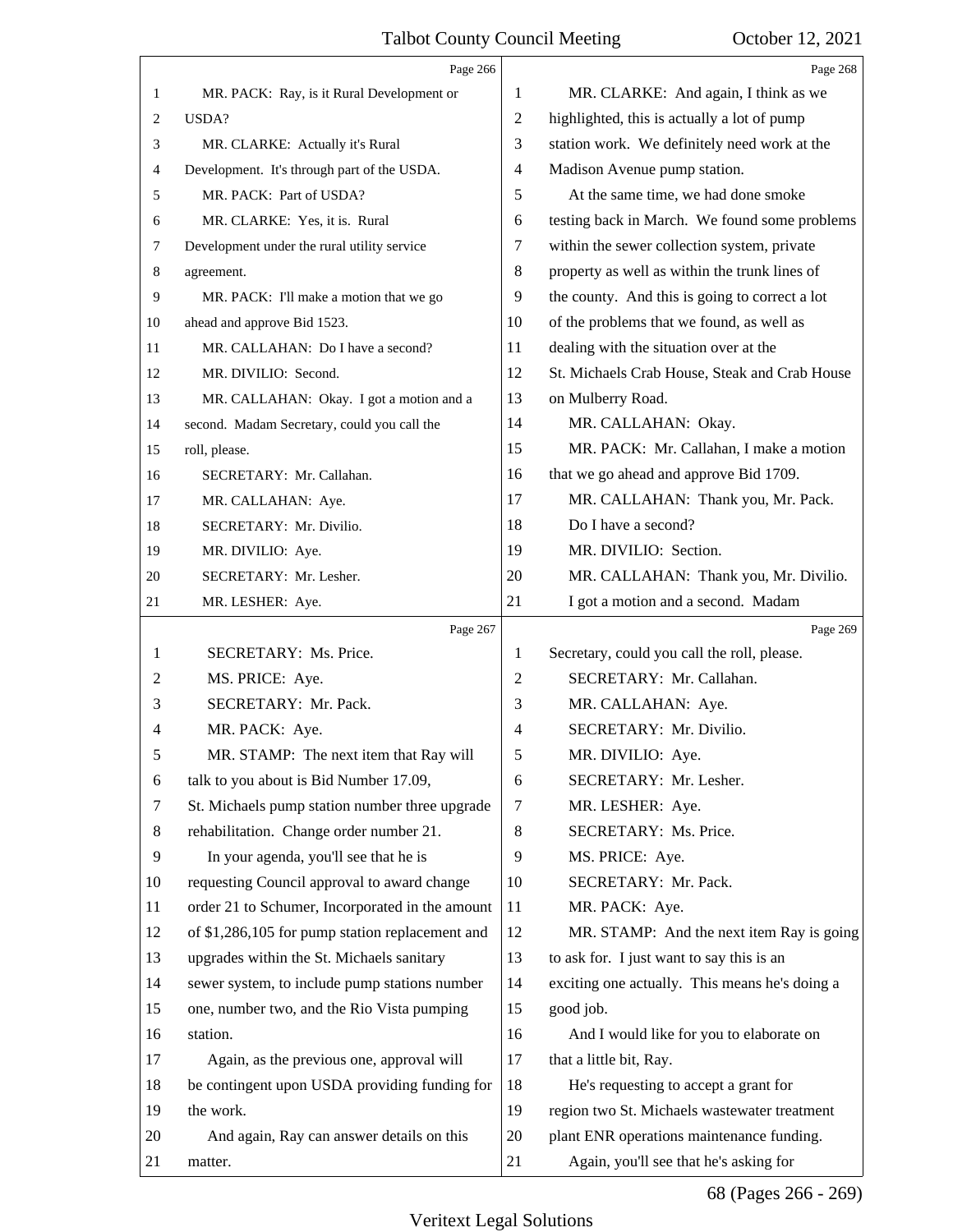|                | Page 270                                        |                | Page 272                                        |
|----------------|-------------------------------------------------|----------------|-------------------------------------------------|
| 1              | approval to accept a grant in the amount of     | 1              | regarding illegal hookup into our storm system. |
| 2              | \$42,921 from Bay Restoration Funds for the     | 2              | Did we ever issue? I know the Public            |
| 3              | operation, maintenance of region two wastewater | 3              | Works Advisory Board took it up at one time.    |
| 4              | pump.                                           | 4              | We were going to send a letter out. I just      |
| 5              | Means we're doing the right thing; isn't        | 5              | want to know. This just jumped into my head.    |
| 6              | it?                                             | 6              | Did we ever issue anything to them regarding    |
| 7              | MR. CLARKE: It is. The good news is I           | 7              | illegal hookups.                                |
| 8              | guess typically if MDE has the funding, we      | 8              | MR. CLARKE: No. And partly that's due to        |
| $\overline{9}$ | would qualify for a \$30,000 grant to support   | 9              | the fact that I think in previous discussions,  |
| 10             | operations and maintenance for the region two   | 10             | because the county operates the wastewater      |
| 11             | wastewater treatment plant.                     | 11             | system within the Town of St. Michaels, we      |
| 12             | Because we operated in 2020 with our            | 12             | would have to do a bill and legislation to      |
| 13             | levels being roughly about 1.5 milligrams per   | 13             | basically do like an illicit connection         |
| 14             | liter for total nitrogen, we were well below.   | 14             | ordinance.                                      |
| 15             | And so MDE basically was providing us with some | 15             | So for the county, for the county, we can       |
| 16             | additional monies, an additional \$12,000 grant | 16             | do a policy regulation or policy. But we can't  |
| 17             | award for actually exceeding the levels.        | 17             | do that within the town. It has to be done      |
| 18             | MR. PACK: Mr. Callahan, I'll make a             | 18             | through a regulation.                           |
| 19             | motion that we approve the Bay Restoration      | 19             | MR. PACK: An actual bill. Okay. We'll           |
| 20             | Funding grant application.                      | 20             | talk about that later. Okay. Thank you.         |
| 21             | MR. CALLAHAN: Okay. Thank you, Mr. Pack.        | 21             | MR. DIVILIO: Read my mind.                      |
|                |                                                 |                |                                                 |
|                | Page 271                                        |                | Page 273                                        |
| 1              | MR. DIVILIO: Second.                            | 1              | MR. STAMP: Thank you, Ray. Appreciate           |
| 2              | MR. CALLAHAN: Thank you, Mr. Divilio.           | $\overline{2}$ | that.                                           |
| 3              | We got a motion and a second it. Madam          | 3              | The final item I have for you tonight is        |
| 4              | Secretary, could you call the roll, please.     | 4              | regarding the Roads Department. I'm happy to    |
| 5              | SECRETARY: Mr. Callahan.                        | 5              | report that the Roads Department in what I'll   |
| 6              | MR. CALLAHAN: Aye.                              | 6              | call the phase one resurfacing project has      |
| 7              | SECRETARY: Mr. Divilio.                         | 7              | completed about nine miles of resurfacing, to   |
| 8              | MR. DIVILIO: Aye.                               | 8              | include Chapel Road, Black Dog Alley, Landing   |
| 9              | SECRETARY: Mr. Lesher.                          | 9              | Neck, and Deep Neck Roads.                      |
| 10             | MR. LESHER: Aye.                                | 10             | We have identified funding. We have in          |
| 11             | SECRETARY: Ms. Price.                           | 11             | our possession enough funding to cover a        |
| 12             | MS. PRICE: Aye.                                 | 12             | request from Warren for \$300,000 to conduct    |
| 13             | SECRETARY: Mr. Pack.                            | 13             | additional resurfacing as a phase two we'll     |
| 14             | MR. PACK: Aye.                                  | 14             | call it for another 11 to 18 miles of           |
| 15             | Before Ray steps out, just one question         | 15             | resurfacing.                                    |
| 16             | going back to 1709.                             | 16             | Some of that is going to be in wedging and      |
| 17             | We were talking about the INI earlier           | 17             | leveling, which is his speak to fixing a road.  |
| 18             | regarding illegal hookups. I think Dr. Schumer  | 18             | MR. CALLAHAN: (Inaudible.)                      |
| 19             | was speaking to that.                           | 19             | MR. STAMP: So my ask is that we use             |
| 20             | At one time, we were going to issue notice      | 20             | existing funds from the highway user funds from |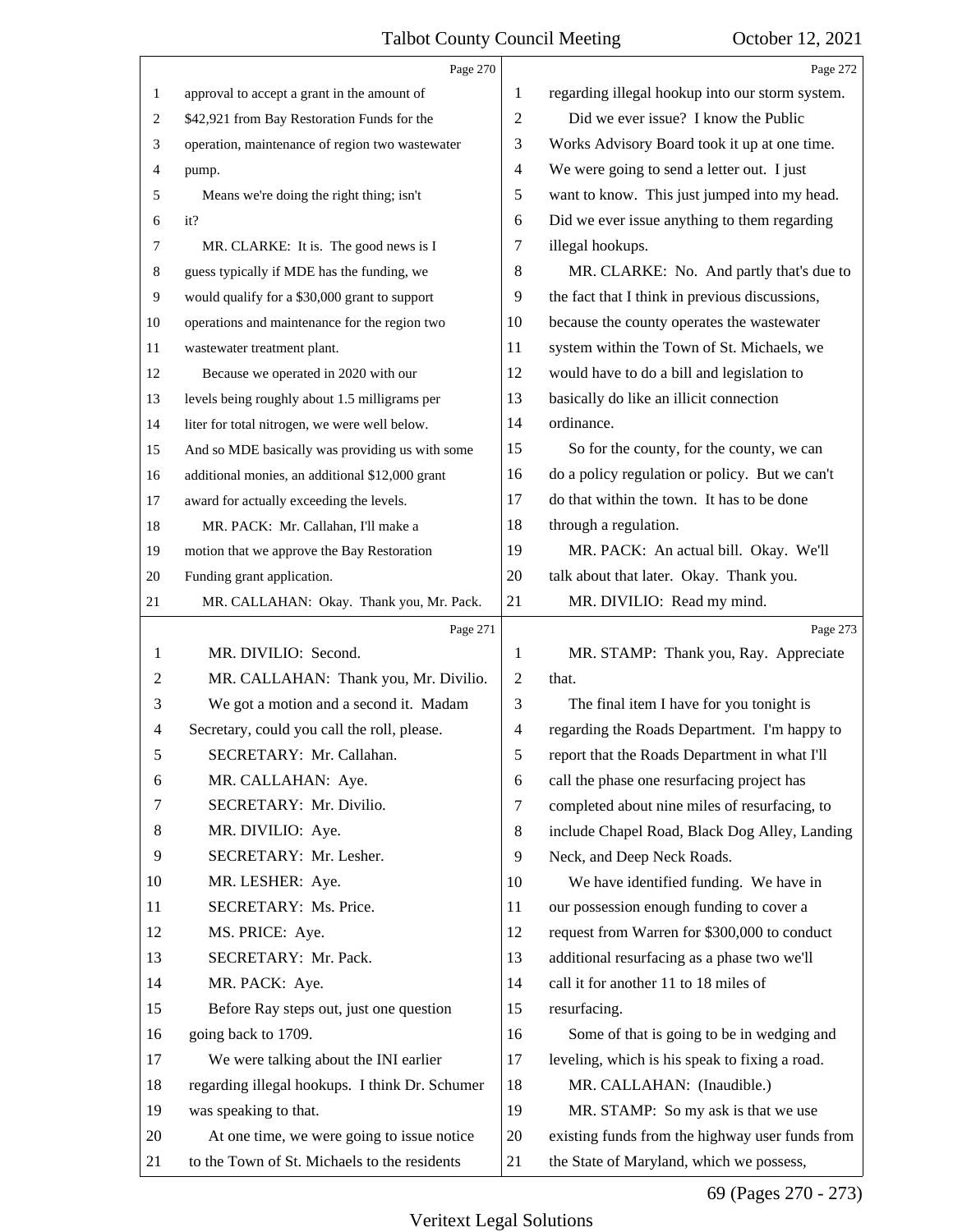|                | Page 274                                         |                | Page 276                                        |
|----------------|--------------------------------------------------|----------------|-------------------------------------------------|
| 1              | \$300,000 to go toward phase two resurfacing for | 1              | MR. CALLAHAN: Good job, good job. Okay.         |
| $\overline{c}$ | Warren.                                          | 2              | So we're going to move on to public             |
| 3              | MR. PACK: I didn't realize we had                | 3              | comment.                                        |
| 4              | \$300,000 in that fund right now.                | 4              | MR. LESHER: So we have two names signed         |
| 5              | MR. STAMP: Yes, sir. Actually \$355,000.         | 5              | up here. And first is Althea Dulin.             |
| 6              | MR. PACK: So we used just about all of           | 6              | MS. PRICE: Really stuck it out, haven't         |
| 7              | it.                                              | 7              | they.                                           |
| 8              | MS. PRICE: Right. But doesn't HUR                | 8              | MR. CALLAHAN: Yeah. Good evening,               |
| 9              | revenues go into our general fund anyway? So     | 9              | Ms. Dulin.                                      |
| 10             | wasn't this part of our budget --                | 10             | MS. DULIN: Good evening. As stated, I'm         |
| 11             | MR. STAMP: This was set aside in a               | 11             | Althea Dulin from Cordova, Maryland.            |
| 12             | journal entry from our previous finance          | 12             | I'm here to ensure the Council and public       |
| 13             | director and it is available for use.            | 13             | are aware the official opinions of the Open     |
| 14             | MS. PRICE: Okay.                                 | 14             | Meeting Act, OMA, Compliance Board in response  |
| 15             | MR. PACK: I'll make a motion that we go          | 15             | to multiple citizens' complaints against Talbot |
| 16             | ahead and let Roads Department utilize \$300,000 | 16             | Family Network, TFN, an instrumentality of      |
| 17             | of highway user funds for phase two resurfacing  | 17             | Talbot County government.                       |
| 18             | project, phase two?                              | 18             | The OMA response highlights multiple            |
| 19             | MR. STAMP: Yes.                                  | 19             | violations of the Act, including the statement  |
| 20             | MR. CALLAHAN: Thank you, Mr. Pack.               | 20             | some of TFN's committees improperly disregarded |
| 21             | That's a motion. Second?                         | 21             | the Act's mandates.                             |
|                |                                                  |                |                                                 |
|                | Page 275                                         |                | Page 277                                        |
| 1              | MS. PRICE: Second.                               | 1              | The OMA Board indicates it cannot reach         |
| 2              | MR. CALLAHAN: Okay. Ms. Price, you snuck         | 2              | any conclusion regarding the OMA status of the  |
| 3              | in on me.                                        | 3              | TNF "action committee mentioned in the          |
| 4              | MS. PRICE: You were looking that way.            | 4              | November 2019 TFN Board meeting minutes. The    |
| 5              | MR. CALLAHAN: Yeah, you did. Okay.               | 5              | committee is not named in the bylaws. And       |
| 6              | We got a motion and a second. Madam              | 6              | neither the TFN nor the complainants have       |
| 7              | Secretary, could you call the roll, please.      | $\overline{7}$ | explained the committee's origin".              |
| 8              | SECRETARY: Mr. Callahan.                         | 8              | It is surely not possible for a                 |
| 9              | MR. CALLAHAN: Aye.                               | 9              | complainant to explain this, given TFN's        |
| 10             | SECRETARY: Mr. Divilio.                          | 10             | shrouded committee meetings since at least      |
| 11             | MR. DIVILIO: Aye.                                | 11             | fiscal year 17.                                 |
| 12             | SECRETARY: Mr. Lesher.                           | 12             | It is also important to note the OMA Board      |
| 13             | MR. LESHER: Aye.                                 | 13             | typically only investigates OMA related items   |
| 14             | SECRETARY: Ms. Price.                            | 14             | identified by the complainants. They do not     |
| 15             | MS. PRICE: Aye.                                  | 15             | conduct a complete review to determine overall  |
| 16             | SECRETARY: Mr. Pack.                             | 16             | OMA compliance.                                 |
| 17             | MR. PACK: Aye.                                   | 17             | It is my understanding this Council not         |
| 18             | MR. CALLAHAN: Good.                              | 18             | only accepts State funding on behalf of the     |
| 19             | MR. STAMP: And that completes your county        | 19             | TFN, it also certifies TFN complies with        |
| 20             | manager report for this meeting. Thank you,      | 20             | provisions set forth by the State of Maryland   |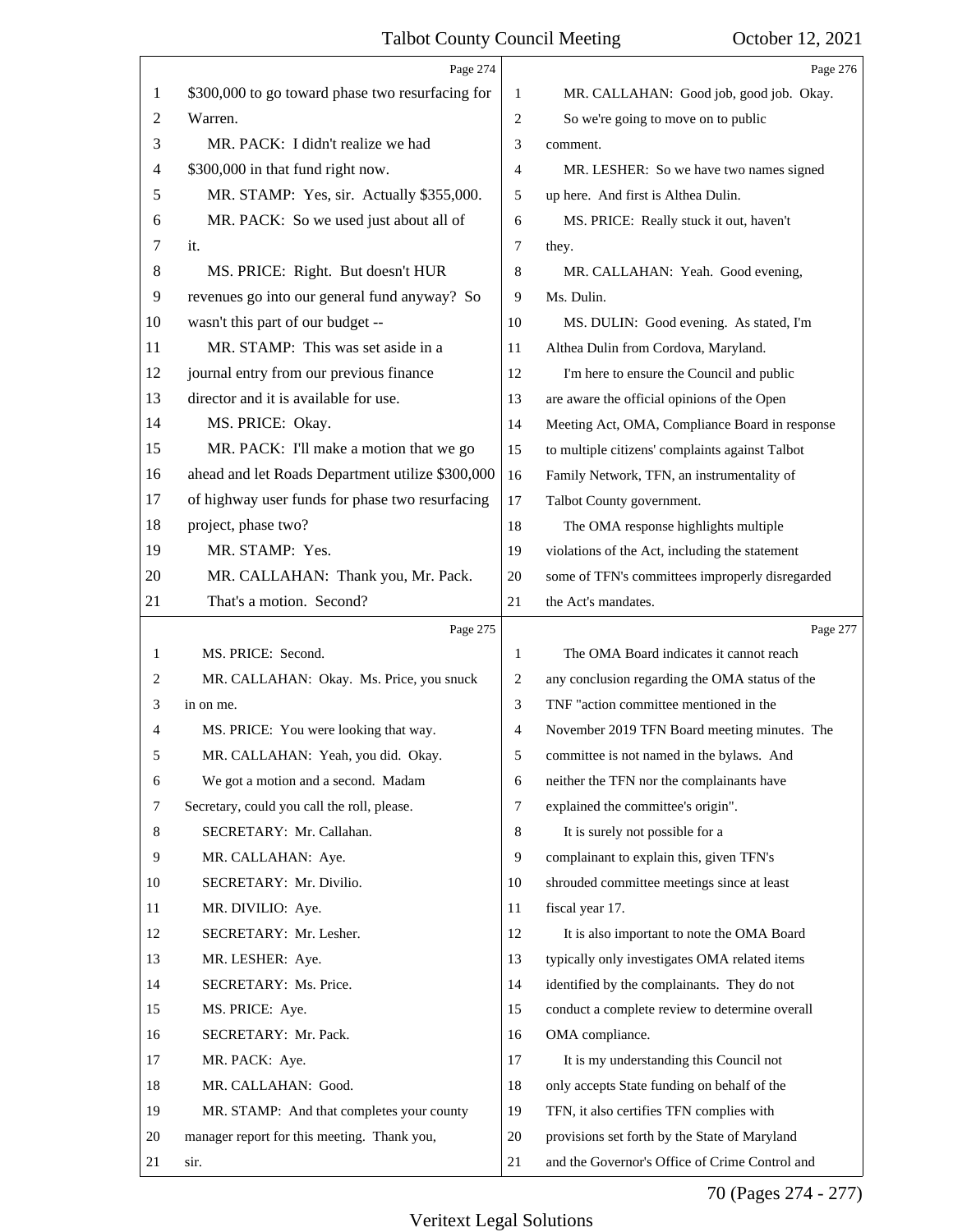|              | Page 278                                        |                | Page 280                                        |
|--------------|-------------------------------------------------|----------------|-------------------------------------------------|
| 1            | Prevention, which includes compliance with      | $\mathbf{1}$   | MR. PACK: Yeah. But we don't fund TFN.          |
| 2            | Maryland Open Meetings Act, among others.       | $\overline{2}$ | It might be a pass-through. We don't fund       |
| 3            | At the next TFN Board meeting on Tuesday,       | 3              | them.                                           |
| 4            | October 19th, at 2:30 p.m., the TFN Board must  | $\overline{4}$ | MS. DULIN: Well, I think it's like 2,500        |
| 5            | publicly announce the violation and orally      | 5              | in matching perhaps, but the bigger amount      |
| 6            | summarize the OMA opinion.                      | 6              | flows through. That's my understanding.         |
| 7            | Since all TFN meetings occur during             | 7              | MR. PACK: Okay. We do (inaudible) in            |
| 8            | daytime working hours, inhibiting public        | 8              | kind as far as spacing, but not funding.        |
| 9            | participation, I urge the Council to            | 9              | MS. DULIN: That's fine. I'm just saying         |
| 10           | communicate the need for the TFN to record and  | 10             | I think it flows through and I know the Council |
| 11           | post board and committee meetings.              | 11             | president has to sign on the dotted line for    |
| 12           | The OMA Board opinion reiterates the            | 12             | that submission, at least by what I received    |
| 13           | policy of the Open Meetings Act is to increase  | 13             | from Ms. Andrew.                                |
| 14           | the faith of the public in government.          | 14             | SPEAKER: That's correct.                        |
| 15           | Although recent efforts by TFN are              | 15             | MR. CALLAHAN: She had to throw me in            |
| 16           | commended, between approximately July           | 16             | there. Okay. We'll check on that. Okay.         |
| 17           | throughout August of 2021, their new online     | 17             | MR. LESHER: We have one other name on the       |
| 18           | posting of about 40 meeting minutes from as far | 18             | list, which is Alexis Seip, who I do not see in |
| 19           | back as fiscal year 17, representing about      | 19             | the room at the moment.                         |
| 20           | 50 percent of all board and committee meetings, | 20             | MR. CALLAHAN: No.                               |
| 21           | highlight their serious historical failure to   | 21             | MR. LESHER: That brings us to the end of        |
|              |                                                 |                |                                                 |
|              | Page 279                                        |                | Page 281                                        |
| $\mathbf{1}$ | warrant the public's faith.                     | 1              | the list.                                       |
| 2            | Concerns regarding TFN do not end with OMA      | 2              | MR. CALLAHAN: Okay. Mr. Ewing.                  |
| 3            | violations. I will close with several           | 3              | MR. EWING: Thank you. Ran out of paper          |
| 4            | questions, which I know you can't answer, but   | $\overline{4}$ | for that list.                                  |
|              | food for thought I suppose.                     | 5              | MR. CALLAHAN: No problem, no problem.           |
| 6            | Since TFN has not complied with OMA for         | 6              | MR. EWING: Wouldn't be a night if we            |
| 7            | years and OMA can't reach conclusion regarding  | 7              | didn't end on the Talbot Boys.                  |
| 8            | the action committee, does the Council plan to  | 8              | MR. CALLAHAN: Yeah.                             |
| 9            | rescind it's most recent certification of       | 9              | MR. EWING: Clive Ewing. Easton,                 |
| 10           | compliance that was apparently attached to the  | 10             | Maryland. I'm speaking tonight regarding the    |
| 11           | budget request that goes in?                    | 11             | Talbot County statue.                           |
| 12           | And does TFN's improper disregard, and          | 12             | I'd like to reinforce my protest from two       |
| 13           | those are OMA Board's words, improper           | 13             | weeks ago where the Council did not provide due |
| 14           | disregarding of the OMA mandates jeopardize its | 14             | process to my and Mr. Montgomery's petition to  |
| 15           | funding?                                        | 15             | rescind the resolution to remove the Talbot     |
| 16           | Thank you for your time.                        | 16             | Boys statue. We'd like the Council to rectify   |
| 17           | MR. CALLAHAN: Thank you, Ms. Dulin.             | 17             | that process error immediately before further   |
| 18           | MR. PACK: We don't fund TFN. We don't           | 18             | damage is done to the public trust.             |
| 19           | fund TFN.                                       | 19             | I also like to mention that I attended the      |
| 20           | MS. DULIN: My understanding is the              | 20             | county's presentation to the Easton Historic    |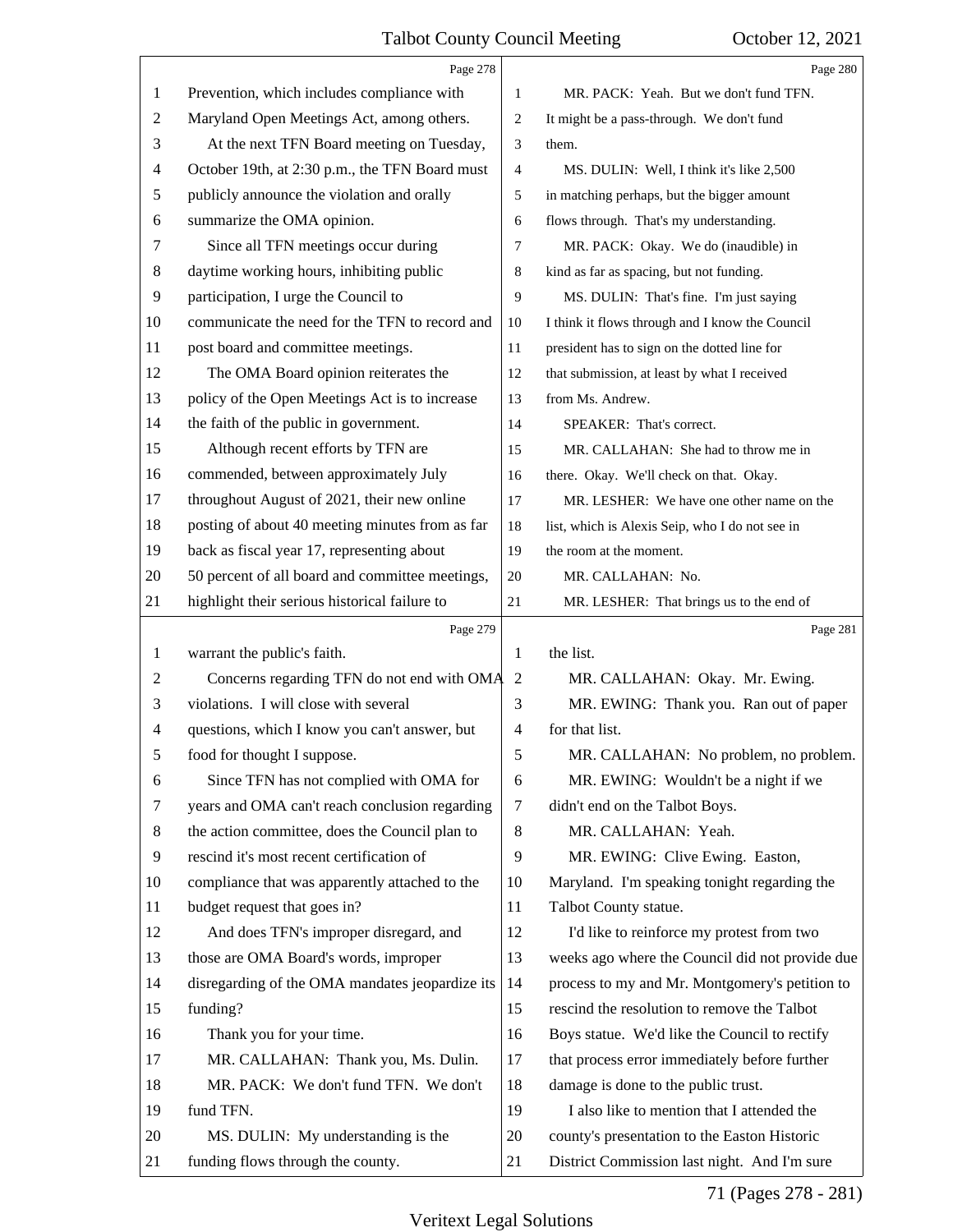<span id="page-72-0"></span>

|                          | Page 282                                        |                  | Page 284                                        |
|--------------------------|-------------------------------------------------|------------------|-------------------------------------------------|
| 1                        | you're aware of it. Your attorney said that     | 1                | monument? And it appeared that attorney wasn't  |
| $\overline{c}$           | the Council was now providing an overabundance  | $\boldsymbol{2}$ | sure because he consulted with another attorney |
| 3                        | of information in its application to that       | 3                | about that. And his response was well, the      |
| $\overline{\mathcal{A}}$ | commission to remove the monument in the spirit | $\overline{4}$   | intention was the entirety of the monument.     |
| 5                        | of complete transparency.                       | 5                | There has been discussions about what was       |
| 6                        | And isn't that ironic that after the vote       | 6                | really intended. Is it just the statue or the   |
| 7                        | has been taken, after the public didn't have a  | 7                | entirety of the monument?                       |
| $\,8\,$                  | chance to weigh in on it, the Council's         | $\,8\,$          | I think it's been publicized that folks         |
| 9                        | attorney is saying now we want transparency.    | 9                | locally are interested keeping that monument in |
| 10                       | The decision was made, and now we're going to   | 10               | this county. And I think it would be germane    |
| 11                       | give a bunch of transparency. Seems like        | 11               | to know whether is it the statue or is it the   |
| 12                       | should have transparency all the way            | 12               | entirety of the monument that's in play here.   |
| 13                       | throughout.                                     | 13               | And lastly, I'd say any further                 |
| 14                       | We did learn a little bit more information      | 14               | conversations really need to be done publicly,  |
| 15                       | last night about possibility of the monument    | 15               | not in private. Ensure full transparency, just  |
| 16                       | being boxed up and stored before it goes to its | 16               | like Mr. Watson had a presentation here tonight |
| 17                       | destination. I hadn't heard that in the         | 17               | because there really wasn't a process followed. |
| 18                       | resolution or any discussion previously.        | 18               | And my hope is that you will hear us out so     |
| 19                       | The attorney seemed to talk about plans         | 19               | that we can flesh this out, keep this monument  |
| 20                       | for ensuring the safety and integrity of the    | 20               | in Talbot County.                               |
| 21                       | statue itself. Seemed like he was winging       | 21               | Having it go to Virginia makes really no        |
|                          |                                                 |                  |                                                 |
|                          | Page 283                                        |                  | Page 285                                        |
| 1                        | that, if you were asking me. I don't know if    | 1                | sense at all. The process, whatever that        |
| $\overline{2}$           | y'all had any discussions about that.           | $\mathfrak{2}$   | process was that someone determined it had to   |
| 3                        | Certainly would make sense. But it's, again,    | 3                | go to Virginia really had no public input.      |
| $\overline{4}$           | new information that if the public was involved | $\overline{4}$   | Really wish we had the opportunity to weigh in  |
| 5                        | in this, it certainly would relieve some        | 5                | on that. If the majority of the Council had a   |
| 6                        | consternation.                                  | 6                | change of heart, that should have been made     |
| 7                        | The attorney talked about what was going        | 7                | known to the public.                            |
| 8                        | to be done after some questions about with the  | 8                | So again, appreciate it. I know it's been       |
| 9                        | space. And he said it would be returned to      | 9                | a long night. Thank you.                        |
| 10                       | grass and mulch, but he didn't seem to indicate | 10               | MR. CALLAHAN: Thank you, Mr. Ewing.             |
| 11                       | or even maybe know that there was already an    | 11               | Appreciate it.                                  |
| 12                       | approved resolution to put a Union monument     | 12               | And both of you for sticking around here        |
| 13                       | there, albeit 100 years ago. And that's         | 13               | tonight. I know it's been a long night. So we   |
| 14                       | certainly something the commission, the Easton  | 14               | really thank you.                               |
| 15                       | Historic Commission, requires. They didn't      | 15               | MR. EWING: We thank you.                        |
| 16                       | press him on the point, but that is something   | 16               | MR. CALLAHAN: Let's wrap it up with             |
| 17                       | that I think certainly should be advertised.    | 17               | Council comments. Mr. Pack.                     |
| 18                       | And lastly, there were several questions        | 18               | MR. PACK: I have no comment,                    |
| 19                       | to the attorney about what was the intention of | 19               | Mr. Callahan. After all that, I'm at a loss     |
| 20                       | the resolution? Was it the statue or the        | 20               | for words I guess.                              |

#### Veritext Legal Solutions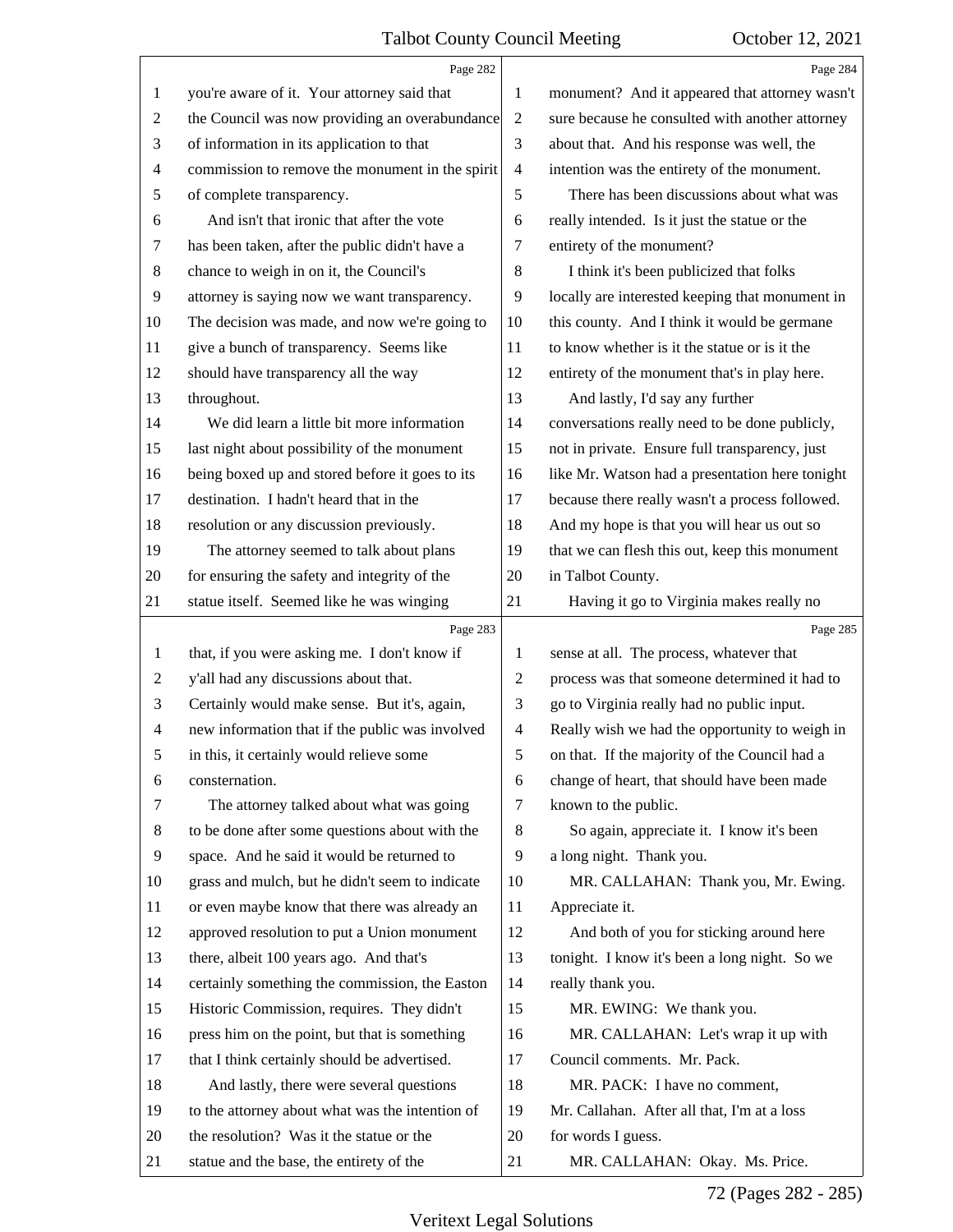<span id="page-73-0"></span>

|                | Page 286                                        |                | Page 288                                        |
|----------------|-------------------------------------------------|----------------|-------------------------------------------------|
| 1              | MS. PRICE: I think tonight is a night to        | 1              | meeting will be held on Tuesday, October 26th,  |
| $\overline{2}$ | say nothing because you don't know how to say   | $\overline{c}$ | beginning at six o'clock p.m. The Council will  |
| 3              | in a transcript, right?                         | 3              | be convening in open session at 4:30 p.m. and   |
| $\overline{4}$ | MR. CALLAHAN: Mr. Lesher.                       | 4              | immediately adjoining into closed session to    |
| 5              | MR. LESHER: I have nothing.                     | 5              | discuss real estate, legal, and other personnel |
| 6              | MR. CALLAHAN: I was looking at you.             | 6              | matters, as listed on the statement for closing |
| 7              | MR. DIVILIO: One of those nights.               | 7              | that meeting.                                   |
| 8              | MR. CALLAHAN: Yeah. Sorry.                      | 8              | Therefore, is there a motion to adjourn         |
| 9              | MR. DIVILIO: I'll save my comments for          | 9              | and to reconvene as specified?                  |
| 10             | next.                                           | 10             | MS. PRICE: So moved.                            |
| 11             | MR. CALLAHAN: Okay. I think I will say          | 11             | MR. DIVILIO: Second.                            |
| 12             | just a couple of words myself for Council       | 12             | MR. CALLAHAN: Okay. We got a motion and         |
| 13             | itself and staff and the public.                | 13             | a second. Madam Secretary, could you?           |
| 14             | We had a big night tonight. We learned a        | 14             | SECRETARY: Mr. Callahan.                        |
| 15             | lot. We listened. That's what we're here for.   | 15             | MR. CALLAHAN: Aye.                              |
| 16             | I really appreciate Council bearing with        | 16             | SECRETARY: Mr. Divilio.                         |
| 17             | my clock. I have to adjust my clock a little    | 17             | MR. DIVILIO: Aye.                               |
| 18             | bit here.                                       | 18             | SECRETARY: Mr. Lesher.                          |
| 19             | But I think it's important just for people      | 19             | MR. LESHER: Aye.                                |
| 20             | to say what they need to say and vent a little  | 20             | SECRETARY: Ms. Price.                           |
| 21             | bit.                                            | 21             | MS. PRICE: Aye.                                 |
|                |                                                 |                |                                                 |
|                | Page 287                                        |                | Page 289                                        |
| 1              | So I have a little bit of, you know,            | 1              | SECRETARY: Mr. Pack.                            |
| 2              | strategy in my mind that I feel like sometimes  | $\overline{2}$ | MR. PACK: Aye.                                  |
| 3              | people are waiting and they're passionate about | 3              | (Meeting concluded at: 10:52 p.m.)              |
| $\overline{4}$ | things. And I'd like to give them the time to   | 4              |                                                 |
| 5              | say what they need to say.                      | 5              |                                                 |
| 6              | So sometimes it's tough up here, and we         | 6              |                                                 |
| 7              | have to stick to a program, stick to            | 7              |                                                 |
| 8              | procedures. But when we're dealing with very,   | 8              |                                                 |
| 9              | very sensitive subjects, it needs to be handled | 9              |                                                 |
| 10             | right.                                          | 10             |                                                 |
| 11             | So I think that's the way we should have        | 11             |                                                 |
| 12             | handled tonight. And we've all done a great     | 12             |                                                 |
| 13             | job.                                            | 13             |                                                 |
| 14             | And I want to commend staff. It's late.         | 14             |                                                 |
| 15             | It's almost 11 o'clock. You've done a great     | 15             |                                                 |
| 16             | job to prepare Council.                         | 16             |                                                 |
| 17             | I want to thank Council tonight for doing       | 17             |                                                 |
| 18             | a good job.                                     | 18             |                                                 |
| 19             | And I'll leave it at that. Mr. Lesher,          | 19             |                                                 |
| 20             | Vice President.                                 | 20             |                                                 |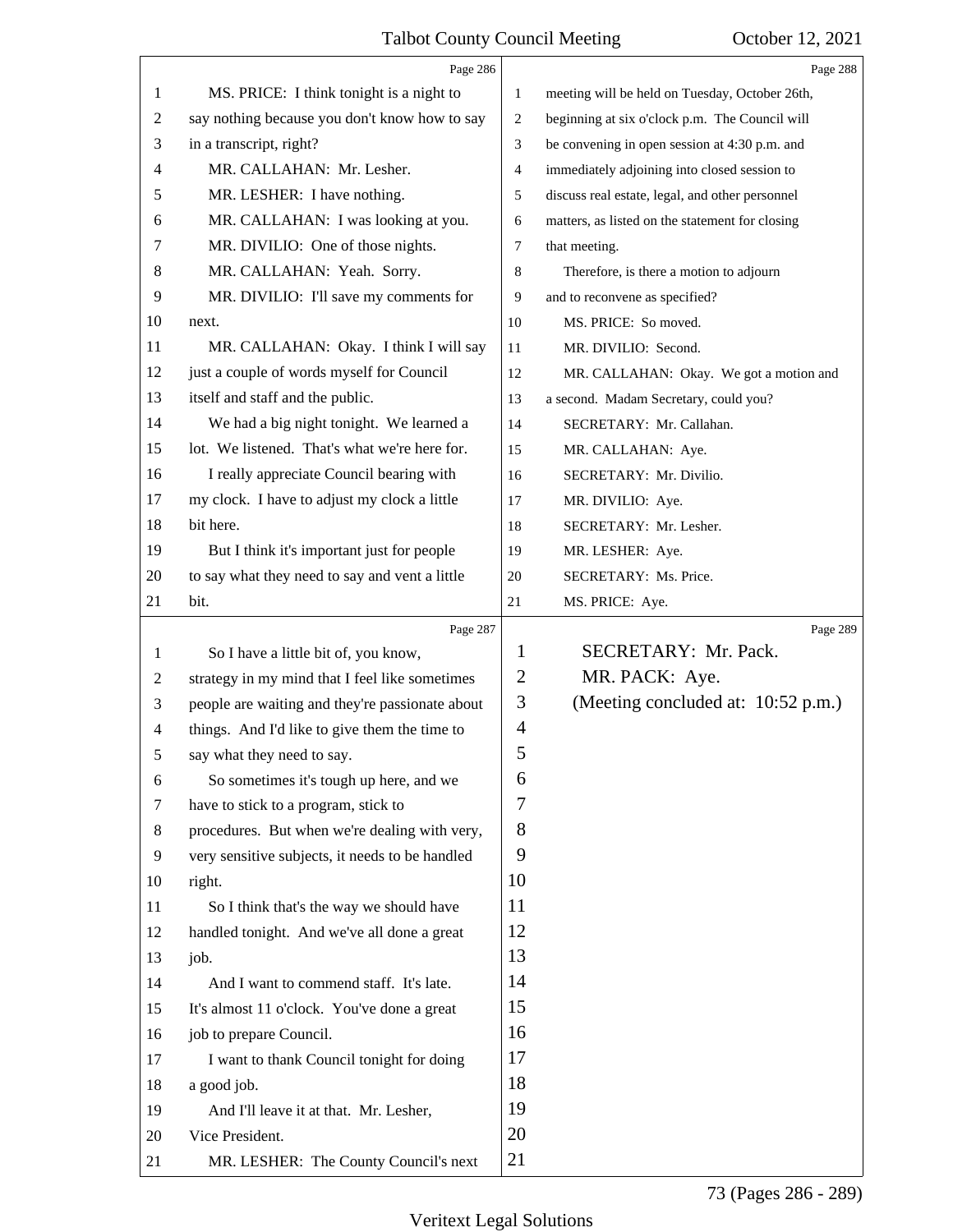<span id="page-74-0"></span>

|                                                                                                             | Page 290 |  |
|-------------------------------------------------------------------------------------------------------------|----------|--|
| <b>STATE OF MARYLAND</b><br>$\mathbf{1}$<br>2<br>I, Diane Houlihan, a Notary Public in and                  |          |  |
| for the State of Maryland, County of Baltimore City,                                                        |          |  |
| 3 do hereby certify that the within named, Talbot                                                           |          |  |
| County Council Audio, personally appeared before me<br>4 at the time and place herein set according to law, |          |  |
| was interrogated by counsel.                                                                                |          |  |
| 5                                                                                                           |          |  |
| I further certify that the examination was<br>6 recorded stenographically by me and then transcribed        |          |  |
| from my stenographic notes to the within printed                                                            |          |  |
| 7 matter by means of computer-assisted transcription                                                        |          |  |
| in a true and accurate manner.<br>8                                                                         |          |  |
| I further certify that the stipulations                                                                     |          |  |
| 9 contained herein were entered into by counsel in my                                                       |          |  |
| presence.<br>10                                                                                             |          |  |
| I further certify that I am not of counsel                                                                  |          |  |
| 11 to any of the parties, not an employee of counsel,                                                       |          |  |
| nor related to any of the parties, nor in any way<br>12 interested in the outcome of this action.           |          |  |
| 13<br>AS WITNESS my hand Notorial Seal this 25th                                                            |          |  |
| day of October, 2021, at Easton, MD.                                                                        |          |  |
| 14<br>15                                                                                                    |          |  |
| ione Heulika                                                                                                |          |  |
| 16<br>Diane Houlihan                                                                                        |          |  |
| Notary Public<br>17                                                                                         |          |  |
| 18                                                                                                          |          |  |
| 19<br>20 My commission expires September 16, 2025                                                           |          |  |
| $21\,$                                                                                                      |          |  |
|                                                                                                             |          |  |
|                                                                                                             |          |  |
|                                                                                                             |          |  |
|                                                                                                             |          |  |
|                                                                                                             |          |  |
|                                                                                                             |          |  |
|                                                                                                             |          |  |
|                                                                                                             |          |  |
|                                                                                                             |          |  |
|                                                                                                             |          |  |
|                                                                                                             |          |  |
|                                                                                                             |          |  |
|                                                                                                             |          |  |
|                                                                                                             |          |  |
|                                                                                                             |          |  |
|                                                                                                             |          |  |
|                                                                                                             |          |  |
|                                                                                                             |          |  |
|                                                                                                             |          |  |
|                                                                                                             |          |  |
|                                                                                                             |          |  |
|                                                                                                             |          |  |
|                                                                                                             |          |  |
|                                                                                                             |          |  |
|                                                                                                             |          |  |
|                                                                                                             |          |  |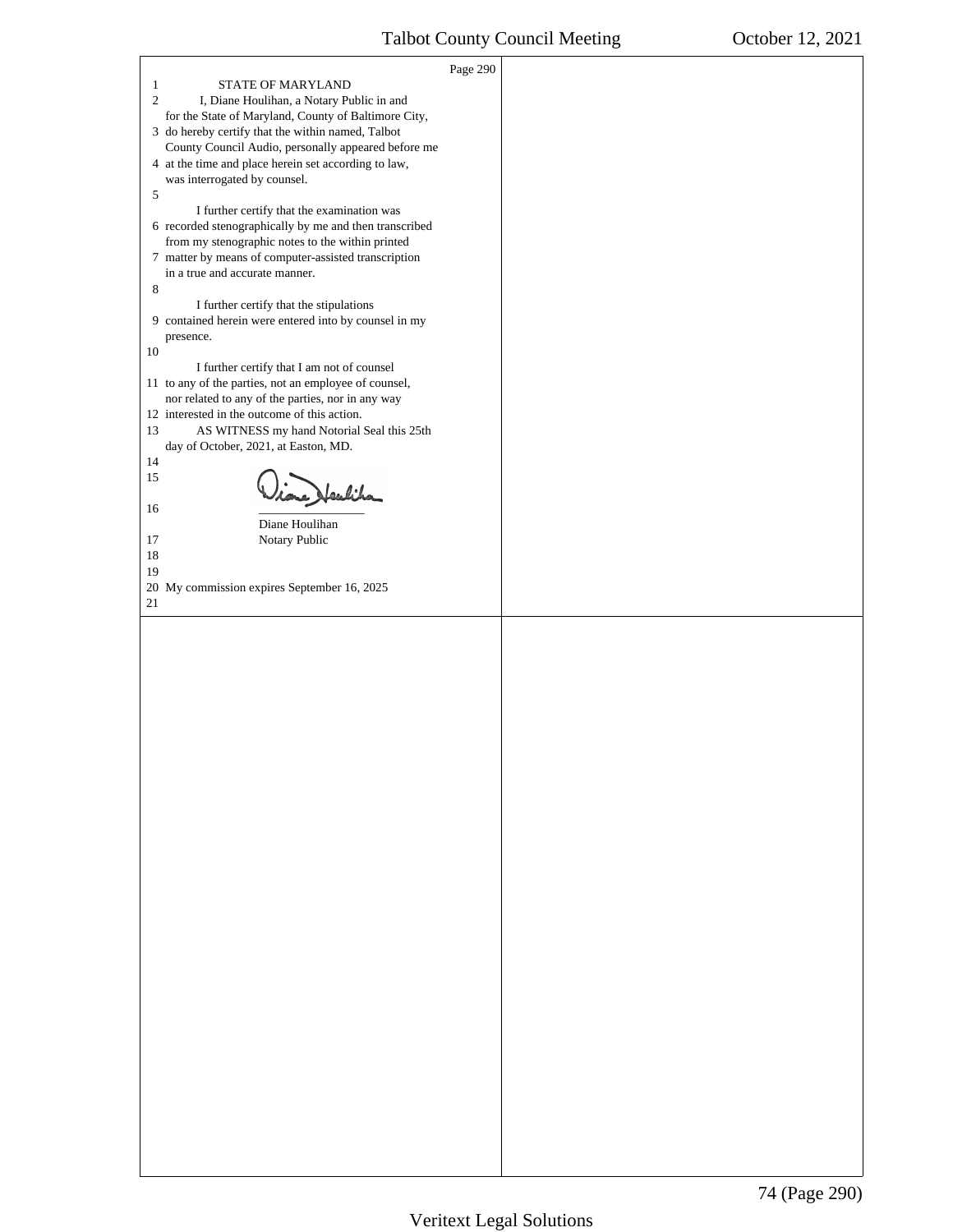**[& - 281]** Page 1

| &                 | 126 103:1 104:1         | 2,000 226:18          | $21-01$ 46:20 49:15      |
|-------------------|-------------------------|-----------------------|--------------------------|
| $\& 65:466:14$    | 12th $2:163:1$          | 2,380 215:8           | 113:13,20 114:1          |
| 68:19             | 13 $51:3,1999:9$        | 2,419 102:10,13       | $21663$ 42:10,13         |
|                   | 100:3 117:6             | 2,500 210:13          | 21st 95:21 195:15        |
| $\mathbf{1}$      | 1362 290:15             | 280:4                 | 23.87 188:5              |
| 1 8:14 42:16 46:4 | 14 45:18 132:14         | $2,501$ 62:7          | 24 49:6 64:20            |
| 46:5 190:21 193:8 | 134:4                   | 2.5 236:10            | 107:16                   |
| 1,000 100:21      | 140 $14:2$              | 20<br>14:5,5 57:14    | 24th 95:21 183:7         |
| 101:3,3 188:20    | 148 42:11               | 62:4,6 138:6          | 25 20:17,21 21:3         |
| 243:4             | <b>14th</b> 25:14 95:20 | 149:9 169:17          | 85:12,20 108:15          |
| 1,286,105 267:12  | 15 45:18                | 175:14 196:17         | 108:19 166:15            |
| 1,299 102:12      | 15,000 71:6             | 202:3                 | 169:18                   |
| 1,443 103:4       | 1523 263:21             | 20,000 135:19         | 250 52:21 138:5          |
| 1,732 102:9       | 266:10                  | 200 100:14 105:4      | 171:2 191:13             |
| 1,986 102:10      | 15th 38:1 95:20         | 127:10 129:21         | 196:12,13,18             |
| 1.5 $270:13$      | 16 87:8 179:16          | 138:5 226:17          | 25th 290:13              |
| 1.51 192:12       | 290:20                  | 200,000 252:7,14      | 26 166:15                |
| 10 190:18         | 16,000 11:19 14:9       | <b>2000s</b> 167:20   | <b>26th</b> 257:20 288:1 |
| 10,000 8:11,17    | 165 210:7,9             | 2002 118:16           | $27 \quad 113:1$         |
| 100 175:13 283:13 | 16th 95:20              | 161:16                | 2720 253:20              |
| 1004 42:9         | 17 18:9 45:18           | 2004 193:5 196:21     | 275 142:4                |
| 1006 42:12        | 51:18 264:3             | 2006<br>118:18        | 27th 5:12                |
| 10:52 289:3       | 277:11 278:19           | 2007 80:7 220:21      | 28 15:13                 |
| 10th 95:19        | 17.09 267:6             | 2008 80:21 81:4       | 281 40:5 45:10           |
| 11 51:2 103:5     | 1709 268:16             | 2010<br>81:18 82:16   | 49:16 52:8 55:7          |
| 116:11 155:17     | 271:16                  | 82:17,19 83:4,9       | 55:14 57:21 59:3         |
| 191:19 261:19     | 178 7:3                 | 193:9 213:17          | 60:13 61:4,12,13         |
| 273:14 287:15     | 18 6:2 14:5 18:9        | 2018 133:20,21        | 61:18,21 62:11           |
| 114 171:1 232:13  | 193:1 199:6             | 2019 118:16,16        | 65:18 66:12 67:3         |
| 11th 51:5 92:21   | 273:14                  | 192:8,9 277:4         | 67:7 68:16 69:10         |
| 95:15 116:10      | 183,353 264:8           | 2020 46:11 59:2       | 72:1,11,17 74:16         |
| 12 1:7 99:9 103:5 | 185,250,000             | 80:19 131:19          | 74:20 75:2,5,9           |
| 186:6 187:13      | 191:20                  | 132:15 133:14         | 114:3,4,5 119:15         |
| 12,000 270:16     | 19 $45:18$              | 134:3 191:9           | 152:8,15 168:6           |
| 120 111:2 112:21  | 1953 60:1               | 270:12                | 172:17 183:16            |
| 149:2 168:8 172:6 | 197,100,000 227:2       | $2021 \quad 1:715:13$ | 184:20 185:3,6,12        |
| 174:9 190:3 191:2 | 1972 125:9              | 19:17 132:13          | 191:10 192:18,21         |
| 191:11 193:12     | 1985<br>50:17           | 187:15 191:4,19       | 194:18 195:7             |
| 195:17,18 196:5   | <b>19th</b> 278:4       | 278:17 290:13         | 196:9 201:3,6,12         |
| 196:12 198:9      | 1st $7:1,3,7$ 13:3      | 2025 190:21           | 201:17 203:5,6,19        |
| 199:10 200:20     | $\overline{2}$          | 290:20                | 204:10 206:8             |
| 207:4,12 215:5    | 2 45:21,21 119:1        | 2030 46:11            | 215:11 217:1             |
| 230:9 231:12      | 128:1,18 206:14         | 21 160:5 192:9        | 225:4,12 226:10          |
| 248:2 250:10      |                         | 206:15 267:8,11       | 229:19 238:10            |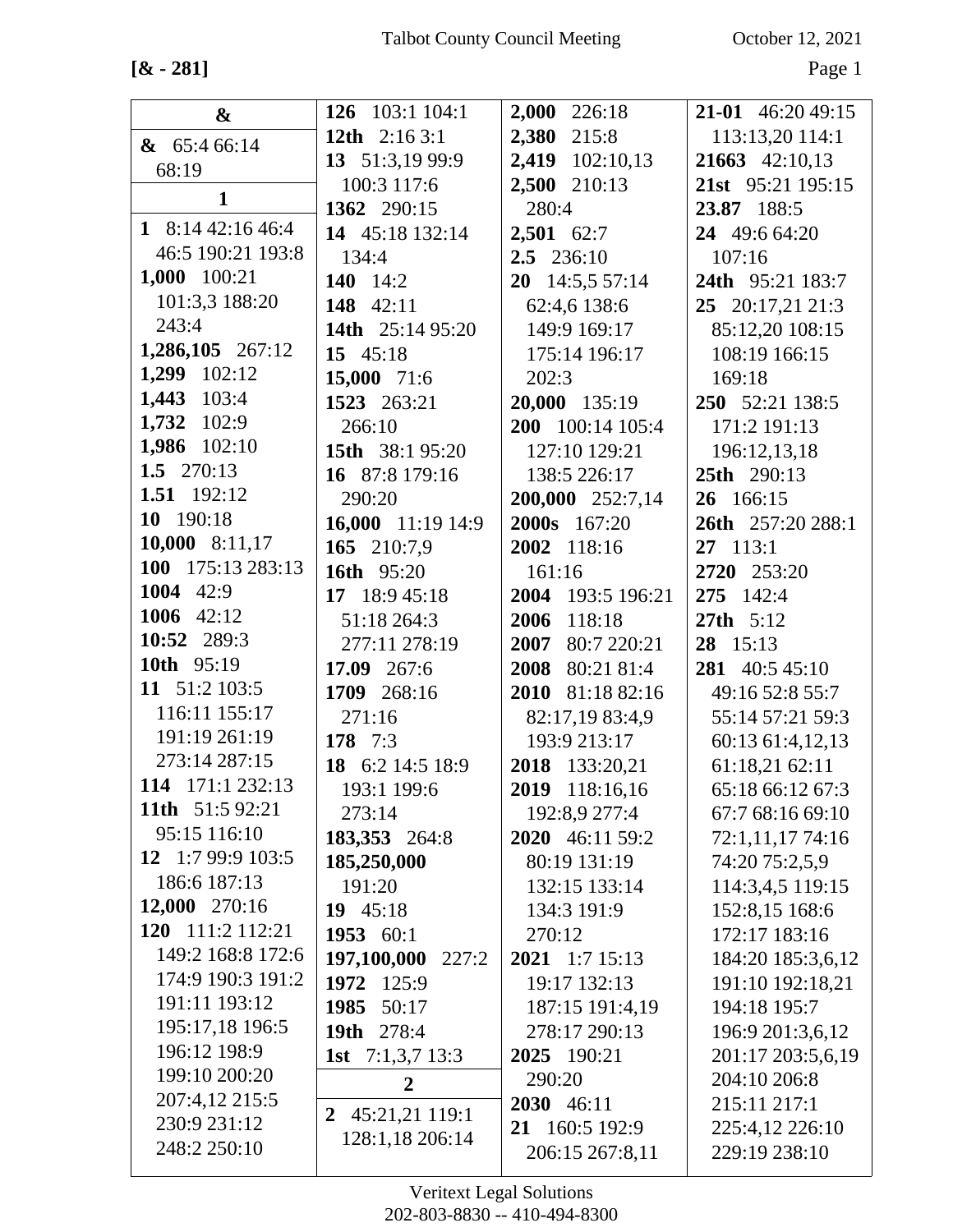## **[281 - accountability]** Page 2

| 240:5 244:7        | 37.5 98:14              | 5th 2:21 42:20              | a                         |
|--------------------|-------------------------|-----------------------------|---------------------------|
| 246:19 249:2       | 38 98:16 99:8           | 6                           | abandoned 82:12           |
| 250:8,12 251:1,15  | 147:3                   | 6,336 188:18                | 83:3                      |
| 252:1 254:13       | 38,702 14:7,10          | 6.11 98:3                   | abandoning 82:2           |
| 28th 66:7 257:20   | 38.6 98:15              | 6.3 189:3 243:6             | 82:4                      |
| 259:3              | 39 221:1                | 132:1 140:1<br>60           | abdicating 151:17         |
| 2:30 278:4         | 3rd 81:9 183:6,7        | 65 14:2 45:18               | <b>ability</b> 76:17 97:2 |
| 2nd 242:2          | 242:1                   | 210:6                       | 102:1 156:8 159:6         |
| $\mathbf{3}$       | $\overline{\mathbf{4}}$ | 650,000 192:11              | 164:7 168:21              |
| 3 $25:3,926:6$     | 4 191:9                 | $6:00 \quad 1:7$            | 202:13 206:18             |
| 42:14 81:17 82:18  | 4.26 98:2               | <b>6th</b> 38:12 43:4       | <b>able</b> 5:9 16:10     |
| 82:19 171:20       | 4.3 206:13              | $\overline{7}$              | 25:9 26:3 66:17           |
| 30,000 270:9       | 20:8,9 138:8<br>40      |                             | 100:16 115:13             |
| 300 20:10 162:16   | 147:18 148:21           | 149:20 190:18<br>7          | 126:17 169:11             |
| 300,000 273:12     | 278:18                  | 206:3                       | 199:11 200:4,4            |
| 274:1,4,16         | 411 142:10              | $70$ 14:2 33:16<br>72       | absent 62:15,16           |
| <b>303d</b> 133:9  | 412 14:4                | 54:18<br>75<br>42:14 244:19 | absolute 71:7             |
| 304 37:2,4,5 38:10 | 42,921 270:2            | 780<br>104:1                | 104:16                    |
| 38:14,19 39:1,6,8  | 44 45:18                | <b>7th</b> 49:14            | absolutely 27:13          |
| 39:16,17 40:15,16  | 45 50:18 201:19         |                             | 31:6 96:8 114:19          |
| 40:19,21 41:2      | 202:10 218:2            | 8                           | 160:9 224:4               |
| 45:17              | 4:30 288:3              | 8,000 11:11 14:6            | 262:10                    |
| 306 37:241:19      | 4th 143:2               | 8,223 14:11                 | absorb $169:7$            |
| 42:5 43:2,6,11,18  | 5                       | 80<br>170:10 221:3          | absorbed 229:4            |
| 43:18,20 44:6,8    | 5 $19:17$               | 45:18<br>83                 | absorbs $221:4$           |
| 308 39:15 45:5,8   | 5,000 10:4 135:18       | 8404 49:6                   | abundance 214:7           |
| 67:4 113:13,17     | 5.48 98:4               | 85 45:18                    | abundant 213:19           |
| 114:14 151:8       | 50 12:4 14:21           | 865 45:20                   | abuse $21:1$              |
| 156:17 167:16      | 19:19 132:1             | 87.6 192:13                 | academic 125:18           |
| 172:16 182:7       | 137:14 140:1,3          | 88 210:14                   | academy 19:6,8            |
| 226:10             | 153:15 161:9            | 89 220:9                    | 19:10                     |
| 311 249:7          | 278:20                  | 8:30 85:2 115:8,17          | accelerated 134:6         |
| 32 42:11,14        | 10:12 191:11<br>500     | 118:2 122:3 123:1           | <b>accept</b> 10:7 174:3  |
| 125:11,12          | 501 25:3,9 26:6         | 124:5 150:2                 | 269:18 270:1              |
| 33 42:10,12        | 54 45:17 160:10         | 8:40 15:16                  | accepted $2:193:6$        |
| 349 49:9 51:9,14   | 540,000 192:1,3         | 9                           | 56:14 183:12              |
| 51:16 52:3,20      | 192:11 193:12           | $9 - 505$ 253:8             | accepts 277:18            |
| 53:17 61:8 77:3    | 227:1                   | <b>945</b> 14:3             | access 7:14 74:12         |
| 155:10             | 55 45:18                | <b>976</b> 102:9            | 96:21 246:4               |
| 350 10:13 138:5    | 55,000 11:13            | 9th 143:2 258:1,2           | accomplish 26:18<br>61:11 |
| 355,000 274:5      | 56,200 10:16            | 258:6                       | account 65:16             |
| 36 160:5           | 59 45:19                |                             | accountability            |
| 37 245:16          |                         |                             | 9:10,16                   |
|                    |                         |                             |                           |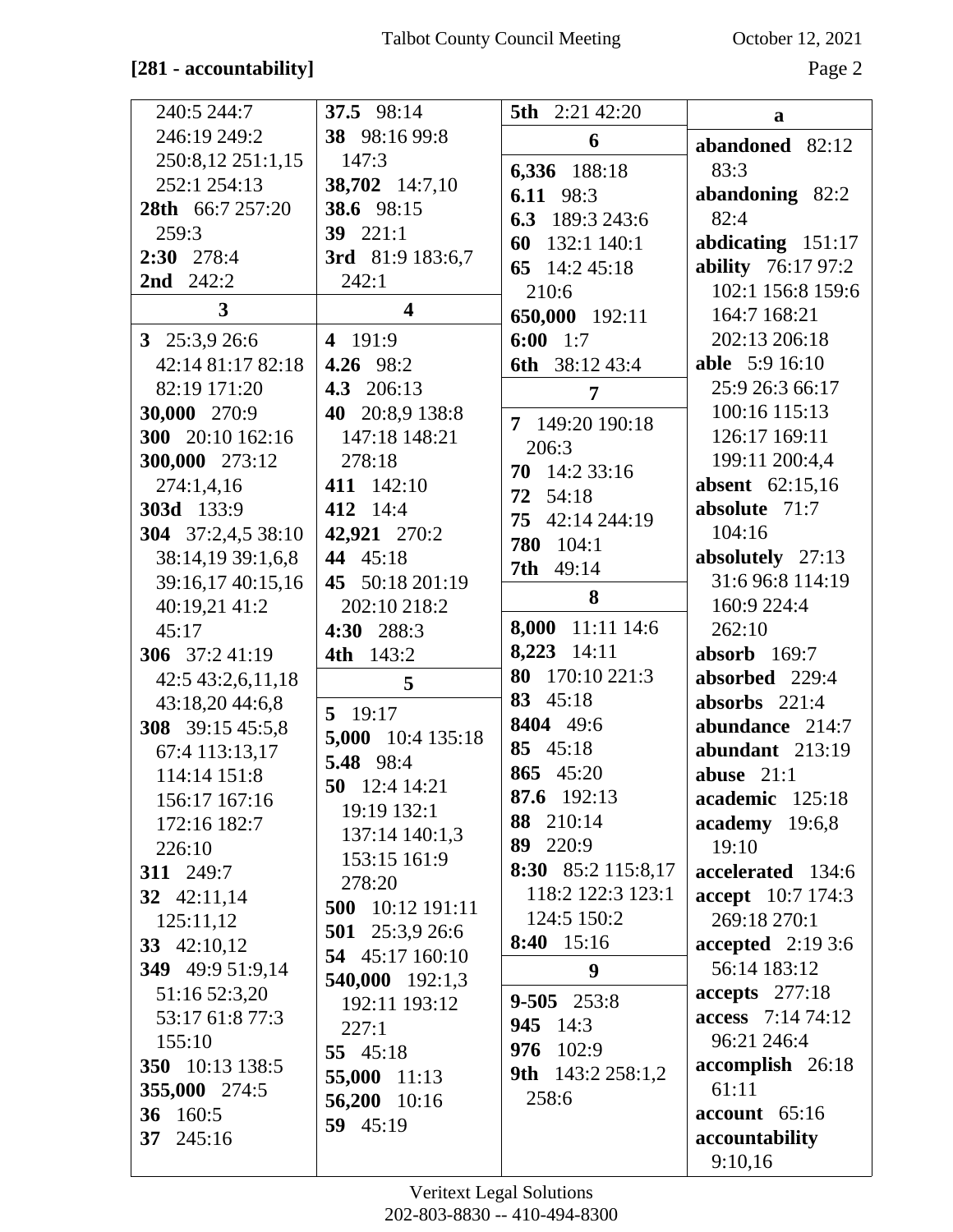### **[accountable - allow]** Page 3

| accountable         | 191:6 239:18             | <b>adults</b> 153:8       | 237:5,11 260:4          |
|---------------------|--------------------------|---------------------------|-------------------------|
| 215:17 217:7        | 264:8 270:16,16          | <b>advance</b> 160:3,4    | 281:13 283:13           |
| accumulate          | 273:13                   | 254:20                    | agree 26:16 77:21       |
| 108:20              | additions $2:173:3$      | advantage 205:15          | 163:10 164:15           |
| accurate 290:7      | 216:11                   | 205:17,21                 | 165:9 172:4             |
| achieve 122:15,16   | address 38:21            | adverse 233:4             | 176:21 178:19           |
| achieved 160:19     | 43:14 77:1 97:19         | advertised 283:17         | 194:17 197:5            |
| achieving 160:18    | 125:3 152:18             | advised 20:14             | 208:7 209:11,12         |
| acquire 195:20      | 155:13 166:12            | 116:12                    | 212:16 240:17,20        |
| acquired $191:1,5$  | 173:4,4 179:2            | advising $82:1,8$         | 241:3                   |
| acre 135:18,20      | 185:1 203:14             | 83:9,11                   | agreeance 245:6         |
| $acreage$ 221:1     | 204:12                   | advisory 38:2,3,8         | agreement 170:8         |
| <b>acres</b> 45:20  | addressed 65:12          | 42:20 181:16              | 190:11 191:4,16         |
| 192:13 210:6,7,9    | 158:16 173:15,16         | 186:3,4 240:16            | 195:15 197:11           |
| 210:14 221:3        | 175:2,8 242:12           | 272:3                     | 205:3 250:16            |
| acronyms 59:13      | addresses 69:5           | advocating 49:13          | 251:4,6,10,11           |
| act 7:11 11:21      | 185:12                   | <b>aerosols</b> 228:14,21 | 264:7 266:8             |
| 12:4 125:17         | addressing 167:10        | 246:15                    | agreements 195:9        |
| 276:14,19 278:2     | 240:10                   | <b>affect</b> 136:19      | agricultural 101:5      |
| 278:13              | adequacy 253:12          | 228:2                     | <b>ahead</b> 37:3 38:18 |
| act's 276:21        | adequate 171:8           | affiliated 39:10          | 43:10 44:3 74:9         |
| action 38:5 58:18   | adequately 66:17         | affirmation 234:7         | 85:9 121:13             |
| 71:12,14 127:17     | adjacent 125:4           | affirmative<br>144:2      | 123:11 161:16           |
| 152:11 182:19       | 232:21                   | 144:5,7                   | 165:13,17 167:16        |
| 189:11 226:11       | adjoining 288:4          | <b>afford</b> 235:19      | 174:18 179:4            |
| 231:4 249:15        | adjourn 288:8            | ag 221:13,15              | 182:7 194:6 262:7       |
| 277:3 279:8         | adjust 286:17            | agencies 8:16             | 265:4,11 266:10         |
| 290:12              | administrative           | 125:10 127:13             | 268:16 274:16           |
| actions 15:3        | 9:17,19 12:9,18          | 129:10 176:10             | alan 247:2 249:4,7      |
| 141:19 250:1        | 22:17 23:4,10            | 178:21                    | <b>albeit</b> 283:13    |
| 253:6               | 36:4 264:9               | <b>agency</b> 8:7 146:7   | <b>alexis</b> 280:18    |
| active 20:14 66:3   | admit $6:5$              | 231:10                    | algae 148:16,17         |
| acts $6:3$          | admittedly 127:20        | agenda 2:15,16,18         | allegations 14:18       |
| actual $262:2$      | 138:2                    | 2:19 37:1 40:6            | allegiance $2:11,12$    |
| 272:19              | <b>adopt</b> 35:21 38:10 | 259:15 267:9              | <b>alley</b> 273:8      |
| <b>adage</b> 224:18 | 43:1                     | aging 85:1 134:6          | alliance 84:1           |
| add 46:9 141:8      | <b>adopted</b> 58:1 59:2 | 262:19                    | 194:8                   |
| <b>added</b> 11:10  | 104:7 186:5              | ago 19:15 51:10           | allocate 236:14         |
| 171:18 248:2        | 192:20 215:11            | 53:1 61:17 108:15         | allocation 133:4        |
| adding $112:21$     | 250:21                   | 110:3 153:4               | 191:16 195:15           |
| addition 97:4       | adoption 36:3            | 161:11 166:10             | allocations 191:18      |
| 238:12              | 44:7 45:9                | 208:7 210:7,20            | allotted 51:17          |
| additional 113:1    | adult $4:14$             | 218:3 221:1               | <b>allow</b> 32:9 43:12 |
| 149:2,2 189:19      |                          | 232:19 233:2              | 85:17 86:7 122:6        |
|                     |                          |                           |                         |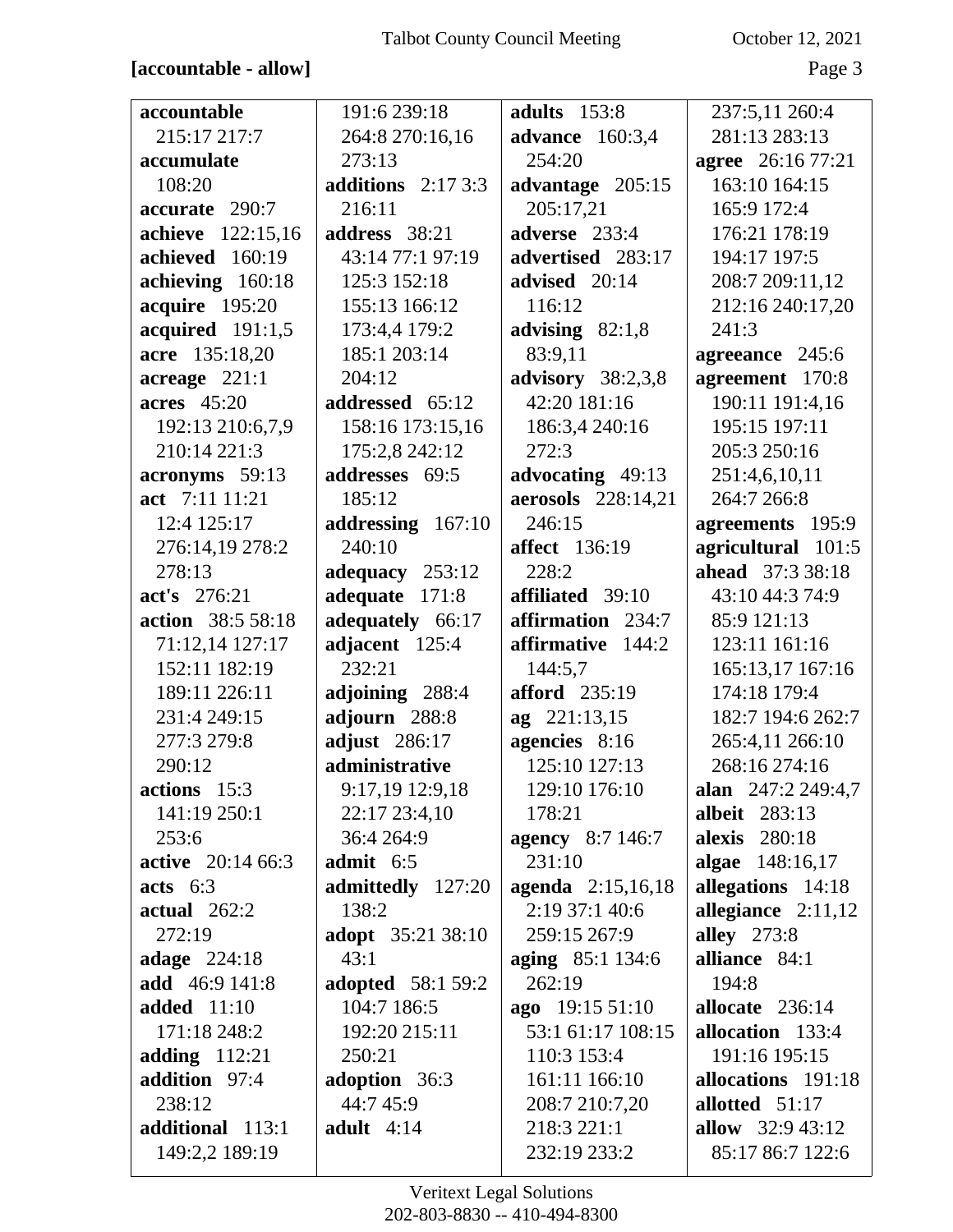### [allow - area]

| 123:6 150:10            | ammunition 20:10         | antiquated 99:18         | 222:21 238:2      |
|-------------------------|--------------------------|--------------------------|-------------------|
| 157:16 207:7            | <b>amount</b> 89:14      | anybody 16:11            | 244:2 246:21      |
| <b>allowed</b> 203:9,12 | 116:8 123:13             | 40:15,16,18 43:19        | 249:15 254:1      |
| 210:8                   | 132:2 171:6              | 51:13 68:8 78:1          | 273:1 285:8,11    |
| allowing 33:6           | 177:13 236:6             | 105:9,9 129:20           | 286:16            |
| 140:16 212:7,13         | 243:3,5 267:11           | 145:6 164:4 255:3        | appreciative      |
| allows 29:11            | 270:1 280:5              | 256:7,16,18              | 16:18             |
| 215:14                  | ample $29:2$             | anymore 166:10           | approach 70:9     |
| alspach $82:7$          | analyses 131:17          | anyway $26:18$           | 127:8 175:11      |
| 124:11 156:6            | analysis 105:6           | 162:10 224:9,21          | 229:5 242:7       |
| 194:7,7 198:17,19       | 131:13 192:14            | 274:9                    | 251:12            |
| 205:1,14 208:6,9        | analyzed 160:11          | apologists 57:2          | approached 19:20  |
| 223:10 250:14           | anderson 73:20           | apologize 86:15          | 20:12             |
| <b>alter</b> 250:3      | 186:1,2,10,16            | 86:20 116:5              | approaching       |
| alternative 172:2       | 240:15                   | apparent 146:7           | 126:11            |
| 240:10                  | <b>andrew</b> 280:13     | apparently 108:15        | appropriate 70:14 |
| alternatives 235:4      | andy 34:9                | 225:2 279:10             | 163:10            |
| althea 276:5,11         | angle 194:15             | appeals 67:18            | appropriation     |
| ambiguous 55:18         | anne 27:18 31:11         | 69:14,18                 | 260:12 261:13     |
| <b>amend</b> 37:6 42:6  | annexed 61:17            | appear $223:5$           | approval 52:13    |
| 45:10 46:8,12           | annotated 253:9          | appeared 284:1           | 58:4 63:2 65:17   |
| 61:13 152:13            | announce 278:5           | 290:3                    | 118:15 265:1      |
| 154:1                   | <b>annual</b> 188:16     | appearing 54:3           | 267:10,17 270:1   |
| amended 46:15           | 192:4                    | appears $217:13$         | approve $26:4$    |
| 197:16,17 198:2         | annualized 243:6         | appendix 160:5           | 264:6 265:5       |
| 240:5 244:7             | annually 200:19          | applicant's 57:2         | 266:10 268:16     |
| 250:17                  | another's $241:2$        | 242:18                   | 270:19            |
| amending 152:10         | <b>answer</b> 17:5 56:14 | applicants 18:9          | approved 29:19    |
| 153:5                   | 66:5 73:14 76:16         | application 83:17        | 71:12 146:19      |
| amendment 37:8          | 77:4 78:12,16            | 125:16 192:6             | 195:7 283:12      |
| 52:17 152:5,17          | 79:10 80:7 83:19         | 270:20 282:3             | approving 191:9   |
| 153:11,12,19            | 118:5,6 119:16           | <b>apply</b> 70:9 191:13 | 225:3             |
| 154:9 191:10            | 142:15 143:15,16         | appoint $34:18$          | approximately     |
| 197:10 250:21           | 152:21 176:11            | appointed 239:21         | 193:1 278:16      |
| 264:3                   | 179:10 208:1             | appointments             | aquifer 220:10    |
| amendments              | 235:18 267:20            | 262:17                   | area 42:15 45:19  |
| 153:17 184:19           | 279:4                    | appreciate $2:14$        | 95:1,10,17 96:16  |
| amenities 32:12         | answered 55:17           | $3:14$ 17:11,12,13       | 106:15,21 108:11  |
| america 166:17          | 56:11 63:4 145:18        | 22:7,13 33:2 34:4        | 161:12,13 210:9   |
| ammonia 133:2           | 154:19                   | 34:6 35:7 36:21          | 210:13 212:3      |
| 139:2,4,9 188:10        | answering $142:20$       | 54:10,11 84:5            | 213:6 229:10,14   |
| ammonium 148:2          | answers 55:18            | 86:10 124:5              | 229:17 243:8      |
| 148:4,6,7,14            | 78:7,8 151:14            | 165:20 166:8             | 245:13,15,21      |
|                         |                          | 179:13,15 222:1          | 246:12            |
|                         |                          |                          |                   |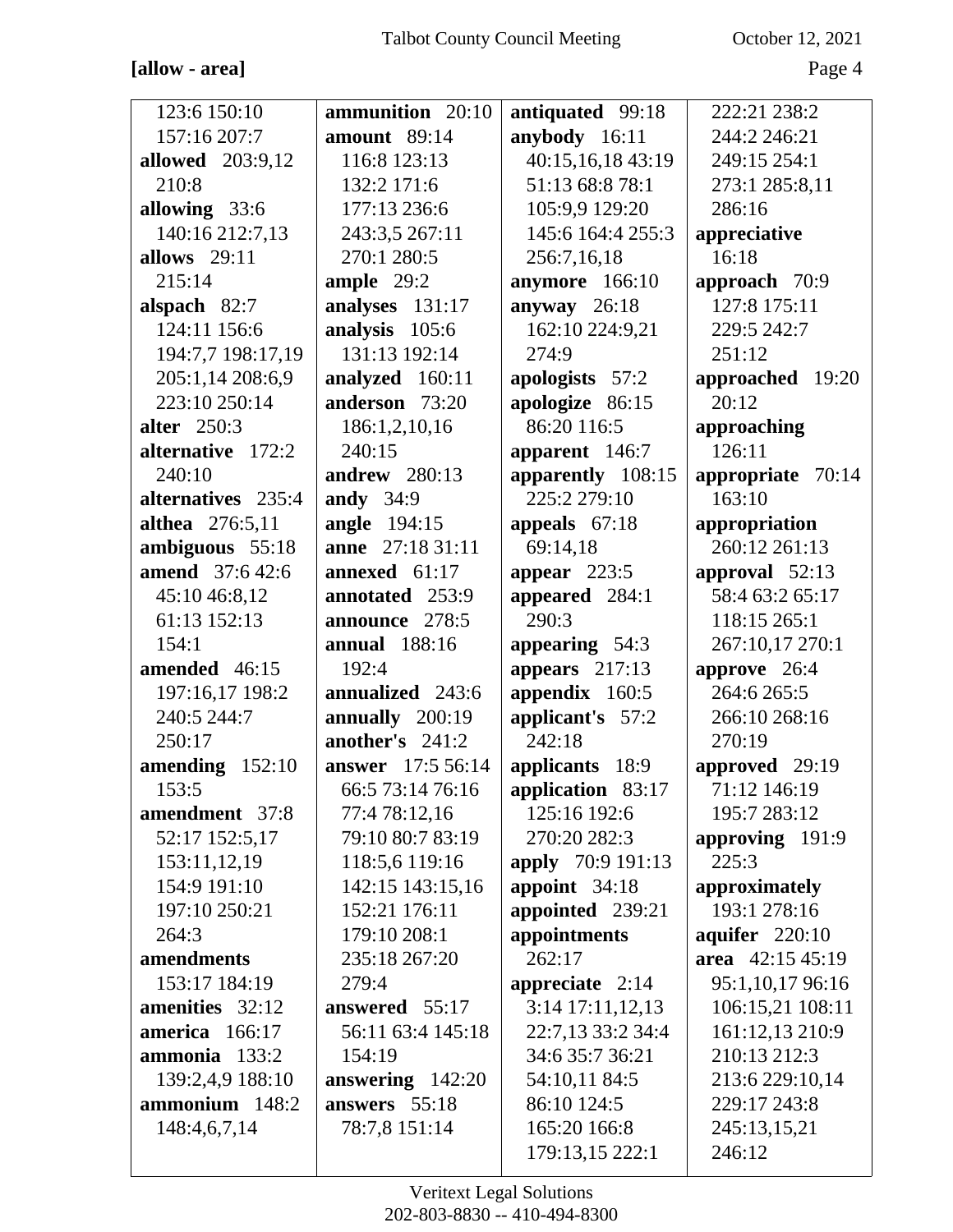### **[areas - baltimore]** Page 5

| areas 32:9 45:21         | assembling $234:15$       | 191:19 214:12           | 288:15,17,19,21          |
|--------------------------|---------------------------|-------------------------|--------------------------|
| 46:5 106:17,19           | <b>assess</b> 173:19      | 242:2 249:8             | 289:2                    |
| 235:2                    | assessment 220:20         | 278:17                  | $\mathbf b$              |
| argument 153:15          | assist $146:6$            | authorities 87:2        | $b$ 236:11               |
| arguments 242:15         | assisted 15:21            | authority 55:21         | back 7:13 17:1           |
| arid 128:13              | 16:5 290:7                | 58:17 67:6 69:19        | 18:2,6 27:1 34:12        |
| arises $46:20$           | associated 45:14          | 70:11,15,19 71:7        | 34:14 40:14 50:17        |
| $arm \quad 26:1931:3$    | 110:4 172:18              | 243:20                  | 57:6 58:11,12            |
| armistead 231:18         | <b>assume</b> 236:18      | authorized 67:2         | 59:1,7 63:8 68:10        |
| 232:1,4,6,11,13          | 237:12,15                 | available 70:1          | 71:18 74:14 75:18        |
| 238:1,3,5 239:2          | assumed 187:5             | 233:16 265:12           |                          |
| 239:13 253:21            | assumes 74:20             | 274:13                  | 76:7 79:9,19 80:7        |
| armistead's 244:2        | assuming 110:10           | aveley 49:7             | 80:21 89:17 120:1        |
| $\textbf{armor}$ 20:8    | 110:20 114:4              | avenue 96:18,19         | 123:14,18 129:4          |
| army 224:16              | assumption                | 268:4                   | 130:5,11,15              |
| arrangement              | 110:14                    | <b>average</b> 98:4,16  | 133:19 137:15            |
| 198:4                    | assure 51:21              | 99:12 102:18            | 155:1 171:12,21          |
| arrest 20:6              | 166:5                     | 131:15 138:6            | 172:10 173:9             |
| <b>arrests</b> 14:3,4,4  | assured 27:20             | 147:17 170:21,21        | 178:2,14 184:21          |
| <b>arrived</b> 142:20    | astonishingly             | 192:4,5                 | 196:21 206:16            |
| 143:1                    | 215:8                     | averages 188:4          | 229:8 234:19             |
| arrow 88:9,11            | astounded 127:16          | averaging 102:19        | 242:11 244:17            |
| <b>article</b> 51:3,19   | astray $55:16$            | avid 213:21             | 255:13 257:21            |
| 117:6 227:14             | attached 260:13           | avoid 232:16            | 268:6 271:16             |
| 253:8 260:14             | 279:10                    | <b>avon</b> 15:17 214:4 | 278:19                   |
| <b>articles</b> 227:6,11 | attempted 16:4            | award $15:15$           | background 12:13         |
| 227:12                   | attended 281:19           | 19:12 21:11             | 97:7 105:2 111:14        |
| articulation 154:9       | attention 58:11           | 267:10 270:17           | 111:18 125:19            |
| aside 171:7 274:11       | 59:6 209:3 217:9          | aware 57:16 110:7       | 223:15                   |
| <b>asked</b> 31:12 53:5  | attitude 168:4            | 142:12,16 276:13        | backup 5:20 20:5         |
| 56:10,13 57:5            | <b>attorney</b> 7:15 9:11 | 282:1                   | backwards 178:2          |
| 64:1 75:21 76:2          | 10:13 13:1,10,11          | awful $155:5$           | bacteria 101:20          |
| 77:18 142:21             | 54:3 65:20 76:10          | 225:14 233:18           | 101:21 104:17            |
| 149:19,21 159:1          | 93:17 132:20              | awkward 30:17           | 105:17 132:10            |
| 183:10 207:11            | 250:20 252:16             | aye $24:4,6,8,10,12$    | bacterial 107:8          |
| 265:4                    | 260:18 282:1,9,19         | 36:9,11,13,15,17        | <b>bad</b> 13:15 109:17  |
| <b>asking</b> 26:4 49:15 | 283:7,19 284:1,2          | 41:9,11,13,15,17        | 217:5 234:21             |
| 53:11 95:9 152:12        | attorneys 130:5           | 44:14,16,18,20          | 245:5                    |
| 156:21 192:10            | 150:9                     | 45:1 263:5,7,9,11       | <b>baffled</b> 210:17,17 |
| 269:21 283:1             | audience 263:15           | 263:13 266:17,19        | <b>bailiffs</b> 6:7      |
| aspects $101:14$         | <b>audio</b> 290:3        | 266:21 267:2,4          | <b>ball</b> 50:21 176:10 |
| 130:21 194:18            | august 19:17 59:2         | 269:3,5,7,9,11          | 224:13,15,17,21          |
| 197:13 228:18            | 72:3 114:7 131:19         | 271:6,8,10,12,14        | <b>baltimore</b> 65:5    |
|                          | 132:15 134:2              | 275:9,11,13,15,17       | 66:5 290:2               |
|                          |                           |                         |                          |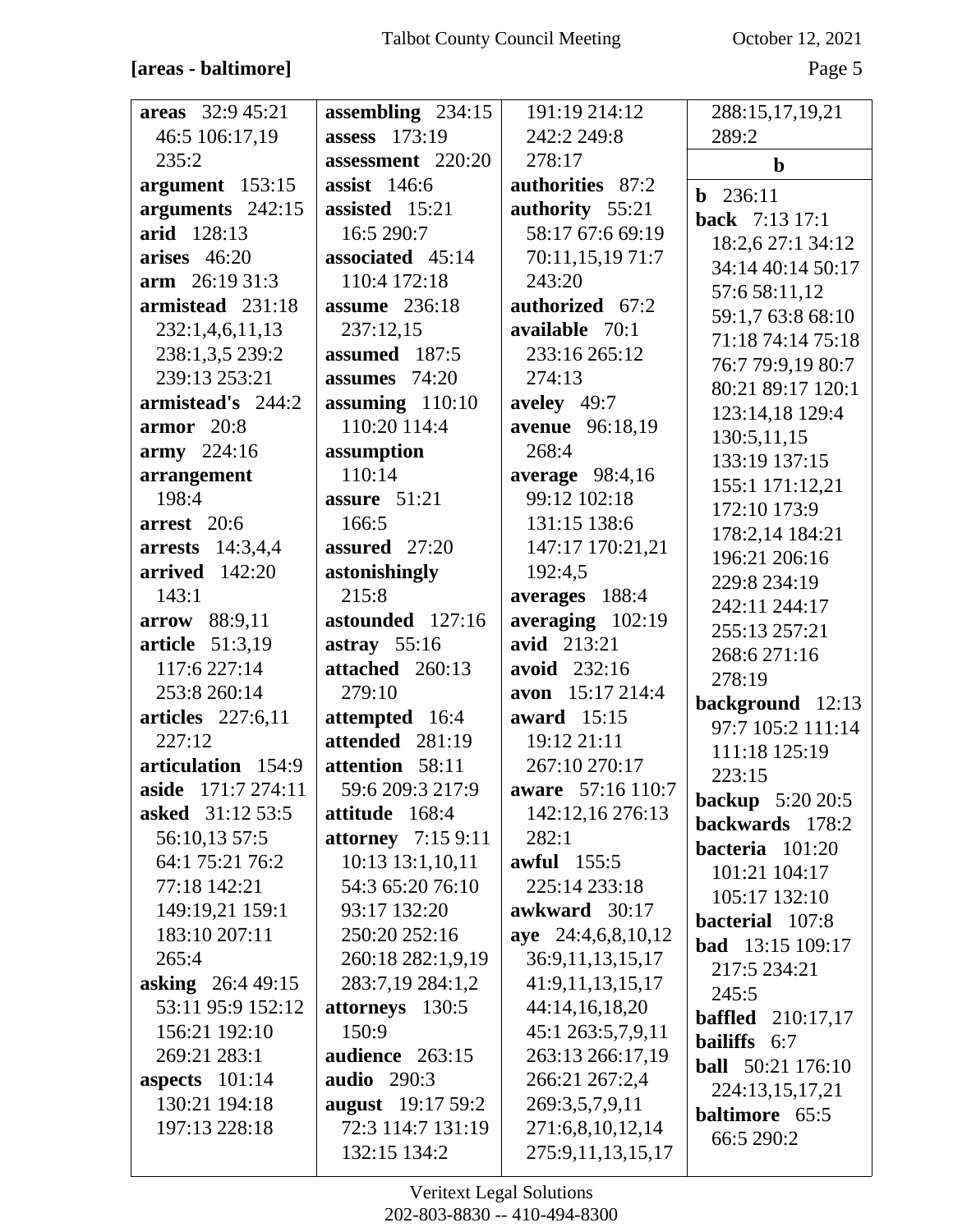## **[banging - boys]** Page 6

| banging $156:10$           | <b>becoming</b> $6:10$    | 236:20                     | <b>board</b> $9:10,16$ |
|----------------------------|---------------------------|----------------------------|------------------------|
| <b>bank</b> $4:95:2$       | bedroom 210:8             | <b>beyond</b> $25:633:11$  | 10:8,9,10 38:2,3,8     |
| <b>banks</b> 214:16        | beg $73:9211:7$           | 142:5 148:14               | 42:20 151:18           |
| <b>bar</b> $91:11,12,13$   | began $55:13$             | 173:6,12 191:21            | 186:3,4 240:16         |
| 91:14,16,17 92:3           | 116:10 131:20,20          | 254:5                      | 262:16,19 272:3        |
| barely 66:19               | 153:10,20                 | <b>bid</b> 263:20 266:10   | 276:14 277:1,4,12      |
| 89:16                      | begging $209:17$          | 267:6 268:16               | 278:3,4,11,12,20       |
| <b>barn</b> 152:15         | beginning $14:7$          | big $5:925:19,19$          | <b>board's</b> 279:13  |
| <b>bars</b> 92:6,8         | 133:20 198:20             | 26:16 62:13 90:17          | boards $182:1$         |
| bartlett 256:12            | 288:2                     | 91:10 105:10               | <b>boat</b> 246:5,6,7  |
| <b>base</b> 283:21         | <b>behalf</b> 82:5 176:9  | 111:14 128:8,9             | 247:9                  |
| <b>based</b> 11:13 14:15   | 194:8 232:19              | 134:16 135:12              | <b>boater</b> 213:21   |
| 14:16 58:2 72:2            | 249:16 277:18             | 166:3 168:18               | boaters $90:11$        |
| 75:10 94:13                | <b>belief</b> 55:11       | 245:15 286:14              | boating $91:1$         |
| 111:11 197:4               | <b>believe</b> 59:14 61:3 | bigger $234:20$            | 248:15                 |
| 203:4 260:11               | 78:8 80:10,13             | 280:5                      | boats $211:17$         |
| basement 134:18            | 84:7 107:6 119:2          | biggest $72:15$            | <b>bob</b> 223:8       |
| 136:10                     | 124:4 129:14              | <b>bill</b> 7:3 9:6 186:2  | <b>bod</b> 138:18,19   |
| basic $66:5$               | 137:3 147:14              | 218:7 236:20               | <b>bodies</b> 29:7     |
| basically $4:106:1$        | 153:13,15 160:4           | 262:20 272:12,19           | <b>body</b> 8:21 11:12 |
| 32:6 38:8 152:11           | 172:3 190:17              | <b>billion</b> $236:10,10$ | 11:14,15 12:10         |
| 167:5 198:2 230:8          | 194:9 197:8,16            | biological $132:4,7$       | 14:16,18 16:17         |
| 270:15 272:13              | 221:17 235:9              | 136:20 137:17              | 20:8 30:1 71:9,14      |
| <b>basis</b> 78:9 119:14   | 254:19 258:2              | 139:17 140:11              | 113:3                  |
| 243:6                      | 260:14                    | 144:14 234:16              | bolingbroke            |
| batch $190:2$              | believed 146:18           | <b>birch</b> 245:21        | 166:19                 |
| <b>bathe</b> 228:11        | <b>belly</b> 224:6        | <b>birds</b> $214:9,15$    | <b>bombarded</b> 7:7   |
| bay 97:18 148:19           | belonged 20:13            | 222:5                      | <b>bona</b> 163:18     |
| 149:13 175:19              | benefit $204:19$          | bit 49:2 86:2              | <b>bono</b> 176:7      |
| 219:14 220:6               | 205:12                    | 114:21 125:6               | <b>book</b> $6:15$     |
| 221:9,11 231:11            | <b>benefited</b> 212:5    | 208:20 210:4               | <b>books</b> 167:19    |
| 232:14 249:9               | <b>benign</b> $50:1$      | 218:3 223:2                | <b>boom</b> $212:6$    |
| 270:2,19                   | 194:21                    | 269:17 282:14              | <b>border</b> 169:10   |
| <b>beach</b> $90:14,21$    | beseech $248:19$          | 286:18,21 287:1            | bordering 166:18       |
| 91:9                       | <b>best</b> $55:11\,57:7$ | <b>bites</b> 56:6          | borderline 187:9       |
| <b>bear</b> $50:874:11$    | 111:8 130:8 136:4         | <b>black</b> 273:8         | <b>born</b> 248:15     |
| bearing $119:12$           | 166:2 179:7               | <b>blah</b> 109:19,19,19   | <b>bought</b> $210:6$  |
| 286:16                     | 226:10 247:16             | <b>bless</b> 155:3         | 245:16                 |
| <b>beat</b> 163:1          | <b>better</b> 84:20       | blocking 87:21             | bouncing $50:21$       |
| <b>beautiful</b> $35:4,14$ | 111:17 136:21             | blown $93:20$              | <b>box</b> $62:13$     |
| 90:7 213:20                | 137:2 139:13              | <b>bnr</b> $99:11,17,17$   | <b>boxed</b> 282:16    |
| beauty $223:19$            | 152:13,18 154:10          | 136:21 139:16              | <b>boy</b> $218:19$    |
| beavers 246:1              | 167:3 173:7 220:3         | 147:9 207:13               | <b>boys</b> $281:7,16$ |
|                            | 220:7 232:8               |                            |                        |
|                            |                           |                            |                        |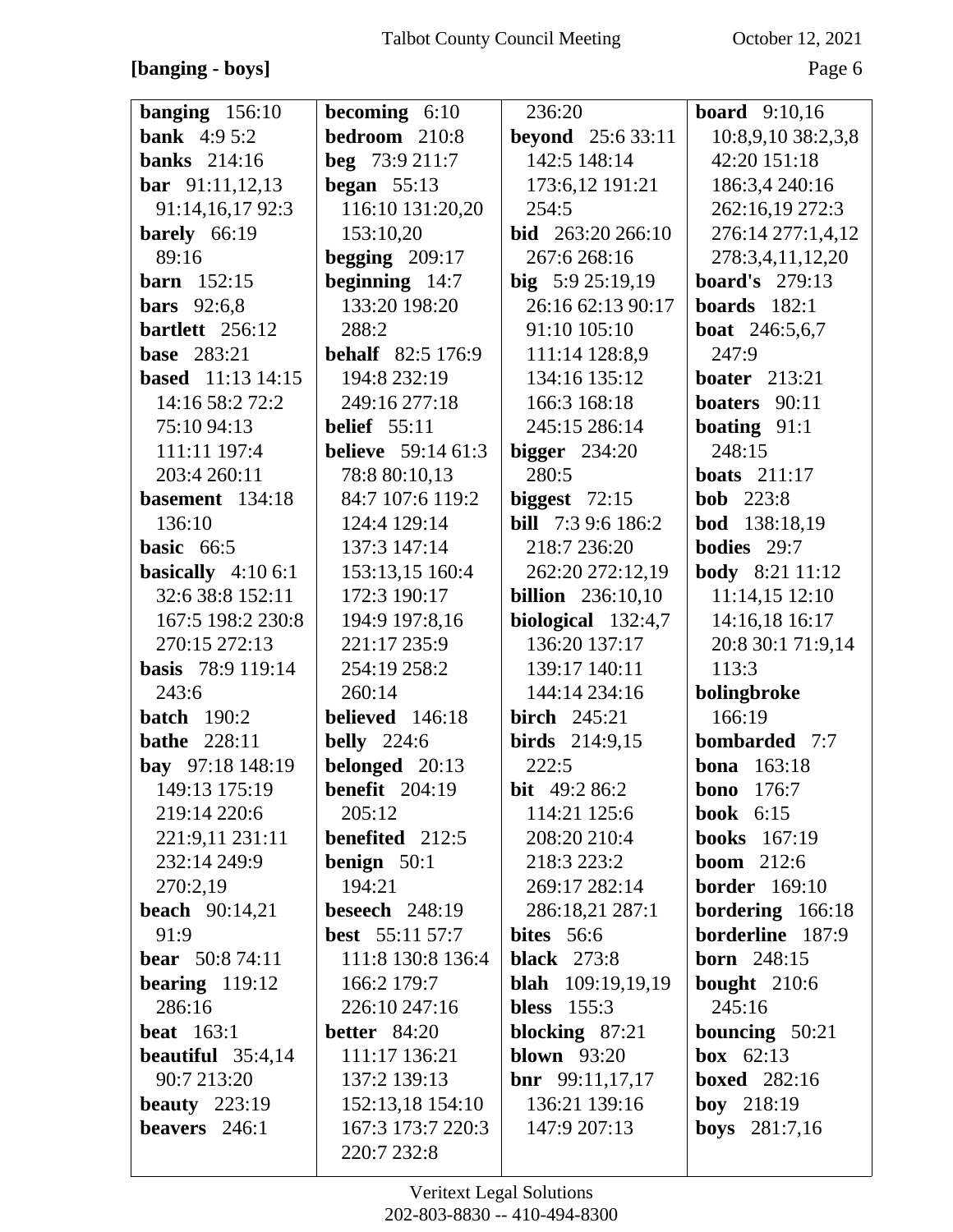### **[brakes - capacity]** Page 7

| bulman $225:18$<br>42:1,3,17,19 44:3<br><b>brakes</b><br>209:14,18<br>259:6, 10, 17 261:2<br>44:10,13,14 45:2<br><b>brand</b><br>136:6<br>226:2<br>261:5,8 262:5,11<br><b>break</b> 114:18,20<br>46:16 47:5,8 48:1<br>263:2,4,5,16<br>bunch $87:14$<br><b>bridge</b> $211:13,14$<br>142:20 282:11<br>48:17 49:3 53:12<br>266:11,13,16,17<br>54:7,10 74:4,7,9<br>246:5<br><b>burden</b> 203:17<br>268:14,15,17,20<br>brief 15:13 24:15<br>business 18:3<br>77:5,8,16 78:11<br>269:2,3 270:18,21<br>57:12,13 153:15<br>129:18<br>78:14,18 79:6<br>271:2,5,6 273:18<br>82:16 84:5 85:4,5<br>274:20 275:2,5,8<br><b>briefly</b> $6:21$<br>154:14 161:2<br>151:21 153:1<br>85:6,9,13,16,21<br>275:9,18 276:1,8<br>199:16<br>businesses 244:18<br>86:4 94:10 110:9<br>279:17 280:15,20<br>$briggs$ 65:19<br><b>bring</b> $17:659:5$<br>buy $61:5$<br>110:15,17 111:21<br>281:2,5,8 285:10<br>113:8, 11, 16 114:4<br>81:1 100:16<br>bylaws $277:5$<br>285:16,19,21<br>114:9,11,19 115:2<br>137:15 142:7<br>286:4,6,8,11<br>$\mathbf c$<br>115:18,19 116:4<br>288:12,14,15<br>173:9 209:3 216:9<br>c $25:3,926:6$<br>117:8,18 118:4<br>called 25:3 50:1<br>bringing $146:6$<br>220:5<br>207:12 243:16<br>121:10,13,19<br>53:4 78:21 108:1<br>calculated 102:17<br>122:11,14,20<br>128:14,14 139:3,7<br>$brings$ 280:21<br>calculation 102:20<br>123:5,8,11,16,20<br>142:3 173:17<br><b>broke</b> 58:12<br>caliber 20:8,9,10<br>124:14 126:7<br>193:1<br>brought $243:13$<br>call 5:15 7:2 23:21<br>260:6<br>calling 76:13<br>141:17 150:18<br>24:1 36:7 41:6 |
|------------------------------------------------------------------------------------------------------------------------------------------------------------------------------------------------------------------------------------------------------------------------------------------------------------------------------------------------------------------------------------------------------------------------------------------------------------------------------------------------------------------------------------------------------------------------------------------------------------------------------------------------------------------------------------------------------------------------------------------------------------------------------------------------------------------------------------------------------------------------------------------------------------------------------------------------------------------------------------------------------------------------------------------------------------------------------------------------------------------------------------------------------------------------------------------------------------------------------------------------------------------------------------------------------------------------------------------------------------------------------------------------------------------------------------------------------------------------------------------------------------------------------------------------------|
|                                                                                                                                                                                                                                                                                                                                                                                                                                                                                                                                                                                                                                                                                                                                                                                                                                                                                                                                                                                                                                                                                                                                                                                                                                                                                                                                                                                                                                                                                                                                                      |
|                                                                                                                                                                                                                                                                                                                                                                                                                                                                                                                                                                                                                                                                                                                                                                                                                                                                                                                                                                                                                                                                                                                                                                                                                                                                                                                                                                                                                                                                                                                                                      |
|                                                                                                                                                                                                                                                                                                                                                                                                                                                                                                                                                                                                                                                                                                                                                                                                                                                                                                                                                                                                                                                                                                                                                                                                                                                                                                                                                                                                                                                                                                                                                      |
|                                                                                                                                                                                                                                                                                                                                                                                                                                                                                                                                                                                                                                                                                                                                                                                                                                                                                                                                                                                                                                                                                                                                                                                                                                                                                                                                                                                                                                                                                                                                                      |
|                                                                                                                                                                                                                                                                                                                                                                                                                                                                                                                                                                                                                                                                                                                                                                                                                                                                                                                                                                                                                                                                                                                                                                                                                                                                                                                                                                                                                                                                                                                                                      |
|                                                                                                                                                                                                                                                                                                                                                                                                                                                                                                                                                                                                                                                                                                                                                                                                                                                                                                                                                                                                                                                                                                                                                                                                                                                                                                                                                                                                                                                                                                                                                      |
|                                                                                                                                                                                                                                                                                                                                                                                                                                                                                                                                                                                                                                                                                                                                                                                                                                                                                                                                                                                                                                                                                                                                                                                                                                                                                                                                                                                                                                                                                                                                                      |
|                                                                                                                                                                                                                                                                                                                                                                                                                                                                                                                                                                                                                                                                                                                                                                                                                                                                                                                                                                                                                                                                                                                                                                                                                                                                                                                                                                                                                                                                                                                                                      |
|                                                                                                                                                                                                                                                                                                                                                                                                                                                                                                                                                                                                                                                                                                                                                                                                                                                                                                                                                                                                                                                                                                                                                                                                                                                                                                                                                                                                                                                                                                                                                      |
|                                                                                                                                                                                                                                                                                                                                                                                                                                                                                                                                                                                                                                                                                                                                                                                                                                                                                                                                                                                                                                                                                                                                                                                                                                                                                                                                                                                                                                                                                                                                                      |
|                                                                                                                                                                                                                                                                                                                                                                                                                                                                                                                                                                                                                                                                                                                                                                                                                                                                                                                                                                                                                                                                                                                                                                                                                                                                                                                                                                                                                                                                                                                                                      |
|                                                                                                                                                                                                                                                                                                                                                                                                                                                                                                                                                                                                                                                                                                                                                                                                                                                                                                                                                                                                                                                                                                                                                                                                                                                                                                                                                                                                                                                                                                                                                      |
|                                                                                                                                                                                                                                                                                                                                                                                                                                                                                                                                                                                                                                                                                                                                                                                                                                                                                                                                                                                                                                                                                                                                                                                                                                                                                                                                                                                                                                                                                                                                                      |
|                                                                                                                                                                                                                                                                                                                                                                                                                                                                                                                                                                                                                                                                                                                                                                                                                                                                                                                                                                                                                                                                                                                                                                                                                                                                                                                                                                                                                                                                                                                                                      |
|                                                                                                                                                                                                                                                                                                                                                                                                                                                                                                                                                                                                                                                                                                                                                                                                                                                                                                                                                                                                                                                                                                                                                                                                                                                                                                                                                                                                                                                                                                                                                      |
|                                                                                                                                                                                                                                                                                                                                                                                                                                                                                                                                                                                                                                                                                                                                                                                                                                                                                                                                                                                                                                                                                                                                                                                                                                                                                                                                                                                                                                                                                                                                                      |
|                                                                                                                                                                                                                                                                                                                                                                                                                                                                                                                                                                                                                                                                                                                                                                                                                                                                                                                                                                                                                                                                                                                                                                                                                                                                                                                                                                                                                                                                                                                                                      |
|                                                                                                                                                                                                                                                                                                                                                                                                                                                                                                                                                                                                                                                                                                                                                                                                                                                                                                                                                                                                                                                                                                                                                                                                                                                                                                                                                                                                                                                                                                                                                      |
|                                                                                                                                                                                                                                                                                                                                                                                                                                                                                                                                                                                                                                                                                                                                                                                                                                                                                                                                                                                                                                                                                                                                                                                                                                                                                                                                                                                                                                                                                                                                                      |
|                                                                                                                                                                                                                                                                                                                                                                                                                                                                                                                                                                                                                                                                                                                                                                                                                                                                                                                                                                                                                                                                                                                                                                                                                                                                                                                                                                                                                                                                                                                                                      |
| calls 4:1,3 14:7,10<br>brownish 90:3<br>157:18 162:21<br>44:11 57:8,9                                                                                                                                                                                                                                                                                                                                                                                                                                                                                                                                                                                                                                                                                                                                                                                                                                                                                                                                                                                                                                                                                                                                                                                                                                                                                                                                                                                                                                                                                |
| 163:3, 12, 16 165:3<br><b>bruce</b> 223:12,13<br>128:20 224:14<br>63:14 73:3 79:7                                                                                                                                                                                                                                                                                                                                                                                                                                                                                                                                                                                                                                                                                                                                                                                                                                                                                                                                                                                                                                                                                                                                                                                                                                                                                                                                                                                                                                                                    |
| 231:17,20,21<br>165:10,16 166:1,7<br>252:1<br>84:14 85:4 121:1                                                                                                                                                                                                                                                                                                                                                                                                                                                                                                                                                                                                                                                                                                                                                                                                                                                                                                                                                                                                                                                                                                                                                                                                                                                                                                                                                                                                                                                                                       |
| 166:11 179:13,15<br>232:2,13 237:21<br>calm $91:3$<br>124:13 138:18                                                                                                                                                                                                                                                                                                                                                                                                                                                                                                                                                                                                                                                                                                                                                                                                                                                                                                                                                                                                                                                                                                                                                                                                                                                                                                                                                                                                                                                                                  |
| bruceville 211:12<br>179:19 180:1,8,11<br>calmly $20:5$<br>156:8 176:12                                                                                                                                                                                                                                                                                                                                                                                                                                                                                                                                                                                                                                                                                                                                                                                                                                                                                                                                                                                                                                                                                                                                                                                                                                                                                                                                                                                                                                                                              |
| 180:12,21 181:10<br>calvin 39:9 166:13<br>212:4<br>181:2,8 205:19                                                                                                                                                                                                                                                                                                                                                                                                                                                                                                                                                                                                                                                                                                                                                                                                                                                                                                                                                                                                                                                                                                                                                                                                                                                                                                                                                                                                                                                                                    |
| budget 12:8<br>181:13 182:5,17<br>218:6 221:18<br>220:1,2 226:3                                                                                                                                                                                                                                                                                                                                                                                                                                                                                                                                                                                                                                                                                                                                                                                                                                                                                                                                                                                                                                                                                                                                                                                                                                                                                                                                                                                                                                                                                      |
| 194:19 206:7,10<br>183:9 185:17,19<br>cambridge 187:11<br>263:3 266:14                                                                                                                                                                                                                                                                                                                                                                                                                                                                                                                                                                                                                                                                                                                                                                                                                                                                                                                                                                                                                                                                                                                                                                                                                                                                                                                                                                                                                                                                               |
| 274:10 279:11<br>185:21 186:1,9<br>camel's 58:12<br>269:1 271:4 273:6                                                                                                                                                                                                                                                                                                                                                                                                                                                                                                                                                                                                                                                                                                                                                                                                                                                                                                                                                                                                                                                                                                                                                                                                                                                                                                                                                                                                                                                                                |
| 193:19 194:1,3,6<br><b>budgeted</b> 236:2<br>camera 12:11,12<br>273:14 275:7                                                                                                                                                                                                                                                                                                                                                                                                                                                                                                                                                                                                                                                                                                                                                                                                                                                                                                                                                                                                                                                                                                                                                                                                                                                                                                                                                                                                                                                                         |
| 208:9,10,14 213:9<br><b>build</b> $60:282:13$<br>14:16,18<br>callahan $1:152:3$                                                                                                                                                                                                                                                                                                                                                                                                                                                                                                                                                                                                                                                                                                                                                                                                                                                                                                                                                                                                                                                                                                                                                                                                                                                                                                                                                                                                                                                                      |
| 83:1 141:2 144:17<br>217:10 221:21<br>cameras 8:21<br>2:6,13 3:13 17:7,9                                                                                                                                                                                                                                                                                                                                                                                                                                                                                                                                                                                                                                                                                                                                                                                                                                                                                                                                                                                                                                                                                                                                                                                                                                                                                                                                                                                                                                                                             |
| 222:18,21 225:17<br>11:12,14,15<br>169:21 176:14<br>18:15,19 19:13                                                                                                                                                                                                                                                                                                                                                                                                                                                                                                                                                                                                                                                                                                                                                                                                                                                                                                                                                                                                                                                                                                                                                                                                                                                                                                                                                                                                                                                                                   |
| 229:7,21 231:15<br>177:8 210:8,13<br>canceled 167:17<br>21:19 22:12,16                                                                                                                                                                                                                                                                                                                                                                                                                                                                                                                                                                                                                                                                                                                                                                                                                                                                                                                                                                                                                                                                                                                                                                                                                                                                                                                                                                                                                                                                               |
| 231:20 232:5,12<br>219:3 236:2<br>cancer $224:6$<br>23:2,9,14,16,19                                                                                                                                                                                                                                                                                                                                                                                                                                                                                                                                                                                                                                                                                                                                                                                                                                                                                                                                                                                                                                                                                                                                                                                                                                                                                                                                                                                                                                                                                  |
| building $83:4$<br>237:20 238:2,4,19<br>canine 8:9<br>24:1,3,4,13,16                                                                                                                                                                                                                                                                                                                                                                                                                                                                                                                                                                                                                                                                                                                                                                                                                                                                                                                                                                                                                                                                                                                                                                                                                                                                                                                                                                                                                                                                                 |
| 161:8 176:21<br>239:16 244:11<br>canoe 245:11<br>26:8,10 29:20                                                                                                                                                                                                                                                                                                                                                                                                                                                                                                                                                                                                                                                                                                                                                                                                                                                                                                                                                                                                                                                                                                                                                                                                                                                                                                                                                                                                                                                                                       |
| 177:5,10 197:19<br>246:20 249:3<br>canoeing 15:18<br>31:8,17 34:3,21                                                                                                                                                                                                                                                                                                                                                                                                                                                                                                                                                                                                                                                                                                                                                                                                                                                                                                                                                                                                                                                                                                                                                                                                                                                                                                                                                                                                                                                                                 |
| <b>built</b> 63:8 72:18<br>253:16 254:15,21<br>capable $230:14$<br>35:7,12,16 36:2,6                                                                                                                                                                                                                                                                                                                                                                                                                                                                                                                                                                                                                                                                                                                                                                                                                                                                                                                                                                                                                                                                                                                                                                                                                                                                                                                                                                                                                                                                 |
| 170:4 174:10,15<br>255:2,5,9,11,15<br>234:14<br>36:8,9,20 37:9,10                                                                                                                                                                                                                                                                                                                                                                                                                                                                                                                                                                                                                                                                                                                                                                                                                                                                                                                                                                                                                                                                                                                                                                                                                                                                                                                                                                                                                                                                                    |
| 193:11 202:7<br>255:18 256:1,3,6<br>capacity 141:8<br>37:12,14,17,19                                                                                                                                                                                                                                                                                                                                                                                                                                                                                                                                                                                                                                                                                                                                                                                                                                                                                                                                                                                                                                                                                                                                                                                                                                                                                                                                                                                                                                                                                 |
| <b>bullet</b> 123:16<br>256:14,21 257:2,8<br>170:10 191:3,16<br>38:16 39:8,14,19                                                                                                                                                                                                                                                                                                                                                                                                                                                                                                                                                                                                                                                                                                                                                                                                                                                                                                                                                                                                                                                                                                                                                                                                                                                                                                                                                                                                                                                                     |
| 257:11,16 258:3,5<br><b>bulletproof</b> 20:9<br>195:14 196:7<br>39:21 40:3,8,11                                                                                                                                                                                                                                                                                                                                                                                                                                                                                                                                                                                                                                                                                                                                                                                                                                                                                                                                                                                                                                                                                                                                                                                                                                                                                                                                                                                                                                                                      |
| 258:8,11,14,20<br>236:7<br>40:13 41:5,8,9,18                                                                                                                                                                                                                                                                                                                                                                                                                                                                                                                                                                                                                                                                                                                                                                                                                                                                                                                                                                                                                                                                                                                                                                                                                                                                                                                                                                                                                                                                                                         |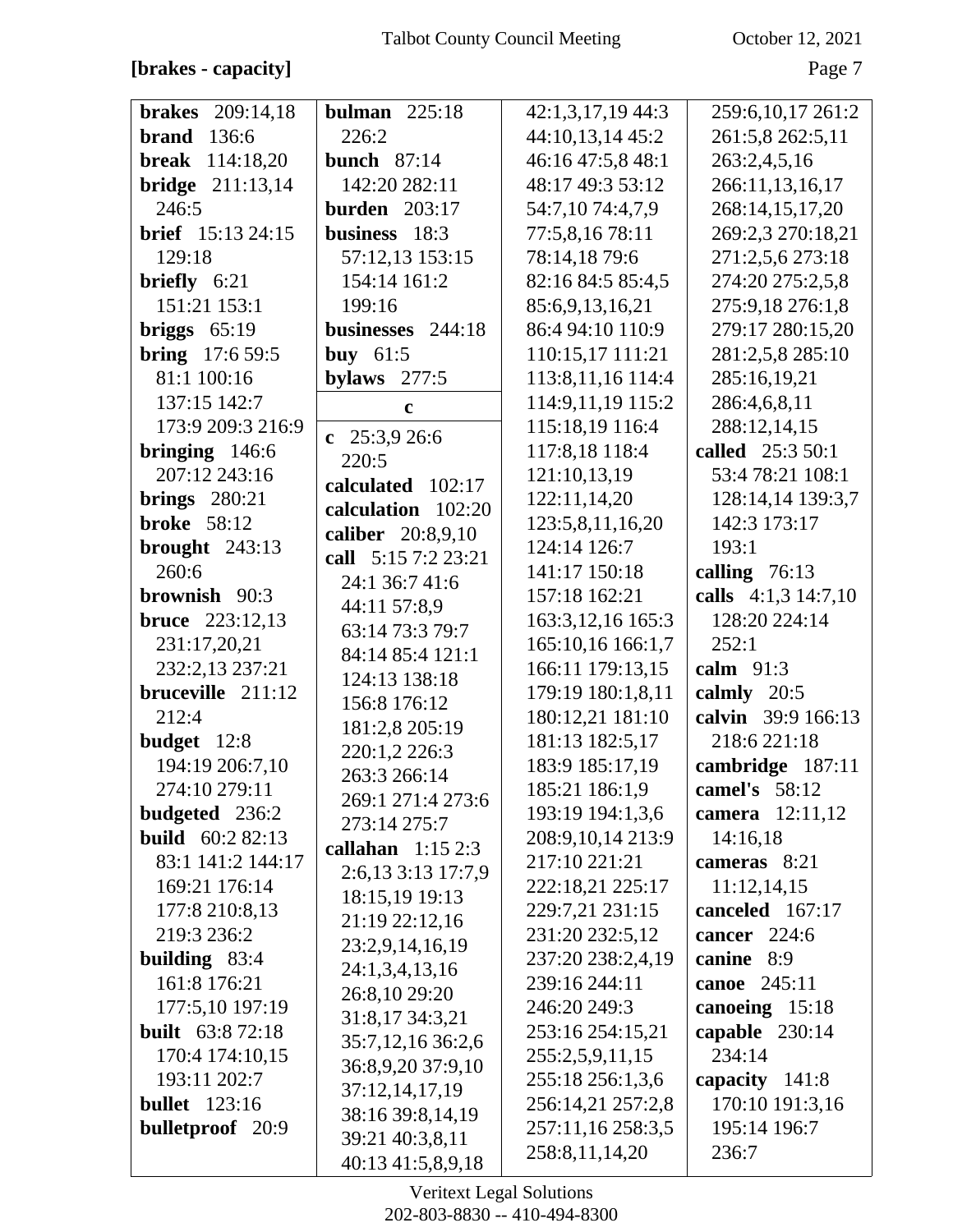# **[capital - clay]** Page 8

| capital 46:9 185:4        | 202:6 259:20             | chapel $273:8$            | 129:6,13 187:3      |
|---------------------------|--------------------------|---------------------------|---------------------|
| 194:19 206:7,10           | certainly 27:6           | chapter 37:8              | 216:4 220:5,19      |
| 243:9                     | 29:1 30:8 31:3           | 39:11 166:17              | 221:2 225:8         |
|                           |                          |                           |                     |
| captain $247:5$           | 54:12 89:13 95:14        | characterized             | chose 213:18        |
| capture 96:1              | 100:5 103:11             | 132:20 252:17             | chronically         |
| car 10:4 20:19            | 165:7 174:7 208:6        | characterizes             | 214:20              |
| 135:4                     | 236:12 251:13            | 250:20                    | chuck 1:15 16:8     |
| carbonaceous              | 283:3,5,14,17            | <b>charge</b> 10:5,6 12:4 | 217:15,20           |
| 138:18                    | certainty 28:2           | charged 10:1              | chunk 124:5         |
| card $3:18$               | 234:10                   | 71:10                     | circle 15:17        |
| care 8:18 35:9            | certificate 21:20        | charging $9:17,19$        | circuit $5:13$      |
| 139:14 187:8              | certification 67:7       | charmed $224:2,4$         | circulated 66:8     |
| 258:18                    | 69:7 70:8 279:9          | 224:4                     | circumstances       |
| career 50:12,18           | certified 96:10          | charter $247:9$           | 117:15              |
| 67:10,12 127:20           | certifies 277:19         | chb 220:12                | citation 11:18      |
| careful $232:15$          | <b>certify</b> 290:3,5,8 | cheaper 58:9              | citations 67:20     |
| carefully 131:12          | 290:10                   | 200:8                     | cited 164:8         |
| caroline 230:20           | cesspool 52:16           | check 16:10               | citizenry 57:4      |
| carried 241:13            | chair $2:193:5$          | 103:14 144:5              | citizens $8:10,16$  |
| carry 218:18              | 64:2 123:4 156:19        | 170:6 221:7               | 17:11 27:7 49:10    |
| carrying 241:11           | 186:3                    | 280:16                    | 51:9,14,16 56:4,4   |
| case 5:20 10:11,13        | chairman 121:9           | chemical 217:21           | 60:18 61:8 63:6,9   |
| 13:7 47:2 49:18           | 182:13                   | 218:4 243:15              | 113:15,21 130:6     |
| 51:6 54:20 115:6          | challenge 56:5           | chemically 135:13         | 242:16,20 247:17    |
| 127:9,17 135:12           | 244:3                    | chesapeake 97:18          | 276:15              |
| 170:13,18 202:11          | challenged 55:20         | 148:19 175:18             | city $290:2$        |
| 216:15 225:2              | chambers 1:10            | 220:6 221:9,10            | claims 131:10       |
| cases 14:2 169:4          | chance 3:1 33:9          | 225:9 231:11              | clarification 7:16  |
| 230:19                    | 150:11 224:19            | 249:9                     | clarify $66:10$     |
| cash 199:21               | 244:16 249:17            | chester $220:19$          | 115:21              |
| cassandra 34:4            | 282:8                    | children 4:6              | clarity 208:1       |
| categorizes 106:8         | change $62:1470:6$       | 211:21 229:15             | clarke 37:10,12,13  |
| category 175:17           | 70:11 75:6 77:6          | chip 182:11,13            | 37:16,18,21 38:17   |
| caught 58:11              | 146:6 148:5              | 194:17 218:7              | 41:19,21 42:18,19   |
| cause 194:16              | 162:11 193:5             | 237:5                     | 43:9 183:3 185:5    |
| 246:18                    | 201:7 249:14             | chlorides 227:5,9         | 205:8 263:18        |
| caused 144:9              | 265:1,5,7 267:8          | chlorophyll               | 264:16 266:3,6      |
| causing $106:2$           | 267:10 285:6             | 112:12                    | 268:1 270:7 272:8   |
| 189:9                     | changed $13:462:8$       | choice 87:3 207:19        | classification 75:7 |
| center 259:5,7            | 148:20 162:13            | choose 170:7              | classified 107:10   |
| <b>certain</b> 42:8 45:13 | 198:6 201:12             | 224:10                    | 107:13              |
| 46:9 80:9 83:21           | 242:7,11                 | choptank 88:14            | classify $6:4$      |
| 167:5 171:13              | changes $62:6$           | 90:11,16 92:7             | clay 34:9 232:7     |
| 177:13 179:3              |                          | 94:11 112:5 113:6         |                     |
|                           |                          |                           |                     |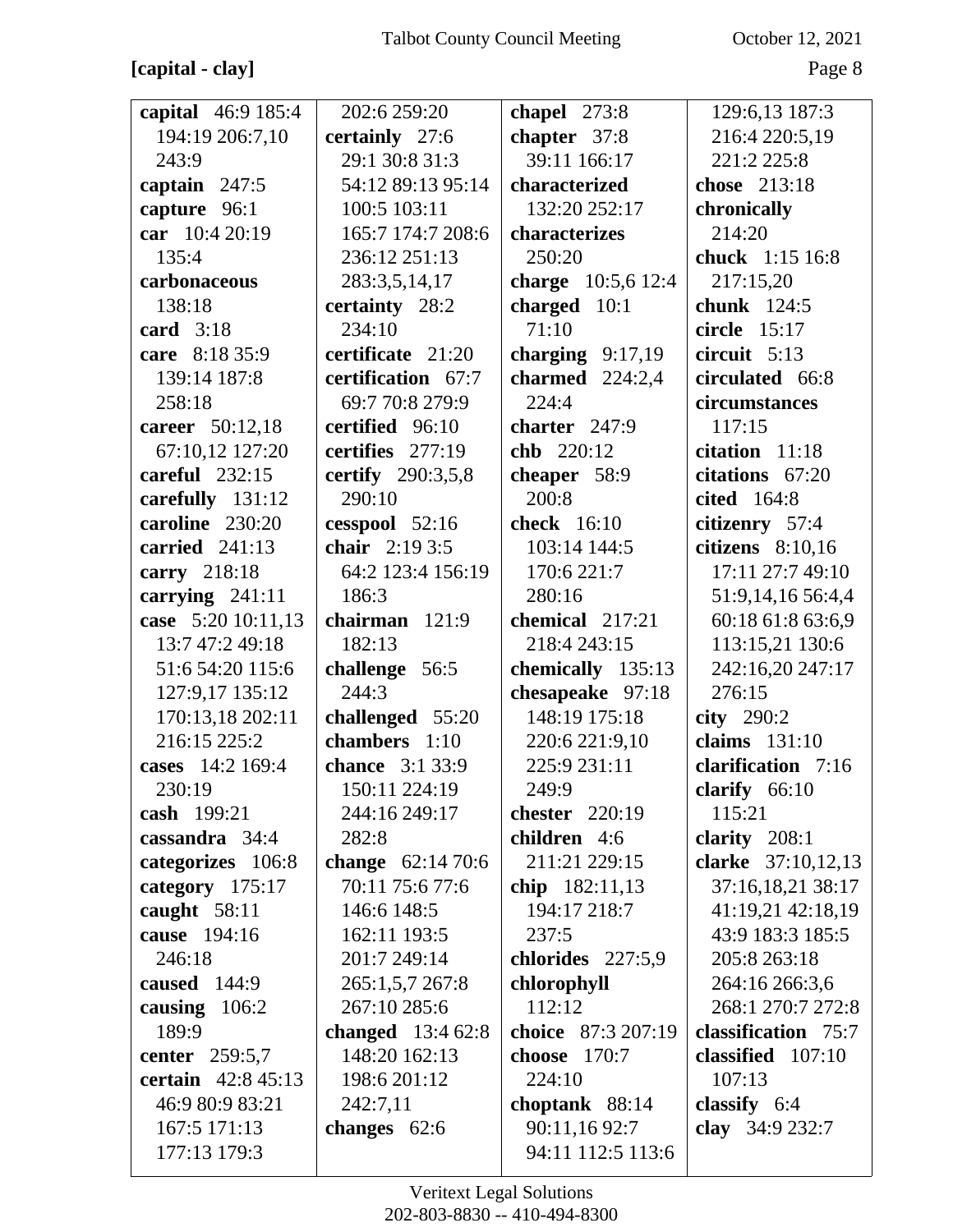### [clean - complaints]

October 12, 2021

| clean $125:17$     | collection 35:11        | 145:2 157:4 159:3   | committed 60:19   |
|--------------------|-------------------------|---------------------|-------------------|
| 231:8 245:19       | 131:20 264:20           | 159:19 180:14,19    | 176:18 184:6      |
| 248:17,20          | 265:19 268:7            | 181:1 184:14        | 244:6 247:15      |
| cleaned $165:12$   | colorado 128:13         | 204:14 207:8        | committee 9:17,19 |
| 173:10 178:14      | colossally 162:14       | 232:6 238:5         | 9:20 29:11 34:8,8 |
| clear 54:2,5 70:18 | come 3:9 15:10          | 255:12,21 257:18    | 34:9,19 181:16    |
| 261:11             | 33:6 35:1 40:18         | 261:6,16 276:3      | 262:17 277:3,5,10 |
| clearly $201:18$   | 41:20 43:12,17,19       | 285:18              | 278:11,20 279:8   |
| 202:11 203:1,19    | 58:7 59:20 63:8         | comments 76:4,21    | committee's 277:7 |
| 248:5              | 63:15 75:12 79:9        | 181:8 183:12        | committees 182:1  |
| click 167:14 178:5 | 94:6 99:6 120:1         | 184:1 239:18        | 276:20            |
| 178:6              | 122:18 124:14           | 242:9 243:13        | common 103:10     |
| clive 281:9        | 130:15 143:12           | 255:6 285:17        | communicate       |
| clock 156:9        | 154:21,21 168:19        | 286:9               | 278:10            |
| 286:17,17          | 172:4,15 181:3          | commercial          | communication     |
| clogue $223:7$     | 182:6,11 193:19         | 134:10 248:11       | 124:1,1 158:18    |
| close $40:21,44:4$ | 218:8 222:16            | commission 38:7     | community 4:3     |
| 88:11 105:12,16    | 223:14 226:13,14        | 38:12,13 43:4,5     | 5:6 6:9,14 18:13  |
| 121:5 248:16       | 239:19 250:6            | 55:8,14,1658:1      | 18:17 34:6 46:2,5 |
| 279:3              | 255:4 256:8,14,14       | 67:6 68:15,21       | 68:10,14 212:17   |
| closed 107:14      | 257:5,21 263:18         | 69:6,8 70:1,2       | 229:17 259:5,6    |
| 288:4              | comes 25:5 88:7         | 80:18 85:1 93:15    | comp 38:6,15 43:7 |
| closely 31:4 58:13 | 90:17 95:18 96:17       | 129:16 130:3,17     | 63:10 152:6,10,14 |
| closer 66:21 233:1 | 123:14,18 128:17        | 142:19,21 157:10    | 152:17 234:9      |
| closing $288:6$    | 128:18 149:17           | 157:11,13 159:19    | companies 218:4   |
| closure 106:21     | 159:7 184:21            | 160:1,18 180:18     | 218:5             |
| clue 89:11         | 215:4 221:11            | 181:15 182:14,19    | company 60:1      |
| code 253:9         | 243:19 255:13           | 183:1 184:6 186:7   | compared 99:6     |
| coffers 200:5      | comfortable             | 189:14 190:15       | 170:18            |
| cognizant 48:6     | 207:12                  | 198:1 209:10        | compares 188:7    |
| coli 92:10 101:19  | <b>coming</b> $7:118:8$ | 233:12 234:4        | compatriot 65:19  |
| 102:4,6 103:6,14   | 12:16 49:11 89:14       | 237:6 238:7         | compel 77:9,19    |
| 104:7 105:3 106:2  | 93:2 99:1 101:20        | 239:20 240:1,18     | 78:2              |
| 107:1              | 103:7 104:17            | 241:21 243:20       | compelling 242:21 |
| coliform $102:9.9$ | 105:14 194:11,14        | 251:8 281:21        | competitive 17:19 |
| 103:2,15,17,21     | 200:5 202:8             | 282:4 283:14,15     | complainant       |
| 104:4 107:7        | 220:10 239:12           | 290:20              | 277:9             |
| collapsed 50:17    | commend 287:14          | commission's        | complainants      |
| colleagues 65:8    | commended               | 69:19 70:7,16       | 277:6,14          |
| collect 96:9 97:3  | 278:16                  | 105:21              | complained 15:2   |
| 157:17             | comment 38:20           | commissioners       | complaint $14:17$ |
| collected 96:2     | 51:17 76:5,18           | 240:3               | complaints 14:12  |
| 98:10 102:4,8      | 77:1 115:11,13          | <b>commit</b> 120:6 | 276:15            |
| 103:4              | 121:8 130:21            |                     |                   |
|                    |                         |                     |                   |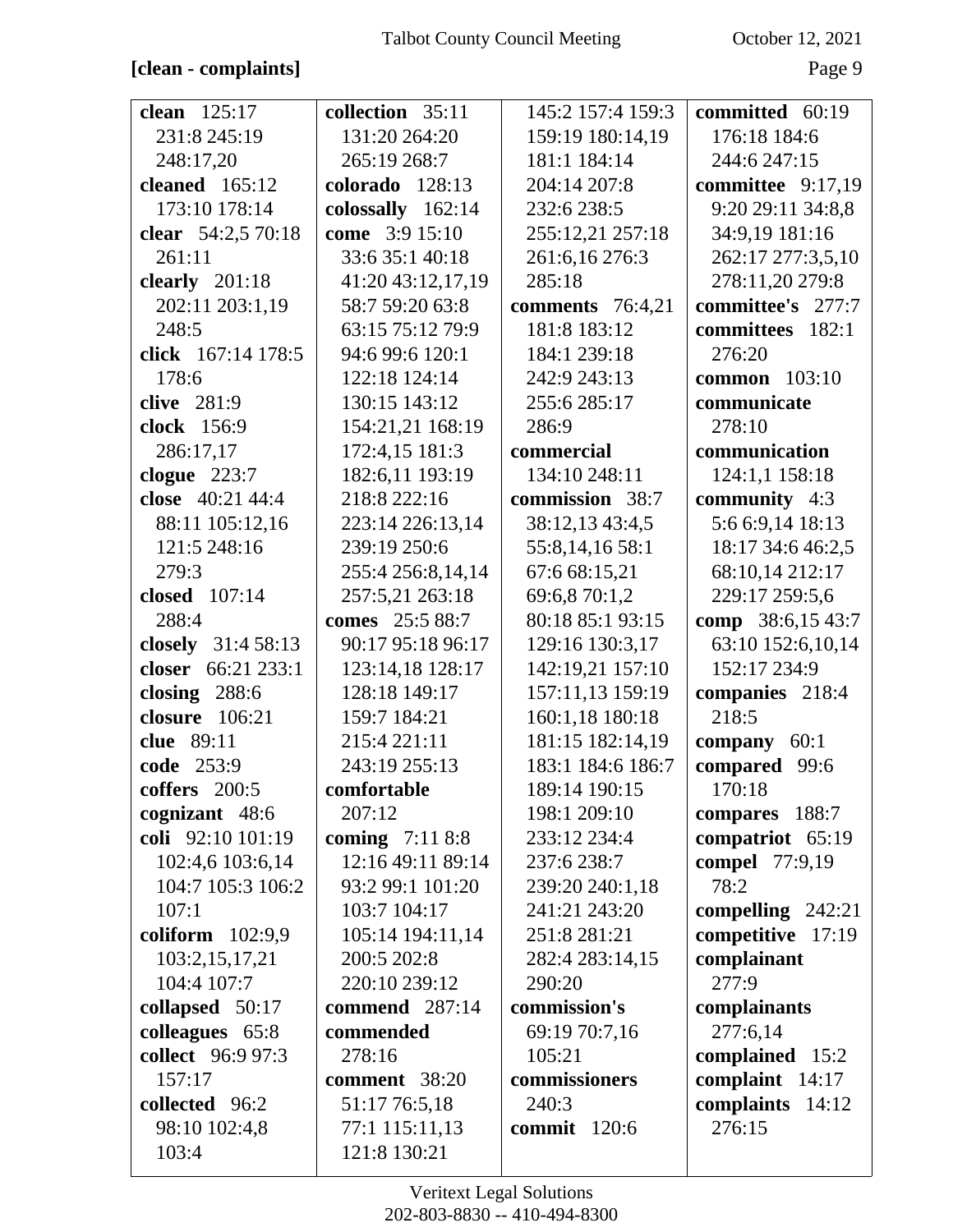### **[complete - contemplated]** Page 10

| complete 120:1    | 245:8             | conform $176:3$         | consistency 193:3         |
|-------------------|-------------------|-------------------------|---------------------------|
| 277:15 282:5      | concerned 53:19   | confused<br>4:4         | 234:8                     |
| completed 273:7   | 65:9 66:10 110:18 | congress 236:16         | consistent 38:15          |
| completes 275:19  | 164:5 205:10      | conjecture 79:10        | 43:7 68:16,21             |
| complex 160:2     | 242:16,20         | conjecturing 79:4       | 69:2 77:11 210:18         |
| 162:10            | concerning 58:20  | connect 72:18           | consistently              |
| complexity 240:9  | 60:14 81:12 240:2 | 81:18 83:2 84:12        | 241:13                    |
| compliance        | concerns 27:19    | 136:7,9,11 149:3        | consisting $45:20$        |
| 102:15 143:18     | 28:1 108:8 110:20 | 177:19 200:15           | constantly 109:14         |
| 188:2 214:20      | 152:18 183:19     | 202:4 203:2             | consternation             |
| 215:12 216:10     | 226:16 227:9      | 251:17 252:9,10         | 283:6                     |
| 217:7 231:8       | 233:7 240:11      | connected 16:19         | constituents 52:4         |
| 276:14 277:16     | 242:13 243:1      | 135:5,7 195:19          | constitution 52:17        |
| 278:1 279:10      | 279:2             | 204:17                  | construct 81:15           |
| complicated       | concise 260:8     | connecting 72:8         | 203:4                     |
| 155:15 161:4      | conclude 66:14    | connection 124:8        | constructed               |
| complied 279:6    | 201:11            | 151:10 200:9            | 198:12 199:2              |
| complies 277:19   | concluded 67:1    | 201:13 202:20           | constructing              |
| component 234:9   | 289:3             | 203:9 204:21            | 177:2                     |
| components        | conclusion 60:14  | 205:15 250:11           | construction 46:2         |
| 234:10            | 67:5 183:15 277:2 | 272:13                  | 46:7 80:6,14              |
| comprehensive     | 279:7             | connections 109:8       | 81:13 82:3 83:9           |
| 37:7 42:7 45:11   | conclusions 66:15 | 141:14 206:6,21         | 142:1 153:10,20           |
| 61:14 63:12 68:17 | 160:12            | connects 74:16          | 174:14 264:9,10           |
| 153:5,12 154:1    | concurrent 178:8  | consensus 183:18        | 265:15,20                 |
| 161:12,20 193:4   | concurrently      | <b>consent</b> 2:20 3:6 | consult 218:3             |
| 234:11            | 176:14            | 201:18                  | consultants 25:2          |
| compromised       | condition 105:2   | conservation            | 25:13,16 26:5             |
| 168:13            | 111:15 171:12     | 175:15 213:5            | consulted 284:2           |
| computer 290:7    | 178:11            | conservative            | consulting 27:8           |
| concede 234:5     | conditionally     | 170:17                  | consumed 158:20           |
| conceived 201:9   | 107:13            | conservator 50:16       | <b>contact</b> 4:18 20:16 |
| concentrating     | conditioned 80:13 | consider 17:17          | 110:11                    |
| 50:6              | conditions 93:14  | 100:20 105:7            | contacted 16:11           |
| concentration     | 97:7,9 104:5,13   | 244:8                   | 83:20                     |
| 98:2 103:6 188:4  | 111:10,18 112:11  | considerable            | contacts 15:1             |
| concentrations    | 131:3,16 172:1    | 68:14 72:3              | contained 290:9           |
| 100:3 144:18      | conduct 21:11     | consideration           | contaminated              |
| concept $27:2,3$  | 273:12 277:15     | 109:5 260:19            | 212:1                     |
| concern $97:20$   | conducted 95:16   | considered 190:13       | contamination             |
| 101:17 184:5,10   | conducting        | 242:8                   | 107:8                     |
| 194:16 225:7      | 166:20            | considering 235:4       | contemplated              |
| 226:13,20 233:21  | confirm $150:20$  | 252:19                  | 78:1                      |
| 234:1 241:10      |                   |                         |                           |
|                   |                   |                         |                           |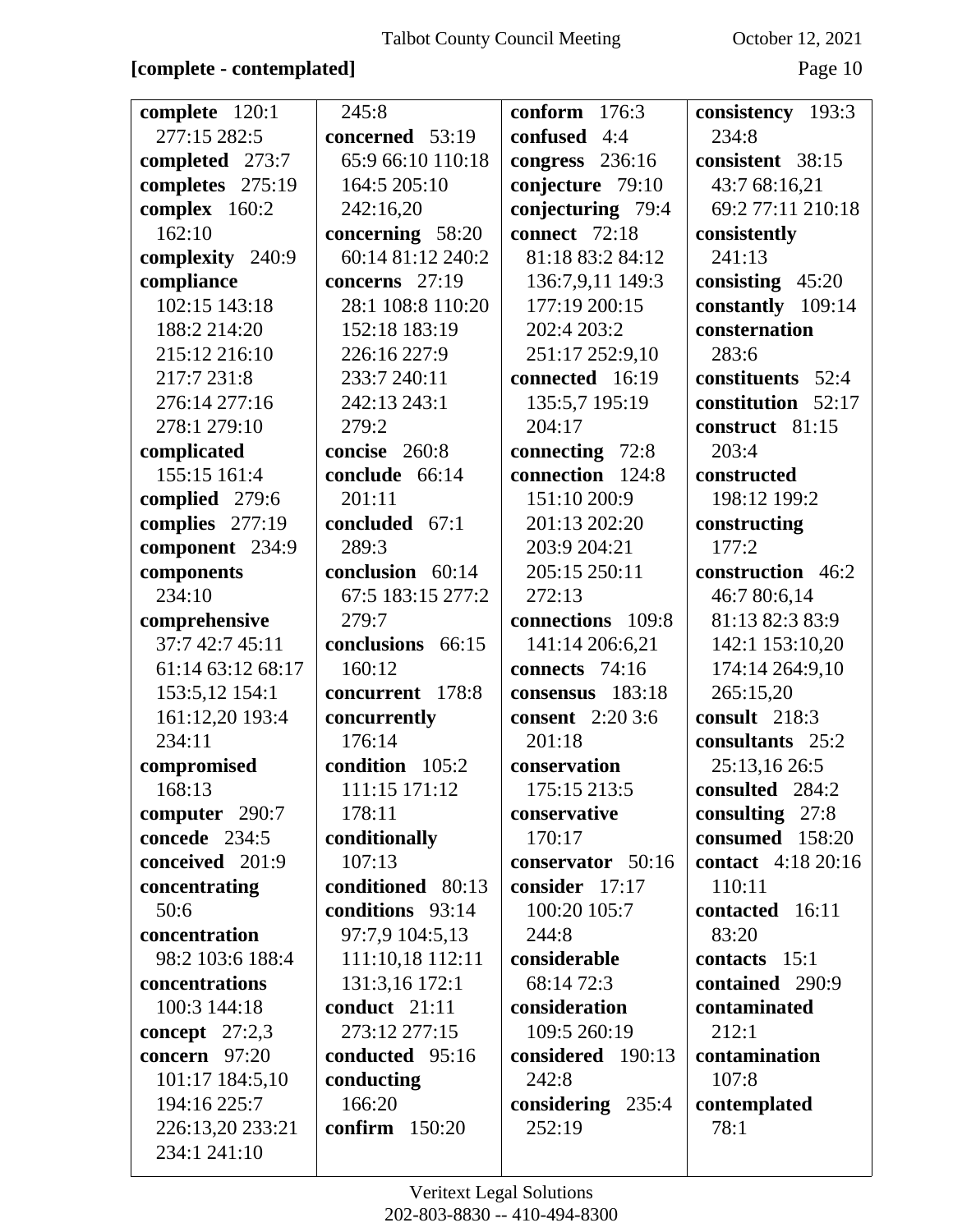### **[contemplates - county]** Page 11

| contemplates          | converted 139:4    | coswell 81:8            | 288:2 290:3               |
|-----------------------|--------------------|-------------------------|---------------------------|
| 251:1                 | convey 156:3       | councell 157:10         | council's 46:21           |
| contention 168:11     | 159:21             | 161:10 182:12,13        | 58:17 215:11              |
| 178:17                | conveyed 56:3      | 182:18 183:10           | 260:19 282:8              |
| contentious 168:3     | 117:1              | 185:19,20 194:17        | 287:21                    |
| 179:9                 | conveying 160:20   | 237:5 240:17            | <b>counsel</b> 53:14 54:4 |
| contents 242:6        | convince 137:5     | 241:3 243:9             | 54:4 188:6 235:7          |
| context $87:12$       | 178:9              | <b>council</b> 1:1,4,10 | 242:17,18 290:4,9         |
| 96:15 194:14          | cooking $33:20$    | 1:142:153:1,18          | 290:10,11                 |
| contingency 251:3     | cool 6:13          | 9:12,13 17:7,16         | count 144:11              |
| 251:4                 | copies 66:7 81:21  | 17:17 21:20 22:1        | 200:5 230:17              |
| contingent 265:1      | copy 186:8,20      | 23:5 25:14 26:10        | 231:6,7                   |
| 267:18                | 189:13             | 30:7 34:6,18 38:9       | counties 219:8,11         |
| continuation 37:1     | cordova $276:11$   | 41:1 43:1 52:7          | country 13:5              |
| 264:18                | corey 1:18 34:8    | 55:4 56:21 59:1,8       | 135:15 211:1              |
| continue 12:7         | corporal 16:8,9    | 59:15 60:3,8,9,11       | <b>counts</b> 107:7       |
| 158:5 163:9           | 17:6 18:20,21      | 60:19 65:14 66:11       | county $1:1,1,4:16$       |
| 261:21                | 19:1,3,17,20 20:3  | 67:2 69:1,10            | 8:10 10:16 19:19          |
| continued 28:10       | 20:11,18 21:6,12   | 70:10,11,19 71:1        | 21:17 23:5,5              |
| continues 5:5         | 21:15,18,19 22:2   | 71:5 72:21 73:18        | 25:13 28:13 30:18         |
| 108:20 193:16         | 22:6,9             | 80:19 81:8 84:6         | 30:21 31:1,3,5            |
| continuity 162:9      | corporation 251:5  | 94:9,10 95:8            | 34:18 35:14 37:6          |
| contracts 265:11      | correct 65:3 68:11 | 108:5 110:1 116:9       | 38:9 42:6 43:1            |
| contrary $215:21$     | 83:5 89:1 91:7,8   | 118:7 120:8 122:5       | 45:11 49:19 52:6          |
| contribute 237:4      | 112:2 150:12       | 122:6 146:18            | 52:7 53:2 55:20           |
| contributed 124:2     | 160:9 255:8 257:6  | 151:6,7 156:21          | 56:19,20 57:7             |
| contribution          | 259:3 268:9        | 161:3 162:4 167:1       | 58:1 59:11,15,21          |
| 237:18                | 280:14             | 175:12 186:2            | 60:3 61:6,14,19           |
| <b>control</b> 103:19 | corrected 109:8    | 193:6,10 195:2          | 62:15,17 63:5,6           |
| 187:8 195:3 201:3     | correction 238:21  | 207:6 213:11            | 63:10 66:10 67:2          |
| 201:6 203:8 204:7     | 239:8,10           | 215:15 216:6,20         | 68:5,9,15,20 69:1         |
| 204:12 218:1,2        | corrections 2:17   | 226:7,15,15 227:7       | 69:3,4,10 70:18           |
| 277:21                | 3:3                | 232:12 238:12,21        | 70:21 71:5,6,10           |
| controls 52:14        | correctly 66:11    | 239:17 247:3            | 81:7 82:8 83:11           |
| 58:9                  | 195:12             | 248:4 249:7 251:9       | 83:14,15,19 87:13         |
| convene $10:9.9$      | cory 15:5,14,15,19 | 252:19 258:17           | 91:6 95:8 100:13          |
| convening 288:3       | cost 10:16,18      | 259:12 261:6,19         | 102:2 113:4 125:2         |
| conversation          | 11:10,18 100:16    | 262:8,13 264:6,16       | 145:8 149:2 151:6         |
| 14:19 79:3 179:2      | 188:20 189:3       | 267:10 276:12           | 151:7,10,15 162:6         |
| conversations 9:7     | 190:14 199:17      | 277:17 278:9            | 162:12,13 166:14          |
| 172:12,15 284:14      | 200:6,10 243:3     | 279:8 280:10            | 167:2 169:9 172:3         |
| convert 139:9         | costs 101:10,10    | 281:13,16 282:2         | 176:2,4 182:14            |
| 148:4,9               | 200:16             | 285:5,17 286:12         | 183:3 187:4 193:9         |
|                       |                    | 286:16 287:16,17        | 195:2,4 197:15            |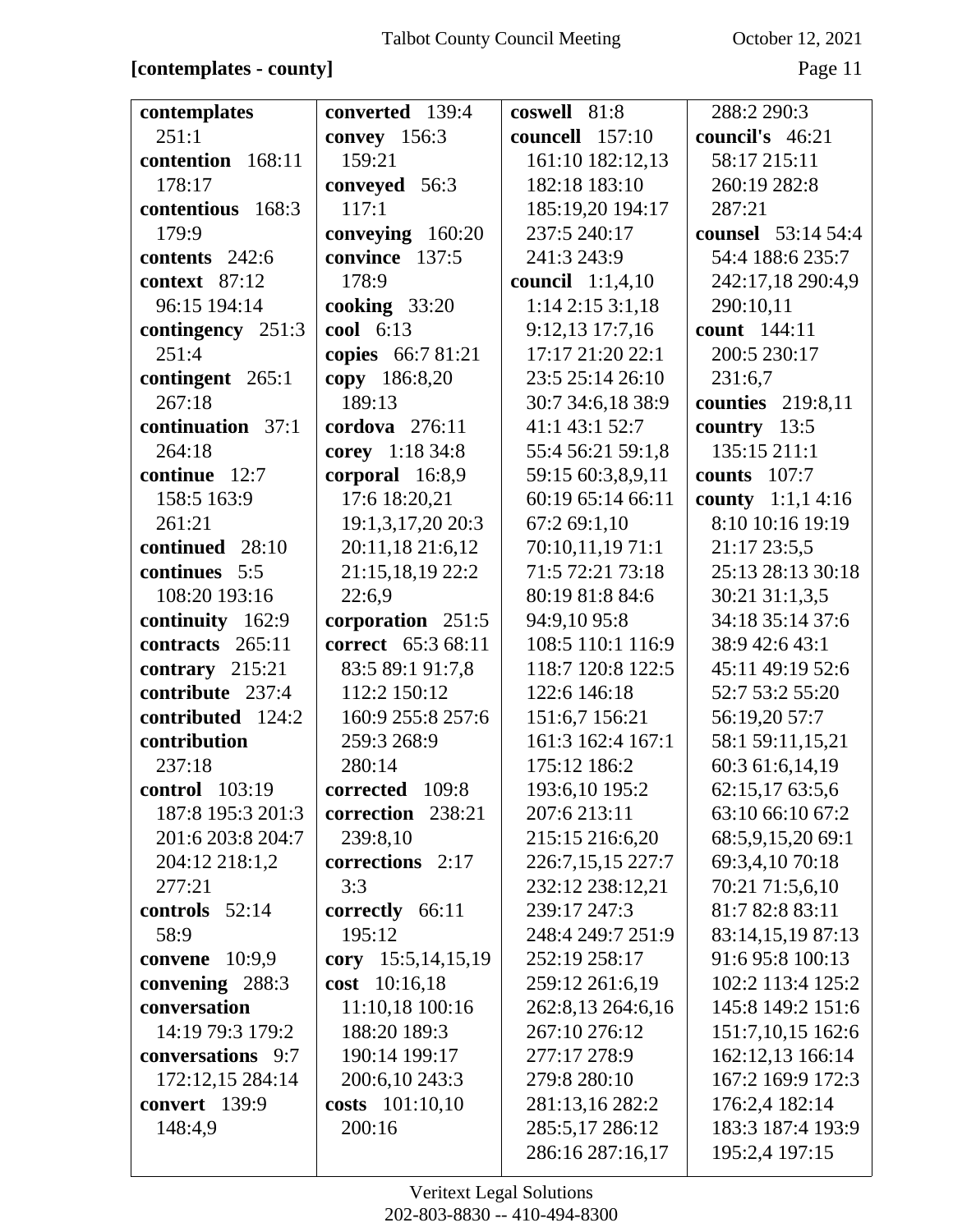### **[county - decision]** Page 12

| 204:12 213:13,17   | covered 208:20      | criminal $11:18$       | 122:4 156:20            |
|--------------------|---------------------|------------------------|-------------------------|
| 213:18 216:1,2,7   | covid 5:11 28:9,21  | 14:1,4                 | 164:21 165:7            |
| 216:19 218:10      | 229:1               | crisfield 149:11       | 225:3 257:6 258:5       |
| 219:6,7 225:10     | crab 211:16         | criteria 171:14        | 258:21 259:1,2          |
| 226:12 229:15      | 268:12,12           | critical 63:3 197:7    | <b>dated</b> 66:6 192:8 |
| 230:21 235:3       | crabbing $248:12$   | 198:1 210:9,13         | 242:1                   |
| 237:4,9,12,14,16   | crabs $245:2$       | 247:10                 | <b>dates</b> 102:5      |
| 237:19 238:16      | crawl 134:21        | criticism 233:18       | dawned 187:2            |
| 241:12 242:17      | 136:11              | 233:19                 | day 15:6,11 33:19       |
| 245:14 247:14      | created 9:2 13:9    | cross 53:11            | 49:12 92:18 93:5        |
| 248:4,21 249:12    | 72:8                | croswell 108:5         | 97:17,18 128:1          |
| 249:14 251:6,13    | credentials 125:7   | 109:20 189:8           | 138:5 142:5,10,18       |
| 251:16,19 252:19   | creek 52:11,16      | crouching $20:2$       | 143:9 185:13            |
| 252:21 253:3,3,10  | 71:16 87:17 88:7    | crow $95:2$            | 187:2 191:14,21         |
| 258:17 260:12,18   | 88:13,18,19 89:15   | crucial 190:5          | 192:1,3,12 193:12       |
| 262:12,15 268:9    | 90:2,8,10,15,19     | culprit 105:16         | 258:3,19 290:13         |
| 272:10,15,15       | 91:18 94:16 97:5    | curious 56:15          | days 107:15 142:8       |
| 275:19 276:17      | 97:7 99:20 103:9    | current 10:5           | 162:4 245:3             |
| 279:21 281:11      | 103:13 106:8,12     | 100:1 109:9 174:9      | daytime 278:8           |
| 284:10,20 287:21   | 106:20 111:10,12    | 204:7,9 213:1          | dead 156:10 220:2       |
| 290:2,3            | 112:6,10 125:3,4    | 225:4                  | deal 153:4 200:11       |
| county's $51:3$    | 126:17 127:10       | currently 248:1        | 221:20 233:21           |
| 52:14 127:6 146:8  | 129:5 133:5,8       | 248:11                 | 240:19 252:7            |
| 184:15,16 204:7    | 166:19 172:11       | curry 183:7            | dealing $49:159:5$      |
| 253:2,13 281:20    | 183:19 184:5,9      | custody 187:8          | 111:16 260:1            |
| couple 17:3 19:8   | 185:16 188:17       | customer 57:8          | 268:11 287:8            |
| 27:16 33:17 78:21  | 189:2 195:5         | cutting 16:4           | deals 50:19 61:7        |
| 95:2,3 146:13      | 203:16 205:19       | d                      | death $16:14$ 163:2     |
| 157:4 204:5 250:7  | 208:21 209:3,5,11   | d.c. $66:2$            | debt 172:20             |
| 260:3 286:12       | 210:3,5,7,16        | daily 15:12 170:21     | decades 26:18           |
| courage 238:7,13   | 211:12 214:2,2,2    | 227:1                  | 30:3 126:14             |
| course 77:21 91:4  | 214:3,4,4,13        | damage $32:12,13$      | 127:12 162:2            |
| 101:16 104:4       | 216:2,3 220:8,15    | 211:8,10,11            | decide $61:462:2$       |
| 116:15 147:11      | 225:8,8 229:13,16   | 281:18                 | 111:18 119:19           |
| 152:3              | 235:3 241:5 245:3   | damages $32:13$        | 121:6                   |
| court 5:12,13,15   | 245:5, 10, 12 246:3 | dan $46:2049:5$        | decided 82:13           |
| 5:17 6:1 13:7 53:5 | 246:6,18 247:21     | 54:2 155:10            | 104:3                   |
| 53:6 67:18,18      | 248:6,21 252:13     | 217:14 223:10          | decision 68:17          |
| 69:13,18 70:4      | 252:15              | 255:9,13 256:1,2       | 69:18 70:7 151:9        |
| courthouse 5:13    | creeks 129:5        | data 8:7 119:6         | 159:12,13 160:17        |
| courts $13:10$     | 216:5               | 147:17 234:16          | 160:19 168:20           |
| cover $71:21$      | crime 6:18 8:1      | 248:7                  | 198:3 219:4,13          |
| 273:11             | 277:21              | <b>date</b> 14:8 19:10 | 229:18 233:17           |
|                    |                     | 82:17 120:1 122:4      | 282:10                  |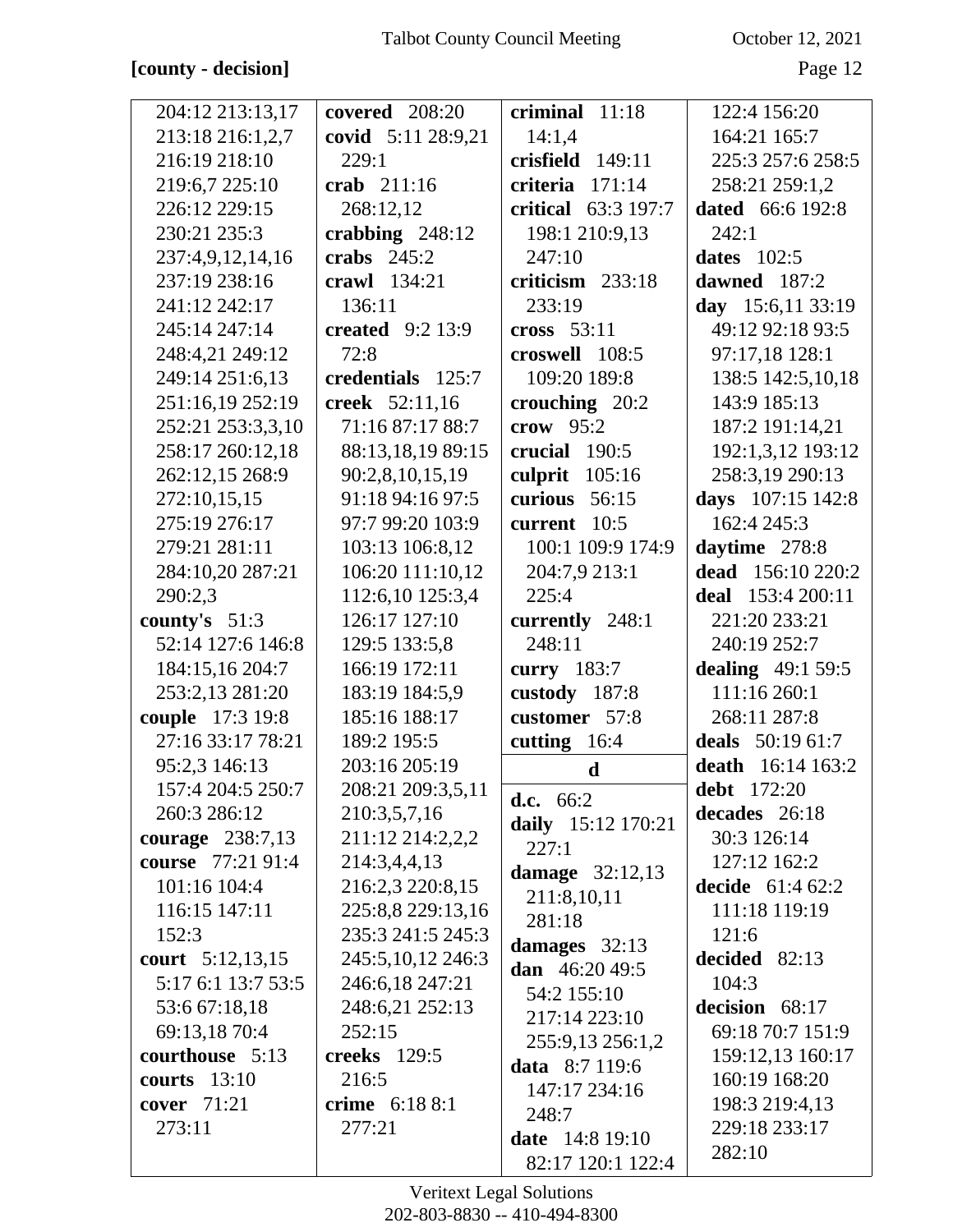### **[decisions - disappears]** Page 13

| decisions 17:19        | 82:1,6 107:9             | 285:2               | 247:13 264:18        |
|------------------------|--------------------------|---------------------|----------------------|
| 71:10 111:11           | 143:11 183:4             | determines 199:3    | 265:3,4,8 266:1,4    |
| 162:11 222:13          | 192:7 250:2 264:5        | 199:4               | 266:7                |
| 241:2,13 253:5         | 273:4,5 274:16           | devaluing 212:8     | developments         |
| declared 236:9         | depend $241:19$          | devastate 134:5     | 65:15 202:12         |
| decline $244:20$       | dependent 132:3          | develop $201:21$    | devised 86:17        |
| dedication 21:15       | 144:16 206:5             | 203:2               | diane $1:21\,290:2$  |
| deep 148:18 245:3      | depends $248:17$         | developed 161:13    | 290:16               |
| 273:9                  | depletion 148:10         | 183:2 199:7 200:1   | dictate 231:9        |
| deeper 243:11,18       | deposit 246:17           | 245:14              | die 148:17           |
| deeply 60:19           | deputies 15:3            | developer 50:9      | difference 155:1     |
| defend 216:18          | 16:16 17:20              | 56:5 57:6,11        | 171:2                |
| defense 144:2,6,7      | deputy $7:128:13$        | 58:10 62:1,11       | different 31:10      |
| defer 119:20           | 8:14 10:1,21 11:8        | 63:7,11 80:5,9,11   | 32:9 69:3,5 70:16    |
| deferral 156:16        | 21:17                    | 80:17 82:21 83:7    | 85:13 98:13 102:5    |
| deficiencies           | describe $81:17$         | 84:12 153:16        | 149:15 152:7         |
| 216:17                 | described 45:17          | 172:3 176:5,13      | 169:13 175:10        |
| <b>define</b> 195:9,12 | 204:10                   | 178:9 183:11        | 194:15 214:14        |
| definitely 205:14      | description 46:13        | 191:1 195:8,16,17   | 218:12,15 223:17     |
| 268:3                  | deserves 249:21          | 195:19 196:1,3,9    | differently 168:5    |
| definition 236:21      | deserving 128:4          | 197:5, 14, 18 198:5 | 168:12               |
| definitive<br>105:13   | design $136:2$           | 198:8 199:4,15      | difficult $7:218:5$  |
| 215:2                  | 218:1,2 264:8            | 201:4,10,10         | 12:21 17:19 30:17    |
| defuse $21:13$         | 265:15,17                | 203:18 204:16,20    | 116:6                |
| degradation 235:1      | designated 49:15         | 209:7 215:4,14      | $dig$ 243:18         |
| degree 108:16          | 106:20 161:17            | 217:3,7 235:8       | <b>dilute</b> 132:11 |
| degrees 33:16          | designed 25:6            | 236:4,6 250:2,15    | diluted 131:21       |
| delaware 220:18        | 139:21 169:5             | 251:5,7,12 252:4    | 150:13               |
| delay $4:20$           | 190:9                    | 252:18              | diminish $71:13$     |
| deletions $2:173:3$    | desire $25:8$            | developer's 93:17   | dire $212:1$         |
| deliver 130:1          | <b>desk</b> 48:13        | 197:10 201:18       | direct $202:19$      |
| 131:20,21              | destination              | 250:20 252:16       | 212:8 252:12,14      |
| delivered 81:11        | 282:17                   | developers 219:2    | directly $64:14$     |
| demand 138:21          | destruction 212:9        | development 23:7    | 94:21 101:21         |
| 148:15                 | 212:12                   | 32:2 45:15 52:14    | 104:4,18 105:15      |
| demanding 57:5         | <b>detail</b> 72:3 264:4 | 81:16 135:13        | 125:4 144:3 204:1    |
| 133:7                  | details $264:15$         | 136:3 140:17        | director $274:13$    |
| demonstrably           | 267:20                   | 153:14 161:19       | directors 262:19     |
| 161:3                  | detection 102:11         | 162:8 169:20        | disability 50:1      |
| denied 51:6            | determinations           | 184:12 190:10       | disagree 158:19      |
| denying $162:2$        | 69:20                    | 201:11,16 202:19    | 159:2 243:8          |
| depart $150:20$        | determine 277:15         | 209:19 213:15       | disagreeing 68:6     |
| department 7:8         | determined 58:3          | 215:7 217:8         | disappears 9:6       |
| 12:1 71:11 81:12       | 75:14 111:3 146:5        | 227:19 236:1        |                      |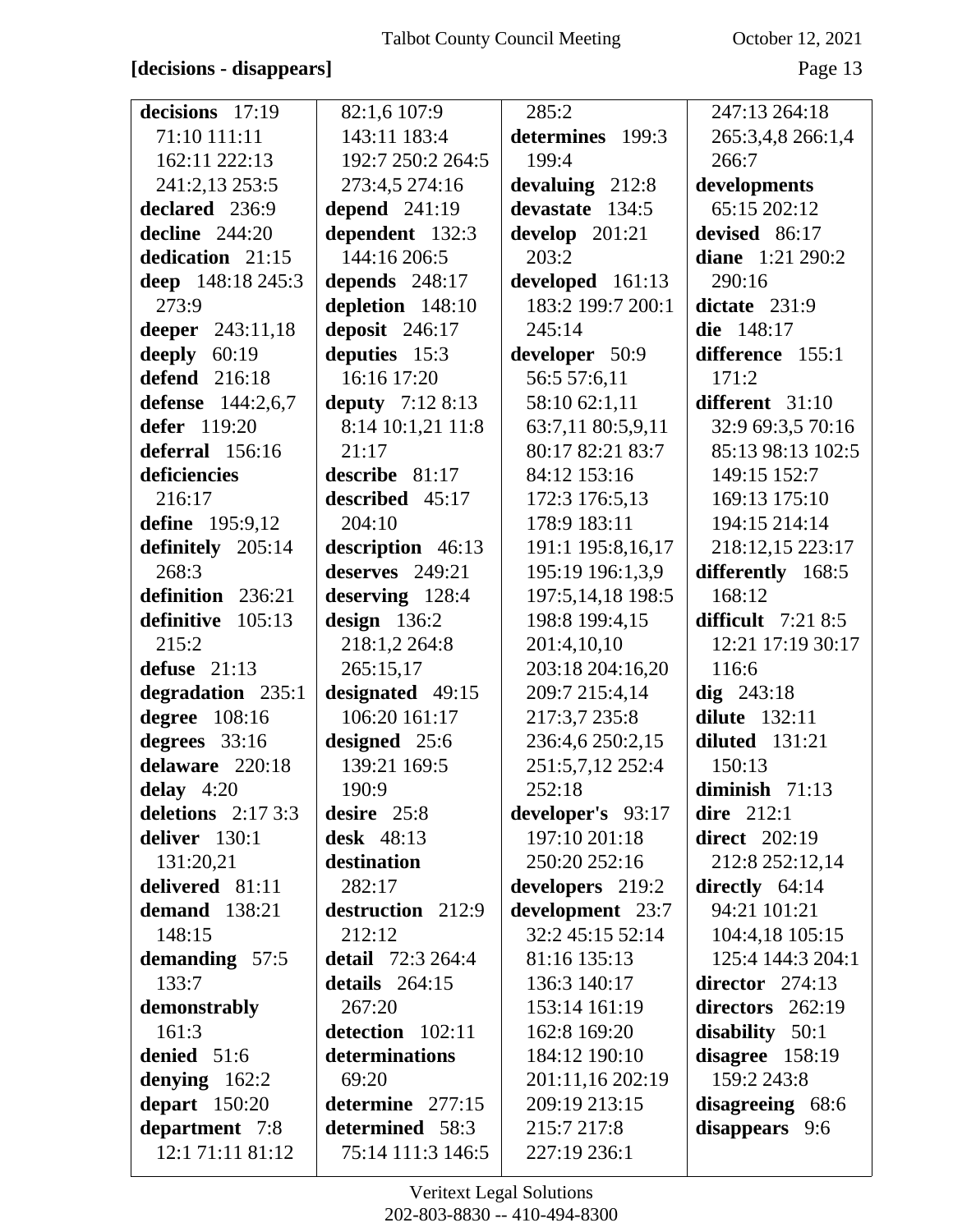## **[disappointment - drip]** Page 14

| disappointment     | diseases $106:17,18$ | divorcing 20:21      | 33:3                |
|--------------------|----------------------|----------------------|---------------------|
| 241:20             | disgust $52:10$      | dnr $221:6$          | downspout 135:3     |
| disaster 209:4     | disinterested 57:3   | dnr's $107:6$        | 136:9,9             |
| disastrous 207:2   | disorder 4:7         | <b>dnrec</b> 220:18  | downstream 95:6     |
| disbursements      | dispatched 16:3,9    | document 126:2       | 128:2 216:3         |
| $2:21$ 3:2,4,6     | disposal $216:8,21$  | 191:17 192:9         | 248:10 254:7        |
| discharge 58:2,5   | dispossession        | 197:8                | downturn 167:21     |
| 72:21 88:16,17     | 213:2                | documentation        | dr 119:10 124:6     |
| 90:3 100:7 101:14  | disregard 146:7      | 227:18 251:15        | 124:16,17,20,21     |
| 105:12 137:16      | 279:12               | documents 54:19      | 125:8,20,21 126:2   |
| 139:2 147:8 148:2  | disregarded          | 55:2 79:13,17        | 126:5, 10, 19 127:1 |
| 188:16 191:7       | 276:20               | $dog$ 8:9,11,12,12   | 131:2 132:18        |
| 230:16,16 231:3    | disregarding         | 110:5 273:8          | 133:18 137:3,8      |
| 252:12,13          | 279:14               | doghouse $162:16$    | 139:15,17,20        |
| discharged 98:19   | dissolved 133:7      | dogs 211:21          | 140:10 141:1,11     |
| 195:4 252:14       | distant $237:17$     | doing 19:7 26:15     | 141:13 142:15,18    |
| dischargers        | distressed 210:15    | 37:12 48:5 50:7      | 143:3,5,8,13,15     |
| 125:14 128:3,7     | distributed 68:5     | 52:20 53:15 57:12    | 143:17 144:21       |
| discharges 137:21  | district 281:21      | 100:17 105:10        | 145:5,12 146:5      |
| 188:3,13           | districts 205:8,9    | 117:21 126:13,14     | 147:4,13,16 149:1   |
| discharging        | dividing 187:7       | 152:16 182:16        | 149:5 150:3,6       |
| 128:15             | divilio $1:172:9,13$ | 206:9 218:14         | 151:3 154:16        |
| disciplinary 7:4   | 24:5,6 31:9 36:5     | 220:3,3 221:14       | 155:4,9,12 156:2    |
| 10:15              | 36:10,11 41:4,10     | 223:2 225:12         | 158:11 159:19,20    |
| disciplining 10:18 | 41:11 44:15,16       | 229:11 240:7         | 160:13 162:18,19    |
| disclosed 216:16   | 69:15 73:8,10        | 241:15 262:1         | 187:16 232:19       |
| discoloration 90:3 | 75:16 79:18,21       | 264:19 265:18        | 233:5 234:12        |
| discontinued       | 80:2 85:1 88:1       | 269:14 270:5         | 241:6 243:14        |
| 203:10             | 91:9 92:17 93:5,7    | 287:17               | 248:7 253:20        |
| discourse 249:19   | 93:9,10,21 95:9      | <b>dollar</b> 199:19 | 254:15 271:18       |
| discrepancies      | 95:12 120:5,7,8      | dollars $125:15$     | draft $58:2 260:18$ |
| 192:16             | 120:11,20 121:1,5    | 199:19 248:14        | drafted $201:17$    |
| discuss $163:18$   | 157:21 158:12        | domestic 21:1        | drain 135:7 136:7   |
| 288:5              | 159:5,7,12 178:5     | dominated 128:15     | drainage $136:2$    |
| discussed 38:3     | 181:5 263:1,6,7      | 128:20               | dramatic 109:3      |
| 153:19 211:2       | 266:12,18,19         | donald $50:12$       | dramatically        |
| 225:5              | 268:19,20 269:4,5    | door 16:11           | 134:5               |
| discussion $24:13$ | 271:1,2,7,8          | dorchester 187:10    | draw $55:19$        |
| 70:4 164:3 237:6   | 272:21 275:10,11     | <b>dotted</b> 280:11 | 118:13 119:6        |
| 244:9 259:12       | 286:7,9 288:11,16    | <b>double</b> 167:14 | drawn $130:14$      |
| 282:18             | 288:17               | doubt $21:2,9$       | drift 228:15        |
| discussions 272:9  | divilio's $121:12$   | 236:2                | drink $228:11$      |
| 283:2 284:5        | division 14:1        | douglass 23:8        | <b>drip</b> 128:17  |
|                    |                      | 24:19 29:6 32:20     |                     |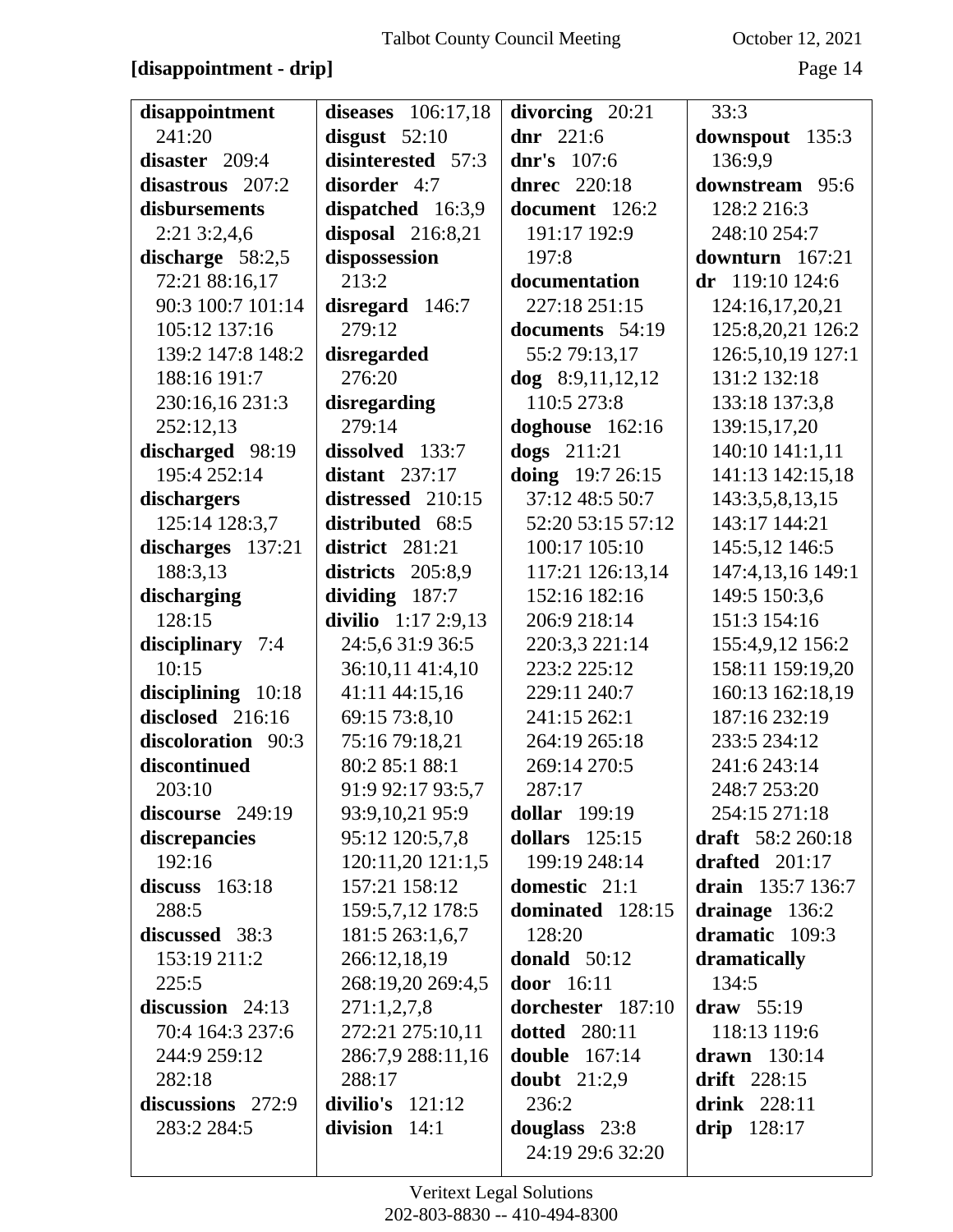## [driven - enters]

October 12, 2021

| driven $169:20$    | east 45:16 57:13    | 173:10 174:15           | <b>enforce</b> 144:19 |
|--------------------|---------------------|-------------------------|-----------------------|
| 211:11             | 137:14 193:7,11     | 178:12,14 195:10        | enforcement 9:5       |
| drop $18:12$       | 195:10 196:4        | 196:13 197:20           | 127:17 189:10         |
| dropped 82:19      | 197:3,20 198:11     | 202:8 216:1 221:4       | 230:18 231:4          |
| 83:8               | 201:9 226:18        | 221:14 233:7            | 241:11                |
| dropping $82:8,10$ | 228:6 230:10        | 241:19 252:10           | engaged 50:13         |
| 83:11              | 241:17              | <b>effort</b> 38:5 91:6 | 233:5                 |
| <b>drove</b> 33:18 | eastern $100:13$    | efforts 57:3            | engine 248:11,13      |
| drowning 15:21     | 128:9 212:6         | 278:15                  | 248:16                |
| drra 197:11,16     | 218:12,13 219:9     | eggs $222:5$            | engineer 176:2        |
| 198:1 250:21       | 223:18              | egrets 214:9            | 217:20 242:17         |
| drug 8:1 14:9      | easton 1:10 49:7    | eight 99:13,15          | 243:15,16 244:3       |
| due 107:7 153:13   | 64:20 94:14         | 112:9 147:9 245:2       | engineering 167:2     |
| 158:8 159:18       | 170:19 232:14       | 260:14                  | 234:17 252:3,17       |
| 160:15 167:20      | 249:8 281:9,20      | eighth 191:13           | 264:2,7               |
| 213:19 272:8       | 283:14 290:13       | either 154:6 172:9      | enhanced 99:4         |
| 281:13             | easton's 169:9      | 184:19 185:9            | enjoy 32:11 33:1,7    |
| dug $243:12$       | eat 211:14          | 241:14 250:13           | 34:1 35:15 214:6      |
| dulin 276:5,9,10   | economic 212:6      | elaborate 218:6         | 247:20                |
| 276:11 279:17,20   | 212:16 248:11,13    | 269:16                  | enormity 116:20       |
| 280:4,9            | 248:16              | elected 19:5            | enormous 71:1         |
| dumping 207:4      | economics 212:2     | 238:16                  | 116:8 132:2           |
| duties 120:9       | edu 191:14          | element 147:8           | enr 98:21 99:1,4      |
|                    |                     |                         |                       |
| 127:15             | education 173:16    | elements 32:16          | 99:10,12 100:4        |
| duty 151:18        | educator 229:14     | emasculate 195:2        | 136:16,18,21          |
|                    | edus 190:4 191:2    | embarrassed 4:20        | 140:9,19 144:15       |
| dying $219:14$     | 191:11,12 193:12    | emerged 33:3            | 147:8,19 185:9        |
| $\mathbf e$        | 195:18 197:2        | emphasized 241:9        | 190:20 201:15         |
| e $1:1951:192:10$  | 199:12              | employee 290:11         | 202:17 203:14         |
| 101:19 102:4,6     | effect 7:3,20 57:2  | employer 11:3           | 206:6 207:1           |
| 103:6,14 104:7     | 120:3 263:14        | empowered 66:12         | 250:19 251:18         |
| 105:3 106:2,21     | effective 199:17    | emptied 108:19          | 269:20                |
| 116:1 117:3        | 229:3 241:17        | empty $61:2$            | <b>enrage</b> 129:20  |
| 121:18 158:13      | effectiveness       | ems 15:21 16:6,14       | ensues $217:8$        |
| 159:2 166:14       | 158:19              | enabling $215:13$       | ensuing $215:7$       |
| eagles $222:6$     | effects $227:12$    | enacting 67:3           | ensure 57:4 262:2     |
| earlier 11:20      | efficiencies 100:18 | enclosed 81:8,10        | 276:12 284:15         |
| 65:17 67:12 69:20  | efficiently 194:13  | encourage 233:8         | ensuring $282:20$     |
| 168:16 242:3       | effluent 88:17      | encouraged 31:9         | entail 192:15         |
| 252:2 254:17       | 89:11 91:21 95:18   | endangering             | enter 4:12 251:9      |
| 271:17             | 96:16 97:4,8        | 228:10                  | <b>entered</b> 191:16 |
| early 17:2 167:20  | 98:18,21 128:15     | ended 195:13            | 195:8 290:9           |
| 187:15 214:12      | 128:20 132:11       | ends 70:3,4 106:5       | enters $99:21$        |
| earned $30:16$     | 168:9 169:1         |                         |                       |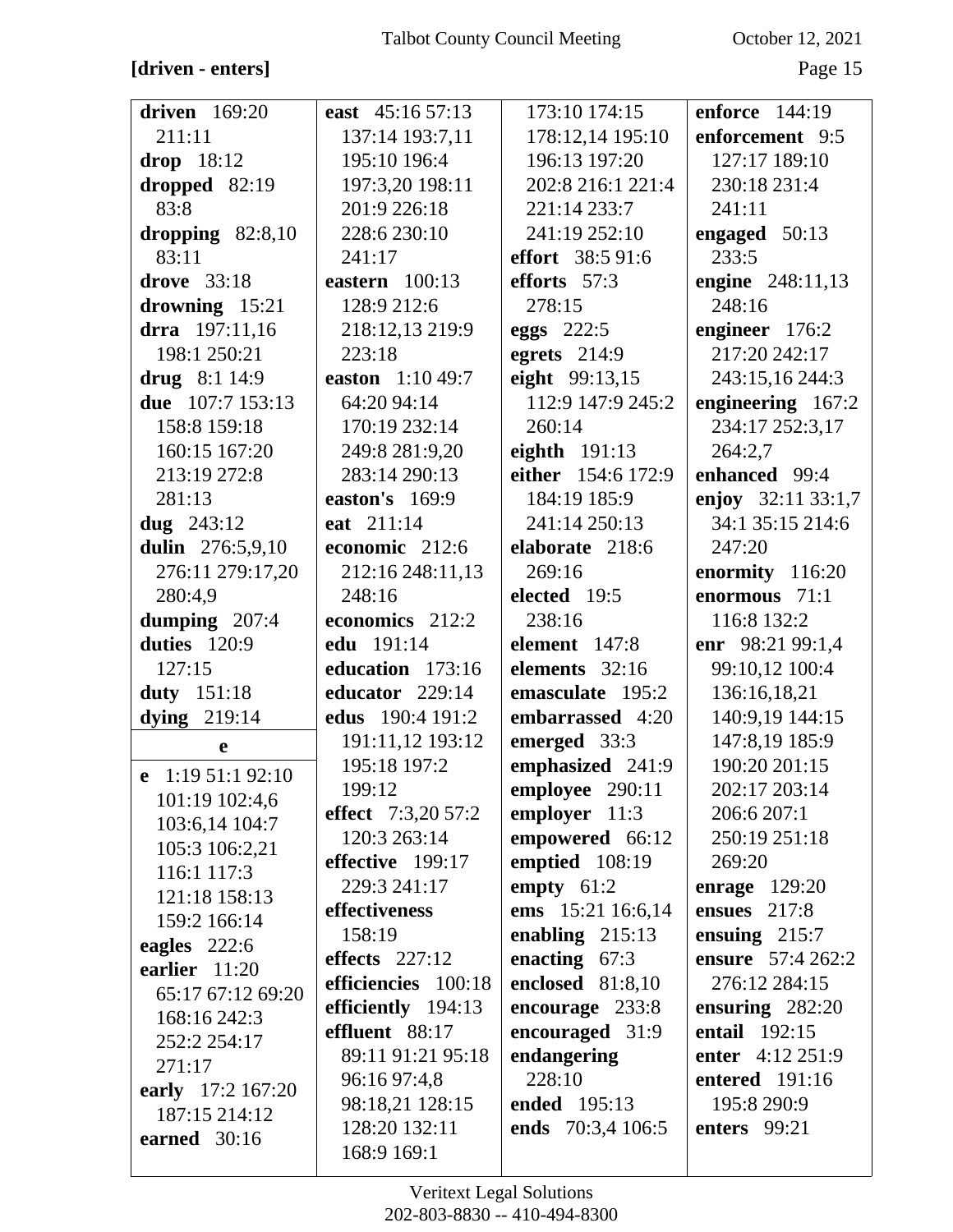# [entertained - existing]

October 12, 2021

| entertained       | erroneously 75:4       | 213:11 226:7        | exchange 121:18       |
|-------------------|------------------------|---------------------|-----------------------|
| 243:12            | error 281:17           | 230:5 232:4,5,13    | 146:4                 |
| enticing $90:20$  | especially 12:18       | 232:17 239:18       | excited 5:18,21       |
| entire 23:1 26:16 | 58:15 129:8            | 247:3 262:13        | 6:20 31:14,16         |
| 81:18 97:18 112:4 | 144:14 167:7,10        | 276:8,10            | exciting $5:14$       |
| 113:5 128:19      | 173:4 198:15           | event 107:15        | 269:14                |
| 148:20 184:3      | 229:13                 | events 5:5          | exclusive $191:2,2$   |
| 187:9 221:10      | essence 228:9          | eventually 90:6     | exclusively 58:19     |
| entirely 196:5,6  | essential 50:2         | 92:1 225:9          | excuse $39:20$        |
| 197:4 236:3       | 116:7,20 151:5         | everglades 222:4    | 40:12 47:6 69:15      |
| entirety 283:21   | 241:16                 | everlasting 211:8   | 73:21 114:11          |
| 284:4,7,12        | essentially 106:5      | everybody $2:43:4$  | 123:8 145:13          |
| entitled 191:17   | 143:18 161:8           | 12:12,19 13:14      | 189:17 194:10         |
| entity 23:7 30:18 | 195:1 196:1 197:4      | 35:4 48:3 91:15     | 200:18                |
| 212:13,14         | establish $9:15,16$    | 101:9 115:15        | excused 71:4 94:3     |
| entry 16:12       | established 25:4,9     | 155:6,7 168:3       | execute 265:11        |
| 274:12            | 52:21                  | 208:20 219:19       | executed 224:19       |
| environment 32:3  | establishment          | 223:3 245:6         | exemplary 21:15       |
| 32:14 33:3 71:11  | 23:6                   | 257:16 259:2,11     | exempt 23:7           |
| 81:12 82:1,6      | <b>estate</b> 50:10,14 | evidence 47:3 51:7  | <b>exhibit</b> 201:19 |
| 107:10 183:5      | 153:14 167:21          | 53:8 57:5 86:2      | 202:10 206:11         |
| 192:8 219:12      | 288:5                  | 117:6 118:12        | exhibits 47:3 51:7    |
| 247:18 250:3      | estimate 190:14        | ewing 281:2,3,6,9   | 54:21 117:5           |
| 253:8             | estimated 100:19       | 281:9 285:10,15     | 118:12                |
| environmental     | 220:21                 | <b>exact</b> 103:20 | exist 72:21 235:21    |
| 58:8 71:2 72:7    | estimating $11:17$     | 112:2               | existing $46:1,7,10$  |
| 84:11 119:12      | estimation 10:17       | exactly 62:7 95:11  | 46:14 60:15 71:17     |
| 127:5 175:16,18   | estranged 20:13        | 97:12 119:3         | 72:9,18 74:17         |
| 210:19 216:10,18  | estuary $148:11$       | 124:14 126:7        | 81:19 84:12 94:18     |
| 222:3 231:9 234:8 | ethic $21:16$          | 155:4 159:20        | 137:12 140:7,8,17     |
| 234:9             | eval 11:1              | 161:10 197:18       | 141:8 149:3           |
| envisioned 26:2   | evaluated $11:2,5$     | 234:7               | 150:13 168:10         |
| epa 96:6,10       | 57:21                  | examination         | 177:19 185:11         |
| 101:13 133:4      | evaluating 252:5       | 53:12 290:5         | 187:17 189:5,12       |
| 138:10 141:14,21  | evaluation 58:2        | example $50:15$     | 190:4,16 191:7        |
| 142:3,6 145:8     | 235:11                 | 53:9 60:13 62:4     | 195:11 197:3          |
| 146:10            | evelius 65:4 66:14     | 62:10 99:1          | 200:9,15 201:5,13     |
| equal 223:18,19   | 68:19                  | examples 211:1      | 202:5,20 203:12       |
| equipped 25:10    | evening $2:33:11$      | exceeding 230:16    | 203:16,20 204:18      |
| equivalent 158:10 | 3:13 49:5 70:21        | 270:17              | 214:21 215:1,9        |
| equivocation      | 121:15 122:3           | excellent 13:21     | 230:11 231:12         |
| 67:21             | 157:1 167:11           | excessive 143:21    | 235:15 237:1          |
| eric 34:15,16     | 168:16 182:12          | 144:3,8,9,9,10,11   | 241:4 245:10          |
| 223:7             | 183:14 189:1           |                     | 250:13,18 251:2       |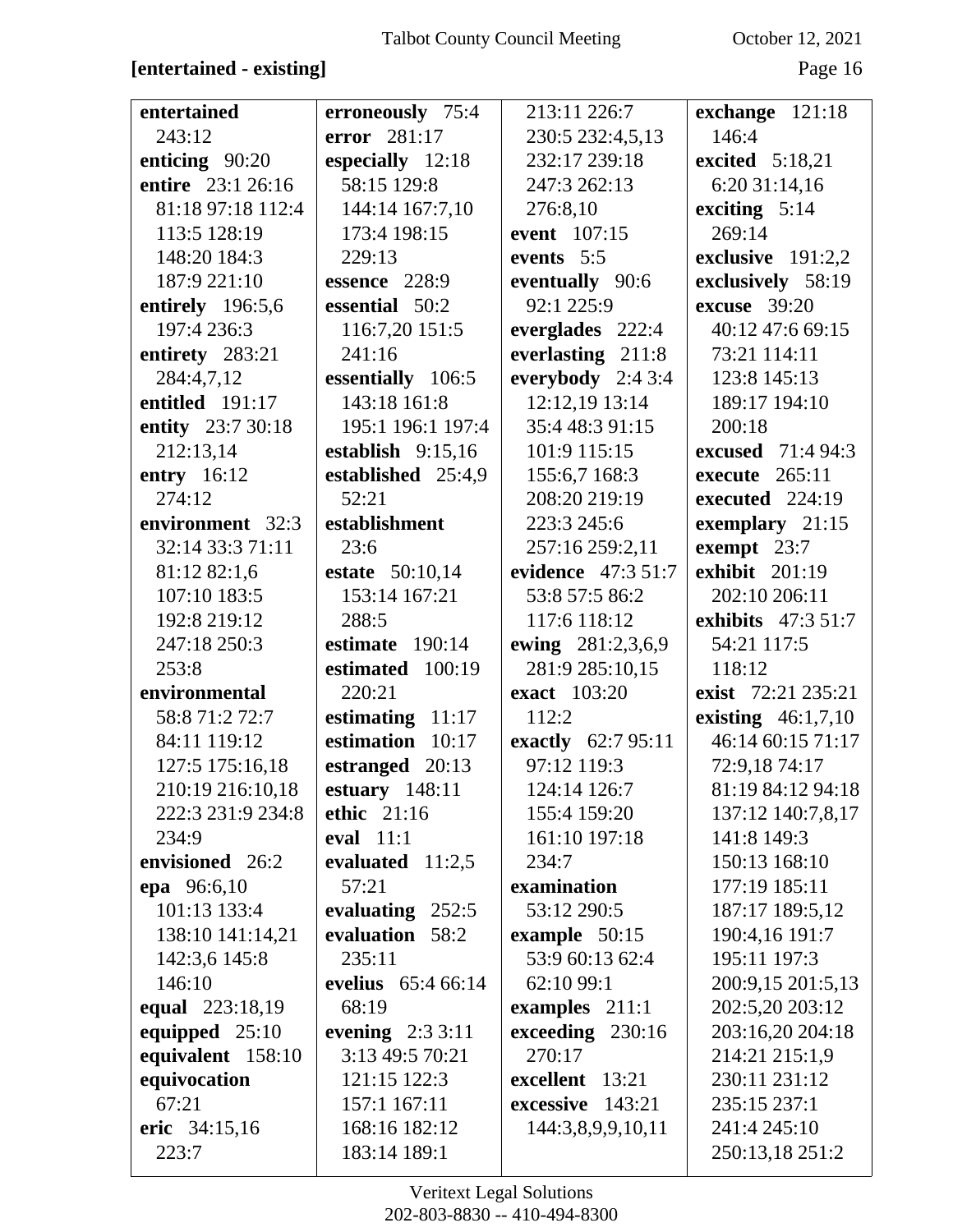## **[existing - fine]** Page 17

| 251:18 252:1,2,6         | f                   | familiar $197:12$         | fertilizer 106:1               |
|--------------------------|---------------------|---------------------------|--------------------------------|
| 252:8,12 273:20          | $f$ 1:15 201:19     | <b>families</b> 17:1 71:6 | fide 163:18                    |
| exists 184:9 207:5       | 202:10              | 211:13                    | fiduciary $127:14$             |
| expect 78:3 200:4        | face 67:19,21       | family 4:6,17 15:9        | <b>fidus</b> 230:2,3           |
| 206:16                   | 173:21              | 34:10 223:21              | 231:16,19                      |
| expected 64:3            | facilitate 54:8     | 224:5 226:17              | field 125:8 171:7              |
| expenses 172:18          | 179:1               | 228:10 276:16             | 204:3 232:21                   |
| expensive 10:19          | facilities 46:3,6   | family's $227:10$         | 233:1                          |
| 101:6                    | 128:3 150:15        | 228:2                     | fields $105:19$                |
| experience 129:12        | 172:19 231:1        | fantastic 25:16           | 106:2 228:7 254:4              |
| 130:7 135:15             | facility 108:10,14  | far $28:749:7$            | 254:7,8                        |
| 214:7                    | 109:13 137:13       | 53:18 59:20 174:8         | fifty $134:8$                  |
| experiencing             | 178:11 209:7        | 278:18 280:8              | <b>fight</b> 106:17 110:5      |
| 127:13                   | 226:19 227:20       | farm $105:19106:2$        | fights $6:4$                   |
| expert 119:10            | 228:7,8             | farms 218:11,11           | <b>figure</b> 29:5 167:13      |
| expires 290:20           | fact 30:21 54:16    | farther 95:5              | 191:14                         |
| explain 31:19            | 57:14 71:12 74:21   | 211:15,19                 | <b>filed</b> 46:20 49:15       |
| 41:20 48:4 69:12         | 93:18 103:16        | fascinated 243:3          | 192:7                          |
| 78:16 79:15,17           | 135:11 139:1        | fashion 86:18             | filtering $138:15$             |
| 150:11 156:14            | 171:12 173:20       | fast 63:16 185:14         | final 58:7 137:15              |
| 264:4 277:9              | 191:6 240:18        | 200:17,18                 | 168:7 220:20                   |
| explained 277:7          | 272:9               | <b>fastest</b> 184:11     | 241:1 242:8 273:3              |
| explaining 120:14        | factors 222:9       | fearless 16:19            | finally $49:17$                |
| explanation 59:18        | facts 59:6,7        | february $81:9,17$        | 193:5 245:16                   |
| explode 130:11           | 182:20              | 82:18,19 132:13           | finance $50:10$                |
| exploding 154:16         | failed 183:17       | <b>fecal</b> 103:15,17,21 | 153:14 274:12                  |
| exposed 15:10            | 241:4               | 104:4 107:7               | financial $204:19$             |
| 131:13                   | failing 215:6       | <b>federal</b> 125:17     | 205:15,17                      |
| exposures 15:8           | 230:11,13 231:12    | 131:6                     | <b>financially</b> 175:21      |
| express 230:8            | 248:3               | <b>feed</b> 214:9         | 205:13                         |
| 233:6                    | failure 160:20      | feeder 88:7               | find $58:1462:12$              |
| expressed 155:4          | 278:21              | feeding $52:11$           | 69:2 81:10 97:13               |
| 240:14                   | failures 211:1      | <b>feeds</b> 88:18 90:6   | 124:7 136:6                    |
| expressly 51:4           | fair 113:20 115:7   | 131:1                     | 141:18 182:20                  |
| extension 173:17         | 122:13 164:10       | feel 122:12 155:6         | 189:16 214:8                   |
| extensions 46:1          | 236:3               | 287:2                     | 234:12 243:7,18                |
| <b>extent</b> 134:14     | fairly $67:16$      | <b>fees</b> 205:16        | finding $4:4,19$               |
| 173:15                   | 194:12              | feet $95:2,4220:9$        | 38:14 43:6                     |
| <b>extra</b> 145:16      | faith $153:18234:1$ | 226:18 245:2              | findings $129:19$              |
| 146:2                    | 278:14 279:1        | fell 15:18 132:15         | 215:12                         |
| <b>extreme</b> 131:3,5,9 | fall $54:15$        | <b>fellow</b> 126:18      | finds $134:17$                 |
| 131:10,13 142:3          | falls 216:20        | <b>felt</b> 152:4 184:21  | <b>fine</b> $2:5\,23:3\,37:16$ |
| extremely 240:16         | false 118:17        | <b>female</b> 20:12,14    | 74:21 78:18,18                 |
| 247:14                   |                     | 20:20                     | 138:13,16 141:4                |
|                          |                     |                           |                                |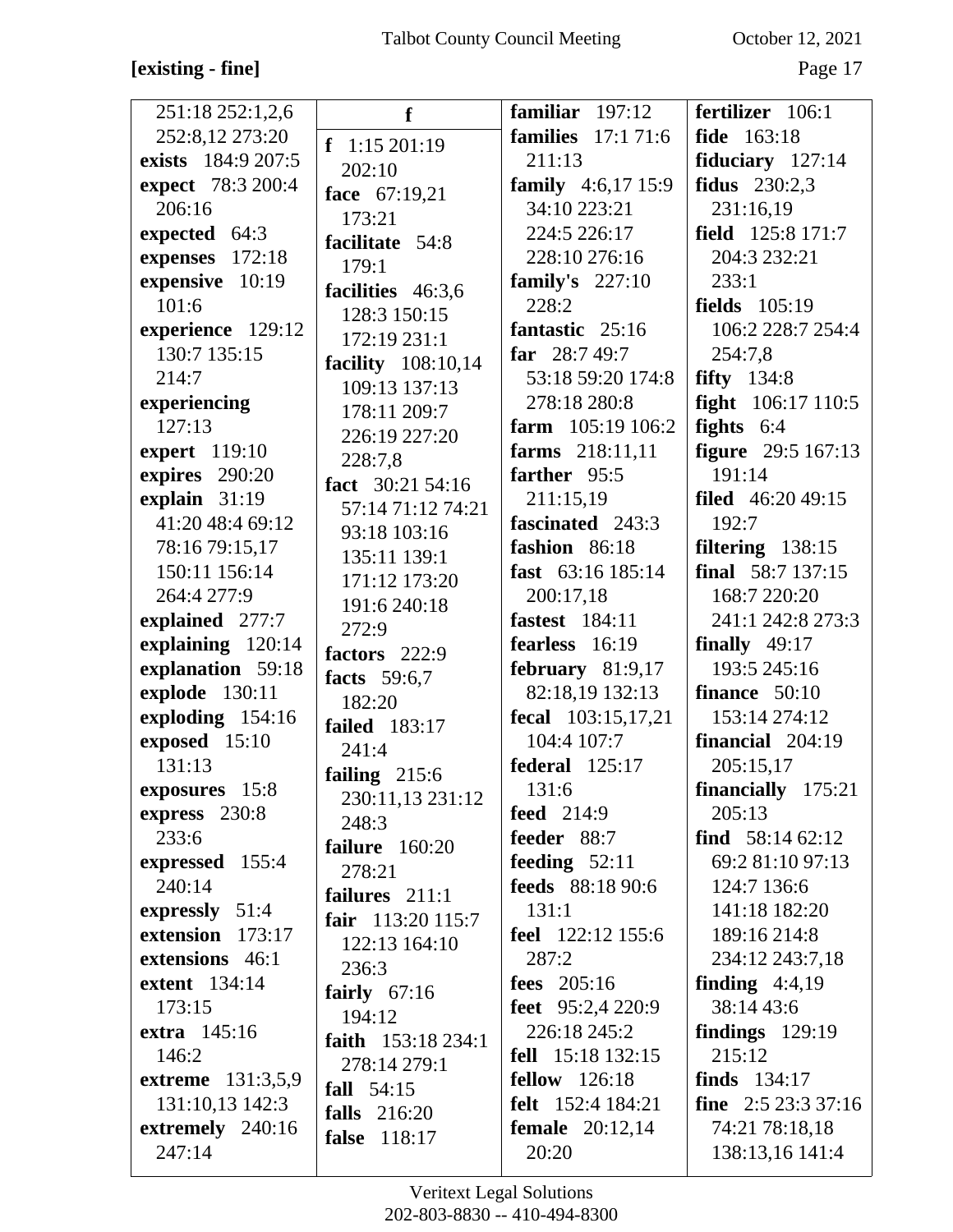## **[fine - frequently]** Page 18

| 145:15 150:9        | fit $64:8194:13$             | 280:6,10              | <b>forth</b> $38:842:21$ |
|---------------------|------------------------------|-----------------------|--------------------------|
| 239:2,9 258:15      | five 5:4,7 16:7              | flush $100:1$         | 43:5 71:17 81:14         |
| 280:9               | 38:11,13 39:3                | flying $54:13$        | 96:7 277:20              |
| finish $123:1$      | 43:2,8,15 46:4               | focus 58:19           | forthcoming 78:9         |
| finished 238:3      | 48:3 71:21,21                | 123:15,19 209:2       | fortunate 14:20          |
| finishes $255:7,14$ | 74:2,15 75:8                 | focused 50:2          | fortunately 70:21        |
| <b>fire</b> $175:2$ | 85:10,19 115:15              | 127:9                 | fortune 101:10,11        |
| firm $27:864:21$    | 141:3 145:16                 | folks 249:16 284:8    | forty $16:2221:13$       |
| 66:2,4              | 146:2 161:17                 | follow $50:2069:2$    | forum $261:17$           |
| firms $67:10$       | 165:11 166:2                 | 124:11                | forward $3:926:7$        |
| first $3:8,17,19$   | 186:5 190:2                  | followed 249:5        | 28:14 43:12 60:13        |
| 5:15,17 6:2 16:5    | 195:19 199:8                 | 284:17                | 63:15 76:14              |
| 37:4 39:5 52:17     | 219:21 221:11,13             | following $107:15$    | 111:19 122:7             |
| 55:15 58:20 60:14   | 255:12 259:9,10              | 138:18 223:7          | 170:12 201:16            |
| 63:14 66:15 72:7    | 263:21                       | 239:15 244:13         | 212:8 243:8              |
| 72:15 73:3 78:10    | $fix$ 134:13 141:12          | 247:2 253:18          | 263:18                   |
| 80:3 115:2,20       | 141:17,20 152:19             | follows $124:8$       | forwarded 215:19         |
| 116:12 128:12       | 184:11 243:10                | food 279:5            | <b>found</b> 16:13 20:18 |
| 141:11 146:15       | fixated 192:4                | footnoted 67:17       | 20:19 68:15,21           |
| 149:8 165:19        | <b>fixed</b> $201:15\,203:7$ | forbid 216:10         | 84:7 96:12 210:19        |
| 168:8 172:6 174:8   | 206:21                       | <b>force</b> 8:21 9:2 | 227:14 268:6,10          |
| 174:10,16 176:14    | fixing $144:20$              | 11:17 13:3,4,6,6      | foundation 75:10         |
| 177:5,5 180:18      | 273:17                       | 13:15 14:2            | 175:19 220:6             |
| 181:16 182:1        | flag $2:11$ $105:11$         | forceful 68:3         | 221:9 249:9              |
| 185:9 187:3,15      | flat 149:15                  | forcing $155:11$      | four $45:1974:18$        |
| 189:15,18,21        | flawed $75:3$                | <b>forever</b> 162:13 | 75:5 86:6 99:16          |
| 190:2 193:13        | flesh 284:19                 | 196:2                 | 114:18 126:14            |
| 196:18 198:1        | flies $95:2$                 | forget 206:11         | 147:19 161:17            |
| 204:3 208:15        | floating 90:4                | 219:15 221:18         | 183:8 188:8,14           |
| 226:20 230:9        | flooding $7:10$              | forgot 259:16         | 241:9                    |
| 235:18 236:1        | 135:4                        | forgotten 59:10       | fourth 38:4              |
| 250:10 262:16       | flow $54:8137:12$            | form 26:5 156:11      | 189:10                   |
| 263:20 276:5        | 149:16 150:13                | formal 76:8           | <b>foxwell</b> 223:5     |
| firsthand $127:13$  | 168:9 169:7 172:5            | formally 52:6         | <b>frame</b> 129:20      |
| fiscal $46:11$      | 172:7 191:18                 | 54:20                 | frames $35:4$            |
| 277:11 278:19       | 192:10 198:9                 | <b>format</b> 145:11  | framework 63:9           |
| fish $211:14,14$    | 199:21 218:1,1               | <b>former</b> 108:5   | frank $1:17$             |
| 214:8 224:3         | 241:18 252:8                 | 110:1,2               | frederick 23:8           |
| 245:20              | flower $223:9$               | formerly $45:16$      | 24:19 29:6               |
| fisheries 248:12    | flowing $89:13$              | forming $102:9,10$    | <b>free</b> $12:369:3,4$ |
| fisherman $126:12$  | 107:18 200:2                 | 103:2                 | 150:7                    |
| fishes $214:8$      | flows $171:4 174:3$          | formulated            | <b>french</b> 223:20     |
| fishing $146:13$    | 202:2,14,19                  | 175:13                | frequently 50:13         |
| 248:13,15           | 250:17 279:21                |                       | 56:6                     |
|                     |                              |                       |                          |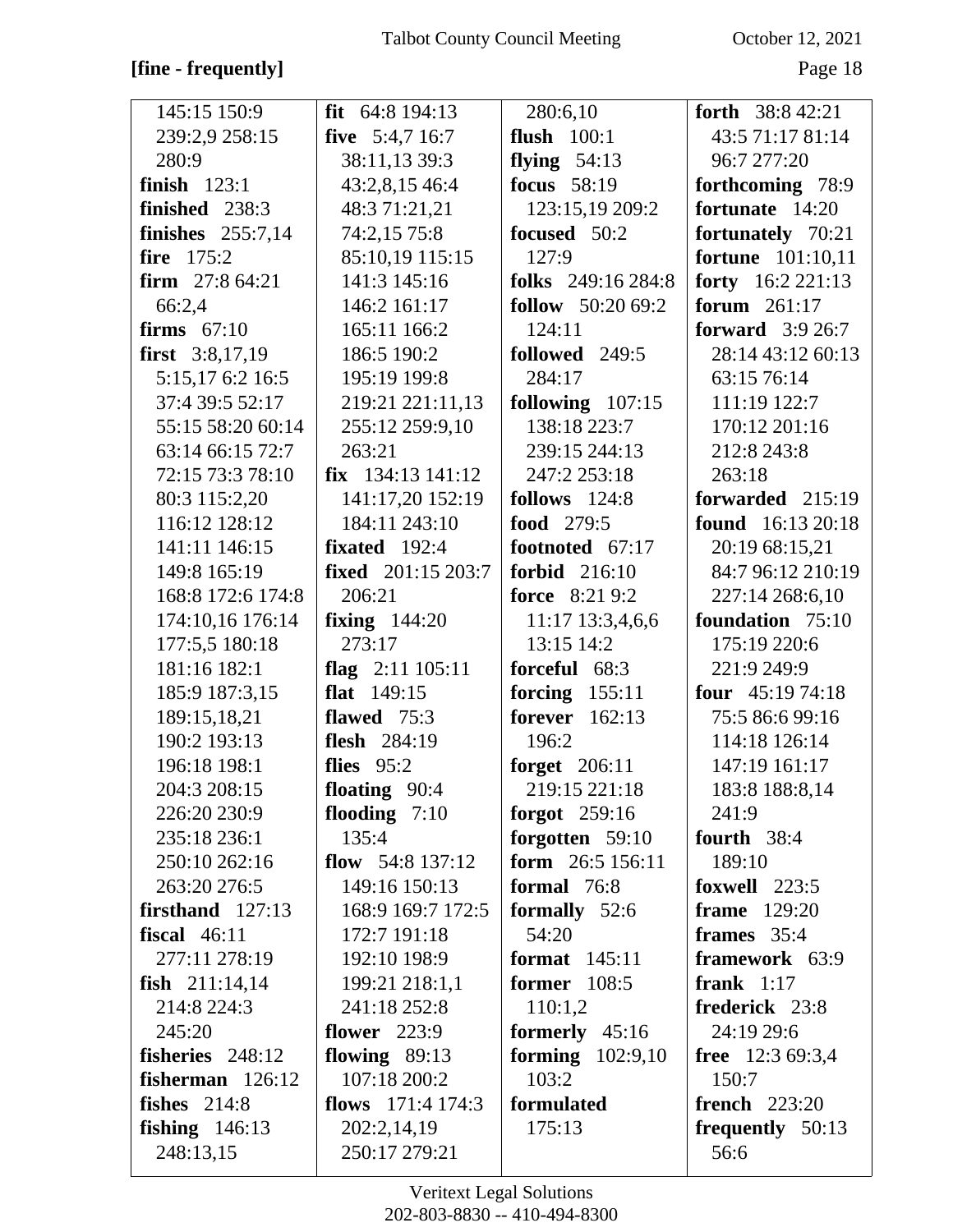### **[friday - going]** Page 19

| friday 51:2 116:11<br>funny $208:3$<br>geniuses 136:4<br>go 4:11,11,15,17<br>219:21<br>6:21 7:13 11:12<br>117:3 155:17<br>gentleman 145:14<br>161:5 165:18<br>12:11,14 13:20<br>friend $4:6,14$<br>further 45:16 95:6<br>friends $20:1721:5$<br>19:6 27:21 29:12<br>112:13 184:18<br>229:2 244:4 256:9<br>65:3 87:12 249:1<br>199:12 202:15<br>30:1 32:17 33:9<br>gentleman's<br>219:15<br>33:12 34:1 37:3<br>front 20:2 29:8<br>255:21 281:17<br>37:20 38:18 43:10<br>87:1 89:21 130:2<br>284:13 290:5,8,10<br>gentlemen 64:13<br>geometric 102:17<br>145:2<br>furthermore<br>44:3 59:6 60:21<br>242:14<br>102:20 103:1,3,21<br>fruition 25:5<br>74:9 80:17,20<br>85:9 90:14 111:3<br>172:15<br>gerard $247:2$<br>future $42:14$<br>249:4,6<br>frustrated 155:6<br>187:20 195:3<br>111:9 112:13<br>197:6 226:11<br>frustration 86:19<br>germane 79:13<br>118:20 121:13<br>229:13 237:17<br>84:4 284:10<br>121:12 155:16<br>122:7 123:11<br>156:2<br>getting 4:20 16:6<br>132:8 148:16<br>g<br>19:12 49:20 55:16<br>152:13 154:10,11<br>frustrations<br>gallagher 65:4<br>60:20 101:8<br>165:13,17 168:5<br>162:15<br>66:14 68:19<br>fulfill 11:16<br>134:18,21 220:7,7<br>170:6,11 173:11<br>gallery 232:8<br>full 12:17 29:2<br>174:15 176:12<br>238:15<br>gallon 191:13<br>54:21 127:8<br>ghezzi $232:3$<br>177:16 178:2,2<br>gallons 127:21<br>239:14,16<br>180:6 182:7<br>213:17 252:10<br>135:18,20 138:5<br>girard $249:7$<br>284:15<br>186:16 194:6<br>142:4,10 171:1<br>fully $55:17$<br>give 3:15,17,19<br>196:19 197:20<br>191:20 192:1,3,11<br>8:13 12:2 15:6,11<br>fun $5:460:17$<br>209:6 211:15,19<br>192:11,12 193:12<br>24:14 27:12 38:21<br>219:18 220:15<br>163:19<br>227:1,2 252:7,14<br>fund $142:1,2,6$<br>221:7 222:9 224:5<br>40:1 48:2 64:5<br>gals 13:21<br>149:13,14 274:4,9<br>73:19 81:2 86:4,8<br>236:11 240:12<br>gamble 3:9,11,15<br>279:18,19 280:1,2<br>86:11 87:11,19<br>242:11 244:17<br>17:14 18:16,21<br>115:7,15 123:15<br>fundamental<br>245:20 262:7<br>19:4,14 22:4,10<br>129:18 145:15<br>265:4,10 266:9<br>59:11<br>22:14<br>funding $5:20,20$<br>146:2 154:12<br>268:16 274:1,9,15<br>game 217:18<br>206:4 235:21<br>164:11 179:20<br>284:21 285:3<br>gather $165:1$<br>265:2,9,10,12<br>182:15 282:11<br>goal 125:14 127:7<br>gathered 55:12<br>267:18 269:20<br>146:9<br>287:4<br>gears 208:19<br>270:8,20 273:10<br><b>god</b> 145:5 155:3<br>given $12:2 59:19$<br>gene 84:14 87:6<br>65:10 78:6 216:12<br>273:11 277:18<br>goes $3:204:115:4$<br>general 274:9<br>13:3 81:17 91:15<br>279:15,21 280:8<br>216:15 225:2<br>general's 7:16<br>fundraising 24:21<br>92:1 96:19 108:11<br>240:9 247:17<br>9:11 13:1,11<br>25:10,11 26:19<br>277:9<br>134:19 139:10<br>generate 206:18<br>30:14 31:2<br>150:13,14 151:13<br>gives $158:13$<br>generated 105:17<br><b>funds</b> 26:12 236:4<br>giving $53:10$<br>159:9 171:17<br>generates 248:14<br>260:12 261:13<br>117:21<br>279:11 282:16<br>generational |                 |           |                                |                    |
|----------------------------------------------------------------------------------------------------------------------------------------------------------------------------------------------------------------------------------------------------------------------------------------------------------------------------------------------------------------------------------------------------------------------------------------------------------------------------------------------------------------------------------------------------------------------------------------------------------------------------------------------------------------------------------------------------------------------------------------------------------------------------------------------------------------------------------------------------------------------------------------------------------------------------------------------------------------------------------------------------------------------------------------------------------------------------------------------------------------------------------------------------------------------------------------------------------------------------------------------------------------------------------------------------------------------------------------------------------------------------------------------------------------------------------------------------------------------------------------------------------------------------------------------------------------------------------------------------------------------------------------------------------------------------------------------------------------------------------------------------------------------------------------------------------------------------------------------------------------------------------------------------------------------------------------------------------------------------------------------------------------------------------------------------------------------------------------------------------------------------------------------------------------------------------------------------------------------------------------------------------------------------------------------------------------------------------------------------------------------------------------------------------------------------------------------------------------------------------------------------------------------------------------------------------------------------------------------------------------------------------------------------------------------------------------------------------------------------------------------------------------------------------------------------------------------------------------------------------------------------------------------------------------------------------------------------------|-----------------|-----------|--------------------------------|--------------------|
|                                                                                                                                                                                                                                                                                                                                                                                                                                                                                                                                                                                                                                                                                                                                                                                                                                                                                                                                                                                                                                                                                                                                                                                                                                                                                                                                                                                                                                                                                                                                                                                                                                                                                                                                                                                                                                                                                                                                                                                                                                                                                                                                                                                                                                                                                                                                                                                                                                                                                                                                                                                                                                                                                                                                                                                                                                                                                                                                                          |                 |           |                                |                    |
|                                                                                                                                                                                                                                                                                                                                                                                                                                                                                                                                                                                                                                                                                                                                                                                                                                                                                                                                                                                                                                                                                                                                                                                                                                                                                                                                                                                                                                                                                                                                                                                                                                                                                                                                                                                                                                                                                                                                                                                                                                                                                                                                                                                                                                                                                                                                                                                                                                                                                                                                                                                                                                                                                                                                                                                                                                                                                                                                                          |                 |           |                                |                    |
|                                                                                                                                                                                                                                                                                                                                                                                                                                                                                                                                                                                                                                                                                                                                                                                                                                                                                                                                                                                                                                                                                                                                                                                                                                                                                                                                                                                                                                                                                                                                                                                                                                                                                                                                                                                                                                                                                                                                                                                                                                                                                                                                                                                                                                                                                                                                                                                                                                                                                                                                                                                                                                                                                                                                                                                                                                                                                                                                                          |                 |           |                                |                    |
|                                                                                                                                                                                                                                                                                                                                                                                                                                                                                                                                                                                                                                                                                                                                                                                                                                                                                                                                                                                                                                                                                                                                                                                                                                                                                                                                                                                                                                                                                                                                                                                                                                                                                                                                                                                                                                                                                                                                                                                                                                                                                                                                                                                                                                                                                                                                                                                                                                                                                                                                                                                                                                                                                                                                                                                                                                                                                                                                                          |                 |           |                                |                    |
|                                                                                                                                                                                                                                                                                                                                                                                                                                                                                                                                                                                                                                                                                                                                                                                                                                                                                                                                                                                                                                                                                                                                                                                                                                                                                                                                                                                                                                                                                                                                                                                                                                                                                                                                                                                                                                                                                                                                                                                                                                                                                                                                                                                                                                                                                                                                                                                                                                                                                                                                                                                                                                                                                                                                                                                                                                                                                                                                                          |                 |           |                                |                    |
|                                                                                                                                                                                                                                                                                                                                                                                                                                                                                                                                                                                                                                                                                                                                                                                                                                                                                                                                                                                                                                                                                                                                                                                                                                                                                                                                                                                                                                                                                                                                                                                                                                                                                                                                                                                                                                                                                                                                                                                                                                                                                                                                                                                                                                                                                                                                                                                                                                                                                                                                                                                                                                                                                                                                                                                                                                                                                                                                                          |                 |           |                                |                    |
|                                                                                                                                                                                                                                                                                                                                                                                                                                                                                                                                                                                                                                                                                                                                                                                                                                                                                                                                                                                                                                                                                                                                                                                                                                                                                                                                                                                                                                                                                                                                                                                                                                                                                                                                                                                                                                                                                                                                                                                                                                                                                                                                                                                                                                                                                                                                                                                                                                                                                                                                                                                                                                                                                                                                                                                                                                                                                                                                                          |                 |           |                                |                    |
|                                                                                                                                                                                                                                                                                                                                                                                                                                                                                                                                                                                                                                                                                                                                                                                                                                                                                                                                                                                                                                                                                                                                                                                                                                                                                                                                                                                                                                                                                                                                                                                                                                                                                                                                                                                                                                                                                                                                                                                                                                                                                                                                                                                                                                                                                                                                                                                                                                                                                                                                                                                                                                                                                                                                                                                                                                                                                                                                                          |                 |           |                                |                    |
|                                                                                                                                                                                                                                                                                                                                                                                                                                                                                                                                                                                                                                                                                                                                                                                                                                                                                                                                                                                                                                                                                                                                                                                                                                                                                                                                                                                                                                                                                                                                                                                                                                                                                                                                                                                                                                                                                                                                                                                                                                                                                                                                                                                                                                                                                                                                                                                                                                                                                                                                                                                                                                                                                                                                                                                                                                                                                                                                                          |                 |           |                                |                    |
|                                                                                                                                                                                                                                                                                                                                                                                                                                                                                                                                                                                                                                                                                                                                                                                                                                                                                                                                                                                                                                                                                                                                                                                                                                                                                                                                                                                                                                                                                                                                                                                                                                                                                                                                                                                                                                                                                                                                                                                                                                                                                                                                                                                                                                                                                                                                                                                                                                                                                                                                                                                                                                                                                                                                                                                                                                                                                                                                                          |                 |           |                                |                    |
|                                                                                                                                                                                                                                                                                                                                                                                                                                                                                                                                                                                                                                                                                                                                                                                                                                                                                                                                                                                                                                                                                                                                                                                                                                                                                                                                                                                                                                                                                                                                                                                                                                                                                                                                                                                                                                                                                                                                                                                                                                                                                                                                                                                                                                                                                                                                                                                                                                                                                                                                                                                                                                                                                                                                                                                                                                                                                                                                                          |                 |           |                                |                    |
|                                                                                                                                                                                                                                                                                                                                                                                                                                                                                                                                                                                                                                                                                                                                                                                                                                                                                                                                                                                                                                                                                                                                                                                                                                                                                                                                                                                                                                                                                                                                                                                                                                                                                                                                                                                                                                                                                                                                                                                                                                                                                                                                                                                                                                                                                                                                                                                                                                                                                                                                                                                                                                                                                                                                                                                                                                                                                                                                                          |                 |           |                                |                    |
|                                                                                                                                                                                                                                                                                                                                                                                                                                                                                                                                                                                                                                                                                                                                                                                                                                                                                                                                                                                                                                                                                                                                                                                                                                                                                                                                                                                                                                                                                                                                                                                                                                                                                                                                                                                                                                                                                                                                                                                                                                                                                                                                                                                                                                                                                                                                                                                                                                                                                                                                                                                                                                                                                                                                                                                                                                                                                                                                                          |                 |           |                                |                    |
|                                                                                                                                                                                                                                                                                                                                                                                                                                                                                                                                                                                                                                                                                                                                                                                                                                                                                                                                                                                                                                                                                                                                                                                                                                                                                                                                                                                                                                                                                                                                                                                                                                                                                                                                                                                                                                                                                                                                                                                                                                                                                                                                                                                                                                                                                                                                                                                                                                                                                                                                                                                                                                                                                                                                                                                                                                                                                                                                                          |                 |           |                                |                    |
|                                                                                                                                                                                                                                                                                                                                                                                                                                                                                                                                                                                                                                                                                                                                                                                                                                                                                                                                                                                                                                                                                                                                                                                                                                                                                                                                                                                                                                                                                                                                                                                                                                                                                                                                                                                                                                                                                                                                                                                                                                                                                                                                                                                                                                                                                                                                                                                                                                                                                                                                                                                                                                                                                                                                                                                                                                                                                                                                                          |                 |           |                                |                    |
|                                                                                                                                                                                                                                                                                                                                                                                                                                                                                                                                                                                                                                                                                                                                                                                                                                                                                                                                                                                                                                                                                                                                                                                                                                                                                                                                                                                                                                                                                                                                                                                                                                                                                                                                                                                                                                                                                                                                                                                                                                                                                                                                                                                                                                                                                                                                                                                                                                                                                                                                                                                                                                                                                                                                                                                                                                                                                                                                                          |                 |           |                                |                    |
|                                                                                                                                                                                                                                                                                                                                                                                                                                                                                                                                                                                                                                                                                                                                                                                                                                                                                                                                                                                                                                                                                                                                                                                                                                                                                                                                                                                                                                                                                                                                                                                                                                                                                                                                                                                                                                                                                                                                                                                                                                                                                                                                                                                                                                                                                                                                                                                                                                                                                                                                                                                                                                                                                                                                                                                                                                                                                                                                                          |                 |           |                                |                    |
|                                                                                                                                                                                                                                                                                                                                                                                                                                                                                                                                                                                                                                                                                                                                                                                                                                                                                                                                                                                                                                                                                                                                                                                                                                                                                                                                                                                                                                                                                                                                                                                                                                                                                                                                                                                                                                                                                                                                                                                                                                                                                                                                                                                                                                                                                                                                                                                                                                                                                                                                                                                                                                                                                                                                                                                                                                                                                                                                                          |                 |           |                                |                    |
|                                                                                                                                                                                                                                                                                                                                                                                                                                                                                                                                                                                                                                                                                                                                                                                                                                                                                                                                                                                                                                                                                                                                                                                                                                                                                                                                                                                                                                                                                                                                                                                                                                                                                                                                                                                                                                                                                                                                                                                                                                                                                                                                                                                                                                                                                                                                                                                                                                                                                                                                                                                                                                                                                                                                                                                                                                                                                                                                                          |                 |           |                                |                    |
|                                                                                                                                                                                                                                                                                                                                                                                                                                                                                                                                                                                                                                                                                                                                                                                                                                                                                                                                                                                                                                                                                                                                                                                                                                                                                                                                                                                                                                                                                                                                                                                                                                                                                                                                                                                                                                                                                                                                                                                                                                                                                                                                                                                                                                                                                                                                                                                                                                                                                                                                                                                                                                                                                                                                                                                                                                                                                                                                                          |                 |           |                                |                    |
|                                                                                                                                                                                                                                                                                                                                                                                                                                                                                                                                                                                                                                                                                                                                                                                                                                                                                                                                                                                                                                                                                                                                                                                                                                                                                                                                                                                                                                                                                                                                                                                                                                                                                                                                                                                                                                                                                                                                                                                                                                                                                                                                                                                                                                                                                                                                                                                                                                                                                                                                                                                                                                                                                                                                                                                                                                                                                                                                                          |                 |           |                                |                    |
|                                                                                                                                                                                                                                                                                                                                                                                                                                                                                                                                                                                                                                                                                                                                                                                                                                                                                                                                                                                                                                                                                                                                                                                                                                                                                                                                                                                                                                                                                                                                                                                                                                                                                                                                                                                                                                                                                                                                                                                                                                                                                                                                                                                                                                                                                                                                                                                                                                                                                                                                                                                                                                                                                                                                                                                                                                                                                                                                                          |                 |           |                                |                    |
|                                                                                                                                                                                                                                                                                                                                                                                                                                                                                                                                                                                                                                                                                                                                                                                                                                                                                                                                                                                                                                                                                                                                                                                                                                                                                                                                                                                                                                                                                                                                                                                                                                                                                                                                                                                                                                                                                                                                                                                                                                                                                                                                                                                                                                                                                                                                                                                                                                                                                                                                                                                                                                                                                                                                                                                                                                                                                                                                                          |                 |           |                                |                    |
|                                                                                                                                                                                                                                                                                                                                                                                                                                                                                                                                                                                                                                                                                                                                                                                                                                                                                                                                                                                                                                                                                                                                                                                                                                                                                                                                                                                                                                                                                                                                                                                                                                                                                                                                                                                                                                                                                                                                                                                                                                                                                                                                                                                                                                                                                                                                                                                                                                                                                                                                                                                                                                                                                                                                                                                                                                                                                                                                                          |                 |           |                                |                    |
|                                                                                                                                                                                                                                                                                                                                                                                                                                                                                                                                                                                                                                                                                                                                                                                                                                                                                                                                                                                                                                                                                                                                                                                                                                                                                                                                                                                                                                                                                                                                                                                                                                                                                                                                                                                                                                                                                                                                                                                                                                                                                                                                                                                                                                                                                                                                                                                                                                                                                                                                                                                                                                                                                                                                                                                                                                                                                                                                                          |                 |           |                                |                    |
|                                                                                                                                                                                                                                                                                                                                                                                                                                                                                                                                                                                                                                                                                                                                                                                                                                                                                                                                                                                                                                                                                                                                                                                                                                                                                                                                                                                                                                                                                                                                                                                                                                                                                                                                                                                                                                                                                                                                                                                                                                                                                                                                                                                                                                                                                                                                                                                                                                                                                                                                                                                                                                                                                                                                                                                                                                                                                                                                                          |                 |           |                                |                    |
|                                                                                                                                                                                                                                                                                                                                                                                                                                                                                                                                                                                                                                                                                                                                                                                                                                                                                                                                                                                                                                                                                                                                                                                                                                                                                                                                                                                                                                                                                                                                                                                                                                                                                                                                                                                                                                                                                                                                                                                                                                                                                                                                                                                                                                                                                                                                                                                                                                                                                                                                                                                                                                                                                                                                                                                                                                                                                                                                                          |                 |           |                                |                    |
|                                                                                                                                                                                                                                                                                                                                                                                                                                                                                                                                                                                                                                                                                                                                                                                                                                                                                                                                                                                                                                                                                                                                                                                                                                                                                                                                                                                                                                                                                                                                                                                                                                                                                                                                                                                                                                                                                                                                                                                                                                                                                                                                                                                                                                                                                                                                                                                                                                                                                                                                                                                                                                                                                                                                                                                                                                                                                                                                                          |                 |           |                                |                    |
|                                                                                                                                                                                                                                                                                                                                                                                                                                                                                                                                                                                                                                                                                                                                                                                                                                                                                                                                                                                                                                                                                                                                                                                                                                                                                                                                                                                                                                                                                                                                                                                                                                                                                                                                                                                                                                                                                                                                                                                                                                                                                                                                                                                                                                                                                                                                                                                                                                                                                                                                                                                                                                                                                                                                                                                                                                                                                                                                                          |                 |           |                                |                    |
|                                                                                                                                                                                                                                                                                                                                                                                                                                                                                                                                                                                                                                                                                                                                                                                                                                                                                                                                                                                                                                                                                                                                                                                                                                                                                                                                                                                                                                                                                                                                                                                                                                                                                                                                                                                                                                                                                                                                                                                                                                                                                                                                                                                                                                                                                                                                                                                                                                                                                                                                                                                                                                                                                                                                                                                                                                                                                                                                                          |                 |           |                                |                    |
|                                                                                                                                                                                                                                                                                                                                                                                                                                                                                                                                                                                                                                                                                                                                                                                                                                                                                                                                                                                                                                                                                                                                                                                                                                                                                                                                                                                                                                                                                                                                                                                                                                                                                                                                                                                                                                                                                                                                                                                                                                                                                                                                                                                                                                                                                                                                                                                                                                                                                                                                                                                                                                                                                                                                                                                                                                                                                                                                                          |                 |           |                                |                    |
|                                                                                                                                                                                                                                                                                                                                                                                                                                                                                                                                                                                                                                                                                                                                                                                                                                                                                                                                                                                                                                                                                                                                                                                                                                                                                                                                                                                                                                                                                                                                                                                                                                                                                                                                                                                                                                                                                                                                                                                                                                                                                                                                                                                                                                                                                                                                                                                                                                                                                                                                                                                                                                                                                                                                                                                                                                                                                                                                                          |                 |           |                                |                    |
|                                                                                                                                                                                                                                                                                                                                                                                                                                                                                                                                                                                                                                                                                                                                                                                                                                                                                                                                                                                                                                                                                                                                                                                                                                                                                                                                                                                                                                                                                                                                                                                                                                                                                                                                                                                                                                                                                                                                                                                                                                                                                                                                                                                                                                                                                                                                                                                                                                                                                                                                                                                                                                                                                                                                                                                                                                                                                                                                                          |                 |           |                                |                    |
|                                                                                                                                                                                                                                                                                                                                                                                                                                                                                                                                                                                                                                                                                                                                                                                                                                                                                                                                                                                                                                                                                                                                                                                                                                                                                                                                                                                                                                                                                                                                                                                                                                                                                                                                                                                                                                                                                                                                                                                                                                                                                                                                                                                                                                                                                                                                                                                                                                                                                                                                                                                                                                                                                                                                                                                                                                                                                                                                                          |                 |           |                                |                    |
|                                                                                                                                                                                                                                                                                                                                                                                                                                                                                                                                                                                                                                                                                                                                                                                                                                                                                                                                                                                                                                                                                                                                                                                                                                                                                                                                                                                                                                                                                                                                                                                                                                                                                                                                                                                                                                                                                                                                                                                                                                                                                                                                                                                                                                                                                                                                                                                                                                                                                                                                                                                                                                                                                                                                                                                                                                                                                                                                                          |                 |           |                                |                    |
|                                                                                                                                                                                                                                                                                                                                                                                                                                                                                                                                                                                                                                                                                                                                                                                                                                                                                                                                                                                                                                                                                                                                                                                                                                                                                                                                                                                                                                                                                                                                                                                                                                                                                                                                                                                                                                                                                                                                                                                                                                                                                                                                                                                                                                                                                                                                                                                                                                                                                                                                                                                                                                                                                                                                                                                                                                                                                                                                                          |                 |           |                                |                    |
|                                                                                                                                                                                                                                                                                                                                                                                                                                                                                                                                                                                                                                                                                                                                                                                                                                                                                                                                                                                                                                                                                                                                                                                                                                                                                                                                                                                                                                                                                                                                                                                                                                                                                                                                                                                                                                                                                                                                                                                                                                                                                                                                                                                                                                                                                                                                                                                                                                                                                                                                                                                                                                                                                                                                                                                                                                                                                                                                                          |                 |           |                                |                    |
|                                                                                                                                                                                                                                                                                                                                                                                                                                                                                                                                                                                                                                                                                                                                                                                                                                                                                                                                                                                                                                                                                                                                                                                                                                                                                                                                                                                                                                                                                                                                                                                                                                                                                                                                                                                                                                                                                                                                                                                                                                                                                                                                                                                                                                                                                                                                                                                                                                                                                                                                                                                                                                                                                                                                                                                                                                                                                                                                                          |                 |           |                                |                    |
|                                                                                                                                                                                                                                                                                                                                                                                                                                                                                                                                                                                                                                                                                                                                                                                                                                                                                                                                                                                                                                                                                                                                                                                                                                                                                                                                                                                                                                                                                                                                                                                                                                                                                                                                                                                                                                                                                                                                                                                                                                                                                                                                                                                                                                                                                                                                                                                                                                                                                                                                                                                                                                                                                                                                                                                                                                                                                                                                                          |                 |           |                                |                    |
|                                                                                                                                                                                                                                                                                                                                                                                                                                                                                                                                                                                                                                                                                                                                                                                                                                                                                                                                                                                                                                                                                                                                                                                                                                                                                                                                                                                                                                                                                                                                                                                                                                                                                                                                                                                                                                                                                                                                                                                                                                                                                                                                                                                                                                                                                                                                                                                                                                                                                                                                                                                                                                                                                                                                                                                                                                                                                                                                                          |                 |           |                                |                    |
|                                                                                                                                                                                                                                                                                                                                                                                                                                                                                                                                                                                                                                                                                                                                                                                                                                                                                                                                                                                                                                                                                                                                                                                                                                                                                                                                                                                                                                                                                                                                                                                                                                                                                                                                                                                                                                                                                                                                                                                                                                                                                                                                                                                                                                                                                                                                                                                                                                                                                                                                                                                                                                                                                                                                                                                                                                                                                                                                                          |                 |           |                                |                    |
|                                                                                                                                                                                                                                                                                                                                                                                                                                                                                                                                                                                                                                                                                                                                                                                                                                                                                                                                                                                                                                                                                                                                                                                                                                                                                                                                                                                                                                                                                                                                                                                                                                                                                                                                                                                                                                                                                                                                                                                                                                                                                                                                                                                                                                                                                                                                                                                                                                                                                                                                                                                                                                                                                                                                                                                                                                                                                                                                                          |                 |           |                                |                    |
|                                                                                                                                                                                                                                                                                                                                                                                                                                                                                                                                                                                                                                                                                                                                                                                                                                                                                                                                                                                                                                                                                                                                                                                                                                                                                                                                                                                                                                                                                                                                                                                                                                                                                                                                                                                                                                                                                                                                                                                                                                                                                                                                                                                                                                                                                                                                                                                                                                                                                                                                                                                                                                                                                                                                                                                                                                                                                                                                                          | 270:2 273:20,20 | 211:13,16 | $\boldsymbol{\text{glad}}$ 2:7 | going $2:8,107:20$ |
| glen 223:4,7<br>8:5 11:12 12:5<br>274:17<br>generations 59:21                                                                                                                                                                                                                                                                                                                                                                                                                                                                                                                                                                                                                                                                                                                                                                                                                                                                                                                                                                                                                                                                                                                                                                                                                                                                                                                                                                                                                                                                                                                                                                                                                                                                                                                                                                                                                                                                                                                                                                                                                                                                                                                                                                                                                                                                                                                                                                                                                                                                                                                                                                                                                                                                                                                                                                                                                                                                                            |                 |           |                                |                    |
| 15:4,11 16:21<br>213:3 244:19                                                                                                                                                                                                                                                                                                                                                                                                                                                                                                                                                                                                                                                                                                                                                                                                                                                                                                                                                                                                                                                                                                                                                                                                                                                                                                                                                                                                                                                                                                                                                                                                                                                                                                                                                                                                                                                                                                                                                                                                                                                                                                                                                                                                                                                                                                                                                                                                                                                                                                                                                                                                                                                                                                                                                                                                                                                                                                                            |                 |           |                                |                    |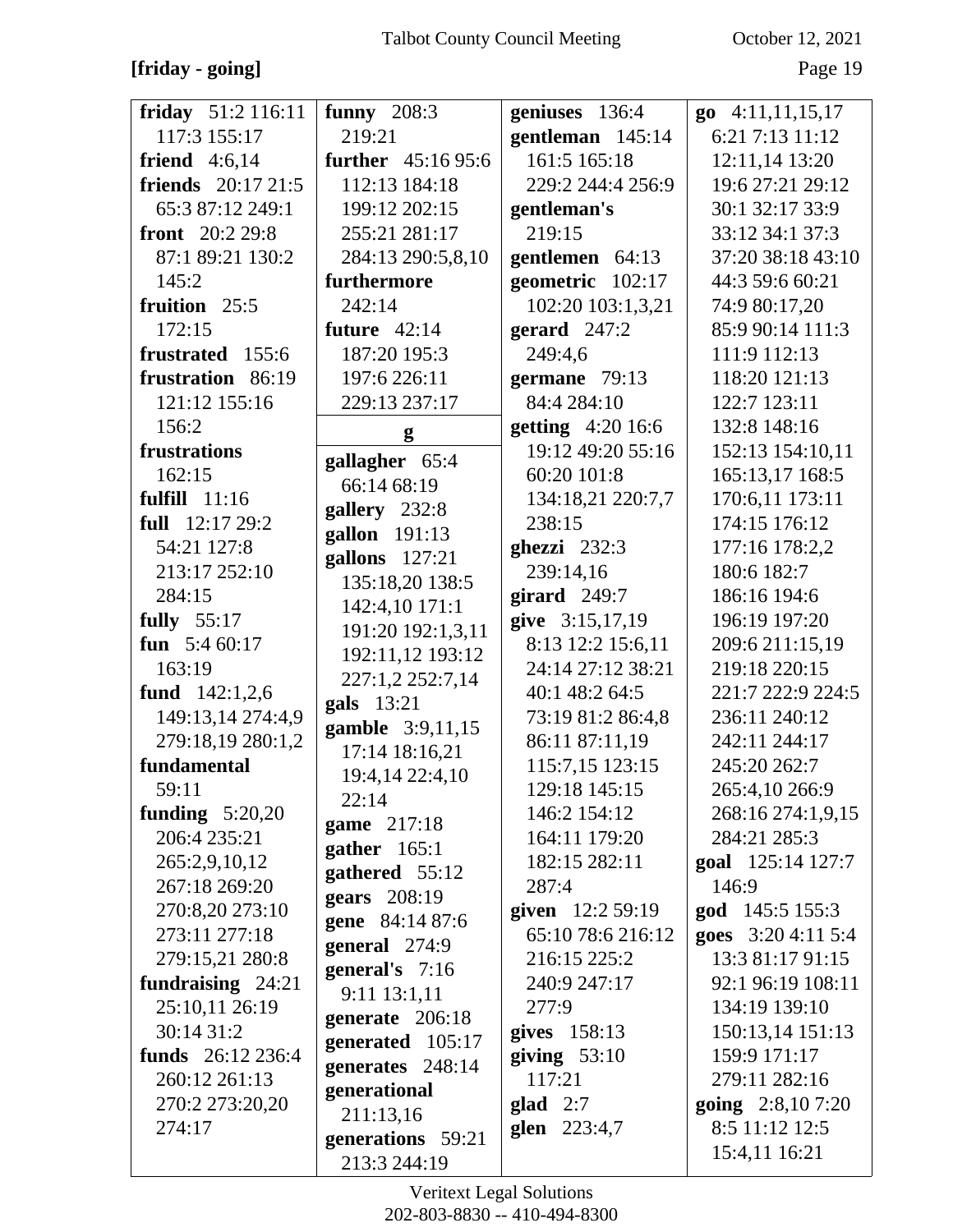### **[going - handled]** Page 20

| 18:6,6 19:16 21:3 | 223:2 227:2,20,21  | grace $264:1$      | ground 169:14     |
|-------------------|--------------------|--------------------|-------------------|
| 24:21 25:6 27:15  | 228:2 229:3        | graduate 50:11     | groundwater 58:5  |
| 27:21 29:4,8      | 232:15 235:19      | $grand$ 26:11      | 132:2 226:21      |
| 31:19,19 38:18    | 236:11,17,19       | grandfather's      | group 30:20 33:18 |
| 40:20 46:17 47:12 | 246:16,17 250:18   | 247:7              | 176:8,18          |
| 48:1,20 53:4 54:7 | 251:17 254:9,10    | grandmother        | groups 56:4       |
| 58:18 59:12 60:1  | 255:2,11 257:3,4   | 245:2              | grow 148:16       |
| 60:6 63:7,16      | 257:5,9,14 258:1   | granicus 186:11    | growing $106:16$  |
| 71:21 72:13 78:5  | 259:4 268:9        | grant 5:21 118:17  | $growth$ 161:12   |
| 78:7,11,12,16,19  | 269:12 271:16,20   | 149:11,12,20       | 162:1,3 167:7     |
| 79:16 81:18 83:1  | 272:4 273:16       | 269:18 270:1,9,16  | 170:14            |
| 83:15 85:17 86:4  | 276:2 282:10       | 270:20             | guess 8:19 29:21  |
| 86:7,8 87:18 88:6 | 283:7              | granted 118:15     | 38:3 136:19       |
| 110:11 114:19     | good 2:3,4,6,14    | 210:12             | 196:11 270:8      |
| 115:10,12 116:12  | 3:11,13 5:6 13:16  | granting $29:7,13$ | 285:20            |
| 119:19 120:6,17   | 22:1,11,12,13      | grants $142:1$     | guessing 14:21    |
| 120:18 123:18     | 31:8,15 34:21      | 206:4              | gun 20:19         |
| 126:11,13 128:9   | 35:8 37:13,13,14   | grasp 61:16 62:18  | 211:3<br>guy      |
| 128:10 132:19     | 45:2 49:5 60:3     | 162:19             | guys 3:13 13:21   |
| 134:5 137:4,11    | 78:14 86:2 97:6    | grass 283:10       | 18:18 22:14 36:20 |
| 140:12,13,19,21   | 99:12 101:15       | grassy $19:21$     | 136:1 247:6       |
| 141:6 143:15      | 113:5 145:11       | greased 57:9       | $\mathbf h$       |
| 144:13,15 146:9   | 153:17 174:17      | great 3:10 17:10   | habitats 212:10   |
| 146:12 148:12     | 182:12 185:3,17    | 17:17 18:15 24:16  | half 88:20 115:8  |
| 149:8 153:8       | 194:18 198:20      | 29:18 34:17 35:16  | 139:5 174:18      |
| 154:21 157:2      | 201:17 213:11      | 35:17 38:16 42:1   | 188:13            |
| 161:8 162:11,15   | 226:7 230:5 232:4  | 47:5 59:10 119:8   | halfway 90:18     |
| 163:15 164:2,12   | 232:5,13 247:3     | 217:18 218:7,20    | hall 73:16        |
| 165:19 166:1,3    | 257:1,2,12 262:13  | 233:21 237:21      | hallway 122:9     |
| 167:3 169:19,20   | 269:15 270:7       | 240:19 262:9,11    | 256:17,20         |
| 169:21 170:5,11   | 275:18 276:1,1,8   | 287:12,15          | hamper 219:5      |
| 171:4 172:11      | 276:10 287:18      | greater 102:10,12  | hampered 5:8      |
| 173:8 177:1       | google $221:7$     | 107:16             | hampshire 223:17  |
| 178:13 179:5,6    | goosey 195:1       | greatest 59:20     | hand 23:17 50:4   |
| 181:2,7 182:7,8   | gorgeous 33:10     | $g realty 62:2$    | 176:7 192:18      |
| 195:9 196:12      | gotten 140:4 146:1 | green 118:20       | 264:14 290:13     |
| 199:9,16,18 200:3 | 207:21             | grew 218:13        | handgun $20:4$    |
| 200:4, 12, 12, 13 | government 30:18   | 223:16,19 224:2,3  | 21:6              |
| 201:16 204:8      | 52:19 145:9 159:5  | 224:9              | handing $3:20$    |
| 206:16 207:16,17  | 178:21 247:15      | grievances 52:19   | handle $167:3$    |
| 207:19,20 208:12  | 276:17 278:14      | 118:9              | 174:2 260:1       |
| 208:19 218:6,18   | governor's 277:21  | gross $75:11$      | handled $260:3,9$ |
| 219:3 220:15      | governs $197:12$   | $grossly$ 109:16   | 260:21 287:9,12   |
| 221:4,5 222:18    |                    |                    |                   |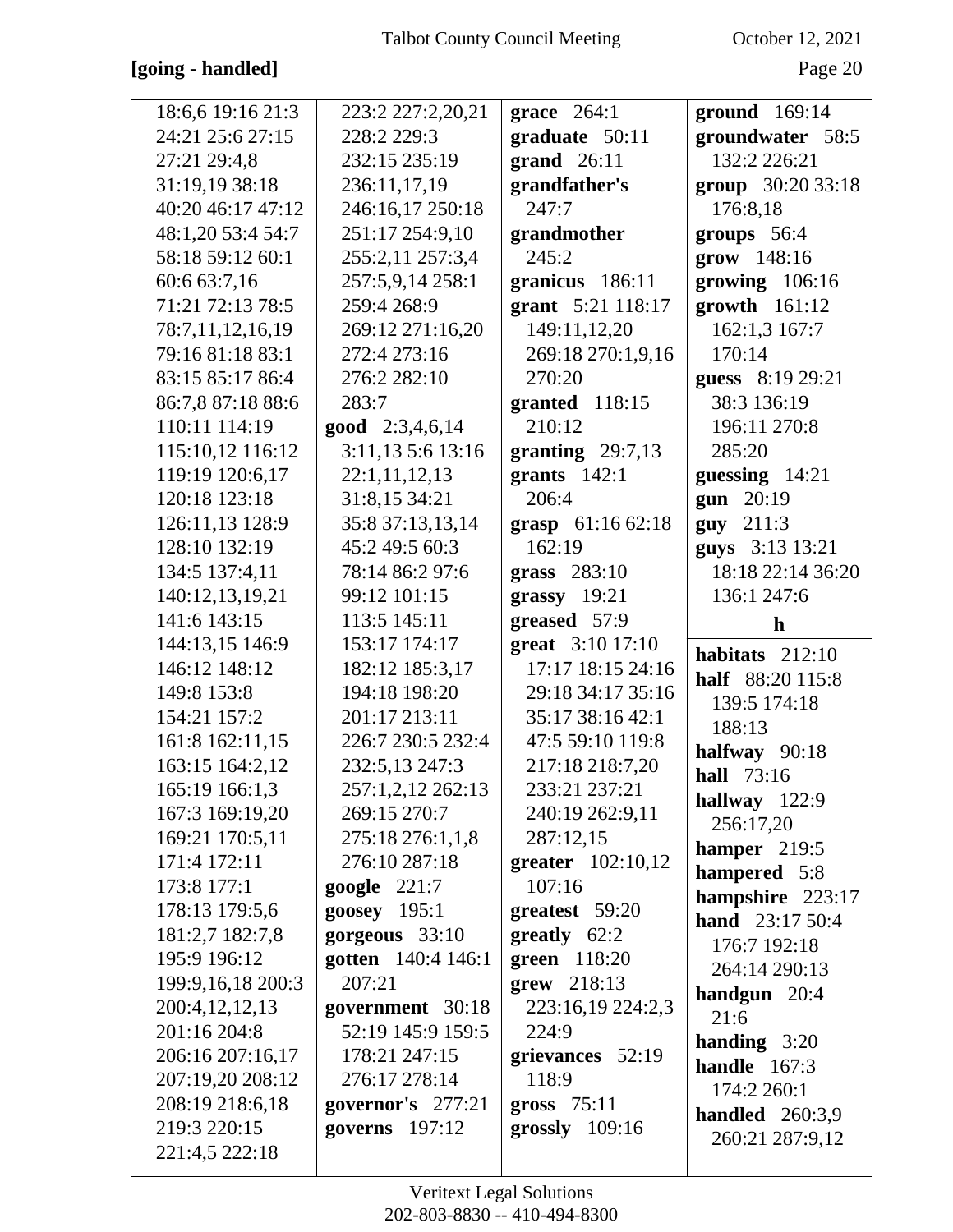### [handling - hollis]

October 12, 2021

| handling 96:7             | 272:5                    | 282:17                      | high $102:2 104:16$        |
|---------------------------|--------------------------|-----------------------------|----------------------------|
| 108:9,13 109:13           | headed $224:3$           | hearing $2:183:5$           | 106:21 107:7               |
| <b>hands</b> 23:12 34:19  | headings 50:14           | 10:8,9,10 37:2              | 144:17,17 147:20           |
| 114:20 186:19             | headwater 210:15         | 38:19 40:21 43:11           | 169:6 171:5 246:7          |
| 215:20                    | 214:1                    | 44:4 45:5 53:7              | higher $103:6$             |
| happen $14:18$            | headwaters 103:8         | 62:5,671:1                  | 106:18 132:20              |
| 116:13 132:11             | 214:13 246:9             | 113:10,12,19                | 133:6 169:14               |
| 141:6 148:10              | <b>health</b> $8:1971:3$ | 114:14 116:14               | highest $21:16$            |
| 153:7 155:8               | 151:18 176:4             | 121:4,6 137:6               | 137:21                     |
| 169:19 179:6,7            | 212:2 226:17             | 142:19 155:11               | highlight 278:21           |
| 200:13 204:8              | 228:2,3,18 229:17        | 157:15,20 158:10            | highlighted 268:2          |
| 207:7 238:17              | 248:5,6,8,9              | 163:9 165:14,17             | highlights 276:18          |
| happened 177:8            | <b>hear</b> $23:1528:2$  | 180:15 181:18               | highly $144:16$            |
| 182:16 195:6              | 59:12 60:12 63:3         | 182:8 183:15                | 150:13 225:2               |
| happening $2:7$           | 66:17 68:8 72:19         | 190:15 202:3,4              | highway $273:20$           |
| 50:5 120:21               | 73:1 74:4,19             | 207:11 218:17               | 274:17                     |
| 184:11 246:15             | 76:20 77:14,16           | 245:1 249:11,18             | <b>hines</b> 173:18        |
| happens 26:13             | 84:2 103:15              | 255:1 259:13                | hire 10:12 19:10           |
| 31:5 50:3 130:12          | 107:21 113:14,20         | 260:2,10,20                 | 19:11 126:8                |
| 134:8,16 136:5            | 114:12,15 115:14         | 261:10,21                   | 178:20                     |
| 148:15 195:3              | 122:8 157:9,13           | hearings $10:15$            | hired 11:2 19:4            |
| 242:4 262:3               | 159:1,5 165:5            | 28:19 55:14                 | 66:4                       |
| <b>happy</b> 74:8 77:7    | 169:3 180:17             | 120:13 168:1,2              | hiring $12:8$              |
| 163:17 240:21             | 181:15 209:10            | hearsay 53:8                | historic 221:1             |
| 273:4                     | 232:8 235:19             | <b>heart</b> 285:6          | 247:8 281:20               |
| <b>harbor</b> $91:2247:9$ | 242:9 250:14             | heavily $139:21$            | 283:15                     |
| hard $34:5$               | 254:12 256:17            | <b>heck</b> 171:1           | historical 59:9            |
| <b>harriet</b> 34:12,15   | 262:4 284:18             | <b>held</b> 104:6,10        | 278:21                     |
| 35:1                      | <b>heard</b> $60:11$     | 183:13 259:4                | historically               |
| harris $232:20$           | 119:13 140:2             | 288:1                       | 170:18                     |
| 233:5 234:12              | 155:9 160:13             | <b>hello</b> 244:15         | <b>history</b> $52:1356:2$ |
| 249:5 253:17,18           | 167:11 168:16            | <b>help</b> $4:20,21$ 32:18 | 75:13 118:14               |
| 253:20 254:15             | 171:10 173:12            | 32:21 37:15 53:21           | hit $4:13$                 |
| harrises 232:20           | 178:12 185:5             | 111:10 120:16               | hither $223:14$            |
| harrison 81:7             | 188:21 189:8,18          | 123:19 126:17               | <b>hits</b> 138:8          |
| 253:20                    | 190:15 194:14            | 140:21 222:14               | <b>hold</b> 63:2 86:10     |
| harvest 92:12             | 196:6 203:15             | helped $16:16$              | 151:13,19 167:20           |
| 107:12                    | 207:3 215:15             | helping $5:19$              | 215:17 257:3               |
| harvested 107:15          | 219:15 221:17            | hero $33:4$                 | holdings 57:13             |
| <b>hate</b> 135:17        | 222:11 224:12            | heron $214:9$               | <b>holds</b> 217:6         |
| 256:12                    | 233:2,13,14 236:8        | hey $209:13$                | <b>hole</b> 220:8          |
| $he'll$ 194:10            | 239:18 240:1,7           | hi $87:6208:16$             | <b>holes</b> 220:16        |
| <b>head</b> 130:11        | 241:21 243:15            | hiding $20:19$              | hollis 34:9                |
| 154:16 155:13             | 252:2 254:3              |                             |                            |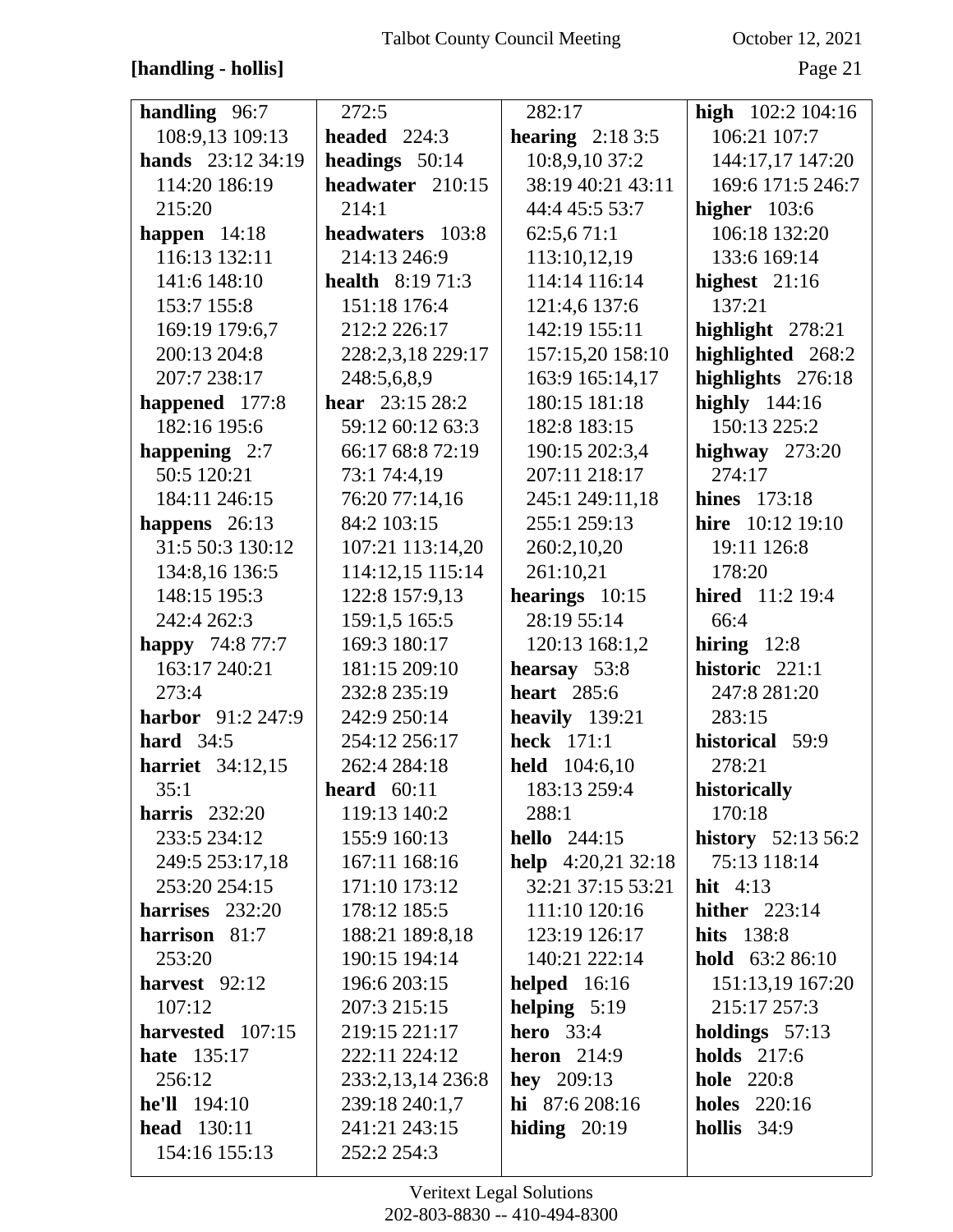## [holly - includes]

October 12, 2021

Page 22

| holly 223:12,13,13       | hoping $4:21$           | <b>ideas</b> 31:2 167:13 | 240:10,16 243:21      |
|--------------------------|-------------------------|--------------------------|-----------------------|
| <b>home</b> 13:20 17:1   | <b>horse</b> 152:15     | 175:16                   | 247:14 254:8          |
| 49:20 125:2              | 163:1                   | identified 58:8          | 261:17 262:3          |
| 213:19 214:2             | houlihan $1:21$         | 161:11 162:3             | 277:12 286:19         |
| 228:7 230:20             | 290:2,16                | 190:3 192:17             | improper 279:12       |
| 245:19 248:17            | <b>hour</b> $10:12,13$  | 264:11 273:10            | 279:13                |
| 260:5                    | 12:5 113:9 115:4        | 277:14                   | improperly            |
| homebuyers               | 115:8 130:7             | <b>identifiers</b> 4:13  | 276:20                |
| 200:10                   | hours 12:3 16:7         | iffiness $67:15$         | improve 206:4         |
| homeowner                | 51:18 54:18             | ii $247:8$               | improved 31:13        |
| 134:17                   | 107:16 127:10           | illegal $271:18$         | improvement           |
| homeowner's              | 129:21 145:18           | 272:1,7                  | 212:16                |
| 134:9                    | 164:13,13 278:8         | <b>illicit</b> 272:13    | improvements          |
| homeowners               | <b>house</b> 10:10 21:4 | illness 15:8             | 32:1 46:1 185:4       |
| 136:6                    | 135:3 177:10            | illustrated 171:20       | 194:19 243:9          |
| <b>homes</b> $62:7111:2$ | 210:8 228:1             | immediate 42:16          | inadequate            |
| 113:1 149:3              | 268:12,12               | 46:8 229:17              | 108:10 215:1          |
| 151:11 168:9             | household 170:21        | immediately              | inadvertently         |
| 172:6 174:9,13           | 171:3                   | 204:2 281:17             | 50:4                  |
| 185:7,9 190:3            | houses $72:17$          | 288:4                    | inappropriate         |
| 193:13 200:16            | 169:21 196:18           | impact $59:20$           | 74:18                 |
| 207:13 210:13            | 200:19 202:7            | 154:2,3 161:7            | <b>inaudible</b> 40:2 |
| 211:16 215:5,8           | 203:4 204:2 207:4       | 224:11 225:7             | 47:21 49:21 57:6      |
| 230:10 231:12            | 245:14                  | 246:16                   | 64:7 84:17 93:21      |
| 251:17                   | housing $213:14$        | impacted $6:16,18$       | 101:2 126:6,15        |
| <b>honest</b> 145:5      | huge 26:16 128:3        | impacting 97:8           | 148:7,8,18 150:15     |
| honor $15:4$             | huh 175:4               | impaired 112:14          | 182:3,4 194:2         |
| hook 134:18 135:1        | human $108:20$          | 112:15,17 113:4,6        | 207:18 220:11         |
| 140:17 185:10            | hundred 95:2,4          | 133:10                   | 221:19 244:18         |
| 215:5                    | hundreds 117:13         | $impart$ 194:12          | 273:18 280:7          |
| hooking $230:9$          | hunting $214:10$        | impediment               | incentivize 178:18    |
| 231:12                   | <b>hur</b> 274:8        | 203:18                   | <b>inch</b> 107:16    |
| <b>hookup</b> 190:2,9    | hurry $200:14$          | implemented 27:4         | <b>inches</b> 132:15  |
| 272:1                    | hurt 219:5 256:21       | implies 80:16            | 134:4                 |
| hookups $111:2$          | husband $20:13,16$      | 191:10                   | incident 6:6          |
| 185:7 271:18             | 20:18 210:6             | importance 59:11         | <b>include</b> 131:18 |
| 272:7                    | hygiene 228:18          | important 32:3           | 250:17 253:10         |
| hope $5:530:2,4$         | $\mathbf{i}$            | 50:20 51:21 62:20        | 261:18 267:14         |
| 150:3 194:10             | i.e. 8:16               | 97:20 101:16             | 273:8                 |
| 204:11 236:12            | <b>idea</b> 29:12,15    | 106:16 116:9             | included 31:21        |
| 244:5,7 284:18           | 30:19 93:10 100:8       | 117:2 154:18             | 186:20 265:21         |
| hopefully $5:11$         | 123:17 162:2            | 161:1 168:20             | includes $250:12$     |
| 246:17                   | 164:11,14 179:21        | 219:1 221:12             | 278:1                 |
|                          | 224:9,21 242:3          | 234:10 239:19            |                       |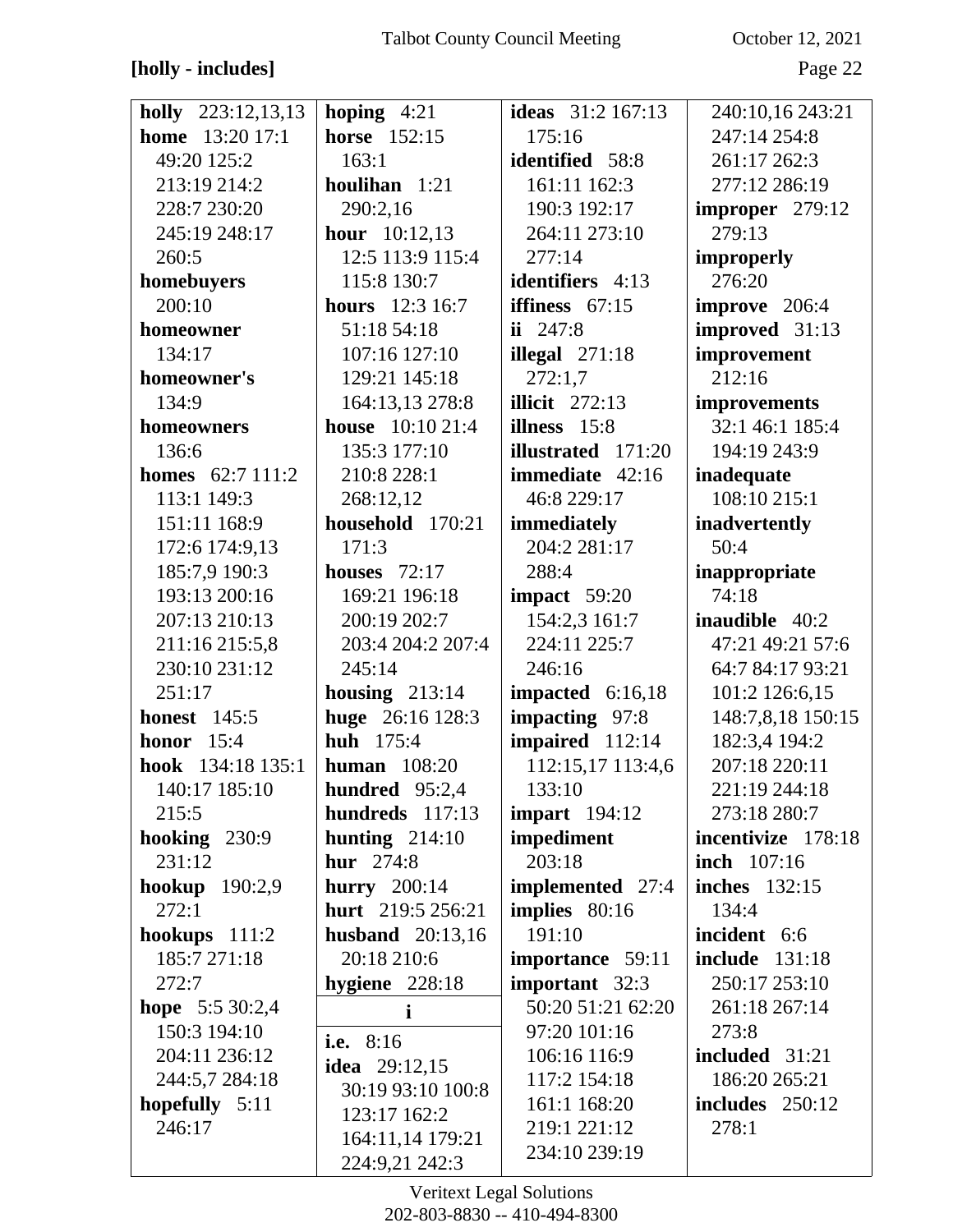## [including - involved]

October 12, 2021

Page 23

| including $13:2$          | <b>inflow</b> 131:4,6,9 | 206:21 271:17             | interesting 9:18          |
|---------------------------|-------------------------|---------------------------|---------------------------|
| 14:5 34:10,15             | 131:14 135:9,21         | initial 185:7             | 79:3 84:7 100:11          |
| 59:9 87:14 89:5           | influence 61:19         | 196:18 197:1              | 124:7 187:12              |
| 242:16 276:19             | 129:7                   | 198:9 200:10              | 242:4                     |
| <b>income</b> 199:21      | influences 62:2         | 202:2,14,19 203:4         | interests $125:13$        |
| 200:2                     | 97:12                   | 204:2                     | 216:7 217:1               |
| inconvenience             | inform $111:10$         | initiated 3:21            | international 33:4        |
| 117:17,19                 | information 4:18        | initiative 21:12          | internet 175:6            |
| inconvenienced            | 7:11 11:21 12:3         | <b>inland</b> 169:13      | interpretive 32:16        |
| 86:16                     | 12:15 51:21 53:10       | innocent $12:13$          | interrogated              |
| inconveniencing           | 55:12 58:19,21          | <b>input</b> 27:7,12 28:1 | 290:4                     |
| 116:17 120:2              | 59:9 61:1,3 71:2        | 285:3                     | interrupted 28:9          |
| incorporated              | 72:2,6 73:1 86:3        | inputs $105:8$            | interview 179:12          |
| 264:8 265:17,18           | 87:2 100:5 105:14       | inspection 264:9          | interviewing              |
| 267:11                    | 116:8,18 117:14         | <b>install</b> 176:14     | 170:16                    |
| increase 10:14            | 117:21 119:9,11         | installed 100:15          | interviews 166:21         |
| 196:12 227:8,16           | 119:17 131:17           | instance 9:21             | 167:1                     |
| 264:6 278:13              | 145:11,19 146:3         | 78:15                     | intricate 160:21          |
| increased 196:8           | 150:5 152:12            | institutions 50:14        | introduce 23:10           |
| incumbent 216:7           | 155:20 156:3,11         | instrumentality           | 23:17 53:16 64:17         |
| indefinitely 196:2        | 157:12 158:3,6,7        | 276:16                    | 87:4 94:7 124:20          |
| independently             | 158:10,13 159:8         | insurance 8:20            | introduced 35:21          |
| 30:20                     | 159:16,17 160:21        | <b>intact</b> 247:20      | introducing 92:15         |
| indicate 48:19            | 162:18,20 173:13        | integral $32:20$          | introduction              |
| 65:11 160:21              | 181:20 189:21           | integrity 53:19           | 22:17                     |
| 283:10                    | 233:15 240:2            | 127:6 213:6               | invested 213:4            |
| indicated 25:21           | 242:8,19 243:2,17       | 216:18 282:20             | investigated 14:12        |
| <b>indicates</b><br>277:1 | 243:17 250:6            | intended 284:6            | 14:14                     |
| indignity 53:21           | 282:3,14 283:4          | intends $81:15$           | investigates              |
| individual $20:1,6$       | informed 175:21         | intent 50:3               | 277:13                    |
| 43:13 49:12 83:1          | 190:17                  | intention 18:5            | investigation 82:9        |
| 200:1                     | infrastructure          | 63:19 239:6               | 82:11,20 83:20            |
| individuals               | 32:1,1780:7             | 283:19 284:4              | investigations            |
| 160:10 162:7              | 177:14,20 236:19        | intentional 97:10         | 149:10                    |
| <b>induce</b> 216:8       | 236:21                  | intentions 21:3           | invitation $28:5,12$      |
| industry $128:19$         | inhibiting 278:8        | intently 50:6             | invite $73:13$            |
| ineffective 161:4         | ini $134:2.8.9$         | interest 54:6             | invited $73:10$           |
| <b>infer</b> 158:8        | 135:16 137:1            | 59:10 245:18              | 116:1                     |
| inferences 55:19          | 139:14 140:13           | 249:18                    | inviting $51:2$           |
| infiltration 130:21       | 141:17 142:3,16         | interested 101:10         | <b>involve</b> 6:10 127:2 |
| 131:4,5,9,14              | 143:21 144:3,8,9        | 101:18 127:1,4            | 253:4                     |
| 135:8,20 136:19           | 144:10,12,20            | 173:14 251:9              | involved 6:6,11           |
| 173:5                     | 149:5,7,12,14,21        | 284:9 290:12              | 53:6 59:17 121:18         |
|                           | 201:15 203:13           |                           | 166:16 239:2              |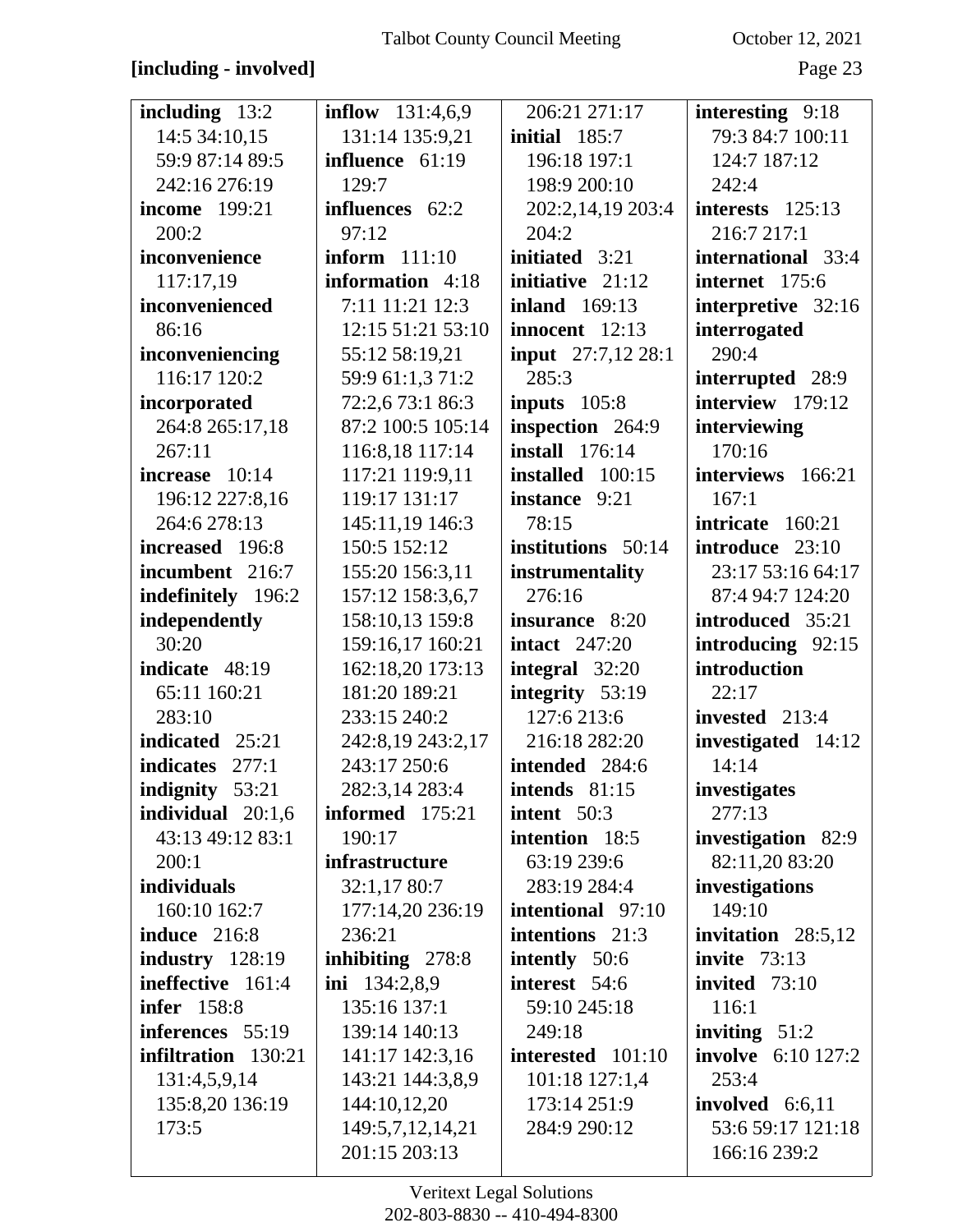### **[involved - know]** Page 24

| 253:1 283:4                      | <b>jim</b> $124:21$       | $\bf k$                  | <b>kit</b> $4:1,10$       |
|----------------------------------|---------------------------|--------------------------|---------------------------|
| involvement                      | <b>job</b> $13:21$ 17:10  |                          | knew 19:9 116:15          |
| 252:20                           | 22:13 25:16               | kayak 15:19 90:2         | 184:3 187:4               |
| iris $244:13\,247:1,5$           | 144:19 146:10             | kayaked 87:17            | 259:11                    |
| <b>ironic</b> 282:6              | 218:8,20 241:15           | 89:10 214:1              | <b>knock</b> 7:20         |
| irrigate $252:10,11$             | 269:15 276:1,1            | kayaker 213:21           | <b>know</b> $13:19$ 14:21 |
| irrigated 192:13                 | 287:13,16,18              | kayakers 90:11           | 17:10 21:21 28:7          |
| irrigation 137:13                | jobs $19:7$               | kayaking 87:15           | 28:20 34:14 37:11         |
| 174:11 207:18                    | joe $3:8$                 | kayaks 88:6              | 48:14 50:9 51:16          |
| 227:13 228:19                    | joey $16:2$               | keep 27:19 78:19         | 52:9 56:1 57:10           |
| <b>isaac</b> 39:10 166:16        | <b>john</b> $65:19211:17$ | 135:4 165:13,17          | 57:10 60:15 63:7          |
| <b>island</b> 125:3 214:2        | 213:10,12 246:7           | 176:10,21 179:8          | 64:4 65:1,14              |
| isolated $97:11$                 | join $52:7$               | 200:15 224:13,14         | 75:20 78:9 80:8           |
| 102:7                            | joins $90:16$             | 231:7 284:19             | 87:19 92:11 93:12         |
| issuance 80:16                   | joint $31:10$             | keeper $94:12$           | 93:17 97:11,16            |
| 82:9                             | joints 135:11             | 111:5 129:13             | 111:15 114:1              |
| <b>issue</b> 28:5 110:6          | joke 161:6                | 150:7                    | 116:9,21 118:5            |
| 145:1 151:2                      | <b>jones</b> 65:4 66:14   | keepers 248:7            | 119:3,16 121:17           |
| 168:19 222:2,3                   | 68:20                     | keeping 223:3            | 122:11 123:14             |
| 247:14 249:19                    | <b>journal</b> 274:12     | 224:21 245:18            | 124:19 129:3              |
| 271:20 272:2,6                   | jt $66:1$                 | 284:9                    | 135:13 137:20             |
| issued 66:6                      | <b>judge</b> 6:7 10:12    | <b>keeps</b> 220:11      | 138:3 139:13              |
| <b>issues</b> $11:359:5$         | 53:12,13 58:10            | <b>kehoe</b> 58:10       | 141:21 144:21             |
| 65:12 71:3 72:8                  |                           | <b>kept</b> 224:17       | 145:12 147:14             |
| 72:10 84:11                      | judges $8:2,4$            | key 16:12 57:1           | 153:8 154:7,20            |
|                                  | judgment 205:19<br>224:14 | 58:16 157:8              | 158:20 162:7              |
| 155:14,14 160:2<br>167:10 173:11 |                           | 215:13 228:12            | 171:8 173:14,19           |
|                                  | <b>july</b> 8:9 9:5 13:3  | kicks $5:12$             |                           |
| 175:15 218:16                    | 153:10 189:18,20          | kids 6:15 89:2           | 175:8 176:2,17            |
| 219:11 249:12                    | 190:21 278:16             | 90:11 103:9              | 177:1 181:19              |
| 253:1                            | jumped 272:5              | kill 63:1 154:13         | 182:4 184:2               |
| <b>item</b> $72:7137:10$         | jumping 161:16            | killed $21:10$           | 189:20 199:9              |
| 161:16 263:17                    | 214:8                     | kills 222:6,6,7          | 209:20 211:5              |
| 267:5 269:12                     | <b>june</b> 15:13 107:21  | <b>kind</b> $5:8,106:11$ | 212:1,4 220:10            |
| 273:3                            | 108:3 189:17              | 15:11 26:7 27:21         | 223:3 228:15,17           |
| items $179:3$                    | jurisdictions             | 33:12 48:19 74:1         | 232:11,16 236:11          |
| 222:10 262:16                    | 30:12                     | 131:7 140:13             | 236:17 239:3,21           |
| 263:19 277:13                    | juror $6:10$              | 141:5 150:6              | 240:7 245:5               |
| j                                | jury $6:7$                | 160:20 173:21            | 246:15 247:6              |
| <b>jane</b> $225:18226:1$        | justification 70:13       | 175:12 198:4             | 249:11 251:11             |
| january 10:20                    | justifies 237:18          | 209:18 260:1,14          | 254:9,9 256:10            |
| 191:4,17 192:8,9                 | juvenile 12:12            | 280:8                    | 272:2,5 279:4             |
| 195:15                           |                           | <b>kinds</b> $62:5106:3$ | 280:10 283:1,11           |
| jeopardize 279:14                |                           | $\text{king}$ 224:18     | 284:11 285:8,13           |
|                                  |                           |                          | 286:2 287:1               |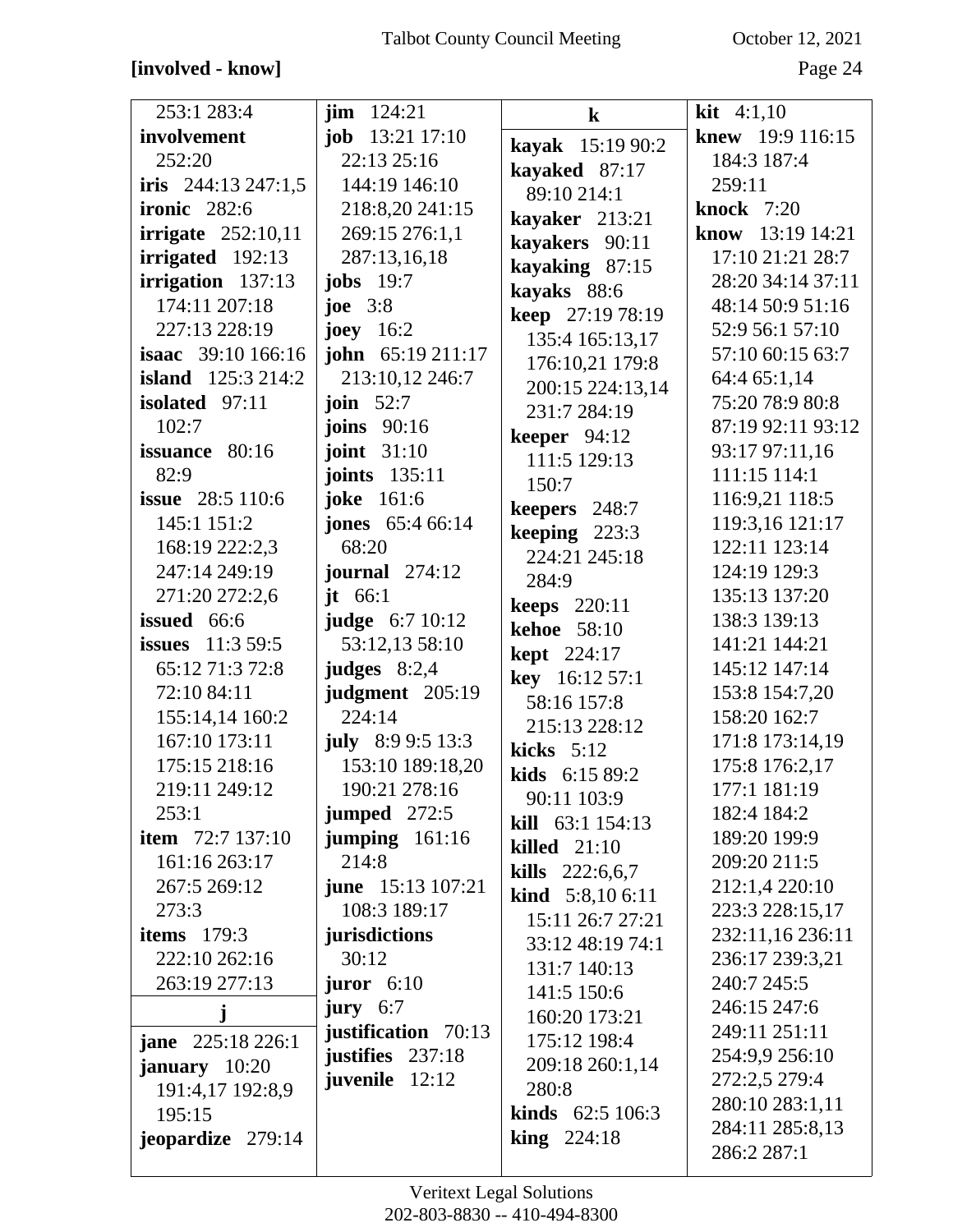### [knowable - lesher]

October 12, 2021

| knowable 74:21            | lagoons $108:17$        | language 185:6            | leaving $255:6$          |
|---------------------------|-------------------------|---------------------------|--------------------------|
| knowing $16:21$           | 228:8                   | 198:6 261:3               | <b>led</b> 55:16 133:5   |
| knowledge 28:18           | laid 169:16             | large 29:7,13 68:9        | 183:7<br>lee             |
| 55:11 177:4               | lakeside $45:14,15$     | 105:18 108:10             | <b>left</b> 39:4 43:17   |
| <b>known</b> $45:1672:2$  | 46:10,14 49:21          | 131:19 214:15             | 54:17 55:18              |
| 90:21 100:5               | 52:13 55:13 57:6        | 215:8                     | 152:15 178:5             |
| 129:12 130:18             | 57:11 58:14 59:17       | larger $214:8$            | 181:12 198:3             |
| 236:14 285:7              | 61:15,16,20,21          | 234:13 246:6              | 212:5 217:13             |
| <b>knows</b> 56:19        | 62:5,7,21 63:8          | largest $50:16$           | 223:9 226:4 246:3        |
| 123:18 163:14             | 65:10,17 72:16,18       | 249:13                    | 246:12 249:17            |
| 169:15 259:2              | 74:16 75:13 81:19       | lastly $237:3$            | 254:18                   |
| $\mathbf{l}$              | 109:6 110:6             | 283:18 284:13             | legacy 218:16,21         |
| 166:14,14<br>$\mathbf{l}$ | 118:15 151:10           | <b>late</b> 249:11 287:14 | 244:4                    |
| la $52:1171:16$           | 153:9, 10, 16 154:3     | lateness 124:1            | <b>legal</b> 59:5 65:4   |
| 87:17 88:13,18            | 154:14 161:6,9,15       | <b>latest</b> 137:10      | 66:13 67:9 68:9          |
| 90:7,10,15,19             | 171:15 172:8            | latitude 65:15            | 72:11 152:7              |
| 91:18 94:16 97:5          | 173:9 174:15            | launch 88:5               | 242:17,18 288:5          |
| 97:7 99:20 103:9          | 178:13 183:11           | <b>laura</b> 1:19 176:12  | legion 49:9              |
| 103:12 106:8,12           | 184:12 185:8            | law $9:4,510:5$           | legislation 61:13        |
| 106:20 111:10             | 190:3,6 191:20          | 11:7 12:2 13:7            | 207:20 272:12            |
| 112:6,10 125:4            | 193:11,14,16            | 64:20 66:2 121:20         | legislative $71:9,14$    |
| 126:17 127:9              | 201:10 202:16           | 253:13 290:4              | legislators 9:13         |
| 133:5,8 172:11            | 210:12 213:14           | laws $125:17253:6$        | legislature 13:8         |
| 183:19 184:5,9            | 215:4 217:3,8           | lawyer $50:19$            | legitimately             |
| 185:16 188:17             | 230:10 233:6            | 53:15,20 57:20            | 118:20                   |
| 189:2 195:5               | 234:3 235:6,16          | 131:8 134:11              | length $121:21$          |
| 203:16 205:18             | 236:3 237:8 240:2       | 176:6                     | lengthy 75:12            |
| 208:21 209:3,11           | 247:12 250:17           | lawyers $135:12$          | lenient 48:2             |
| 214:13 216:2,3            | 252:9,11                | 146:11                    | <b>lesher</b> 1:16 21:21 |
| 220:8,15 225:8            | <b>lambert</b> 226:6,7  | lays $69:21$              | 22:3,5 24:7,8 30:8       |
| 241:5 245:3,5             | 229:8 233:1             | <b>lead</b> 56:18 61:3    | 35:20 36:3,12,13         |
| 246:18 247:21             | <b>land</b> $31:452:15$ | leads $56:8$              | 41:3,12,13 42:2          |
| 248:6,21 252:13           | 71:10 90:9 91:10        | league $39:10$            | 44:7,17,18 193:21        |
| 252:15                    | 171:6 224:11            | 166:16                    | 194:2,5 208:13,15        |
| lab $96:5,6,10,13$        | 227:3,21 229:2,12       | <b>leak</b> 134:13,15     | 208:18 213:10            |
| 96:14 101:13,13           | 249:13                  | <b>leaks</b> 142:11       | 217:11 223:4             |
| 102:11                    | landing $19:19$         | learn $101:12$            | 225:18 226:1,5           |
| labeled 54:20             | 88:5,12,21 89:3         | 282:14                    | 230:1 231:16             |
| lack 109:12               | 90:14 103:10            | learned $50:19,19$        | 238:13 239:14            |
| 123:21 127:16             | 211:19 273:8            | 50:20 58:6 170:15         | 244:12 247:1             |
| 204:7                     | landlord 16:12          | 214:18 286:14             | 249:4 253:17             |
| ladies $64:12$            | landowner 232:20        | <b>leave</b> 158:4 195:13 | 254:16 255:1,19          |
| lagoon 108:19             | <b>lane</b> 20:1 49:7   | 201:3 287:19              | 256:2 263:8,9            |
|                           |                         |                           | 266:20,21 269:6,7        |
|                           |                         |                           |                          |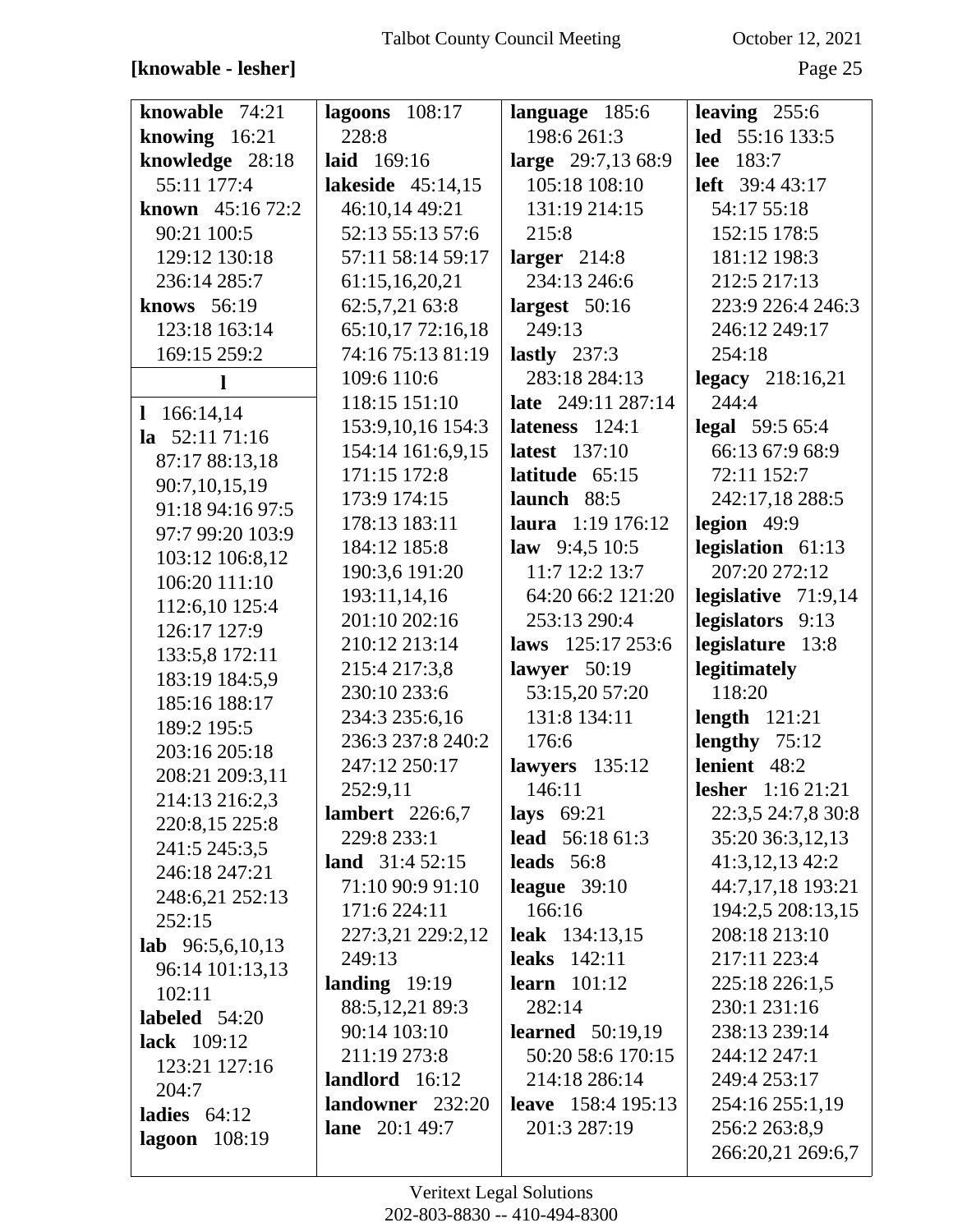## $[{\bf lesher-lot}]$

October 12, 2021

Page 26

| 271:9,10 275:12            | $\textbf{lily} \quad 208:16$      | 99:20 103:8                     | 199:9 201:2 223:1               |
|----------------------------|-----------------------------------|---------------------------------|---------------------------------|
| 275:13 276:4               | <b>limit</b> $102:11$ 142:5       | 114:21 115:5                    | 225:6 229:9                     |
| 280:17,21 286:4,5          | 147:11 148:1                      | 125:6 146:4                     | 230:13 232:17                   |
| 287:19,21 288:18           | 188:8, 10, 13                     | 169:14 182:15                   | 243:11 245:3                    |
| 288:19                     | limitation 51:20                  | 189:2 208:20                    | 285:9,13                        |
| lesher's $61:10$           | 118:11 164:9                      | 210:4 223:2 231:4               | longer $10:11$                  |
| <b>letter</b> 66:6,16 67:1 | limitations $8:2,4$               | 246:5 269:17                    | 81:14 110:5 201:3               |
| 67:20 69:5 70:4            | limited $117:7$                   | 282:14 286:17,20                | 202:11 222:14                   |
| 70:10 81:1,10,14           | 138:20 139:1                      | 287:1                           | 223:6 243:11                    |
| 81:20,21 82:7              | <b>limits</b> $105:3 188:2$       | live $64:19170:2$               | <b>look</b> 35:4,18             |
| 83:10,14 131:8             | line $33:11$ 134:10               | 213:12 226:17                   | 101:18 104:9                    |
| 142:19 143:1,4,7           | 135:9,10 187:7                    | 230:6 245:17                    | 106:7 134:7 141:1               |
| 143:8, 10, 13, 17, 21      | 280:11                            | 249:1,7                         | 169:8 170:11                    |
| 183:5 189:13               | lines $268:8$                     | <b>lived</b> 49:6 87:7          | 171:10,15,21                    |
| 191:9 197:21               | linkwood 231:1                    | 224:18                          | 172:1,17 176:1                  |
| 206:2 242:3,6,12           | $lip$ 154:12                      | lives 16:17 53:18               | 183:20 187:1                    |
| 272:4                      | lisa $232:2239:14$                | living 27:12 87:13              | 199:14 234:20                   |
| letters $81:2,3,5$         | list $4:15$ 183:2                 | 126:16 247:7                    | 235:21 245:9                    |
| 130:16,19 146:11           | 217:11 223:1,4,8                  | <b>load</b> 98:18,20            | <b>looked</b> 67:19             |
| 218:19                     | 223:10,11 254:19                  | 113:1 148:11                    | 102:14 131:12                   |
| letting $247:4$            | 280:18 281:1,4                    | 172:9 215:2                     | 133:19 147:17                   |
| <b>level</b> 100:6 101:20  | <b>listed</b> 133:9 288:6         | 216:11                          | 229:9                           |
| 101:20 106:3,21            | <b>listen</b> $76:19130:5$        | loading $188:17$                | looking $58:13$                 |
| 140:4 171:12               | 158:15 221:12                     | loads $89:4$                    | 75:18 93:18 105:9               |
| 225:6 241:12               | listened 60:18                    | <b>loan</b> 50:17               | 107:19 212:20                   |
| leveling $273:17$          | 243:2 286:15                      | <b>local</b> $30:1294:12$       | 235:13,17 245:17                |
| <b>levels</b> 96:12 97:14  | listening $117:19$                | 102:3 107:17                    | 275:4 286:6                     |
| 97:15 100:2 102:6          |                                   |                                 |                                 |
|                            | 117:20 226:8                      | 130:5                           | looks 35:8 89:15                |
| 102:8 104:16               | 254:12 260:5                      | <b>locally</b> 172:10           | <b>loose</b> 198:4              |
| 133:7 138:1                | <b>liter</b> $98:3,3,5,15$        | 284:9                           | <b>loosey</b> 195:1             |
| 250:19 270:13,17           | 98:15,16 99:6,8                   | located $42:9,11$               | lopez 84:14 87:4,6              |
| licensed $65:20$           | 99:14 138:6                       | 125:3                           | 87:6,11 88:3,12                 |
| 217:21                     | 147:18 171:20                     | location $33:10$                | 89:1,4,9,18 90:1                |
| <b>lieu</b> 233:10         | 188:5,8,10,15                     | 34:2 96:21 112:3                | 90:13 91:8,10,13                |
| life 8:11 16:6             | 270:14                            | 233:8                           | 91:15,19,21 92:8                |
| 21:14 212:9 214:7          | literally $153:21$                | logic $235:4$                   | 92:14,19 94:4,5                 |
| 247:10,20                  | 250:6                             | logistics 208:21                | 106:14                          |
| lifeless $214:15$          | literature 227:18                 | $long$ 19:2 48:19               | <b>lose</b> 56:8                |
| lifesaving $16:14$         | 228:17                            | 52:1 90:17 119:5                | losing $50:5$                   |
| <b>lifted</b> $18:5$       | <b>little</b> $3:196:3$           | 120:13 123:19                   | <b>loss</b> $21:14285:19$       |
| light $34:20111:2$         | 50:21 52:10,16                    | 130:13 132:9                    | <b>lot</b> 4:1 12:16 17:10      |
| lighted $118:20$           | 56:3,13 61:17                     | 161:10,11 164:12                | 52:2 56:8 67:9,15               |
| lilian $208:15$            | 67:21 88:7,18<br>94:19 95:5 96:12 | 166:4,10 168:17<br>195:11 196:2 | 72:6,17 73:1<br>100:1,12 130:14 |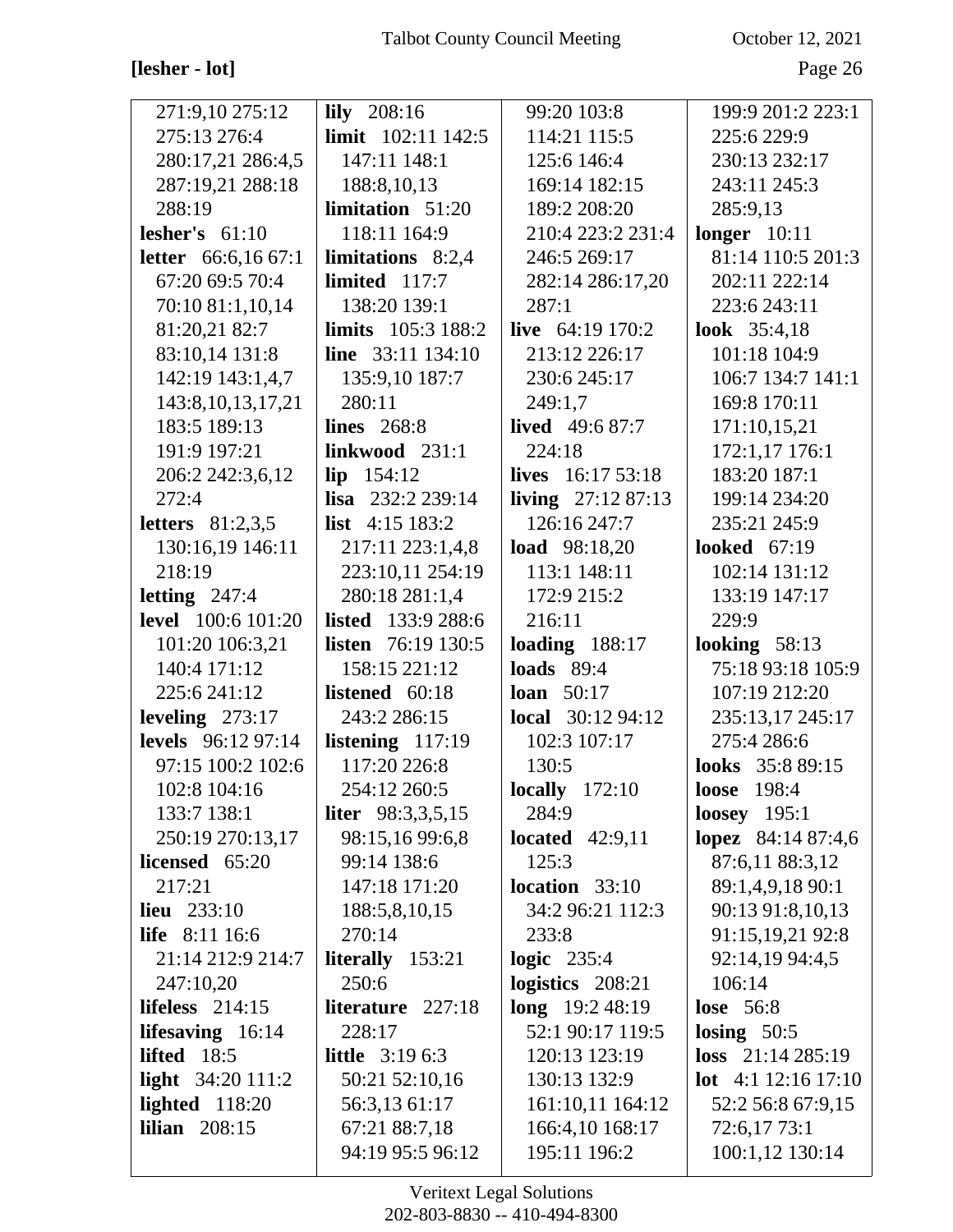## **[lot - means]** Page 27

| 131:13 133:8       | maintenance           | maryland $1:1,10$   | 68:7,12 69:4,17         |
|--------------------|-----------------------|---------------------|-------------------------|
| 136:5 138:2 141:3  | 172:20 269:20         | 7:6,10 13:8 14:13   | 70:17 217:12            |
| 146:3 166:21       | 270:3,10              | 19:20 42:9,10,12    | <b>md</b> 290:13        |
| 171:10 174:21      | major 60:1 67:10      | 42:13 45:14 50:15   | mde 58:4,11 71:12       |
| 181:12 200:1       | 168:5 169:11          | 65:21 66:1,3        | 80:14,20 82:6,8         |
| 218:4,8 219:11     | 192:16 241:14         | 67:18 69:13,17      | 82:19 83:10,20          |
| 220:13 222:9       | majority 56:20        | 70:2 71:11 81:11    | 92:9 106:7,8,20         |
| 223:17 224:12      | 234:6 260:10          | 81:21 82:6 87:7     | 109:5 136:17            |
| 225:1,14 227:19    | 285:5                 | 100:9 101:9 103:1   | 142:12,16,20            |
| 233:13,15,18       | making $54:19$        | 103:7 104:7,12      | 144:5,21 145:3,8        |
| 245:19,20 268:2,9  | 97:10 125:14          | 107:9 149:13        | 146:10 151:2,4,7        |
| 286:15             | 148:1 152:20          | 183:4 192:7         | 151:16 152:19           |
| lots $254:2$       | 154:19 163:19         | 216:16 230:7        | 157:4 163:6 168:7       |
| <b>loud</b> 160:16 | 168:20 234:21         | 236:9 249:8 250:2   | 170:8 171:2,5,19        |
| love 87:13 210:11  | man 15:17,20,20       | 253:9 273:21        | 177:7 185:15            |
| 218:12             | 16:13 20:21           | 276:11 277:20       | 189:10,13,16            |
| loved $4:5,17$     | 221:17                | 278:2 281:10        | 193:9 215:19            |
| low $98:1106:15$   | <b>manage</b> 170:14  | 290:1,2             | 217:3 230:17            |
| 106:16 202:2,14    | 230:15 241:18         | master 24:19 25:2   | 231:3,6,7,8             |
| 202:19 246:7       | managed 111:13        | 26:1,16             | 233:19 234:1            |
| lowery $34:15$     | management            | matching 280:5      | 236:13,13 238:9         |
| m                  | 101:2 212:7           | material 107:18     | 241:10,19 242:12        |
| madam $22:19$      | 247:12                | <b>matt</b> 94:6,11 | 254:4 257:18            |
|                    | manager 262:12        | matter $54:18$      | 259:2 270:8,15          |
|                    |                       |                     |                         |
| 36:6 37:3 40:20    | 262:15 275:20         | 56:14 62:8 86:18    | <b>mde's</b> 170:16     |
| 41:6 42:3,17       | mandates 276:21       | 101:7 121:15        | 190:19 191:9,15         |
| 43:21 44:11 45:4   | 279:14                | 122:2 123:3 129:1   | 216:15 242:1            |
| 45:646:16263:2     | manifest 53:1         | 154:21 157:1        | meadow 32:2             |
| 266:14 268:21      | manner 63:5           | 160:15 161:6        | mean 27:3 30:8          |
| 271:3 275:6        | 233:4 239:3 290:7     | 162:14 173:20       | 62:20 80:11             |
| 288:13             | manor 49:7            | 215:19 239:19       | 102:17,20 103:1,3       |
| madison 268:4      | map $13:842:11,14$    | 240:9 267:21        | 103:10,21 105:19        |
| magazines 91:1,1   | 45:17,17,19 105:9     | 290:7               | 112:16 132:17           |
| magnitude 167:7    | 187:1 192:19          | matters 55:2        | 136:21 149:7,8          |
| mail 51:1 108:4,9  | maple 96:18,19        | 56:13 71:3 129:2    | 154:18 155:14           |
| 109:1 116:1 117:3  | <b>march</b> 268:6    | 161:4 244:1         | 157:9 161:6             |
| 121:18 158:13      | margin 68:18          | 261:12 288:6        | 163:18 205:7,11         |
| 159:2              | <b>market</b> 62:6,12 | maximum $192:1,2$   | 207:14 256:9            |
| mailbox $6:17$     | 167:21 169:20         | 192:10,13           | meaning $59:13,15$      |
| mailing $125:2$    | <b>marsh</b> 16:8,9   | <b>mbr</b> 202:17   | 107:11,14               |
| main 97:17 203:6   | marshes $214:1,6$     | mcconnell 63:15     | meaningless             |
| 226:13             | marshland 245:15      | 63:17,18 64:10,15   | 198:14                  |
| maintaining        | martingham            | 64:16,18 65:6,9     | <b>means</b> 13:13 32:7 |
| 229:16             | 169:4 237:14          | 67:1,11,13,16       | 58:9 63:1 69:1          |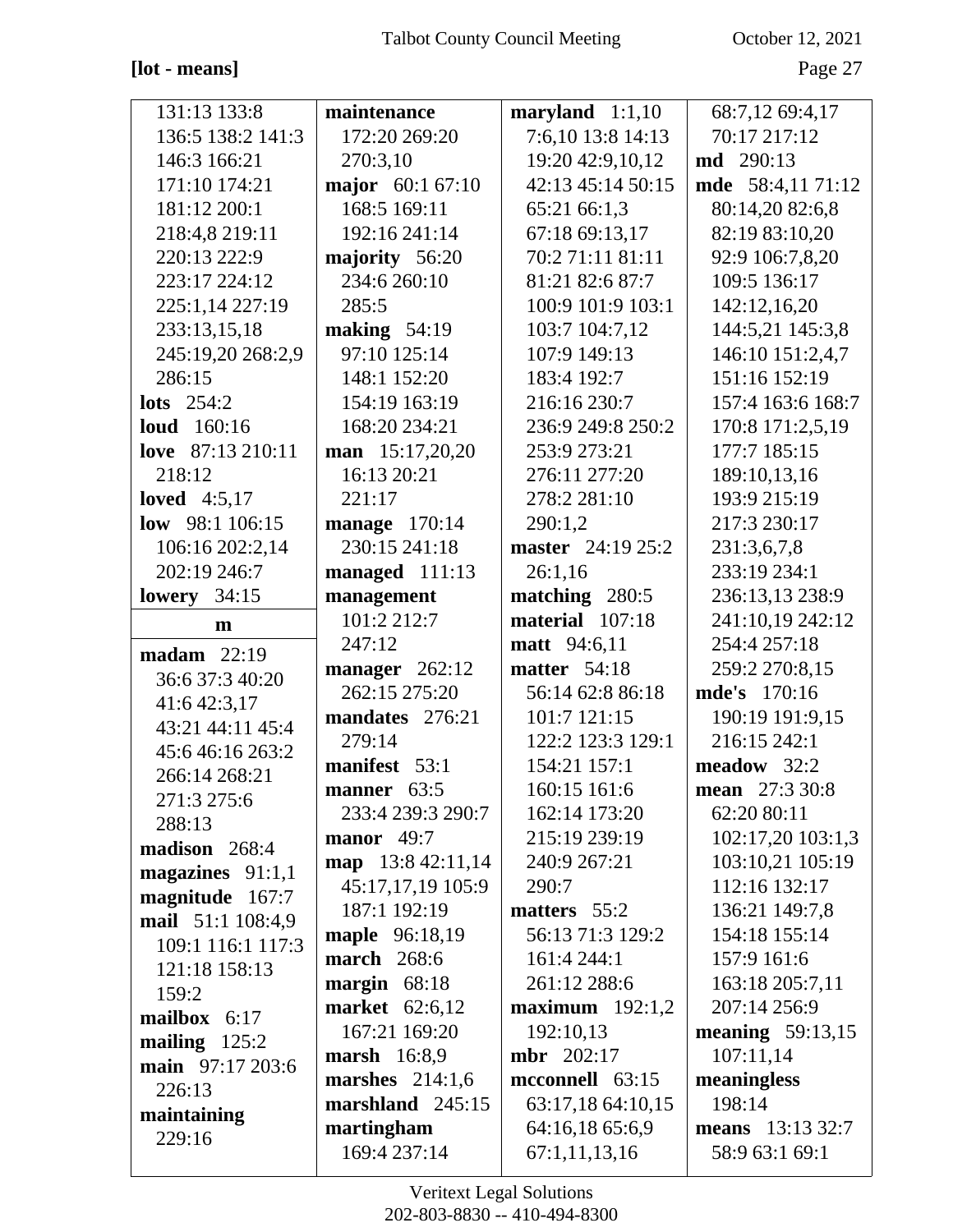### **[means - monitoring]** Page 28

| 112:17 114:3            | 239:16 240:8,18       | 214:4 225:8        | 166:2,3 167:12          |
|-------------------------|-----------------------|--------------------|-------------------------|
| 140:5 151:13            | 249:6                 | 229:13,16 235:3    | 179:17,21 184:3         |
| 189:1 216:8,21          | <b>men</b> 13:16      | 245:10,11 246:6    | 233:2 237:11            |
| 255:13 269:14           | <b>mention</b> 281:19 | 273:7,14           | 255:12 277:4            |
| 270:5 290:7             | mentioned 71:20       | mill 214:2 223:21  | 278:18                  |
| <b>meant</b> 114:4,5    | 106:13 235:8          | 224:7 253:21       | mismanaged              |
| measures 18:17          | 237:5,11 277:3        | milligrams 98:2,3  | 111:12                  |
| <b>meat</b> 145:16      | <b>menu</b> 137:10    | 98:4,14,15,16      | mismanagement           |
| mechanically            | meritorious 21:11     | 99:5,8,14 138:6    | 233:20                  |
| 109:2                   | mess 209:12           | 147:18 171:19      | misrepresented          |
| <b>media</b> 187:19     | message 5:5 131:2     | 188:5,8,9,14       | 75:5                    |
| meet 9:3 112:19         | 155:21 238:9          | 270:13             | missing $168:15$        |
| 129:9 171:18            | met 27:18 57:14       | milliliters 147:3  | <b>mistake</b> 183:19   |
| meeting $1:49:8$        | 57:18 75:16 76:8      | millimeter 20:3    | 218:20 230:12           |
| 31:10 38:1,4,13         | methodically 61:1     | million $127:21$   | 231:13                  |
| 42:21 43:5 57:17        | methods 136:20        | 138:5 149:20       | misunderstanding        |
| 85:1 93:15 120:3        | mgd 128:18            | 189:3 190:18,18    | 119:1 121:17            |
| 122:5,6 160:4           | michaels $42:10,13$   | 192:12 206:3,13    | misunderstandin         |
| 163:6,7 168:14          | 87:7 99:2,21          | 206:14 243:6       | 75:11 118:14,18         |
| 171:13 183:13,21        | 169:10 170:20         | millions 199:18    | mitigate 28:3           |
| 209:9 215:15            | 230:6 247:9           | 248:14             | mix 97:5                |
| 240:6 257:5,19,20       | 263:21 264:12,20      | mills 169:3 230:19 | <b>mobile</b> 230:20    |
| 257:20 258:4,10         | 267:7,13 268:12       | 237:15 239:1       | mock 6:12               |
| 260:5 275:20            | 269:19 271:21         | mind 15:12 21:2,9  | modern 98:21            |
| 276:14 277:4            | 272:11                | 37:17 70:6,12      | 100:16                  |
| 278:3,18 288:1,7        | microphone 47:10      | 72:5 115:3 121:11  | modular 171:16          |
| 289:3                   | 64:6 66:20 69:16      | 146:3,4 221:21     | 171:17 202:17           |
| meetings $28:9,11$      | 124:19                | 272:21 287:2       | module 176:15           |
| 28:20 56:8 80:19        | microphones           | $minimal$ 10:19    | 185:9 204:3             |
| 120:12 226:15,16        | 47:20                 | minimized 228:4    | <b>moment</b> 47:7 50:8 |
| 260:4 261:16            | <b>middle</b> 16:20   | minor $50:1$       | 234:20 280:19           |
| 277:10 278:2,7,11       | 234:13                | minority 240:4     | <b>moms</b> $211:20,20$ |
| 278:13,20               | midpoint 187:6        | minus $220:5$      | money 14:9 39:12        |
| <b>meets</b> 90:10      | midshore 39:11        | minute 56:6        | 149:19,21 170:3         |
| <b>member</b> 4:6 73:13 | 166:17                | 114:18 209:15      | 199:16 206:10           |
| 167:1 176:9             | migrating $245:19$    | minutes 16:2       | 229:11                  |
| 239:20                  | mike 63:15 77:6       | 38:21 39:3 43:13   | moneymake               |
| members $1:14$          | 84:16 86:14           | 43:15 48:3 51:17   | 166:18                  |
| 29:1 34:10 94:11        | 217:12 232:9,9        | 85:11 115:5,16     | monica $53:16$          |
| 157:11 160:8            | mikes $47:17$         | 117:7,9,11 120:14  | 253:18 254:16           |
| 167:1 178:21            | mile 10:4 88:21       | 130:2 145:16       | <b>monies</b> 270:16    |
| 180:18 181:16           | miles 99:21 209:5     | 146:2 155:13       | monitor 112:4           |
| 186:1 224:5 226:8       | 210:3,5,7,16          | 159:21 160:14      | monitoring 111:6        |
| 232:12 238:6,12         | 211:12 213:14         | 161:2 165:11       | 112:4,7,9 228:5,5       |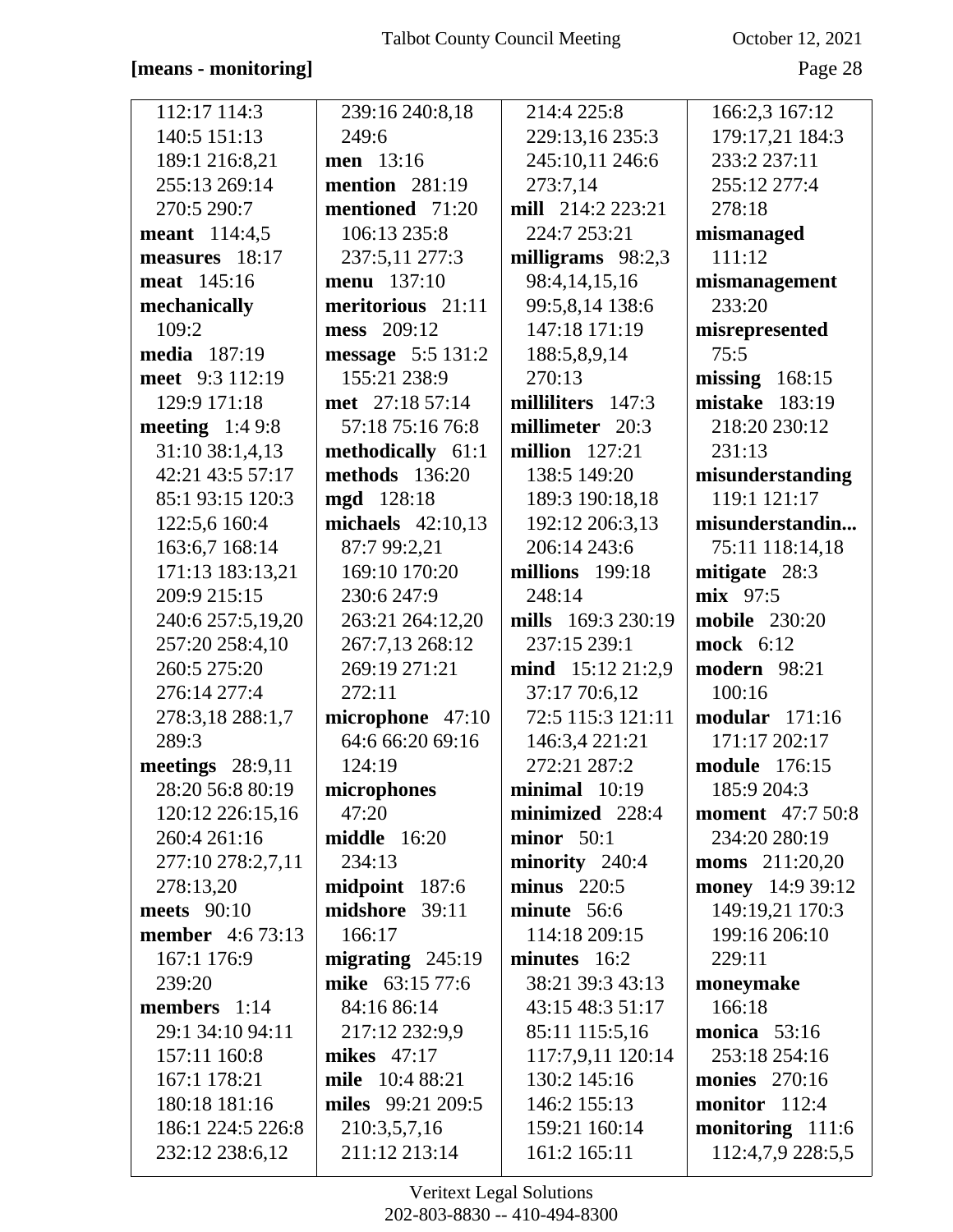### **[monitoring - nice]** Page 29

| 254:5,6                      | 276:2                                       | nature 78:6 135:8      | neighbors 31:14                   |
|------------------------------|---------------------------------------------|------------------------|-----------------------------------|
| montgomery's                 | moved 218:14                                | 213:5 234:17           | 249:1                             |
| 281:14                       | 262:21 288:10                               | naught 213:6           | neither 277:6                     |
| month 38:5 112:5             | moves 2:19 3:5                              | navigate 246:9         | <b>nelson</b> 239:15              |
| 131:19 143:4                 | moving 22:17 38:3                           | near 16:13 19:19       | 244:12,13,15,15                   |
| 147:17,18 166:20             | 176:10 179:8                                | 52:1 214:5 227:21      | 246:20                            |
| 196:10                       | 193:17 196:6                                | <b>neat</b> 90:13      | network 276:16                    |
| months $14:5,5$              | 227:20                                      | necessarily 26:15      | never 57:14,18                    |
| 17:4 79:1 86:6               | mulberry 268:13                             | 59:14 70:13            | 65:21 73:2 75:16                  |
| 127:7,10 129:21              | mulch 283:10                                | necessary 61:5         | 76:8 78:1 127:19                  |
| 133:1 138:8 141:4            | <b>multi</b> 46:2,6                         | 69:9 170:14            | 143:8 151:15                      |
| 142:8 143:20                 | 211:13,16                                   | neck 19:19 273:9       | 153:18 156:10                     |
| 182:21 196:10                | multimillion                                | 273:9                  | 158:2 160:12                      |
| 199:6                        | 199:19                                      | <b>need</b> 42:2 47:21 | 161:17 186:15                     |
| monument 282:4               | multiple 28:8                               | 60:20 61:16 62:18      | nevertheless                      |
| 282:15 283:12                | 89:10 207:19                                | 69:16 77:4,6           | 234:4                             |
| 284:1,4,7,9,12,19            | 210:21 276:15,18                            | 79:12 115:9 118:7      | new 9:2 11:7,13                   |
| monumentally                 | municipal 125:13                            | 120:5 124:18           | 11:17 13:2 46:2                   |
| 131:18                       | 175:1 227:13                                | 126:5 145:3,17         | 51:21 58:19 59:13                 |
| <b>moran</b> $47:951:10$     | 251:5                                       | 155:16,19 159:5,6      | 61:3 71:1 72:2                    |
| 63:19 186:11                 | municipalities                              | 162:18 163:6           | 73:1 74:20 81:18                  |
| moratorium 109:7             | 31:11                                       | 165:5 179:4            | 82:13 133:20                      |
|                              |                                             |                        |                                   |
| morning $15:17$              | muskrat 214:10                              | 185:12,13 190:12       | 135:12 136:2,3,6                  |
| 51:2 85:2 116:11             | $\mathbf n$                                 | 199:14 206:19          | 140:2 141:2                       |
| 117:4 155:17                 |                                             | 207:15,15 238:8        | 150:14 153:11,11                  |
| <b>motion</b> 23:10          | name 38:20 39:9                             | 252:21 260:7           | 153:16,19 161:8                   |
| 35:21 38:9,10,14             | 43:13 49:5 64:18                            | 261:10 262:2,4         | 190:6,14 193:15                   |
| 41:1,5 42:21 43:2            | 111:13 124:21                               | 268:3 278:10           | 195:8 197:19                      |
| 43:6 44:5,10                 | 166:12,13 182:13                            | 284:14 286:20          | 198:12 199:19                     |
| 183:15,17 266:9              | 186:2 213:12                                | 287:5                  | 200:6 201:5,20,21                 |
| 266:13 268:15,21             | 217:20 219:15                               | <b>needed</b> 152:5    | 203:2,3 215:5,8                   |
| 270:19 271:3                 | 221:18 223:13                               | 155:12 185:5           | 216:11 223:16                     |
| 274:15,21 275:6              | 230:5 232:13                                | 249:20                 | 233:10,15 235:20                  |
| 288:8,12                     | 247:5 249:7                                 | needs 11:16 30:2       | 236:5 240:2                       |
| mouth 66:21                  | 280:17                                      | 51:14 60:6,12          | 242:19 243:2,16                   |
| 90:15,19                     | <b>named</b> 277:5                          | 61:6 62:16 66:20       | 243:17 245:9                      |
| mouths $18:12$               | 290:3                                       | 130:18 154:17          | 246:14 250:5,13                   |
| move 26:7 28:14              | <b>names</b> 4:17 51:14                     | 175:8 203:7 205:5      | 251:16 254:4                      |
| 36:3 41:3 44:7               | 276:4                                       | 228:20 235:6           | 278:17 283:4                      |
| 60:12 72:14 84:10            | narrative 46:12                             | 287:9                  | news 13:15,16                     |
| 84:21 111:19                 | narrow 68:18                                | negotiate $178:15$     | 270:7                             |
| 167:16 179:4                 | nation's $127:15$                           | negotiating 252:4      | ngo 146:12                        |
| 212:8 243:7<br>257:13 259:12 | national 30:10<br><b>natural</b> 33:1 212:9 | negotiations<br>199:12 | nice 33:12 78:20<br>181:21 221:18 |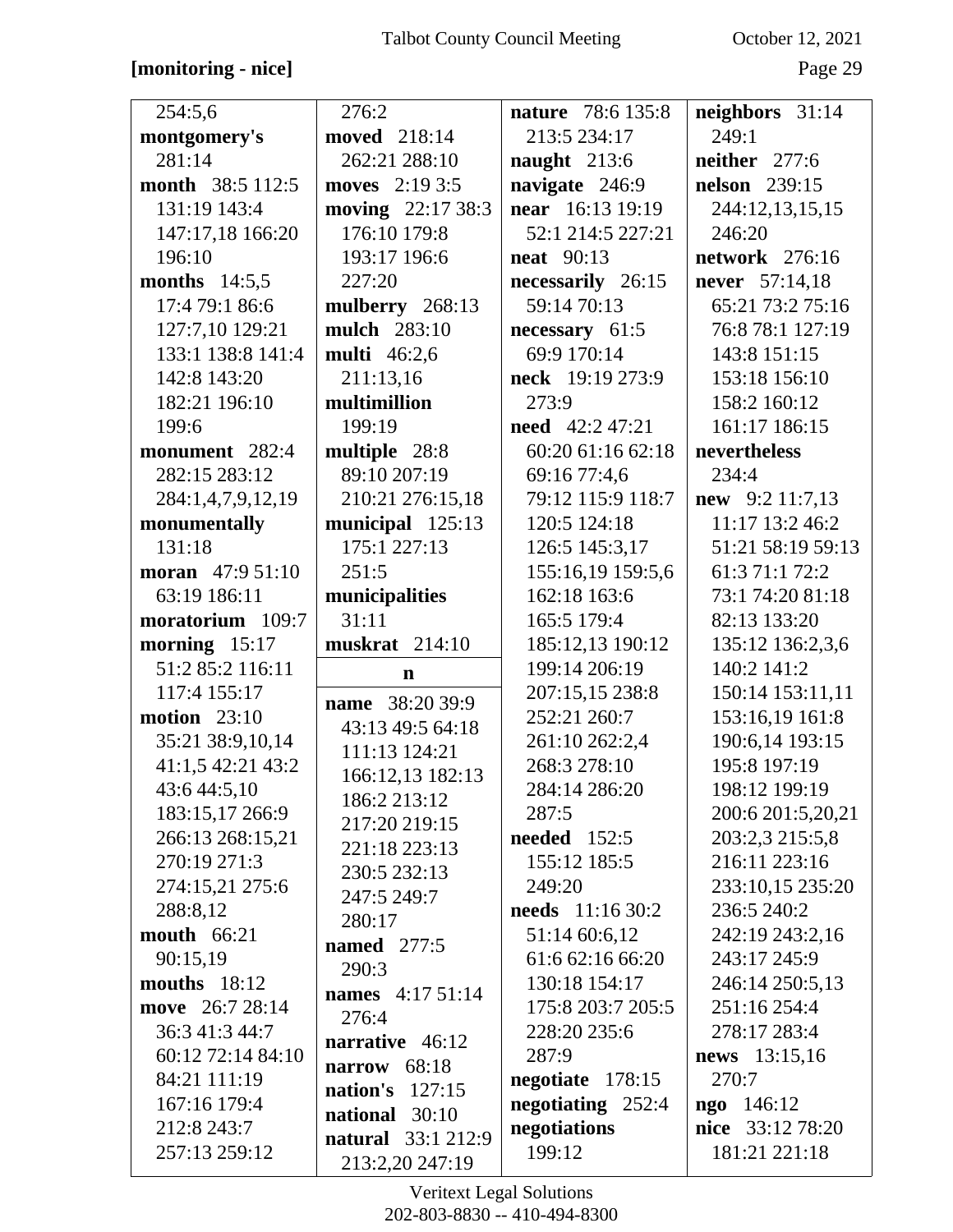[nice - okay]

October 12, 2021

| 242:10                   | <b>north</b> 137:14     | 259:9,10 287:15            | oh $42:3$ 143:3,5 |
|--------------------------|-------------------------|----------------------------|-------------------|
| nicholas $57:11$         | northern 223:16         | 288:2                      | 166:5 180:8,11,21 |
| 230:2,3 231:16,19        | notary 290:2,17         | oak 64:19                  | 194:1 208:5 219:3 |
| night 115:13             | note 277:12             | oath 55:8 56:7             | 255:15            |
| 217:18 241:20            | notebook 179:11         | obligation 253:2           | oil 60:1,2 162:12 |
| 249:11 281:6,21          | <b>notes</b> 75:17      | 253:13                     | okay 2:3,14,18,20 |
| 282:15 285:9,13          | 179:12 290:6            | observed 19:18             | 3:4,7 18:19 22:16 |
| 286:1,14                 | <b>notice</b> 155:17    | 108:2                      | 23:9,14,18,20     |
| nights 286:7             | 271:20                  | obtain $7:21$              | 24:13 26:8 35:2,2 |
| nine 20:3 80:21          | noticed $20:1,3$        | obvious $59:14$            | 36:21 37:9 38:16  |
| 81:4 273:7               | notified 16:14          | 72:16 79:16                | 38:17 39:3,8 40:3 |
| <b>ninth</b> 192:16      | <b>notion</b> 99:19     | obviously 26:17            | 40:14,15,17,19    |
| <b>nitrate</b> 139:2,10  | 164:1 224:2             | 166:2 182:18               | 41:18 43:9,10     |
| 148:6                    | notorial 290:13         | occasion 67:8              | 44:3,10 45:2,6    |
| nitrates 148:4           | november 9:9            | 187:1                      | 47:5 50:8 54:14   |
| 222:5 227:5,8            | 33:15,16 191:9          | occasionally               | 55:4 64:11,15     |
| nitrification 139:3      | 258:1,2,6 277:4         | 214:10                     | 67:14 74:7,14     |
| 139:7                    | <b>number</b> 37:5 40:2 | <b>occur</b> 190:21        | 77:8 78:14 79:21  |
| nitrogen $96:11$         | 42:5 45:8,10            | 193:15 250:5               | 86:13 88:2 110:15 |
| 97:14,15,16 98:1         | 46:20 62:8 68:2         | 278:7                      | 113:16 114:20     |
| 98:17,20 99:3            | 74:15 75:2,8            | <b>october</b> 1:7 2:16    | 115:9 118:1       |
| 100:6,10,18,21           | 125:10 142:7,9          | 2:21 3:1 5:12 7:1          | 120:20 123:20     |
| 101:4,8,16 112:11        | 161:16 173:11           | 7:3 38:12 43:4             | 124:10 136:13     |
| 132:6 137:19,19          | 190:2 196:5 197:2       | 278:4 288:1                | 145:15 151:14     |
| 138:1,7,9 139:9          | 199:12 202:6            | 290:13                     | 157:5 160:5 163:3 |
| 140:11 147:2,2,4         | 206:11 215:8            | <b>odd</b> 19:7            | 163:16 165:7,10   |
| 147:6,8,11,19            | 228:4 248:20            | <b>offense</b> 6:2 130:4   | 165:16 166:7      |
| 148:5,7,8,12,14          | 264:3 267:6,7,8         | <b>offer</b> 10:6 123:9    | 167:18 168:6      |
| 148:14,16 150:14         | 267:14,15               | 255:19                     | 169:12 172:16     |
| 168:16 172:9             | numbered 259:13         | <b>office</b> 4:2 7:8,16   | 174:1,12 180:2,11 |
| 188:4,8,11,19            | 260:2,8,20 261:20       | 9:11 11:9 12:17            | 181:10 182:10     |
| 189:3 243:4              | numbers 4:18            | 13:1,11,12,17              | 185:21 194:3,6    |
| 270:14                   | 13:18 102:14,16         | 15:16 17:15 19:5           | 208:11 210:10,16  |
| nitrogenous 132:9        | 170:17                  | 19:7, 12, 14 121: 20       | 219:14,20 220:2   |
| non $6:3$ 14:14,15       | nutrient 97:20          | 167:2 277:21               | 222:2 232:10      |
| 214:20 215:12            | 99:4 101:16             | <b>officer</b> 9:5,21 18:2 | 254:21 255:2      |
| nonjudicial 78:6         | 144:14 148:1            | 18:4                       | 256:6,8,15 257:12 |
| nonprofit 23:6           | 246:17                  | <b>officers</b> 7:5 10:18  | 257:13 258:13,20  |
| 25:3 26:6 30:13          | nutrients 112:19        | official $57:18$           | 259:6,10,12 261:2 |
| <b>nope</b> 37:18        | 132:5                   | 75:19 182:1,19             | 261:5 262:6       |
| <b>normal</b> 53:6 112:3 | $\mathbf 0$             | 276:13                     | 263:16 266:13     |
| 132:21                   | 166:14<br>$\mathbf{0}$  | officials 238:16           | 268:14 270:21     |
| normally 134:11          | $o'clock$ 51:2          | offsets 190:7              | 272:19,20 274:14  |
|                          | 116:11 183:8            | 191:12                     | 275:2,5 276:1     |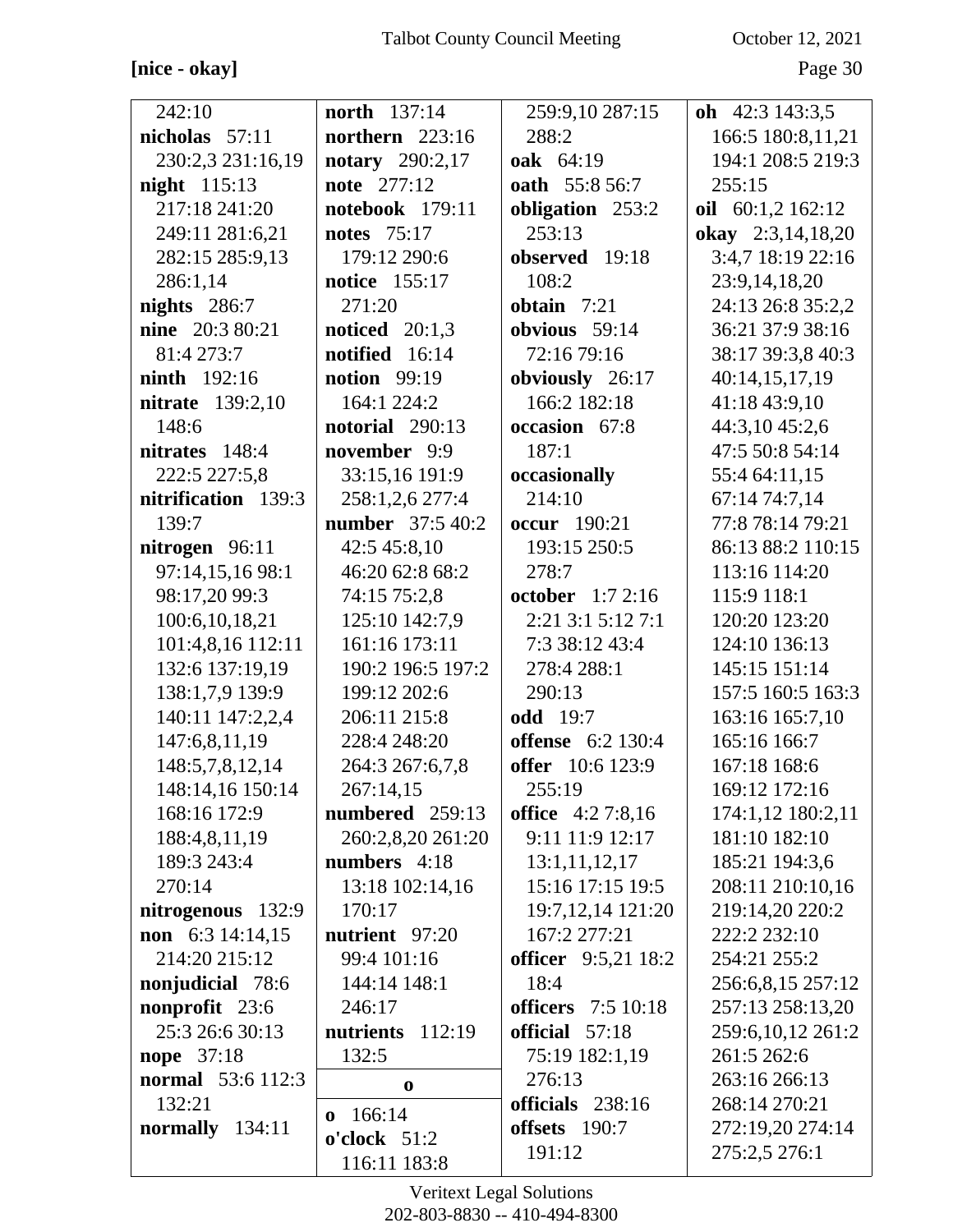### [okay - paddling]

October 12, 2021

Page 31

| 280:7,16,16 281:2    | operator 110:2        | otte 47:18,21             | 138:21 139:5,11       |
|----------------------|-----------------------|---------------------------|-----------------------|
| 285:21 286:11        | opinion 25:8          | 53:16 54:2,12,14          | 148:3,10,17           |
| 288:12               | 56:16,17 65:4,8       | 64:7 73:16 75:21          | oyster 92:4,5         |
| old 56:14 143:4      | 66:13 68:6,19         | 82:18 84:17,19            | 106:13                |
| 245:11               | 129:14 141:7          | 87:21 88:2 253:19         | oystering 248:12      |
| oma 276:14,18        | 185:2,2 197:7         | 254:17                    | oysters 92:12         |
| 277:1,2,12,13,16     | 278:6,12              | otters $246:1$            | 106:10,16             |
| 278:6,12 279:2,6     | opinions 12:21        | ought 151:3               | $\mathbf{p}$          |
| 279:7,13,14          | 67:9 152:7 276:13     | outbreak 28:21            |                       |
| omission 56:13       | opportunities         | <b>outcome</b> 290:12     | <b>p.m.</b> 1:7 278:4 |
| once 8:12 18:5       | 30:16                 | outdoors 33:19            | 288:2,3 289:3         |
| 62:10 63:6 100:10    | opportunity 27:12     | <b>outfall</b> 98:8,11    | pack 1:18 17:8        |
| 121:6 155:12         | 28:5 29:2 47:2        | 105:1                     | 24:11,12 28:15        |
| 182:9 191:5          | 86:21 92:16 117:4     | <b>outflow</b> 203:15     | 29:21 31:18 33:5      |
| 215:18 265:7,9,12    | 118:11 150:4          | outflows<br>101:12        | 34:3,12 35:18         |
| <b>ones</b> 4:5      | 151:9 169:7           | 170:19                    | 36:16,17 41:16,17     |
| ongoing 172:13       | 172:14 247:4          | <b>outside</b> 26:2 92:3  | 43:9 44:21 45:1       |
| 217:7 235:8,12       | 255:16,20 261:15      | 181:6 210:9,13            | 113:3,8,12,17         |
| <b>online</b> 278:17 | 285:4                 | 220:8 225:20,21           | 114:5,8,12 121:9      |
| onward 216:4         | oppose $233:6$        | 226:1 231:2               | 121:11,13,14,20       |
| open 18:12 28:12     | opposed 147:19        | outstanding 21:13         | 122:13,17 123:1,6     |
| 38:19 43:11 54:17    | opposition 167:4      | 81:4 172:20               | 123:8 124:4,10,13     |
| 113:14 115:10        | option 203:1          | overabundance             | 125:21 126:4,15       |
| 135:11 140:3         | 235:17                | 282:2                     | 156:18 157:5,15       |
| 158:5 182:9          | options 234:16        | <b>overall</b> 7:1 219:14 | 157:19 164:17,20      |
| 195:13 255:6         | 235:13 252:6,7        | 277:15                    | 165:4 180:15,19       |
| 257:4 276:13         | orally 278:5          | overflows 149:17          | 181:9,18 182:3        |
| 278:2,13 288:3       | order 11:5 20:15      | overloaded                | 185:18 238:20         |
| opening 18:8,9       | 24:21 25:9 30:4       | 109:16                    | 239:4,7,10,13         |
| operate 96:6         | 36:1 60:12 156:4      | overlooked 59:10          | 257:15 259:14,16      |
| 202:1,9,13 234:2     | 200:5 206:6 210:9     | overlooks 32:5,7          | 259:18 261:3          |
| operated 136:16      | 265:1 267:8,11        | 33:11                     | 262:21 263:12,13      |
| 231:2 270:12         | <b>orders</b> 265:6,7 | overnight 28:18           | 266:1,5,9 267:3,4     |
| operates 188:12      | ordinance 215:13      | 169:19                    | 268:15,17 269:10      |
| 272:10               | 272:14                | overriding $131:2$        | 269:11 270:18,21      |
| operating 99:17      | organization 26:6     | <b>oversee</b> 264:10     | 271:13,14 272:19      |
| 202:18 207:13        | 39:2 43:15 94:13      | overseers 57:3            | 274:3,6,15,20         |
| 230:15 231:2         | 100:12                | oversight $127:16$        | 275:16,17 279:18      |
| operation 190:10     | organizations         | overview $24:15$          | 280:1,7 285:17,18     |
| 198:13 199:2,4,5     | 29:13                 | <b>owned</b> 125:1        | 289:1,2               |
| 199:6,8 270:3        | origin $277:7$        | owner $31:4$              | packard 213:12        |
| operational 128:6    | osprey $214:10$       | $\mathbf{ox}$ 49:20       | packet 264:5          |
| operations 269:20    | 222:7                 | oxygen $133:7,9$          | paddled 214:12        |
| 270:10               |                       | 138:11,12,17,19           | paddling 214:6        |
|                      |                       |                           |                       |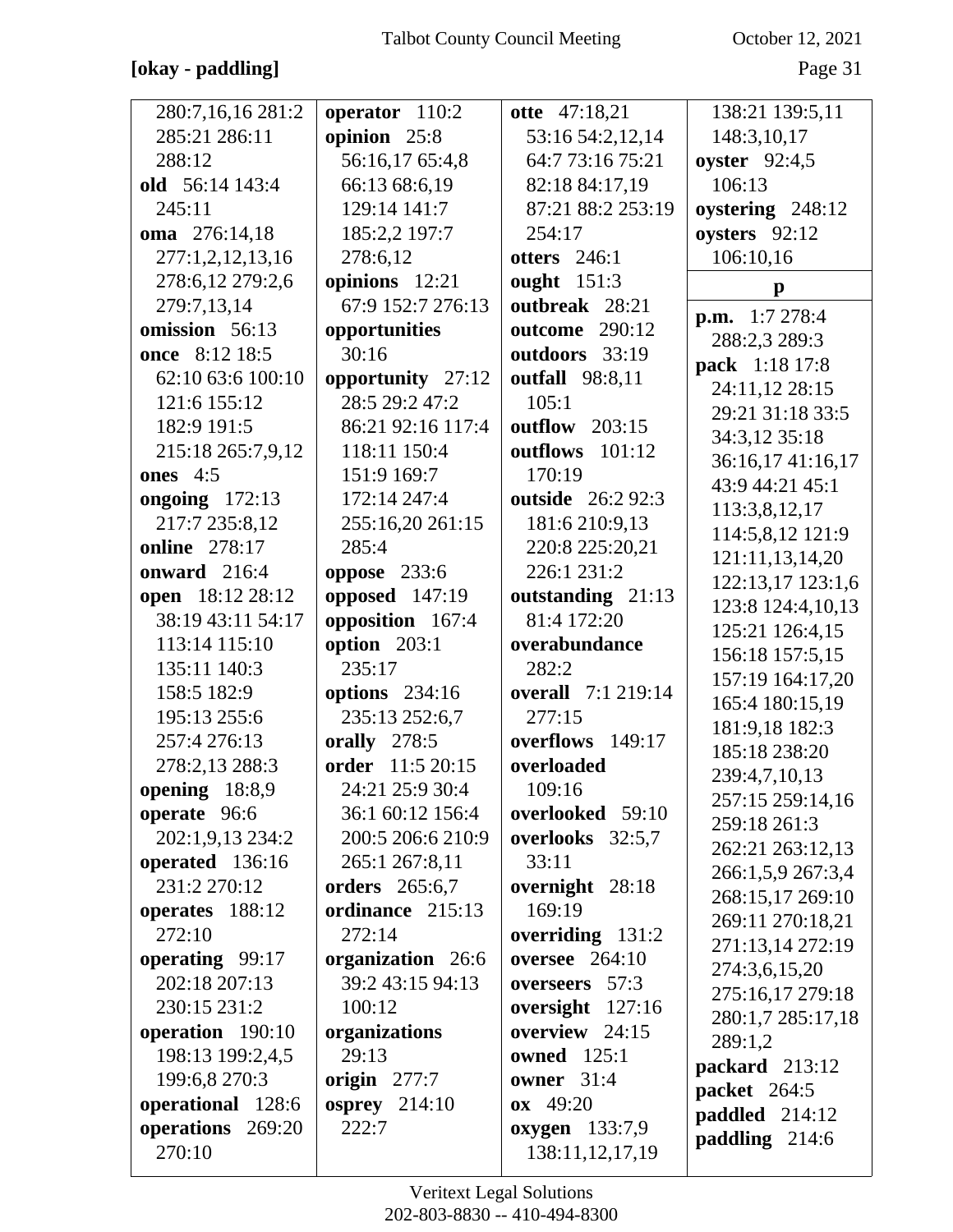### **[page - petitioners]** Page 32

| page 66:16 160:5       | 260:3,20 265:20                    | <b>people</b> 4:3,19 15:2 | 149:2 177:5,10           |
|------------------------|------------------------------------|---------------------------|--------------------------|
| 160:5 174:18           | 266:4,5 274:10                     | 15:7,9 16:19              | 187:15 188:2             |
| 186:5 201:18           | partial 56:9                       | 18:13 26:13 27:11         | 189:7,11 192:6           |
| 202:10                 | partially 252:11                   | 28:7 33:1 47:12           | 193:15 252:12            |
| <b>pages</b> 160:10    | participate 29:2                   | 47:13 55:18 57:1          | <b>permits</b> 80:6,8,10 |
| 186:18                 | participation                      | 59:16 61:16 62:18         | 80:15,16,20 81:4         |
| paid 9:20 205:16       | 278:9                              | 66:17 73:16 75:20         | 82:3,10,12,20            |
| painstaking            | particular 89:8                    | 89:5,5 90:12              | 83:9,12,21 146:21        |
| 127:14                 | 145:1 170:10                       | 103:11 105:21             | 230:16 231:3             |
| paint 246:11           | 176:7 233:11                       | 109:18 116:17             | permitted 70:5           |
| painted 19:11          | particularly 84:7                  | 117:14 119:2              | 103:18 107:12            |
| painting 19:14         | 204:6 225:10                       | 122:8,9 123:7             | 118:19 133:6             |
| pandemic 13:19         | parties 173:6                      | 130:6 137:5               | permitting 239:17        |
| 14:8 15:6 16:21        | 178:17 242:15,21                   | 155:10 162:16             | perpetuity 122:18        |
| 18:5 212:20            | 290:11,11                          | 165:4 168:17              | person 6:19 12:5,9       |
| panels 32:16           | partly 272:8                       | 170:1,16 174:1            | 12:13 14:17 17:15        |
| paper 40:1 223:21      | partner 64:20                      | 175:13,14 181:3,5         | 27:17 28:11 73:18        |
| 281:3                  | 66:1                               | 181:8 182:6               | 142:4 174:4              |
| <b>papers</b> 54:9,16  | partners 241:14                    | 202:18 209:1              | personal 184:10          |
| paperwork 53:21        | <b>parts</b> 32:11                 | 212:4 213:3               | 211:11                   |
| parameter 104:8        | party 241:16                       | 218:17 224:1,12           | personally 4:2           |
| parameters 25:17       | 251:9                              | 224:18 246:5              | 234:14 290:3             |
| <b>parcel</b> 42:11,14 | pass 89:19 186:19                  | 249:16 261:14             | personnel 7:4,14         |
| 45:17,19               | 200:9 280:2                        | 286:19 287:3              | 288:5                    |
| parcels 45:18          | passed 38:10 43:2                  | people's 52:18            | <b>persons</b> 176:18    |
| 192:17 193:1           | 43:8 89:20                         | <b>peper</b> 24:18 27:14  | 243:13                   |
| pardon 64:12 73:9      | passing 226:10                     | 31:21 36:18               | perspective 95:13        |
| <b>parent</b> 215:17   | passionate 287:3                   | $percent$ 113:1           | 137:9 199:15             |
| park 23:8 24:19        | pathogenic 228:14                  | 132:1 134:8 140:1         | pertain 53:7,9           |
| 25:12 26:1 28:11       | 228:21                             | 170:10 221:1,13           | pertains 194:2           |
| 30:16 32:11 33:7       | patient 60:5                       | 221:15,16 278:20          | pet 8:15 56:20           |
| 230:20                 | 165:20                             | perform $127:14$          | pete 1:16 22:4           |
| parked 20:1            | patrol 14:3                        | performance               | petition 46:20           |
| parking 21:3           | patuxent 129:4                     | 21:13 160:17              | 49:15 51:10,12           |
| parks 25:7 30:10       | pause 63:2                         | <b>period</b> $42:15$     | 52:18 61:8,10            |
| 30:11 32:10            | pay 8:8,17 100:9                   | 80:21 119:6 202:5         | 86:6 116:3 118:9         |
| part 24:18 28:6,14     | 200:8 204:16,21                    | permanent 191:5           | 155:11 158:2             |
| 85:15 90:7 91:6        | 237:9,10                           | 195:21                    | 161:2 164:7              |
| 92:6, 12, 13 108: 12   | <b>pcps</b> 227:17                 | <b>permit</b> 58:3,7,11   | 281:14                   |
| 108:13 140:20          | pe 217:21                          | 62:14 81:13 83:17         | petitioner 53:17         |
| 149:20,21 159:4        | peak 142:8 147:17                  | 102:16 109:6              | 118:8 198:8              |
| 161:14 190:13          | peaking $142:9$                    | 133:2,20 136:14           | petitioners 52:3         |
| 203:6 213:16,19        | $\boldsymbol{\text{peanut}}$ 232:8 | 136:17 138:19             | 86:21 117:12             |
| 215:21 246:4           |                                    | 143:19 147:2,5,11         | 155:10                   |
|                        |                                    |                           |                          |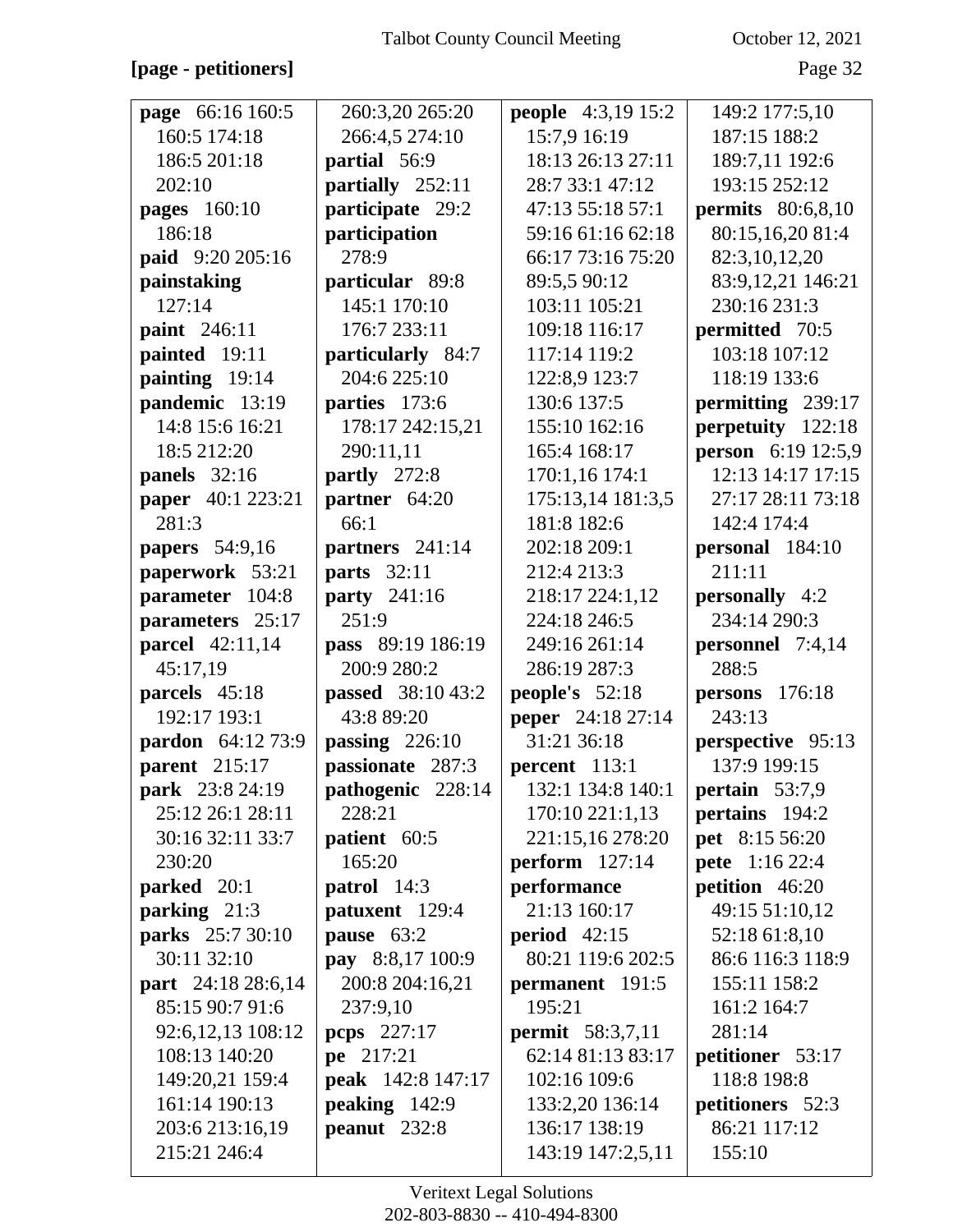## **[petitioning - please]** Page 33

| petitioning 52:7   | <b>pipe</b> 88:16,17   | 142:21 143:11       | 177:19 185:11             |
|--------------------|------------------------|---------------------|---------------------------|
| pharmaceuticals    | 89:15 95:18 96:17      | 157:10,11,13        | 187:18 188:1,3,11         |
| 227:17             | 96:20 97:4 128:17      | 159:19,21 160:18    | 188:12 189:6,12           |
| phase 25:21 31:19  | 128:18 169:11          | 180:18 181:15       | 190:5,7,16,17             |
| 31:21 33:5 170:5   | 172:10                 | 182:14,19 183:1     | 191:8 193:10,14           |
| 170:11,12 171:17   | <b>pipes</b> 134:12,14 | 184:6 186:7         | 193:16 195:11             |
| 250:10 263:21      | 135:11 173:8           | 189:14 190:15       | 196:7,20 197:3,19         |
| 273:6,13 274:1,17  | piping $135:14$        | 191:14 197:21       | 198:10,11,12              |
| 274:18             | 177:15                 | 209:9 233:12        | 199:1,20 200:7,9          |
| phases $170:4,5$   | place 7:1 10:20        | 234:4 237:6 238:6   | 200:14,15 201:5,6         |
| phenomena 156:1    | 20:15 33:12 61:19      | 239:20 240:1,18     | 201:14,21 202:1,5         |
| 156:5              | 91:1 103:11            | 241:21 243:20       | 202:8,16,21 203:2         |
| phenomenal 34:5    | 134:19 135:1           | 251:8               | 203:3,13,21               |
| philadelphia       | 177:20 212:11          | <b>plans</b> 193:5  | 204:16,18 205:13          |
| 64:21 138:4        | 223:16 251:19          | 253:10 254:4        | 206:5,13,20 207:5         |
| phone $4:1,3$      | 290:4                  | 282:19              | 207:13,17 212:7           |
| 219:18             | placed 20:5 109:7      | plant 60:15 65:12   | 214:19 215:1,6,13         |
| phosphates 222:4   | 242:15                 | 65:13 71:17 72:9    | 216:9,17 217:21           |
| phosphorus         | placing $234:1$        | 72:19,20 74:17,20   | 221:20 230:11,13          |
| 112:12 132:5       | plan 24:19 25:2        | 81:16,19 82:14,15   | 230:15,21 231:13          |
| 138:12,14 172:9    | 26:1 37:7 38:6,15      | 83:2,3 84:13 88:4   | 233:20 235:15,20          |
| photographs 87:9   | 42:7 43:7 45:11        | 88:8 89:12 94:19    | 236:3,5 237:1             |
| 92:15 93:13,13     | 45:12 46:8,12,13       | 95:3,19 96:18       | 241:4 246:14              |
| 94:1               | 61:15 63:10,12         | 97:4 98:9,11 99:1   | 250:4,14,18,18            |
| photos $87:18$     | 68:17 105:11           | 99:5,7,10 100:4     | 251:2,18 252:1,2          |
| 88:10,15 89:7      | 152:6, 10, 14, 17      | 102:16 103:18       | 252:6,8,9,11              |
| 91:20 92:20 93:6   | 153:6,13 154:2         | 104:6, 10, 18 105:4 | 269:20 270:11             |
| 94:15,20 95:1,7    | 161:12,20 171:15       | 105:15,15,19        | plants $101:19$           |
| 95:15 96:1         | 184:20 193:4           | 106:4 108:2,8,16    | 128:8 129:8,9             |
| phrasing 56:8      | 213:1,13 215:2,19      | 109:10,13 110:3     | 130:8 138:1,4             |
| physical $132:3,6$ | 224:19 229:9           | 111:4 127:21        | 139:21 144:13,15          |
| 138:14             | 233:10 234:9,11        | 128:10,14,15        | 144:15 190:12             |
| pia 12:10          | 251:14 253:3,5         | 131:18,21 132:3,8   | 221:16                    |
| pias 143:12        | 279:8                  | 132:19 133:16       | plates $12:16$            |
| pick 35:13 156:20  | planned $42:14$        | 136:15 137:2,12     | play 103:9 176:5          |
| picture 52:12      | 45:14 250:11           | 138:8, 10, 13 139:7 | 251:20 261:14             |
| 234:21 246:11      | planning $28:16$       | 140:2,4,7,8,18      | 284:12                    |
| pictures 35:5      | 38:7, 12, 13 43:4, 5   | 141:3 142:6,9       | played $109:3$            |
| 52:10 88:6 95:12   | 55:7,14 58:1 67:5      | 143:18 146:20       | players 59:16             |
| piece 210:2,3      | 68:15,21 69:6,8        | 147:9,9,19 149:4    | <b>plays</b> 241:16       |
| 245:17             | 69:19 70:1,2,7,16      | 149:16 150:13,14    | <b>please</b> 2:11 3:9,18 |
| <b>pile</b> 71:1   | 80:18 93:15            | 151:11 170:19,20    | 22:20 33:10 34:1          |
| pin 88:11          | 105:21 129:16          | 171:11 172:21       | 36:7 37:4 38:20           |
|                    | 130:3,17 142:19        | 173:2 174:9         | 41:7,20 42:4              |
|                    |                        |                     |                           |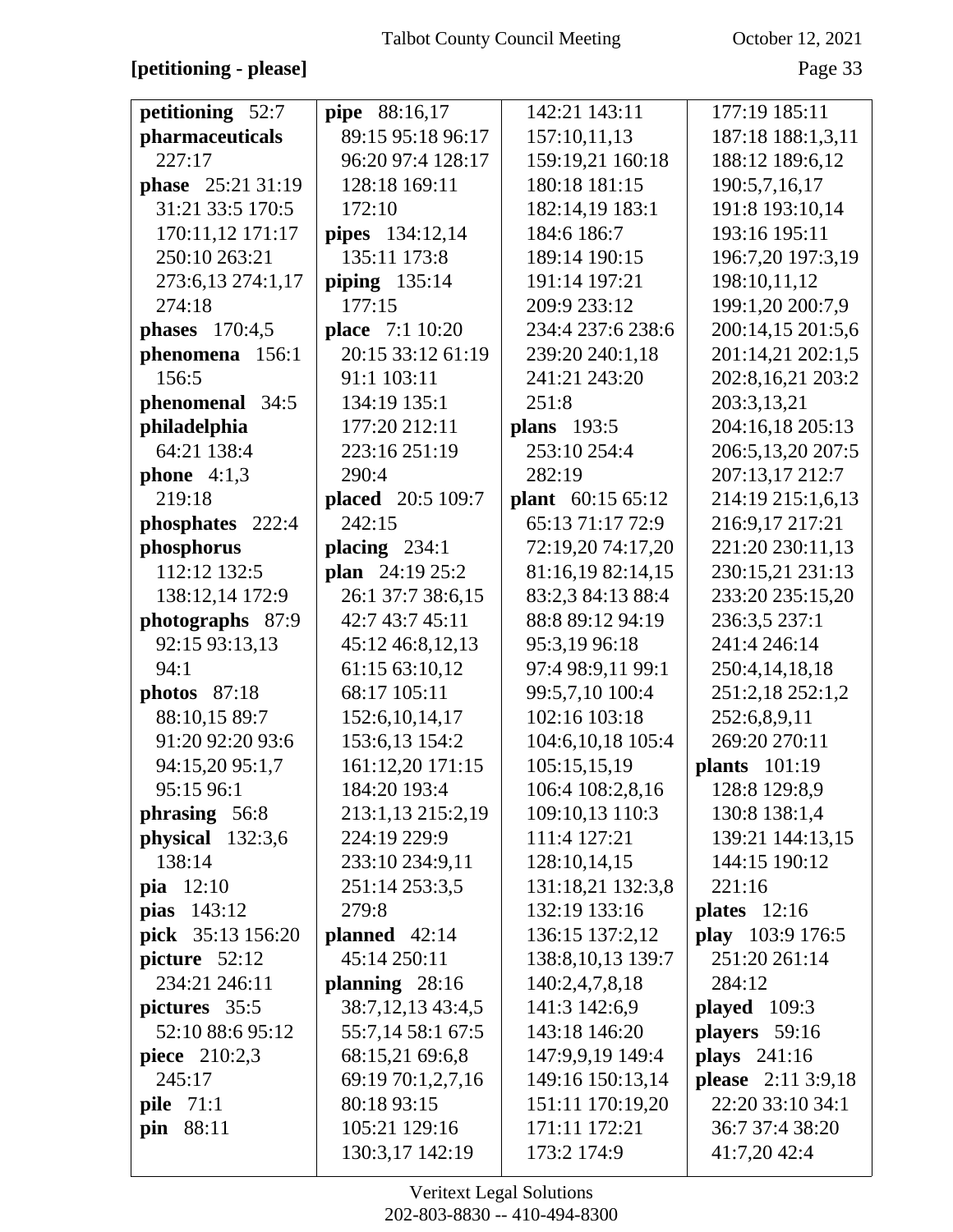## **[please - president]** Page 34

| 44:12 45:6,7 48:7       | 203:11 206:17,20           | position $49:13$        | predecessor 60:3         |
|-------------------------|----------------------------|-------------------------|--------------------------|
| 50:8 60:15 64:16        | 225:14 235:7               | 86:8 129:18             | 193:6                    |
| 66:21 71:15,19          | 236:19 238:20              | 130:10 251:10           | predecessors             |
| 72:13 73:19 74:1        | 239:8,10 260:6             | positions 118:21        | 196:21                   |
| 74:10 81:10 84:15       | 264:14,16 265:13           | possess 273:21          | predicated 75:10         |
| 85:8 87:5 89:6          | 283:16                     | possession 273:11       | 118:17                   |
| 94:7 124:18,20          | pointed 241:3,6            | possibilities           | prediction 200:11        |
| 126:21 145:21           | <b>points</b> 79:12        | 235:21                  | preempt 76:17            |
| 150:10 153:2            | 123:16 150:19              | possibility 69:6        | preference 182:2         |
| 166:4 213:8             | 156:6 157:8 161:1          | 185:8 235:14            | prejudice 46:15          |
| 229:20 249:2            | 168:6 170:7 186:6          | 282:15                  | 49:16 61:4,12            |
| 254:12,13 263:3         | 186:18 240:16              | possible 179:7          | 62:19 151:12             |
| 266:15 269:1            | 250:9 259:20               | 184:19 193:13           | preliminary 9:7          |
| 271:4 275:7             | <b>police</b> 7:2,5,8 8:16 | 210:18 247:16           | 252:3,17                 |
| pleased 217:17          | 9:9,16 10:4 12:1           | 277:8                   | prepare $163:14$         |
| 243:14                  | 14:13 18:14 19:6           | possibly $123:13$       | 287:16                   |
| pledge $2:10,12$        | 19:8,10 175:2              | 163:5 173:8             | prepared 40:4            |
| plodding 236:16         | <b>policies</b> 9:2 10:2   | 206:20 235:5            | 186:4,17                 |
| plus $15:1$             | policy 13:6 111:11         | post 7:9 13:20          | presence 290:9           |
| pluta 93:3,8 94:6       | 272:16,16 278:13           | 278:11                  | <b>present</b> 7:12 29:7 |
| 94:7,9,11,17,21         | politician 127:2           | <b>posting</b> 278:18   | 29:16 47:4 51:20         |
| 95:14 96:8,15           | politics 127:3             | potatoes 145:17         | 117:5 118:8,12           |
| 97:15 98:10 99:3        | 178:16                     | potential 70:7          | 119:21 207:5             |
| 99:13 100:11            | <b>pollen</b> 93:19        | 105:8 107:8 209:4       | 225:7,19                 |
| 101:15 103:16           | pollinator 32:2            | potentially 65:16       | presentation 5:10        |
| 104:14,19 106:10        | pollutants 97:17           | 172:15                  | 25:15 48:9 59:4          |
| 106:12 107:5            | polluted 92:10             | <b>pound</b> 100:8,21   | 113:10,19 119:21         |
| 108:3 110:9,13,16       | 241:5                      | 101:3 188:20            | 122:7 123:2 255:7        |
| 111:1 112:2,15,17       | pollution 105:8            | 243:4                   | 281:20 284:16            |
| 113:5 119:13            | 220:13 221:11              | pounds 188:18           | presentations            |
| 188:9,21                | 247:13                     | power 61:7 69:10        | 55:7                     |
| pluta's $124:8$         | <b>pond</b> 108:18         | 71:7,13 73:12           | presented 21:12          |
| 243:3                   | 109:15 174:10,16           | 151:6,8                 | 25:13 115:6 186:6        |
| <b>point</b> 30:3 62:20 | pontificating 86:1         | powerful 52:21          | 242:20 248:8             |
| 75:2,8 79:4 88:9        | poor 171:11                | powers 217:15,16        | presenting 47:2          |
| 93:16 101:7 105:5       | 224:18                     | 217:20 222:2,20         | preservation 84:1        |
| 105:12 111:5            | poorly 169:5               | practical 160:15        | 194:8                    |
| 117:10,12 122:19        | population 167:5           | practiced 65:21         | preserve $210:10$        |
| 122:21 137:17           | 167:6                      | practices 101:2         | 212:10 213:5             |
| 151:5,20 155:2          | portion 76:5               | practicing 65:20        | 237:14 239:1             |
| 159:20 160:1            | 107:10 122:7               | <b>prayer</b> 2:9,12,14 | preserves 230:19         |
| 163:21 168:11           | 236:14 254:7               | precedent 219:2         | preserving 127:5         |
| 170:9 184:21            | portions 45:12             | precipitation           | president 3:12           |
| 187:13 197:6            |                            | 131:11                  | 9:13 15:5 35:20          |
|                         |                            |                         |                          |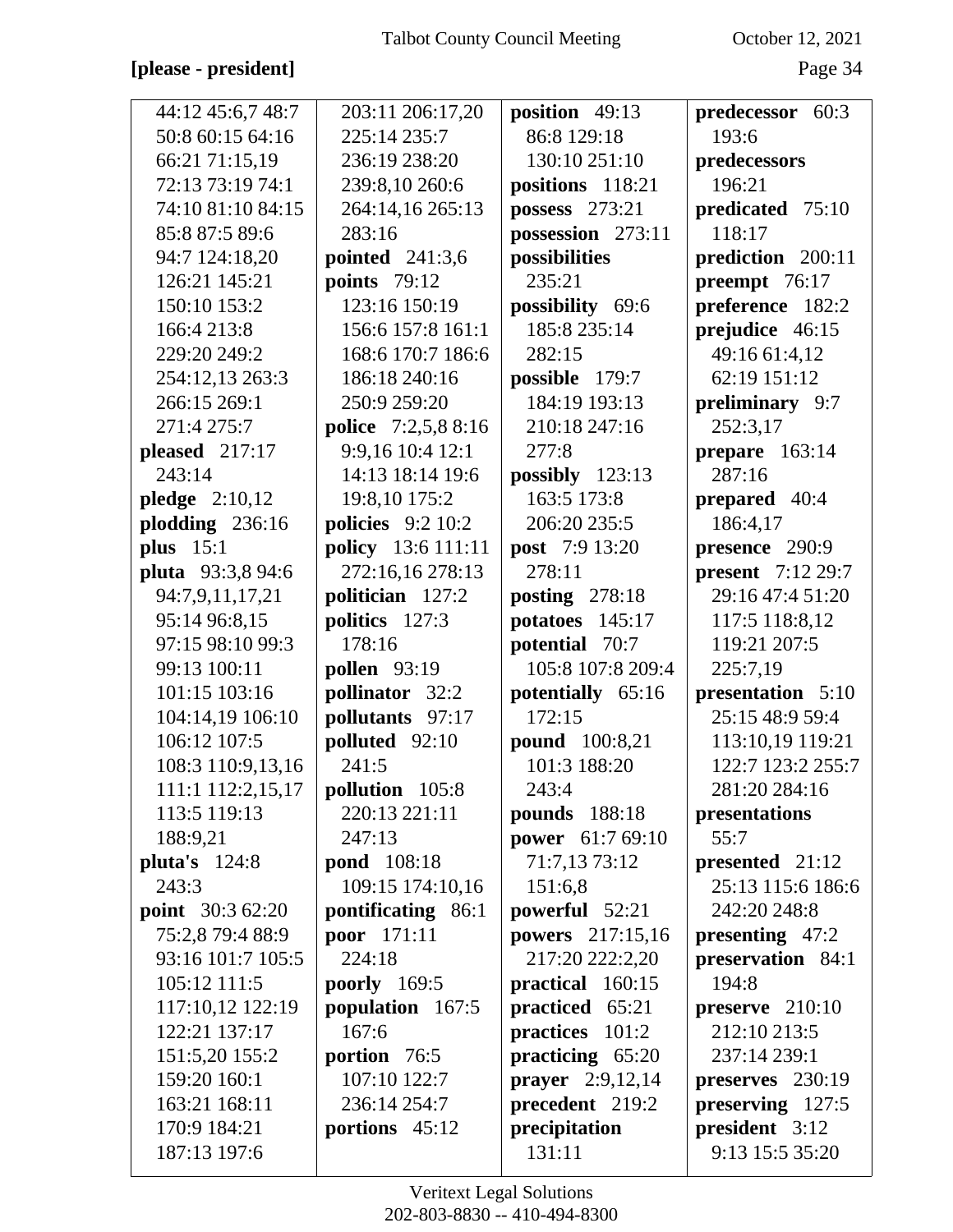# **[president - project]** Page 35

| 73:21 81:7 94:9          | 152:4 153:2 154:4  | 18:6 30:15 37:14  | proceeding 53:5    |
|--------------------------|--------------------|-------------------|--------------------|
| 108:5 110:1 186:1        | 154:6 157:2,6      | 47:16 129:17      | 77:10 186:10       |
| 208:11 239:16            | 158:21 159:11      | 138:2 180:6 187:2 | proceedings 2:1    |
| 249:6 280:11             | 161:5 164:10       | 199:6 205:5       | 55:5,6             |
| 287:20                   | 174:5,8,13,19      | 206:12 208:2      | process 20:21 28:6 |
| press 283:16             | 175:3,5 176:20     | 219:8,9 236:8     | 28:14,16 29:3      |
| presses $154:15$         | 177:7,11,17        | 249:13 265:10     | 52:13 63:2 83:16   |
| preston $25:21$          | 178:18 180:12,17   | problem 35:2      | 108:12,14 109:12   |
| 28:8 32:18 33:5          | 181:11,14,19       | 37:21 39:21 40:13 | 132:6,7 138:14     |
| 34:4                     | 182:4 186:11,14    | 40:13 72:16 108:1 | 139:3 160:20       |
| presumably               | 198:16,18 204:13   | 109:9,17 116:7,21 | 218:1 222:13       |
| 238:13                   | 205:5 206:17       | 133:16 134:9      | 225:3 235:9,12     |
| presume 30:11            | 207:8 208:7,8      | 136:8,10 138:11   | 260:16 261:14      |
| 73:6                     | 226:3 231:21       | 138:12,12,17      | 265:9 281:14,17    |
| prettiest 245:12         | 239:6,9,12 256:4   | 140:19 141:17     | 284:17 285:1,2     |
| <b>pretty</b> 6:13 14:20 | 256:9,16 257:18    | 142:17 144:12     | processed 89:16    |
| 53:3 68:2 79:16          | 258:16 259:8       | 148:20 149:6,7,15 | 98:12              |
| 91:3 92:21 109:3         | 260:4 261:7,9      | 150:1 152:19      | processes 53:19    |
| prettyman 230:20         | 262:5 263:10,11    | 175:11 180:1      | 132:4 137:18       |
| prevent 21:14            | 267:1,2 269:8,9    | 184:9,15,15,16    | 139:18 140:5,11    |
| 196:9 201:12             | 271:11,12 274:8    | 197:1 203:13      | produced 86:2      |
| prevention 278:1         | 274:14 275:1,2,4   | 208:10 234:14     | productive 111:19  |
| preview 161:16           | 275:14,15 276:6    | 236:15 237:2,7,8  | products 222:16    |
| previous 178:4           | 285:21 286:1       | 237:9,19 238:10   | professional       |
| 267:17 272:9             | 288:10,20,21       | 243:11 245:9      | 125:12 129:12      |
| 274:12                   | price's 30:3       | 281:5,5           | profit $215:7$     |
| previously 282:18        | 176:11             | problems 56:12    | program $8:19,20$  |
| <b>price</b> 1:19 22:8   | prices $100:16$    | 72:8,11,20 83:21  | 17:21 142:1,2      |
| 23:12 24:9,10            | primarily 56:12    | 119:12 128:6      | 204:3 253:2 287:7  |
| 26:11 27:6 29:10         | 72:10 127:1,4      | 132:18 137:1      | programmed 46:3    |
| 36:14,15 39:18           | primary $72:1$     | 141:18 144:20     | programming        |
| 40:6 41:14,15            | printed 290:6      | 149:12 173:3      | 30:15              |
| 44:9,19,20 66:20         | prior 38:671:18    | 179:6 225:4 235:5 | programs 206:4     |
| 77:9,14,18 79:7          | 134:2              | 268:6,10          | 206:19             |
| 82:21 91:11,14           | priority $42:16$   | procedure 47:1    | progress 46:4      |
| 99:11,15 114:3,6         | 46:8 75:6 248:20   | 51:4 164:6        | 176:19             |
| 114:17 133:12            | pristine 235:2     | procedures 10:2   | progresses 27:10   |
| 136:12 137:6             | 246:12             | 16:15 37:8 52:15  | prohibiting 20:15  |
| 139:12,16,19             | private 18:3,7     | 164:6 259:20      | project $25:1,4,5$ |
| 140:8,15 141:7,12        | 135:9 268:7        | 262:9 287:8       | 26:7 27:15,20      |
| 141:16 142:12,16         | 284:15             | proceed $61:15$   | 29:4 31:7 34:19    |
| 143:1,4,6 144:19         | <b>pro</b> $176:7$ | 63:8 72:13 163:4  | 45:15 46:10,14     |
| 145:2,10,13,15           | probably 6:9       | 201:10 215:14     | 56:2,20 57:15      |
| 146:1 151:1 152:1        | 11:12 12:7 14:21   |                   | 58:15 59:19,20     |
|                          |                    |                   |                    |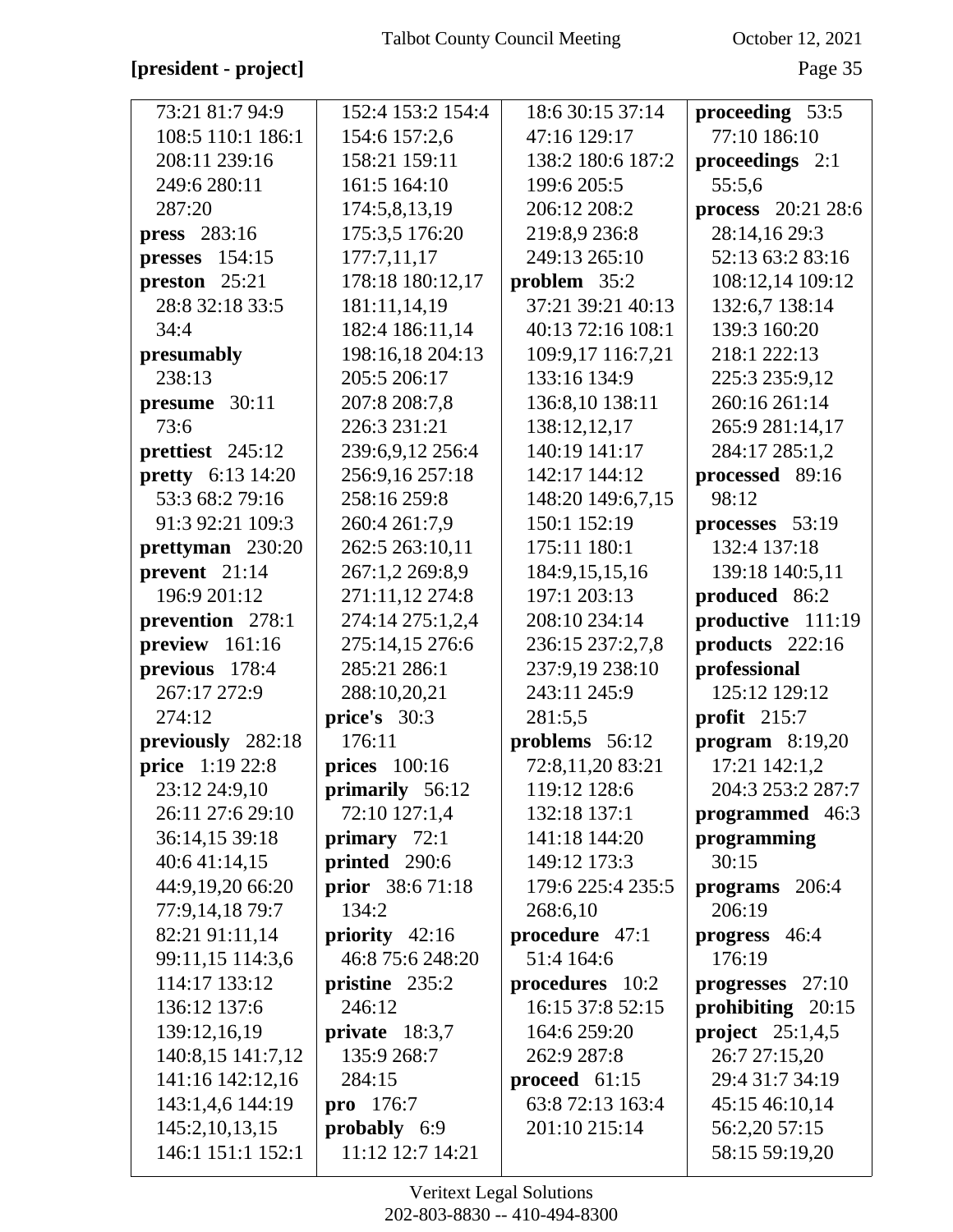# **[project - qualifying]** Page 36

| 80:17,20 81:19      | 247:11                   | 42:19 43:11 44:4          | <b>pumped</b> 149:17      |
|---------------------|--------------------------|---------------------------|---------------------------|
| 82:4 153:9 161:15   | prosecute 10:13          | 45:5 51:17 57:17          | 227:1,3                   |
| 167:19 169:16,18    | prosecutor 13:12         | 59:1,9,12 71:3            | pumping 206:14            |
| 169:18 191:20       | protect 17:13            | 72:5 76:4,18,20           | 221:5 267:15              |
| 196:16 197:13       | 127:15 216:21            | 77:1 87:1 97:1            | pumps 136:11              |
| 202:16 203:21       | 231:10 246:13            | 113:12 114:13,14          | punishment 10:7           |
| 235:11 240:3        | 247:18                   | 114:16 115:11,13          | <b>purple</b> 3:20 4:11   |
| 249:21 250:5        | protected 111:12         | 116:13,19 121:4,5         | 5:4                       |
| 273:6 274:18        | protection 94:13         | 121:7 125:10              | pursuant 117:6            |
| project's 198:10    | 128:4 146:8              | 134:14 135:10             | 190:10 191:4              |
| 225:7               | 231:10                   | 145:2 157:4,15,19         | pushback 68:6             |
| projections 200:3   | protective 20:15         | 158:4,21 159:3,8          | <b>pushed</b> 206:16      |
| projects 46:9       | protein 230:21           | 165:14,17 168:1,2         | 212:19,19                 |
| 100:14              | protest 281:12           | 176:4,4 180:13,15         | pushing $68:10$           |
| prominently 72:5    | proud $17:2$             | 180:19,21 181:15          | put 8:2 24:21 29:9        |
| promised 236:7      | prove $224:7$            | 181:18 182:8              | 38:8 42:21 43:5           |
| promoted 91:5       | provide 38:20            | 183:3 186:3,4             | 48:8,10 63:2              |
| promotes 102:2      | 235:15 264:15            | 207:11 212:2              | 82:14 86:21 95:12         |
| prompts 4:15        | 281:13                   | 236:21 240:15             | 96:15 110:19              |
| <b>proof</b> 104:16 | provided 190:8           | 247:17 248:5,6            | 116:18 129:9,21           |
| proper 63:4 174:1   | 191:19 197:9             | 249:10,18,19              | 131:8 134:19              |
| 174:2               | 202:17                   | 253:4 255:12              | 135:1,6 136:7             |
| properly 99:16      | provides 51:4            | 257:18 259:13             | 137:8 151:19              |
| 202:2,13 217:4      | 72:17 185:3 198:7        | 260:2,9,19 261:10         | 154:14 165:19             |
| 234:2 241:18        | providing 51:6           | 261:18,21 262:4           | 167:17,20 170:2           |
| properties 42:8     | 171:5 247:16             | 264:5 272:2 276:2         | 175:16,20 176:17          |
| 75:3 90:18 168:8    | 267:18 270:15            | 276:12 278:8,14           | 177:10,15 178:12          |
| 218:12              | 282:2                    | 281:18 282:7              | 196:13 206:2              |
| property 32:8,13    | provision 201:7          | 283:4 285:3,7             | 209:13,18 212:11          |
| 39:11 45:13,21      | 251:16                   | 286:13 290:2,17           | 259:14 283:12             |
| 49:19 97:1 118:19   | provisions 250:12        | public's 279:1            | <b>puts</b> 132:2         |
| 119:1 166:17        | 251:11 253:11            | publicity 65:10           | <b>putting</b> 29:21 55:1 |
| 196:1 218:10        | 277:20                   | publicized 284:8          | 86:17,18 99:19            |
| 228:16 268:8        | psychiatrist 11:6        | publicly 159:13           | 100:3 101:1 189:2         |
| proposal $84:11$    | 11:9                     | 278:5 284:14              | 199:18                    |
| 196:20 233:4        | psychological            | <b>pull</b> 91:2          | pvc 135:14                |
| proposals $250:1$   | 11:1,4                   | <b>pulled</b> 13:18 19:21 | q                         |
| proposed 167:8      | psychologist 11:6        | pulling 21:7              | qualifications            |
| 190:6 193:15        | 11:10                    | <b>pulp</b> 223:21        | 126:3                     |
| 197:17 198:2        | <b>public</b> 7:11 11:21 | pump 134:19               | qualified 126:1           |
| 209:6 210:21        | 12:3 15:2 17:17          | 149:17 264:2,12           | 173:19                    |
| 213:14 226:18       | 27:7 28:1,8,19           | 265:19 267:7,12           | qualify 270:9             |
| 229:12 232:21       | 29:1 33:6,8 37:2         | 267:14 268:2,4            | qualifying 206:3          |
| 233:7 234:2         | 38:2,2,7,19 40:21        | 270:4                     |                           |
|                     |                          |                           |                           |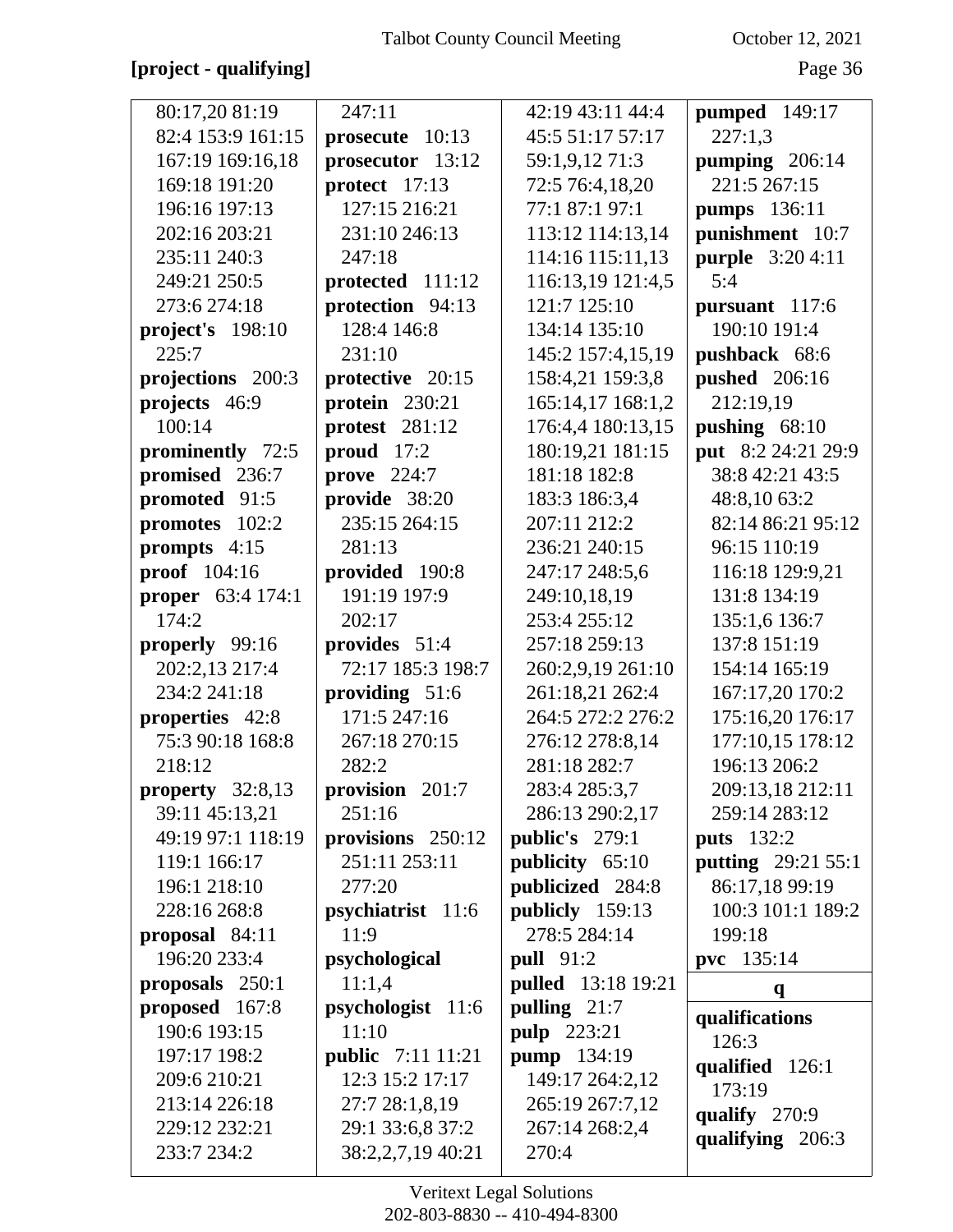## [quality - recognized]

October 12, 2021

Page 37

| quality 95:16     | quick 31:15 99:11        | <b>reached</b> 118:21   | 243:10,19 244:5           |
|-------------------|--------------------------|-------------------------|---------------------------|
| 102:21 104:2,8,12 | 120:16 125:20            | 160:12                  | 262:3 263:16              |
| 111:6,15 112:10   | 126:20 133:12            | reaching 170:9          | 276:6 284:6,14,17         |
| 112:19 127:5      | 146:15,16 150:19         | read 15:12 19:16        | 284:21 285:3,4,14         |
| 146:8 173:19      | 152:2 174:5              | 22:19,21 42:2,4         | 286:16                    |
|                   |                          |                         |                           |
| 247:10,20         | 204:13 207:8             | 45:7 53:9 63:12         | reappointment             |
| quantity 119:8    | 232:6                    | 66:15 67:8 74:2,9       | 262:20                    |
| quarter 133:1,3,6 | quickly 69:13            | 107:3 115:21            | <b>reason</b> $21:556:19$ |
| 143:19 187:17     | 229:6                    | 160:10 173:13           | 71:8 74:15 82:10          |
| quarterly 3:16    | quite 40:6,8 49:1        | 183:21 184:3,4          | 104:3 136:1               |
| quarters 51:18    | 60:9 70:15 147:20        | 189:15 198:21           | 148:13 212:19             |
| queen 27:18 31:11 | 201:2 218:3              | 202:10 219:18           | 219:5 232:7 246:4         |
| question 26:11    | quote 69:9               | 220:17 272:21           | 261:18                    |
| 72:4 78:10,12     | quotes 208:4             | reading $68:3$          | reasonable 172:2          |
| 80:3 85:7 99:11   | r                        | 166:21 179:12           | 236:18                    |
| 100:11 101:15     |                          | ready 41:19 48:18       | reasons 71:21             |
| 106:7 110:9 113:5 | radicle 171:5            | 80:17,20 118:19         | 72:1 74:2,15              |
| 133:12 136:12     | rain 107:15 141:3        | 198:13 199:2,3,5        | 207:3 240:7 241:6         |
| 139:12 142:15     | rainfall $131:19$        |                         | <b>rebut</b> 150:11       |
|                   | 132:15 134:2,4           | 199:5,7                 |                           |
| 152:21 163:4      | 144:4,9,11               | <b>real</b> 42:8 45:13  | rebutted 242:15           |
| 168:17 174:6,14   | rainfalls 134:17         | 50:10,14 84:16          | <b>recall</b> 232:18      |
| 174:17 176:11     | <b>rains</b> 136:5       | 120:16 152:2            | recap 186:17              |
| 204:13,15 207:11  | rainwater 132:1          | 153:14 167:21           | 187:13                    |
| 256:2 271:15      | 140:1                    | 248:9 288:5             | <b>receive</b> 159:15     |
| questionable      |                          | realistic 237:15        | 242:2                     |
| 173:1 225:3       | <b>raise</b> 23:12,17    | realize $274:3$         | received 57:7             |
| questioning       | 26:12 85:7 105:10        | realizes 60:11          | 108:4 158:2 183:8         |
| 145:19            | rambling 56:15           | realizing 21:8          | 186:8 189:13              |
| questions 17:5    | ran 281:3                | reallocate 236:4        | 241:21 280:12             |
| 22:10 26:9 53:4   | <b>range</b> 229:9       | <b>really</b> 5:16 9:10 | receiving $158:5,7$       |
|                   | ranged 98:14             |                         |                           |
| 55:17 56:10 57:5  | ranging 98:2             | 9:14 17:11 25:17        | 159:16 265:2              |
| 63:3 66:5 76:12   | rate 12:5 102:12         | 26:19 34:4,6 35:7       | recess $115:1$            |
| 76:17,19 78:4,6   | rating $220:5$           | 35:19 49:10 50:2        | 165:15                    |
| 79:19 84:3 142:13 | <b>rauch</b> 264:7       | 56:1,21 63:7            | reclassification          |
| 142:20 143:14     | 265:17                   | 69:16 78:20 87:3        | 193:7                     |
| 145:17 146:15,17  | ravens $217:18$          | 90:13 97:6 109:4        | reclassified 75:3         |
| 150:4,8 154:15,18 | ray 183:3 185:5          | 109:6,17 110:7,19       | 192:21                    |
| 159:1,6 174:21    |                          | 111:15 126:5            | reclassify $42:8$         |
| 179:11 181:21     | 239:2 263:18,18          | 132:19 140:21           | 45:12                     |
| 183:2,10 279:4    | 264:14 266:1             | 143:5 152:5             | recognize 117:16          |
| 283:8,18          | 267:5,20 269:12          | 154:18,20 155:15        | 170:7                     |
| queuing $230:2$   | 269:17 271:15            | 161:1 190:12            | recognized 49:17          |
| 231:17 232:2      | 273:1                    | 217:17 225:11,11        | 76:9 103:7 112:18         |
|                   | <b>reach</b> 73:12 277:1 |                         |                           |
|                   | 279:7                    | 229:6,10,19 242:3       |                           |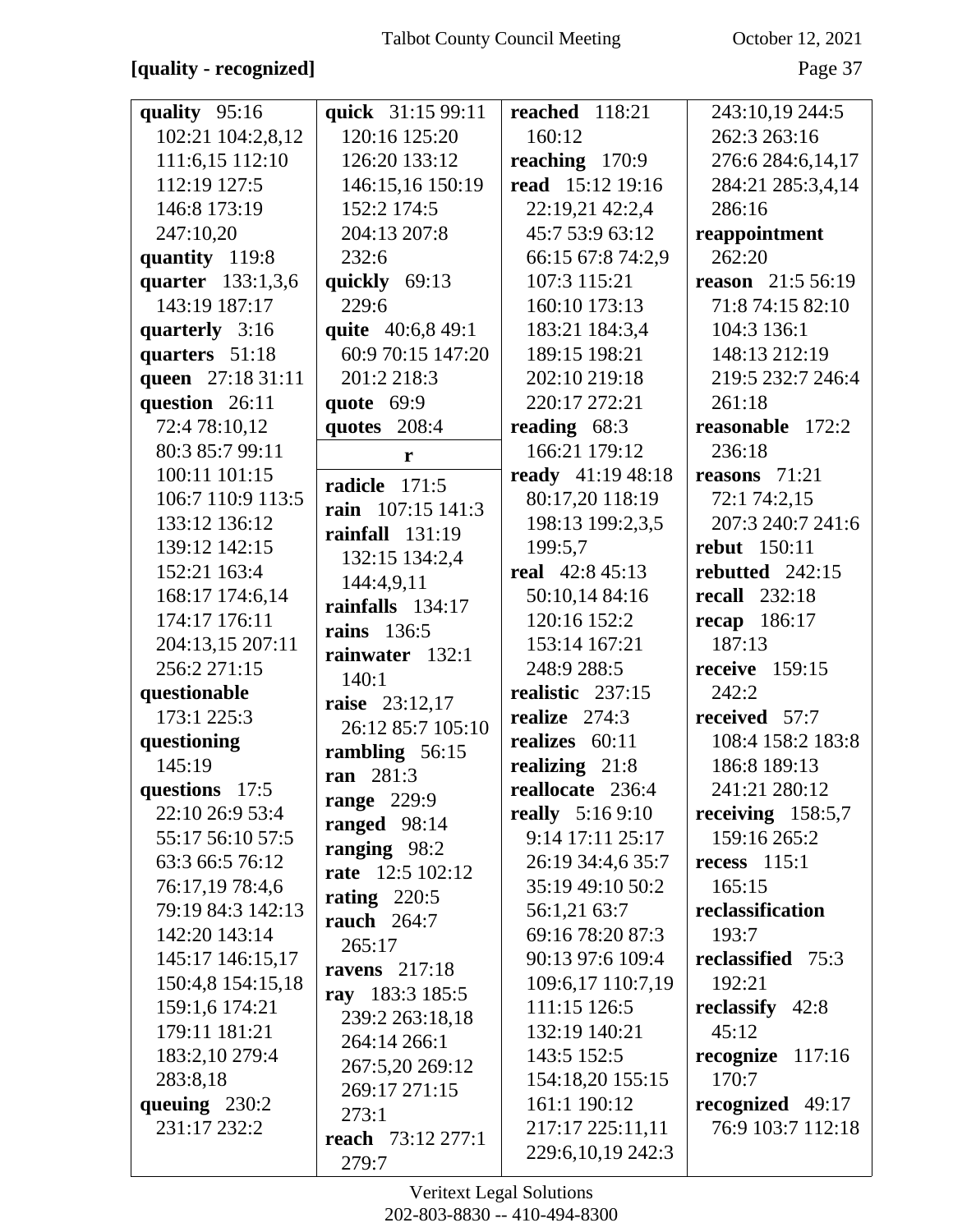# **[recognizes - request]** Page 38

| recognizes 22:1           | redress $52:19$           | rehabilitation            | remove $100:10$           |
|---------------------------|---------------------------|---------------------------|---------------------------|
| recommend 217:1           | 118:9                     | 264:1 267:8               | 101:1 132:5,5,6           |
| recommendation            | reduction 172:8           | reinforce 281:12          | 137:19 139:8              |
| 26:5 263:20               | redundant 232:16          | reiterates 278:12         | 147:5 188:21              |
| recommendations           | <b>reeds</b> 214:11       | reject $60:4$             | 243:4 281:15              |
| 184:19                    | reference 70:4            | rejected 193:7            | 282:4                     |
| recommending              | 78:17 114:2               | 196:21                    | removed 100:18            |
| 38:9 43:1                 | references 54:19          | <b>related</b> 11:4 46:10 | 137:18<br>removes         |
| reconsider 65:16          | 67:17                     | 125:17 144:3              | <b>render</b> 129:14      |
| 69:19 70:8 244:5          | referencing               | 148:1 250:9               | rendition 196:18          |
| reconsidering             | 250:15                    | 277:13 290:11             | repair $125:15$           |
| 247:11                    | referred 55:3             | relates $101:21$          | repairs 264:11            |
| reconvene 288:9           | 187:16 188:9              | relation 94:19            | <b>repeat</b> 233:13      |
| <b>record</b> $22:2045:7$ | 189:16 235:9              | 215:9                     | 242:18                    |
| 53:10 54:17,21            | referring $70:6,12$       | relative 46:13            | replace 264:2             |
| 55:2 76:20 84:9           | refers $67:20$            | 129:1 251:10,16           | replacement               |
| 87:1 119:17 158:5         | refinery $60:2$           | <b>relax</b> 114:20       | 264:1,12 267:12           |
| 159:9 162:17              | 162:12                    | relaxed 58:8              | <b>report</b> 6:15 8:6    |
| 186:8,21 206:3            | reflect $104:4$           | release 7:4               | 17:8,9 111:15             |
| 216:12,15 232:7           | <b>reflects</b> 160:19,19 | relieve 283:5             | 129:14 130:1,2            |
| 253:7 255:6               | reform $7:2$              | relocation 233:9          | 131:3 150:8 160:5         |
| 278:10                    | refresh $33:12$           | rely 211:17 216:17        | 172:17 173:17,18          |
| recorded 290:6            | regard $69:11$            | relying $203:20$          | 184:3,4 221:6             |
| recording 109:2           | 156:5,15 195:2            | remain $244:6$            | 262:12,15 273:5           |
| 242:10                    | regarded 142:5            | remains $68:16$           | 275:20                    |
| records $7:4,14$          | regarding 60:8            | 247:20 260:15             | reported 1:20             |
| 133:19                    | 121:21 173:13             | remanded 58:10            | reporting 93:9            |
| recover $16:17$           | 203:15 259:19             | <b>remap</b> 42:8 45:12   | <b>reports</b> 96:13,14   |
| recovered 20:8            | 260:9 262:18              | remarks 48:21             | 219:18 220:17             |
| recreate $102:1$          | 271:18 272:1,6            | 58:20 156:16              | represent 77:3            |
| 129:3,4                   | 273:4 277:2 279:2         | remedial $141:19$         | representative            |
| recreation 90:12          | 279:7 281:10              | remedy $215:3$            | 73:4,5,778:3              |
| 248:1                     | regime $112:4$            | remember 24:20            | represented 80:18         |
| recreational              | region $28:13$            | 33:15 155:3,8             | representing 39:2         |
| 102:21 104:2              | 188:7,11,12               | 196:17 245:1              | 43:14 48:3 125:13         |
| 248:14                    | 269:19 270:3,10           | 261:20                    | 249:9 278:19              |
| recs $25:7$               | regulation 272:16         | reminded 115:20           | represents $71:5$         |
| rectify $281:16$          | 272:18                    | 207:9                     | 191:20 197:9              |
| red 50:21 220:3           | regulations               | reminder 6:1              | reproduce 222:6           |
| <b>redact</b> 12:12,14    | 212:11                    | removal 99:4              | <b>request</b> 12:4 123:4 |
| <b>redirect</b> 198:9,19  | regulatory 127:13         | 101:5 138:9               | 143:11 156:18             |
| 199:1 201:5               | 127:16 129:10             | 144:14 150:14             | 159:8 242:2               |
| redirected 198:11         | 131:7 146:7               | 189:4                     | 262:18 265:16             |
|                           |                           |                           | 273:12 279:11             |
|                           |                           |                           |                           |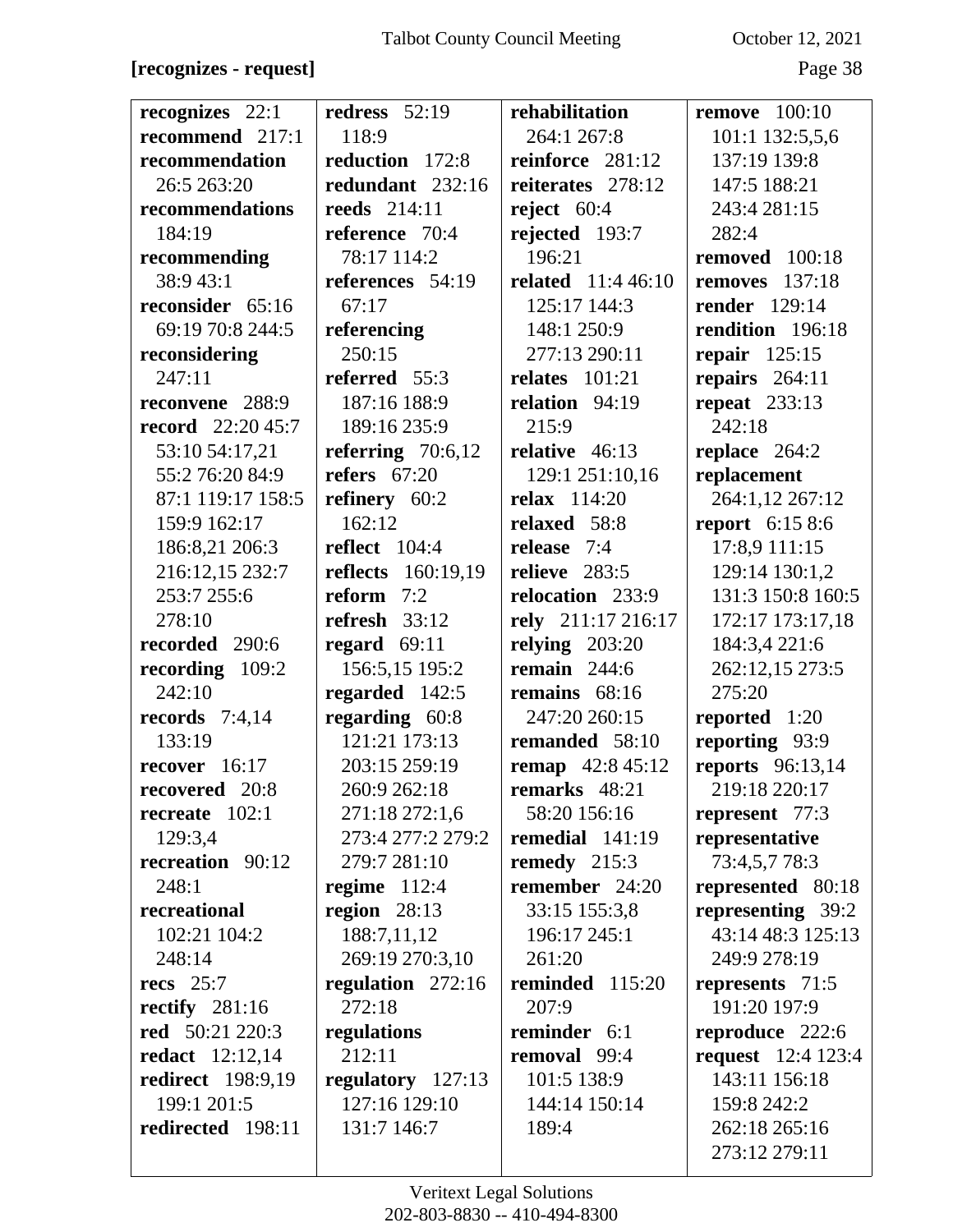# **[requested - right]** Page 39

| requested 20:5<br>129:13  | residences 195:18<br>196:4 | 241:1<br>respectfully | resurrected 168:1<br>retain $204:12$ |
|---------------------------|----------------------------|-----------------------|--------------------------------------|
| requesting 83:20          | resident 64:19             | 158:18                | <b>retired</b> 50:9 54:3             |
| 262:19 264:6,21           | 213:16,17                  | respects 153:19       | 64:20 65:21 87:13                    |
| 267:10 269:18             | residents 144:16           | respond 78:4          | 89:5 218:2                           |
| <b>requests</b> 7:11 12:1 | 216:3 271:21               | 116:2                 | retirement 8:19                      |
| 12:10,11                  | resilient 140:12           | responded 14:6        | 17:21 126:11                         |
| require $11:7$            | resolution 22:18           | 15:16,19              | 127:8                                |
| required 8:6              | 22:20 23:1,4,11            | responding 154:8      | retires $8:12,12$                    |
| 136:17 139:6              | 30:21 36:4 37:2,5          | response 18:12        | retrained 9:1                        |
| 253:4 264:10              | 37:6 38:6,10,14            | 68:4 79:19 131:10     | 13:14                                |
| requirement 13:3          | 39:8,16 41:2,19            | 189:11 242:1          | return $178:13$                      |
| 96:9 147:5,10             | 42:5,6 43:2,6 44:5         | 276:14,18 284:3       | 236:5                                |
| requirements              | 44:8 45:8,9,9,10           | responses 134:1       | returned 283:9                       |
| 11:14 125:16              | 46:19 49:16 55:6           | 242:14,19             | revealed<br>20:8 59:8                |
| 129:9 168:14,15           | 57:21 59:2 61:10           | responsibilities      | 73:2                                 |
| 171:19 191:15             | 61:18 62:11 65:17          | 190:11 250:16         | revenue $30:16$                      |
| 210:19                    | 66:12 67:3,4,7             | responsibility        | 199:21 206:18                        |
| requires $253:6,9$        | 68:16 72:11,17             | 197:11 237:13         | revenues 274:9                       |
| 283:15                    | 74:16,20 75:2,5,8          | 251:20                | reverse 67:6                         |
| <b>rescind</b> 39:17 45:9 | 113:13,13,17               | responsible 8:10      | review $3:252:15$                    |
| 58:17 61:4,7,21           | 151:8 183:16               | 212:21 248:4          | 67:9 75:12 235:11                    |
| 65:16 66:12 67:2          | 184:20 185:3               | responsibly           | 240:6 277:15                         |
| 67:7 69:10,20             | 191:10 192:18,19           | 212:18                | reviewed 130:16                      |
| 70:8,2071:8               | 192:21 206:8               | <b>rest</b> 26:1 89:7 | 193:3                                |
| 151:14 183:16             | 215:11 225:4               | 104:11 107:12         | reviewing 109:5                      |
| 217:1 246:19              | 250:8 251:14               | 114:15 122:8          | revise 37:7                          |
| 249:2 250:7               | 260:20 261:20              | 123:6                 | revision 83:17                       |
| 254:13 279:9              | 281:15 282:18              | restoration           | revolving 142:1                      |
| 281:15                    | 283:12,20                  | 100:12 149:13,13      | <b>richer</b> 219:8                  |
| rescinded 49:16           | resolutions 259:13         | 270:2,19              | richest 219:8                        |
| 69:7 75:9                 | 260:2,9                    | restored 111:12       | ridden $212:3$                       |
| rescinding $151:12$       | <b>resolve</b> 243:21      | restoring $127:4$     | ride 245:11                          |
| 152:8 154:4               | resounding 234:7           | restricted 92:9,13    | right $9:1110:6$                     |
| 225:12 226:10             | resource $18:2,4$          | 107:11                | 11:15 13:1 18:10                     |
| 229:19 238:10             | resources $4:4,16$         | <b>result</b> 192:20  | 23:13 26:20,21                       |
| rescission 52:8           | 33:2 125:9 213:2           | 212:1                 | 27:6,14 30:6 31:6                    |
| 60:13 61:11 62:15         | 213:20 243:21              | resulting $108:10$    | 39:5 41:18 43:19                     |
| 62:17,19,21 69:8          | 247:19                     | results 102:8         | 45:3 49:17 50:4                      |
| 72:1 119:14               | <b>respect</b> 81:3 86:7   | 104:21 131:17         | 51:5,13 52:18                        |
| 154:11 240:4,11           | 116:2 153:11,13            | 188:16                | 53:17 60:20,21                       |
| 244:7                     | 156:1 158:8                | resurfacing 273:6     | 61:6,9 63:15 64:8                    |
| research 220:12           | 159:18 160:16              | 273:7,13,15 274:1     | 66:9 72:21 78:2                      |
| 228:21                    | 196:3 240:18               | 274:17                | 79:2 88:13 91:16                     |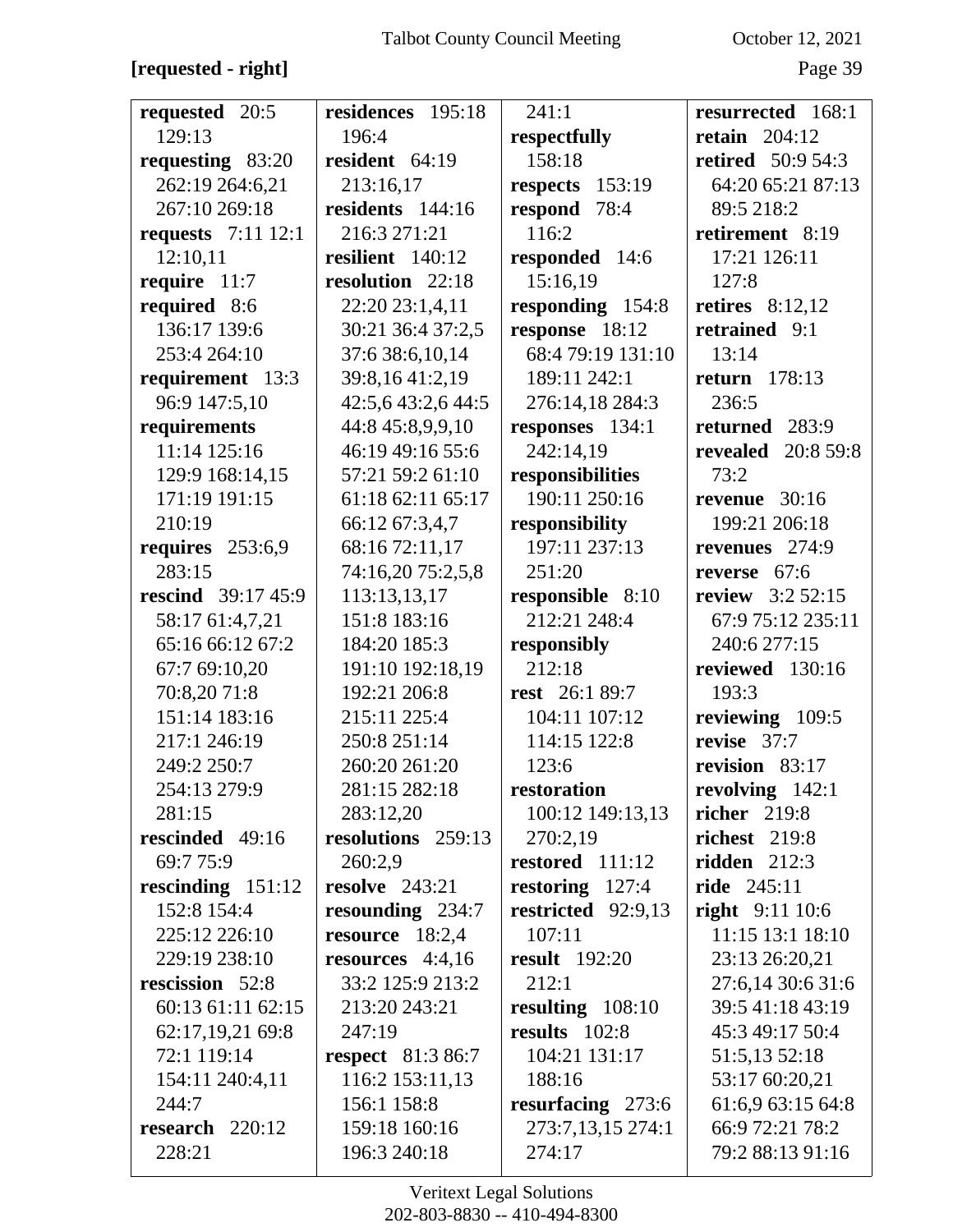## **[right - saying]** Page 40

| 92:3 97:1 105:20                      | 175:18 216:5                     | royal 64:19           | sampled 97:21                           |
|---------------------------------------|----------------------------------|-----------------------|-----------------------------------------|
| 106:4 118:8                           | 220:1                            | ruin 213:2            | samples 92:17                           |
| 121:19 122:20                         | road $19:1921:8$                 | ruining $213:7$       | 93:2,7 95:5 96:2,4                      |
| 123:16 126:16                         | 39:12 166:18                     | rule 241:11           | 96:9 97:11 98:10                        |
| 132:14 134:8                          | 211:12 212:4                     | rules 46:21 51:4      | 98:14 102:4,5                           |
| 137:14,20 139:15                      | 253:21 268:13                    | 51:19 53:6,8          | 103:4 104:21                            |
| 139:19,20 144:13                      | 273:8,17                         | 118:10 164:5,6        | sampling $96:16$                        |
| 145:10,11 152:7                       | roadblock 201:9                  | 259:19                | 105:5                                   |
| 157:18 158:21                         | roads 177:14                     | <b>ruling</b> 168:7,8 | sanctuary 92:4                          |
| 161:10 163:12                         | 273:4,5,9 274:16                 | run 137:14            | 106:13,15 107:11                        |
| 165:3, 10, 18, 21                     | rob 148:2                        | running $90:4$        | 107:13                                  |
| 169:15 174:4,20                       | robert 81:8 108:5                | 247:7                 | sand 90:9,17                            |
| 176:21 177:12,15                      | 109:20 189:8                     | runoff 221:5,13       | 91:11, 12, 13, 14, 15                   |
| 177:17 178:3,3                        | robertson 244:14                 | 221:15,16 222:8       | 91:17 92:3                              |
| 179:15 202:1                          | 247:1,3,5 249:3                  | 246:14                | <b>sandy</b> 90:20                      |
| 204:14 206:15                         | robs 138:19                      | runs 5:21 88:14       | sanitary $46:3,6$                       |
| 207:2 208:2                           | <b>robust</b> 249:19             | 88:16,1792:1          | 134:20 135:2,5,7                        |
| 209:16 210:12                         | rocks 57:11 62:1                 | 197:13                | 136:8 149:18                            |
| 211:4,5 212:18                        | <b>rodney</b> 239:15             | <b>rural</b> 264:18   | 205:8,9 263:21                          |
| 213:8 220:14                          | 244:12,13,15                     | 265:2,3,8 266:1,3     | 264:13 267:13                           |
| 238:15 248:19                         | role 176:5 241:16                | 266:6,7               | sanitation 225:5                        |
| 254:13 257:4,11                       | 251:20                           | rush 209:20           | satisfactory 55:3                       |
| 258:1,8,11,20,20                      | <b>roll</b> 23:21 36:7           | ryan 73:6,17 76:1     | satisfied 164:1                         |
| 260:21 270:5                          | 41:7 266:15 269:1                | 76:2,6,11,19          | satisfy $242:21$                        |
| 274:4,8 286:3                         | 271:4 275:7                      | 183:11 188:6,18       | save 16:17 76:4                         |
| 287:10                                | <b>rolling</b> 224:13,15         | 191:19                | 286:9                                   |
| rightly $79:14$                       | 224:17 225:1                     | ${\bf S}$             | saved 21:9                              |
| <b>rights</b> $9:652:21$              | <b>rollout</b> 241:17            | $\, 42:14,1645:21$    | saving 16:6 213:7                       |
| 190:10 191:2,2,5                      | <b>room</b> $59:1674:3$          | 46:4 119:1 193:8      | 229:11                                  |
| 197:10 250:15                         | 119:3 153:8 181:4                | <b>sadly</b> 15:20    | savings $50:17$                         |
| rigorous $134:1$                      | 217:13 223:6                     | safe 91:2 248:1       | saw $57:194:15,20$<br>98:12 102:6 131:7 |
| rio $53:18267:15$                     | 225:19 280:19                    | safely 32:8,11        |                                         |
| rising $214:9$                        | roots $244:17$                   | safety 17:12,17       | 143:8 155:16<br>156:1 189:14            |
| risking $235:1$<br>river $33:1194:12$ | roster 51:10,12,13<br>rot 148:17 | 229:16 282:20         | 214:15 240:9                            |
| 99:21 111:5 112:5                     | <b>rotten</b> 155:6              | sailing $90:21$       | 245:12                                  |
| 113:6 129:4,13                        | roughly $115:4$                  | 247:8                 | saying 70:14,15                         |
| 139:10 150:7                          | 168:8 270:13                     | <b>sale</b> 200:1     | 82:21 104:15,15                         |
| 187:3,6,9,10                          | <b>rounds</b> 20:10              | salina $247:8$        | 104:19 118:2,3                          |
| 214:3 223:20                          | <b>route</b> 19:19 42:10         | salinity $106:15,17$  | 128:21 130:13                           |
| 224:3 225:9 248:7                     | 42:12 161:9                      | 106:19                | 158:9 164:16                            |
| <b>rivers</b> 58:8 94:12              | routinely 188:12                 | saltwater 219:10      | 170:20 175:14                           |
| 96:13 102:3                           | row $39:540:15,16$               | sample 95:10 96:1     | 178:7 196:11                            |
| 104:14,15 126:8                       | 130:11 256:10                    | 97:3                  | 207:9 209:19                            |
|                                       |                                  |                       |                                         |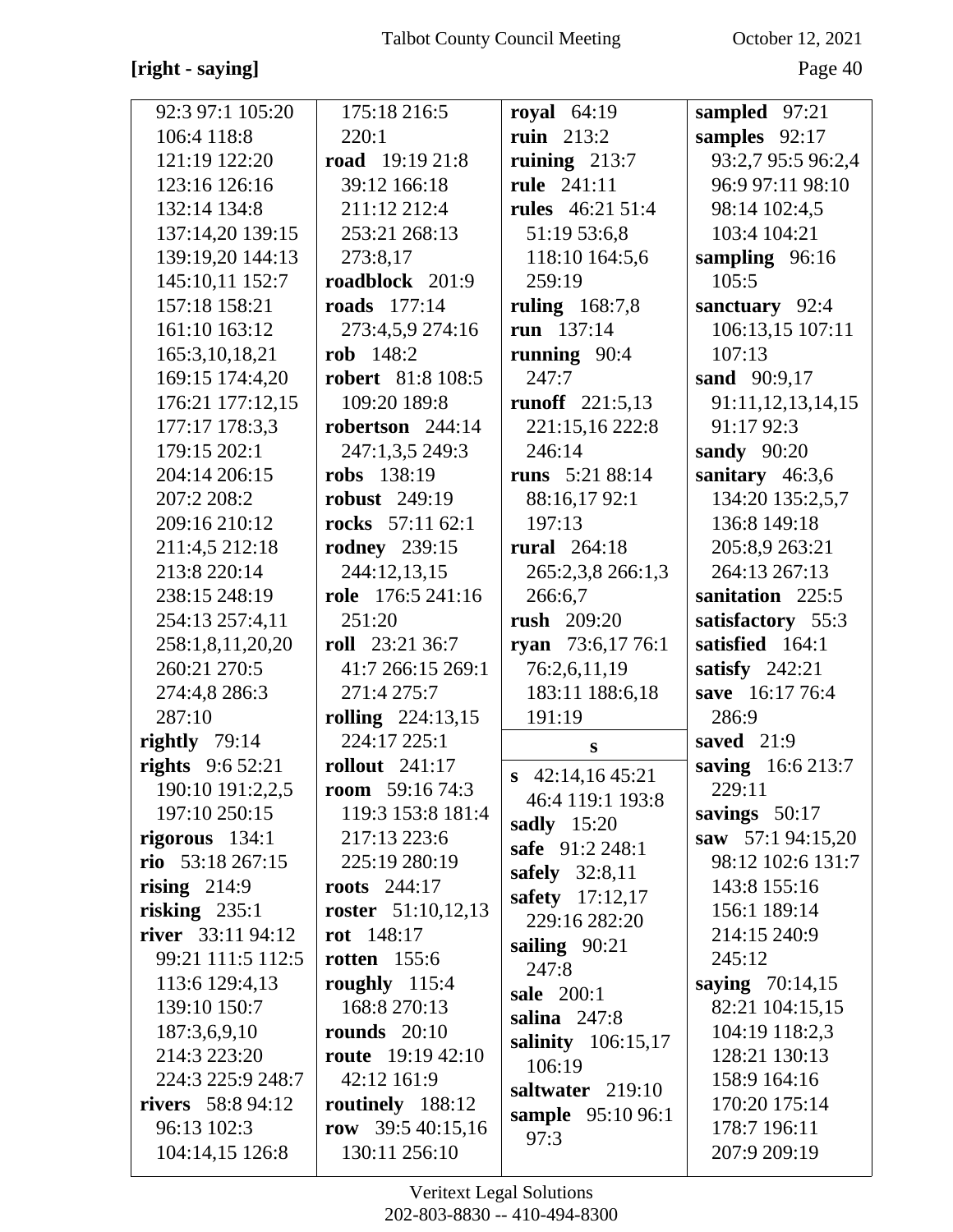## **[saying - session]** Page 41

| 218:17,19 280:9         | secretary 22:19,21   | 245:9,13 246:2         | <b>sentence</b> 6:8 70:5 |
|-------------------------|----------------------|------------------------|--------------------------|
| 282:9                   | 23:4,15,18,20        | 260:18 264:4           | 198:21                   |
| says 109:4 143:13       | 24:3,5,7,9,11 36:6   | 267:9 269:21           | sentences 107:4          |
| 143:17 171:2            | 36:8, 10, 12, 14, 16 | 280:18                 | separate $81:15$         |
| 201:18 202:11,15        | 37:3,5 40:20 41:6    | seeing 21:7 30:13      | september 25:14          |
| 203:5,19 220:20         | 41:8,10,12,14,16     | 99:6 156:5 217:15      | 38:1 42:20 66:7          |
| 221:10                  | 42:4,5,17 44:11      | 217:16 219:12          | 92:21 95:15,19,20        |
| scaled $27:1,1$         | 44:13,15,17,19,21    | 245:2                  | 95:20,20,21,21           |
| scathing $233:19$       | 45:4,6,8 46:16       | seek 29:13             | 132:14 133:14,21         |
| scene 16:1 20:11        | 47:11,15 48:8,14     | seeking 4:14           | 143:2 183:6,6,7          |
| scenes 35:14            | 48:16 63:21 64:5     | seeks 61:11            | 242:1 290:20             |
| scenic 32:4,7           | 64:11,14 74:13       | seen 11:9 57:16        | sequence 86:17           |
| schedule 258:18         | 81:11 82:5 165:21    | 60:11 64:7 112:8       | 89:8                     |
| scheduled 116:14        | 167:14 178:3,6       | 127:19 138:1           | sequenced 217:4          |
| 116:16 121:3            | 186:13,15 258:2,6    | 186:15 206:12          | serendipitously          |
| 190:19,21 206:15        | 258:9,13 259:5,9     | 211:13 230:18          | 126:16                   |
| school 18:2,4           | 263:2,4,6,8,10,12    | 244:20 247:6           | serene $33:12$           |
| 50:11                   | 266:14,16,18,20      | 249:14 261:14          | sergeant 16:3            |
| schools $5:96:4$        | 267:1,3 269:1,2,4    | 104:12 219:16<br>sees  | series 69:21             |
| 175:3,5,6 214:8         | 269:6,8,10 271:4     | seip 280:18            | 166:21                   |
| schumer 265:18          | 271:5,7,9,11,13      | seized 14:8            | serious $60:10$          |
| 267:11 271:18           | 275:7,8,10,12,14     | seldom 55:19           | 72:20 162:14             |
| scope 25:7 26:3         | 275:16 288:13,14     | selflessness 16:20     | 226:16 278:21            |
| scott 3:10,17,20        | 288:16,18,20         | sell 8:13 199:10       | seriously 60:9           |
| screen 48:9             | 289:1                | 200:17,18              | 253:14                   |
| scurrying $214:11$      | secreted 20:4 21:5   | selling $200:19$       | serve 16:20 32:7         |
| seal 290:13             | section 58:20 59:4   | semi 128:13            | 81:16 182:13             |
| search 7:20 8:1,3       | 60:14 253:8          | senate 7:3             | served 34:16 46:5        |
| 8:6 14:2 20:7           | 268:19               | send 57:19 140:6       | 46:5                     |
| <b>second</b> 11:7 36:5 | sector $18:7$        | 172:5,6,7,10           | service $6:9,14$         |
| 41:2,4,6 44:5,9,11      | securing $265:9$     | 173:9 174:9 238:8      | 10:4 14:7,10 22:1        |
| 50:16 64:2,2 67:5       | see 11:3,3 30:5,9    | 272:4                  | 22:3 42:15 57:8          |
| 73:4,19 74:11           | 30:11 37:20 49:9     | sending $83:10$        | 136:8 154:12             |
| 151:20 157:21           | 50:5 51:14 52:12     | 178:10                 | 172:21 175:7             |
| 188:1 197:8             | 52:14 60:12 61:9     | <b>sense</b> 55:4 60:3 | 192:19 235:16            |
| 251:21 263:1            | 72:5,6 73:15 74:2    | 89:13 111:17           | 247:16 249:10            |
| 266:11,12,14            | 84:16 87:19 89:17    | 205:11 225:1,14        | 253:2,12 266:7           |
| 268:18,21 271:1,3       | 90:1 92:16 105:11    | 225:15 283:3           | services $175:1$         |
| 274:21 275:1,6          | 107:19 110:8         | 285:1                  | 264:3,7,10               |
| 288:11,13               | 167:7 173:7          | sensitive 287:9        | servicing $204:1$        |
| secondarily             | 200:16 209:14        | sent 51:1 81:20        | session 5:17 12:8        |
| 127:12                  | 211:15,20 225:19     | 82:7 83:13 96:5        | 25:14 155:5,5            |
| secondly 219:1          | 226:18 231:20        | 195:10 197:2           | 156:12 288:3,4           |
| 236:8                   | 236:13,20 242:4      |                        |                          |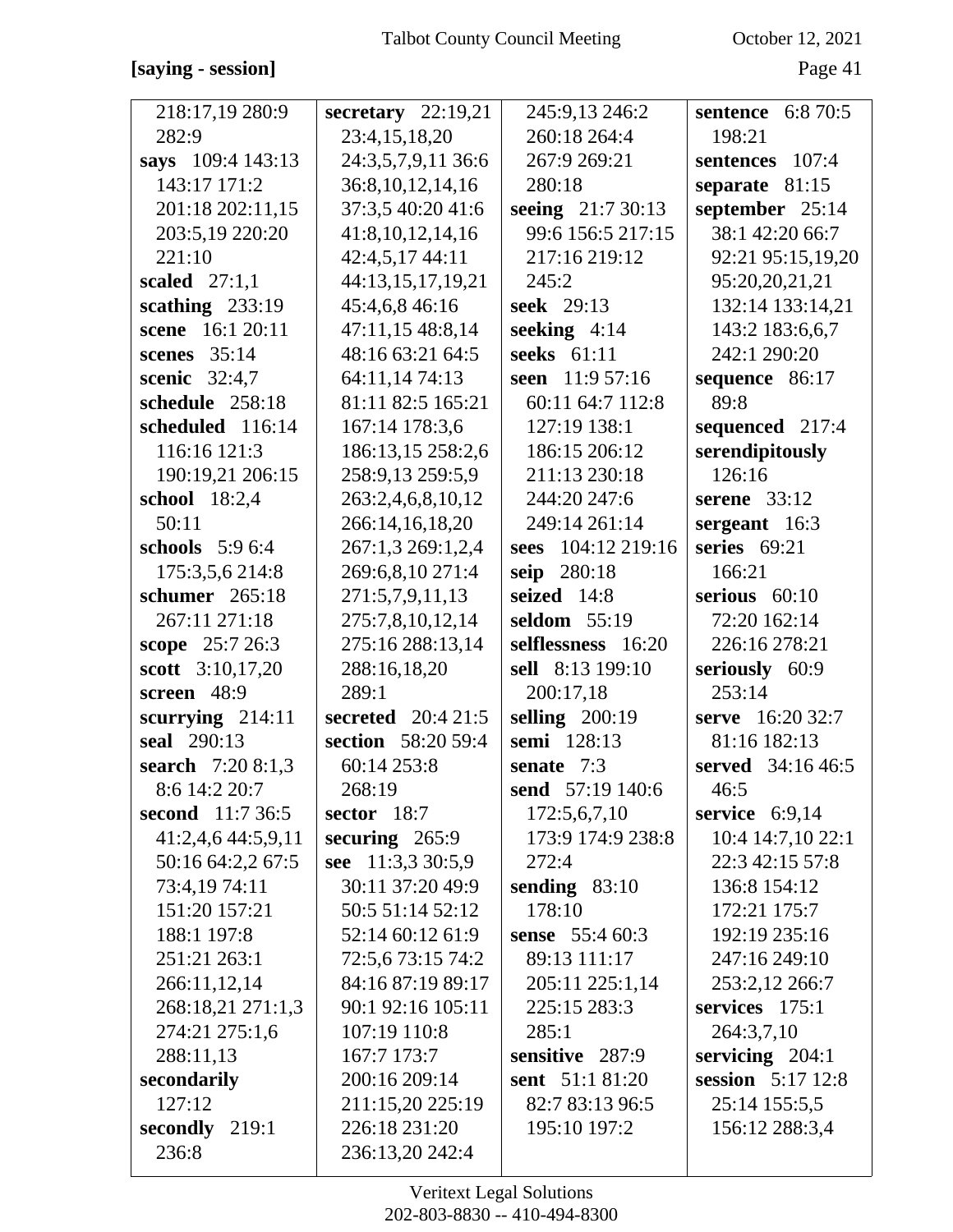## [sessions - smelled]

October 12, 2021

| sessions $27:11,15$ | sheet 180:6,7,9    | shown $42:11,13$        | 275:21             |
|---------------------|--------------------|-------------------------|--------------------|
| set 9:18 13:6       | 181:8,9 208:13,14  | shows 12:13 88:10       | sit 63:20 116:16   |
| 25:17 26:19 47:7    | shellfish 106:9,21 | shrieves $262:20$       | 124:17 130:5       |
| 81:13 142:4 163:6   | 107:9,11,14        | shrouded 277:10         | 151:18 158:14      |
| 163:8 171:6 219:2   | sheriff 3:8,11,15  | <b>shut</b> 157:7 252:6 | 164:18 172:13      |
| 274:11 277:20       | 17:14 18:16,21     | sic $119:10245:6$       | 173:7 184:13       |
| 290:4               | 19:4,14 22:4,10    | sick 15:7               | site 108:17        |
| setting 9:8 100:19  | 22:14              | side 21:7 40:16,18      | sitting $90:2$     |
| settle 135:11       | sheriff's $4:27:8$ | 74:3 134:10,10          | situation $21:14$  |
| setup $64:2$        | 7:12 12:17 13:17   | 135:9,10 138:21         | 85:14 172:1 215:3  |
| seven 19:3,15       | 15:16 17:15,20     | 140:2 161:20            | 217:5 234:21       |
| 98:17 118:18        | 21:17              | 176:1 178:3             | 237:9 268:11       |
| 120:14              | sheriffs 18:11     | 187:10,11 210:1         | $\sin$ 42:15 102:4 |
| seventeen 221:16    | sherwood 218:11    | 223:20 255:3,4          | 127:7 141:4 142:8  |
| seventh 191:1       | shift 16:8,16      | 256:7                   | 164:13 190:9       |
| sewage $58:4,5$     | shimko 230:1,3,5   | sieve 142:11            | 196:10 210:7,19    |
| 94:19 131:21        | 230:6              | sign 180:6,8            | 219:21 223:14      |
| 140:3 168:9         | shocked 131:7      | 193:21 208:13,14        | 245:2 288:2        |
| 173:12 191:21       | shocking 100:6     | 280:11                  | sixteen 221:15     |
| 214:17              | shoot 25:18 27:9   | signature 290:15        | size 29:5 128:21   |
| sewages 144:17      | shop 176:12        | signed 181:9            | 129:1 161:7        |
| sewer 37:7 38:6     | shore 4:9 5:2 58:7 | 182:6 183:5,7           | 215:10             |
| 42:7,15 45:11       | 94:12 96:13        | 192:8 254:19            | sizing $253:11$    |
| 46:9 61:14 75:6     | 100:13 104:14,15   | 276:4                   | skids 57:9         |
| 80:6 135:5,7        | 126:8 128:9        | significant 18:17       | skip 84:3          |
| 136:8 149:18        | 175:18 212:6       | 213:19 236:15           | skipton 214:3      |
| 152:6, 10, 14, 17   | 218:13,13 219:9    | 254:6                   | slide 48:10 71:15  |
| 153:6,12 154:1      | 219:16 220:1       | significantly           | 71:18 74:3         |
| 184:20 190:13       | 223:18 262:18      | 250:3                   | slightly $131:15$  |
| 192:19 237:1        | shorelines 219:10  | signing $8:3$           | 194:15             |
| 241:17 251:14       | short 15:8 30:4    | silent $251:2$          | slopes $32:8$      |
| 253:3,5,10,12       | 156:4 243:10       | 260:15,16 261:10        | slow 63:16 211:7   |
| 263:21 264:11,13    | shortly 15:4 73:1  | similar $156:4$         | sludge 108:9,12    |
| 264:20 265:19       | shortsighted       | similarly 82:2          | 108:20 109:9,12    |
| 267:14 268:7        | 229:12             | simple 10:3 101:1       | 109:14 189:6,7     |
| shallow 99:20       | shot $21:10238:15$ | 179:14                  | small $33:18$      |
| shape $245:5$       | show 29:9 61:2     | simply $70:6$           | 127:20 128:10      |
| share $97:14$       | 79:16 87:10,18     | single 190:13           | 129:8 176:8,17     |
| 121:11 122:21       | 88:6 89:6 102:8    | 249:15                  | 227:13             |
| 167:12 221:8        | 187:17 248:8       | $\sin$ 21:18 39:14      | smaller 128:5,6,11 |
| 227:11              | showalter 183:12   | 40:11,11 66:18          | <b>smart</b> 229:5 |
| shared $46:3,6$     | 255:5,10           | 67:13 76:11 78:13       | smashed 6:17       |
| 104:21 227:6        | showed 161:9,15    | 85:6,9,14 115:19        | smelled 214:16     |
|                     |                    | 126:4 274:5             |                    |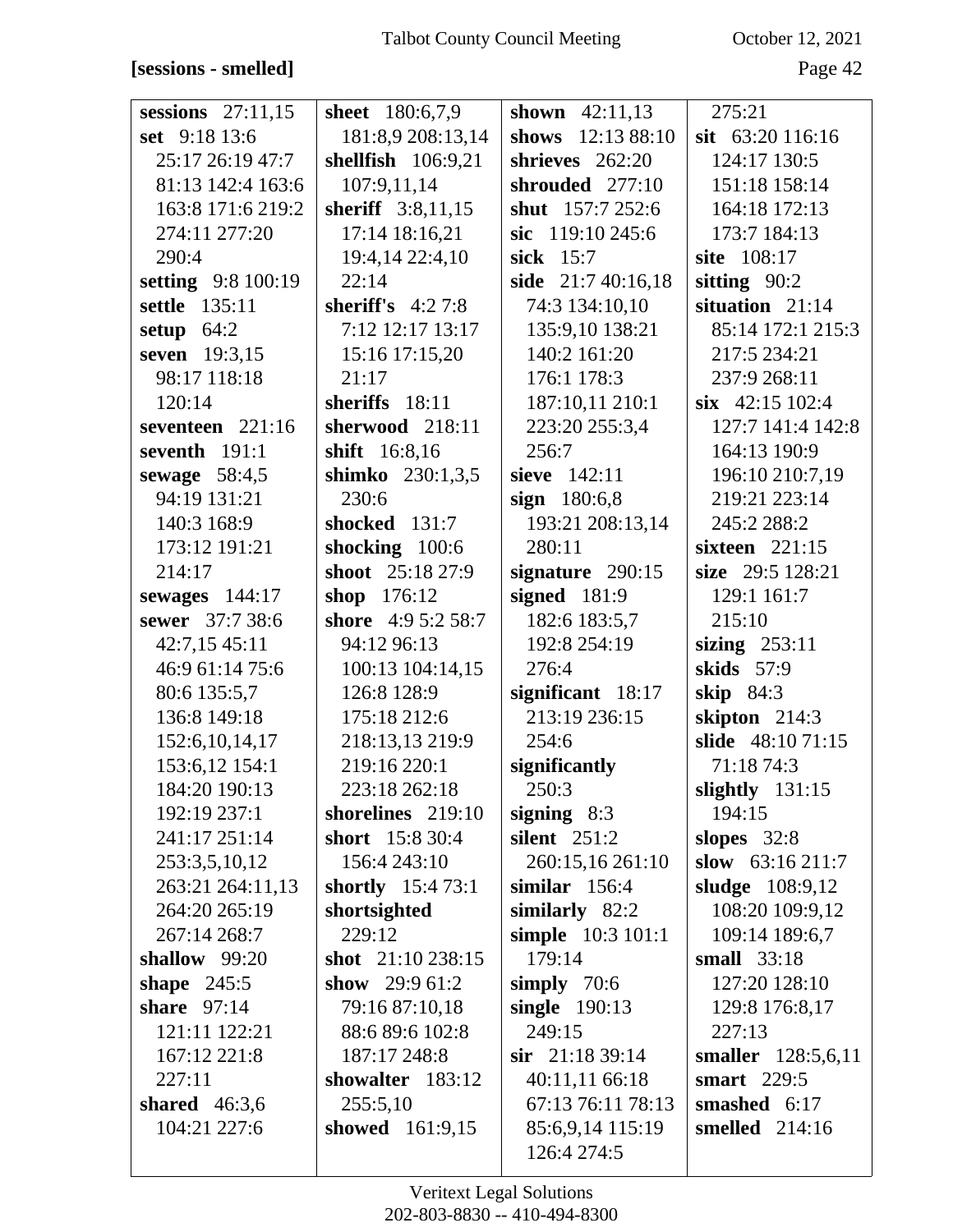# $[{\bf{smith \text{ -}starred}}]$

October 12, 2021

| smith $66:1$        | solving $179:5$          | 180:5,10,16 181:2  | sprayed 169:2          |
|---------------------|--------------------------|--------------------|------------------------|
| smoke 268:5         | 237:1,19                 | 181:7,12 225:20    | 227:21                 |
| smullen 124:17,21   | somebody 21:10           | 226:4 280:14       | spraying $168:18$      |
| 124:21 125:8,20     | 48:3 77:10 164:1         | speaking $49:11$   | 171:9 209:5 229:1      |
| 125:21 126:2,5,10   | 175:20,21                | 51:8 53:15 76:16   | spring $58:6$          |
| 126:19 127:1        | soon 197:17              | 117:13 194:7,11    | 245:20                 |
| 131:2 132:18        | <b>soonest</b> 257:21    | 256:13 271:19      | $spy$ 183:21           |
| 133:18 137:3,8      | sorry 23:2 24:2          | 281:10             | st 42:10,13 87:7       |
| 139:15,17,20        | 34:12 37:19 42:3         | speaks $18:16$     | 99:2,21 169:10         |
| 140:10 141:1,11     | 59:17 63:17 69:15        | 52:18 69:18        | 170:20 230:6           |
| 141:13 142:15,18    | 76:6 77:15 133:11        | special $247:19$   | 247:9 263:21           |
| 143:3,5,8,13,15     | 142:14 174:19            | specific 30:21     | 264:12,20 267:7        |
| 143:17 144:21       | 178:7 180:16             | 207:15             | 267:13 268:12          |
| 145:5,12 146:5      | 208:18 255:15,18         | specifically 73:13 | 269:19 271:21          |
| 147:4,13,16 149:5   | 286:8                    | specified 288:9    | 272:11                 |
| 150:6 187:16        | sort 83:18 89:9          | specify $195:17$   | stack $67:15$          |
| 241:6 248:7         | 224:6,14                 | spell $9:14$       | staff $12:1855:20$     |
| smullens 119:10     | sorts $90:2$             | spend 167:12       | 56:17 162:6,6          |
| 119:10 124:6,16     | <b>sound</b> 140:21      | spending 48:7      | 286:13 287:14          |
| 124:20 149:1        | <b>sounds</b> 38:16 47:5 | 79:4 145:18        | staffed 15:8           |
| 150:3 151:3         | 198:20 257:11            | spent 33:19 113:9  | staging $251:3$        |
| 154:16 155:4,9,12   | source 105:10,20         | 120:14 125:11,15   | 253:11                 |
| 156:2 158:11        | sources 102:7            | 166:20             | stamp $9:844:2$        |
| 159:19,20 160:13    | 105:8 221:11             | spewing $147:2$    | 48:15 180:13           |
| 162:18,19 184:2     | south 42:9,12            | <b>spies</b> 160:7 | 232:10 255:13,16       |
| 243:14              | 161:14                   | spirit 282:4       | 256:19 257:1           |
| snuck $275:2$       | space 134:21             | spit 90:9,17 91:10 | 262:13 263:14,17       |
| <b>soften</b> 222:5 | 136:11 283:9             | spoke 217:12       | 267:5 269:12           |
| soggy 136:6         | spacing $280:8$          | 229:2 253:21       | 273:1,19 274:5,11      |
| soil 169:15 211:4   | spawning $245:21$        | 259:18             | 274:19 275:19          |
| 211:5               | speak 17:15 39:1         | sports 248:15      | <b>stand</b> $2:10,11$ |
| soils 168:21 169:1  | 39:6 43:15 47:21         | spot 162:3 220:9   | 235:10 238:7           |
| 174:2               | 50:19 51:3 64:14         | spots 220:16       | standard 13:9          |
| <b>sole</b> 49:12   | 66:8 69:16 77:10         | spray 58:4 137:13  | 21:16 99:3,13,17       |
| solid $63:9$        | 77:19 79:8 94:1          | 168:20 171:7       | 99:17,18 101:13        |
| solids 222:16       | 113:15 115:2             | 172:10 174:11      | 102:3 103:1,6          |
| solution 77:13      | 123:7 156:9              | 178:15 192:12      | 104:2,8,12 198:14      |
| 217:5               | 158:15 176:9             | 204:3 207:18       | standards 9:3          |
| solve 140:19        | 180:4 226:9              | 210:14 227:12      | 69:21 96:7 112:20      |
| 144:12 149:5,7,12   | 244:16 247:5             | 228:7,12,18        | 214:21                 |
| 149:21 175:11       | 249:18 255:4,12          | 232:21 233:1,7     | standing $61:9$        |
| 235:5 238:9         | 256:8,11 273:17          | 237:13 252:9,11    | 122:9                  |
| solves 203:13       | speaker $2:55:10$        | 254:4,4,7,8        | starred 48:18          |
|                     | 66:18,19 89:17           |                    |                        |
|                     |                          |                    |                        |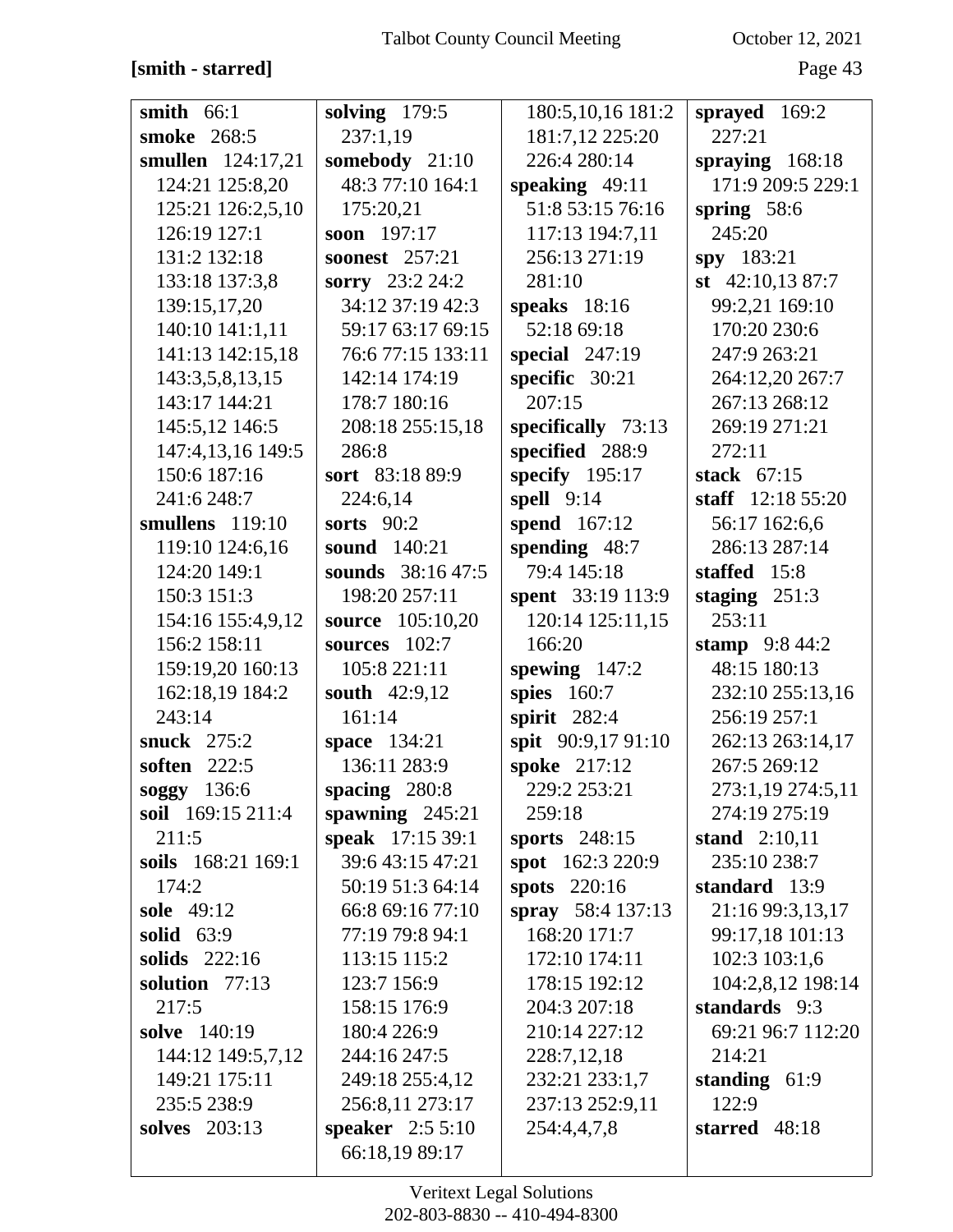# **[stars - suffered]** Page 44

| stars 25:18 27:9    | stations $112:6$    | 149:14 151:9,10      | stuck 220:14         |
|---------------------|---------------------|----------------------|----------------------|
| start $2:8,159:9$   | 206:14 254:5        | 154:15 201:15        | 276:6                |
| 24:17 27:4 37:4     | 267:14              | 209:13,15 213:8      | studies 219:16,19    |
| 39:4 132:13         | statue 281:11,16    | stopped $154:17$     | study 126:9 174:1    |
| 133:13 171:8        | 282:21 283:20,21    | stops 14:6,11 92:1   | 221:10 222:4         |
| 180:3 194:3         | 284:6,11            | storage 108:18,19    | stuff $6:4,13,21$    |
| 196:15 197:18       | status $42:1646:8$  | stored 282:16        | 13:2 17:1 86:6       |
| 199:18 201:21       | 277:2               | stores $62:13$       | 89:14 115:11         |
| 203:2,21 208:12     | stay $132:9$        | stories $169:3$      | 141:20 154:19        |
| 223:2 229:1 255:3   | stayed 13:20        | 245:1                | sub 148:7 170:5      |
| 262:8 265:8         | 208:1               | storing $108:13$     | subdivision          |
| started $13:19$     | staying $20:1721:4$ | 109:14               | 213:13               |
| 16:14 19:9 48:19    | stays 220:14        | storm $101:2272:1$   | subject $128:6$      |
| 50:10 58:13 77:6    | steak 268:12        | story $32:16,19,21$  | 143:10 176:7         |
| 132:14 133:13,21    | steer $34:19$       | 33:1 98:13 103:20    | 187:20 228:13        |
| starters $195:14$   | stem $109:11$       | 118:14 162:8,10      | subjects 287:9       |
| starts $135:16$     | stems 109:12        | straddle 161:9       | submission 280:12    |
| startup 190:6       | stench 108:11       | straight $107:5$     | submit 125:21        |
| 200:2 202:15        | 109:9 189:9         | 142:8 245:15         | 126:1 207:6 234:6    |
| 250:12              | 214:17              | strain $132:3$       | 238:11               |
| state 7:5,9 8:7     | stenographic        | strannahan 160:6     | submits $158:12$     |
| 11:4 12:2 13:12     | 290:6               | strategy $287:2$     | submittal 158:9      |
| 14:13 18:11 30:11   | stenographically    | straw $58:12$        | submitted 126:3      |
| 47:2 49:17 50:15    | 290:6               | stream $94:19$       | 160:3,6,7,7          |
| 51:6 100:9 104:7    | step 171:21         | 96:12 97:1,21        | 197:21               |
| 104:11 125:17       | 176:13 234:19       | 98:6,18 102:6        | subparts $74:18$     |
| 128:4 148:21        | stephano $208:16$   | $104:1,17$ $105:1,2$ | subpoena $73:12$     |
| 166:11 206:4        | 208:17,19 217:14    | 106:4,5 107:1,17     | subsequently 55:1    |
| 215:16 236:9        | stephen 232:19      | 112:13,14,15         | <b>subset</b> 167:6  |
| 253:6,7,13 273:21   | stepped $17:18$     | 128:16,19,20         | substance 4:7        |
| 277:18,20 290:1,2   | steps $271:15$      | 240:6                | 114:10 156:12        |
| state's 13:11 50:16 | steve 230:1,3,6     | street $42:9,12$     | substances 133:7     |
| stated 11:20 20:12  | 249:5 253:17,20     | 232:14 249:8         | substantial 236:2    |
| 20:20 247:15        | stevens $208:15$    | 264:2                | substitution         |
| 276:10              | steward 216:6       | strength $144:17$    | 233:10               |
| statement 56:17     | stick 287:7,7       | 144:18               | success $224:20$     |
| 85:8 126:20 186:6   | sticking $285:12$   | strengths $140:3$    | successful 190:5     |
| 276:19 288:6        | stickler 166:3      | stress 185:10        | successfully $21:13$ |
|                     |                     |                      |                      |
| states 69:7         | stipulate 123:13    | strive 247:18        | succumbed 15:21      |
| station $149:17$    | stipulations 290:8  | strong $238:8$       | suck 139:11          |
| 264:2,12 265:19     | stockpiling 189:6   | struck $214:14$      | sudden 136:5         |
| 267:7,12,16 268:3   | stood 15:12 184:4   | structural 141:20    | suddenly $62:12$     |
| 268:4               | stop $28:1060:16$   | structure 30:9       | suffered 53:20       |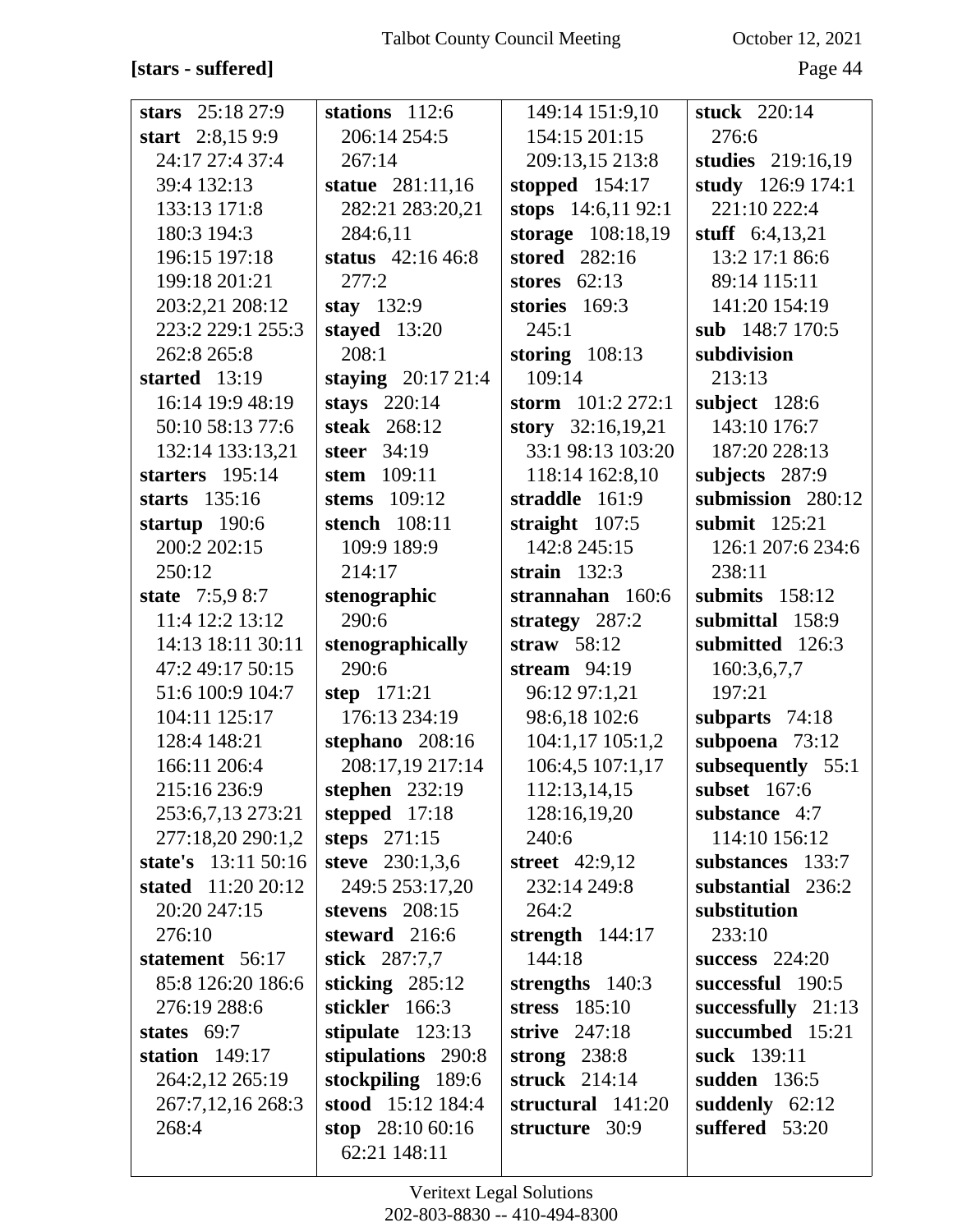# **[suffering - talbot]** Page 45

| suffering $4:7$   | supreme 13:7       | sustainable       | 121:7,14 122:1,2       |
|-------------------|--------------------|-------------------|------------------------|
| sufficient 65:2   | 67:18              | 222:12,12         | 122:17 123:2           |
| suggest $68:20$   | sure 12:19 35:2    | sustained 14:14   | 137:11,12 139:13       |
| 124:3 157:3 171:6 | 41:21 54:14 55:6   | 14:15             | 156:21 157:3           |
| 236:20 257:10     | 60:21 72:11 76:9   | swamped 11:21     | 164:12 165:11          |
| suggested 93:19   | 76:15 85:2 88:12   | 12:19             | 169:1 173:21           |
| 140:15,16         | 89:4,9,18,20       | swear 55:10       | 188:20 199:10          |
| suggesting 68:10  | 90:13 94:9 96:15   | swiftly $117:1$   | 206:20 216:13          |
| 151:2 178:1       | 97:10 104:9 105:7  | swim $91:3$       | 219:17 231:21          |
| suggestion 123:10 | 108:3 113:11       | swimming $211:20$ | 234:20 237:16          |
| 184:18            | 114:3 125:15       | switch 208:19     | 240:12 253:14          |
| suggests $201:1$  | 134:14 135:14      | switchover 193:13 | 257:14 258:18          |
| suicide 16:4      | 147:21 148:1       | symbolize 21:16   | taken 18:18 28:16      |
| suit 69:2         | 152:20 157:6       | system $6:12,12$  | 88:10,15 90:1          |
| suitable 77:2     | 158:4 166:9        | 58:15 127:18      | 92:21 95:7,15          |
| 118:6 120:4       | 182:12,17 186:9    | 131:20 134:6,20   | 96:1 109:4 111:21      |
| sum 236:2         | 194:5 199:20       | 135:2,5,7 138:15  | 115:1 139:5            |
| summarize 278:6   | 229:3 235:18       | 141:1 142:11      | 165:15 189:10          |
| summary $129:18$  | 241:12 256:17      | 168:10,13 171:16  | 231:4 238:21           |
| 186:17 187:14     | 259:11 261:7,11    | 171:17 173:5,12   | 239:4,7 282:7          |
| summed 184:1      | 281:21 284:2       | 190:13 194:20     | takes 100:21           |
| sump 134:18       | surely 277:8       | 196:14 210:21     | 184:7                  |
| 136:11            | surface 218:9      | 222:12 225:5      | <b>talbot</b> 1:1 3:20 |
| superintendent    | 219:10 254:5       | 233:8,9,11 234:2  | 4:11 5:4 19:19         |
| 108:7             | surfaces 96:20     | 234:3 237:16      | 21:17 23:5 28:13       |
| support 5:3 29:14 | surplus $236:10$   | 239:1,5 248:3     | 31:5 35:14 37:6        |
| 209:1 229:19      | surprise 18:3      | 264:1,11,13       | 42:6,9,12 45:10        |
| 270:9             | 68:14              | 265:19 267:14     | 49:19 51:9 52:6        |
| supported 117:13  | surprised 189:15   | 268:7 272:1,11    | 52:14 53:1 57:7        |
| 223:21            | surrounding        | systems 46:11,14  | 59:11,21 61:6,14       |
| supporters 57:2   | 117:16             | 129:7 136:3 169:8 | 61:19 62:15,17         |
| supporting $23:6$ | survey 173:17      | 173:3 237:13      | 63:10 68:4,9,15        |
| 117:20 118:1      | susceptible 187:18 | 241:18            | 71:6,9 81:7 82:8       |
| supports $227:19$ | suspect 106:1      | t                 | 83:10,14,15,19         |
| 248:11            | 235:20             | table 64:2 123:12 | 84:1 87:13 91:5        |
| suppose $279:5$   | suspect's 20:7     | 169:6 190:19      | 100:13 102:2           |
| supposed $136:15$ | suspend 122:3      | 243:17            | 113:4 125:2 127:6      |
| 136:16,16 140:8   | 123:2 156:19       | $\tan 29:10$      | 149:1 151:9,15         |
| 141:14 155:18     | 257:4              | take 10:20 17:1   | 162:11,13 166:14       |
| 171:13 191:21     | suspending $163:5$ | 26:17 29:12 30:3  | 182:14 183:2,21        |
| 192:2 196:19      | suspension 156:16  | 38:5 47:6 48:20   | 184:14,16 187:4        |
| 206:9             | suspicious 19:18   | 60:6 65:15 90:14  | 194:8 213:13,16        |
| supposedly        | sustainability     | 92:17 93:5 114:17 | 213:18 216:1,2,19      |
| 171:18            | 211:18             | 114:20 119:5,5    | 218:10 219:5,7         |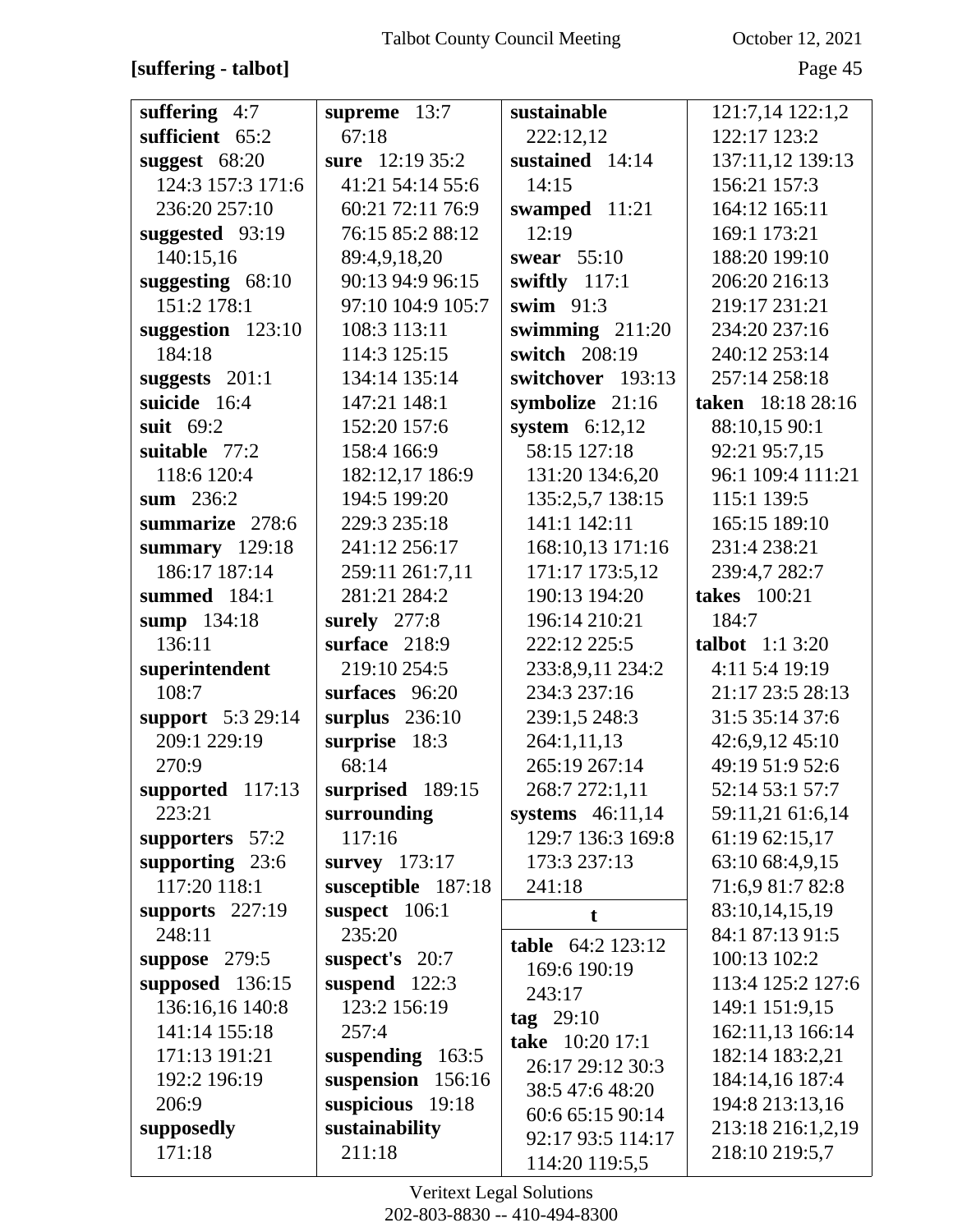# **[talbot - think]** Page 46

| 225:10 226:11                            | tell 18:1,10 32:18  | tfn's $276:20277:9$      | thanksgiving        |
|------------------------------------------|---------------------|--------------------------|---------------------|
| 229:15 237:4,8,18                        | 32:21 51:11 78:7    | 279:12                   | 33:15 258:16        |
| 245:14 247:14                            | 95:8 101:13,14      | <b>thacker</b> 213:10,11 | theoretically       |
| 248:21 251:6                             | 103:20 120:11       | 213:12 217:10            | 160:14              |
| 276:15,17 281:7                          | 125:6 126:21        | <b>thank</b> $2:135:3$   | thereof 204:4       |
| 281:11,15 284:20                         | 130:6,6,17 145:4    | 17:8,9,14 18:18          | thick 179:11        |
| 290:3                                    | 145:7 155:18,19     | 18:19 21:18 22:2         | thing $3:8,17,19$   |
| talk $40:443:17,20$                      | 164:2,13 180:5      | 22:3,4,5,6,8,9,14        | 5:10 6:19 7:2 17:2  |
| 43:21 71:16                              | 200:21 228:9        | 22:14,15 23:9            | 30:10 31:12 32:3    |
| 109:19 164:19                            | 240:21              | 30:6 34:3,7 35:6,8       | 35:3 41:21 85:18    |
| 182:7 185:6 205:7                        | telling $32:16$     | 36:18,19,20 42:17        | 101:8 111:8         |
| 209:21 210:4                             | ten 42:15 115:5,16  | 43:9 46:16 54:10         | 126:13 148:15       |
| 211:10 221:18                            | 125:1 135:19        | 64:10 66:21 70:17        | 149:8,18 151:15     |
| 227:8 267:6                              | 186:18 199:8        | 71:4 92:14 93:4          | 159:2 170:4,15      |
| 272:20 282:19                            | 200:20 218:19       | 94:4 113:18              | 181:11 196:16       |
| talked 79:1 227:15                       | 220:21 245:10       | 130:20 146:16            | 208:2 219:21        |
| 228:14 283:7                             | tentatively 58:3    | 150:17,18 165:8          | 222:8 227:16        |
| talking $9:912:8$                        | tenth $193:5$       | 166:7 179:18             | 228:12,13 238:14    |
| 32:18 60:16 72:14                        | term 59:18 131:6    | 180:1 185:17,18          | 241:8 248:19        |
| 91:11 119:3                              | 142:3 168:17        | 185:19 186:14,21         | 254:2,3,13 270:5    |
| 137:18 151:3                             | 222:14 243:10,11    | 193:18,19 205:9          | things $2:63:215:1$ |
| 152:19 209:8,10                          | terminated 167:17   | 208:8,9,10 213:9         | 7:19 9:3 26:13,14   |
| 211:3 221:3                              | terms $30:14,15$    | 217:9,10,11,16           | 30:13 32:17 34:17   |
| 226:21 265:14                            | 59:13 102:15,17     | 222:20,21 225:16         | 54:7 76:15 87:14    |
| 271:17                                   | 105:3 112:11        | 225:17 229:7,21          | 87:16 136:14        |
| talks 185:8                              | 134:2 135:17        | 231:14,15 232:10         | 144:16 157:17       |
| target $193:17$                          | 162:5 201:4         | 238:18,19 239:13         | 164:8 165:1,11      |
| 196:6                                    | terrible $117:16$   | 239:17 243:16            | 176:2 177:2         |
| task $14:1$                              | 178:11              | 244:10,11,16             | 195:13 201:17       |
| $\textbf{tax}$ 23:7 42:11,13             | tested $107:1$      | 246:20 247:11            | 203:14 204:5        |
| 45:17,17,19                              | testify $76:3$      | 249:2,3,10 253:15        | 218:8,15 221:8      |
| $\textbf{tary}\textbf{ayer} \quad 10:20$ | testimonies 241:9   | 253:16 254:11,14         | 224:10 227:3        |
| taxpayers 100:9                          | testimony 53:10     | 254:15,16 257:2          | 246:2 287:4         |
| 101:11                                   | 124:6,9 140:20      | 261:5 262:5,13           | think $27:1,9,16$   |
| team $162:9$                             | 196:7 233:13        | 268:17,20 270:21         | 34:18 43:21 56:17   |
| teamed $4:85:2$                          | testing $95:10,16$  | 271:2 272:20             | 63:13 64:3 65:2     |
| technical 176:1                          | 141:18 268:6        | 273:1 274:20             | 67:21 70:18 73:18   |
| 234:16                                   | tests $112:1$       | 275:20 279:16,17         | 74:12 78:8 79:10    |
| technology 201:20                        | text 192:18 193:2   | 281:3 285:9,10,14        | 79:15 84:8 92:15    |
| 202:12 251:19                            | tfn $276:16277:4,6$ | 285:15 287:17            | 105:9,21 106:7,13   |
| teen $5:12,15,17$                        | 277:19,19 278:3,4   | <b>thanks</b> $3:125:19$ | 109:2 113:20        |
| 6:1                                      | 278:7,10,15 279:2   | 94:7,10 226:8            | 114:15 115:7        |
| teenagers 6:7                            | 279:6,18,19 280:1   | 247:4                    | 117:18 120:12       |
|                                          |                     |                          | 122:13 124:4,7      |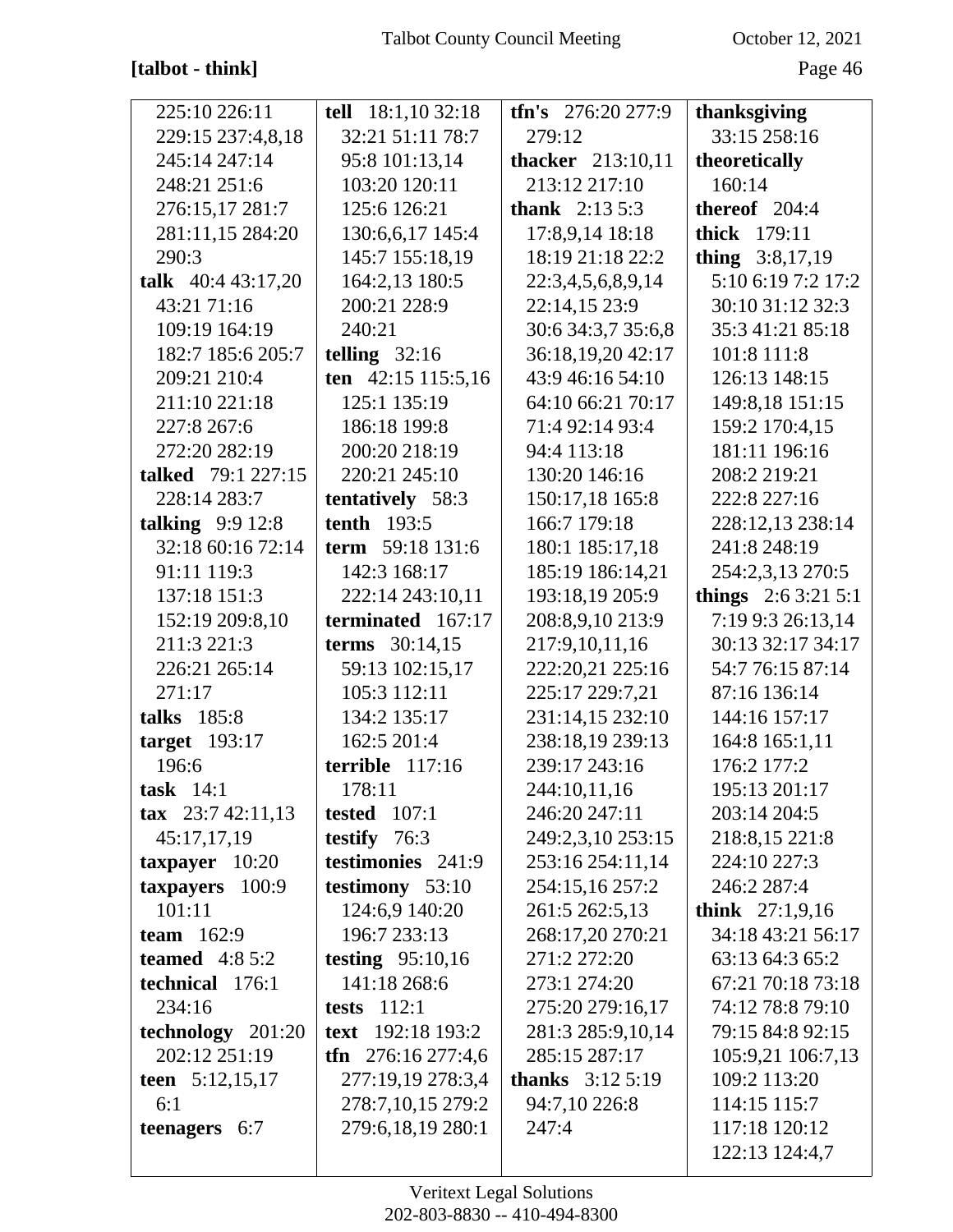# [think - total]

October 12, 2021

| 126:2 129:17            | 121:7 123:9,11,12         | tight $86:10$            | $tnf$ 277:3          |
|-------------------------|---------------------------|--------------------------|----------------------|
| 133:15,16,18            | 123:17 153:3              | time<br>8:18 10:5        | today 51:12 53:2     |
| 150:10 151:1            | 156:14 163:4,8,13         | 26:13 38:18 40:20        | 162:5 183:21         |
| 152:14 160:16,17        | 257:7,10 262:7,10         | 43:10,16 48:2,4,6        | 184:10 189:13,15     |
| 163:9 164:10            | thorough 25:15            | 49:3 51:20 59:18         | 211:3,9 244:1        |
| 167:9,15,16 168:4       | thoroughly                | 60:8 61:5 75:1           | 249:8                |
| 168:12,17 171:4         | 130:15                    | 79:4 83:15 85:17         | told 25:18 60:6      |
| 171:21 172:13           | thought $110:19$          | 86:5,9,11,12,12          | 85:10 146:18         |
| 173:1,2,6 175:9         | 111:8 137:4               | 113:21 116:12,13         | 169:17 177:7,18      |
| 175:10 176:6,18         | 160:11 187:11             | 118:11 119:6             | 193:9                |
| 178:16,20 179:4,5       | 230:8 279:5               | 120:5, 11, 15 121:2      | tom 193:20 194:6     |
| 180:5 184:1 185:4       | thoughts $240:13$         | 121:21 122:5             | 194:7 218:7          |
| 185:12 194:12,13        | thousand 15:1             | 123:13,15 124:5          | 223:10               |
| 194:15 197:9,12         | <b>threat</b> $248:6,8,9$ | 129:19 140:12            | tomorrow 85:2        |
| 199:14 204:6,11         | 248:10,13                 | 144:16 145:14            | tonight $2:4,7,15$   |
| 207:14 208:11           | three 37:8 38:21          | 150:17 156:4,20          | 3:8 40:10 49:14      |
| 210:3 211:8             | 43:12 46:4 47:12          | 157:16 161:18            | 50:5 51:3,8 52:20    |
| 216:13 222:8            | 47:14,15,19 51:10         | 163:14,14 164:2,8        | 53:3 55:9 59:5,12    |
| 223:9,18 225:11         | 51:17,18 56:6             | 167:15,18 177:20         | 63:4 71:20 84:2      |
| 226:4 228:1,20          | 66:4 68:18 71:15          | 183:20 187:3             | 119:20 120:17,19     |
| 229:8, 10, 12, 18       | 75:2 81:2,3,5             | 189:15 201:2             | 129:17 171:11        |
| 230:9 231:8,11          | 97:17 99:5 107:15         | 202:5 205:7 207:6        | 172:13 203:15        |
| 235:10 236:18           | 112:5 114:17              | 209:8 213:16,17          | 207:3 217:17         |
| 237:3,17 243:5          | 117:7,8,11 127:12         | 219:3,17 223:2           | 218:9,18 223:1       |
| 245:6 249:20,20         | 130:2 133:1               | 225:6,13 230:14          | 224:12 225:6         |
| 256:4 258:17            | 143:19 147:9,16           | 240:6,12 244:10          | 233:14 240:13        |
| 259:14 260:4,7,17       | 155:13 159:20             | 244:21 257:3,3           | 243:2 244:16         |
| 261:9,12 262:3          | 160:13 161:1              | 259:1,8 264:21           | 254:3,12 256:11      |
| 268:1 271:18            | 164:13 166:2              | 268:5 271:20             | 257:14 263:19        |
| 272:9 280:4,10          | 171:19 183:1,17           | 272:3 279:16             | 273:3 281:10         |
| 283:17 284:8,10         | 184:2 186:5,18            | 287:4 290:4              | 284:16 285:13        |
| 286:1,11,19             | 188:9 199:8 210:8         | timeframe $163:10$       | 286:1,14 287:12      |
| 287:11                  | 213:13 234:5              | timeline $118:16$        | 287:17               |
| thinking $39:15$        | 235:13 241:9              | times 15:7,7 68:2        | tonight's $244:8$    |
| 126:11                  | 242:15 263:19             | 89:10 98:17 99:9         | <b>tool</b> $4:1,10$ |
| thinks $134:11$         | 267:7                     | 99:16 100:3 103:5        | tools 111:6,7        |
| 145:6                   | threshold 6:5             | 222:11 259:19            | $top$ 178:4          |
| <b>third</b> 16:17 38:4 | throw $280:15$            | timing $165:6$           | topics $116:9$       |
| 66:15 189:5 251:9       | thrown $234:17$           | 203:8                    | total 14:11 45:19    |
| thirdly $236:16$        | thursday $68:13$          | timms $16:2,3$           | 47:13,14,15 71:21    |
| <b>thomas</b> 46:18,19  | 93:16 183:13              | title $23:1,2,3,42:4$    | 97:15,16 98:1,17     |
| 51:1 53:13 77:9         | <b>tidal</b> 100:2        | 45:7 192:17 193:2        | 99:3 101:4,15        |
| 77:12,18 82:7           | <b>tide</b> 246:7,8       | <b>tmdl</b> 133:4 138:10 | 112:11,11 123:21     |
| 116:1 117:3 121:3       |                           | 138:17 139:1             | 148:5,6 188:3,7      |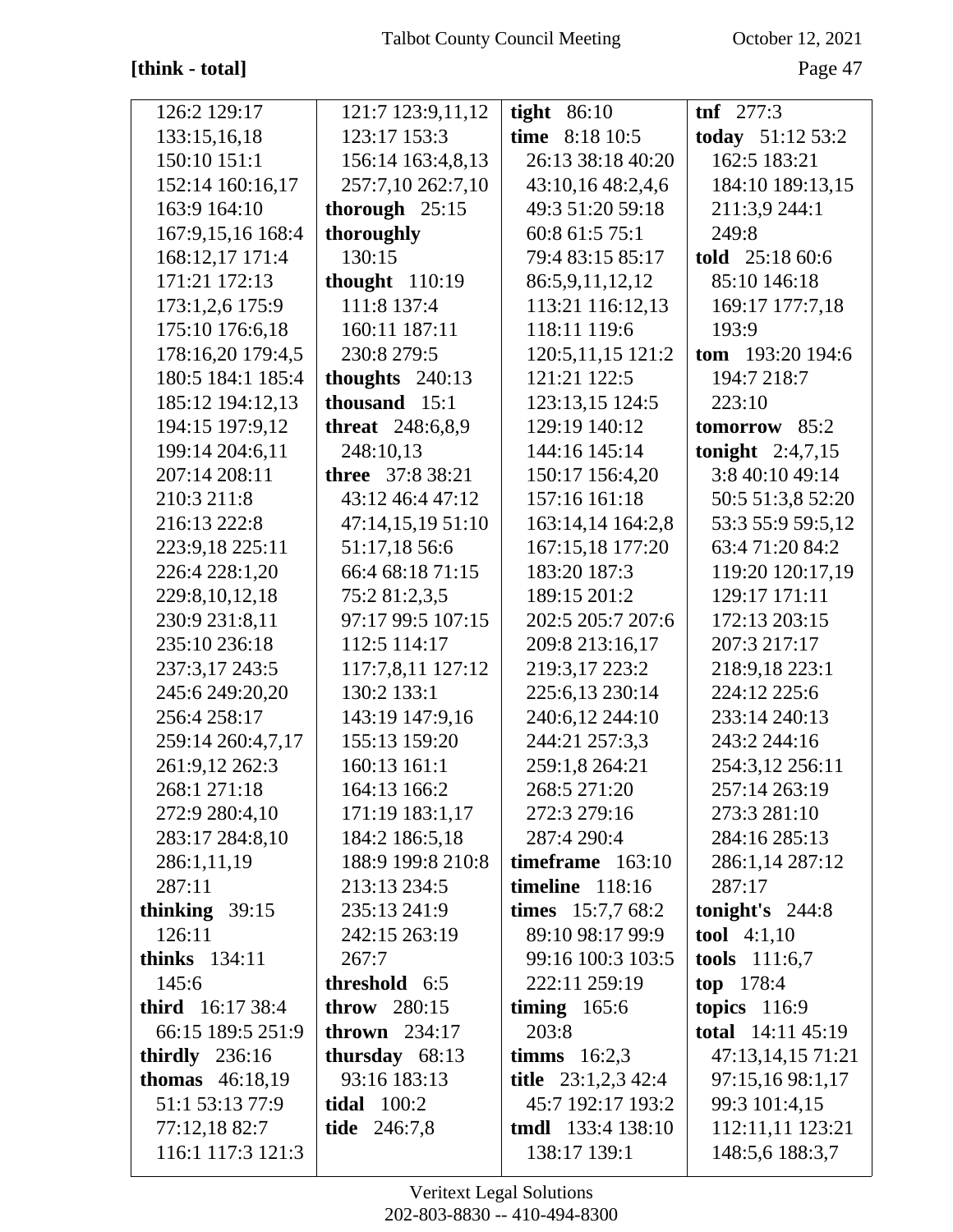# **[total - trial]** Page 48

| 188:18 270:14       | 208:4 286:3       | 166:18 167:8      | trash $167:17$      |
|---------------------|-------------------|-------------------|---------------------|
| totally $13:4$      | transcription     | 168:10 169:13     | traveling 19:18     |
| 118:20              | 290:7             | 171:10,11 172:1,4 | travels 96:18       |
| tough 57:4 219:12   | transparency      | 172:6,7,11,19     | treat 139:21 141:9  |
| 287:6               | 159:4,7 282:5,9   | 175:20 178:10,14  | 227:4 241:18        |
| tourism $25:7$      | 282:11,12 284:15  | 183:4,19 184:5,9  | treated $58:4,5$    |
| 35:11 248:16        | transparent       | 185:11,15,16      | 98:21               |
| tourist $91:6$      | 159:14            | 187:17 188:2,16   | treating $237:1$    |
| town $27:1845:13$   | trappe $16:3,9$   | 188:17 189:1,2,5  | treatment 4:14      |
| 56:5 57:19 61:17    | 39:11 45:13,16    | 189:9,12 190:4,16 | 81:16 82:14 83:2    |
| 62:1,13 63:11       | 49:8 52:5,5,11    | 190:20 191:3,7,18 | 84:13 88:4 89:12    |
| 73:5,7,15 75:15     | 53:18 56:6 57:13  | 192:6 193:7,11    | 95:19 96:17 97:3    |
| 75:17,19 76:10,13   | 57:19 60:15 61:18 | 195:5,7,10,16     | 98:9,11 99:5,7      |
| 79:14,14,18 80:4    | 62:2 63:11 65:13  | 196:4,19 197:3,3  | 101:19 102:16       |
| 80:5,9,11 81:6,13   | 71:16,17 72:9,14  | 197:14,19 198:5   | 103:18 104:6,10     |
| 81:14,20 82:11      | 72:19 73:5,7,15   | 198:11 200:9,19   | 104:18 105:4,11     |
| 83:6,8,16 88:3      | 74:17 75:17,20    | 201:9,13,14 202:5 | 105:15,19 106:4     |
| 108:5,6 109:18,21   | 76:10,13 78:4     | 202:20 203:13,16  | 108:7,12,16         |
| 110:1,4 130:16      | 79:14,14,19 80:4  | 203:21 204:16,18  | 109:10,11 110:2     |
| 151:17 161:8        | 80:5,10,12 81:6   | 204:20 205:3,5,12 | 111:4 119:11        |
| 172:4 175:20        | 82:12 83:3,6,8,16 | 205:17,18 208:21  | 132:4 140:18        |
| 183:3 188:6 189:9   | 87:17 88:3,5,8,13 | 209:1,3,11 210:2  | 149:4 185:11        |
| 193:9 195:7,16      | 88:18 89:12 90:7  | 212:17 213:14     | 187:18,19 188:3     |
| 196:10,14,19        | 90:10,15,19 91:18 | 214:5,13,18 215:4 | 189:6,12 190:5,7    |
| 197:5,14 198:4      | 94:16,18 96:18    | 215:13,21 216:2,3 | 190:12 191:3,8      |
| 199:13 201:13       | 97:5,7 99:20      | 216:9 217:3,6,8   | 193:10,14,16        |
| 204:20 214:4        | 100:20 103:9,12   | 220:8,15 221:20   | 202:16,18 204:18    |
| 215:9,14,16 217:2   | 103:17 104:5      | 225:8 226:11,14   | 207:17 209:7        |
| 217:6 224:1         | 106:8,12,20 108:1 | 227:7 229:15      | 214:19,21 215:1,6   |
| 226:14,15 227:7     | 108:6 109:18,21   | 230:10,10,12,14   | 216:9,17 217:4      |
| 235:6 250:1 252:3   | 110:11,21 111:3   | 233:20 235:1,6,15 | 226:19 228:8        |
| 252:5,18 271:21     | 111:10 112:6,10   | 235:16,19 236:5   | 230:11 231:13       |
| 272:11,17           | 125:2,4 126:17    | 237:7 241:4,5,17  | 250:4,10,13         |
| town's 200:15       | 127:9,18 130:16   | 244:17 245:3,5    | 251:21 269:19       |
| track 216:12,15     | 131:1,10,13       | 246:18 247:21     | 270:11              |
| tracking $105:10$   | 132:18,20 133:5,8 | 248:6,21 251:2    | tred 15:17 214:4    |
| traffic $14:6,11$   | 133:19 134:1      | 252:13,15 253:21  | tree 33:11 93:19    |
| trail $31:13$       | 136:15 137:12,19  | trappe's $81:13$  | tremble 50:4        |
| trails $32:4,6$     | 137:21 139:8      | 168:13 184:15     | tremendous 243:5    |
| training $11:18,18$ | 140:17 143:20     | 188:6 215:9,16    | tremor $50:2$       |
| 13:13               | 144:2 146:20      | 216:12 225:5      | <b>trend</b> 112:8  |
| transcribed 290:6   | 147:10 149:19     | 242:17            | trial $5:16,166:11$ |
| transcript $2:1$    | 150:9 151:17      | traps $211:16$    | 53:6                |
| 108:21 207:10       | 161:11,21 162:2   |                   |                     |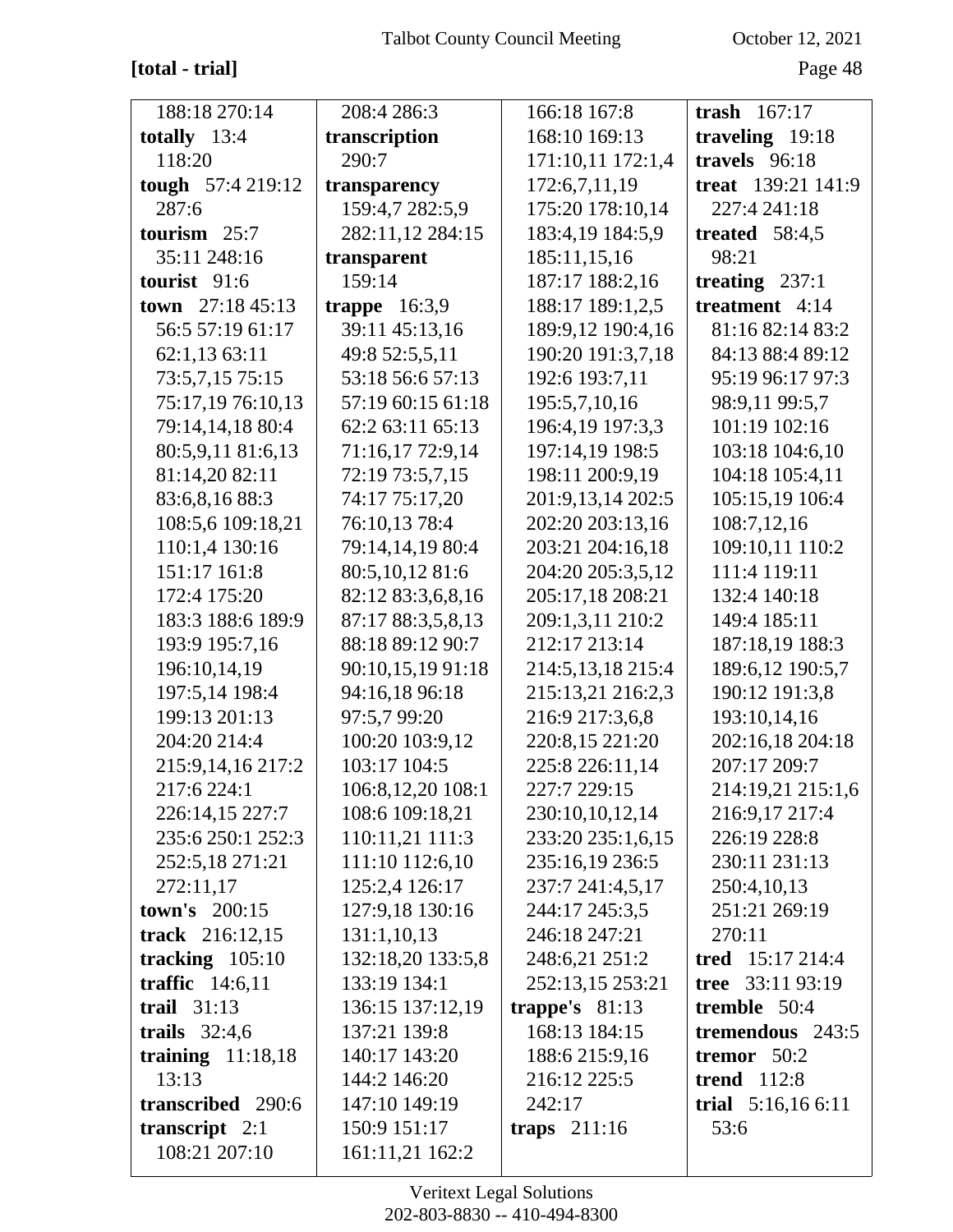## [trib - upstream]

October 12, 2021

| trib 138:11           | 81:6,20 97:5                                  | unconstrained                | university 7:10                  |
|-----------------------|-----------------------------------------------|------------------------------|----------------------------------|
| tributaries 129:6     | 107:3 127:10,21                               | 58:18                        | unknown $59:1,8$                 |
| tributary $52:11$     | 129:21 130:5,21                               | uncontrolled                 | unlimited 197:4                  |
| 103:8 133:5 216:5     | 142:13 143:14                                 | 187:19,20                    | unmistakable                     |
| <b>trickle</b> 236:12 | 145:3,18 146:15                               | underground                  | 214:17                           |
| <b>tried</b> 212:10   | 146:16 149:9                                  | 177:16                       | unnamed 133:4                    |
| troubleshooter        | 150:19 152:7                                  | underlying 75:10             | 138:11                           |
| 50:13                 | 155:3 173:8                                   | underneath 20:4              | unprogrammed                     |
| true 55:10 153:21     | 183:17 188:7,11                               | 20:19                        | 161:18                           |
| 177:11 224:16         | 188:12,14 190:9                               | understand 6:12              | unquestionably                   |
| 235:20 290:7          | 190:12 195:8                                  | 62:16,21 66:11               | 68:2                             |
| truly 17:18 249:15    | 196:10 224:3                                  | 86:19 95:13 111:9            | unresponsive                     |
| trump $50:12$         | 234:5 238:6 240:3                             | 116:6 117:14                 | 16:13                            |
| <b>trunk</b> 268:8    | 250:9 267:15                                  | 120:10,16 129:19             | untreated 214:17                 |
| trust $57:1360:5$     | 269:19 270:3,10                               | 152:20 154:5                 | <b>unusual</b> 30:9 31:7         |
| 234:1 247:17          | 273:13 274:1,17                               | 156:13 168:19                | 53:3 220:9                       |
| 281:18                | 274:18 276:4                                  | 198:7 252:5                  |                                  |
| <b>truth</b> 130:18   | 281:12                                        |                              | unwittingly<br>192:21            |
|                       |                                               | understanding<br>97:6 150:21 |                                  |
| truths $56:9,9$       | <b>type</b> $6:9,19$ 10:7<br>25:11 29:5 30:10 | 156:15 234:15                | update $3:16,20$<br>46:12 182:15 |
| try 28:3 54:8         |                                               |                              |                                  |
| 159:21 232:15         | 70:9 168:21                                   | 235:12 277:17                | upflow 138:15                    |
| 265:5                 | 169:15 222:11,12                              | 279:20 280:6                 | upfront 49:1                     |
| trying $12:19$        | 233:11                                        | understands                  | upgrade $190:16$                 |
| 110:18 122:15,15      | typical $5:98:1$                              | 257:17                       | 190:20 206:7,13                  |
| 167:2 246:11          | typically 6:8 8:13                            | understood 59:15             | 206:19 251:1                     |
| tuckahoe 23:8         | 13:6 134:9 270:8                              | underwater                   | 267:7                            |
| 32:20                 | 277:13                                        | 220:10                       | upgraded 108:16                  |
| tuesday 278:3         | <b>u</b>                                      | underway 26:1                | 136:18 140:9,18                  |
| 288:1                 | ultimately 42:21                              | 31:20 33:6 200:14            | 173:2 201:14                     |
| turkey 33:19          | 197:2                                         | underwrite 200:6             | 203:14 207:1                     |
| turn $7:17,17,46:17$  | ultra 170:17                                  | undo 212:14                  | 250:19                           |
| 76:7 219:17           | unable $156:3$                                | unequivocal 238:9            | upgrades 190:20                  |
| <b>turned</b> 108:18  | 241:15                                        | unfortunate 55:9             | 267:13                           |
| 129:15 177:21         | unambiguous                                   | unheard 18:10                | upgrading $172:19$               |
| turns $126:12$        | 67:17                                         | union 283:12                 | 235:14 252:1                     |
| turtles $222:7$       | unanimous 2:20                                | unique $219:7$               | upheld $13:10$                   |
| tv $37:20$            | 3:6 183:18                                    | unit 45:15 139:4             | <b>upper</b> 100:2 142:5         |
| twice 112:5           | unanimously                                   | united $4:95:2$              | 262:18                           |
| twitter $155:21$      | 193:6                                         | <b>units</b> 102:9,10        | upriver $112:13$                 |
| two $10:15$ 12:3      | unaware $72:12$                               | 103:2 139:5                  | <b>upside</b> 177:21             |
| 14:11 15:2 16:17      | unbound $70:19$                               | 178:13 196:12,12             | upstairs $5:13$                  |
| 28:19 47:13,17,20     | unclear $9:10$                                | 196:13 198:10                | upstream $94:21$                 |
| 59:21 65:3 68:18      | unconditional                                 | 199:10 200:2                 | 95:17 105:5 254:8                |
| 78:20 80:4,5,8        | 69:11 70:11                                   | 248:2 250:10                 |                                  |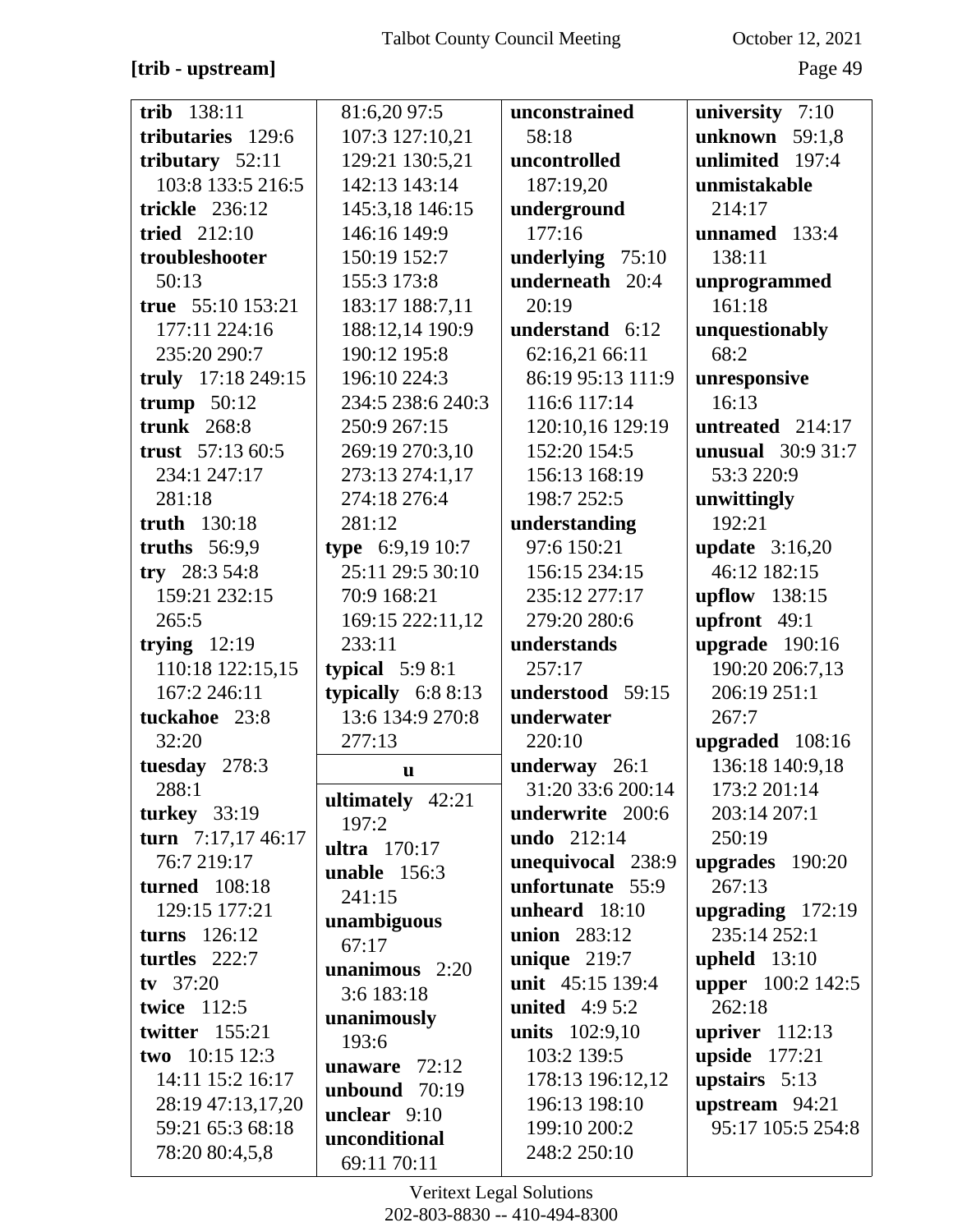## [urban - wastewater]

October 12, 2021

| <b>urban</b> 100:19,20  | vent 286:20             | 183:17 184:17        | 210:4 225:11       |
|-------------------------|-------------------------|----------------------|--------------------|
| 221:16                  | venue $80:1$            | 207:20 234:5         | 253:7 254:11       |
| urge 250:7 253:13       | verbiage 204:9          | 241:1 242:11         | 256:10,19 257:8    |
| 278:9                   | 262:2                   | 257:14 260:11        | 259:11 261:6       |
| <b>usage</b> 131:6      | verge $206:1$           | 263:3 282:6          | 269:13 272:5       |
| <b>usda</b> $266:2,4,5$ | <b>vest</b> 20:9        | voted 38:13 114:6    | 282:9 287:14,17    |
| 267:18                  | <b>vested</b> 153:17,17 | 240:4                | wanted 3:15 6:21   |
| use 4:7 8:21 9:2        | 245:18                  | voters 51:15 52:14   | 15:5 35:3,13       |
| 11:17 13:2,4,5,6        | veterinary 8:17         | <b>voting</b> 119:20 | 65:13 104:9 155:2  |
| 13:14 46:2,6            | vice 208:11 287:20      | vulnerability        | 259:14             |
| 47:11,17 52:15          | vicinity 92:6           | 223:19               | wanting $40:18$    |
| 68:1 71:10 90:12        | <b>video</b> 240:6      | W                    | 224:12             |
| 96:10 111:7 128:5       | vienna $57:12$          | w $1:1845:2146:5$    | wants 43:21 56:21  |
| 135:17 138:14           | view 69:3,5 87:21       | 166:14               | 70:12 196:3 205:3  |
| 142:3 181:7 196:3       | 160:1 203:6             | wading $214:16$      | 215:5              |
| 201:20 216:8            | views 115:14            | wait 157:21 257:9    | war 169:3          |
| 249:13 252:12           | violate $147:7$         | 257:10               | warrant $8:6$ 14:4 |
| 273:19 274:13           | violation 10:1          | waited 19:9          | 279:1              |
| <b>user</b> 273:20      | 146:20 147:1,12         | waiting $179:16$     | warrants $7:208:2$ |
| 274:17                  | 278:5                   | 287:3                | 8:3 14:2           |
| <b>user's</b> 134:10    | violations $133:2,3$    | walking $31:13$      | warren 273:12      |
| users 32:10 128:2       | 187:15,21 189:11        | 32:4,6               | 274:2              |
| 205:6,10,13             | 189:16,19 190:1         | walton $39:10$       | washington 7:9     |
| usually $23:12$         | 215:18 276:19           | 166:16               | 66:2               |
| 106:18 214:7            | 279:3                   | want 5:15 7:14       | washout 187:19     |
| 246:2                   | violent 6:3 8:1         | 18:13 22:21 23:16    | waste 209:6        |
| utility $266:7$         | violently 224:19        | 23:20 24:14,17       | 210:14,21 212:7    |
| utilization 189:7       | virginia $57:12$        | 27:6,10 28:2         | wastewater 58:15   |
| utilize $274:16$        | 284:21 285:3            | 31:18 32:21 43:12    | 58:21 65:11,13     |
| V                       | virtual $27:17$         | 43:17,19 48:4,5,8    | 81:15 82:13 83:2   |
| vacation 108:4          | 28:10,20                | 54:5 57:10 71:16     | 84:12 88:4 89:12   |
| <b>valley</b> 230:21    | vision 25:20 26:12      | 77:19 85:2 105:7     | 96:17 97:3 98:8    |
| <b>value</b> 173:21     | 26:16,21 29:10          | 106:6 107:3          | 98:11 99:5,7       |
| vanhooser 24:14         | vista $53:18\,267:15$   | 117:14 119:20        | 101:19 102:15      |
| 24:17 25:12 26:9        | voice 108:4,8           | 123:9 129:20         | 103:18 104:5,18    |
| 26:21 27:13 28:4        | 109:1,1 110:20          | 130:10 139:13        | 105:4,11,18 106:3  |
| 30:6,19 32:15           | 175:15                  | 140:6 145:19         | 108:2,7 109:9      |
| 34:7,14 35:6,10         | <b>voiced</b> 108:8     | 147:21 148:13        | 110:2 111:3        |
| 35:13 36:19             | vote 24:1 29:19         | 151:20 152:16        | 119:11 125:12,14   |
| various 90:21           | 41:2 43:3,7 44:6        | 154:12 157:6         | 127:21 128:3,8,10  |
| 170:16 218:11           | 44:12 119:18,20         | 158:4 163:21         | 128:19 130:7,8     |
| <b>vehicle</b> 19:18,21 | 121:1,15 122:2          | 164:12 168:5         | 133:4 138:1        |
| 20:2,4,7,13             | 123:3 156:17,21         | 170:1 194:3,11       | 140:18 149:3       |
|                         | 157:3 172:16            | 199:18 209:3,21      | 185:11 187:18      |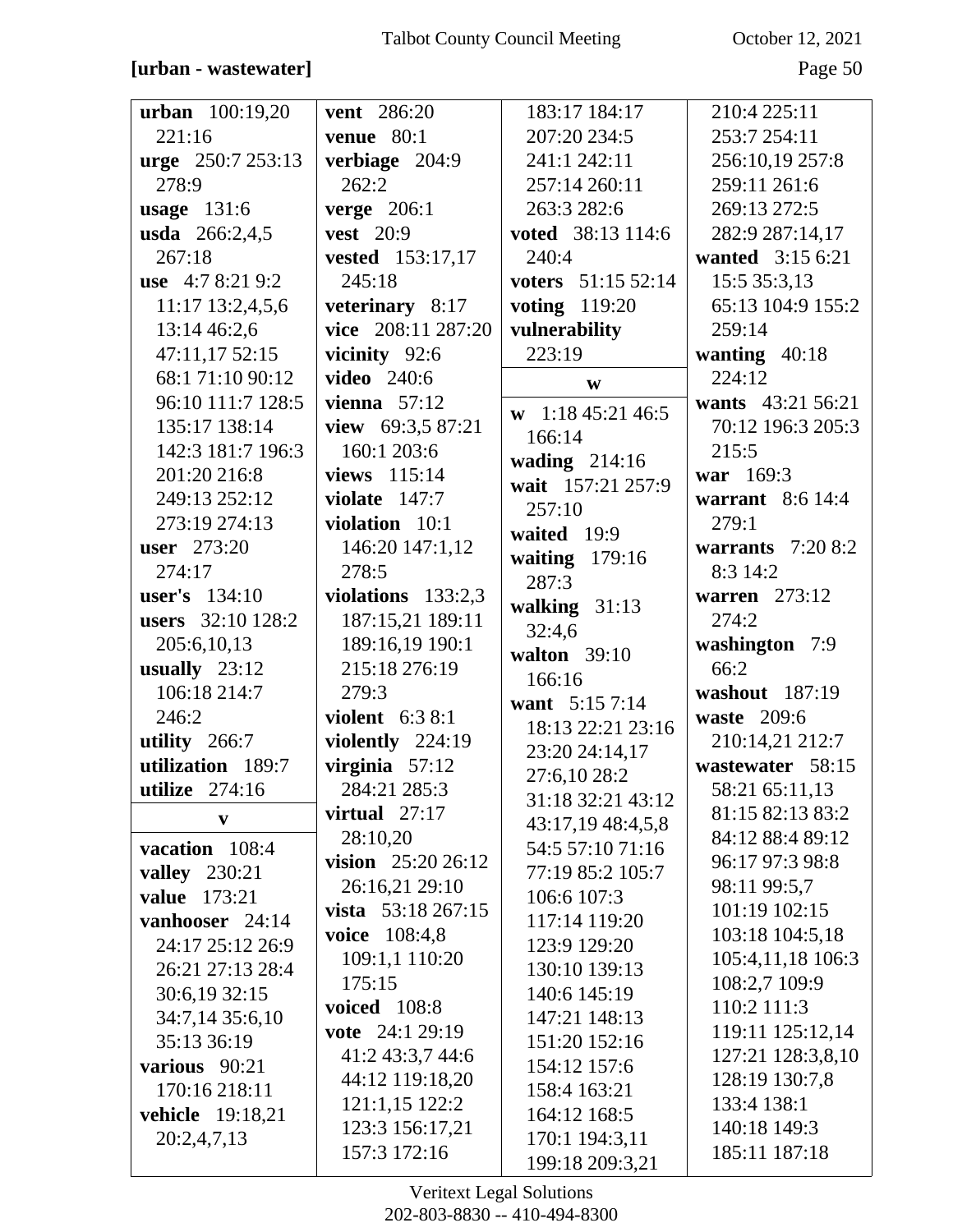## **[wastewater - welfare]** Page 51

| 188:3 189:5,12    | 251:13 253:3,5,10 | 112:21 113:7,18   | 282:12 287:11      |
|-------------------|-------------------|-------------------|--------------------|
| 190:4,6,12 191:3  | 254:5             | 114:1,10,11       | 290:11             |
| 191:7,15,18       | water's 132:8     | 115:18,20 116:5   | ways 167:9 170:13  |
| 193:10,14,16      | waterfowl 245:20  | 117:10 118:4      | we've $9:227:15$   |
| 195:4,14 197:19   | waters 91:3 128:9 | 120:6,10,18,21    | 28:8 29:18 35:20   |
| 198:9,10,12       | 195:5 205:18      | 121:21 122:12,21  | 62:4,6 81:10 86:5  |
| 199:20 200:6      | 231:8,10          | 123:14,21 124:11  | 100:15 109:1       |
| 201:20 202:1,16   | watershed 97:19   | 124:16,18 125:6   | 112:8,9 113:9,9    |
| 202:20 204:18     | 125:3,5 214:3     | 125:18 126:8,16   | 137:6 141:8 146:1  |
| 207:4,16 214:19   | 220:19 221:2      | 126:21 130:20     | 164:8 166:2        |
| 214:20 215:18     | 225:9 227:14      | 132:16 142:13     | 171:10 182:16      |
| 216:9 217:4 218:1 | waterway $210:10$ | 143:10,14,16      | 184:12 185:15      |
| 218:4 221:15      | waterways 102:1   | 145:13,21 146:15  | 202:3 223:1 225:5  |
| 226:19 227:4,13   | 127:6,15 128:2,5  | 147:7,14 149:1    | 243:12,12,13       |
| 230:11 231:13     | 146:9 169:11      | 150:2,19 152:3,21 | 244:18,20 261:13   |
| 247:12 250:4,9    | 244:20            | 153:3 154:5,8     | 262:1 265:3        |
| 251:21 252:8      | watson 46:21 47:1 | 155:10 156:19     | 287:12             |
| 269:19 270:3,11   | 47:6,9,14,16,19   | 157:16 158:8,16   | wealth 51:20 87:2  |
| 272:10            | 48:1,10,17,18,21  | 159:18 163:1,13   | 116:18             |
| watched 55:13     | 49:5,6 54:13,16   | 163:17 164:15,17  | weary $55:15$      |
| 209:9 224:5       | 63:19 64:1,8,12   | 164:18 165:8      | weather $131:15$   |
| water 15:18,18    | 64:16 65:2,7 66:9 | 223:10 255:7      | 141:2,5            |
| 37:7 38:6 42:7    | 67:8,12,14 68:1,8 | 284:16            | website 4:10,11,12 |
| 45:11 46:9 61:14  | 68:13 70:17 73:9  | watson's $194:9$  | 107:6              |
| 80:6 89:3 90:4    | 73:11,17,20 74:1  | way 25:6 52:3     | wedging $273:16$   |
| 92:9 93:2,14,20   | 74:5,6,8,11,14    | 55:16 59:6 68:10  | wednesday 38:4     |
| 94:12 95:4,9,16   | 75:19 76:6,12     | 76:8 83:16 88:14  | 160:1 183:13       |
| 100:10 101:2,8    | 77:2,5,7,13,14,15 | 90:6,15 92:20     | week 129:16        |
| 102:21 103:12     | 77:17,21 78:13,15 | 95:2 97:2 111:19  | 134:12 137:10      |
| 104:2,8,12 111:6  | 79:2,12,20 80:1   | 130:9 131:5       | 181:20 184:14      |
| 111:14 112:10,19  | 82:17,19 83:5     | 137:20 138:13     | 233:12 235:8       |
| 113:3 125:9,17    | 84:6,18,21 86:14  | 141:21 149:11     | 236:8 237:6 238:6  |
| 128:11 133:10     | 86:16 87:9 88:9   | 152:13,18 154:10  | 240:1 242:7        |
| 134:18,21 139:6   | 88:20 89:2,6,19   | 154:11 163:18     | 258:16             |
| 148:18 152:6,10   | 90:9 91:5,17,20   | 173:8 176:15      | weeks 19:8 51:10   |
| 152:14,17 153:5   | 92:5,14 93:2,6,8  | 179:7 184:11      | 145:3 153:4 157:4  |
| 153:12 154:1      | 93:12 94:1,5,15   | 190:9,14 195:6    | 250:7 281:13       |
| 169:6 184:20      | 94:18 95:3 96:4   | 196:15 200:11     | weigh 13:12 282:8  |
| 194:20 211:17,21  | 96:11 97:13 98:6  | 201:4 204:11      | 285:4              |
| 212:1 214:14      | 98:20 99:9,16     | 207:15 212:9      | weighs $261:4$     |
| 218:4 227:1,9,17  | 101:5 103:5       | 228:9 229:5,11    | welcome 179:19     |
| 227:19 228:1,10   |                   |                   |                    |
|                   | 104:14 105:18     | 230:15 236:13     | welded 135:14      |
| 246:9 247:9,13    | 106:11 107:3,17   | 244:17 252:16     | welfare<br>16:10   |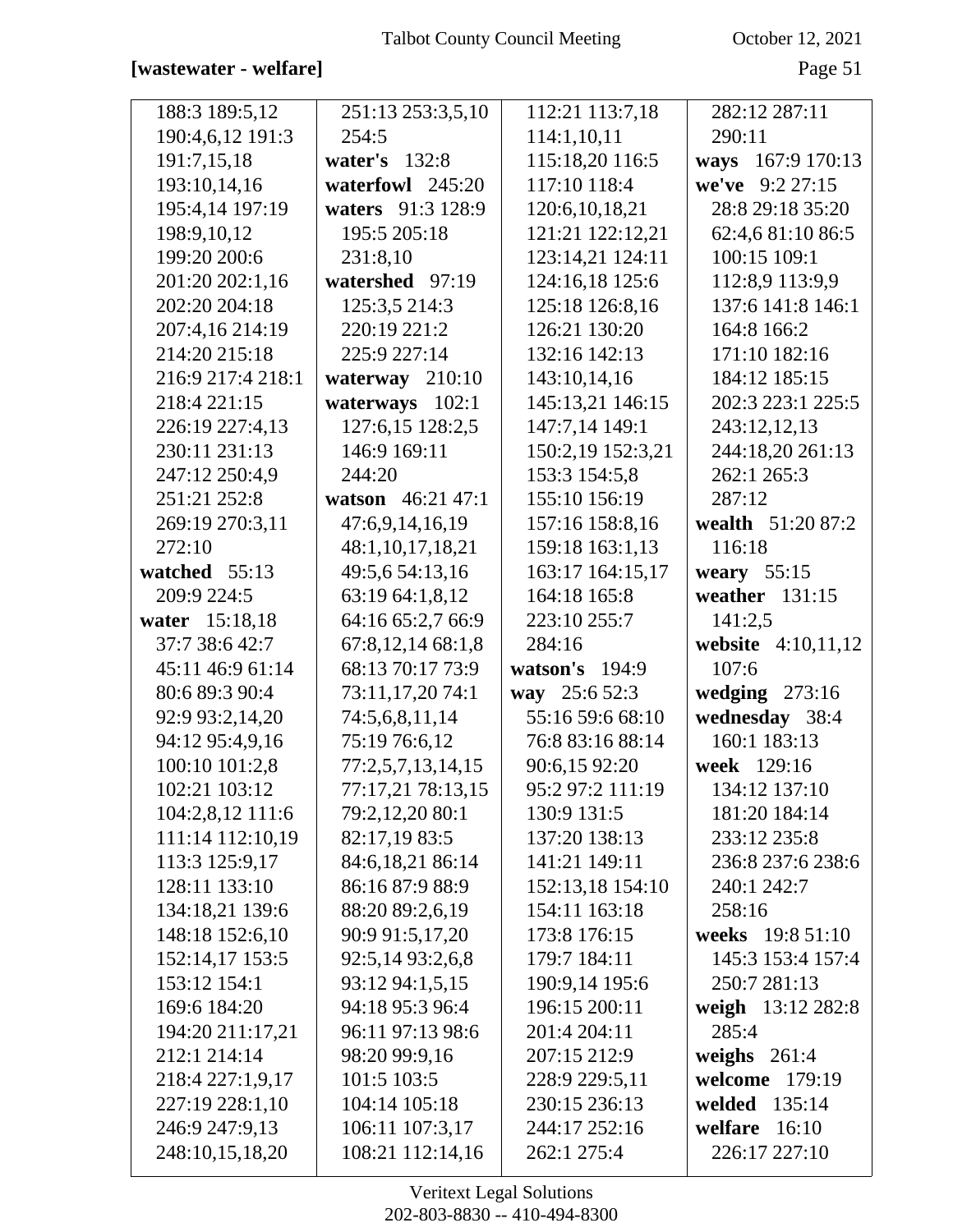## [wells - years] Page 52

| wells 228:5         | 124:13 145:14       | 265:14,15,16,17     | wye 169:3 214:3           |
|---------------------|---------------------|---------------------|---------------------------|
| went 7:19 10:18     | 290:13              | 265:20 267:19       | 230:19 237:15             |
| 13:8 18:2 75:21     | witnesses $47:3,10$ | 268:3,3             | y                         |
| 245:11              | 47:10 51:7 53:4     | worked 34:5         |                           |
| west 128:13         | 63:20 79:8 117:5    | 125:9 129:21        | $y$ 166:14<br>y'all 283:2 |
| 161:20              | 118:12 156:9        | 210:2               | <b>yacht</b> 247:8        |
| western $220:1$     | 194:10              | working 7:15        | <b>yard</b> 135:6,6       |
| wet 131:15 135:6    | wittman $60:2$      | 13:17 57:3 86:5     | 136:7,7                   |
| wetland 221:1       | 162:12              | 86:14 92:5 97:17    | yards 20:17 21:3          |
| wharton $50:11$     | woeful 233:20       | 140:5 150:7 176:8   | 105:5                     |
| whatnot $27:11$     | 16:4<br>woman       | 262:8 264:17        | yeah 23:19 29:20          |
| whatsoever 138:9    | women 13:16         | 265:3 278:8         | 31:17 35:12 39:14         |
| 154:3               | wonderful 34:2      | works 6:12 38:2,2   | 39:14 46:19 47:18         |
| whim $141:2$        | 35:18               | 38:7 42:20 57:15    | 74:9 84:18 85:16          |
| wide 176:4          | wooded 245:15       | 63:9 124:4 138:15   | 89:4 91:13,13             |
| wider 216:6         | woodworker          | 141:1 176:4         | 95:14 105:18              |
| wife 21:4 33:17     | 126:12              | 181:16 183:3        | 114:9 116:4               |
| 125:1               | woodworking         | 186:3,4 224:20      | 124:14 126:7              |
| wilderness 245:13   | 146:13              | 240:15 264:5        | 178:4,6,7 255:15          |
| willey 15:5,15,19   | woody 226:5         | 272:3               | 255:15,18 256:21          |
| 16:8 17:6 18:20     | word 68:1 118:13    | workshops 183:1     | 259:16 261:8              |
| 18:21 19:1,3,17     | 185:10 216:13       | world 145:8         | 275:5 276:8 280:1         |
| 19:20 20:3,11,18    | 255:20              | 148:21 218:14       | 281:8 286:8               |
| 21:7,12,18,19       | words 61:2 279:13   | worse 56:1 112:12   | year 3:21 4:8 5:7         |
| 22:2,6,9            | 285:20 286:12       | 138:3 217:6 220:4   | 5:11 10:14,15             |
| willey's $15:15$    | work 8:21 15:10     | 220:7 235:1 245:8   | 11:8,8,11,13,19           |
| 21:15               | 17:3,10 21:16       | 248:1               | 50:11,18 55:14            |
| willing 39:1 79:8   | 25:14 27:10,14      | worst 113:7         | 82:16 133:2,3,6           |
| 109:18 170:2        | 30:2,20 31:1,4      | <b>worth</b> 127:10 | 135:16,19,20              |
| 179:2 184:7         | 34:5,20 48:12       | 189:3 196:13        | 143:19 146:18,19          |
| 209:13              | 50:19 84:20 94:11   | 205:18              | 149:9 169:17,18           |
| wilson $81:11$      | 100:13,17 127:11    | wrap $118:2$        | 177:6 188:18              |
| win $31:15$         | 128:12 130:8        | 163:15 222:18       | 189:1,4 208:7             |
| winded 166:4        | 132:12 138:4        | 229:6 237:20        | 213:18 214:12             |
| winging $282:21$    | 140:5 144:13        | 285:16              | 227:2 232:18              |
| winter $141:6$      | 146:11 149:10       | wrapping $221:21$   | 233:17 277:11             |
| wise 229:18         | 164:20 165:6        | wrights $253:20$    | 278:19                    |
| wisely $125:15$     | 176:7,15 177:14     | write 6:15 118:10   | <b>year's</b> $207:10$    |
| wish 38:19 86:15    | 184:13 185:14       | writing $52:9$      | years 7:13 19:3,15        |
| 116:5 154:13        | 203:3 209:15        | written 52:6 81:6   | 20:21 26:17 28:16         |
| 207:21 285:4        | 211:4,6,6 217:2     | 158:9 183:6,12      | 42:16 46:4,11             |
| wishes $47:4$       | 219:20 231:6        | 251:15              | 49:6 53:1 57:14           |
| witness $63:1473:4$ | 252:18 258:21       | wrong $153:3$       | 61:17 62:4,6              |
| 76:14,1693:3        | 264:19 265:5,8,10   | 181:9 205:11        | 64:20 87:8 108:15         |